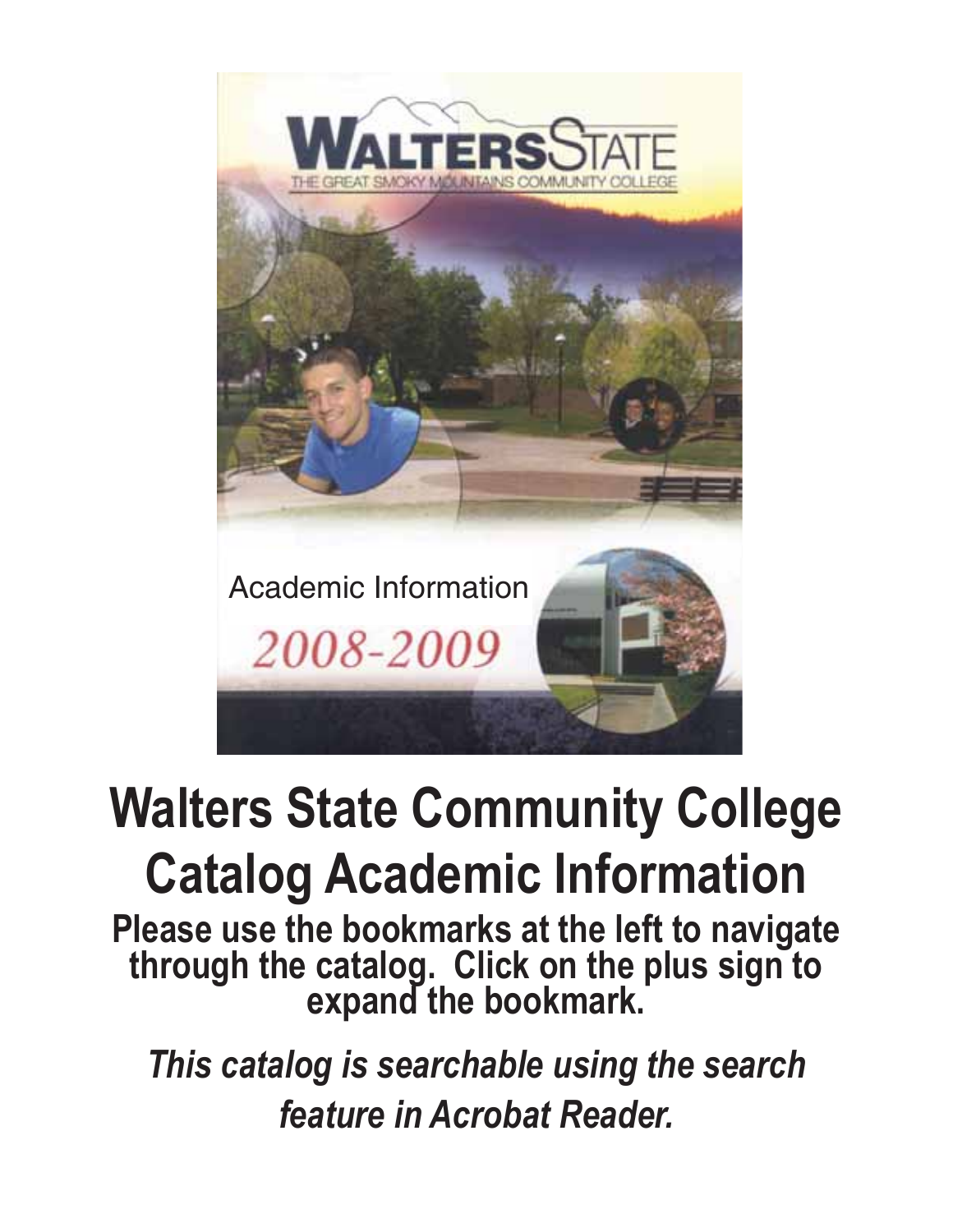# *Academic Information*

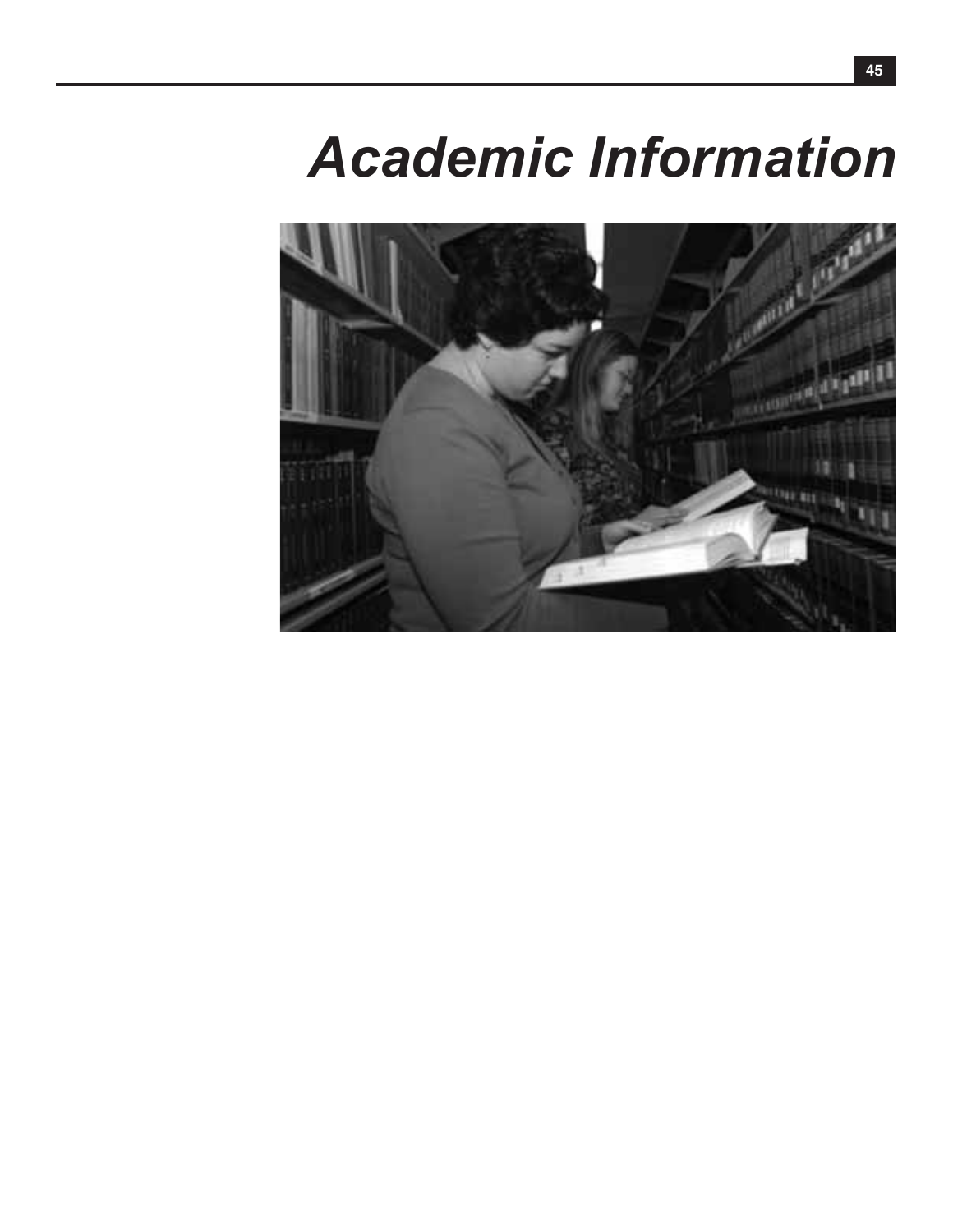#### **PLAN YOUR EDUCATIONAL PROGRAM**

**It is the responsibility of the student to select an educational program of study and register for and complete courses required in the selected program as outlined in this catalog.** The faculty and counselors at Walters State Community College take pride in assisting the student in program planning and course selection. Each student will be advised by a faculty member from the department of the major field of study to assist in planning the student's program of study.

Should it be necessary to deviate from the suggested curriculum of courses, the student should consult the head of the department in the major field of study in order to prepare a course substitution request.

### **TRANSFER OF CREDIT**

Any student planning to transfer the first two years of college level credit from Walters State to a four-year college or university should secure a copy of that institution's catalog/articulation agreement/equivalency table and reflect upon it during advising and registration to ensure that the courses selected meet the first two years' requirements at the receiving institution.

Please be advised that should there be a question regarding the transfer of credit from Walters State Community College by the four-year school, a copy of the transfer evaluation from the four-year school must be provided to the Counseling and Testing Center staff member for the purposes of discussing the course(s) in question.

For assistance regarding transfer of credit from Walters State to a four-year institution, please contact the Counseling and Testing Center, CCEN-207, by telephone at 423-585-6800 or 1-800-225-4770, ext. 3 or by visiting the Walters State web page at www.ws.edu.

## **ATTENDANCE REGULATIONS**

Students must attend the first day of class or contact the instructor prior to the first class if they intend to remain in the class. If this procedure is not followed, the students **may** be administratively dropped from the class, and other students allowed to take their positions. Students who are withdrawn from classes under this policy will receive a drop form marked "attendance withdrawal."

Attendance at classes and other official appointments is required. A student's schedule is considered a contract and constitutes a series of obligated appointments.

Absences are counted from the first scheduled meeting of the class. An explanation for the cause of all absences should be given each instructor. If possible, students should inform instructors in advance of planned absences.

**IMPORTANT: Non-attendance does not constitute a withdrawal from classes or from the college. Procedures to formally drop a course or to withdraw from the college must be followed. Following these procedures may prevent students from receiving an undeserved "F" on their transcript.**

### **ACADEMIC AND CLASSROOM MISCONDUCT**

The instructor has the primary responsibility for control over classroom behavior and maintenance of academic integrity and can order the temporary removal or exclusion from the classroom of any student engaged in disruptive conduct or conduct violative of the general rules and regulations of the institution. Extended or permanent exclusion from the classroom or further disciplinary action can be effected only through appropriate procedures of the institution.

Plagiarism, cheating, and other forms of academic dishonesty are prohibited. Students guilty of academic misconduct, either directly or indirectly through participation or assistance, are subject to disciplinary action. In addition to possible disciplinary sanctions which may be imposed through the regular institutional procedures as a result of academic misconduct, the instructor has the authority to assign an "F" or a zero for the exercise or examination, or to assign an "F" for the course.

If the student believes that the accusation of academic misconduct is in error, and if the final grade has been lowered as a result, an appeal may be made by following institutional procedures.

### **STUDENT USE OF PERSONAL OR PORTABLE ELECTRONIC COMMUNICATION DEVICES**

The importance of portable electronic communication devices is recognized as a method of communication for those students and visitors to the college with emergency needs or activities. It is also recognized that these devices permit certain individuals to attend classes and other activities that they might otherwise be unable to attend due to off-campus responsibilities or duties.

Walters State Community College assumes the primary responsibility for maintaining control over facility climate and environment. These same communication devices must not interfere with, or disrupt, the instructional process or college-sponsored activity, such as a class, guest lecture or concert. A student or visitor may wear an electronic beeper provided the device is set so that it will not produce an audible sound during classroom instruction or other college-sponsored activities.

Cellular phone use during classroom instruction or collegesponsored activity is prohibited. Cellular phones must be turned to the non-audible mode until after class, at which time calls can be received or checked.

The college has the responsibility to ensure that the facility environment remains relatively free from interruptions and disturbances. In the event of an emergency, the student or visitor should exit the room quietly and with as little disruption as possible. Students consistently bear the primary responsibility of keeping their instructors informed of any occurrence that may affect their academic performance.

### **PETS ON CAMPUS POLICY**

Pets are not allowed on Walters State Community College campuses. Exceptions will be made only for students with identified disabilities. When exceptions are made, pets that are allowed on campus must be on a leash under the direct and positive control of the individual responsible for the pet. Such individuals will be liable for any accident or damage caused by the pet while on campus.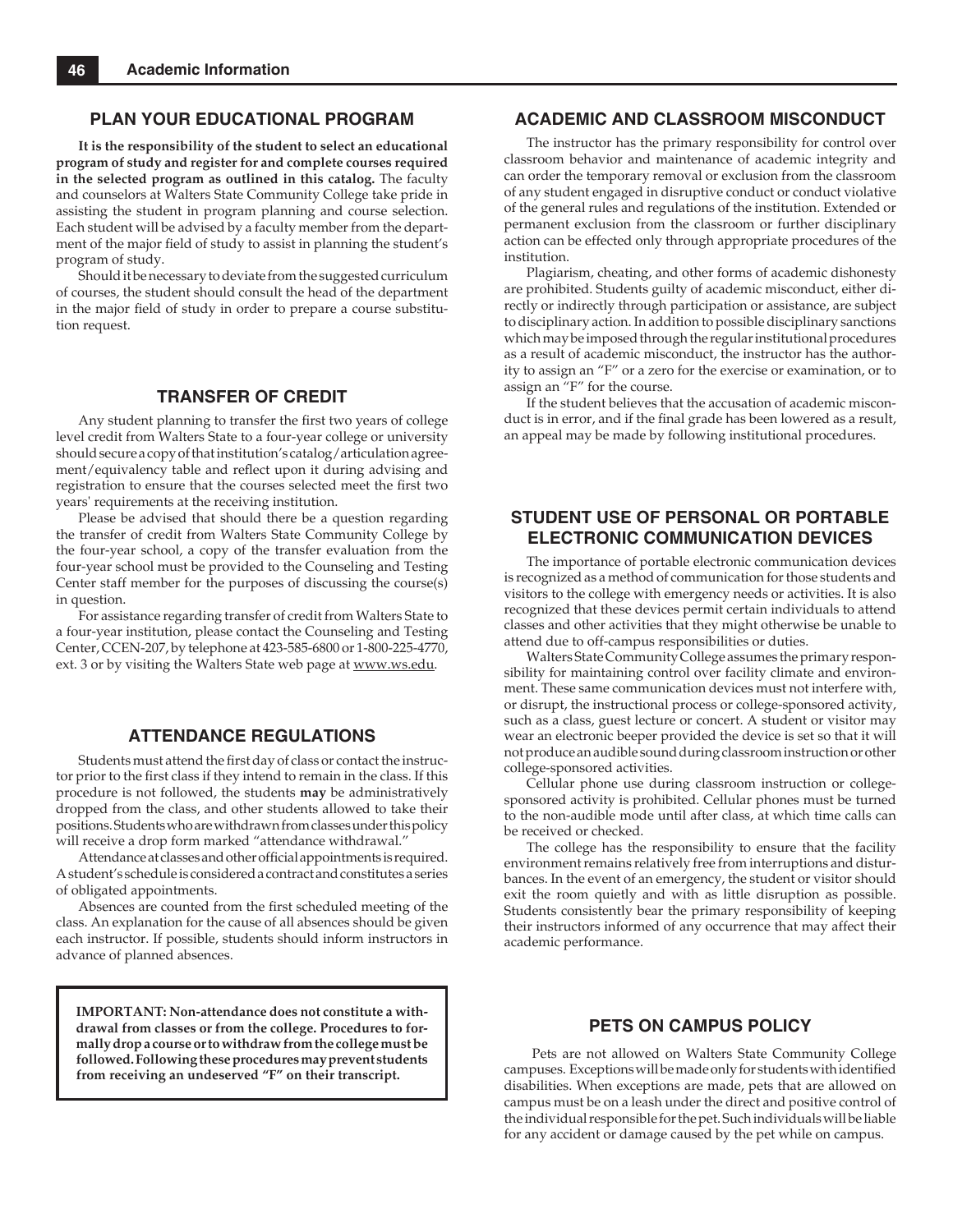### **MINORS ON CAMPUS POLICY**

Walters State Community College is an institution of higher education and as such must preserve conditions that will permit a proper learning and working environment at all times. Thus, minor children must not be left unsupervised on campus. It is not the intent of this policy to prevent children in the accompaniment of an adult from visiting the campus. However, consideration for the learning environment of the student, the work routine of staff employees, and the safety of the children requires that children may not accompany adults into classrooms, offices, or other work spaces as a baby-sitting function nor be left unsupervised in the hallways of buildings or on the grounds of the college.

In certain circumstances, children may be on campus for classes held for their benefit (EDU Camps, field trips, etc.). At such times, it is expected that the instructor or responsible adult will supervise the activities of the children, and that before and after the class an area will be designated for the children to await the arrival of their parents. It is the responsibility of the supervisor/instructor of these activities to explain these restrictions to the children and to monitor the enforcement where feasible.

### **STUDENT LOAD**

The recommended semester-hour load for the average student is 15 to 16 hours of credit. A student desiring to take more than 21 semester hours of credit must receive approval prior to registration by completing an Overload Request form with approving signatures from the advisor, division dean, and the vice president for Academic Affairs.

#### **MINIMUM CLASS SIZE**

An undergraduate course will not normally be given for fewer than 15 students except by permission of the vice president for Academic Affairs. *The college reserves the right to cancel, postpone, or combine classes when necessary.*

#### **GRADING SYSTEM**

The following grading system is used at Walters State Community College.

| Grade                       | <b>Quality Points Awarded</b><br><b>Per Semester Hour</b> |
|-----------------------------|-----------------------------------------------------------|
| A - Highest Proficiency     |                                                           |
| <b>B</b> - High Proficiency | 3                                                         |
| C - Proficiency             | 2                                                         |
| D - Low Proficiency         | 1                                                         |
| F - Failure                 |                                                           |

The scholastic standing of a student is expressed in terms of quality point ratio. A quality point ratio is the total number of quality points divided by the total number of semester hours attempted, less the number of hours repeated. To meet degree requirements, a student must maintain an overall quality point average of 2.00.

Other markings which may appear on the grade report and/or transcript are as follows:

| I - Incomplete                 | R - Repeated          |
|--------------------------------|-----------------------|
| IP - In progress               | W - Withdrew          |
| AU - Audit; no grade or credit | WF - Withdrew failing |
| P - Passed                     | X - No grade reported |
| N/C - No Credit                |                       |

The mark "I" means that the student was passing at the end of the semester but had not completed all the course work. The student receiving an "I" should contact the instructor immediately in an effort to complete course requirements. The incomplete course requirements must be completed by a date agreed upon between the instructor and the student but no later than the drop deadline of the next semester (see College Calendar for specific dates). If the incomplete is not removed, it will be counted as an "F" and computed in the quality point average.

The mark of "IP" is used **only for developmental education**  courses. It means the student has made satisfactory progress in a course but has not completely mastered the required competency levels. The "IP" is not computed in the quality point average and must be removed during the succeeding semester. If it is not removed the succeeding semester, it will be counted as an "F" and computed in the quality point average.

The mark of "P" means the student successfully completed a course but a grade was not assigned. Credit towards meeting graduating requirements is awarded for a "P" but this mark has no affect on the quality point average. The following courses are approved for a grade of "P": biology labs, physics labs, writing labs, and any other courses approved by the vice president for Academic Affairs.

The mark of "NC" means no credit. No quality points were awarded.

The mark of "R" is a transcript symbol used to indicate the student repeated a course.

The mark of "W" means the student withdrew from a course. Withdrawal from a course does not affect the quality point average. The dates the student may withdraw are specified each semester in the *Registration Information Booklet*. Permission to withdraw after that date must be recommended by the instructor and approved by the vice president for Academic Affairs.

The mark of "WF" means the student withdrew from a course with a failing grade. The "WF" will be computed as an "F" in calculating the quality point average.

The mark of "X" means the instructor is unable to complete the course evaluation due to reasons beyond the student's control. Grades will be assigned when the evaluation is completed.

#### **GRADE PROTESTS**

Grades, transcript information, drop/adds, withdrawals and other data perceived by the student to be in error must be protested by the student during the subsequent semester. Protests made after this time will not be reviewed.

### **GRADE APPEAL PROCEDURE**

Student appeals concerning a course grade should be resolved by conference between the student and the instructor who assigned the grade within 45 calendar days from the day grades are loaded in SIS as stated in the *Registration Information Booklet.* If the concern is not resolved the student may begin the formal grade appeal procedure following the process below.

#### **Grounds for Appeal**

- 1. *Errors in calculation:* The student appeals an error made in the mathematical calculations of graded material.
- 2. *Errors in course practices:* The student contends that there is gross disparity between the course syllabus and the manner in which the course is conducted in regards to the treatment of the individual student.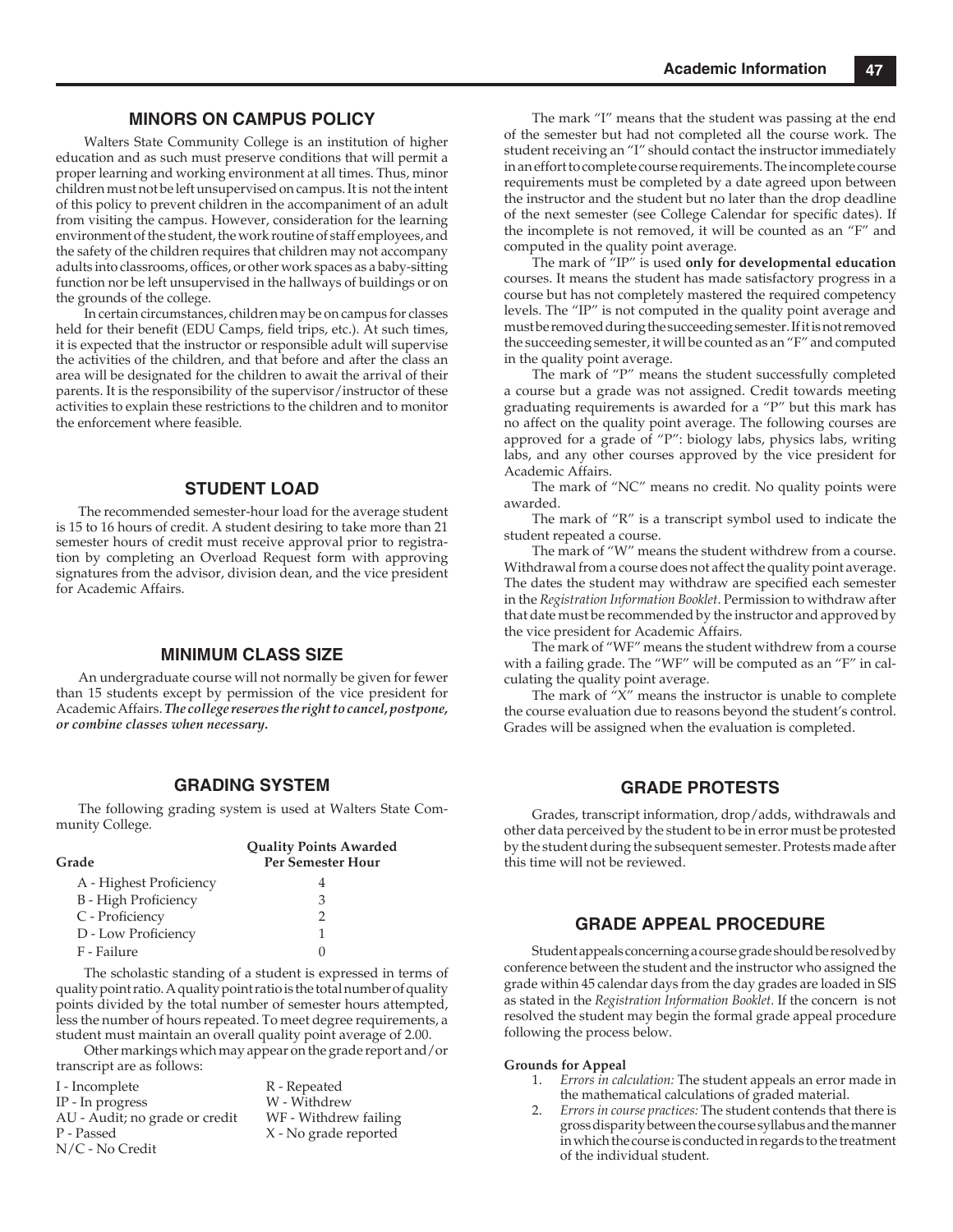#### **Procedures for Appeal**

- 1. Following the initial conference with the instructor, the student has seven calendar days to complete the Grade Appeal Form which may be obtained from the division secretary in each division. The student must sign and date the completed form in the presence of the instructor at a mutually agreed upon time.
- 2. The instructor's response must be submitted to the department head, if applicable, or the division dean within seven calendar days of the student's signature.
- The response from the department head/division dean must be submitted to the student within seven calendar days of the instructor's signature. If the student wishes to appeal further, the division dean must submit the Grade Appeal Form to the vice president for Academic Affairs.
- 4. The response from the vice president for Academic Affairs must be submitted to the student within seven calendar days of the division dean's signature. If the student wishes to appeal further, the vice president for Academic Affairs will submit the Grade Appeal Form to the Academic Affairs Committee.
- 5. The Academic Affairs Committee will hear the appeal at the next regularly scheduled meeting. The Academic Affairs Committee will render a response at the conclusion of the meeting.
- 6. If a student wishes to further pursue the appeal, the vice president for Academic Affairs will take the appeal to the president. The president will have seven calendar days to render a decision. The president's decision is final.

*The failure of the student to proceed from one level of the appeal procedure to the next level within the prescribed time limits shall be deemed to be an acceptance of the outcome previously rendered. All further considerations and proceedings regarding that particular appeal shall cease at that point.*

#### **REPEATED COURSES**

For the purpose of increasing mastery in a course when such is necessary for successful performance in a subsequent course or for the purpose of increasing the quality point average, a student may repeat a course provided the grade of "C" or lower was earned in the course to be repeated. The grade received in repeating the course supersedes all previous grades. The hours attempted for repeating a course are counted only once and credited in the semester in which the course was repeated. Students are permitted to repeat a course twice (three attempts) under the preceding condition. After three attempts, the grades in the third and subsequent attempts are used in calculating the quality point average.

Students may be permitted to repeat a course in which a grade of "B" or higher was earned only with the approval of the vice president for Academic Affairs.

#### **ACADEMIC FRESH START**

Any person who has **not** been enrolled in a college or university for a period of four years and who, upon re-enrolling at Walters State Community College, maintains a 2.00 GPA and completes 15 semester hours of Level 1 course work at Walters State, may petition to have grades on **all** prior course work disregarded in calculating the cumulative grade point average. Removal of grades means removal of all credits. Upon the completion of 15 semester hours at Walters State with a 2.00 cumulative GPA, the student should complete an application for Academic Fresh Start, which may be

obtained from the Counseling and Testing Center, CCEN 207, and send a transcript to the vice president for Student Affairs to be submitted for approval to the vice president for Academic Affairs. If the request is granted, the earlier course work will not count toward meeting requirements for graduation but would appear on the student's transcript.

A student who plans to transfer to another institution should contact that institution to determine the impact of Academic Fresh Start prior to implementing the program at Walters State. If assistance is needed, a student should contact the vice president for Student Affairs.

#### **HONORS LIST**

President's List: 4.00 average for 12 or more semester hours per semester in regular college level work earned at WSCC.

Dean's List: 3.50-3.99 average for 12 or more semester hours per semester in regular college level work earned at WSCC.

#### **GRADUATION AND DEGREE REQUIREMENTS**

Applications for graduation are processed through the department of Student Records. To be eligible for graduation and receive a degree or certificate from Walters State Community College, the student must have:

- 1. Completed a minimum of 60 semester hours required for the associate degree and the appropriate number of hours required for a certificate.
- 2. Earned at least a GPA of 2.00 ("C" average in all studies attempted.)
- 3. Fulfilled all courses required for the program as outlined in the college catalog, with 18 hours of the last 26 hours towards the degree being completed at Walters State Community College. For the Associate of Applied Science Degree program concentrations in Industrial Technology, students are required to take a minimum of 12 semester hours of technical course work at Walters State Community College.
- Filed an application for graduation and completed the graduation packet which can be secured in the department of Student Records. This must be completed on or before the deadline outlined in the college calendar. All applicants for graduation must have a minimum of 2.00 GPA at the time of filing an intent of graduation form in the Student Records Office.
- Paid the \$25 graduation fee in the office of Business Affairs and informed the department of Student Records of such payment by showing a dated receipt. This payment is required of all degree and certificate graduates regardless of participation in the graduation ceremony. The fee includes the cost of the diploma. It must be paid at the beginning of the semester in which a student is schedule to graduate, is non-refundable and is valid for two semesters. However, the \$25 fee for certificate graduations will only be assessed for the first certificate. The \$25 fee will be waived for additional certificates.
- 6. Resolved all obligations, financial or otherwise, to the college; and returned all library and college materials.

Other guidelines pertaining to graduation are:

 7. Students are allowed to graduate by meeting the requirements of the catalog under which they entered providing graduation is within seven years of the entrance. Degree requirements set forth in a catalog shall remain in effect for the duration of the period identified on the cover of this catalog. No guarantee is implied that these requirements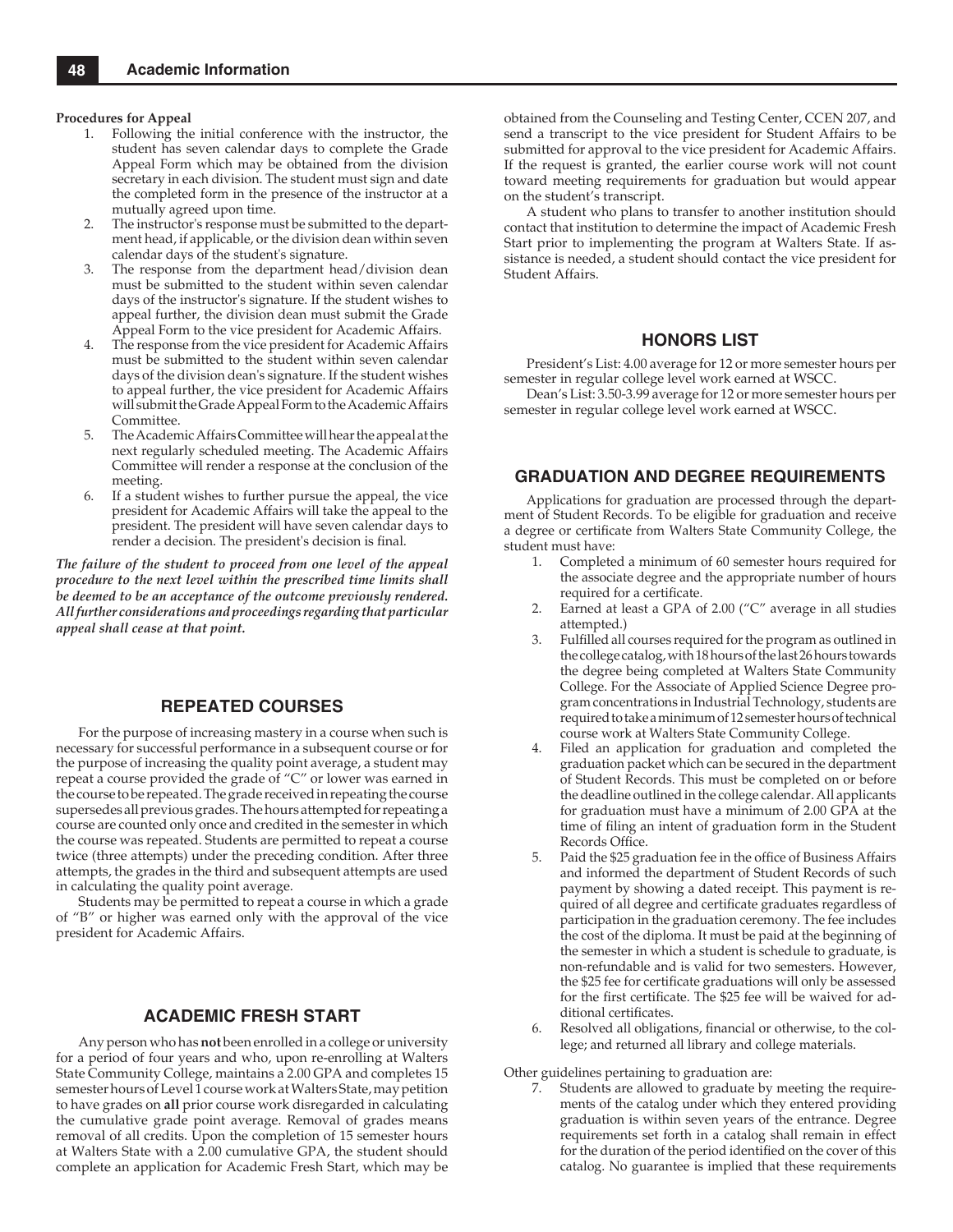will be contained in total or in part in future specification of the degree.

- 8. Transfer credits used to satisfy Walters State's degree requirements will not be averaged with the student's grade point average at Walters State for the purpose of calculating the graduation average.
- Students may complete requirements for more than one option within the degree program by successfully completing all course requirements. There is no additional fee for this and no additional diplomas are awarded. Students may also complete requirements for more than one degree. A minimum of 16 credit hours beyond the requirements for the first degree must be completed. A \$25 graduation fee must be paid for each separate degree, and a diploma will be awarded for the additional degree.
- 10. Students graduating are required to take the Measure of Academic Proficiency Progress Examination. Notification as to testing dates will be provided. Students may also be required to take other tests as may be required by the institution.
- 11. As part of the graduation requirements, prospective graduates must complete the graduate follow-up survey during the last semester of graduation. The follow-up survey can be delivered to Student Support Services (262-CCEN). This form must be completed or the application for graduation will be voided. All graduates within three to six months of graduation will be requested to complete a completer/leaver survey form. The return of this survey provides the college and the academic departments with information that is needed to keep all programs in compliance with TBR regulations. Further information may be obtained by visiting the department of Student Support Services in 262-CCEN.
- 12. Students graduating in the fall, spring and summer semesters will attend the commencement exercises in May, unless special permission is granted by the department of Student Records. Students graduating at the end of the fall semester will be not receive their diploma until the commencement exercises but their permanent record will be posted as of the semester they graduate. Students completing graduation requirements at the end of the summer semester will receive their diploma in August.
- 13. Walters State has one commencement ceremony per year which is at the end of the spring semester. Therefore, graduation honors are calculated at the end of the fall semester to be included in the graduation program, the graduation ceremony, and all news releases concerning graduation.

**SPECIAL NOTE:** Students who do not graduate by the semester which is indicated on application for graduation will have application voided and must reapply for graduation during another semester.

#### **GRADUATION HONORS**

Awards and honors are based on the overall grade point average. Students graduating with the following quality point averages will receive the corresponding honor designations on their diplomas:

- 3.80 4.00 Summa Cum Laude Magna Cum Laude
- 3.00 3.49 Cum Laude

### **MISREPRESENTATION OF CREDENTIALS**

It is a Class A misdemeanor to misrepresent academic credentials. A person commits the offense of misrepresentation of academic credentials who, knowing that the statement is false and with the intent to secure employment at or admission to an institution of higher education in Tennessee, represents, orally or in writing that such person:

- 1. Has successfully completed the required course work for and has been awarded one (1) or more degrees or diplomas from an accredited institution of higher education;
- 2. Has successfully completed the required course work for and has been awarded one (1) or more degrees or diplomas from a particular institution of higher education; or
- 3. Has successfully completed the required course work for and has been awarded one (1) or more degree or diplomas in a particular field or specialty from an accredited institution of higher education.

#### **DISTANCE EDUCATION**

#### **Purpose**

The office of Distance Education coordinates academic credit classes at off-campus centers, at satellite campuses and on the main campus during evening hours. These classes are consistent with the college's overall mission to provide affordable, quality higher education opportunities for residents of upper East Tennessee. The Distance Education division strives to offer both accessible and flexible education within and beyond the traditional classroom. Classes, utilizing varying forms of delivery, provide lifelong learning to individuals seeking professional growth or personal enrichment in a society coping with rapidly changing life-styles.

#### **Admission Requirements and Commitment to Instruction**

Admission requirements for distance education students are identical with requirements for students in the regular daytime program. The quality of instruction governing credit courses offered during the evening on campus and at satellite locations is equivalent in all academic considerations to campus day classes.

In order to respond to community needs, the division of Distance Education welcomes suggestions and requests for arranging credit courses on campus during the evening or at off-campus locations. The office is located in Room 108A-CCEN, telephone 423-585-6899.

#### **Evening Classes On-Campus**

A variety of on-campus evening classes are offered as listed online at www.ws.edu. **Evening classes are classes that begin at 4 p.m. or later.**

Services available on campus during select hours each evening include those offered by the Student Information Office, the Counseling Center, the office of Business Affairs, the Library, the Student Success Center, and the Bookstore. The Distance Education office is open each evening until 7 p.m. Monday through Thursday on the days classes are in session.

#### **Satellite Classes**

Walters State specifically subscribes to the concept of accessibility by extending credit classes through satellite campuses and offcampus facilities as part of the delivery system. As a convenience to students, off-campus classes are organized and scheduled in locations conducive to enrollment. As a normal procedure, academic courses at satellite locations are listed by location online at www.ws.edu and are offered primarily during the evening hours. However, because of community response and local needs, off-campus courses are also available during the day at certain off-campus locations. In order to determine the availability of classes at off-campus locations, students are advised to examine closely the listings of classes by location.

Courses requiring laboratories, library materials, computers and other special resources are not offered off-campus unless the necessary resources are provided. To facilitate this scheduling, special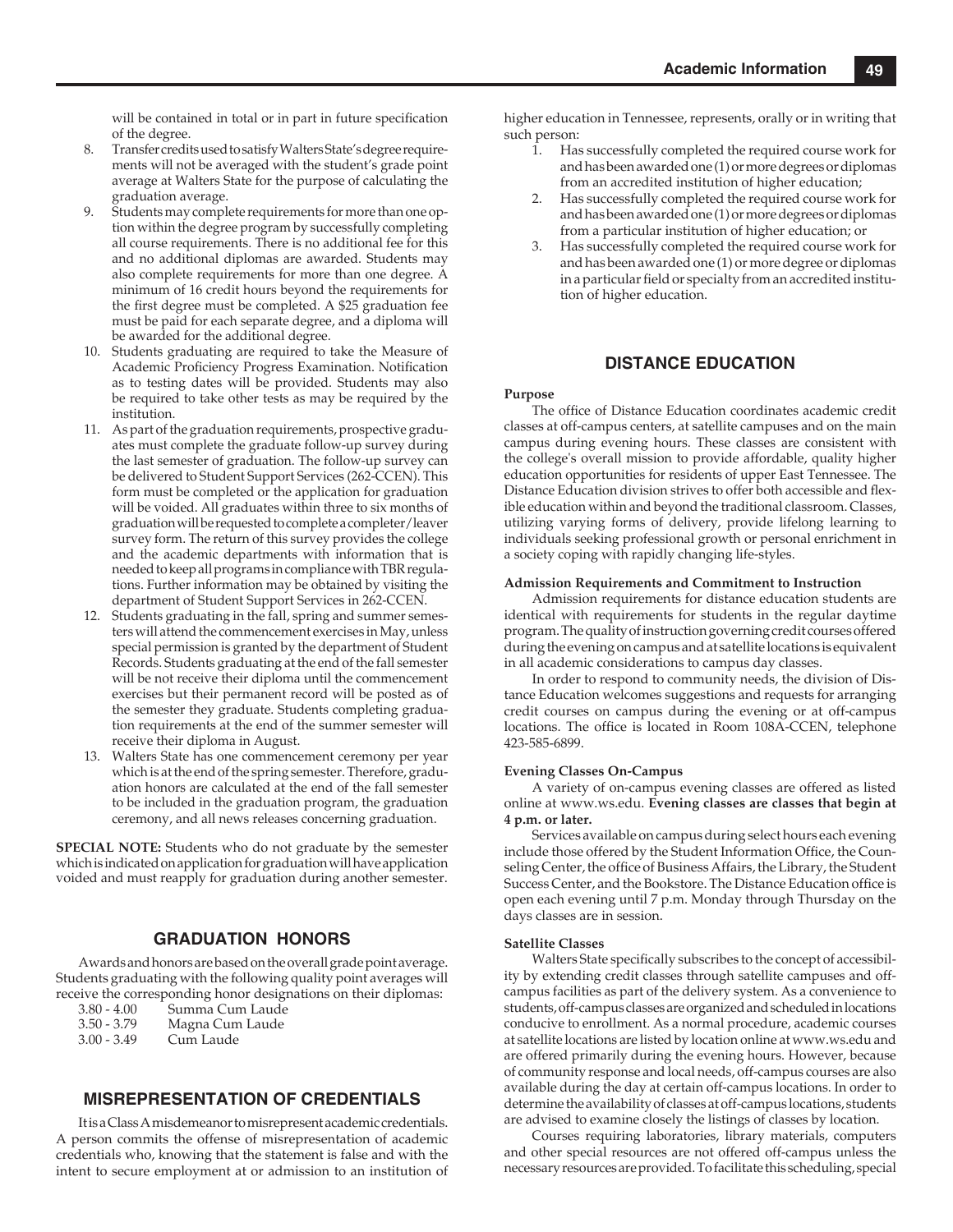arrangements are made for selected courses as needed. In addition, off-campus students visit the Library on the main campus and may utilize the services of the Library during the regular hours that the Library is open. Through the Internet, they may also access over 90 electronic academic data bases containing over 39,000 periodicals and journals and 45,000 books in electronic format.

## **CLAIBORNE COUNTY CENTER FOR HIGHER EDUCATION**

#### **Purpose**

The Claiborne County Center for Higher Education serves as part of the college's overall mission to provide leadership and academic opportunities to its entire service area, this extension offers day and evening academic credit classes and non-credit classes/training in cooperation with the Community Service Programs. Classes provide lifelong learning opportunities to individuals seeking to attain career and personal-development goals; consequently, these individuals are better-equipped to cope with the realities and problems arising from rapidly changing patterns of living and employment. To further its commitment to community responsiveness, the extension cooperates with other community agencies to provide training facilities for groups with specific needs. Video conference, video stream, and web-based courses along with face-to-face instructional delivery methods are utilized to bring a full range of classes to this rural area.

The Claiborne County Center is located at 907 Main Street in New Tazewell. The facility contains four general academic classrooms, a biology lab, computer science lab, an Educast classroom, administrative offices, and a student lounge area. General education courses as well as select technology courses are available to over 300 students.

## **GREENEVILLE/GREENE COUNTY CENTER FOR HIGHER EDUCATION**

#### **Purpose**

The Greeneville/Greene County Center for Higher Education offers both credit and non-credit courses to the citizens of Greeneville and Greene County, as well as, the ten county service area of East Tennessee. In accordance with the mission of the college, the center responds to student and community educational needs by offering traditional on-campus classes, video-streaming courses, web-based courses, hybrid courses and regents on-line degree courses. These distance education and on-campus opportunities allow many students who are geographically remote from the main campus to take classes closer to their homes.

The WSCC Greeneville/Greene County Center strives to offer most of the courses in the general education core and many technical education courses for various degree and certificate programs. Courses are available to approximately 1,000 students and are offered during the day, evening, and on weekends. The facility includes general education classrooms, administrative and faculty offices, computer technology labs, chemistry and biology laboratories, an Educast room, student lounge areas, a media center, and an electronic library. In addition, the center is home for the Regional Police Academy, the Respiratory Care program, the Nursing program and provides space for East Tennessee State University and Adult Basic Education. Thirty full-time/part-time faculty/staff members are located at the center with additional faculty traveling from Morristown to the center. Additionally, over 30 adjunct faculty teach at the center each semester.

The campus is located at 215 North College Street in downtown Greeneville and was made available through the generous efforts of the governments of Greene County and the city of Greeneville, along

with the Walters State Foundation. In January, 2006 the facility was acquired by the State of Tennessee. Local information can be obtained by calling 423-798-7940.

#### **SEVIER COUNTY CAMPUS**

#### **Purpose**

The Sevier County Campus seeks to promote lifelong learning, as part of the college's overall mission, by responding to changing community needs and providing opportunities for enhancing the quality of life throughout the service area. Walters State's campus, located in Sevierville, strives to offer all classes in the general education core and technical education courses during the day and evening for many degree and certificate programs. Additionally, the office of Community and Economic Development provides non-credit (CEU) classes/training to individuals seeking to attain career or personal development goals. Specialized programs in Culinary Arts, Hotel and Restaurant Management and Professional Entertainment are provided to address the unique educational needs of Sevier County and its surrounding communities.

The 67-acre Sevier County Campus is located at 1720 Old Newport Highway in Sevierville approximately one-half mile from Highway 411. Currently three buildings, made available through the generous support of the governmental bodies and private contributions of citizens in Sevier County, house a variety of general education and select technology courses. Available in Maples-Marshall Hall are general education classrooms, computer laboratories, science laboratories, nursing skills laboratory/faculty and administrative offices. Classes in Allied Health, Public Safety, Natural Science and Computer Science and Information Technology are located in Maples-Marshall Hall. Cates-Cutshaw Hall houses 13 general education classrooms, two computer laboratories, a student study area, faculty, and administrative offices. Courses offered through the Behavioral/Social Science, Humanities, and Mathematics divisions are based in this building. The Conner-Short Center provides space for general education classes, professional entertainment, business, and culinary arts. This state-of-the-art facility has, in addition to general education classrooms, a dance studio, band room, private music practice rooms, a hot foods production kitchen, a demonstration kitchen, main dining room, student dining room, and administrative offices. Each of the buildings has the latest video streaming and instructional technology equipment in classrooms and public spaces. This campus serves over 1300 students per semester. Local information can be obtained by calling 865-774-5800.

#### **Cocke County Extension**

Courses offered are scheduled during the evening hours on the campuses of Cocke County High School and Ben Hooper Vocational School. Students desiring local information should call 423-585-6899.

#### **Hawkins County Extension**

Both general education and select technology courses are offered at various sites in Hawkins County. General education courses are offered during the evening hours while select technologies are offered both during the day and evening in order to meet community and industrial needs. Students desiring local information should call 423-585-6899.

#### **Other Distance Learning Opportunities**

In addition to the above specified sites, credit courses are also offered on a requested basis at other off-campus locations. Please reference the Walters State website at www.ws.edu.

The office of Distance Education also offers other learning opportunities for students who may not wish to travel to the main campus for all classes. Three types of distance learning opportunities, video conference, video stream, and web-based courses are currently offered.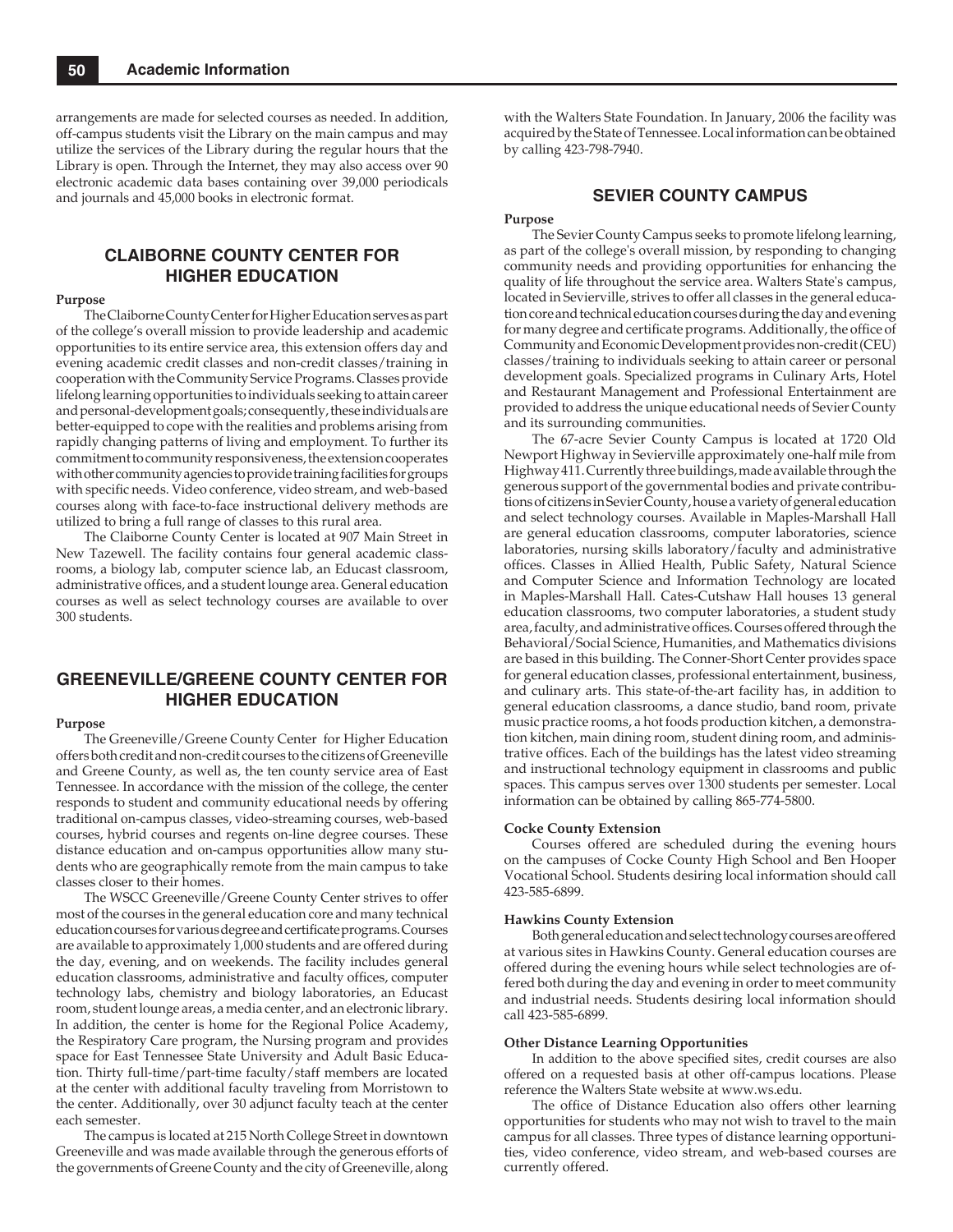**Video conferencing courses** follow traditional class meeting schedules, while providing students the opportunity to attend class sessions at one of three satellite centers (Greeneville, Sevierville, and New Tazewell) or at the main campus. The instructor can deliver instruction from any of the four sites to students at all locations. Students at the distance locations can see and interact with the instructor and students at other sites via closed circuit television technology. A variety of courses using this format are offered at the four sites listed above. *Video conferencing courses are good choices for students who may be unable to travel to the main campus for a particular course.*

**Web-based courses** offer students the opportunity to complete all or part of the work for a particular course via the Internet. These courses may follow a modified traditional class schedule or may meet only at selected times throughout the semester. *To complete all requirements for these courses students must be able to access the Internet.* Students may access the Internet through computer facilities at the college's library on the main campus in Morristown or at the satellite campuses in Greeneville, Sevierville, and New Tazewell, or secure access on their own. *The college is not responsible for obtaining or maintaining students' individual equipment or software for accessing the Internet.*

**Hybrid courses** combine traditional on-ground classes with web classes by dividing class time between traditional and online instruction. Students may utilize home computers or computer labs available on each Walters State campus to access instruction and to submit assignments. *Hybrid classes are good choices for students who need to limit the number of trips to campus, but who also like having some face-to-face contact with classmates and the instructor.*

**Video Streaming courses - Live Video Streaming courses** follow traditional class meeting schedules, while providing students the opportunity to attend class sessions at one of three satellite centers (Greeneville, Sevierville, and New Tazewell) or at the Morristown campus. Students at the distance locations can see and interact with the instructor and students at other sites via the Internet. *Live Video Streaming courses are good choices for students who may be unable to travel to the main campus for a particular course.* **Video on Demand** classes allow students to log onto taped classes at a time different than the live scheduled class meeting time and interact with the instructor and other students through email. *On demand video streaming courses are good choices for students who may be unable to travel to a campus regularly for a particular course.*

For more information about these distance learning opportunities, please reference the Walters State website at www.ws.edu or come by the office of Distance Education in room 108 of the Dr. Jack E. Campbell College Center, or call 423-585-6899. The office is open from 8 a.m. until 7 p.m. Monday through Thursday and from 8 a.m. until 4:30 p.m. on Fridays while classes are in session. When classes are not in session, office hours are from 8 a.m. until 4:30 p.m. Monday through Friday.

#### **R. JACK FISHMAN LIBRARY**

#### **Purpose**

The Library is an integral component of Walters State Community College whose main purpose is to provide the learning resources and related services needed by our students and faculty. All students, particularly Regents Online Degree Program (RODP) students who are being taught by a Walters State instructor, will be provided access to the instructional materials needed to complete the course. This includes both electronic and print resources. The informational resource services are provided by a comprehensive state-of-the-art system utilizing the speed and flexibility of computerized networking and the Internet system to deliver these resources wherever they are needed in the Walters State service area. Secondary emphasis is placed on providing services to citizens residing in the college's service area.

Located on the north end of the campus, the Library provides an atmosphere conducive for the pursuit of knowledge. The Library provides academic materials to the students and faculty which support and enrich the curriculum.

The staff of the Library provides orientation and professional consultation in the utilization of facilities and services. Assistance is provided to faculty, students and the community in the selection of books, periodicals, recordings, films and other related instructional materials. The Library has an Information Center which has been designated as an open academic lab for Walters State students. This lab is equipped with computer-related technology including academic software.

The Library provides to the students in a central location materials which will allow for alternative pathways to learning. To insure that the educational purposes and objectives are met, the Library strives to achieve the following:

- 1. Provide students a place to pursue academic and leisure interests.
- Provide necessary supportive materials and equipment to the faculty and students.
- 3. Work with the faculty in selection of materials necessary for the educational program.
- 4. Teach students, through formal and informal classes, ways to use the Library more effectively.
- 5. Provide reference and advisory services to students working on Library-related academic research.
- 6. Make materials as accessible to students as possible.
- 7. Provide Internet access for students.
- 8. In cooperation with the Humanities and Mathematics divisions, tutorial services in these areas are available in the Library for English and mathematics students.
- In cooperation with the Humanities division, the Library provides an art gallery for students and the community.

## **INFORMATION AND EDUCATIONAL TECHNOLOGIES (IET)**

The office of Information and Educational Technologies (IET) provides computing, telephone, and audio/visual services to students, faculty, and staff. The facilities are comprised of a closed circuit television control center, a video information control center, and a technical equipment repair center. The staff provides audio/visual support services including maintenance and operation of sound systems in specific locations and setup and operation of televisions and/or sound systems for special occasions. The closed circuit television system provides access to taped programming in any classroom/lab equipped with a television as well as to strategic locations throughout the campus. A distributed TV-based information system provides items of interest to students, staff, and visitors at all of our campuses. Video conferencing classrooms are connected to similar video conferencing classrooms in the Clifford H. "Bo" Henry Center for Business and Technology, Doggett Mathematics and Behavioral/Social Sciences Building and a classroom at each of the other three college campuses along with the Northeast State Technical Community College Center in Gray, Tennessee. Through the use of compressed video technology, classes originating at any one of these video conferencing classrooms can be received at other video conferencing classroom locations and provide simultaneous classroom interaction. The video conferencing classroom system can also be used to provide interactive teleconferencing services to other locations within the state, the nation, and the world. The office is responsible for providing all computer and telephone services within the institution. The staff provide consulting services in all aspects of the use of computer and audio/visual technologies.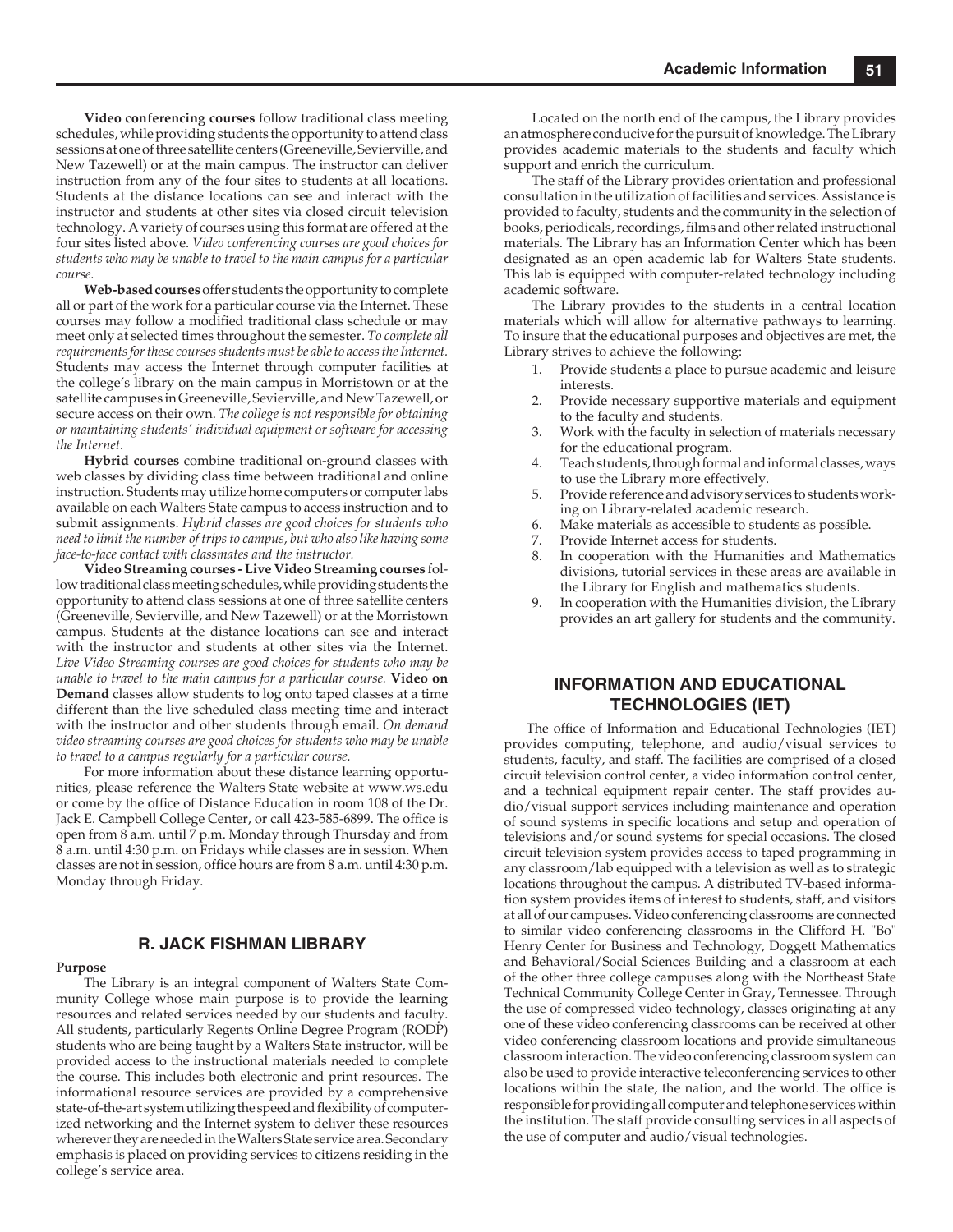## **PROGRAMS OF STUDY**

Walters State Community College offers university parallel programs designed to meet the needs of students who plan to transfer to a four-year institution in pursuit of the baccalaureate degree. The college also offers technical programs designed to prepare the student for entry into the job market upon completion of the program.

The degree and certificate offerings and the emphases of study available for the university parallel and technology programs at Walters State Community College are listed below.

| Program                                                  | Page(s) |
|----------------------------------------------------------|---------|
|                                                          |         |
|                                                          |         |
| University Parallel Programs                             |         |
|                                                          |         |
|                                                          |         |
| Associate of Applied Science and Certificate Programs 54 |         |
|                                                          |         |
|                                                          |         |
|                                                          |         |
|                                                          |         |
|                                                          |         |
|                                                          |         |
| Department of History, Geography & Political Science  62 |         |
|                                                          |         |
|                                                          |         |
|                                                          |         |
|                                                          |         |
|                                                          |         |
|                                                          |         |
|                                                          |         |
| Physical Education, Health and Recreation  65            |         |
|                                                          |         |
|                                                          |         |
| Department of Psychology, Sociology and Social Work      |         |
|                                                          |         |
|                                                          |         |
|                                                          |         |
|                                                          |         |
|                                                          |         |
|                                                          |         |
|                                                          |         |
|                                                          |         |
|                                                          |         |
|                                                          |         |
|                                                          |         |
| Department of Hospitality Business                       |         |
|                                                          |         |
|                                                          |         |
|                                                          |         |
|                                                          |         |
|                                                          |         |
| Department of Health Information Technology              |         |
| Health Information Technology                            | 78      |
|                                                          |         |
|                                                          |         |
|                                                          |         |
|                                                          |         |
|                                                          |         |
|                                                          |         |
|                                                          |         |
|                                                          |         |
|                                                          |         |
|                                                          |         |
|                                                          |         |
|                                                          |         |
|                                                          |         |

| Program                                              | Page(s) |
|------------------------------------------------------|---------|
| Division of Humanities (continued)                   |         |
|                                                      |         |
|                                                      |         |
|                                                      |         |
|                                                      |         |
|                                                      |         |
|                                                      |         |
|                                                      |         |
|                                                      |         |
|                                                      |         |
|                                                      |         |
|                                                      |         |
|                                                      |         |
|                                                      |         |
|                                                      |         |
|                                                      |         |
|                                                      |         |
|                                                      |         |
|                                                      |         |
| Pre-Environmental Health, Pre-Medical Technology 101 |         |
|                                                      |         |
|                                                      |         |
|                                                      |         |
|                                                      |         |
|                                                      |         |
|                                                      |         |
|                                                      |         |
| Basic Law Enforcement Education, Police In-Service,  |         |
|                                                      |         |
|                                                      |         |
|                                                      |         |
| Basic Emergency Medical Technician - Paramedic  109  |         |
|                                                      |         |
|                                                      |         |
|                                                      |         |
| Animal Science -Pre-Veterinary Medicine  112         |         |
|                                                      |         |
| Production Horticulture - Greenhouse Management 112  |         |
| Production Horticulture - Golf Course and Turfgrass  |         |
|                                                      |         |
|                                                      |         |
| Department of Computer and Information Science 113   |         |
|                                                      |         |
|                                                      |         |
|                                                      |         |
|                                                      |         |
|                                                      |         |
|                                                      |         |
|                                                      |         |
|                                                      |         |
|                                                      |         |
|                                                      |         |
|                                                      |         |
|                                                      |         |
|                                                      |         |
|                                                      |         |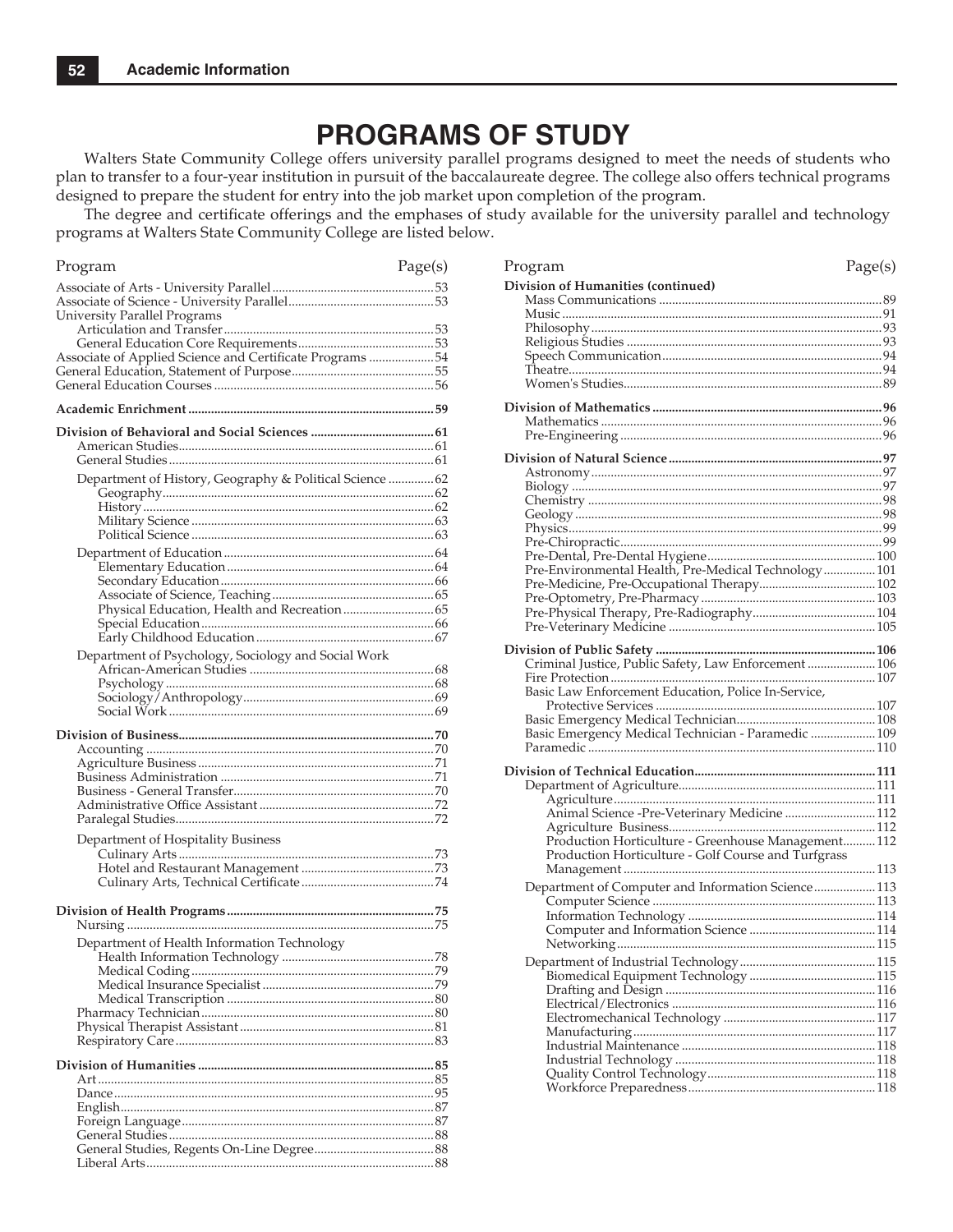## **UNIVERSITY PARALLEL PROGRAMS**

### **Associate of Arts, Associate of Science in Teaching and Associate of Science Degrees**

## **ARTICULATION AND TRANSFER**

Students who intend to earn a Bachelor of Arts or Bachelor of Science degree at a four-year college or university may complete the first two years at Walters State by enrolling in the Associate of Arts or Associate of Science degree programs. The administration, faculty, and staff at Walters State work closely with the student and neighboring colleges and universities to help ensure smooth and accurate transfer. Course-by-course equivalency tables and articulation agreements with some four-year colleges and universities have been developed to ease transfer and assist the student and advisor with academic program development. For more information visit the Walters State web page at www.ws.edu. Students following an articulation agreement with East Tennessee State University, Carson Newman College, Lincoln Memorial University, or the University of Tennessee-Knoxville must complete the Intent to Articulate Form in the department of Counseling and Testing and must graduate from Walters State Community College in order to have the agreement honored. Students should consult with their advisors, the Counseling Center at Walters State, or with the transfer institution for more information.

If no program articulation agreement is available for a particular school or major, students may choose to follow one of the university parallel curriculum guides (Associate of Arts or Associate of Science degree programs.) These "guides" are suggested courses of study designed to include general education and foundation courses needed for a major in a particular field at the baccalaureate level. Because each school has different requirements, the curriculum guides are not intended to represent requirements for any particular college or university. Students should consult a copy of the catalog of the senior institution to which they plan to transfer and use it during advisement and registration to make sure that the courses selected meet the first two years' requirements at that institution. Substitutions to meet requirements at a specifi c institution may be requested through the advisor provided the requirements for the Associate of Arts or the Associate of Science degrees are met.

All Walters State students are advised and encouraged to complete the associate degree prior to continuing their education elsewhere.

## **GENERAL EDUCATION CORE REQUIREMENTS**

Effective Fall Semester 2004, each institution in the State University and Community College System of Tennessee (The Tennessee Board of Regents System) will share a common lower-division general education core curriculum of forty-one (41) semester hours for baccalaureate degrees and the Associate of Arts and the Associate of Science degrees. Lower-division means freshman and sophomore courses. The courses comprising the general education curriculum are contained within the following subject categories:

| Associate of Arts and Associate of Science Degrees and |              | <b>Associate of Science in Teaching</b> |                                             |  |
|--------------------------------------------------------|--------------|-----------------------------------------|---------------------------------------------|--|
| Baccalaureate Degrees*                                 |              | Communication                           |                                             |  |
| Communication                                          | 9 hours $**$ | <b>ENGL 1010</b>                        |                                             |  |
| Humanities and/or Fine Arts                            | 9 hours      | <b>ENGL 1020</b>                        |                                             |  |
| (at least one course must be in literature)            |              | <b>SPCH 2010</b>                        | Introduction to Speech Communication3       |  |
| Social/Behavioral Sciences                             | 6 hours      | Humanities and/or Fine Arts             |                                             |  |
| History                                                | $6$ hours*** | <b>MUS 1030</b>                         | Music Appreciation                          |  |
| Natural Sciences                                       | 8 hours      | or                                      |                                             |  |
| Mathematics                                            | 3 hours      | <b>ART 1030</b>                         |                                             |  |
| Total                                                  | 41 hours     |                                         |                                             |  |
|                                                        |              |                                         |                                             |  |
|                                                        |              | History                                 |                                             |  |
|                                                        |              | <b>HIST 2010</b>                        | American History I                          |  |
|                                                        |              | or                                      |                                             |  |
|                                                        |              | <b>HIST 2020</b>                        | American History II                         |  |
|                                                        |              | or                                      |                                             |  |
|                                                        |              | <b>HIST 2030</b>                        | Tennessee History                           |  |
|                                                        |              |                                         |                                             |  |
|                                                        |              | <b>GEOG 1013</b>                        | World Geography I                           |  |
|                                                        |              | $\alpha$                                |                                             |  |
|                                                        |              | <b>POLI 1120</b>                        | Introduction to American Government         |  |
|                                                        |              | or                                      |                                             |  |
|                                                        |              | <b>SOCI 1020</b>                        | General Sociology, Institutions and Society |  |
|                                                        |              | Mathematics                             |                                             |  |
|                                                        |              | <b>MATH 1530</b>                        |                                             |  |
|                                                        |              | Natural Science                         |                                             |  |
|                                                        |              | BIOL 1030/1031                          |                                             |  |
|                                                        |              |                                         |                                             |  |
|                                                        |              | Total                                   |                                             |  |

\*Foreign language courses are an additional requirement for the Associate of Arts (A.A.) and Bachelor of Arts (B.A.) degrees. The B.A. degree requires proficiency in a foreign language equivalent to completion of two years of college-level work. The A.A. degree requires proficiency in a foreign language equivalent to completion of one year of college-level work.

\*\*Six hours of English Composition and three hours in English oral presentational communication are required.

\*\*\*Students who plan to transfer to Tennessee Board of Regents (TBR) universities should take six hours of United States History (three hours of Tennessee History may substitute). Students who plan to transfer to University of Tennessee System universities or to out-of-state or private universities should check requirements and take the appropriate courses.

Although the courses designated by Tennessee Board of Regents (TBR) institutions to fulfill the requirements of the general education subject categories vary, transfer of the courses is assured through the following means:

 • Upon completion of an A.A., A.S. or A.S.T. degree, the requirements of the lower-division general education core will be complete and accepted by a TBR university in the transfer process.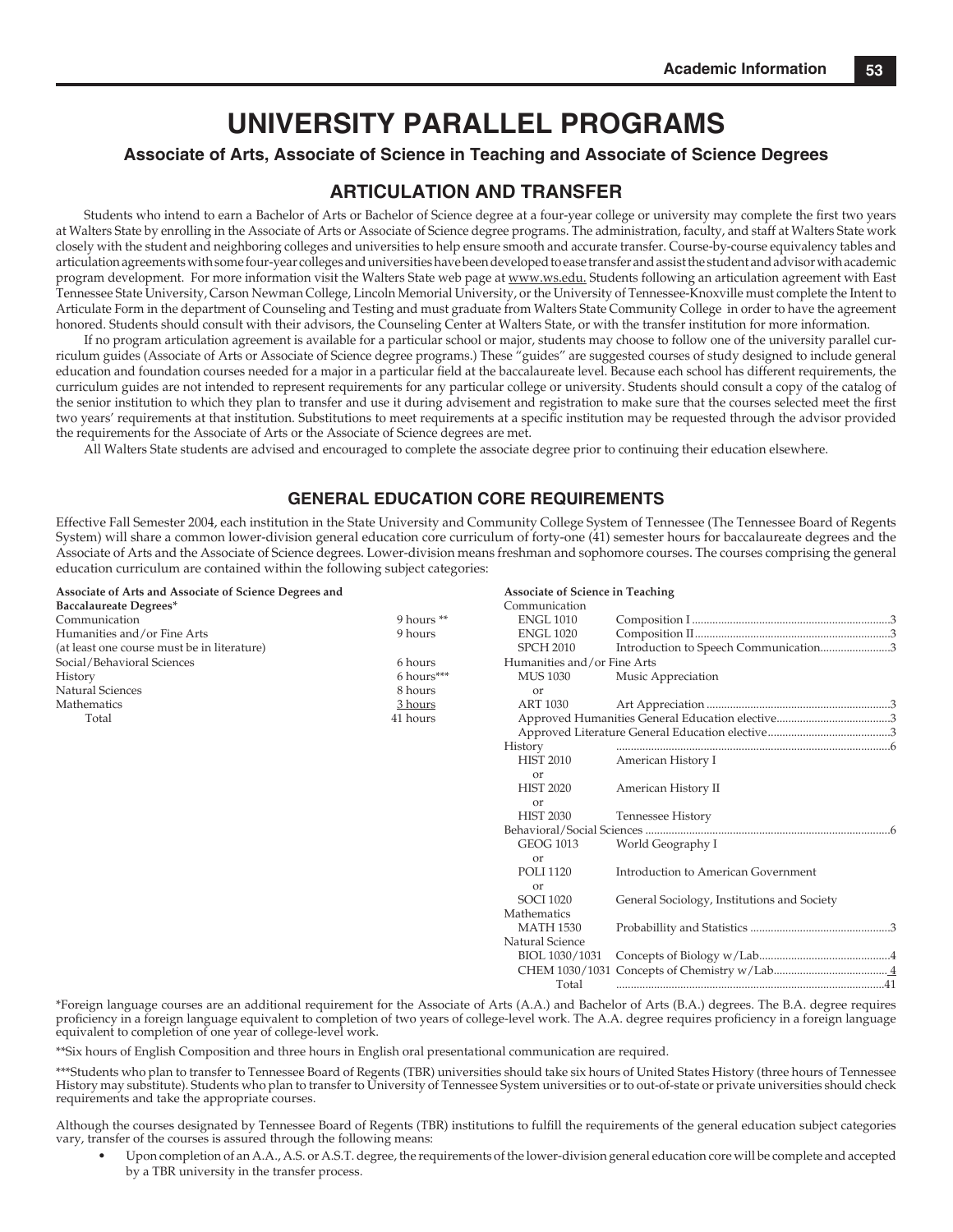- If an A.A., A.S. or A.S.T. is not obtained, transfer of general education courses will be based upon fulfillment of complete subject categories. (Example: If all eight hours in the category of Natural Sciences are complete, then this "block" of the general education is complete.) When a subject category is incomplete, course-by-course evaluation will be conducted. The provision of block fulfillment pertains also to students who transfer among TBR universities.
- Institutional/departmental requirements of the grade of "C" will be honored. Even if credit is granted for a course, any specific requirements for the grade of "C" by the receiving institution will be enforced. Additionally, A.S.T. graduates must attain a 2.75 cumulative grade point average, successfully complete the Praxis I, score a satisfactory rating on an index of suitability for the teaching profession.
- In certain majors, specific courses must be taken also in general education. It is important that students and advisors be aware of any major requirements that must be fulfilled under lower-division general education.

Courses designated to fulfill general education by Walters State Community College are published on page 56 of this catalog. A complete listing of the courses fulfilling general education requirements for all system institutions is available on the TBR website www.tbr.state.tn.us under Transfer and Articulation Information.

\*Programs in Natural Science and Mathematics may have more than forty-one (41) general education hours due to specific program requirements.

## **ASSOCIATE OF APPLIED SCIENCE AND ACADEMIC/TECHNICAL CERTIFICATE PROGRAMS**

Walters State offers associate of applied science degree and academic/technical certificate programs which prepare students for a specialized career. These programs are designed for the student who desires to enter employment upon graduation and does not intend to transfer to a baccalaureate degree program.

#### **Associate of Applied Science**

Associate of Applied Science degree programs are designed to prepare students for immediate employment in a specialized area.

- 1. All component requirements are outcome oriented.
- 2. Degree major requirements are composed of a minimum of 60 semester credit hours.
- 3. The technical speciality component of the technical degree major consists of a minimum of 36 semester credit hours.
- 4. Minimum requirements as stipulated by the Tennessee Board of Regents and the Southern Association of Colleges and Schools are that each technical degree program contain 15-17 semester credit hours of general education. Each technical degree program at Walters State contains a minimum of 15 hours in general education courses. Components of this basic core of general education consists of a minimum of one course in each of the following areas:

|                                                                                                                                                                                                                                                                                                                                                                                                                                                             | Semester Hours |      |
|-------------------------------------------------------------------------------------------------------------------------------------------------------------------------------------------------------------------------------------------------------------------------------------------------------------------------------------------------------------------------------------------------------------------------------------------------------------|----------------|------|
|                                                                                                                                                                                                                                                                                                                                                                                                                                                             |                |      |
|                                                                                                                                                                                                                                                                                                                                                                                                                                                             |                | **** |
|                                                                                                                                                                                                                                                                                                                                                                                                                                                             |                | **** |
|                                                                                                                                                                                                                                                                                                                                                                                                                                                             |                | **** |
| One additional course from the categories of:****                                                                                                                                                                                                                                                                                                                                                                                                           |                |      |
| Communication. Humanities and/or Fine Arts.                                                                                                                                                                                                                                                                                                                                                                                                                 |                |      |
| Social/Behavioral Sciences, or Natural Science/Mathematics3-4 hours                                                                                                                                                                                                                                                                                                                                                                                         |                |      |
|                                                                                                                                                                                                                                                                                                                                                                                                                                                             | $15-17$ hours  |      |
| $\mathcal{L}(\mathcal{L}(\mathcal{L}(\mathcal{L}(\mathcal{L}(\mathcal{L}(\mathcal{L}(\mathcal{L}(\mathcal{L}(\mathcal{L}(\mathcal{L}(\mathcal{L}(\mathcal{L}(\mathcal{L}(\mathcal{L}(\mathcal{L}(\mathcal{L}(\mathcal{L}(\mathcal{L}(\mathcal{L}(\mathcal{L}(\mathcal{L}(\mathcal{L}(\mathcal{L}(\mathcal{L}(\mathcal{L}(\mathcal{L}(\mathcal{L}(\mathcal{L}(\mathcal{L}(\mathcal{L}(\mathcal{L}(\mathcal{L}(\mathcal{L}(\mathcal{L}(\mathcal{L}(\mathcal{$ |                |      |

\*\*\*\*Specific courses satisfying these requirements must be the same courses that satisfy the general education requirement for the associate (A.A./A.S.) and baccalaureate degrees.

#### **Academic/Technical Certificate**

Programs leading to academic/technical certificates are offered in response to the various training needs of business and industry. Program standards are determined primarily by the training needs of business and industry and depict skill proficiency in a particular employment area.

#### **NOTES**

- 1. See General Education courses on page 56.
- 2. A student interested in transferring to a baccalaureate degree program should see an advisor at Walters State and/or contact the appropriate department at the transfer institution for specifics. A student admitted to a technical education program is not required to complete high school units of study required for the student who plans to attend a university. **If a technical**  degree program student later decides to attend a state university, the high school deficiencies must be made up prior to **being admitted to the university.**
- 3. Credit hours earned in remedial or developmental education courses are institutional credit; they are not applicable to credit hours required for an associate degree or academic/technical certificate.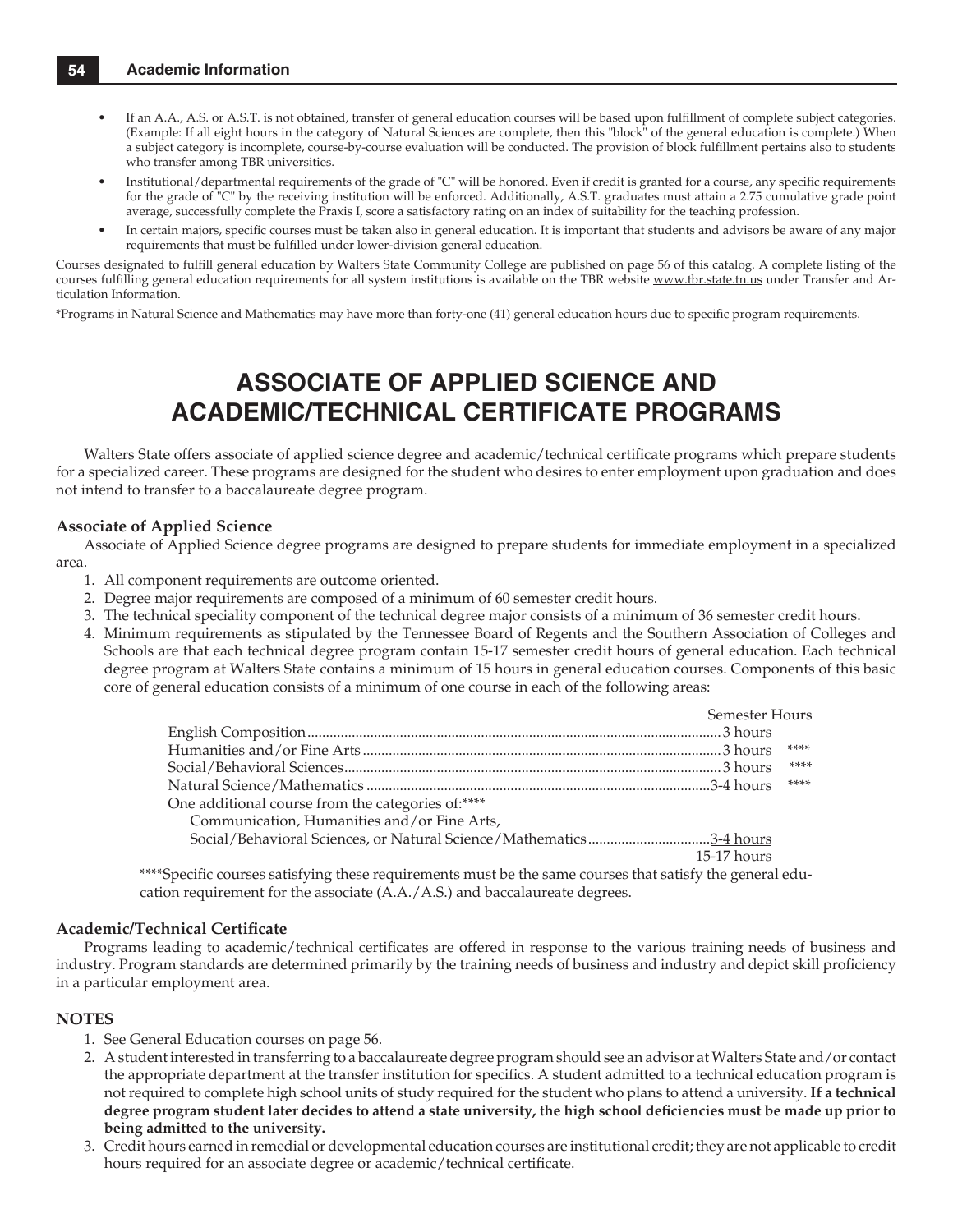## **GENERAL EDUCATION**

#### **Statement of Purpose**

Walters State Community College requires a core of general education courses as part of each degree program. The purpose of general education is to provide students with a common set of learning experiences as a foundation for:

- solving problems of everyday life,
- participating intelligently in civic affairs,
- preparing for jobs, vocations, or professions and
- recognizing major elements of human culture.

What students need to know and be able to do to function in an increasingly technological workplace and in everyday life has its basis in both competencies and areas of understanding as a preparation for lifelong learning.

#### **Competencies**

Students completing the general education core will minimally demonstrate competencies in each of the following areas:

- 1. The ability to **read** effectively, to differentiate one's personal opinions from a writer's, and to develop a functional vocabulary;
- 2. The ability to **write** clear, coherent, and grammatically correct expository prose and record, analyze, interpret and transmit information;
- 3. The ability to **communicate orally** and advocate effectively in a clear, persuasive, and grammatically correct manner;
- 4. The ability to analyze/discuss/and use quantitative information, demonstrate a reasonable level of facility in **mathematical**  problem solving and recognize connections between mathematics and other disciplines;
- 5. The ability to use the **information technologies** including word processing, graphical presentation, electronic communication and information gathering.

#### **Areas of Understanding**

Walters State Community College graduates will demonstrate a general understanding of the relationships between the various areas of academic study. In addition to the competencies referenced earlier, WSCC graduates will have:

- Acquired scientific and mathematical ways of thinking necessary for informed decision making;
- Developed through the multiple perspectives of different academic disciplines a perception of self in a social-historical and multicultural context;
- Developed an appreciation of beauty in nature, in literature, in music, and in other art forms;
- Recognized the value and dignity of being human, making ethical decisions, and behaving as responsible citizens and community members in a democratic society, and;
- Improved abilities of critical thinking, problem solving, higher order thinking and reasoning.

## **Associate of Arts (A.A.) and Associate of Science (A.S.) Degrees**

| 41 hours |
|----------|
|          |

\* Six (6) hours of English composition and three (3) hours in English oral presentational communication are required.

\*\*One course in literature is required.

\*\*\*Students who plan to transfer to Tennessee Board of Regents (TBR) universities should take six (6) hours of American History (three hours of Tennessee History may substitute). Students who plan to transfer to University of Tennessee System universities or to out-of-state or private universities should check requirements and take the appropriate courses.

#### **Foreign language courses will be an additional requirement for the Associate of Arts and the Bachelor of Arts degrees.**

#### **Associate of Applied Science (A.A.S.) Degrees**

| One additional course from the categories of:**** |               |  |
|---------------------------------------------------|---------------|--|
| Communication, Humanities and/or Fine Arts,       |               |  |
| Social/Behavioral Sciences, or Natural Science/   |               |  |
|                                                   |               |  |
|                                                   | $15-17$ hours |  |

\*\*\*\*Specific courses satisfying these requirements must be the same courses that satisfy the general education requirement for the associate (A.A./A.S.) and Baccalaureate degrees.

| <b>Associate of Science Teaching (A.S.T.) Degree</b> |                                             |  |
|------------------------------------------------------|---------------------------------------------|--|
| Communication                                        |                                             |  |
| <b>ENGL 1010</b>                                     |                                             |  |
| <b>ENGL 1020</b>                                     |                                             |  |
| <b>SPCH 2010</b>                                     | Introduction to Speech Communication3       |  |
| Humanities and/or Fine Arts                          |                                             |  |
| <b>MUS 1030</b>                                      | Music Appreciation                          |  |
| $\alpha$ r                                           |                                             |  |
| ART 1030                                             |                                             |  |
|                                                      |                                             |  |
|                                                      |                                             |  |
| History                                              |                                             |  |
| <b>HIST 2010</b>                                     | American History I                          |  |
| $\alpha$ <sup>r</sup>                                |                                             |  |
| <b>HIST 2020</b>                                     | American History II                         |  |
| $\alpha$ <sup>r</sup>                                |                                             |  |
| <b>HIST 2030</b>                                     | <b>Tennessee History</b>                    |  |
|                                                      |                                             |  |
| <b>GEOG 1013</b>                                     | World Geography I                           |  |
| $\alpha$ r                                           |                                             |  |
| <b>POLI 1120</b>                                     | Introduction to American Government         |  |
| or                                                   |                                             |  |
| SOCI 1020                                            | General Sociology, Institutions and Society |  |
| Mathematics                                          |                                             |  |
| <b>MATH 1530</b>                                     |                                             |  |
| Natural Science                                      |                                             |  |
| BIOL 1030/1031                                       |                                             |  |
| CHEM 1030/1031                                       |                                             |  |
| Total                                                |                                             |  |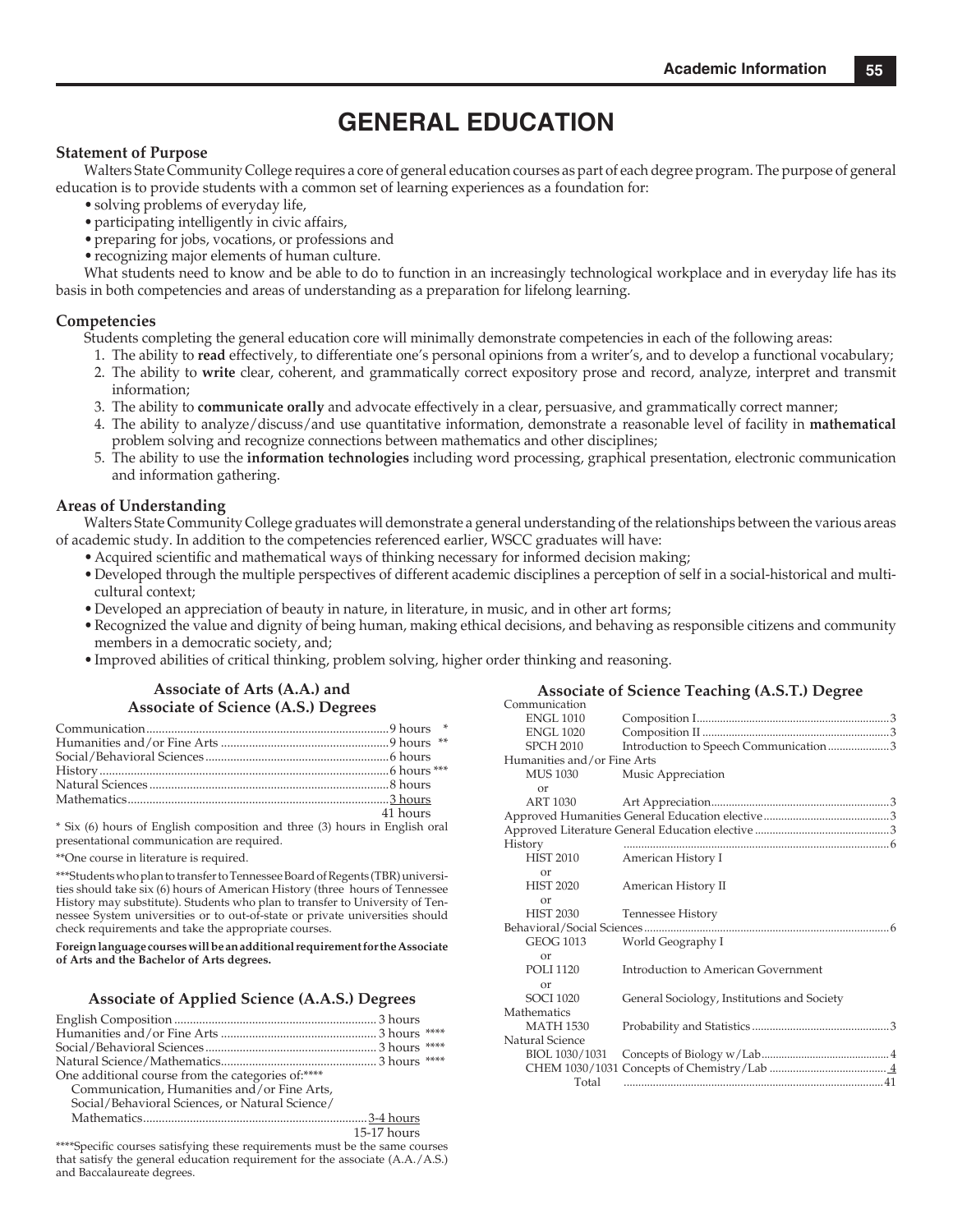## **GENERAL EDUCATION COURSES**

#### **COMMUNICATION**

| <b>ENGL 1010</b> | Composition I                        |
|------------------|--------------------------------------|
| <b>ENGL 1020</b> | Composition II                       |
| <b>SPCH 2010</b> | Introduction to Speech Communication |

#### **HUMANITIES AND/OR FINE ARTS**

| <b>ART 1030</b>  | Art Appreciation                   |
|------------------|------------------------------------|
| <b>ART 2040</b>  | Art History Survey I               |
| <b>ART 2050</b>  | Art History Survey II              |
| <b>ENGL 2110</b> | American Literature I              |
| <b>ENGL 2120</b> | American Literature II             |
| <b>ENGL 2410</b> | Western World Literature I         |
| <b>ENGL 2420</b> | Western World Literature II        |
| <b>HUM 1030</b>  | Introduction to Film Appreciation  |
| <b>HUM 2010</b>  | Humanities: The Human Adventure I  |
| <b>HUM 2110</b>  | Humanities: The Human Adventure II |
| <b>MUS</b> 1030  | Music Appreciation                 |
| <b>PHIL 1030</b> | Human Nature and Life              |
| <b>PHIL 2020</b> | Self and Values                    |
| <b>PHIL 2210</b> | Religions and Cultures             |
| <b>THEA 1030</b> | Introduction to Theatre            |
|                  |                                    |

#### **SOCIAL/BEHAVIORAL SCIENCE**

| <b>ECON 2110</b> | Principles of Economics I                   |
|------------------|---------------------------------------------|
| <b>ECON 2120</b> | Principles of Economics II                  |
| <b>GEOG 1012</b> | Introduction to Cultural Geography          |
| <b>GEOG 1013</b> | World Geography I                           |
| <b>GEOG 1014</b> | World Geography II                          |
| <b>PHED 2000</b> | <b>Personal Wellness</b>                    |
| <b>POLI</b> 1120 | Introduction to American Government         |
| <b>POLI 2010</b> | Introduction to Political Science           |
| <b>PSYC 1310</b> | Introduction to Psychology                  |
| <b>PSYC 2420</b> | Developmental Psychology                    |
| <b>SOCI 1020</b> | General Sociology, Institutions and Society |
| <b>SOCI 1240</b> | Cultural Anthropology                       |
| <b>SOCI 2020</b> | Social Problems and Human Values            |
|                  |                                             |

#### **HISTORY**

| HIST 1110 | Survey of World Civilization I  |
|-----------|---------------------------------|
| HIST 1120 | Survey of World Civilization II |
| HIST 2010 | American History I              |
| HIST 2020 | American History II             |

#### **NATURAL SCIENCES**

| ASTR 1030/31 | Astronomy and Lab                             |
|--------------|-----------------------------------------------|
| BIOL 1010/11 | General Biology I and Lab                     |
| BIOL 1020/21 | General Biology II and Lab                    |
| BIOL 1030/31 | Concepts of Biology and Lab                   |
| BIOL 1110/11 | Organization and Function of the Cell and Lab |
| BIOL 1120/21 | Biodiversity and Lab                          |
| BIOL 2010/11 | Human Anatomy and Physiology I and Lab        |
| BIOL 2020/21 | Human Anatomy and Physiology II and Lab       |
| BIOL 2210/11 | General Botany and Lab                        |
| CHEM 1000/01 | Basic Chemistry and Lab                       |
| CHEM 1010/11 | Introductory Chemistry and Lab                |
| CHEM 1030/31 | Concepts of Chemistry and Lab                 |
| CHEM 1110/11 | General Chemistry I and Lab                   |
| CHEM 1120/21 | General Chemistry II and Lab                  |
| GEOL 1030/31 | Geology and Lab                               |
| PHYS 2010/11 | General Physics I and Lab                     |
| PHYS 2020/21 | General Physics II and Lab                    |
| PHYS 2110/11 | Physics I and Lab                             |
| PHYS 2120/21 | Physics II and Lab                            |
| PSCI 1030/31 | Concepts of Earth and Space Science and Lab   |

#### **MATHEMATICS**

| <b>MATH 1530</b> | Probability and Statistics  |
|------------------|-----------------------------|
| <b>MATH 1630</b> | <b>Finite Mathematics</b>   |
| <b>MATH 1710</b> | Pre-Calculus (Algebra)      |
| <b>MATH 1720</b> | Pre-Calculus (Trigonometry) |
| <b>MATH 1830</b> | Calculus A                  |
| <b>MATH 1910</b> | Calculus I                  |

**Associate of Arts/ Associate of Science degree programs** are designed for the student who desires to transfer to a four-year institution to pursue a baccalaureate degree. The information presented in a university parallel curriculum is not intended to represent requirements for any particular college or university. Students should consult articulation agreements, the catalog of the school to which they intend to transfer and their advisors for information on degree requirements.

**Associate of Science in Teaching** is a jointly developed degree through the TBR community colleges. Currently, students in the community colleges follow articulation agreements worked out with nearby four-year teacher preparation colleges. With the A.S.T., students will be able to enroll in any TBR teacher education program. Students intending to transfer to the UT system or private institutions should consult a faculty advisor on the appropriateness of this program for transfer.

**Associate of Applied Science and Academic/Technical Certificate programs** are designed for the student who desires to enter employment upon graduation and does not intend to transfer to a baccalaureate degree program. A student admitted to an Associate of Applied Science program is not required to complete high school units of study required for admission to a university. However, should the student later decide to attend a state university, the requirements must be completed prior to admission to a baccalaureate program.

**See an advisor for assistance in planning your academic program.**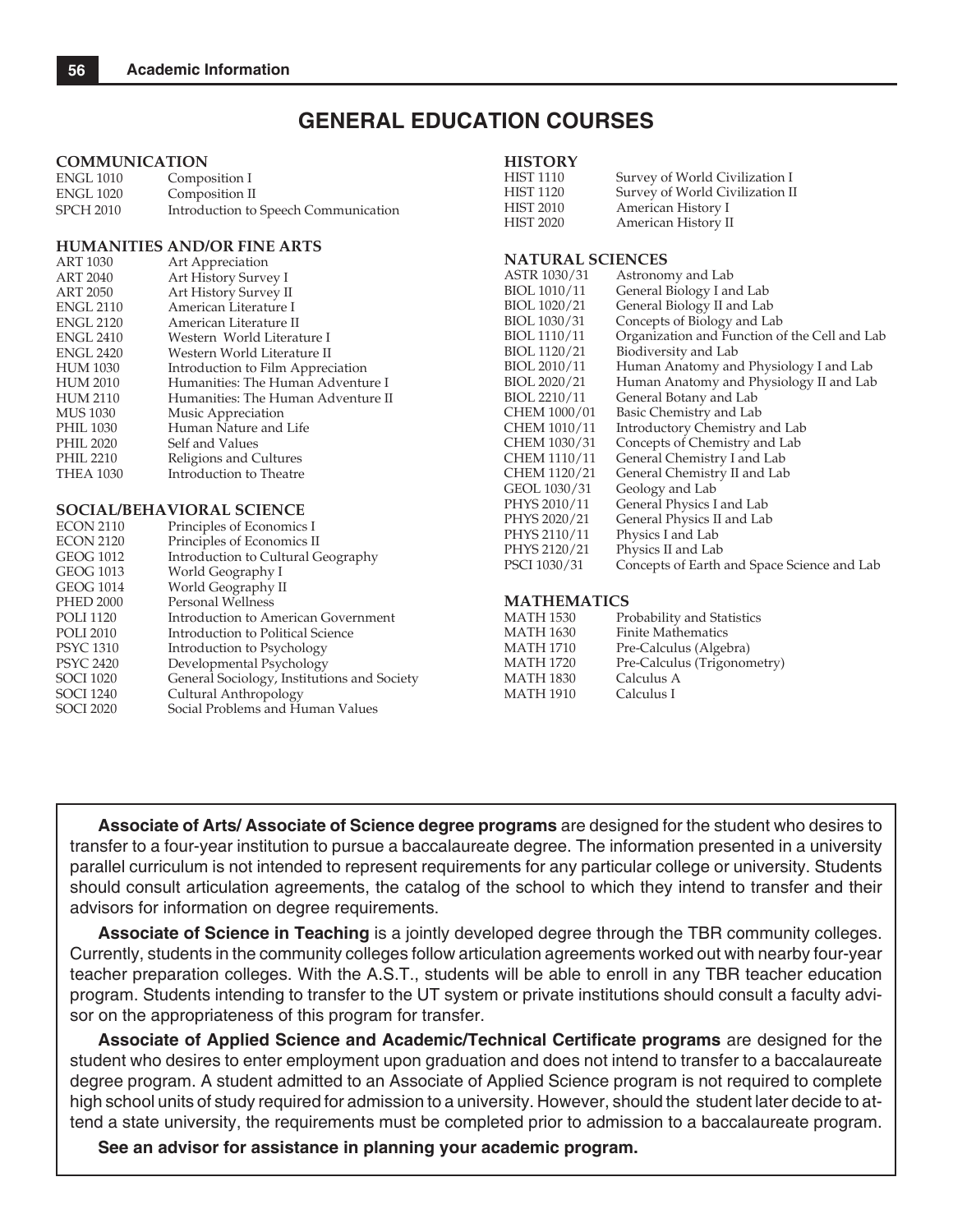## **COMPUTER COMPETENCY REQUIREMENT**

Walters State Community College is committed to the importance of computer competency. The college requires all degree-seeking students to demonstrate computer competency either by passing an exam or by successfully completing a designated computer course.

During the first thirty (30) hours of college-level course work at Walters State, students will discuss with their advisor the requirements in their major for proving computer competency. The advisor will determine which steps a student should follow to show proof of computer competency. For specific information, students can access the WSCC website www.ws.edu and click on the "computer competency" page.

## **WALTERS STATE ONLINE COURSES**

Walters State offers the A.S. General degree on-line. Many other courses required to complete the Associate of Arts (A.A.), Associate of Science (A.S.), and Associate of Applied Science (A.A.S.) degrees at Walters State can be taken as web based courses as a part of the college's web-based courses. Web-based courses offer students the opportunity to complete all or part of the work for a particular course via the Internet. These courses may follow a modified traditional class schedule or may meet only at selected times throughout the semester. Some courses may not require any on-campus meetings. To complete all requirements for these courses, students must be able to access the Internet. Students may access the Internet through computer facilities at the college's library on the Morristown campus or at the satellite campuses in Greeneville, Sevierville, and New Tazewell, or secure access on their own. *The college is not responsible for obtaining or maintaining students' individual equipment or software for accessing the Internet.* A list of web based courses offered for a particular semester and required on-campus meeting schedules can be accessed at online.ws.edu*.*



## **THE REGENTS ON-LINE DEGREE PROGRAM**

Beginning Fall 2001, the Tennessee Board of Regents colleges and universities joined together in offering Regents On-line Degree Programs (RODP). Courses completed in the Regents On-line Degree Programs will be entirely on-line and will be completely transferable among all the participating institutions which are fully accredited.

Walters State Community College joins with the other Tennessee Board of Regents institutions in offering the Regents Online Degree Program (ROPD). The five on-line degrees offered by Walters State are:

Associate of Applied Science in Professional Studies Concentration in Information Technology

Associate of Applied Science in Web Technology

Associate of Applied Science in Early Childhood Education

Associate of Arts in General Studies (University Parallel)

Associate of Science in General Studies (University Parallel)

Associate of Science in General Studies (University Parallel) for Teacher Aides and Paraprofessionals

For specific program information go to: http://www.tn.regentsdegrees.org/campus/wscc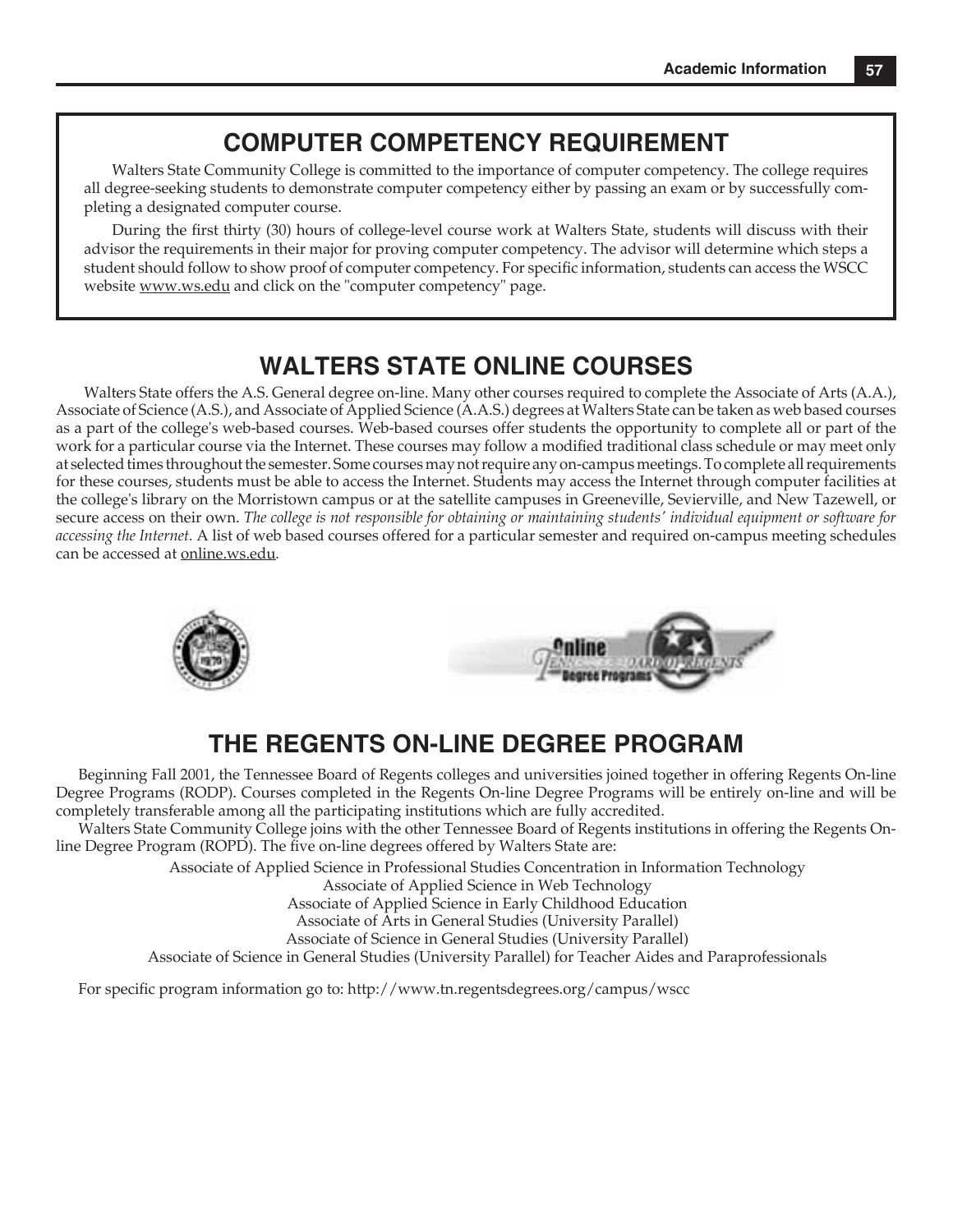## **ACADEMIC DIVISIONS**

| Page |
|------|
|      |
|      |
|      |
|      |
|      |
|      |
|      |
|      |
|      |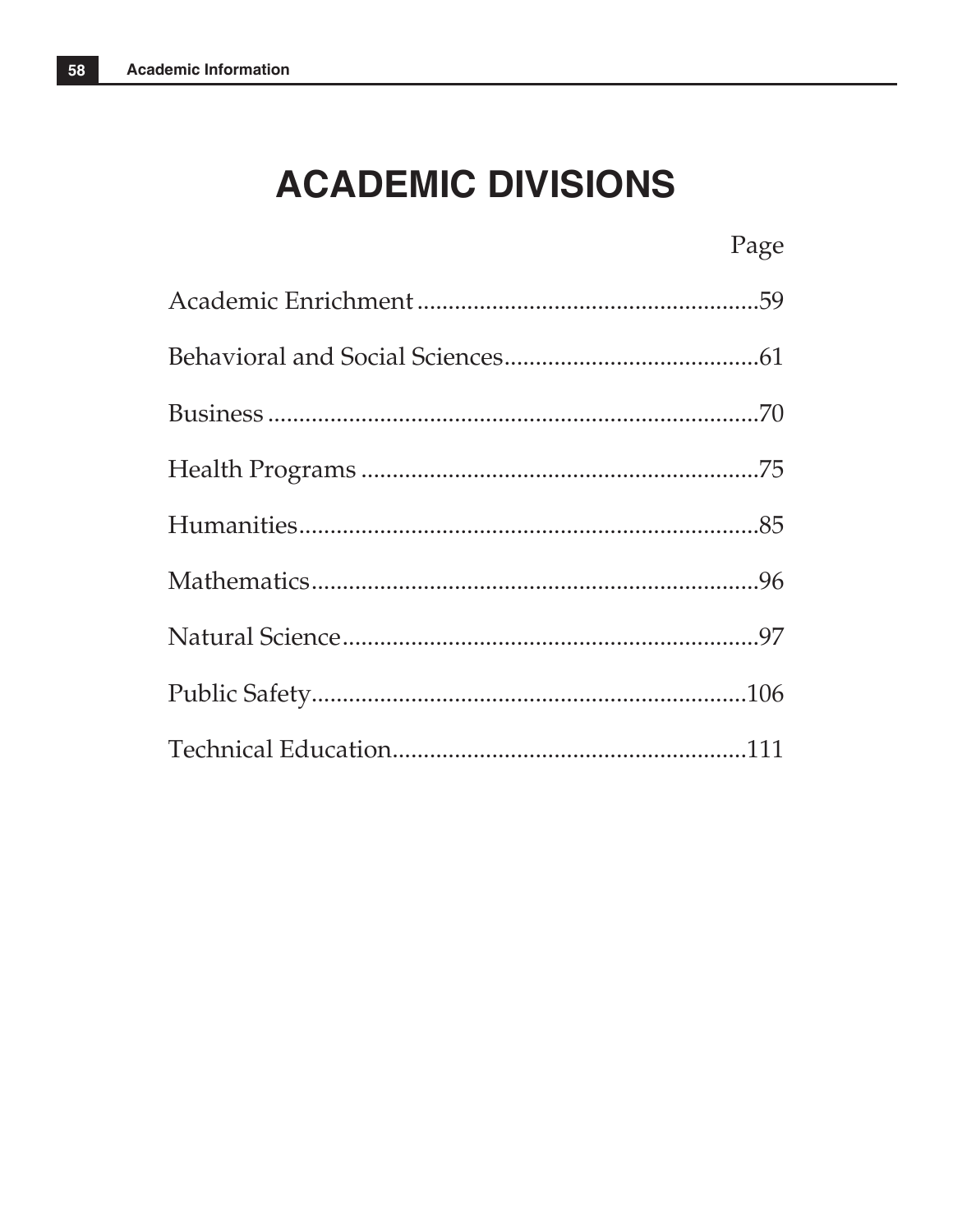## **ACADEMIC ENRICHMENT**

#### **Purpose**

The office of Academic Enrichment provides administration and leadership for the college's developmental education program and honors program relative to meeting the institution's stated mission. These programs are guided in meeting the special academic needs of its student constituency by a well-defined statement of purpose consistent with the overall mission of the college.

## **DEVELOPMENTAL EDUCATION**

The Developmental Education program provides assistance to students in developing those academic and social skills necessary for the successful completion of college work. Courses and activities are designed for students who lack minimum skills, as defined by the Tennessee Board of Regents, in reading comprehension, writing communication, mathematical computation, and study skills. Services provided include academic assessment, academic placement, and counseling-related programs and activities. This division is decentralized and integrated throughout the academic and student affairs units.

#### **Mathematics Program**

The Developmental Mathematics program, a part of the Mathematics Division, assists students in developing the ability to perform mathematical computations, use measurements, make estimates and approximations, judge reasonableness of results, formulate and solve mathematical problems, select appropriate approaches and problem-solving tools, and use elementary concepts of probability and statistics. Developmental Mathematics courses are intended for students who need additional preparation in mathematics prior to enrolling in college level courses. These courses are not intended for transfer nor do they satisfy degree-credit requirements for any associate degree or technical certificate program. Some special admissions, registration, and retention policies apply to the Developmental Education program. Students are encouraged to seek additional information about these policies from the office of Academic Enrichment, 201-CCEN, 423-585-6914.

#### **Developmental Mathematics (DSPM)**

The following is a listing of Developmental Mathematics (DSPM) courses. Please refer to page 154 for a complete listing of course descriptions and credit hours.

| <b>DSPM 0700</b> | <b>Basic Mathematics</b> |
|------------------|--------------------------|
| <b>DSPM 0800</b> | Elementary Algebra       |
| <b>DSPM 0850</b> | Intermediate Algebra     |

#### **Reading Program**

The Developmental Reading program, a part of the Humanities Division, assists students in developing the ability to read effectively, recognize different purposes and methods of writing, differentiate personal opinions and assumptions from a writer's, use texts and reference materials, and develop a functional college-level vocabulary. Developmental Reading courses are intended to help students develop the ability to read effectively at a level necessary to successfully complete college level studies. These courses are not intended for transfer nor do they satisfy degree-credit requirements for any associate degree or technical certificate program. Some special admissions, registration and retention policies apply to the Developmental Education program. Students are encouraged to seek additional information about these policies from the office of Academic Enrichment, 201-CCEN, 423-585-6914.

#### **Developmental Reading (DSPR)**

The following is a listing of Developmental Reading (DSPR) courses. Please refer to page 167 for a complete listing of course descriptions and credit hours.

DSPR 0700 Basic Reading DSPR 0800 Developmental Reading

Sections with the suffix **ESL** (English as a Second Language) are for students whose native language is not English. These sections will stress idiomatic language through exercises and listening as well as speaking.

#### **Writing Program**

The Developmental Writing program, a part of the Humanities Division, assists students in developing the ability to write effectively utilizing standard English, vary writing style, and improve the ability to gather information. Developmental writing courses are intended for students who need additional preparation in writing and spelling prior to enrolling in college level courses using these skills. These courses are not intended for transfer nor do they satisfy degree-credit requirements for any associate degree or technical certificate program. Some special admissions, registration, and retention policies apply to the Developmental Education program. Students are encouraged to seek additional information about these policies from the office of Academic Enrichment, 201-CCEN, 423-585-6914.

#### **Developmental Writing (DSPW)**

The following is a listing of Developmental Writing (DSPW) courses. Please refer to page 141 for a complete listing of course descriptions and credit hours.

DSPW 0700 Basic Writing

DSPW 0800 Developmental Writing

Sections with the suffix **ESL** (English as a Second Language) are for students whose native language is not English. These sections will stress idiomatic language through exercises and listening as well as speaking.

#### **English as a Second Language (ESL)**

- 1. As a result of tests and interviews, non-native English speakers will be placed in the appropriate **ESL writing, reading,** and **language laboratory** sections and other classes. The core 9-hour program is required of all beginning ESL students.
- 2. ESL students enrolled in 0700 reading and writing courses are limited to the core courses until satisfactory completion. However, ESL students enrolled in 0800 level writing and/or reading classes may begin their math sequence and the required study skills course.
- 3. Students enrolled in 0800 level writing courses may take, in addition to study skills and math classes, any of the following courses.

#### KEYBOARDING

| $ADOA$ 1040 |  |  |  |
|-------------|--|--|--|
|-------------|--|--|--|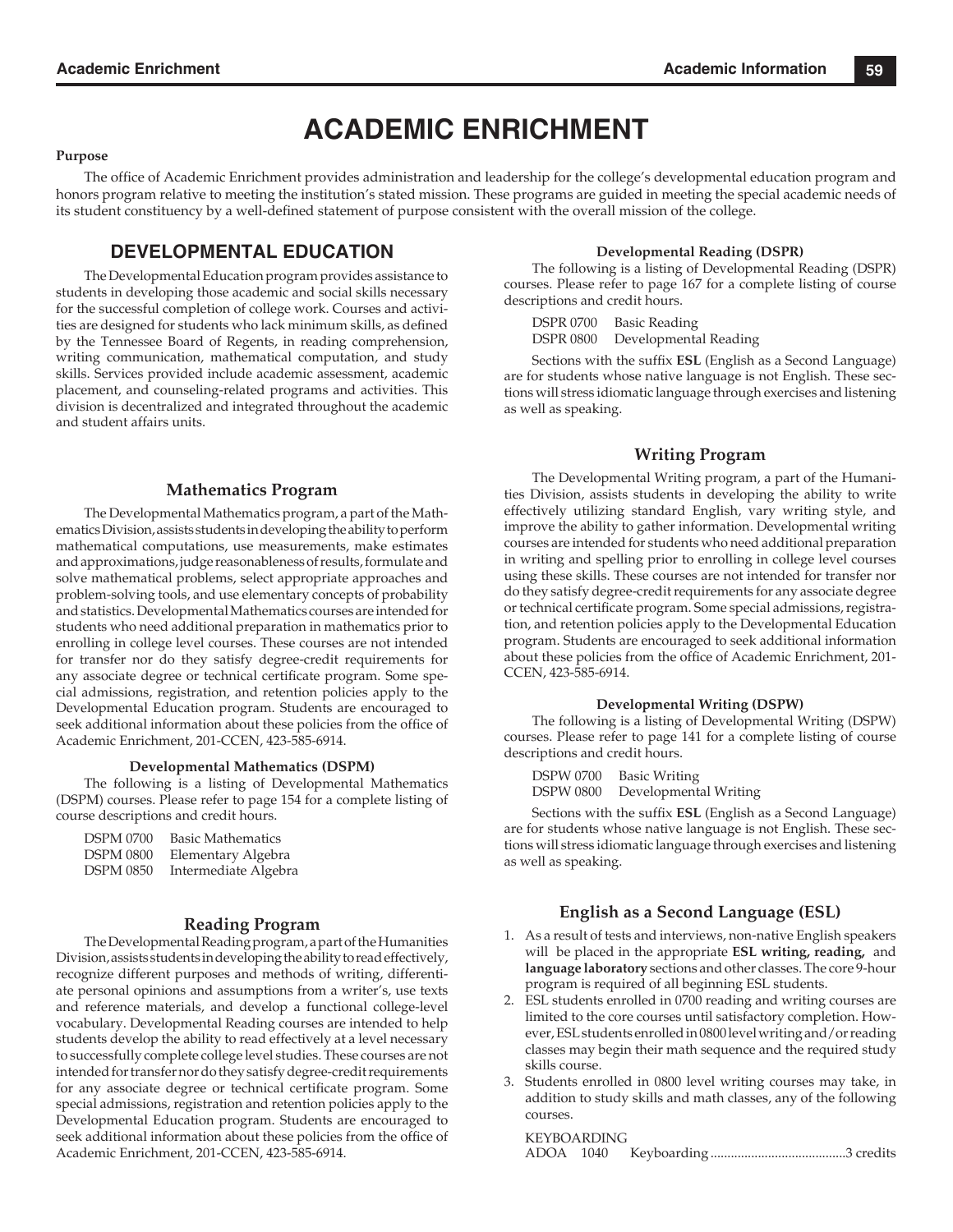ART ACTIVITIES

| ART | 2410 |  |
|-----|------|--|
| ART | 2420 |  |
| ART | 2510 |  |
| ART | 2520 |  |
| ART | 2610 |  |
| ART | 2620 |  |
| ART | 2710 |  |
| ART | 2720 |  |
|     |      |  |

#### MUSIC ACTIVITIES

| <b>MUS</b> |                                                   |
|------------|---------------------------------------------------|
| <b>MUS</b> | 1060 College-Community Chorale 1 credit           |
| <b>MUS</b> | 1912, 1922, 1932, 1933, 1934, 1935, 1936, 1937    |
|            | Individual Music Instruction in Voice, Keyboard,  |
|            | Instrument, Guitar, Woodwinds, Brass, Percussion, |
|            |                                                   |
|            |                                                   |

#### PHYSICAL ACTIVITIES

| PHED 1010 |      | Physical Conditioning 1 credit       |  |
|-----------|------|--------------------------------------|--|
| PHED      | 1020 | Adaptive Physical Education 1 credit |  |
| PHED 1110 |      |                                      |  |
| PHED 1210 |      |                                      |  |
| PHED 1250 |      |                                      |  |
| PHED 1410 |      |                                      |  |
| PHED 1610 |      |                                      |  |
| PHED 1710 |      |                                      |  |
| PHED 1810 |      |                                      |  |
|           |      |                                      |  |

4. Students will be allowed to enroll in other college level courses only upon successful completion of DSPW 0800 plus any other required developmental courses **and passing the TOEFL**.

#### **Learning Strategies Program**

The Learning Strategies program, a part of the Behavioral/Social Science Division, assists students in the development of multiple study skills including setting goals and priorities, following schedules, locating and using resources external to the classroom, using general special vocabularies for reading, writing, speaking, listening, computing, and note taking. The program focuses attention on learning to utilize college resources, test-taking, and facilitating abilities of recall. These courses are not intended for transfer nor do they satisfy degree-credit requirements for any associate degree or academic/technical certificate program. Some special admissions, registration, and retention policies apply to the Developmental Education program. Students are encouraged to seek additional information about these policies from the office of Academic Enrichment, 201-CCEN, 423-585-6914.

Please refer to page 138 for a complete listing of course descriptions and credit hours.

DSPS 0800 Learning Strategies

#### **Assessment, Testing, Orientation, Counseling, and Retention**

The Assessment, Testing, Orientation, and Counseling program is a part of the organizational areas of Counseling and Testing and Student Information. The program identifies students deficient in one or more of the areas of reading, English, or mathematics; assesses appropriate students for placement and for counselingrelated services for academic and personal guidance, vocational, developmental, transitional, career, and/or emotional concerns.

The office of the program director provides a broad range of academic and student services. Additionally, the office of the program director provides research for program decision-making, reporting retention and enrollment data, monitoring developmental education class attendance, and monitoring college-wide student retention.

#### **HONORS PROGRAM**

The purpose of the Honors Program is to enhance the highest level opportunities of academic excellence by providing an enriched curriculum and educational experience for superior students desiring to intensify their academic pursuits. Honor students will experience the highest level of academic challenge and quality from dedicated faculty who share a commitment of excellence in teaching and service.

#### **Acceptance in the Honors Program - Terms and Conditions**

To be accepted and to maintain good standing in the Walters State Campus Honors Program, a student must have an ACT composite score of 24 and complete the honors core program. Students who are 21 years of age or older without an ACT composite of 24 may submit both a score of 68 or above on the writing portion and a 50 or above on the algebra portion of the Computer Placement Assessment and Support System (COMPASS) in place of the ACT. After one or more semesters at Walters State, a student with a cumulative grade point average of 3.5 in 12 or more college-level hours may apply.

#### **Honors Course Requirement**

Successfully complete a total of 18 Honors credits including the Honors required courses or equivalent.

#### **Grade Point Average**

Maintain a 3.25 cumulative grade point average (GPA) per year and earn a 2.8 or higher in any one term. Grades are monitored after each term.

Additional information may be obtained in the office of Academic Enrichment, 201-CCEN or call 423-585-6914.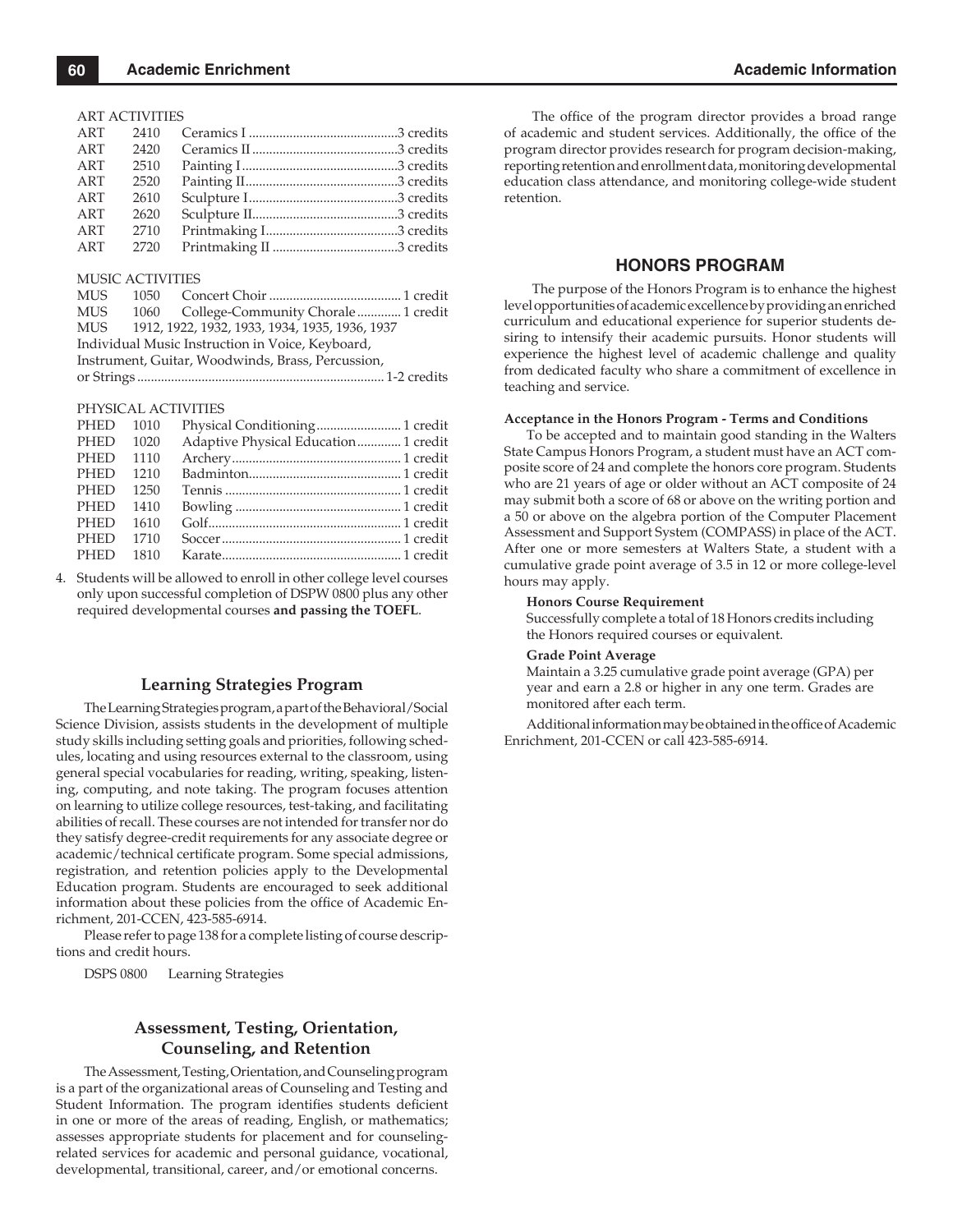## **DIVISION OF BEHAVIORAL/SOCIAL SCIENCES**

#### **Purpose**

The Behavioral/Social Sciences division provides a curriculum designed to examine those social aspects of human culture that relate to the individual, the group, and organization in the environment. The behavioral/social sciences, collectively, provide: 1) preparation for elementary and secondary teaching; 2) study of human spatial variation in relationship to the physical environment; 3) examination of the past record of human social life and its relationship to change, and continuity; 4) study of national and international political cultures and institutions; 5) examination of individual mind processes and theories of human behavior; 6) study of groups, social institutions, culture, and bureaucracies; 7) a wide variety of sports and fitness activities emphasizing health and physical fitness; and 8) human development courses designed to improve study skills and increase the likelihood of student success.

## **DEGREES OFFERED IN DIVISION**

## **GENERAL**

This program of study serves as a foundation for those students who need a broad, general liberal education, with the ultimate goal of transfer to another higher education institution.

| Degree: Associate of Science |  |
|------------------------------|--|
| <b>Emphasis: General</b>     |  |

| Course No.                                      | Course Title                                                              | Credit Hours |  |  |
|-------------------------------------------------|---------------------------------------------------------------------------|--------------|--|--|
|                                                 | <b>General Education Requirements (41 hours)</b>                          |              |  |  |
| Communication                                   |                                                                           |              |  |  |
| ENGL 1010                                       |                                                                           |              |  |  |
| ENGL 1020                                       |                                                                           |              |  |  |
|                                                 |                                                                           |              |  |  |
| Humanities and/or Fine Arts                     |                                                                           |              |  |  |
|                                                 |                                                                           |              |  |  |
|                                                 |                                                                           |              |  |  |
| History                                         |                                                                           |              |  |  |
|                                                 |                                                                           |              |  |  |
| Behavioral/Social Sciences                      |                                                                           |              |  |  |
|                                                 |                                                                           |              |  |  |
| Mathematics                                     |                                                                           |              |  |  |
|                                                 |                                                                           |              |  |  |
| Natural Science                                 |                                                                           |              |  |  |
|                                                 | Approved Natural Science w/Lab General Education electives <sup>1</sup> 8 |              |  |  |
|                                                 |                                                                           |              |  |  |
| <b>Area of Emphasis Requirements (19 hours)</b> |                                                                           |              |  |  |
| EDUC 1010                                       |                                                                           |              |  |  |
| or                                              |                                                                           |              |  |  |
|                                                 | PHED Physical Education Activity                                          |              |  |  |
| ELECTIVES <sup>3</sup>                          |                                                                           |              |  |  |
|                                                 |                                                                           |              |  |  |
|                                                 |                                                                           |              |  |  |

**Total Credit Hours 60**

**1** General Education electives in each category must be chosen from approved courses listed on page 56 of the catalog.

**<sup>2</sup>** See senior institution for history requirements.

**3** Students should consult a faculty advisor to determine appropriate course selections transferable to specific institutions.

#### **NOTES**\_\_\_\_\_\_\_\_\_\_\_\_\_\_\_\_\_\_\_\_\_\_\_\_\_\_\_\_\_\_\_\_\_\_\_\_\_\_\_\_\_\_\_\_\_\_\_\_\_\_\_\_\_\_\_\_\_\_

• Students are required to meet computer competency during the first 30 hours of coursework. For additional information, visit www.ws.edu and click on the "computer competency" page.

• High school deficiencies must be removed prior to graduation; developmental education courses must be taken every semester until completed.

## **AMERICAN STUDIES**

This program of study serves as a foundation for those students who need a broad, diverse liberal education, with the ultimate goal of transfer to another higher education institution. Students typically enter this degree with the intent of majoring in Interdisciplinary Programs at the transfer institution.

#### **Degree: Associate of Science**

#### **Emphasis: American Studies**

Course No. Course Title Credit Hours **General Education Requirements (41 hours)** Communication ENGL 1010 Composition I ..................................................................... 3 ENGL 1020 Composition II .................................................................... 3 SPCH 2010 Introduction to Speech Communication ......................... 3 Humanities and/or Fine Arts ENGL 2110 American Literature I ........................................................ 3 PHIL 2210 Religions and Cultures ...................................................... 3 Approved Humanities General Education elective**1, 3** .............................. 3 **History**  Approved History General Education electives**<sup>2</sup>** ...................................... 6 Behavioral/Social Sciences POLI 1120 Introduction to American Government .......................... 3 General Sociology, Institutions and Society .................... 3 Mathematics Approved Mathematics General Education elective**1, 3** ............................ 3 **Select from:** MATH 1530 Probability and Statistics<br>MATH 1630 Finite Mathematics MATH 1630 Finite Mathematics<br>MATH 1710 Pre-Calculus (Algel Pre-Calculus (Algebra) Natural Science Approved Natural Science w/Lab General Education electives<sup>1</sup> .......... 8 **Area of Emphasis Requirements (19 hours)** ENGL 2120 American Literature II ....................................................... 3 EDUC 1010 Freshman Experience ......................................................... 1 SOCI 2110 Family, Society, and the Individual ................................. 3 **or** SOCI 1240 Introduction to Cultural Anthropology Foreign Language (Intermediate Sequence) ................... 6 CPSC 1100 Using Information Technology ........................................ 3 ELECTIVES**<sup>3</sup>**................................................................................................. 3 **Select from:** Behavioral/Social Science PHED Activity **Total Credit Hours 60**

**1** General Education electives in each category must be chosen from approved courses listed on page 56 of the catalog.

**<sup>2</sup>** See senior institution for history requirements.

**3** Students should consult a faculty advisor to determine appropriate course selections transferable to specific institutions.

#### **NOTES**\_\_\_\_\_\_\_\_\_\_\_\_\_\_\_\_\_\_\_\_\_\_\_\_\_\_\_\_\_\_\_\_\_\_\_\_\_\_\_\_\_\_\_\_\_\_\_\_\_\_\_\_\_\_\_\_\_\_

• Students are required to meet computer competency during the first 30 hours of coursework. **CPSC 1100** satisfies the college's computer competency requirement.

• High school deficiencies must be removed prior to graduation; developmental education courses must be taken every semester until completed.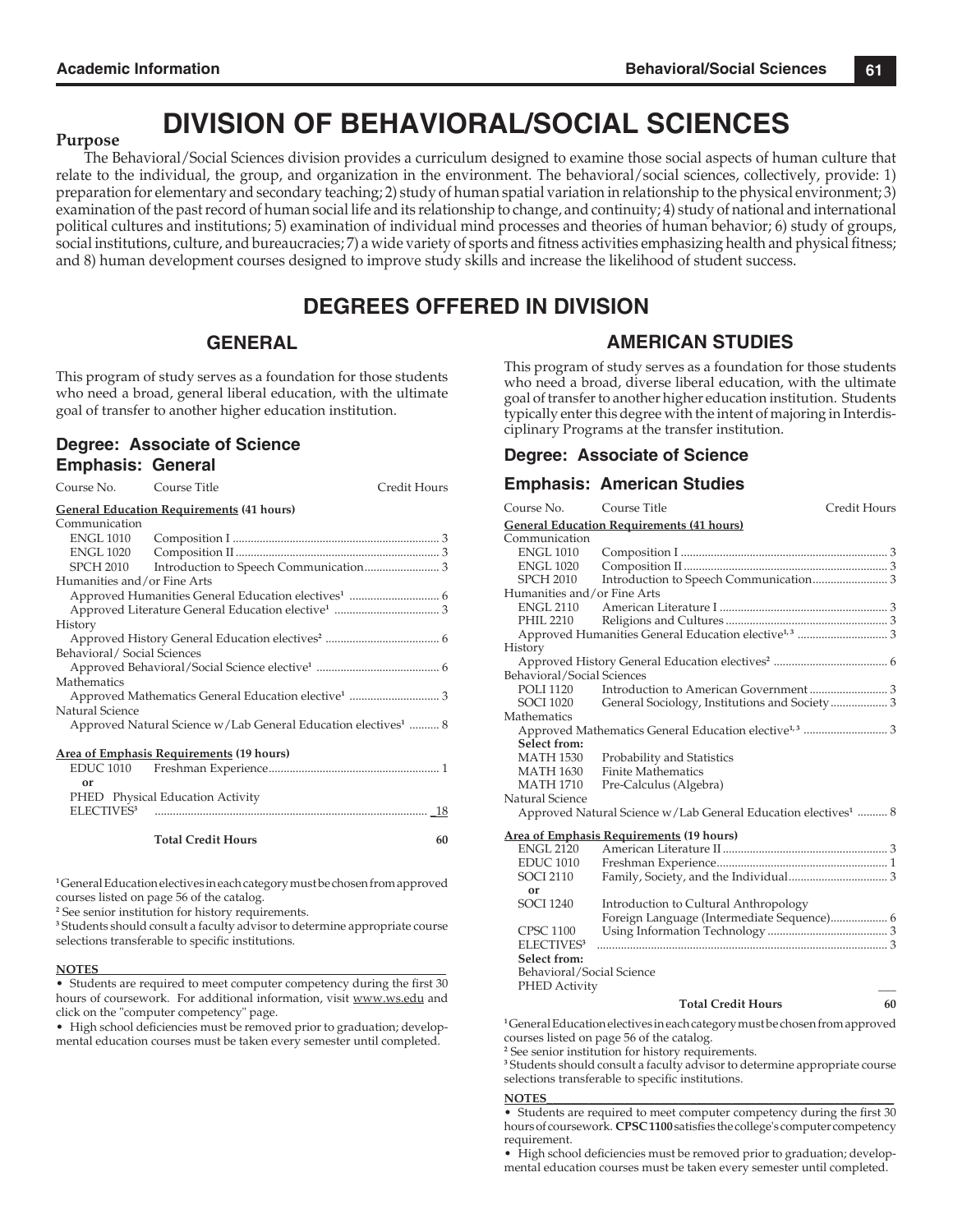## **Department of History, Geography, and Political Science**

#### **Purpose**

The department of history, geography, and political science introduces the student to the social sciences and the methodology employed in the disciplines of history, geography, and political science. More specificially, the department examines: 1) through its history classes, the past record of human existence; 2) through its geography classes, the study of humankind's relationship to its physical environment; and 3) through its political science classes, the study of political processes, institutions, and cultures.

## **GEOGRAPHY**

Geography, through a study of the physical environment and spatial variation in human activity, provides a program of study about the relationship between the natural and social sciences.

#### **Degree: Associate of Science Emphasis: Geography**

| Course No.                     | Course Title                                                              | Credit Hours |
|--------------------------------|---------------------------------------------------------------------------|--------------|
|                                | <b>General Education Requirements (41 hours)</b>                          |              |
| Communication                  |                                                                           |              |
| <b>ENGL 1010</b>               |                                                                           |              |
| ENGL 1020                      |                                                                           |              |
| <b>SPCH 2010</b>               | Introduction to Speech Communication3                                     |              |
| Humanities and/or Fine Arts    |                                                                           |              |
|                                | Approved Literature General Education electives <sup>1,3</sup> 3          |              |
|                                |                                                                           |              |
| <b>Select One Course From:</b> |                                                                           |              |
| PHIL 1030                      | Human Nature and Life                                                     |              |
| <b>PHIL 2020</b>               | Self and Values                                                           |              |
| PHIL 2210                      | Religions and Cultures                                                    |              |
| <b>Select One Course From:</b> |                                                                           |              |
| <b>ART 2040</b>                | Art History Survey I                                                      |              |
| ART 2050                       | Art History Survey II                                                     |              |
| <b>MUS 1030</b>                | Music Appreciation                                                        |              |
|                                | Literature (different than course used for literature requirement)        |              |
| History                        |                                                                           |              |
|                                |                                                                           |              |
| Behavioral/Social Sciences     |                                                                           |              |
| POLI 2010                      |                                                                           |              |
| SOCI 1020                      | General Sociology, Institutions and Society3                              |              |
| Mathematics                    |                                                                           |              |
| Select from:                   | Approved Mathematics General Education elective <sup>1,3</sup> 3          |              |
|                                | MATH 1530 Probability and Statistics                                      |              |
|                                | MATH 1630 Finite Mathematics                                              |              |
|                                | MATH 1710 Pre-Calculus (Algebra)                                          |              |
| Natural Science                |                                                                           |              |
|                                | Approved Natural Science w/Lab General Education electives <sup>1</sup> 8 |              |
|                                | <b>Area of Emphasis Requirements (19 hours)</b>                           |              |
| <b>CPSC 1100</b>               |                                                                           |              |
| or                             |                                                                           |              |
| <b>PHED 2000</b>               | <b>Personal Wellness</b>                                                  |              |
| <b>EDUC 1010</b>               |                                                                           |              |
| or                             |                                                                           |              |
| <b>PHED Activity Course</b>    |                                                                           |              |
| GEOG 1012                      |                                                                           |              |
| GEOG 1013                      |                                                                           |              |
| <b>GEOG 1014</b>               |                                                                           |              |
| <b>ELECTIVES</b> <sup>3</sup>  |                                                                           |              |
| <b>Select from:</b>            |                                                                           |              |
|                                | Foreign Language (Intermediate Sequence)                                  |              |
| Behavioral and Social Science  |                                                                           |              |
| Literature                     |                                                                           |              |
| Mathematics                    |                                                                           |              |
|                                | <b>Total Credit Hours</b>                                                 | 60           |

**1** General Education electives in each category must be chosen from approved courses listed on page 56 of the catalog.

**2** See senior institution for history requirements.

**3** Students should consult a faculty advisor to determine appropriate course selections transferable to specific institutions.

#### **NOTES**\_\_\_\_\_\_\_\_\_\_\_\_\_\_\_\_\_\_\_\_\_\_\_\_\_\_\_\_\_\_\_\_\_\_\_\_\_\_\_\_\_\_\_\_\_\_\_\_\_\_\_\_\_\_\_\_\_\_

• Students are required to meet computer competency during the first 30 hours of coursework. For additional information, visit www.ws.edu and click on the "computer competency" page.

• High school deficiencies must be removed prior to graduation; developmental education courses must be taken every semester until completed.

### **HISTORY**

History provides an objective lesson in how the past affects the present. The study of history involves an examination of the past record of human life, a sense of cause and effect, continuity and change, and events that have led to the present.

#### **Degree: Associate of Science Emphasis: History** Course No. Course Title Credit Hours **General Education Requirements (41 hours)** Communication

| <b>ENGL 1010</b>               |                                                                    |  |
|--------------------------------|--------------------------------------------------------------------|--|
| <b>ENGL 1020</b>               |                                                                    |  |
| <b>SPCH 2010</b>               | Introduction to Speech Communication3                              |  |
| Humanities and/or Fine Arts    |                                                                    |  |
|                                |                                                                    |  |
|                                |                                                                    |  |
|                                | <b>Select One Course From:</b>                                     |  |
|                                | PHIL 1030 Human Nature and Life                                    |  |
| PHIL 2020                      | Self and Values                                                    |  |
|                                | PHIL 2210 Religions and Cultures                                   |  |
| <b>Select One Course From:</b> |                                                                    |  |
| ART 2040                       | Art History Survey I                                               |  |
| ART 2050                       | Art History Survey II                                              |  |
| MUS 1030                       | Music Appreciation                                                 |  |
|                                | THEA 1030 Introduction to Theatre                                  |  |
|                                | Literature (different than course used for literature requirement) |  |
| History<br><b>HIST 2010</b>    |                                                                    |  |
| <b>HIST 2020</b>               |                                                                    |  |
| Behavioral/Social Science      |                                                                    |  |
| <b>POLI 1120</b>               | Introduction to American Government3                               |  |
| PSYC 1310                      |                                                                    |  |
| Mathematics                    |                                                                    |  |
|                                | Approved Mathematics General Education elective <sup>1,3</sup> 3   |  |
| Select from:                   |                                                                    |  |
|                                | MATH 1530 Probability and Statistics                               |  |
|                                | MATH 1630 Finite Mathematics                                       |  |
|                                | MATH 1710 Pre-Calculus (Algebra)                                   |  |
| Natural Science                |                                                                    |  |
|                                |                                                                    |  |
|                                | <b>Area of Emphasis Requirements (19 hours)</b>                    |  |
|                                |                                                                    |  |
| <b>GEOG 1012</b>               | Introduction to Cultural Geography                                 |  |
| GEOG 1013                      | World Geography I                                                  |  |
| GEOG 1014                      | World Geography II                                                 |  |
| HIST 1110                      |                                                                    |  |
| HIST 1120                      |                                                                    |  |
| <b>EDUC 1010</b>               |                                                                    |  |
| or                             |                                                                    |  |
| PHED Activity course           |                                                                    |  |
|                                |                                                                    |  |
| Select from:                   |                                                                    |  |
|                                | CPSC 1100 Using Information Technology                             |  |
|                                | Intermediate Foreign Language Sequence                             |  |
| Behavioral/Social Science      |                                                                    |  |
| Literature<br>Mathematics      |                                                                    |  |
|                                | <b>Total Credit Hours</b><br>60                                    |  |
| $\sim$<br>1.771                |                                                                    |  |
|                                |                                                                    |  |

1 General Education electives in each category must be chosen from approved courses listed on page 56 of the catalog.

<sup>2</sup> See senior institution for history requirements.<br><sup>3</sup> Students should consult a faculty advisor to determine appropriate course selections transferable to specific institutions.

**NOTES**<br>• Students are required to meet computer competency during the first 30 hours of coursework. For additional information, visit www.ws.edu and click on the

"computer competency" page.<br>• High school deficiencies must be removed prior to graduation; developmental education courses must be taken every semester until completed.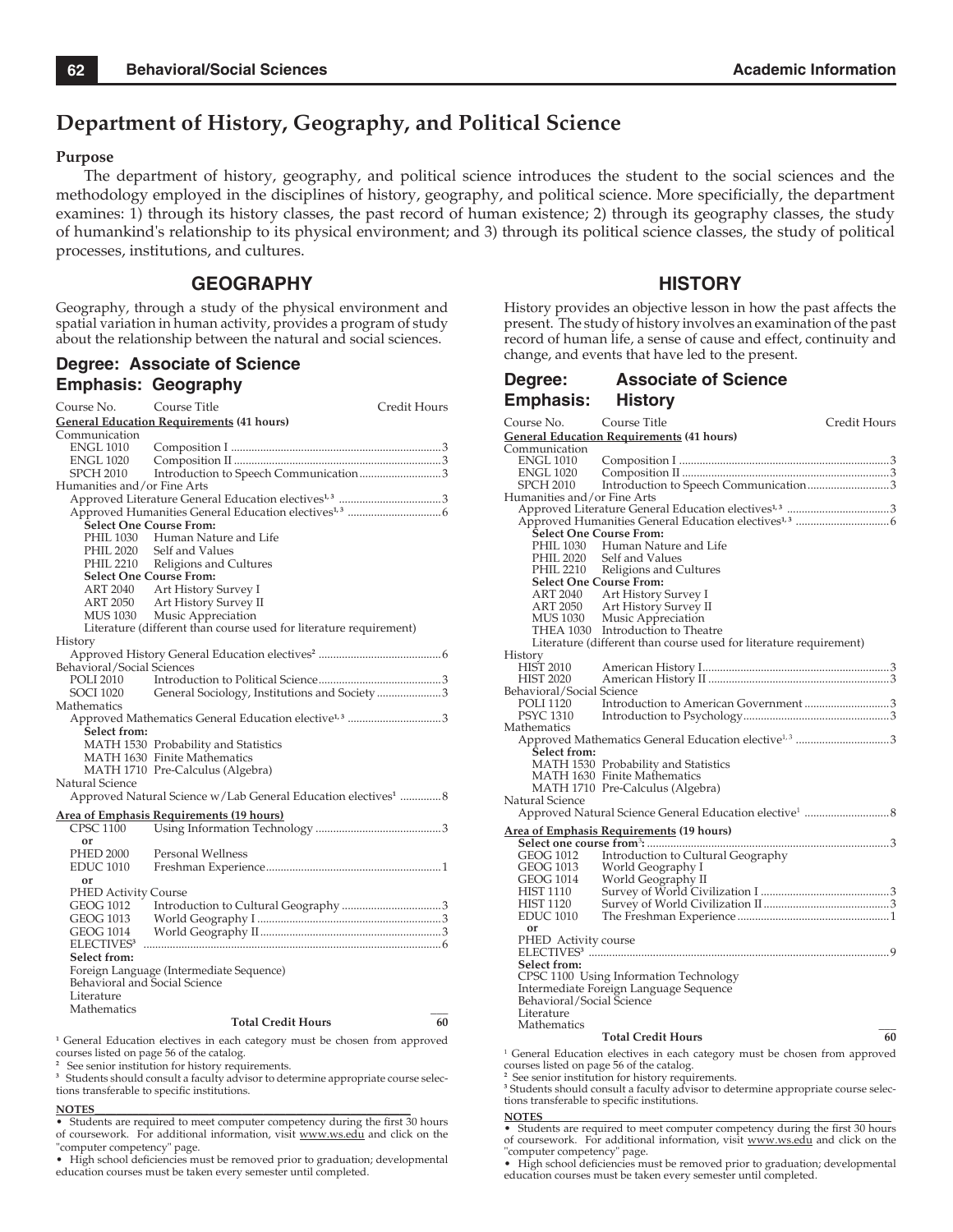## **POLITICAL SCIENCE**

Political Science focuses on the study of political cultures and political institutions as a preparation for citizenship in the community, nation and world.

### **Degree: Associate of Arts**

### **Emphasis: Political Science**

| Course No.                                       | Course Title                                                                   | Credit Hours |  |  |  |
|--------------------------------------------------|--------------------------------------------------------------------------------|--------------|--|--|--|
| <b>General Education Requirements (41 hours)</b> |                                                                                |              |  |  |  |
| Communication                                    |                                                                                |              |  |  |  |
| <b>ENGL 1010</b>                                 |                                                                                |              |  |  |  |
| <b>ENGL 1020</b>                                 |                                                                                |              |  |  |  |
| <b>SPCH 2010</b>                                 |                                                                                |              |  |  |  |
| Humanities and/or Fine Arts                      |                                                                                |              |  |  |  |
|                                                  |                                                                                |              |  |  |  |
| Select one course from:                          |                                                                                |              |  |  |  |
| <b>PHIL 1030</b>                                 | Human Nature and Life                                                          |              |  |  |  |
| <b>PHIL 2020</b>                                 | Self and Values                                                                |              |  |  |  |
| <b>PHIL 2210</b>                                 | Religions and Cultures                                                         |              |  |  |  |
| Select one course from:                          |                                                                                |              |  |  |  |
| ART 1030                                         | Art Appreciation                                                               |              |  |  |  |
| ART 2040                                         | Art History I                                                                  |              |  |  |  |
| ART 2050                                         | Art History II                                                                 |              |  |  |  |
| MUS 1030                                         | Music Appreciation                                                             |              |  |  |  |
| HUM 2010                                         | Human Adventure I                                                              |              |  |  |  |
| <b>HUM 2110</b>                                  | Human Adventure II                                                             |              |  |  |  |
| <b>THEA 1030</b>                                 | Introduction to Theatre                                                        |              |  |  |  |
|                                                  |                                                                                |              |  |  |  |
| History                                          |                                                                                |              |  |  |  |
|                                                  |                                                                                |              |  |  |  |
| Behavioral/Social Sciences                       |                                                                                |              |  |  |  |
| <b>SOCI 1020</b>                                 | General Sociology, Institutions and Society 3                                  |              |  |  |  |
|                                                  | Approved Behavioral/Social Science General Education elective <sup>1,3</sup> 3 |              |  |  |  |
| Mathematics                                      |                                                                                |              |  |  |  |
|                                                  |                                                                                |              |  |  |  |
| Natural Science                                  |                                                                                |              |  |  |  |
|                                                  | Approved Natural Science w/Lab General Education electives <sup>1</sup> 8      |              |  |  |  |
|                                                  | <b>Area of Emphasis Requirements (19 hours)</b>                                |              |  |  |  |
| <b>POLI 1120</b>                                 |                                                                                |              |  |  |  |
| <b>POLI 2010</b>                                 |                                                                                |              |  |  |  |
| <b>POLI 2990</b>                                 |                                                                                |              |  |  |  |
|                                                  |                                                                                |              |  |  |  |
| <b>EDUC 1010</b>                                 |                                                                                |              |  |  |  |
| or                                               |                                                                                |              |  |  |  |
| PHED                                             | Physical Education Activity                                                    |              |  |  |  |
| <b>CPSC 1100</b>                                 |                                                                                |              |  |  |  |
|                                                  | <b>Total Credit Hours</b>                                                      | 60           |  |  |  |
|                                                  |                                                                                |              |  |  |  |

<sup>1</sup> General Education electives in each category must be chosen from approved courses listed on page 56 of the catalog. **<sup>2</sup>** See senior institution for history requirements.

<sup>3</sup> Students should consult a faculty advisor to determine appropriate course selections transferable to specific institutions.

#### **NOTES**\_\_\_\_\_\_\_\_\_\_\_\_\_\_\_\_\_\_\_\_\_\_\_\_\_\_\_\_\_\_\_\_\_\_\_\_\_\_\_\_\_\_\_\_\_\_\_\_\_\_\_\_\_\_\_\_\_\_\_\_\_\_\_\_

• Students are required to meet computer competency during the first 30 hours of coursework. **CPSC 1100** satisfies the college's computer science requirement.

• High school deficiencies must be removed prior to graduation; developmental education courses must be taken every semester until completed.

## **SPECIAL COURSE OFFERING**

## **MILITARY SCIENCE**

Military Science operates as a cooperative effort with Carson-Newman College and provides information on courses pertaining to the nature and function of the US Military including military history of the United States, leadership, management and basic officership. Students who successfully complete the military science courses at WSCC may be able to enter Advanced Reserve Officer Training Corps programs at Carson-Newman or other four-year colleges and universities.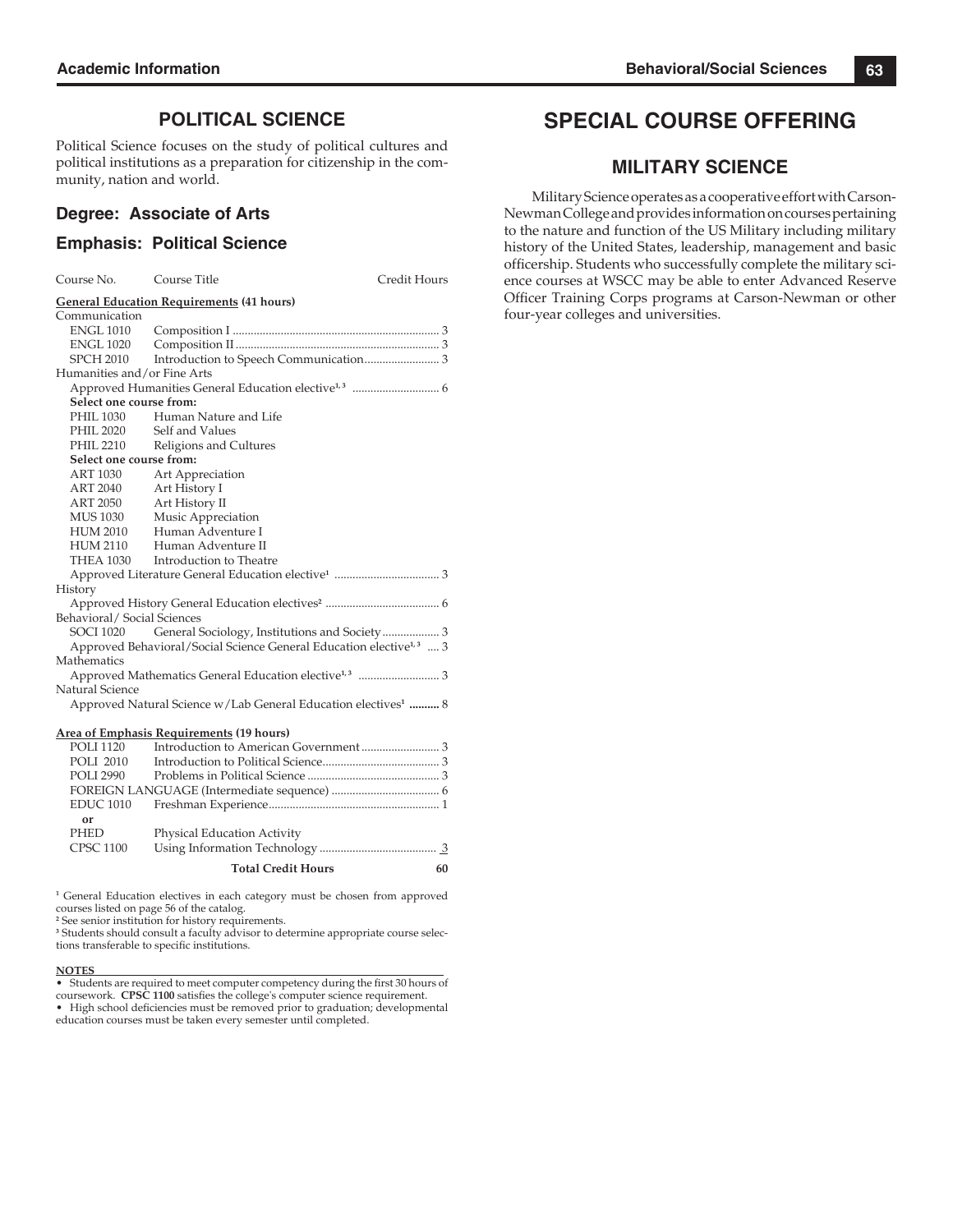## **Department of Education**

#### **Purpose**

The department of Education introduces aspiring teachers to the best practices to facilitate teacher leadership. The two-year program is designed to help students gain acceptance into the teacher preparation programs at four-year institutions. The learning strategies component forms the springboard for the continual processes of personal, intellectual, and academic development and exists to help students discover their innate ability to learn. Further, the physical education, health, and recreation component adheres to fundamental and applied concepts of scientific study in the historical, social, psychological, environmental, experiential, and physical way of thinking and learning by offering educational, sports, and fitness activity classes with the emphasis on "wellness and fitness for life". The department curriculum is designed to meet academic, professional, physical, social, and emotional needs of students.

## **ELEMENTARY EDUCATION**

This two-year program is designed to help students gain acceptance into teacher preparation programs at four-year institutions.

#### **Degree: Associate of Science**

### **Emphasis: Elementary Education**

| Course No.                                                                  | Course Title<br>Credit Hours                                          |  |  |  |  |  |
|-----------------------------------------------------------------------------|-----------------------------------------------------------------------|--|--|--|--|--|
|                                                                             | <b>General Education Requirements (41 hours)</b>                      |  |  |  |  |  |
| Communication                                                               |                                                                       |  |  |  |  |  |
| <b>ENGL 1010</b>                                                            |                                                                       |  |  |  |  |  |
| <b>ENGL 1020</b>                                                            |                                                                       |  |  |  |  |  |
| <b>SPCH 2010</b>                                                            |                                                                       |  |  |  |  |  |
| Humanities and/or Fine Arts                                                 |                                                                       |  |  |  |  |  |
|                                                                             |                                                                       |  |  |  |  |  |
|                                                                             |                                                                       |  |  |  |  |  |
| History                                                                     |                                                                       |  |  |  |  |  |
|                                                                             |                                                                       |  |  |  |  |  |
| Behavioral/Social Sciences                                                  |                                                                       |  |  |  |  |  |
|                                                                             |                                                                       |  |  |  |  |  |
| Select from:                                                                |                                                                       |  |  |  |  |  |
| <b>POLI 1120</b>                                                            | Introduction to American Government                                   |  |  |  |  |  |
| or                                                                          |                                                                       |  |  |  |  |  |
| <b>POLI 2010</b>                                                            | Introduction to Political Science                                     |  |  |  |  |  |
| SOCI 1020                                                                   | General Sociology                                                     |  |  |  |  |  |
| or                                                                          |                                                                       |  |  |  |  |  |
| SOCI 2020                                                                   | Social Problems and Human Values                                      |  |  |  |  |  |
| GEOG 1012                                                                   | Cultural Geography                                                    |  |  |  |  |  |
| or                                                                          |                                                                       |  |  |  |  |  |
| GEOG 1013                                                                   | World Regional Geography I                                            |  |  |  |  |  |
| or                                                                          |                                                                       |  |  |  |  |  |
| GEOG 1014                                                                   | World Regional Geography II                                           |  |  |  |  |  |
| Mathematics                                                                 |                                                                       |  |  |  |  |  |
| MATH 1530                                                                   |                                                                       |  |  |  |  |  |
| Natural Science                                                             |                                                                       |  |  |  |  |  |
| Approved Natural Science w/Lab General Education electives <sup>1,3</sup> 8 |                                                                       |  |  |  |  |  |
| <b>Select from:</b>                                                         |                                                                       |  |  |  |  |  |
| ASTR 1030/31                                                                | Astronomy w/Lab                                                       |  |  |  |  |  |
| BIOL 1010/11                                                                | General BiologyI w/Lab                                                |  |  |  |  |  |
| BIOL 1020/21                                                                | General Biology II w/Lab                                              |  |  |  |  |  |
| BIOL 1030/31                                                                | Concepts of Biology w/Lab                                             |  |  |  |  |  |
|                                                                             | CHEM 1000/01 Basic Chemistry w/Lab                                    |  |  |  |  |  |
|                                                                             | CHEM 1030/31 Concepts of Chemistry w/Lab                              |  |  |  |  |  |
|                                                                             | GEOL 1030/31 Geology w/Lab                                            |  |  |  |  |  |
| <u>Area of Emphasis Requirements</u> (19 hours)                             |                                                                       |  |  |  |  |  |
| <b>EDUC 2010</b>                                                            | Psychology of Human Development for Teachers 3                        |  |  |  |  |  |
|                                                                             | $\alpha$ r                                                            |  |  |  |  |  |
| <b>EDUC 2300</b>                                                            | Introduction to Education                                             |  |  |  |  |  |
| PSCI 1030/31                                                                | Concepts of Earth and Space Science w/Lab 4                           |  |  |  |  |  |
|                                                                             |                                                                       |  |  |  |  |  |
| Select from:                                                                |                                                                       |  |  |  |  |  |
| MATH 1410                                                                   |                                                                       |  |  |  |  |  |
|                                                                             | Number Concepts and Algebraic Structures                              |  |  |  |  |  |
| <b>MATH 1420</b>                                                            | Problem Solving, Geometry and Statistics<br><b>Finite Mathematics</b> |  |  |  |  |  |
| <b>MATH 1630</b>                                                            |                                                                       |  |  |  |  |  |
| <b>MATH 1710</b>                                                            | Pre-Calculus (Algebra)                                                |  |  |  |  |  |
| MATH 1720                                                                   | Pre-Calculus (Trigonometry)                                           |  |  |  |  |  |

| Select from:     |                                                                                        |    |
|------------------|----------------------------------------------------------------------------------------|----|
| <b>EDUC 2010</b> | Psychology of Human Development for Teachers                                           |    |
| <b>EDUC 2300</b> | Introduction to Education                                                              |    |
| <b>EDUC 2910</b> | Field Study in Education                                                               |    |
| <b>HLTH 2310</b> | Safety and First Aid                                                                   |    |
| <b>PHED 2810</b> | Skill and Teaching of Elementary Activities and                                        |    |
|                  | Movement Education                                                                     |    |
| <b>PSYC 1310</b> | Introduction to Psychology                                                             |    |
| <b>PSYC 2410</b> | Psychology of Childhood and Adolescence                                                |    |
| <b>PSYC 2420</b> | Development Across the Lifespan                                                        |    |
| <b>SPED 2010</b> | Introduction to Special Education                                                      |    |
|                  | Intermediate Foreign Language Sequence                                                 |    |
| Mathematics      |                                                                                        |    |
| Literature       |                                                                                        |    |
|                  | <b>Total Credit Hours</b>                                                              | 60 |
|                  | $^1$ General Education electives in each category must be chosen from approved courses |    |

**1** General Education electives in each category must be chosen from approved courses listed on page 56 of the catalog. **<sup>2</sup>** See senior institution for history requirements.

**3** Students should consult a faculty advisor to determine appropriate course selections  $\,$  transferable to specific institutions.

#### **NOTES**\_\_\_\_\_\_\_\_\_\_\_\_\_\_\_\_\_\_\_\_\_\_\_\_\_\_\_\_\_\_\_\_\_\_\_\_\_\_\_\_\_\_\_\_\_\_\_\_\_\_\_\_\_\_\_\_\_\_\_\_\_\_\_\_\_\_\_

• Students are required to meet computer competency during the first 30 hours of coursework. For additional information, visit www.ws.edu and migrate to the "computer competency" page.

• High school deficiencies must be removed prior to graduation; developmental education courses must be taken every semester until completed.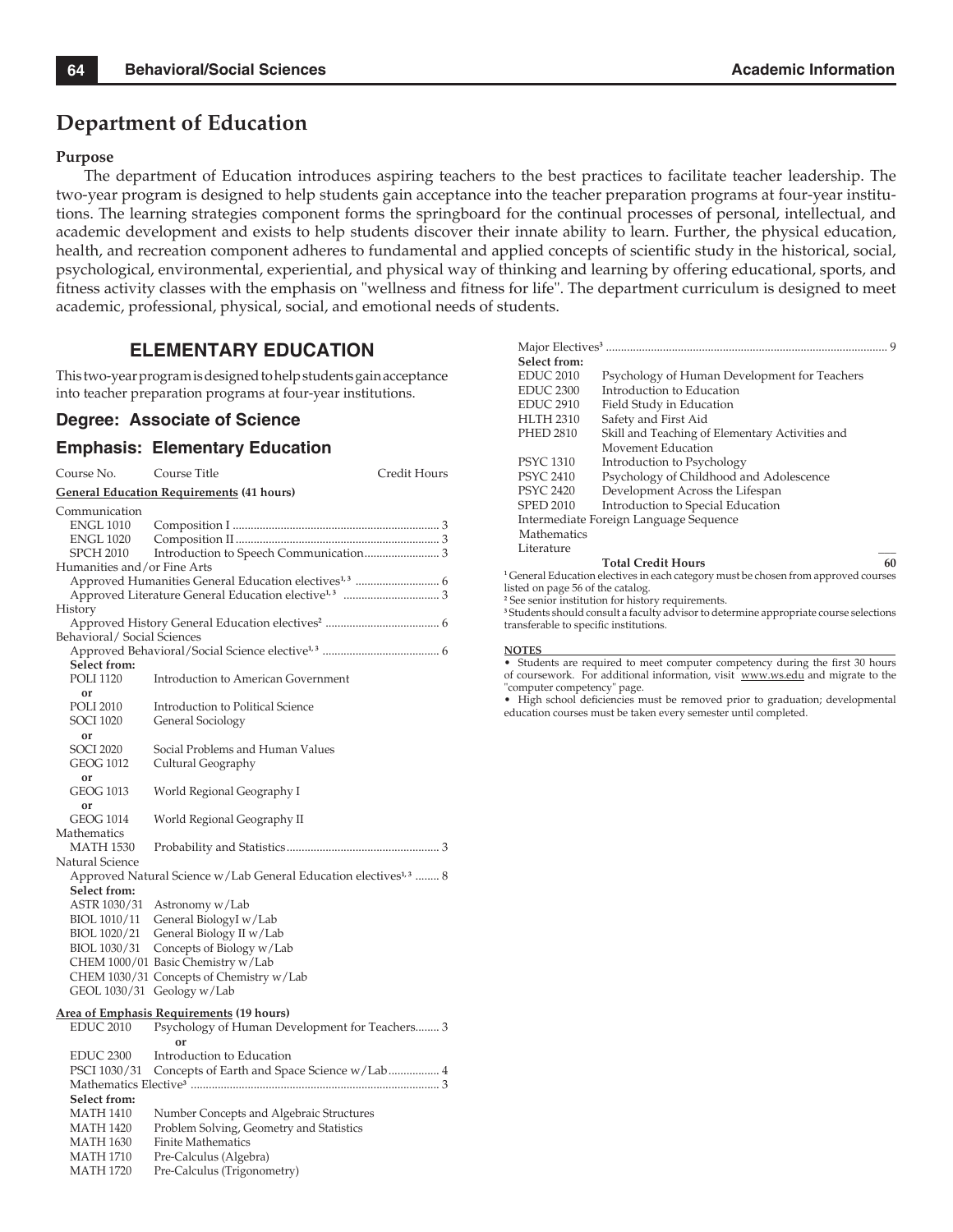## **ASSOCIATE OF SCIENCE IN TEACHING**

The Associate of Science in Teaching degree is a jointly developed degree through the TBR community colleges. Currently, students in the community colleges follow articulation agreements worked out with nearby four-year teacher preparation colleges. With the AST, students will be able to finish at any community college and be able to enroll in any TBR teacher education program. Students intending to transfer to the UT system or private institutions should consult a faculty advisor on the appropriateness of this program for transfer.

#### **Degree: Associate of Science in Teaching**

#### **Emphasis: K-6**

Course No. Course Title Credit Hours **General Education Requirements (41 hours)**

| Communication          |                                              |
|------------------------|----------------------------------------------|
| <b>ENGL 1010</b>       |                                              |
| <b>ENGL 1020</b>       |                                              |
| <b>SPCH 2010</b>       |                                              |
|                        |                                              |
| <b>MUS 1030</b>        | Music Appreciation                           |
| or                     |                                              |
| ART 1030               | Art Appreciation                             |
|                        |                                              |
|                        |                                              |
|                        |                                              |
| <b>HIST 2010</b>       | American History I                           |
| or                     |                                              |
| <b>HIST 2020</b>       | American History II                          |
| or                     |                                              |
| <b>HIST 2030</b>       | Tennessee History                            |
|                        |                                              |
|                        | GEOG 1013 World Geography I                  |
| or                     |                                              |
| <b>POLI</b> 1120       | Introduction to American Government          |
| or                     |                                              |
| <b>SOCI 1020</b>       | General Sociology                            |
| Mathematics            |                                              |
| <b>MATH 1530</b>       |                                              |
| Natural Science        |                                              |
| BIOL 1030/31           |                                              |
|                        |                                              |
|                        |                                              |
| <b>EDUC 2300</b>       | Area of Emphasis Requirements (19 hours)     |
| <b>MATH 1410</b>       |                                              |
| <b>MATH 1420</b>       |                                              |
| <b>PSYC 2420</b>       |                                              |
|                        |                                              |
| or<br><b>EDUC 2010</b> |                                              |
| <b>SPED 2010</b>       | Psychology of Human Development for Teachers |
|                        |                                              |
| or                     |                                              |

ECED 2060 Development of the Exceptional Child PSCI 1030/31 Concepts of Earth and Space Science w/Lab .......................... 4 Total Credit Hours 60

**1** General Education electives in each category must be chosen from approved courses listed on page 56 of the catalog.

#### **Additional Degree Requirements**

• ACT composite 22 or successful completion of Praxis I

• Successful completion of Praxis I

• Satisfactory rating on an index of suitability for the teaching profession (procedure will be developed through collaboration between university and community college representatives)

#### **NOTES**\_\_\_\_\_\_\_\_\_\_\_\_\_\_\_\_\_\_\_\_\_\_\_\_\_\_\_\_\_\_\_\_\_\_\_\_\_\_\_\_\_\_\_\_\_\_\_\_\_\_\_\_\_\_\_\_\_\_\_\_\_\_\_\_\_\_\_

• Students are required to meet computer competency during the first 30 hours of coursework. For additional information, visit www.ws.edu and click on the "computer competency" page.

• High school deficiencies must be removed prior to graduation; developmental education courses must be taken every semester until completed.

### **PHYSICAL EDUCATION, HEALTH AND RECREATION**

Physical Education, Health, and Recreation offers educational, sports, and fitness activity classes with the emphasis on "Fitness for Life." The curriculum is designed to meet the physical, social and emotional needs of students.

### **Degree: Associate of Science**

## **Emphasis: Physical Education, Health and Recreation**

| Course No.                                                                                                          | Course Title                                                                                                                         |                                                                                                                | Credit Hours |  |
|---------------------------------------------------------------------------------------------------------------------|--------------------------------------------------------------------------------------------------------------------------------------|----------------------------------------------------------------------------------------------------------------|--------------|--|
| <b>General Education Courses (41 hours)</b>                                                                         |                                                                                                                                      |                                                                                                                |              |  |
| Communication<br><b>ENGL 1010</b><br><b>ENGL 1020</b><br><b>SPCH 2010</b>                                           | Composition I<br>Composition II                                                                                                      |                                                                                                                |              |  |
| Humanities and/or Fine Arts                                                                                         |                                                                                                                                      |                                                                                                                |              |  |
| Select one course from:<br>PHIL 1030<br>PHIL 2020<br>PHIL 2210<br>Select one course from:                           | Human Nature and Life<br>Self and Values<br>Religions and Cultures                                                                   |                                                                                                                |              |  |
| ART 1030<br>MUS 1030<br>HUM 2010<br><b>HUM 2110</b>                                                                 | Art Appreciation<br>Music Appreciation<br>Human Adventure I<br>Human Adventure II                                                    |                                                                                                                |              |  |
| History                                                                                                             |                                                                                                                                      |                                                                                                                |              |  |
|                                                                                                                     |                                                                                                                                      |                                                                                                                |              |  |
| Behavioral/Social Sciences<br>Select two courses from:<br>ECON 2110<br>POLI 1120                                    | Principles of Economics I                                                                                                            | Introduction to American Government                                                                            |              |  |
| PSYC 1310<br><b>PSYC 2420</b><br><b>SOCI 1020</b><br><b>SOCI 1240</b><br><b>SOCI 2020</b>                           | Introduction to Psychology<br>Development Across the Lifespan<br>General Sociology, Institutions<br>Social Problems and Human Values | Introduction to Cultural Anthropology                                                                          |              |  |
| Mathematics<br>MATH 1530                                                                                            |                                                                                                                                      |                                                                                                                |              |  |
| Natural Science<br><b>BIOL 2010</b><br><b>BIOL 2011</b><br><b>BIOL 2020</b><br><b>BIOL 2021</b>                     |                                                                                                                                      |                                                                                                                |              |  |
| <b>EDUC 2300</b><br>PHED 2010<br><b>ELECTIVES</b> <sup>3</sup><br>Select from:<br>PHED                              | <b>Area of Emphasis Requirements (19 hours)</b><br>Physical Education Activity                                                       | Introduction to Health, Physical Education and Recreation3                                                     |              |  |
| or<br><b>EDUC 1010</b><br><b>EDUC 2010</b><br><b>EDUC 2910</b><br><b>HLTH 2310</b><br>PHED 1910<br><b>PHED 2000</b> | Field Study in Education<br>Safety and First Aid<br>Aquatics<br>Personal Wellness                                                    | Freshman Experience (may substitute CPSC 1100)<br>Psychology of Human Development for Teachers                 |              |  |
| <b>PHED 2110</b><br>PHED 2320<br>PHED 2810<br>MATH 1630<br><b>SPED 2010</b>                                         | Human Motor Behavior<br><b>Finite Mathematics</b><br>Introduction to Special Education                                               | Care and Treatment of Athletic Injuries<br>Skills and Teaching of Elementary Activities and Movement Education |              |  |
|                                                                                                                     |                                                                                                                                      | <b>Total Credit Hours</b>                                                                                      | 60           |  |
|                                                                                                                     |                                                                                                                                      | $1$ General Education electives in each category must be chosen from approved courses listed                   |              |  |

 General Education electives in each category must be chosen from approved courses listed on page 56 of the catalog.

2 See senior institution for history requirements. 3 Students should consult a faculty advisor to determine appropriate course selections transferable to specific institutions.

NOTES<br>• Additional coursework and activity courses <u>will</u> need to be taken to prepare for transfer to<br>some four-year institutions. See your advisor in the Behavioral and Social Sciences Division for more information.

• Students are required to meet computer competency during the first 30 hours of coursework.<br>For additional information, visit <u>www.ws.edu</u> and click on the "computer competency" page.<br>• High school deficiencies must be re courses must be taken every semester until completed.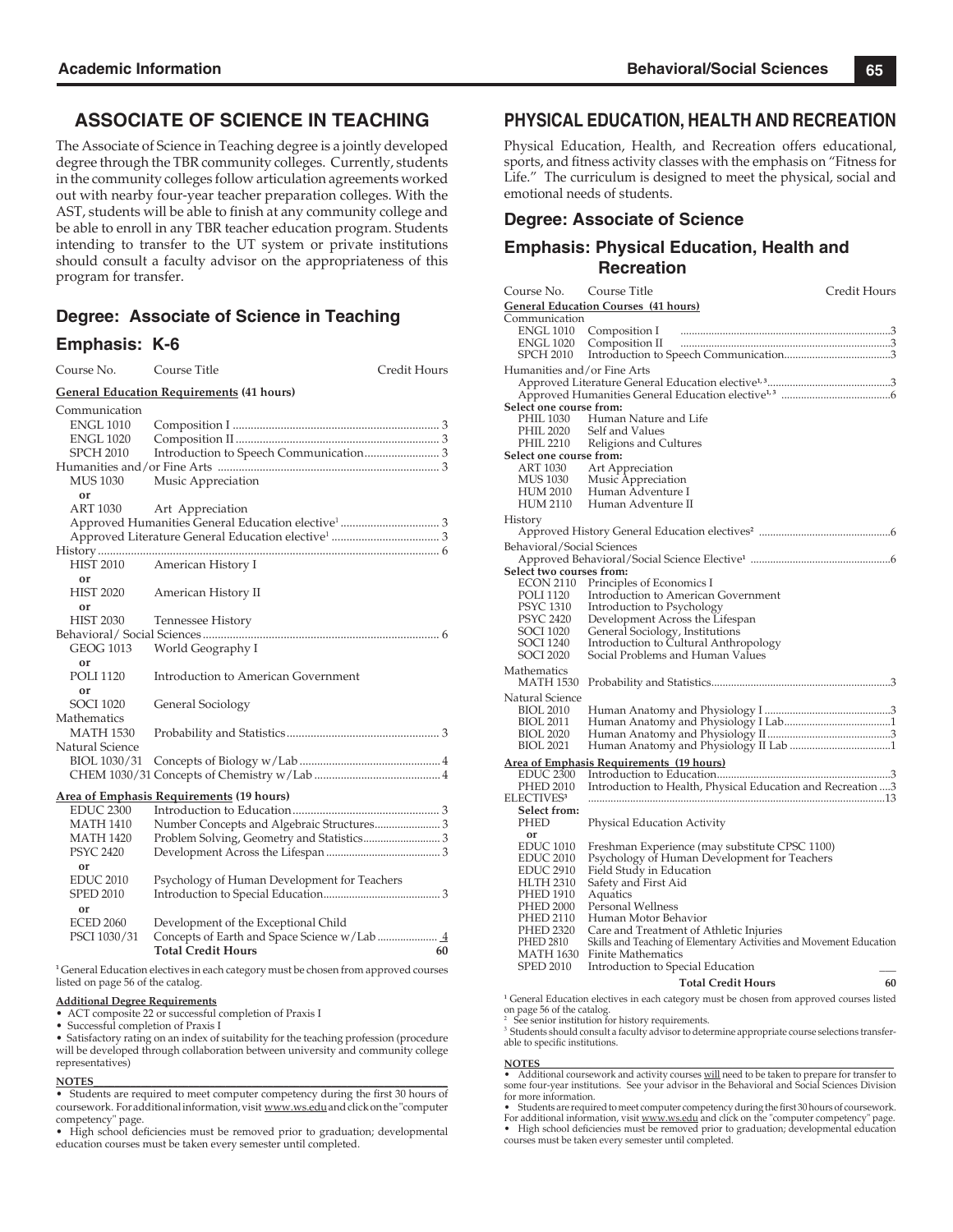### **SECONDARY EDUCATION**

This two-year program is designed to help students gain acceptance into teacher preparation programs at four-year institutions.

## **Degree: Associate of Science Emphasis: Secondary Education**

| Course No.                  | Course Title                                                                | Credit Hours |  |  |  |  |
|-----------------------------|-----------------------------------------------------------------------------|--------------|--|--|--|--|
|                             | <b>General Education Requirements (41 hours)</b>                            |              |  |  |  |  |
| Communication               |                                                                             |              |  |  |  |  |
| <b>ENGL 1010</b>            |                                                                             |              |  |  |  |  |
| <b>ENGL 1020</b>            |                                                                             |              |  |  |  |  |
| SPCH 2010                   |                                                                             |              |  |  |  |  |
| Humanities and/or Fine Arts |                                                                             |              |  |  |  |  |
|                             |                                                                             |              |  |  |  |  |
|                             |                                                                             |              |  |  |  |  |
| History                     |                                                                             |              |  |  |  |  |
|                             |                                                                             |              |  |  |  |  |
| Behavioral/Social Sciences  |                                                                             |              |  |  |  |  |
|                             |                                                                             |              |  |  |  |  |
| Mathematics                 |                                                                             |              |  |  |  |  |
|                             |                                                                             |              |  |  |  |  |
| Natural Science             |                                                                             |              |  |  |  |  |
|                             | Approved Natural Science w/Lab General Education electives <sup>1,3</sup> 8 |              |  |  |  |  |

#### **Area of Emphasis Requirements (19 hours)**

|                        | <b>Total Credit Hours</b>                      | 60 |
|------------------------|------------------------------------------------|----|
|                        | Major Subject Area Course                      |    |
|                        | Mathematics                                    |    |
|                        | Literature                                     |    |
|                        | Foreign Language (Intermediate Sequence)       |    |
| <b>EDUC 2910</b>       | Field Study in Education                       |    |
| <b>EDUC 2300</b>       | Introduction to Education                      |    |
| <b>EDUC 2010</b>       | Psychology of Human Development for Teachers   |    |
| <b>SPED 2010</b>       | Introduction to Special Education              |    |
| <b>EDUC 1010</b>       | Freshman Experience (may substitute CPSC 1100) |    |
|                        | or                                             |    |
| PHED                   |                                                |    |
| Select from:           |                                                |    |
| ELECTIVES <sup>3</sup> |                                                |    |
| <b>EDUC 2300</b>       | Introduction to Education                      |    |
| or                     |                                                |    |
| <b>EDUC 2010</b>       | Psychology of Human Development for Teachers 3 |    |

**1** General Education electives in each category must be chosen from approved courses listed on page 56 of the catalog.

**2** See senior institution for history requirements.

**3** Students should consult a faculty advisor to determine appropriate course selections transferable to specific institutions.

#### **NOTES**\_\_\_\_\_\_\_\_\_\_\_\_\_\_\_\_\_\_\_\_\_\_\_\_\_\_\_\_\_\_\_\_\_\_\_\_\_\_\_\_\_\_\_\_\_\_\_\_\_\_\_\_\_\_\_\_\_\_

• Students are required to meet computer competency during the first 30 hours of coursework. For additional information, visit www.ws.edu and click on the "computer competency" page.

• High school deficiencies must be removed prior to graduation; developmental education courses must be taken every semester until completed.

## **SPECIAL EDUCATION**

This two-year program is designed to help students gain acceptance into teacher preparation programs at four-year institutions.

## **Degree: Associate of Science Emphasis: Special Education**

| Course No.                  | Course Title                                                                | Credit Hours |
|-----------------------------|-----------------------------------------------------------------------------|--------------|
|                             | <b>General Education Requirements (41 hours)</b>                            |              |
| Communication               |                                                                             |              |
| <b>ENGL 1010</b>            |                                                                             |              |
| <b>ENGL 1020</b>            |                                                                             |              |
| SPCH 2010                   |                                                                             |              |
| Humanities and/or Fine Arts |                                                                             |              |
|                             |                                                                             |              |
|                             |                                                                             |              |
| History                     |                                                                             |              |
|                             |                                                                             |              |
| Behavioral/Social Sciences  |                                                                             |              |
|                             |                                                                             |              |
| Mathematics                 |                                                                             |              |
| MATH 1530                   |                                                                             |              |
| Natural Science             |                                                                             |              |
|                             | Approved Natural Science w/Lab General Education electives <sup>1,3</sup> 8 |              |
| Select from:                |                                                                             |              |
| ASTR 1030/31                | Astronomy w/Lab                                                             |              |
| BIOL 1010/11                | General Biology I w/Lab                                                     |              |
| BIOL 1020/21                | General Biology II w/Lab                                                    |              |
| CHEM 1000/01                | Basic Chemistry w/Lab                                                       |              |
| GEOL 1030/31                | Geology w/Lab                                                               |              |
|                             |                                                                             |              |
|                             | <b>Area of Emphasis Requirements (19 hours)</b>                             |              |
| <b>EDUC 2010</b>            | Psychology of Human Development for Teachers 3                              |              |
| or                          |                                                                             |              |
| <b>EDUC 2300</b>            | Introduction to Education                                                   |              |
| <b>SPED 2010</b>            |                                                                             |              |
| ELECTIVES <sup>3</sup>      |                                                                             |              |
| Select from:                |                                                                             |              |
| PHED                        |                                                                             |              |

**or or** EDUC 1010 Freshman Experience (may substitute CPSC 1100) EDUC 2010 Psychology of Human Development for Teachers EDUC 2300 Introduction to Education<br>EDUC 2910 Field Study in Education EDUC 2910 Field Study in Education<br>HLTH 2310 Safety and First Aid Safety and First Aid PSYC 2420 Development Across the Lifespan Foreign Language (Intermediate Sequence) Literature **Mathematics** 

#### **Total Credit Hours 60**

**1** General Education electives in each category must be chosen from approved courses listed on page 56 of the catalog.

**2** See senior institution for history requirements.

**3** Students should consult a faculty advisor to determine appropriate course selections transferable to specific institutions.

#### **NOTES**\_\_\_\_\_\_\_\_\_\_\_\_\_\_\_\_\_\_\_\_\_\_\_\_\_\_\_\_\_\_\_\_\_\_\_\_\_\_\_\_\_\_\_\_\_\_\_\_\_\_\_\_\_\_\_\_\_\_

• Students are required to meet computer competency during the first 30 hours of coursework. For additional information, visit www.ws.edu and click on the "computer competency" page.

• High school deficiencies must be removed prior to graduation; developmental education courses must be taken every semester until completed.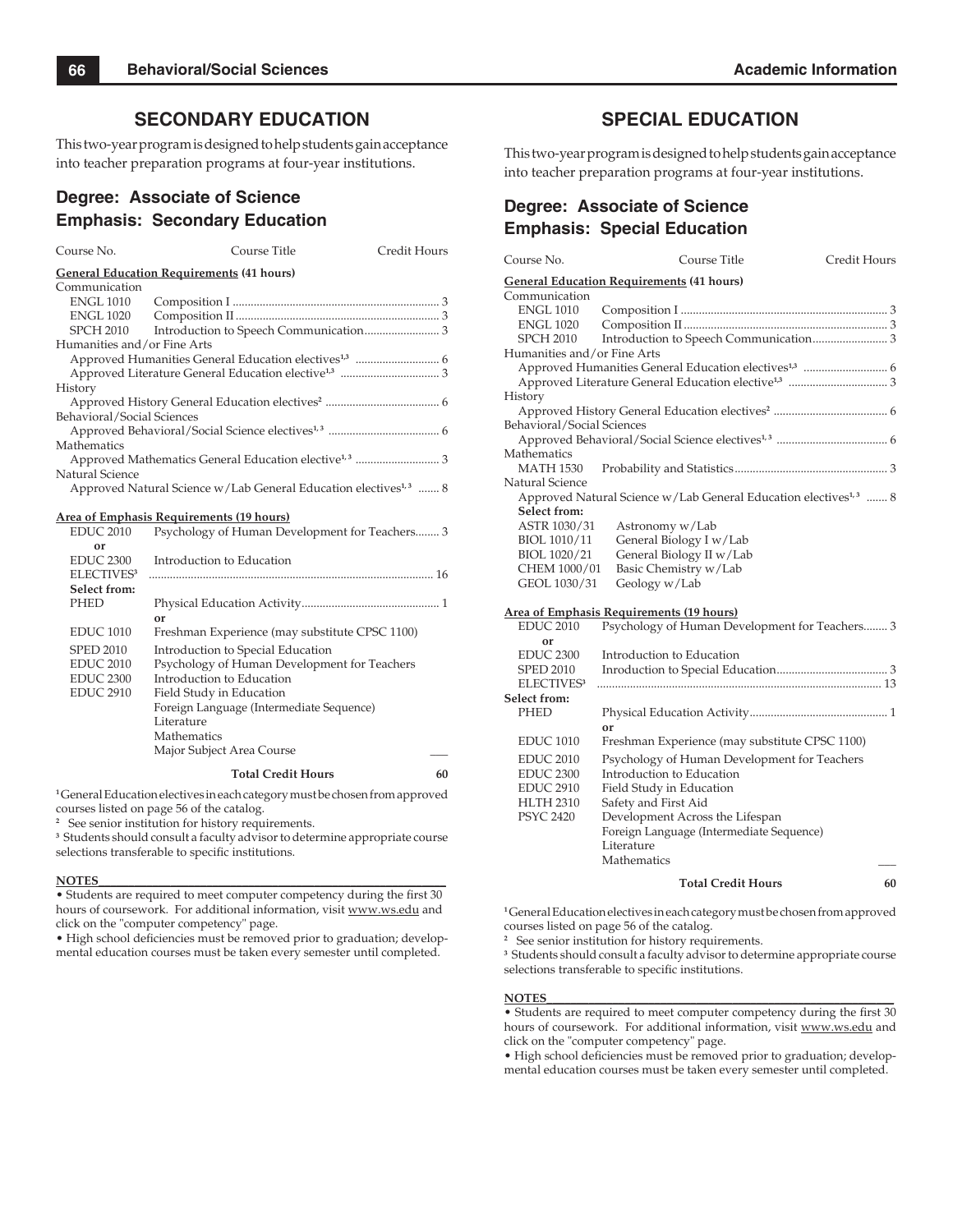## **EARLY CHILDHOOD EDUCATION**

The Early Childhood Education program prepares students to assume management, supervisory and teaching positions in child development early learning center programs and/or transfer to a baccalaureate program at a four-year institution. The program is also designed to meet the education and retraining needs of those already employed in early childhood occupations.

### **Degree: Associate of Science**

#### **Emphasis: Early Childhood Education**

| Course No. Course Title     |                                                                                | Credit Hours |
|-----------------------------|--------------------------------------------------------------------------------|--------------|
|                             | <b>General Education Requirements (41 hours)</b>                               |              |
| Communication               |                                                                                |              |
| ENGL 1010                   |                                                                                |              |
|                             |                                                                                |              |
|                             |                                                                                |              |
| Humanities and/or Fine Arts |                                                                                |              |
|                             |                                                                                |              |
|                             |                                                                                |              |
| History                     |                                                                                |              |
|                             |                                                                                |              |
| Behavioral/Social Sciences  |                                                                                |              |
|                             | Approved Behavioral/Social Science General Education elective <sup>1,2</sup> 6 |              |
| Mathematics                 |                                                                                |              |
|                             |                                                                                |              |
| Natural Science             |                                                                                |              |
|                             | Approved Natural Science w/Lab General Education electives <sup>1,2</sup> 8    |              |
|                             | <b>Area of Emphasis Requirements (19 hours)</b>                                |              |
|                             | With the recommendation of an Early Childhood Education advisor,               |              |
|                             | chidante will choose 19 hours of early childhood oducation or related          |              |

| With the recommendation of an Early Childhood Education advisor,      |    |
|-----------------------------------------------------------------------|----|
| students will choose 19 hours of early childhood education or related |    |
| coursework based on the requirements of the senior institution to     |    |
| fulfill their area of emphasis.                                       |    |
|                                                                       |    |
| <b>Total Credit Hours</b>                                             | 60 |

<sup>1</sup> General Education electives in each category must be chosen from approved

courses listed on page 56 of the catalog. 2 Students should consult a faculty advisor to determine appropriate course selections transferable to specific institutions.

#### **NOTES**\_\_\_\_\_\_\_\_\_\_\_\_\_\_\_\_\_\_\_\_\_\_\_\_\_\_\_\_\_\_\_\_\_\_\_\_\_\_\_\_\_\_\_\_\_\_\_\_\_\_\_\_\_\_\_\_\_\_\_\_\_\_\_\_

• Students are required to meet computer competency during the first 30 hours of coursework. For additional information, visit www.ws.edu and click on "computer competency.

• High school deficiencies must be removed prior to graduation; developmental education courses must be taken every semester until completed.

### **Degree: Associate of Applied Science**

#### **Emphasis: Early Childhood Education**

| Course No. Course Title                          |                                                                              | Credit Hours |
|--------------------------------------------------|------------------------------------------------------------------------------|--------------|
| <b>General Education Requirements (16 hours)</b> |                                                                              |              |
| Communication                                    |                                                                              |              |
|                                                  |                                                                              |              |
| Humanities and/or Fine Arts                      |                                                                              |              |
|                                                  |                                                                              |              |
| Behavioral/Social Sciences                       |                                                                              |              |
|                                                  | Approved Behavioral/Social Science General Education elective <sup>1</sup> 3 |              |
| Mathematics                                      |                                                                              |              |
|                                                  |                                                                              |              |
| Natural Science                                  |                                                                              |              |
|                                                  | Approved Natural Science w/Lab General Education elective <sup>1</sup> 4     |              |

#### **Area of Emphasis Requirements (44 hours)**

| <b>ENGL 1020</b>      |                                              |  |
|-----------------------|----------------------------------------------|--|
| <b>SPCH 2010</b>      |                                              |  |
| <b>ECED 1010</b>      | Introduction to Early Childhood Education  2 |  |
| * ECED 2010           |                                              |  |
| * ECED 2015           |                                              |  |
| <b>ECED 2020</b>      |                                              |  |
| * ECED 2040           | Family Dynamics and Community Involvement 3  |  |
| <b>ECED 2060</b>      |                                              |  |
| <b>ECED 2070</b>      |                                              |  |
| <b>ECED 2080</b>      | Language and Literacy in Early Childhood  3  |  |
| <b>ECED 2085</b>      |                                              |  |
| * ECED 2130           |                                              |  |
| <b>ECED 2140</b>      |                                              |  |
| <b>ECED 2150</b>      |                                              |  |
| ELECTIVE <sup>1</sup> |                                              |  |
|                       |                                              |  |
| Select from:          | _ _ _ _ _ _ _ _ _                            |  |
|                       |                                              |  |

| <b>ECED 2030</b> | Infant and Toddler Care                         |
|------------------|-------------------------------------------------|
| <b>ECED 2050</b> | Psychomotor Development                         |
| <b>ECED 2090</b> | Creative Development                            |
| <b>ECED 2100</b> | The Mentoring Teacher                           |
| <b>ECED 2110</b> | Advanced Learning Environments                  |
| <b>ECED 2120</b> | Administration of Childcare Centers             |
| <b>ENGL 2230</b> | Literature for Children                         |
| <b>ECED 2990</b> | Special Problems in Early Childhood Development |
|                  |                                                 |

 **Total Credit Hours 60**

\* These courses meet the educational requirements for National Child Development Associate (CDA) credentialing preparation.

<sup>1</sup> General Education electives in each category must be chosen from approved courses listed on page 56 of the catalog.

#### **NOTES**\_\_\_\_\_\_\_\_\_\_\_\_\_\_\_\_\_\_\_\_\_\_\_\_\_\_\_\_\_\_\_\_\_\_\_\_\_\_\_\_\_\_\_\_\_\_\_\_\_\_\_\_\_\_\_\_\_\_\_\_\_\_\_\_

• Students are required to meet computer competency during the first 30 hours of coursework. For additional information, visit www.ws.edu and click on "computer competency.

• High school deficiencies must be removed prior to graduation; developmental education courses must be taken every semester until completed.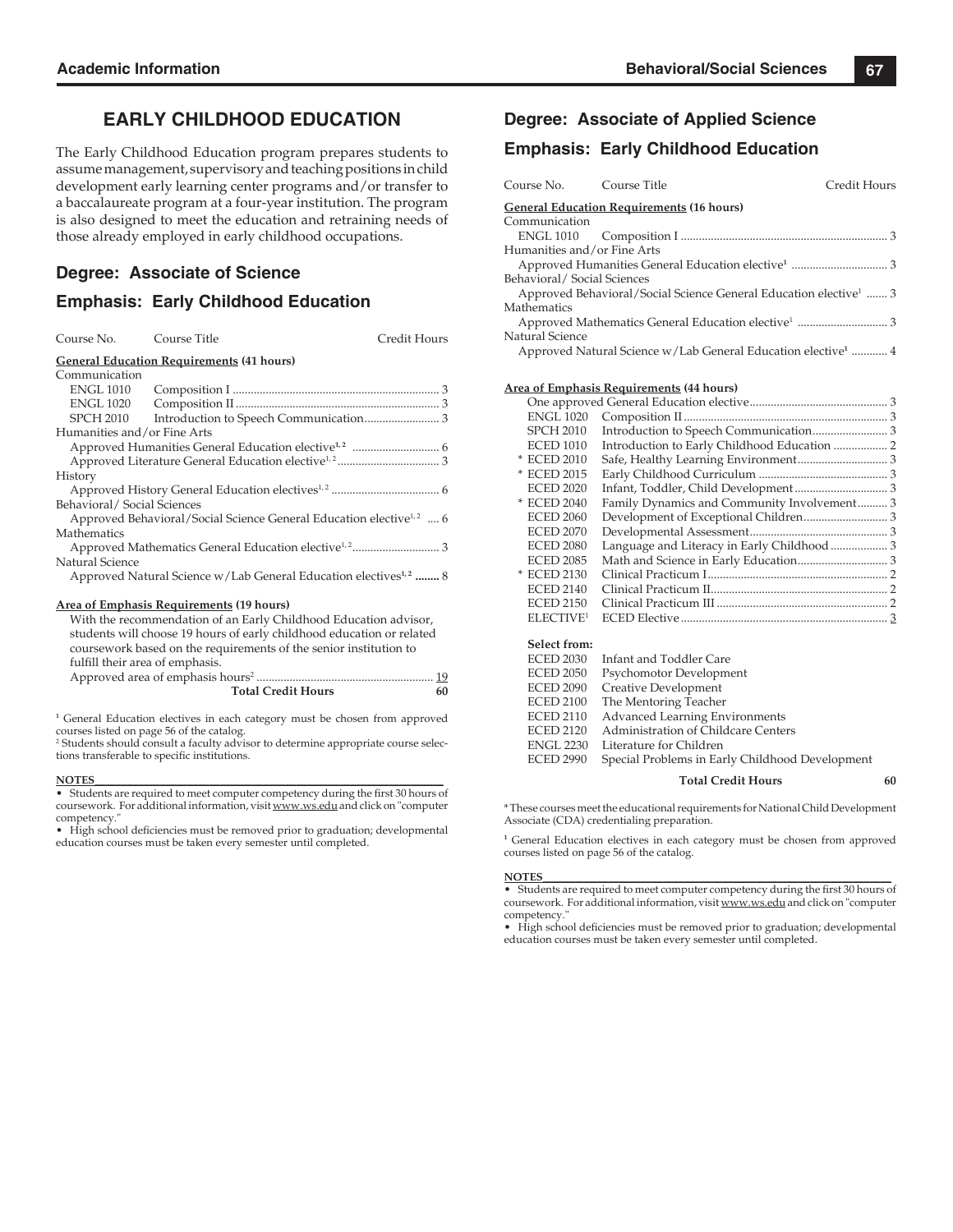## **Department of Psychology, Sociology, and Social Work**

#### **Purpose**

The department of Psychology, Sociology, and Social Work has created programs of study designed for students who plan to transfer to a four-year institution to complete a baccalaureate degree. The degrees of study within the department include the Associate of Science degree in Psychology, Sociology/Anthropology, African-American Studies, and Social Work. The foundation of the curricula is General Education, with courses that emphasize skill development in areas such as cultural diversity, research, human behavior, social problems, and service learning. The faculty continuously seek ways to combine classroom knowledge with technology and hands-on experience, which in the long run, only produce knowledgeable students.

## **AFRICAN-AMERICAN STUDIES**

This program of study serves as a foundation for those students who need a broad, diverse liberal education, with the ultimate goal of transfer to another higher education institution. Students typically enter this degree with the intent of majoring in Interdisciplinary Programs at the transfer institution.

## **Degree: Associate of Science**

### **Emphasis: African-American Studies**

| Course No.                  | Course Title                                                              | Credit Hours |
|-----------------------------|---------------------------------------------------------------------------|--------------|
|                             | <b>General Education Requirements (41 hours)</b>                          |              |
| Communication               |                                                                           |              |
| <b>ENGL 1010</b>            |                                                                           |              |
| <b>ENGL 1020</b>            |                                                                           |              |
| <b>SPCH 2010</b>            |                                                                           |              |
| Humanities and/or Fine Arts |                                                                           |              |
| <b>ENGL 2410</b>            |                                                                           |              |
| <b>ENGL 2420</b>            |                                                                           |              |
|                             |                                                                           |              |
| History                     |                                                                           |              |
|                             |                                                                           |              |
| Behavioral/Social Sciences  |                                                                           |              |
|                             |                                                                           |              |
|                             |                                                                           |              |
| Mathematics                 |                                                                           |              |
|                             |                                                                           |              |
| Natural Science             |                                                                           |              |
|                             | Approved Natural Science w/Lab General Education electives <sup>1</sup> 8 |              |
|                             | <b>Area of Emphasis Requirements (19 hours)</b>                           |              |
| <b>SOCI 1240</b>            |                                                                           |              |
| <b>SOCI 1005</b>            | Cultural Studies:                                                         |              |
|                             |                                                                           |              |
| <b>SOCI 1010</b>            | Cultural Studies:                                                         |              |
|                             |                                                                           |              |
| or                          |                                                                           |              |
| <b>HUM 2020</b>             | Introduction to African-American Studies I and                            |              |
| <b>HUM 2030</b>             | Introduction to African-American Studies II                               |              |
| <b>ELECTIVES3</b>           |                                                                           |              |
| Select from:                |                                                                           |              |
| <b>CPSC 1100</b>            | Using Information Technology                                              |              |
| <b>EDUC 1010</b>            | Freshman Experience                                                       |              |
| <b>POLI 2010</b>            | Introduction to Political Science                                         |              |
| <b>ECON 2110</b>            | Principles of Economics I                                                 |              |
|                             | Foreign Language (Intermediate Sequence)                                  |              |
|                             | Physical Education Activity                                               |              |
|                             | <b>Total Credit Hours</b>                                                 | 60           |

<sup>1</sup> General Education electives in each category must be chosen from approved courses listed on page 56 of the catalog.

**<sup>2</sup>** See senior institution for history requirements.

<sup>3</sup> Students should consult a faculty advisor to determine appropriate course selections transferable to specific institutions.

#### **NOTES**\_\_\_\_\_\_\_\_\_\_\_\_\_\_\_\_\_\_\_\_\_\_\_\_\_\_\_\_\_\_\_\_\_\_\_\_\_\_\_\_\_\_\_\_\_\_\_\_\_\_\_\_\_\_\_\_\_\_\_\_\_\_\_\_

• Students are required to meet computer competency during the first 30 hours of coursework. For additional information, visit www.ws.edu and click on the "computer competency" page.

• High school deficiencies must be removed prior to graduation; developmental education courses must be taken every semester until completed.

## **PSYCHOLOGY**

Psychology focuses on the study of behavior and mental processes. Facts, theories, and hypotheses about people are examined within the framework of psychological research and knowledge.

#### **Degree: Associate of Science**

## **Emphasis: Psychology**

| Course No.                                                                                               | Course Title                                                              | Credit Hours |
|----------------------------------------------------------------------------------------------------------|---------------------------------------------------------------------------|--------------|
|                                                                                                          | <b>General Education Requirements (41 hours)</b>                          |              |
| Communication<br><b>ENGL 1010</b><br><b>ENGL 1020</b><br><b>SPCH 2010</b><br>Humanities and/or Fine Arts |                                                                           |              |
| <b>PHIL 2020</b>                                                                                         |                                                                           |              |
|                                                                                                          |                                                                           |              |
| History                                                                                                  |                                                                           |              |
| Behavioral/Social Sciences                                                                               |                                                                           |              |
| <b>PSYC 1310</b><br><b>SOCI 1020</b>                                                                     |                                                                           |              |
| Mathematics<br><b>MATH 1530</b>                                                                          |                                                                           |              |
| Natural Science                                                                                          | Approved Natural Science w/Lab General Education electives <sup>1</sup> 8 |              |
|                                                                                                          |                                                                           |              |
| <b>PSYC 2310</b>                                                                                         | <b>Area of Emphasis Requirements (19 hours)</b>                           |              |
| <b>PSYC 2420</b>                                                                                         |                                                                           |              |
| <b>ELECTIVES</b> <sup>3</sup>                                                                            |                                                                           |              |
| Select from:                                                                                             |                                                                           |              |
| <b>PSYC 2220</b>                                                                                         | The Psychology of Human Sexuality                                         |              |
| <b>PSYC 2240</b>                                                                                         | Social Psychology                                                         |              |
| <b>PSYC 2320</b>                                                                                         | The Psychology of Helping                                                 |              |
| <b>PSYC 2340</b>                                                                                         | Psychology of Adjustment                                                  |              |
| <b>PSYC 2410</b>                                                                                         | Psychology of Childhood & Adolescence                                     |              |
| <b>PSYC 2990</b>                                                                                         | Problems in Psychology                                                    |              |
| <b>SOCI 1240</b>                                                                                         | Introduction to Cultural Anthropology                                     |              |
| <b>SOCI 2020</b>                                                                                         | Social Problems and Human Values                                          |              |
| <b>SOCI 2110</b>                                                                                         | The Family, Society, and the Individual                                   |              |
| <b>CPSC 1100</b>                                                                                         | Using Information Technology                                              |              |
| MATH 1630                                                                                                | <b>Finite Mathematics</b>                                                 |              |
| MATH 1830                                                                                                | Calculus A                                                                |              |
| MATH 1910                                                                                                | Calculus I                                                                |              |
| <b>EDUC 1010</b>                                                                                         | Freshman Experience                                                       |              |
| <b>PHED 2000</b>                                                                                         | <b>Personal Wellness</b>                                                  |              |
|                                                                                                          | Physical Education Activity                                               |              |
|                                                                                                          | Foreign Language (Intermediate sequence)                                  |              |
|                                                                                                          | <b>Total Credit Hours</b>                                                 | 60           |

<sup>1</sup> General Education electives in each category must be chosen from approved courses listed on page 56 of the catalog.

**<sup>2</sup>** See senior institution for history requirements.

<sup>3</sup> Students should consult a faculty advisor to determine appropriate course selections transferable to specific institutions.

#### **NOTES**\_\_\_\_\_\_\_\_\_\_\_\_\_\_\_\_\_\_\_\_\_\_\_\_\_\_\_\_\_\_\_\_\_\_\_\_\_\_\_\_\_\_\_\_\_\_\_\_\_\_\_\_\_\_\_\_\_\_\_\_\_\_\_\_

• Students are required to meet computer competency during the first 30 hours of coursework. For additional information, visit www.ws.edu and click on the "computer competency" page.

High school deficiencies must be removed prior to graduation; developmental education courses must be taken every semester until completed.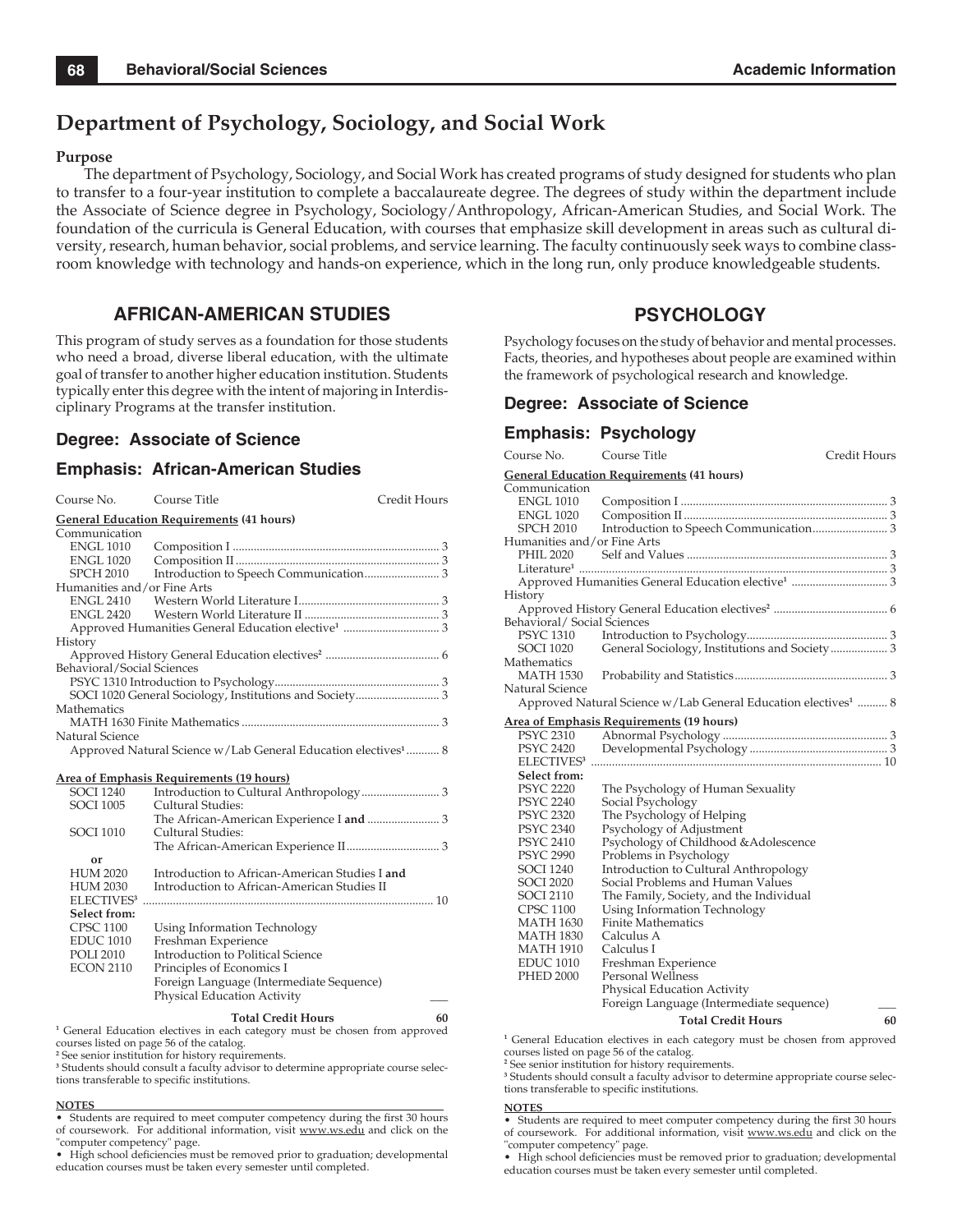## **SOCIOLOGY**

Sociology uses social science perspectives and methods to study human behavior, cultures, and societies. Sociology provides preparation for those working with global and local social institutions, policies, and problems. This degree prepares the student for transfer to a senior institution.

#### **Degree: Associate of Science**

#### **Emphasis: Sociology/Anthropology**

Course No. Course Title Credit Hours

|                                          | <b>General Education Requirements (41 hours)</b>                          |  |  |  |
|------------------------------------------|---------------------------------------------------------------------------|--|--|--|
| Communication                            |                                                                           |  |  |  |
| <b>ENGL 1010</b>                         |                                                                           |  |  |  |
| ENGL 1020                                |                                                                           |  |  |  |
| <b>SPCH 2010</b>                         |                                                                           |  |  |  |
| Humanities and/or Fine Arts              |                                                                           |  |  |  |
|                                          |                                                                           |  |  |  |
|                                          |                                                                           |  |  |  |
| History                                  |                                                                           |  |  |  |
|                                          |                                                                           |  |  |  |
| Behavioral/Social Sciences               |                                                                           |  |  |  |
| PSYC 1310                                |                                                                           |  |  |  |
| SOCI 1020                                |                                                                           |  |  |  |
| Mathematics                              |                                                                           |  |  |  |
| MATH 1530                                |                                                                           |  |  |  |
| Natural Science                          |                                                                           |  |  |  |
|                                          | Approved Natural Science w/Lab General Education electives <sup>1</sup> 8 |  |  |  |
|                                          |                                                                           |  |  |  |
| Area of Emphasis Requirements (19 hours) |                                                                           |  |  |  |

#### SOCI 1240 Introduction to Cultural Anthropology .......................... 3 SOCI 2020 Social Problems and Human Values ............................... 3 SOCI 2110 The Family, Society and the Individual .......................... 3 ELECTIVES 3 ................................................................................................ 10 **Select from:** CPSC 1100 Using Information Technology<br>EDUC 1010 Freshman Experience Freshman Experience MATH 1630 Finite Mathematics MATH 1830 Calculus A **MATH 1910** PHED Any Physical Education Activity<br>PHED 2000 Personal Wellness PHED 2000 Personal Wellness<br>PHIL 2020 Self and Values Self and Values PHIL 1030 Human Nature and Life<br>PHIL 2210 Religions and Cultures Religions and Cultures Foreign Language (Intermediate sequence) \_\_\_

**Total Credit Hours 60**

<sup>1</sup>General Education electives in each category must be chosen from approved courses listed on page 56 of the catalog.

2 See senior institution for history requirements.

<sup>3</sup> Students should consult a faculty advisor to determine appropriate course selections transferable to specific institutions.

#### **NOTES**\_\_\_\_\_\_\_\_\_\_\_\_\_\_\_\_\_\_\_\_\_\_\_\_\_\_\_\_\_\_\_\_\_\_\_\_\_\_\_\_\_\_\_\_\_\_\_\_\_\_\_\_\_\_\_\_\_\_\_\_\_\_\_\_

Students are required to meet computer competency during the first 30 hours of coursework. For additional information, visit www.ws.edu and click on the "computer competency" page.

• High school deficiencies must be removed prior to graduation; developmental education courses must be taken every semester until completed.

## **SOCIAL WORK**

The social work curriculum is designed to prepare students to transfer to colleges and universities offering a bachelor's degree in social work. The associate of science degree builds on a liberal arts base and includes an array of courses from such fields as psychology, sociology, political sciences and economics.

#### **Degree: Associate of Science**

#### **Emphasis: Social Work**

| Course No.                  | Course Title                                                                                                                                                                                                                                                                                     | Credit Hours |
|-----------------------------|--------------------------------------------------------------------------------------------------------------------------------------------------------------------------------------------------------------------------------------------------------------------------------------------------|--------------|
|                             | <b>General Education Requirements (41 hours)</b>                                                                                                                                                                                                                                                 |              |
| Communication               |                                                                                                                                                                                                                                                                                                  |              |
| <b>ENGL 1010</b>            |                                                                                                                                                                                                                                                                                                  |              |
| <b>ENGL 1020</b>            |                                                                                                                                                                                                                                                                                                  |              |
| <b>SPCH 2010</b>            |                                                                                                                                                                                                                                                                                                  |              |
| Humanities and/or Fine Arts |                                                                                                                                                                                                                                                                                                  |              |
| <b>PHIL 2020</b>            |                                                                                                                                                                                                                                                                                                  |              |
|                             |                                                                                                                                                                                                                                                                                                  |              |
|                             |                                                                                                                                                                                                                                                                                                  |              |
| History                     |                                                                                                                                                                                                                                                                                                  |              |
|                             |                                                                                                                                                                                                                                                                                                  |              |
| Behavioral/Social Sciences  |                                                                                                                                                                                                                                                                                                  |              |
|                             |                                                                                                                                                                                                                                                                                                  |              |
|                             | SOCI 1020 General Sociology, Institutions and Society 3                                                                                                                                                                                                                                          |              |
| Mathematics                 |                                                                                                                                                                                                                                                                                                  |              |
|                             |                                                                                                                                                                                                                                                                                                  |              |
| Natural Science             |                                                                                                                                                                                                                                                                                                  |              |
|                             | Approved Natural Science w/Lab General Education electives <sup>1</sup> 8                                                                                                                                                                                                                        |              |
|                             | <u>Area of Emphasis Requirements (19 hours)</u>                                                                                                                                                                                                                                                  |              |
| <b>POLI 1120</b>            |                                                                                                                                                                                                                                                                                                  |              |
| <b>PSYC 2320</b>            |                                                                                                                                                                                                                                                                                                  |              |
| <b>SOWK 1010</b>            |                                                                                                                                                                                                                                                                                                  |              |
| ELECTIVES <sup>3</sup>      |                                                                                                                                                                                                                                                                                                  |              |
| Select from:                |                                                                                                                                                                                                                                                                                                  |              |
| <b>CPSC 1100</b>            | Using Information Technology                                                                                                                                                                                                                                                                     |              |
| <b>ECON 2110</b>            | Principles of Economics I                                                                                                                                                                                                                                                                        |              |
| <b>EDUC 1010</b>            | Freshman Experience                                                                                                                                                                                                                                                                              |              |
| <b>MATH 1630</b>            | <b>Finite Mathematics</b>                                                                                                                                                                                                                                                                        |              |
| PHED                        | Any Physical Education activity                                                                                                                                                                                                                                                                  |              |
| <b>PSYC 2410</b>            | Psychology of Childhood and Adolescence                                                                                                                                                                                                                                                          |              |
| <b>PSYC 2420</b>            | Development Across the Lifespan                                                                                                                                                                                                                                                                  |              |
| <b>SOCI 2110</b>            | The Family, Society and the Individual                                                                                                                                                                                                                                                           |              |
| <b>SOCI 2020</b>            | Social Problems and Human Values                                                                                                                                                                                                                                                                 |              |
| <b>SOCI 1240</b>            | Introduction to Cultural Anthropology                                                                                                                                                                                                                                                            |              |
|                             | Foreign Language (Intermediate sequence)                                                                                                                                                                                                                                                         |              |
|                             | $\mathbb{R}$ and $\mathbb{R}$ and $\mathbb{R}$ and $\mathbb{R}$ and $\mathbb{R}$ and $\mathbb{R}$ and $\mathbb{R}$ and $\mathbb{R}$ and $\mathbb{R}$ and $\mathbb{R}$ and $\mathbb{R}$ and $\mathbb{R}$ and $\mathbb{R}$ and $\mathbb{R}$ and $\mathbb{R}$ and $\mathbb{R}$ and $\mathbb{R}$ and | $\sim$       |

 **Total Credit Hours 60**

<sup>1</sup> General Education electives in each category must be chosen from approved courses listed on page 56 of the catalog.

2 See senior institution for history requirement.

Students should consult a faculty advisor to determine appropriate course selections transferable to specific institutions.

#### **NOTES**\_\_\_\_\_\_\_\_\_\_\_\_\_\_\_\_\_\_\_\_\_\_\_\_\_\_\_\_\_\_\_\_\_\_\_\_\_\_\_\_\_\_\_\_\_\_\_\_\_\_\_\_\_\_\_\_\_\_\_\_\_\_\_\_

• Students are required to meet computer competency during the first 30 hours of coursework. For additional information, visit www.ws.edu and click on the "computer competency" page.

• High school deficiencies must be removed prior to graduation; developmental education courses must be taken every semester until completed.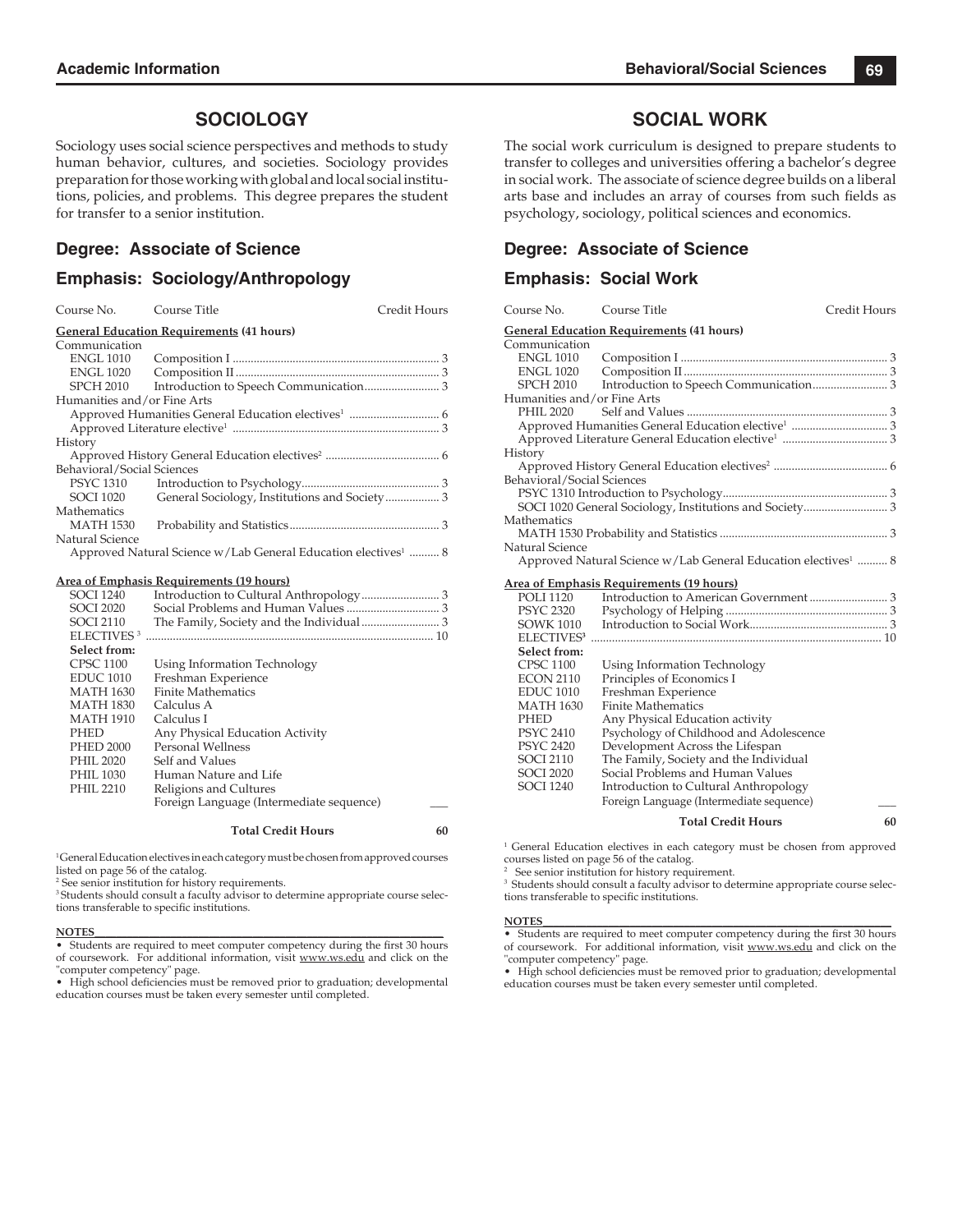## **DIVISION OF BUSINESS**

#### **Purpose**

The Division of Business provides educational programs designed to prepare individuals to assume positions in business/industry and government, skills development training for the currently employed and appropriate academic course work for those who plan to transfer to a four year institution of higher education. All associate degree business programs are accredited by the Association of Collegiate Business Schools and Programs.

#### **Degree: Associate of Science**

#### **Emphasis: Business**

The Associate of Science – Business degree is designed to offer flexibility in selecting courses that will meet the requirements for the first two years of a Bachelor of Science degree in Business Administration. The outline below is general in nature and is designed for use in conjunction with guidance from a business faculty advisor. Because senior institution requirements change often and without notice, students should regularly see a faculty advisor for the most current information available.

| Course No.                                                                | Course Title                                                                 | Credit Hours |  |
|---------------------------------------------------------------------------|------------------------------------------------------------------------------|--------------|--|
| <b>General Education Requirements (41 hours)</b>                          |                                                                              |              |  |
| Communication                                                             |                                                                              |              |  |
| <b>ENGL 1010</b>                                                          |                                                                              |              |  |
| <b>ENGL 1020</b>                                                          |                                                                              |              |  |
| <b>SPCH 2010</b>                                                          |                                                                              |              |  |
| Humanities and/or Fine Arts                                               |                                                                              |              |  |
| Literature <sup>1</sup>                                                   |                                                                              |              |  |
|                                                                           |                                                                              |              |  |
| History                                                                   |                                                                              |              |  |
|                                                                           |                                                                              |              |  |
| Behavioral/Social Sciences                                                |                                                                              |              |  |
|                                                                           |                                                                              |              |  |
|                                                                           | Approved Behavioral/Social Science General Education elective <sup>1</sup> 2 |              |  |
| Mathematics                                                               |                                                                              |              |  |
|                                                                           | Approved Mathematics General Education elective <sup>1</sup> 3               |              |  |
| Natural Science                                                           |                                                                              |              |  |
| Approved Natural Science w/Lab General Education electives <sup>1</sup> 8 |                                                                              |              |  |
|                                                                           | Area of Emphasis Requirements (19 hours)                                     |              |  |
| ACCT 2110                                                                 |                                                                              |              |  |
| <b>ECON 2210</b>                                                          |                                                                              |              |  |
| Select one (1) course from:                                               |                                                                              |              |  |
| <b>MGMT 1100</b>                                                          |                                                                              |              |  |
| or                                                                        |                                                                              |              |  |
| <b>MGMT 1110</b>                                                          | Electronic Spreadsheet and Database Applications                             |              |  |
| or                                                                        |                                                                              |              |  |
| <b>CPSC 1100</b>                                                          | Using Information Technlogy                                                  |              |  |
| ELECTIVES <sup>3</sup>                                                    |                                                                              |              |  |
|                                                                           |                                                                              |              |  |
|                                                                           |                                                                              |              |  |
|                                                                           | <b>Total Credit Hours</b>                                                    | 60           |  |

<sup>1</sup> General Education electives in each category must be chosen from approved courses listed on page 56 of the catalog.

2 See senior institution for history requirements.

<sup>3</sup> Students should consult a faculty advisor to determine appropriate course selections transferable to specific institutions.

#### **NOTES**\_\_\_\_\_\_\_\_\_\_\_\_\_\_\_\_\_\_\_\_\_\_\_\_\_\_\_\_\_\_\_\_\_\_\_\_\_\_\_\_\_\_\_\_\_\_\_\_\_\_\_\_\_\_\_\_\_\_\_\_\_\_\_\_

• Students are required to meet computer competency during the first 30 hours of coursework. Some four-year colleges require a specific computer applications course, and students should consult an articulation agreement or a business advisor before selecting a computer applications course. For additional information, visit www.ws.edu and click on "computer competency" page.

• High school deficiencies must be removed prior to graduation; developmental education courses must be taken every semester until completed.

## **MANAGEMENT/ACCOUNTING**

The Accounting concentration is designed to prepare students for a successful career as an **Accounting Paraprofessional**.

#### **Degree: Associate of Applied Science**

#### **Emphasis: Management**

#### **Concentration: Accounting**

| Course No.                                       | Course Title                                                                 | Credit Hours |  |  |  |
|--------------------------------------------------|------------------------------------------------------------------------------|--------------|--|--|--|
| <b>General Education Requirements (15 hours)</b> |                                                                              |              |  |  |  |
| Communication                                    |                                                                              |              |  |  |  |
|                                                  |                                                                              |              |  |  |  |
|                                                  |                                                                              |              |  |  |  |
| Humanities and/or Fine Arts                      |                                                                              |              |  |  |  |
|                                                  |                                                                              |              |  |  |  |
| Behavioral/Social Sciences                       |                                                                              |              |  |  |  |
|                                                  | Approved Behavioral/Social Science General Education elective <sup>1</sup> 3 |              |  |  |  |
| Mathematics                                      |                                                                              |              |  |  |  |
|                                                  |                                                                              |              |  |  |  |
|                                                  |                                                                              |              |  |  |  |
|                                                  | Area of Emphasis Requirements (45 hours)                                     |              |  |  |  |
| ACCT 2110                                        |                                                                              |              |  |  |  |
| ACCT 2120                                        |                                                                              |              |  |  |  |
| ACCT 2550/2551                                   |                                                                              |              |  |  |  |
| ACCT 2560/2561                                   |                                                                              |              |  |  |  |
| ACCT 2570/2571                                   |                                                                              |              |  |  |  |
| ACCT 2580/2581                                   |                                                                              |              |  |  |  |
| <b>ECON 2110</b>                                 |                                                                              |              |  |  |  |
| <b>ECON 2210</b>                                 |                                                                              |              |  |  |  |
| <b>MATH 1830</b>                                 |                                                                              |              |  |  |  |

#### MGMT 1100 Business Computer Applications .............................. 3 MGMT 1110 Electronic Spreadsheets and Database Applications ... 3<br>MGMT 2210 Principles of Management and Quality Improvement 3 Principles of Management and Quality Improvement .... 3 SPCH 2010 Introduction to Speech Communication ....................... 3 ELECTIVE**<sup>2</sup>** ................................................................................................... \_1

 **Total Credit Hours 60**

<sup>1</sup> General Education electives in each category must be chosen from approved courses listed on page 56 of the catalog.

 Students should consult a faculty advisor to determine appropriate course selections.

#### **NOTES**\_\_\_\_\_\_\_\_\_\_\_\_\_\_\_\_\_\_\_\_\_\_\_\_\_\_\_\_\_\_\_\_\_\_\_\_\_\_\_\_\_\_\_\_\_\_\_\_\_\_\_\_\_\_\_\_\_\_\_\_\_\_\_\_

• Students are required to meet computer competency during the first 30 hours of coursework. In this program, **MGMT 1100** Business Computer Applications is required to satisfy computer competency and must be taken during the first 30 hours.

• Developmental education courses must be taken every semester until completed.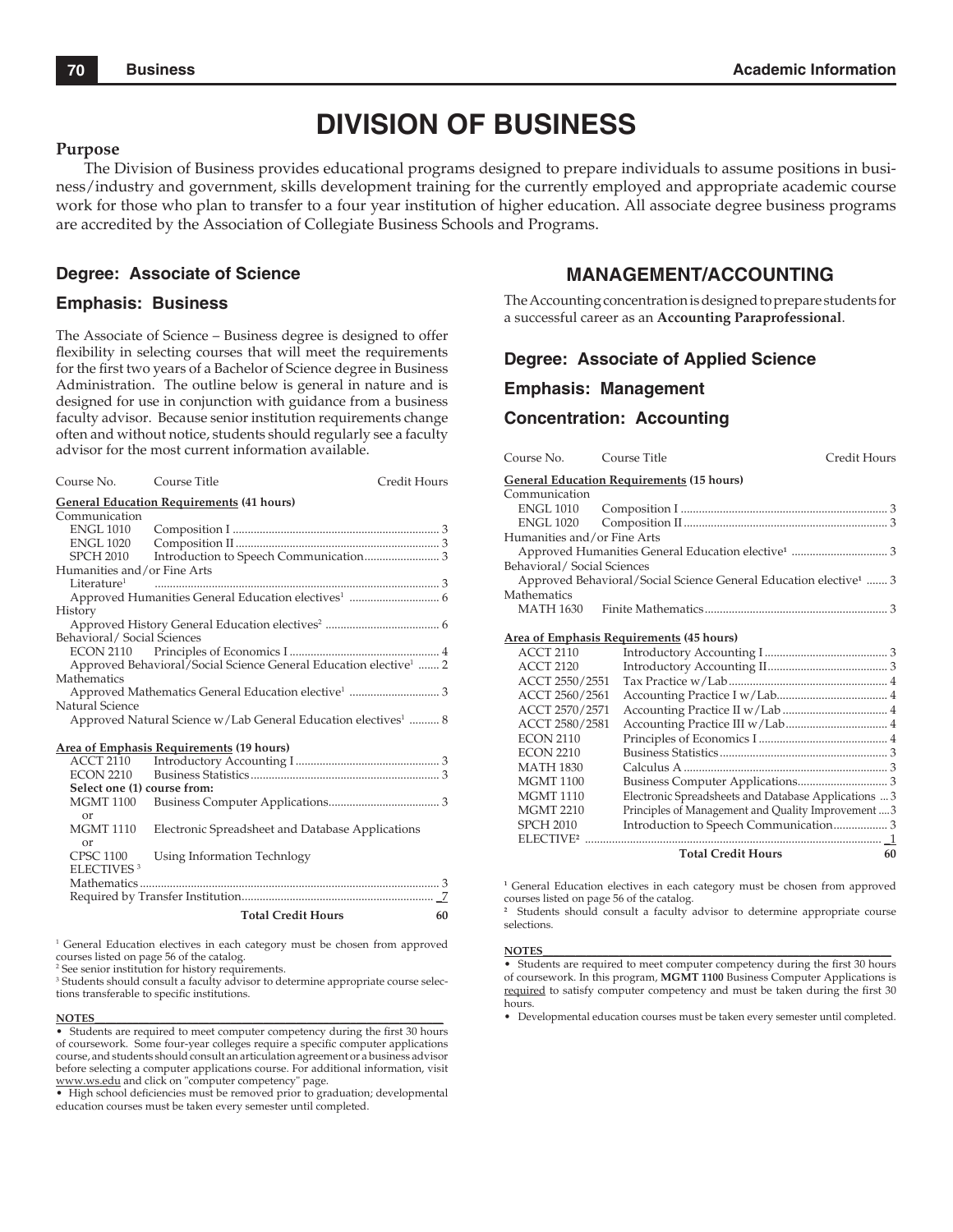## **MANAGEMENT/AGRICULTURE BUSINESS**

The Agriculture Business concentration emphasizes the development of agriculture business and production agriculture.

#### **Degree: Associate of Applied Science**

#### **Emphasis: Management**

#### **Concentration: Agriculture Business**

Course No. Course Title Credit Hours

|                             | <b>General Education Requirements (16 hours)</b> |  |
|-----------------------------|--------------------------------------------------|--|
| Communication               |                                                  |  |
|                             |                                                  |  |
|                             |                                                  |  |
| Humanities and/or Fine Arts |                                                  |  |
|                             |                                                  |  |
| Behavioral/Social Sciences  |                                                  |  |
|                             |                                                  |  |
| Mathematics                 |                                                  |  |
|                             |                                                  |  |
|                             |                                                  |  |

#### **Area of Emphasis Requirements (44 hours)**

| <b>ACCT 2110</b>       |                                         |    |
|------------------------|-----------------------------------------|----|
| <b>AGRM 1010</b>       |                                         |    |
| AGRM 1110/1111         | Fundamentals of Animal Science w/Lab 4  |    |
| AGRM 1210/1211         |                                         |    |
| AGRM 1710/1711         |                                         |    |
| AGRM 2030/2031         |                                         |    |
| AGRM 2140/2141         | Farm Animal Health and                  |    |
|                        |                                         |    |
| <b>MGMT 1100</b>       |                                         |    |
| <b>MGMT 2210</b>       | Principles of Management and            |    |
|                        |                                         |    |
| <b>SPCH 2010</b>       | Introduction to Speech Communication  3 |    |
| ELECTIVES <sup>2</sup> |                                         |    |
|                        | <b>Total Credit Hours</b>               | 60 |
|                        |                                         |    |

<sup>1</sup> General Education electives in each category must be chosen from approved courses listed on page 56 of the catalog.

**2** Students should consult a faculty advisor to determine appropriate course selections.

#### **NOTES**\_\_\_\_\_\_\_\_\_\_\_\_\_\_\_\_\_\_\_\_\_\_\_\_\_\_\_\_\_\_\_\_\_\_\_\_\_\_\_\_\_\_\_\_\_\_\_\_\_\_\_\_\_\_\_\_\_\_\_\_\_\_\_\_

Students are required to meet computer competency during the first 30 hours of coursework. In this program **MGMT 1100** Business Computer Applications is required to satisfy computer competency and must be taken during the first 30 hours.

• Developmental education courses must be taken every semester until completed.

## **MANAGEMENT/BUSINESS ADMINISTRATION**

The Business Administration concentration prepares graduates for entry-level positions and/or career advancement in business, industry, and government.

#### **Degree: Associate of Applied Science**

#### **Emphasis: Management**

#### **Concentration: Business Administration**

| Course No. | Course Title | Credit Hours |
|------------|--------------|--------------|
|            |              |              |

**General Education Requirements (16 hours)**

| Communication               |  |
|-----------------------------|--|
|                             |  |
|                             |  |
| Humanities and/or Fine Arts |  |
|                             |  |
| Behavioral/Social Sciences  |  |
|                             |  |
| Mathematics                 |  |
|                             |  |

#### **Area of Emphasis Requirements (44 hours)**

| <b>ACCT 2110</b>       |                                                      |
|------------------------|------------------------------------------------------|
| <b>ACCT 2120</b>       |                                                      |
| <b>BUSN 1310</b>       | Business Communications and Correspondence 3         |
| <b>BUSN 2010</b>       |                                                      |
| <b>BUSN 2510</b>       |                                                      |
| <b>ENGL 1020</b>       |                                                      |
| <b>MGMT 1100</b>       |                                                      |
| <b>MGMT 1110</b>       | Electronic Spreadsheets and Database Applications  3 |
| or                     |                                                      |
| <b>MGMT 2110</b>       | Advanced Word Processing and Desktop Publishing      |
| <b>MGMT 2210</b>       | Principles of Management and                         |
|                        |                                                      |
| <b>MGMT 2530</b>       |                                                      |
| <b>MGMT 2590</b>       |                                                      |
| ELECTIVES <sup>2</sup> |                                                      |
| Select from:           |                                                      |
| <b>BANK 1010</b>       | Principles of Banking                                |
| <b>BUSN 1290</b>       | Professional Development and Business Ethics         |
| <b>ECON 2120</b>       | Principles of Economics II                           |
| <b>ECON 2210</b>       | <b>Business Statistics</b>                           |
| LAW 1110               | Introduction to Paralegal Practice, Professional     |
|                        | Ethics and Legal Office Management                   |
| <b>MGMT 2500</b>       | PowerPoint Presentations and Web Page Design         |
| <b>MGMT 2570</b>       | Human Resource Management                            |
| <b>MGMT 2980</b>       | Students in Free Enterprise Practicum                |
| <b>MKTG 1010</b>       | Marketing Management                                 |
| <b>RELS 2110</b>       | Real Estate Principles I                             |
| <b>RELS 2120</b>       | Real Estate Principles II                            |
|                        |                                                      |

#### **Total Credit Hours 60**

**1** General Education electives in each category must be chosen from approved courses listed on page 56 of the catalog.

<sup>2</sup> Students should consult a faculty advisor to determine appropriate course selections.

#### **NOTES**\_\_\_\_\_\_\_\_\_\_\_\_\_\_\_\_\_\_\_\_\_\_\_\_\_\_\_\_\_\_\_\_\_\_\_\_\_\_\_\_\_\_\_\_\_\_\_\_\_\_\_\_\_\_\_\_\_\_\_\_\_\_\_\_

• Students are required to meet computer competency during the first 30 hours of coursework. In this program **MGMT 1100** Business Computer Application is required to satisfy computer competency and must be taken during the first 30 hours.

• Developmental education courses must be taken every semester until completed.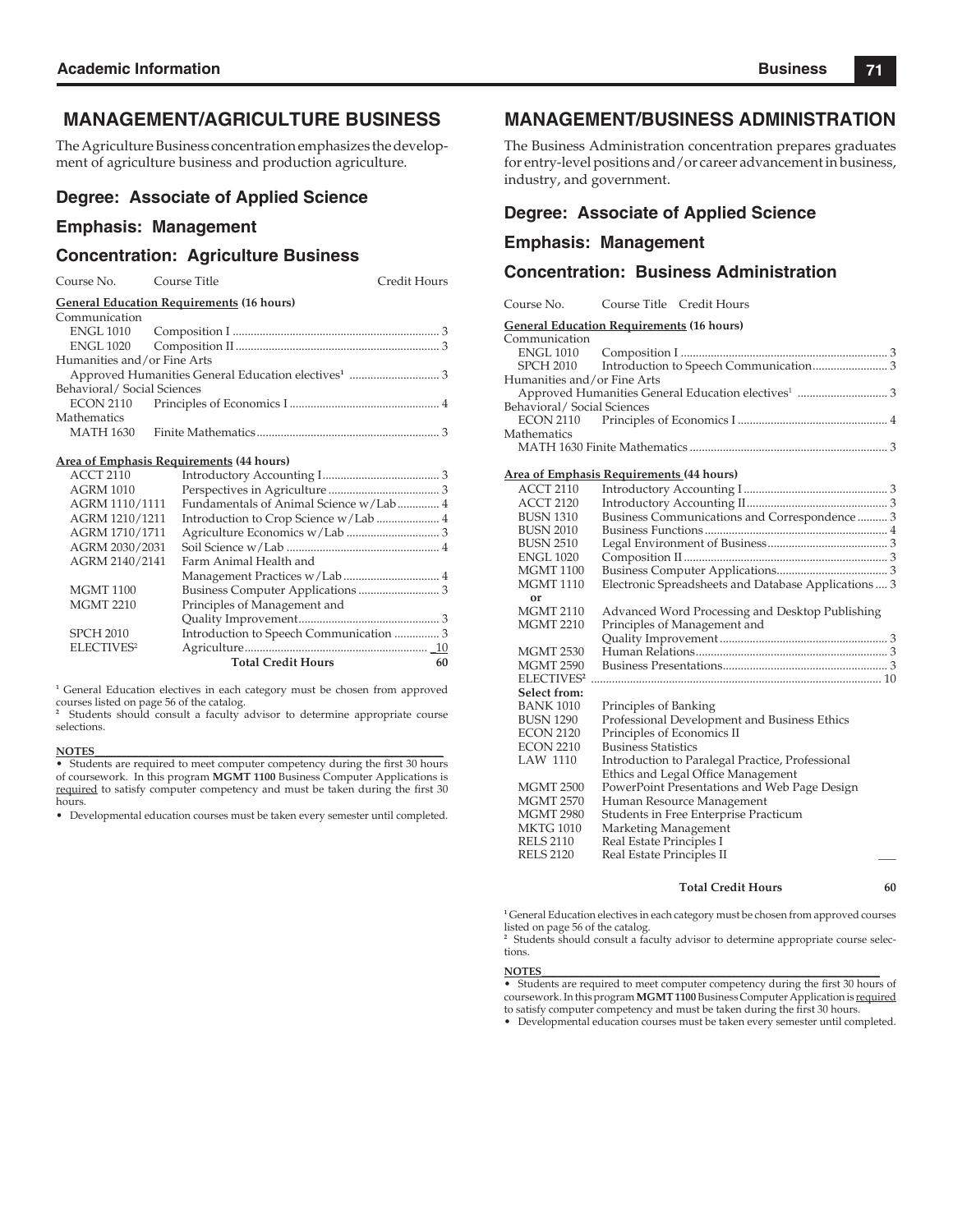## **MANAGEMENT/PARALEGAL STUDIES**

The Paralegal Studies program prepares students to work under the supervision of an attorney in private law offices, government agencies or corporate law departments performing delegated legal work including legal research, document preparation, client interviewing, factual investigation and case management utilizing current technology and in compliance with ethical and professional standards.

#### **Degree: Associate of Applied Science**

#### **Emphasis: Management**

### **Concentration: Paralegal Studies (Approved by the American Bar Association)**

| Course No.                                       | Course Title                                                   | Credit Hours |  |  |
|--------------------------------------------------|----------------------------------------------------------------|--------------|--|--|
| <b>General Education Requirements (15 hours)</b> |                                                                |              |  |  |
| Communication                                    |                                                                |              |  |  |
| <b>ENGL 1010</b>                                 |                                                                |              |  |  |
| <b>ENGL 1020</b>                                 |                                                                |              |  |  |
| Humanities and/or Fine Arts                      |                                                                |              |  |  |
|                                                  |                                                                |              |  |  |
| Behavioral/Social Sciences                       |                                                                |              |  |  |
| <b>ECON 2110</b>                                 |                                                                |              |  |  |
| Mathematics                                      |                                                                |              |  |  |
|                                                  | Approved Mathematics General Education elective <sup>1</sup> 3 |              |  |  |
|                                                  | Area of Emphasis Requirements (45 hours)                       |              |  |  |
| <b>ACCT 2110</b>                                 |                                                                |              |  |  |
| <b>LAW 1110</b>                                  | Introduction to Paralegal Practice: Professional               |              |  |  |
|                                                  |                                                                |              |  |  |
| <b>LAW 1120</b>                                  |                                                                |              |  |  |
| LAW 1130                                         | Civil Litigation, Evidence and                                 |              |  |  |
|                                                  |                                                                |              |  |  |
| LAW 1140                                         | Torts, Workers Compensation and Employment Law4                |              |  |  |
| <b>LAW 1150</b>                                  |                                                                |              |  |  |
| LAW 1160                                         |                                                                |              |  |  |
| LAW 1170                                         | Real Property Law and Title Search Skills for Paralegals 2     |              |  |  |
| LAW 1180                                         | Wills, Trusts & Estate Administration for Paralegals2          |              |  |  |
| <b>LAW 1185</b>                                  | Debtor-Creditor Relations and Bankruptcy Law2                  |              |  |  |
| <b>MGMT 1100</b>                                 |                                                                |              |  |  |
| <b>MGMT 2210</b>                                 | Principles of Management and Quality Improvement3              |              |  |  |
| <b>SPCH 2010</b>                                 | Introduction to Speech Communication3                          |              |  |  |
| ELECTIVES <sup>2</sup>                           |                                                                |              |  |  |
| Select from:                                     |                                                                |              |  |  |
| LAW 2010                                         | Criminal Litigation and Procedure                              |              |  |  |
| LAW 2020                                         | Domestic Relations, Administrative                             |              |  |  |
|                                                  | Law, and ADR                                                   |              |  |  |
| LAW 2040                                         | Legal Externship                                               |              |  |  |
| LAW 2050                                         | Selected Topics in the Law                                     |              |  |  |
|                                                  | <b>Total Credit Hours</b>                                      | 60           |  |  |

**1** Humanities/Fine Arts and Mathematics electives must be chosen from approved courses in those categories listed on page 56 of the catalog.

**2** As part of the law elective requirements, students must take either LAW 2010 or LAW 2020. Students should consult a faculty advisor to determine appropriate course selections.

**NOTES**<br>• Students are required to meet computer competency during the first 30 hours<br>of coursework. In this program, **MGMT 1100** Business Computer Applications is required to satisfy computer competency and must be taken during the first 30 hours.

• Developmental education courses must be taken every semester until completed.

## **MANAGEMENT/ADMINISTRATIVE OFFICE ASSISTANT**

The Administrative Office Assistant program prepares students for administrative office positions which require abilities in researching and compiling data, composing internal and external communications, preparing mailable documents via computer, desktop publishing, managing records electronically and manually, and utilizing managerial skills.

#### **Degree: Associate of Applied Science**

#### **Emphasis: Management**

#### **Concentration: Administrative Office Assistant**

| Course No.                  | Course Title                                        | Credit Hours |
|-----------------------------|-----------------------------------------------------|--------------|
|                             | <b>General Education Requirements (15 hours)</b>    |              |
| Communication               |                                                     |              |
| ENGL 1010                   |                                                     |              |
| <b>SPCH 2010</b>            |                                                     |              |
| Humanities and/or Fine Arts |                                                     |              |
|                             |                                                     |              |
| Behavioral/Social Sciences  |                                                     |              |
|                             |                                                     |              |
| Mathematics                 |                                                     |              |
|                             |                                                     |              |
|                             |                                                     |              |
|                             | <b>Area of Emphasis Requirements (45 hours)</b>     |              |
| <b>ACCT 2110</b>            |                                                     |              |
| <b>BUSN 1010</b>            |                                                     |              |
| <b>BUSN 1290</b>            | Professional Development and Business Ethics 3      |              |
| <b>BUSN 1310</b>            | Business Communications and Correspondence 3        |              |
| <b>BUSN 2510</b>            |                                                     |              |
| <b>MGMT 1100</b>            |                                                     |              |
| <b>MGMT 1110</b>            | Electronic Spreadsheets and Database Applications 3 |              |
| <b>MGMT 2110</b>            | Advanced Word Processing and Desktop Publishing3    |              |
| <b>MGMT 2210</b>            | Principles of Management and Quality Improvement3   |              |
| <b>MGMT 2500</b>            | PowerPoint Presentations and Web Page Design3       |              |
| <b>ADOA 1010</b>            |                                                     |              |
| <b>ADOA 1020</b>            |                                                     |              |
| $ADOA$ 1210                 | Administrative Office Procedures and Simulation 3   |              |
| <b>ADOA 2310</b>            |                                                     |              |
| <b>ADOA 2990</b>            |                                                     |              |
|                             | <b>Total Credit Hours</b>                           | 60           |
|                             |                                                     |              |

<sup>1</sup> General Education electives in each category must be chosen from approved courses listed on page 56 of the catalog.

**NOTES**<br>• Students are required to meet computer competency during the first 30 hours of coursework. In this program, **MGMT 1100** Business Computer Applications is required to satisfy computer competency and must be taken during the first 30 hours.

• Developmental education courses must be taken every semester until completed. • College credit may be awarded for successful completion of the Certified Professional Secretary Examination. See faculty advisor for additional information.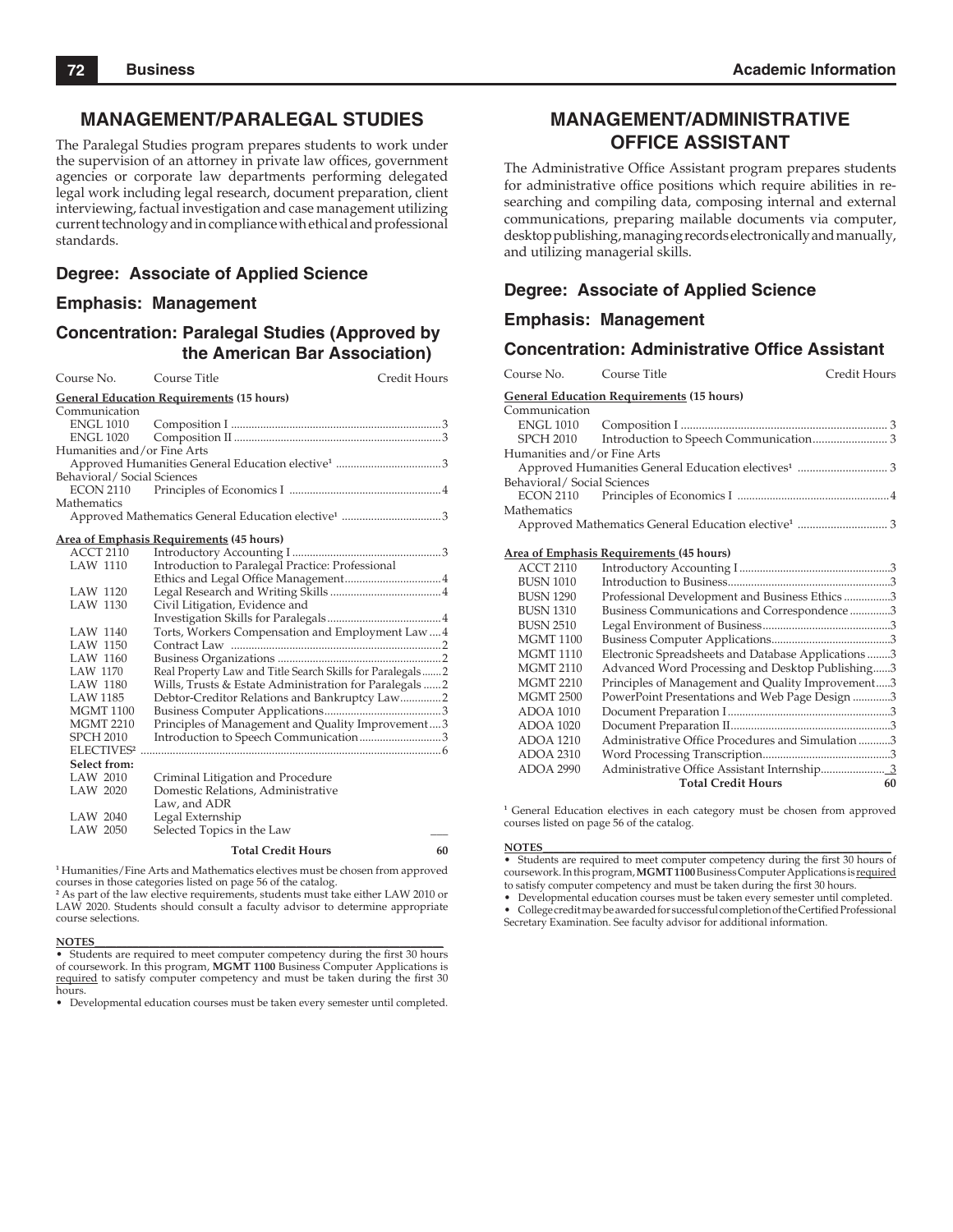## **Department of Hospitality Business**

#### **Purpose**

The Hospitality Business Department prepares graduates for management positions in one of the most dynamic and fastest growing employment fields. The Rel Maples Institute for Culinary Arts gives students experience in food preparation, cooking, baking, kitchen or restaurant management and non-commercial food service. Students completing the Hotel and Restaurant Management concentration will be prepared for entry level management positions in the lodging, restaurant or foodservice industry.

## **MANAGEMENT/CULINARY ARTS**

The Rel Maples Institute for Culinary Arts, accredited by the American Culinary Federation, prepares students for a successful career in food preparation, cooking, baking, kitchen or restaurant management, and non-commercial food service. A wide variety of careers are available in the food service industry.

## **Degree: Associate of Applied Science**

### **Emphasis: Management**

## **Concentration: Culinary Arts (Accredited by the American Culinary Federation)**

| Course No. Course Title                          |                                                 | Credit Hours |  |  |
|--------------------------------------------------|-------------------------------------------------|--------------|--|--|
| <b>General Education Requirements (15 hours)</b> |                                                 |              |  |  |
| Communication                                    |                                                 |              |  |  |
| ENGL 1010                                        |                                                 |              |  |  |
| SPCH 2010                                        |                                                 |              |  |  |
| Humanities and/or Fine Arts                      |                                                 |              |  |  |
|                                                  |                                                 |              |  |  |
| Behavioral/Social Sciences                       |                                                 |              |  |  |
|                                                  |                                                 |              |  |  |
| Mathematics                                      |                                                 |              |  |  |
|                                                  |                                                 |              |  |  |
|                                                  | <b>Area of Emphasis Requirements (45 hours)</b> |              |  |  |
| <b>Business Core:</b>                            |                                                 |              |  |  |
| <b>ACCT 2110</b>                                 |                                                 |              |  |  |
| <b>MGMT 1100</b>                                 |                                                 |              |  |  |
| <b>MGMT 2210</b>                                 | Principles of Management and                    |              |  |  |
|                                                  |                                                 |              |  |  |
| Culinary Core:                                   |                                                 |              |  |  |
| <b>CULN 2100</b>                                 |                                                 |              |  |  |
| <b>CULN 2200</b>                                 |                                                 |              |  |  |
| <b>CULN 2210</b>                                 | Dining Room and Banquet Management  3           |              |  |  |
| <b>CULN 2310</b>                                 |                                                 |              |  |  |
| <b>CULN 2400</b>                                 |                                                 |              |  |  |
| <b>CULN 2410</b>                                 |                                                 |              |  |  |
| <b>CULN 2910</b>                                 |                                                 |              |  |  |
|                                                  | or                                              |              |  |  |
| <b>CULN 2470</b>                                 | Culinary Cafe' and Bake Shop                    |              |  |  |
| <b>HMGT 2640</b>                                 | Hospitality Human Resource Management 3         |              |  |  |
| <b>HMGT 2820</b>                                 |                                                 |              |  |  |
| <b>SPAN 1005</b>                                 |                                                 |              |  |  |
|                                                  |                                                 |              |  |  |
|                                                  | Total Credit Hours 61                           |              |  |  |

#### **\*Hot Foods Option 9 hours**

| <b>CULN 2320</b>              | Culinary Arts II             |
|-------------------------------|------------------------------|
| <b>CULN 2360</b>              | <b>Advanced Cuisines</b>     |
| <b>CULN 2550</b>              | Garde-Manager and Buffets    |
| *Baking/Pastry Option 9 hours |                              |
| <b>CULN 2440</b>              | Art of Cake Decorating       |
| <b>CULN 2420</b>              | Artisan and Specialty Breads |
| <b>CULN 2460</b>              | European Cakes and Tortes    |

<sup>1</sup> General Education electives in each category must be chosen from approved courses listed on page 56 of the catalog.

#### **NOTES**\_\_\_\_\_\_\_\_\_\_\_\_\_\_\_\_\_\_\_\_\_\_\_\_\_\_\_\_\_\_\_\_\_\_\_\_\_\_\_\_\_\_\_\_\_\_\_\_\_\_\_\_\_\_\_\_\_\_\_\_\_\_\_\_\_\_\_

• Students are required to meet computer competency during the first 30 hours of coursework. In this program **MGMT 1100** Business Computer Applications is required to satisfy computer competency and must be taken during the first 30 hours.

• Developmental education courses must be taken every semester until completed. College credit may be given for the Certified Executive Chef or Certified Pastry Chef designation awarded by the American Culinary Federation. See a faculty advisor for additional information.

## **MANAGEMENT/HOTEL AND RESTAURANT MANAGEMENT**

The Hotel and Restaurant Management program prepares students to enter various phases of the hospitality industry, one of the most dynamic and fastest growing fields open to college graduates today. Students can choose from a hotel or restaurant management track. In addition, the program includes a solid business core requirement, affording students with a broader base of business skills useful in the industry.

### **Degree: Associate of Applied Science**

#### **Emphasis: Management**

#### **Concentration: Hotel and Restaurant Management**

| Course No.                                       | Course Title                                                                           | Credit Hours |  |  |
|--------------------------------------------------|----------------------------------------------------------------------------------------|--------------|--|--|
| <b>General Education Requirements (16 hours)</b> |                                                                                        |              |  |  |
| Communication                                    |                                                                                        |              |  |  |
| <b>ENGL 1010</b>                                 |                                                                                        |              |  |  |
| SPCH 2010                                        |                                                                                        |              |  |  |
| Humanities and/or Fine Arts                      |                                                                                        |              |  |  |
|                                                  |                                                                                        |              |  |  |
| Behavioral/ Social Sciences                      |                                                                                        |              |  |  |
| ECON 2110<br>Mathematics                         |                                                                                        |              |  |  |
|                                                  |                                                                                        |              |  |  |
|                                                  | Area of Emphasis Requirements (33 hours)                                               |              |  |  |
| <b>ACCT 2110</b>                                 |                                                                                        |              |  |  |
| <b>BUSN 1290</b>                                 | Business Ethics and Professional Development  3                                        |              |  |  |
| <b>BUSN 1310</b>                                 | Business Communications and Correspondence  3                                          |              |  |  |
| <b>BUSN 2510</b>                                 |                                                                                        |              |  |  |
| <b>HMGT 1250</b>                                 |                                                                                        |              |  |  |
| <b>HMGT 2640</b>                                 |                                                                                        |              |  |  |
| <b>HMGT 2910</b>                                 |                                                                                        |              |  |  |
| <b>MGMT 1100</b>                                 |                                                                                        |              |  |  |
| <b>MGMT 2210</b>                                 | Principles of Management and Quality Improvement. 3                                    |              |  |  |
| <b>MGMT 2590</b>                                 |                                                                                        |              |  |  |
| <b>SPAN 1005</b>                                 |                                                                                        |              |  |  |
| <b>Hotel Management Option</b>                   |                                                                                        |              |  |  |
| <b>CULN 2310</b>                                 |                                                                                        |              |  |  |
|                                                  | or                                                                                     |              |  |  |
| <b>CULN 2400</b>                                 |                                                                                        |              |  |  |
| <b>HMGT 1010</b>                                 |                                                                                        |              |  |  |
| <b>HMGT 1070</b>                                 |                                                                                        |              |  |  |
| <b>HMGT 2805</b>                                 |                                                                                        |              |  |  |
|                                                  | <b>Total in Option</b>                                                                 | 12           |  |  |
| <b>Restaurant Management Option</b>              |                                                                                        |              |  |  |
| <b>CULN 2100</b>                                 |                                                                                        |              |  |  |
| <b>CULN 2310</b>                                 |                                                                                        |              |  |  |
| <b>CULN 2320</b>                                 |                                                                                        |              |  |  |
| <b>HMGT 2820</b>                                 |                                                                                        |              |  |  |
|                                                  | <b>Total in Option</b>                                                                 | 11           |  |  |
|                                                  | <b>Total Credit Hours</b>                                                              | $60 - 61$    |  |  |
|                                                  | <sup>1</sup> General Education electives in each category must be chosen from approved |              |  |  |

 General Education electives in each category must be chosen from approved courses listed on page 56 of the catalog.

**NOTES**\_\_\_\_\_\_\_\_\_\_\_\_\_\_\_\_\_\_\_\_\_\_\_\_\_\_\_\_\_\_\_\_\_\_\_\_\_\_\_\_\_\_\_\_\_\_\_\_\_\_\_\_\_\_\_\_\_\_\_\_\_\_\_\_ • Students are required to meet computer competency during the first 30 hours of coursework. In this program **MGMT 1100** Business Computer Applications is required to satisfy computer competency and must be taken during the first 30 hours.

• Developmental education courses must be taken every semester until completed.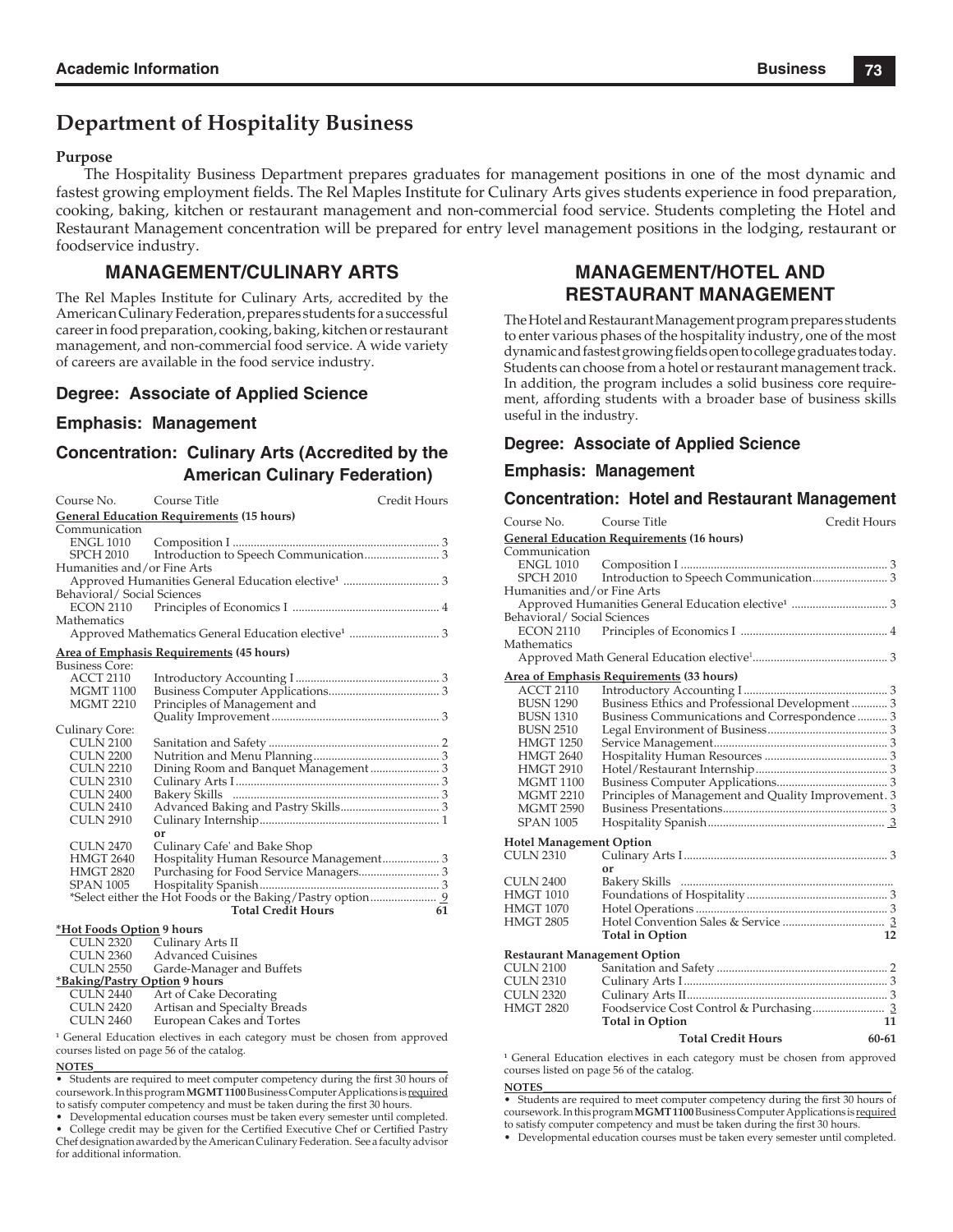## **CULINARY ARTS**

The Culinary Arts technical certificate is designed to provide fundamental skills in food preparation, cooking and baking. Employment is broadly available for people with creativity, imagination and the willingness to work. To complete the technical certificate in Culinary Arts, select either the Hot Foods option or the Pastry and Baking option. Coursework completed for the technical certificate will apply to the Associate of Applied Science degree in Culinary Arts.

### **Degree: Technical Certificate**

## **Emphasis: Culinary Arts (Accredited by the American Culinary Federation)**

#### **Hot Foods Option**

| Semester I       | Fall                       |              |
|------------------|----------------------------|--------------|
| Course No.       | Course Title               | Credit Hours |
| <b>CULN 2100</b> |                            |              |
| <b>CULN 2210</b> |                            |              |
| <b>CULN 2310</b> |                            |              |
| <b>CULN 2400</b> |                            |              |
| <b>CULN 2910</b> |                            |              |
|                  | <b>Total Fall Semester</b> | 12           |

## **Semester II Spring**<br>Course No. 601100 T

| Course No.                           | Course Title                 | Credit Hours |
|--------------------------------------|------------------------------|--------------|
| <b>CULN 2200</b><br><b>CULN 2320</b> |                              |              |
| <b>CULN 2920</b>                     |                              |              |
| <b>HMGT 2640</b>                     |                              |              |
| <b>HMGT 2820</b>                     |                              |              |
|                                      | <b>Total Spring Semester</b> | 13           |

 **Total Credit Hours 25**

The criteria for acceptance in the culinary technical certificate program **will include criteria for training of the student to be accepted by the host**  business and a signed agreement to be on file. This internship training is **to span two semesters (540 contact hours) at the host facility with documented work experience.**

#### **Pastry and Baking Option**

| Semester I       | Fall                       |              |
|------------------|----------------------------|--------------|
| Course No.       | Course Title               | Credit Hours |
| <b>CULN 2100</b> |                            |              |
| <b>CULN 2310</b> |                            |              |
| CULN 2400        |                            |              |
| CULN 2440        |                            |              |
| <b>CULN 2910</b> |                            |              |
|                  | <b>Total Fall Semester</b> | 12           |

#### **Semester II Spring**

| Course No.       | Course Title                 | Credit Hours |
|------------------|------------------------------|--------------|
| <b>CULN 2200</b> |                              |              |
| CULN 2410        |                              |              |
| CULN 2920        |                              |              |
| <b>HMGT 2640</b> |                              |              |
| HMGT 2820        |                              |              |
|                  | <b>Total Spring Semester</b> | 13           |
|                  | <b>Total Credit Hours</b>    | 25           |

The criteria for acceptance in the culinary technical certificate program **will include criteria for training of the student to be accepted by the host**  business and a signed agreement to be on file. This internship training is **to span two semesters (540 contact hours) at the host facility with documented work experience.**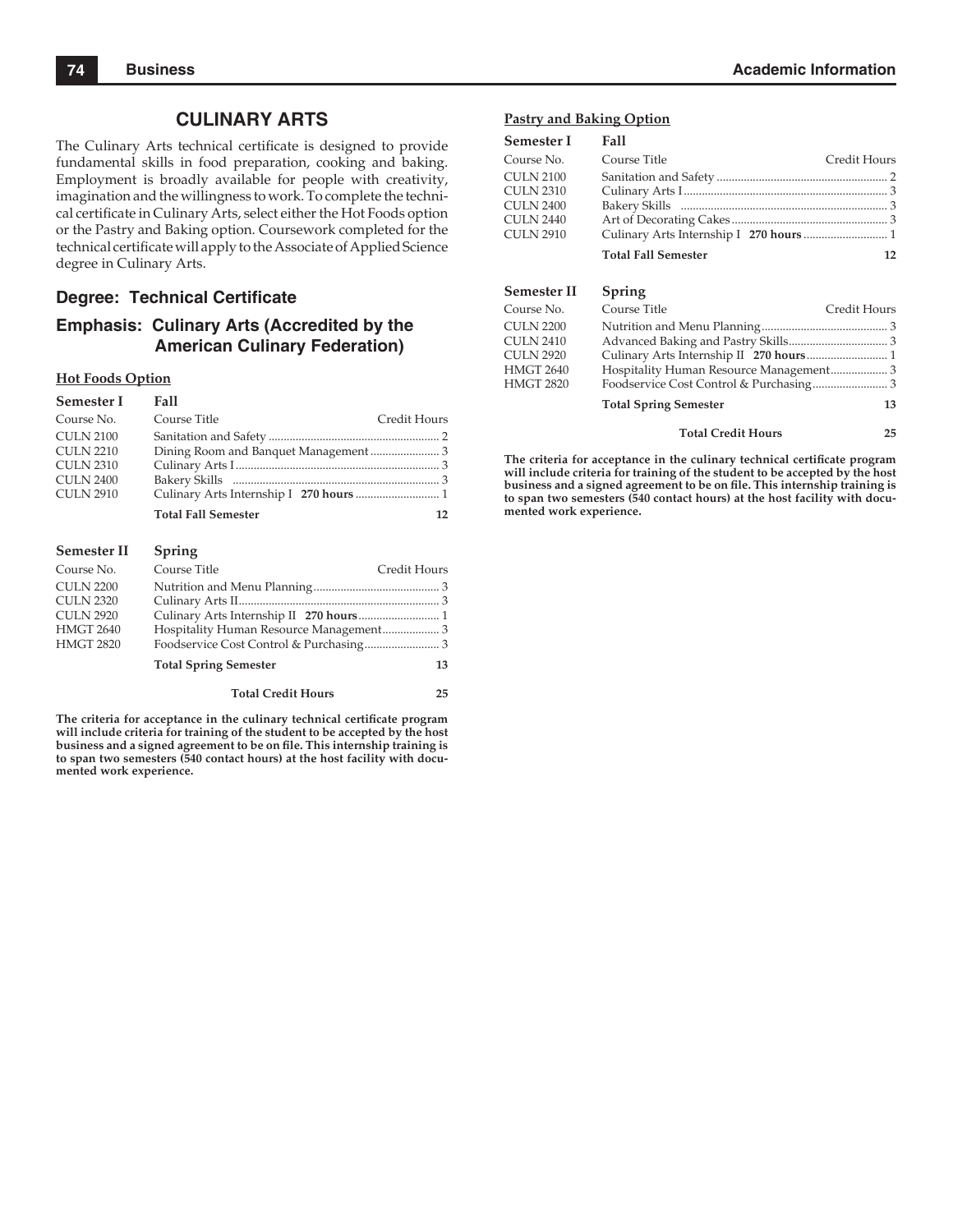## **DIVISION OF HEALTH PROGRAMS**

#### **Purpose**

The Health Programs division provides education leading to the associate of applied science degree in nursing, physical therapist assistant, health information technology, and respiratory care. Students may also earn a technical certificate for pharmacy technician, medical coding, medical insurance specialist, and medical transcription. Completion of these programs enables the student to take licensure or certification examinations for these health care careers.

## **CRIMINAL BACKGROUND CHECK REQUIREMENT**

Criminal background checks may be a requirement for training at some affiliated clinical sites. Based on the results of these checks, an affiliated clinical site may determine to not allow your presence at a facility. Additionally, a criminal background may preclude licensure or employment.

If you are assigned to a clinical affi liate requiring a criminal background check, you will be required to provide the requested information. Acceptance of you as a student in the clinical facility will be at the clinical affi liate's discretion. As a student, you will be responsible for the cost of any required background checks.

- If a clinical affi liate denies your presence in the facility, you will not be able to complete the clinical/practicum experience and you will be withdrawn from the program.
- The specifications for the background check are at the discretion of the clinical affiliate. Should the affiliate not require a specific vendor for the check, the program director will provide a list of available vendors to purchase the required criminal background check.

The cost of the criminal background check will average \$50 to \$100. The exact amount may vary based on the affiliate specifications and individual student differences.

As a student you will not be allowed access to a clinical facility for any student experience until the clinical facility has authorized your presence.

#### **Purpose**

The Nursing program provides a quality nursing education to the geographically large and rural service area of East Tennessee. The Nursing program prepares individuals to apply to take the National Council Licensing Exam for Registered Nurses (NCLEX-RN) given by the State Board of Nursing to become registered nurses and assume positions in the healthcare industry.

## **Degree: Associate of Applied Science**

#### **Emphasis: Nursing**

#### **GENERAL ADMISSION REQUIREMENTS**

**Any student desiring to pursue an Associate Degree in Nursing must:**

- 1. Apply, meet admission requirements and be accepted by Walters State Community College.
- 2. Indicate Nursing as the desired major on the WSCC application form.
- 3. Follow college policy for advising prior to registration.
- 4. Successfully complete all required developmental courses prior to the selection process. (Note: Career Mobility students see Career Mobility section for requirement deadlines.)
- 5. Successfully complete BIOL 2010 and 2011, BIOL 2020 and 2021 prior to the selection process. A grade of "C" or better must be achieved in all science courses. Biological science courses previously taken must have been completed within the last 10 years. (Note: Career Mobility students see Career Mobility section for requirement deadlines.)
- 6. Complete computer competency requirement.
- 7. Students cannot audit any nursing course without the approval of the dean of Health Programs/director of Nursing and/or chair of the Nursing Admission and Progression Committee.

*Any exceptions to the above admission policies must be approved by the Admission and Progression Committee.*

*Consideration is given to Tech Prep students.*

#### **CLINICAL NURSING PROGRAM APPLICATION REQUIREMENTS**

**A student who has completed the above referenced requirements and has maintained an overall 2.5 GPA, excluding developmental education courses, is eligible to apply for admission to the clinical nursing program.** To apply for admission into the clinical nursing program, the student must complete and return to the director of Nursing a "Request for Admission into Clinical Nursing" form. This form must be filed no later than January 31 of the year the student elects to participate in the selection process for the fall semester nursing class. The student must attach to the form a current transcript of all the college courses taken.

#### **SELECTION TO THE CLINICAL NURSING PROGRAM**

- 1. Selection of each class will be made by the Admission and Progression Committee whose membership consists of:
	- a. Dean of Health Programs
	- b. Director of Nursing
	- c. Four nursing faculty (rotating)
	- d. Vice President for Academic Affairs (ex officio)
	- The Admissions and Progression Committee will rank each student on the basis of predetermined criteria. The criteria include but are not limited to: (a) first grades received in the required biology courses; (b) number of successfully completed courses beyond those required for admission to the clinical nursing program, and (c) overall grade point average in required college courses excluding developmental course grades. Additional ranking points can be obtained for either 1) ACT/ACT Residual score of greater than 19 or 2) Nurse Entrance Scores (NET) in Essential Math Skills, Reading Comprehension and Critical Thinking greater than 50%. All test scores must be less than 3 years old.\* The committee may also require a personal interview and conduct reference checks. The top ranked applicants will be selected for each class. Decisions made by the committee are final.
- 2. Transfer Students Individuals who have attended other colleges and desire to transfer into the WSCC clinical nursing program will be considered on an individual basis. Transfer requests should be submitted to the director of Nursing. Transfer students must meet the same standards and criteria as others desiring to pursue an associate degree in nursing at WSCC. A student may be required to audit a designated nursing course.
- 3. Transfer and Returning Students Credit for nursing courses must have been earned within the past five years to be considered. Credit for biology courses must have been earned within the past 10 years to be considered.
- 4. WSCC and transfer students selected for admission will be notified in writing.
- 5. Students notified of admission into the clinical nursing program must return the following by the date specified on the form: (a) a signed and dated acknowledgment of the Drug/Alcohol Abuse Policy and consent forms, and (b) a comprehensive health exam with complete hepatitis series.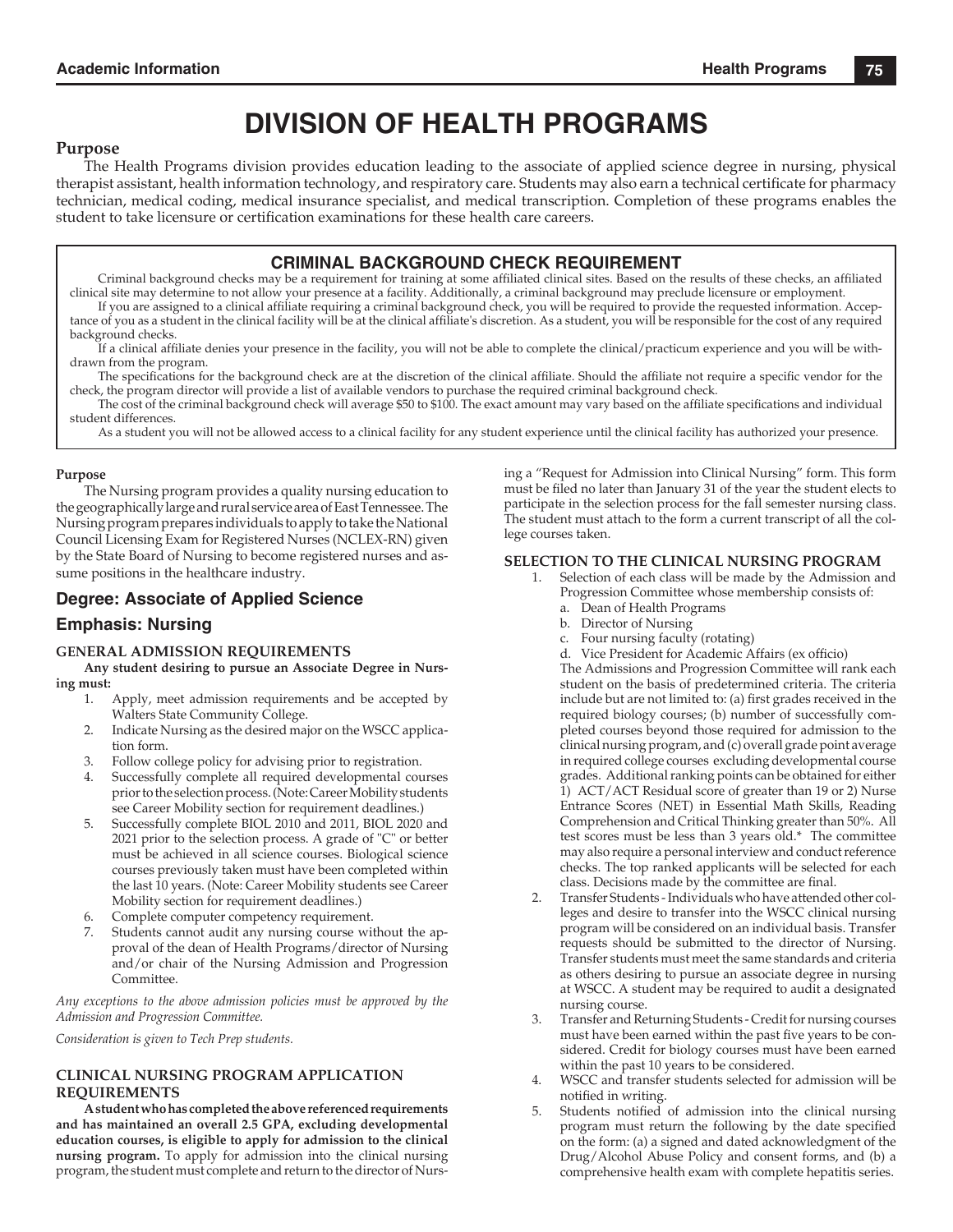Students who do not respond or who do not plan to attend will have their positions filled by other applicants selected by the director of Nursing from the list recommended by the Admissions and Progression Committee.

- 6. Students not selected for admission may reapply for admission.
- 7. Contact the director of Nursing, TECH 106D for additional information.

\**ACT RESIDUAL and NET testing can be scheduled through the counseling and testing office at WSCC.* 

#### **PROGRESSION/RETENTION POLICIES**

To remain in good standing once admitted to the clinical nursing program, the student must:

- 1. Adhere to all WSCC, nursing department, and clinical agencies policies.
- 2. Earn a "C" or better in each required nursing and biology course and maintain a minimum GPA of 2.0.
- 3. Satisfactorily complete the theory, clinical and/or skills requirements of each nursing course. A grade of "D" or "F" in theory will result in a grade of "F" for clinical. An unsatisfactory in clinical will result in a grade of "F" for the entire course.
- 4. Exhibit safe clinical behavior.
- 5. Demonstrate professional, ethical and legal conduct.
- 6. Maintain professional liability insurance.
- 7. Maintain current Basic Life Support (BLS) or CPR/AED for the Professional Rescuer Course Completion card.
- 8. Complete BIOL 2510/2511 (Microbiology and lab) with a minimum grade of "C" before progressing into the third semester of clinical nursing.
- Submit to a drug test if requested by the dean of Health Programs or director of Nursing at any time during the program. A positive drug test is grounds for immediate dismissal.
- 10. Individuals convicted of a crime other than a minor traffic violation could be ineligible for registered nurse licensure in the state of Tennessee even though they have successfully completed the Nursing program. (See Criminal Background Check Requirement.)
- 11. Have a yearly comprehensive health exam and submit the required form to the director of Nursing by the designated date.

#### **READMISSION POLICIES**

A student who has received a "D" or "F" in a clinical nursing course or who has withdrawn from the clinical nursing program may apply for readmission.

**The readmission policies are:**

- 1. A student must schedule an appointment with their faculty advisor or with the director of Nursing and complete exit interview process. Failure to complete the exit interview process **may** render the student ineligible to pursue readmission.
- 2. A student must request in writing to the director of Nursing to be considered by the Admission and Progression Committee according to the following schedule: (a) apply by January 31 for readmission to a fall semester nursing course; (b) apply by September 30 for readmission to a spring semester nursing course. Students will be notified by letter of the date and time they are to meet with the Admission and Progression Committee. It is the responsibility of the student to ensure the nursing program has the correct mailing address.
- 3. A student is eligible to appear before the Admissions and Progression Committee two times. If readmission is not granted after the second application, the student becomes ineligible for readmission.
- 4. The committee may allow a student to be readmitted without an interview under the following circumstances: obvious physical illness/disability necessitating the student's withdrawal or student physical or psychological problems with physician documentation.
- 5. Only one readmission to the clinical nursing program is permitted.
- 6. If a student elects to apply for readmission, auditing a designated nursing course may be required to increase the probability of success.
- 7. A student who fails NURS 1180/1181 (Transition to Nursing) may request admission into the first semester of Nursing. No readmission to NURS 1180/1181 will be allowed.
- 8. A student with previous unsatisfactory clinical performance must be evaluated and recommended for readmission by a consensus of the nursing faculty.
- 9. A student who has received two grades of "D" or below in clinical nursing courses will not be eligible for readmission.
- 10. A student must have a cumulative 2.0 GPA or higher to be considered for readmission.
- 11. A student repeating a clinical nursing course must repeat both the theory and clinical components of the course.
- 12. A student may be readmitted only if space is available.
- 13. Any exceptions to the above policies must be approved by the Admission and Progression Committee.

#### **HEALTH AND PHYSICAL CONSIDERATIONS FOR NURSING STUDENTS**

Because the college seeks to provide in as much as possible a reasonably safe environment for its health career students and their patients, a student may be required, during the course of the program, to demonstrate their physical and/or emotional fitness to meet the essential requirements of the program. Such essential requirements may include freedom from communicable diseases, the ability to perform certain physical tasks, and suitable emotional fitness. Any appraisal measures used to determine such physical and / or emotional fitness will be in compliance with Section 504 of the Rehabilitation Act of 1973 and the Americans with Disabilities Act of 1990, so as not to discriminate against any individual on the basis of disability.

All Tennessee Board of Regents Nursing programs have adopted the following core performance standards. Admission to and progression in nursing programs is not based on these standards but should be used to assist the student in determining whether accommodations or modifications are necessary. The standards are:

- 1. Critical thinking ability sufficient for clinical judgement.
- 2. Interpersonal abilities sufficient to effectively interact with individuals, families, and groups from a variety of social, emotional, cultural, and intellectual backgrounds.
- 3. Communication abilities sufficient for interaction with others in verbal and written form.
- 4. Physical abilities sufficient to move from room to room and maneuver in small spaces.
- 5. Gross and fine motor abilities sufficient to provide safe and effective nursing care.
- 6. Auditory abilities sufficient to monitor and assess health needs.
- 7. Visual ability sufficient for observation and assessment necessary in nursing care.
- 8. Tactile ability sufficient for physical assessment.

If a student believes that one or more of the standards cannot be met without accommodation or modification, the nursing program will determine whether or not accommodations or modification can be reasonably made. A student should contact the Director of Nursing for assistance.

#### **LEGAL LIMITATION FOR LICENSURE**

Graduates of the program will be eligible to apply to take the licensure exam to become a registered nurse. However, individuals who have been convicted of a crime other than a minor traffic violation could be ineligible for registered nurse licensure in the State of Tennessee, even though they have successfully completed the nursing program.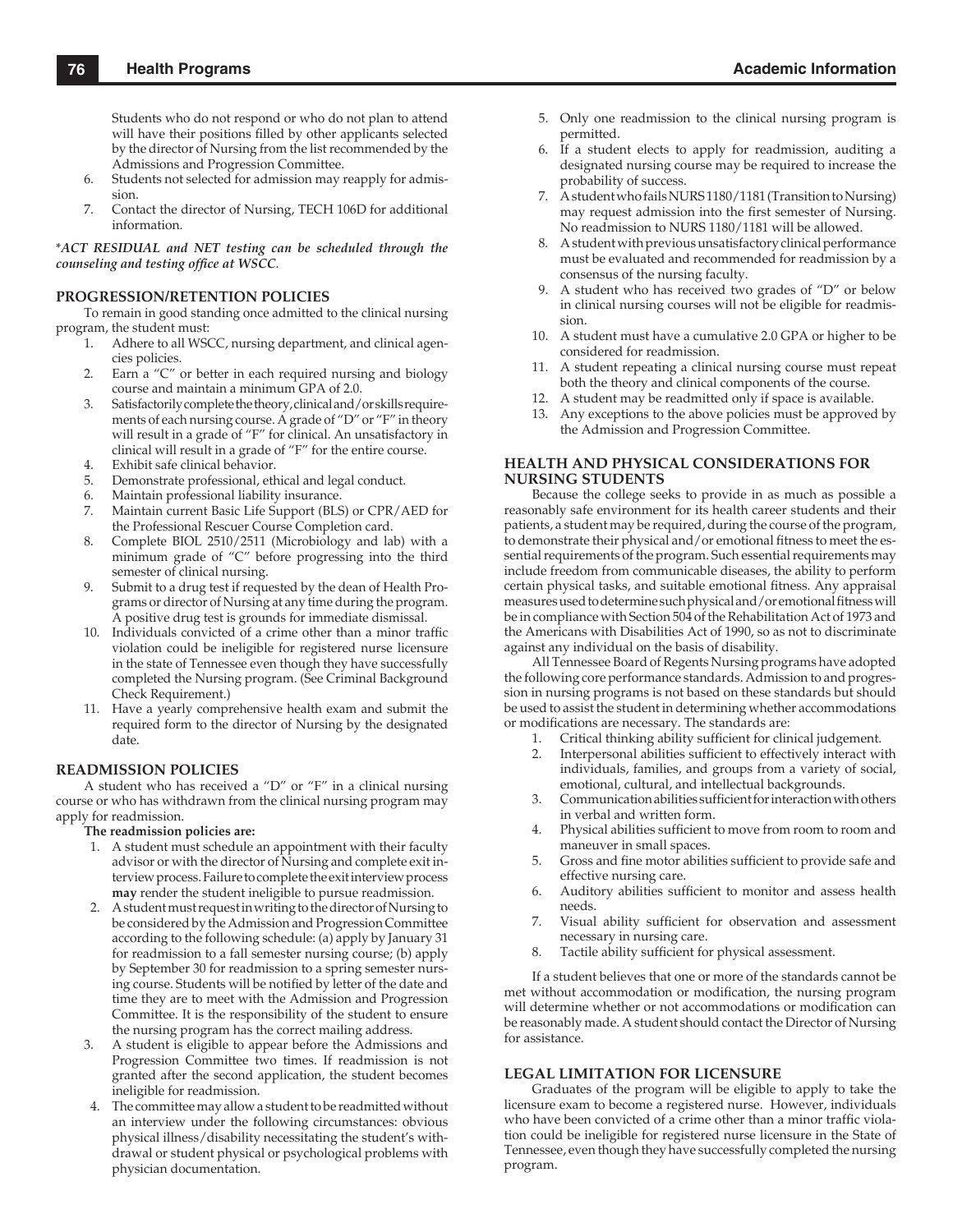The program is accredited by the National League for Nursing Accrediting Commission (NLNAC), 61 Broadway, Suite 33, New York, NY 10006. Telephone: 800-669-1656, ext. 493; Fax: 212-812-0390; Internet: www.nlnac.org.

| Course No. Course Title      |                                                                         | Credit Hours |
|------------------------------|-------------------------------------------------------------------------|--------------|
|                              | <b>General Education Requirements (17 hours)</b>                        |              |
| Communication                |                                                                         |              |
|                              |                                                                         |              |
| Humanities and/or Fine Arts  |                                                                         |              |
|                              | Approved Humanities/Fine Arts General Education elective <sup>1</sup> 3 |              |
| Behavioral/Social Sciences   |                                                                         |              |
|                              |                                                                         |              |
| Natural Science/Mathematics  |                                                                         |              |
| <b>BIOL 2010<sup>2</sup></b> |                                                                         |              |
| <b>BIOL 2011<sup>2</sup></b> |                                                                         |              |
| <b>BIOL 2020<sup>2</sup></b> |                                                                         |              |
| <b>BIOL 2021<sup>2</sup></b> | Human Anatomy and Physiology II Lab  1                                  |              |
|                              |                                                                         |              |

#### **Area of Emphasis Requirements (48 hours)**

| <b>SPCH 2010</b> | Introduction to Speech Communication3 |    |
|------------------|---------------------------------------|----|
| <b>MATH 1530</b> |                                       |    |
| <b>BIOL 2510</b> |                                       |    |
| <b>BIOL 2511</b> |                                       |    |
| <b>NURS 1100</b> |                                       |    |
| <b>NURS 1150</b> |                                       |    |
| NURS 1160/1161   |                                       |    |
| <b>NURS 1130</b> |                                       |    |
| NURS 2600/2601   |                                       |    |
| NURS 2610/2611   |                                       |    |
| NURS 2620/2621   |                                       |    |
| NURS 2630/2631   |                                       |    |
|                  | <b>Total Credit Hours</b>             | 65 |

**1** General Education electives in each category must be chosen from approved courses listed on page 56 of the catalog.

2 These courses are **pre-clinical nursing requirements**.

#### **NOTES**\_\_\_\_\_\_\_\_\_\_\_\_\_\_\_\_\_\_\_\_\_\_\_\_\_\_\_\_\_\_\_\_\_\_\_\_\_\_\_\_\_\_\_\_\_\_\_\_\_\_\_\_\_\_\_\_\_\_\_\_\_\_\_\_\_\_

• Students are required to meet computer competency during the first 30 hours of coursework and **before** applying for progression to clinical nursing. For additional information, visit www.ws.edu and click on the "computer competency" page.

• Developmental education courses must be taken every semester until completed.

• See criminal background check requirement statement on page 75.

*Programs with limited enrollment give priority to permanent Tennessee residents eligible for admission, then eligible U.S. citizens who are out-of-state residents, and then to eligible international students.*

*The applicant must meet WSCC General Education and developmental education requirements. Upon admission to the clinical nursing courses, the program requires four academic semesters.*

#### **CAREER MOBILITY PROGRAM**

The Career Mobility Program is an accelerated curriculum track for the licensed practical nurse (LPN) that recognizes the knowledge and skills of the LPN. Individuals seeking admission to the program must meet college admission requirements, be a graduate of a practical nursing program and meet the same academic requirements in the pre-clinical, science and general education courses as students admitted under the regular nursing program. Applicants must be a recent graduate of an LPN program (one year) or have a total of one or more year's work experience as an LPN within the last three years. All required developmental courses, BIOL 2010/2011, BIOL 2020/2021 and computer competency must be successfully completed by January 31 of the year the student elects to participate in the selection process. Upon completion of NURS 1180/1181 with a grade of "C" or higher, credit will be awarded for NURS 1170 (Nursing Process-CM) and the student will then be admitted into the second year of the clinical nursing program.

| Course No.                   | Course Title<br>Credit Hours                                            |
|------------------------------|-------------------------------------------------------------------------|
|                              | <u>General Education Requirements</u> (17 hours)                        |
| Communication                |                                                                         |
|                              |                                                                         |
| Humanities and/or Fine Arts  |                                                                         |
|                              | Approved Humanities/Fine Arts General Education elective <sup>1</sup> 3 |
| Behavioral/Social Sciences   |                                                                         |
| PSYC 1310                    |                                                                         |
| Natural Science/Mathematics  |                                                                         |
| <b>BIOL 2010<sup>2</sup></b> |                                                                         |
| <b>BIOL 2011<sup>2</sup></b> |                                                                         |
| <b>BIOL 2020<sup>2</sup></b> |                                                                         |
| <b>BIOL 2021<sup>2</sup></b> |                                                                         |
|                              |                                                                         |
|                              | Area of Emphasis Requirements (48 hours)                                |
| <b>SPCH 2010</b>             | Introduction to Speech Communication3                                   |
| MATH 1530                    |                                                                         |
| <b>BIOL 2510</b>             |                                                                         |
| <b>BIOL 2511</b>             |                                                                         |
| <b>NURS 1170</b>             | Nursing Process - CM Transition Credit 13                               |
| NURS 1180/1181               |                                                                         |

#### NURS 2630/2631 Nursing Process IV ...................................................... \_4 **Total Credit Hours 65**

NURS 2620/2621 Nursing Process III ........................................................ 5

**NOTES**\_\_\_\_\_\_\_\_\_\_\_\_\_\_\_\_\_\_\_\_\_\_\_\_\_\_\_\_\_\_\_\_\_\_\_\_\_\_\_\_\_\_\_\_\_\_\_\_\_\_\_\_\_\_\_\_\_\_\_\_\_\_\_\_\_\_

• Students are required to meet computer competency during the first 30 hours of coursework and **before** applying for progression to clinical nursing. For additional information, visit www.ws.edu and click on the "computer competency" page.

NURS 2610/2611 Nursing Process II ....................................................... 10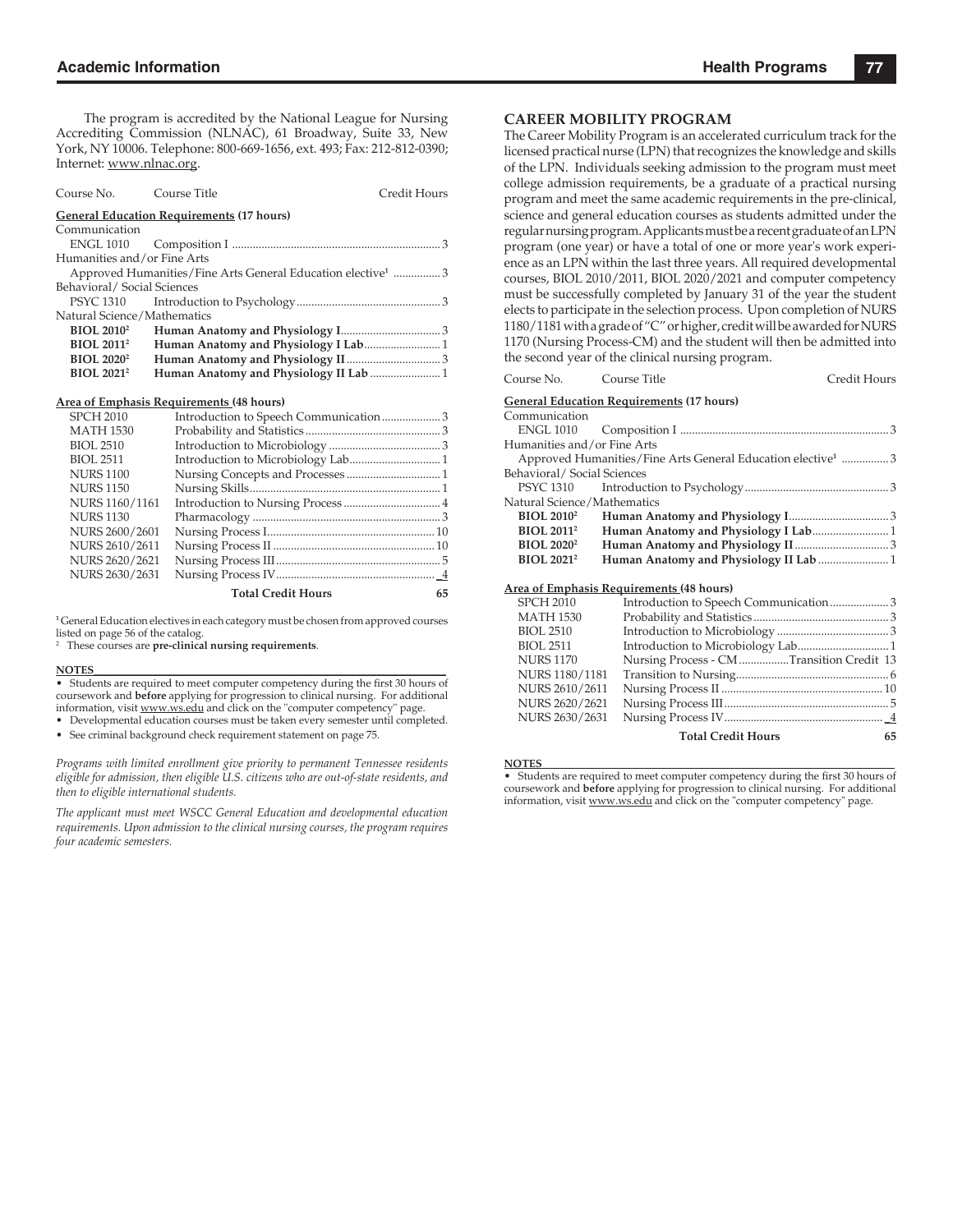## **Department of Health Information Technology**

#### **Purpose**

The Health Information Technology Department prepares individuals as entry-level registered health information technicians (RHIT), entry-level coders, entry-level insurance billers, and entry-level medical transcriptionists to meet the health care community needs for these job positions in Walters State's service area.

## **Degree: Associate of Applied Science**

### **Emphasis: Health Information Technology**

The Health Information Technology program prepares individuals with an associate of applied science degree who meet entrylevel competencies for registered health information technicians (RHIT).

The Health Information Technology program is a two year associate of applied science degree designed to prepare individuals to manage and code the medical information obtained in the medical records, organize the coded information for reimbursement purposes, abstract other data to meet administrative and governmental requirements, and manage medical and legal inquiries for medical information. Graduates of this program will be prepared for a variety of positions in the health information services market. The program is designed to offer a wide variety of learning experiences including classroom lecture, use of computers and software designed for health information technology, and directed clinical practice in various medical settings.

*The Health Information Technology program is accredited by the Commission on Accreditation for Health Informatics and Information Management Education (CAHIIM).*

#### **ADMISSION, RETENTION AND GRADUATION REQUIREMENTS**

- 1. Apply, meet admission requirements and be accepted by Walters State Community College.
- 2. Indicate Health Information Technology as the desired major on the WSCC application form.
- 3. See an advisor from the Health Programs Division prior to registering for classes and obtain clearance to register.
- 4. Complete all required developmental education courses prior to making application for the Health Information Technology program.
- 5. In addition, admission to an allied health program requires the following: (a) a completed physical health form;  $(b)$  evidence of malpractice liability insurance; and (c) a signed and dated acknowledgement of the Drug/Alcohol Abuse Policy and consent forms. The physical health form, malpractice insurance, and Tennessee Professional Assistance Fees are at the student's expense.
- 6. Each student enrolled in the Health Information Technology program will be monitored, advised and counseled. Students' grades will be evaluated at the end of each semester by the director of the program. A student must maintain the following standards or be dismissed from the program: (a) a grade of "C" or better in each course; (b) complete designated prerequisite/corequisite courses.
- 7. Program graduation requirements include the successful completion of the courses listed below with a minimum grade of "C" in each course.
- 8. Successful completion of BIOL 2010/2011 and BIOL 2020/2021 with a grade of "C" or better is a prerequisite to HITC 2050/ HITC 2060.

| Course No. Course Title     |                                                                              | Credit Hours |
|-----------------------------|------------------------------------------------------------------------------|--------------|
|                             | <b>General Education Requirements (17 hours)</b>                             |              |
| Communication               |                                                                              |              |
|                             |                                                                              |              |
| Humanities and/or Fine Arts |                                                                              |              |
|                             | Approved Humanities/Fine Arts General Education elective <sup>1</sup> 3      |              |
| Behavioral/Social Sciences  |                                                                              |              |
|                             | Approved General Education Behavioral/Social Science elective <sup>1</sup> 3 |              |
| Natural Science/Mathematics |                                                                              |              |
| BIOL 2010                   |                                                                              |              |
| <b>BIOL 2011</b>            |                                                                              |              |
| <b>BIOL 2020</b>            |                                                                              |              |
| <b>BIOL 2021</b>            |                                                                              |              |
|                             | Area of Emphasis Requirements (47 hours)                                     |              |

| <b>HITC 1021</b> |                                                  |
|------------------|--------------------------------------------------|
| <b>HITC 1051</b> |                                                  |
| <b>HITC 2010</b> | Fundamentals of Health Information Management3   |
| HITC 2020/2021   | Applications in Healthcare Information Systems 3 |
| HITC 2030/2031   | Quality Improvement and Assessment in            |
|                  |                                                  |
| <b>HITC 2040</b> |                                                  |
| <b>HITC 2050</b> | Health Information Technology Practice I3        |
| <b>HITC 2060</b> | Health Information Technology Practice II3       |
| <b>HITC 2070</b> |                                                  |
| <b>MDCD 1010</b> |                                                  |
| <b>MDCD 1020</b> |                                                  |
| <b>MDCD 1030</b> |                                                  |
| <b>MDCD 1040</b> | Advanced Coding for Reimbursement3               |
| <b>MDTR 1010</b> |                                                  |
| <b>MDTR 1030</b> |                                                  |
| <b>CPSC 1100</b> |                                                  |
|                  | <b>Total Credit Hours</b><br>64                  |

**1** General Education electives in each category must be chosen from approved courses listed on page 56 of the catalog.

#### **NOTES**\_\_\_\_\_\_\_\_\_\_\_\_\_\_\_\_\_\_\_\_\_\_\_\_\_\_\_\_\_\_\_\_\_\_\_\_\_\_\_\_\_\_\_\_\_\_\_\_\_\_\_\_\_\_\_\_\_\_

• Students are required to meet computer competency during the first 30 hours of coursework. **CPSC 1100** satisfies the college's computer science requirement.

• Developmental education courses must be taken every semester until completed.

• See criminal background check requirement statement on page 75.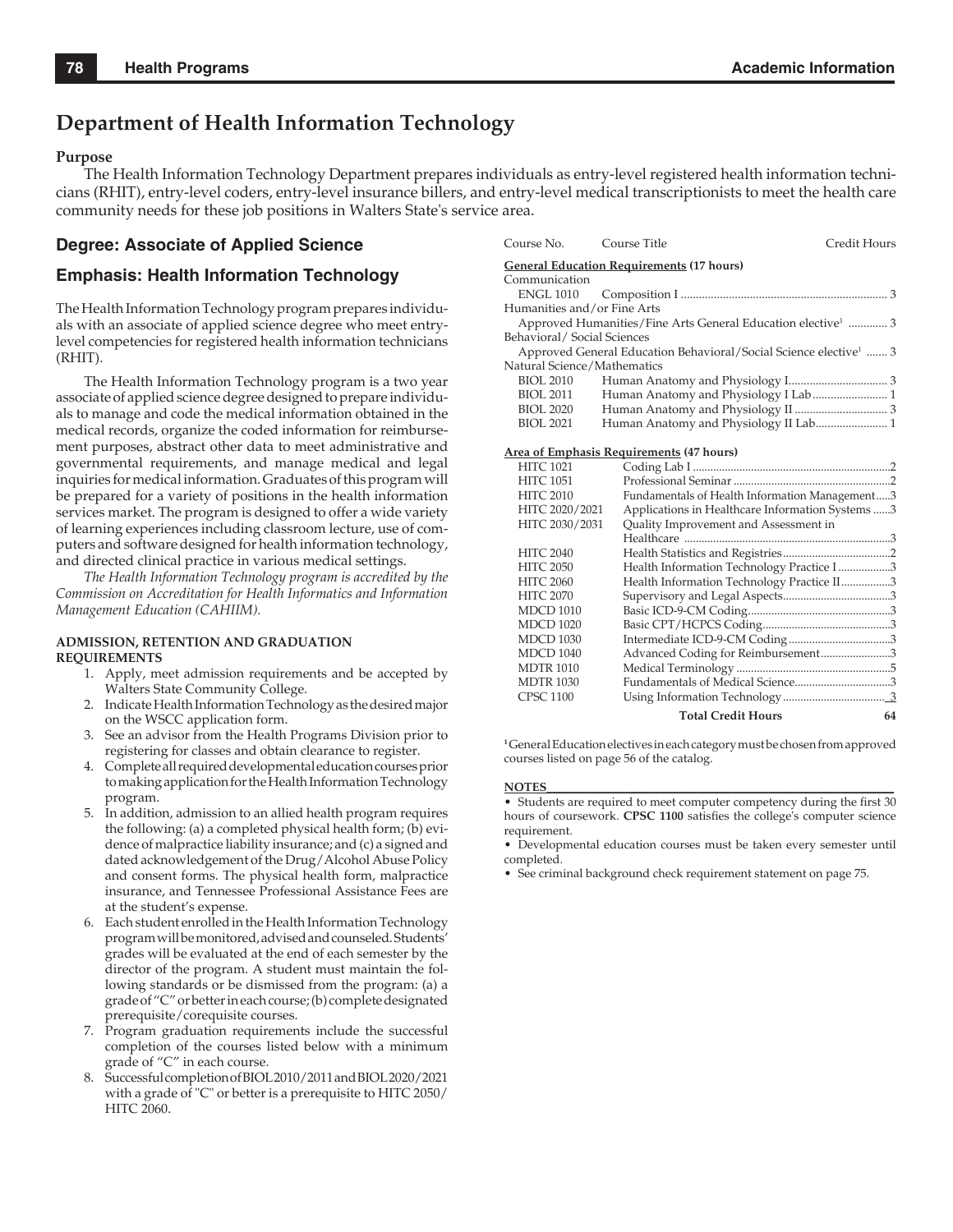## **Degree: Technical Certificate**

## **Emphasis: Medical Coding**

The Medical Coding Technical Certificate program prepares individuals to understand coding principles and guidelines, medical terminology, and regulatory changes for coding at entry-level competencies for coders in various healthcare settings.

Numerous career opportunities exist in hospitals, physician's offices, clinics, nursing homes, home health agencies and other healthcare settings. Graduates are eligible to apply to take the Certified Coding Associate (CCA) exam offered by the American Health Information Management Association.

#### **ADMISSION, RETENTION AND GRADUATION REQUIREMENTS**

- 1. All students admitted into the Medical Coding Technical Certificate program will meet the same criteria as established for any technical certificate program offered by Walters State Community College. Primary among these criteria is graduation from high school or a passing score on the GED assessment.
- 2. Indicate Medical Coding as the desired major on the WSCC application form.
- 3. Each student enrolled in the Medical Coding Certificate program will be monitored, advised and counseled. Student's grades will be evaluated at the end of each semester by the director of the coding program. A student must maintain the following standards or be dismissed from the program: (a) a grade of "C" or better in each course; (b) complete designated prerequisite/corequisite courses.
- 4. Program graduation requirements include the successful completion of the courses listed below with a minimum grade of "C" in each course.
- 5. In addition, admission into an allied health program requires the following: (a) a completed physical health form; (b) evidence of malpractice liability insurance; and (c) a signed and dated Acknowledgement of the Drug/Alcohol Abuse Policy and Consent forms. The physical health form, malpractice insurance, and Tennessee Professional Assistance Fees are at the student's expense.

| Course No.       | Course Title                                   | <b>Credit Hours</b> |  |
|------------------|------------------------------------------------|---------------------|--|
| <b>HITC 2010</b> | Fundamentals of Health Information Management3 |                     |  |
| <b>MDCD 1010</b> |                                                |                     |  |
| <b>MDCD 1020</b> |                                                |                     |  |
| <b>MDCD 1030</b> |                                                |                     |  |
| <b>MDCD 1040</b> |                                                |                     |  |
| <b>MDTR 1010</b> |                                                |                     |  |
| <b>MDTR 1030</b> |                                                |                     |  |
|                  | <b>Total Credit Hours</b>                      | 23                  |  |

#### **NOTES**\_\_\_\_\_\_\_\_\_\_\_\_\_\_\_\_\_\_\_\_\_\_\_\_\_\_\_\_\_\_\_\_\_\_\_\_\_\_\_\_\_\_\_\_\_\_\_\_\_\_\_\_\_\_\_\_\_\_\_\_\_\_\_\_\_\_

• See criminal background check requirement statement on page 75.

## **Degree: Technical Certificate**

## **Emphasis: Medical Insurance Specialist**

The Medical Insurance Specialist Technical Certificate program prepares individuals to follow billing procedures, basic coding, insurance guidelines, medical terminology, and regulatory changes for insurance billing at entry-level competencies for insurance billers in various healthcare settings. Employment of individuals with these skills is essential for healthcare providers, whether the provider is a physician, clinic, hospital or nursing home. A concentrated amount of time is dedicated to those skills to provide the students with optimal knowledge and skill to function in the marketplace. The program is designed to offer a wide variety of learning experiences including classroom lecture, computerized software and clinical practicum.

#### **ADMISSION, RETENTION AND GRADUATION REQUIREMENTS**

- 1. All students admitted into the Medical Insurance Specialist Technical Certificate program will meet the same criteria as established for any technical certificate program offered by Walters State Community College. Primary among these criteria is graduation from high school or a passing score on the GED assessment.
- 2. Indicate Medical Insurance Specialist as the desired major on the WSCC application form.
- 3. Each student enrolled in the Medical Insurance Specialist Certificate program will be monitored, advised and counseled. Student's grades will be evaluated at the end of each semester by the director of the medical insurance specialist program. A student must maintain the following standards or be dismissed from the program: (a) a grade of "C" or better in each course; (b) complete designated prerequisite/co-requisite courses.
- 4. Program graduation requirements include the successful completion of the courses listed below with a minimum grade of "C" in each course.
- 5. In addition, admission into an allied health program requires the following: (a) a completed physical health form; (b) evidence of malpractice liability insurance; and (c) a signed and dated Acknowledgement of the Drug/Alcohol Abuse Policy and Consent forms. The physical health form, malpractice insurance, and Tennessee Professional Assistance Fees are at the student's expense.

| Course No.       | Course Title          | Credit Hours |  |
|------------------|-----------------------|--------------|--|
| <b>CPSC 1100</b> |                       |              |  |
| <b>MDCD 1010</b> |                       |              |  |
| <b>MDCD 1020</b> |                       |              |  |
| <b>MDIS 1010</b> |                       |              |  |
| <b>MDIS 1020</b> |                       |              |  |
| MDTR 1010        |                       |              |  |
| <b>MDTR 1030</b> |                       |              |  |
|                  | Total Credit Hours 23 |              |  |

#### **NOTES**\_\_\_\_\_\_\_\_\_\_\_\_\_\_\_\_\_\_\_\_\_\_\_\_\_\_\_\_\_\_\_\_\_\_\_\_\_\_\_\_\_\_\_\_\_\_\_\_\_\_\_\_\_\_\_\_\_\_\_\_\_\_\_\_\_\_

• See criminal background check requirement statement on page 75.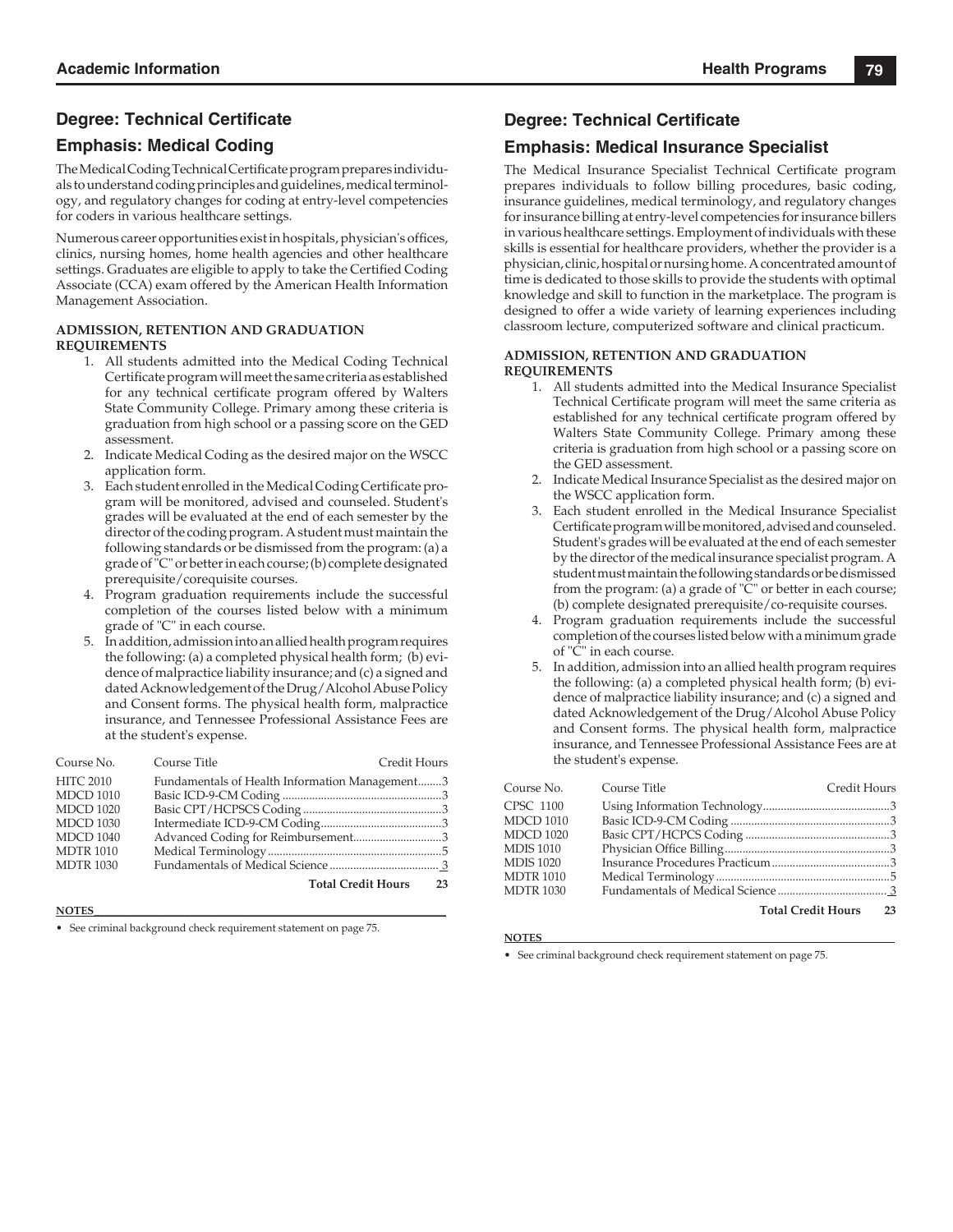### **Degree: Technical Certificate**

### **Emphasis: Medical Transcription**

The Medical Transcription Technical Certificate program prepares individuals who meet entry-level competencies for medical transcriptionists in various healthcare settings to understand medical concepts, medical terminology, and accurately transcribe medical reports.

Numerous career opportunities exist in hospitals, physician's offices, clinics, home health agencies and transcription services. Graduates are eligible to apply to take the American Association for Medical Transcription certification examination.

#### **ADMISSION, RETENTION AND GRADUATION REQUIREMENTS**

- 1. All students admitted into the Medical Transcription Technical Certificate program will meet the same criteria as established for any technical certificate program offered by Walters State Community college. Primary among these criteria is graduation from high school or a passing score on the GED assessment.
- 2. Indicate Medical Transcription as the desired major on the WSCC application form.
- 3. Each student enrolled in the Medical Transcription Certificate program will be monitored, advised and counseled. Student's grades will be evaluated at the end of each semester by the director of the Medical Transcription program. A student must maintain the following standards or be dismissed from the program: (a) a grade of "C" or better in each course; (b) complete designated prerequisite/corequisite courses.
- 4. Program graduation requirements include the successful completion of the courses listed below with a minimum grade of "C" in each course.
- 5. In addition, admission into an allied health program requires: (a) completed physical health form; (b) evidence of malpractice liability insurance; and (c) a signed and dated acknowledgement of the Drug/Alcohol Abuse Policy and consent forms. The physical health form, malpractice insurance and Tennessee Professional Assistance fees are at the student's expense.

| Course No.       | Course Title              | Credit Hours |
|------------------|---------------------------|--------------|
| <b>ADOA 1040</b> |                           |              |
| <b>MDTR 1010</b> |                           |              |
| <b>MDTR 1020</b> |                           |              |
| <b>MDTR 1030</b> |                           |              |
| <b>MDTR 1040</b> |                           |              |
| <b>MDTR 1050</b> |                           |              |
|                  | <b>Total Credit Hours</b> | 23           |

#### **NOTES**\_\_\_\_\_\_\_\_\_\_\_\_\_\_\_\_\_\_\_\_\_\_\_\_\_\_\_\_\_\_\_\_\_\_\_\_\_\_\_\_\_\_\_\_\_\_\_\_\_\_\_\_\_\_\_\_\_\_\_\_\_\_\_\_\_\_

• See criminal background check requirement statement on page 75.

### **Degree: Technical Certificate**

### **Emphasis: Pharmacy Technician**

The Pharmacy Technician educational program prepares individuals to take the national exam to become Certified Pharmacy Technicians. As an integral part of this community college, the department of Pharmacy Technology accepts each student as an individual and endeavors to provide the guidance, which will enable development and maturation in realizing his or her potential in the field of Pharmacy Technology.

### **ADMISSION, RETENTION AND GRADUATION REQUIREMENTS:**

- 1. Students applying to the program must meet the college's general admission requirements. Pharmacy Technician students are not required to take or complete the college's Compass Exam or any basic/developmental courses prior to enrolling in the program.
- 2. Student should indicate Pharmacy Technician (PHAR) as their major.
- 3. Prior to enrolling for PHAR courses a student must complete the Criminal Conviction Statement and the Alcohol and Chemical Abuse Statement forms. These forms may be obtained from the program faculty.
- The student will complete a work history/experience form and identify one professional reference. These forms may be obtained from the program faculty.
- 5. After completion of the pharmacy technician admission procedure, the student's application for admission will be reviewed by the Pharmacy Technician Admission Committee. The committee will consist of the pharmacy technician faculty and will be chaired by the program director. The committee will select qualified candidates based on the admission criteria including: a) admission to Walters State Community College; b) Pharmacy Technician major; c) no history of criminal conviction; d) signed alcohol and chemical abuse form; e) positive reference checks.

Exceptions can be made at the discretion of the program faculty for a student who chooses to take a non-clinical based pharmacy technician course as an elective or enrichment.

- 6. While in the program, students must comply with the college's policies and successfully meet program curriculum requirements.
- 7. Prior to the clinical training phase of the program, the student must obtain the following: a physical examination, laboratory tests, immunizations, and liability insurance, all at the student's expense. Liability insurance is obtained in the amount specified by the program's director. Criminal background check and registration with the Board of Pharmacy at the student's expense may be required.
- 8. Program graduation requirements include the successful completion of the courses listed below with a minimum grade of "C" in each course.

| Course No.     | Course Title                                         | Credit Hours |
|----------------|------------------------------------------------------|--------------|
| PHAR 1000      | Pharmacy Oriented Anatomy and Medical Terminology  2 |              |
| PHAR 1010/1011 |                                                      |              |
| PHAR 1020/1021 |                                                      |              |
| PHAR 1030      |                                                      |              |
| PHAR 1050      |                                                      |              |
| PHAR 1060/1061 |                                                      |              |
| PHAR 1070      |                                                      |              |
| PHAR 2055      |                                                      |              |
| PHAR 2080      |                                                      |              |
|                |                                                      |              |
|                |                                                      |              |

 **Total Credit Hours 23**

```
NOTES__________________________________________________________
```
• See criminal background check requirement statement on page 75.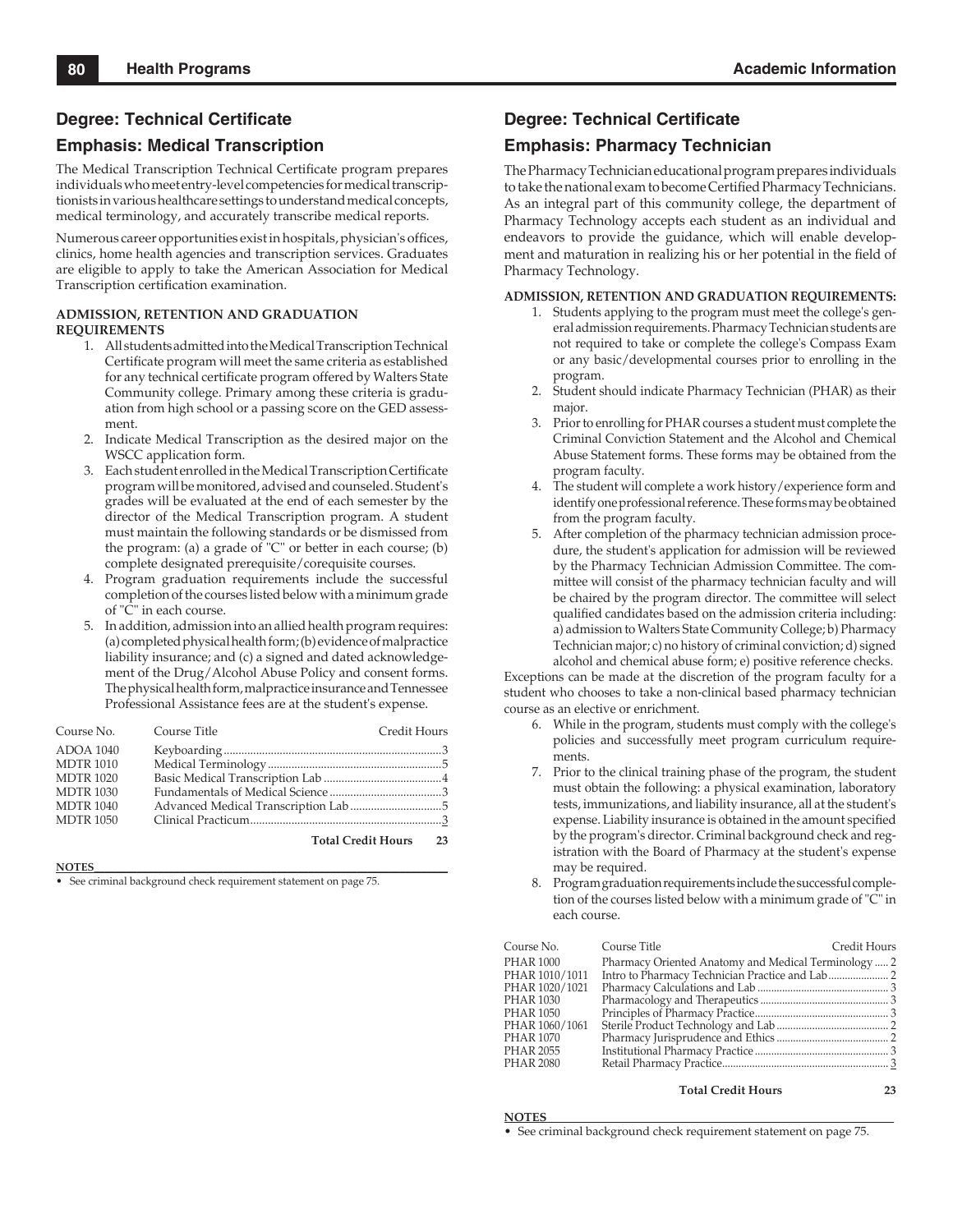## **Degree: Associate of Applied Science Emphasis: Physical Therapist Assistant**

The Physical Therapist Assistant (PTA) program prepares students to take the National Licensing Examination for Physical Therapist Assistants. A physical therapist assistant can perform a range of physical therapy procedures specific to a patient's diagnosis under the supervision of a physical therapist. As a physical therapist assistant, you will have the opportunity to work with a wide variety of patients, from pediatrics to the older adult and every age and functional level in between. The primary goal of physical therapy is to rehabilitate patients suffering from various diagnoses that affect their mobility and overall functional status. The physical therapist assistant provides specifically prescribed treatments and exercises that improve one's mobility, relieve pain, and prevent or limit physical disability. Physical therapist assistants may find employment in many diverse settings, such as: hospitals, outpatient clinics, private physical therapy practices, home health agencies, rehabilitation facilities, schools, and long term care facilities. At this time there are numerous job opportunities for the PTA nationwide. Annual starting salaries for the PTA in the Upper East Tennessee area averages \$35,000 to \$44,000.

### **LEGAL LIMITATION FOR LICENSURE**

Graduates of the program will be eligible to apply to take the National Licensing Examination to become physical therapist assistants. Obtaining a passing score on the national examination is required to practice as a physical therapist assistant in the state of Tennessee. Physical therapist assistants may not practice unless under the supervision of a physical therapist. This program is accredited by the Commission on Accreditation in Physical Therapy Education.

### **GENERAL ADMISSION REQUIREMENTS**

Any student desiring to pursue an associate degree in Physical Therapist Assistant Technology must:

- 1. Apply, meet admission requirements, and be accepted by Walters State Community College.
- 2. Indicate Pre-Physical Therapist Assistant as the desired major on the WSCC application form.
- 3. Follow college policy for advising prior to registration.
- 4. Complete all required developmental courses.
- 5. Successfully complete BIOL 2010 and 2011, BIOL 2020 and 2021, and MATH 1530 or 1630 no later than the end of spring semester of the year the student elects to participate in the selection process for fall semester PTA class. A grade of "C" or better must be achieved in each required science course, with an overall GPA of at least 2.0. Biological science courses previously taken must have been completed within the last 10 years.
- 6. Students cannot audit any PTA courses without the approval of the department director and the dean of Health Programs.

#### **PHYSICAL THERAPIST ASSISTANT PROGRAM APPLICATION REQUIREMENTS:**

A student who has completed the above general education requirements and has maintained an overall 2.0 GPA, excluding developmental courses, is eligible to apply to the PTA Program. To apply to the PTA program, the student must complete and return to the director of the PTA program a "Physical Therapist Assistant Application". This form must be received by the health programs department no later than April 15 of the year the student elects to participate in the selection process for fall semester PTA class.

#### **SELECTION TO THE PHYSICAL THERAPIST ASSISTANT PROGRAM**

- 1. Selection of each class will be made by the Admissions Committee whose membership consists of:
	- a. Physical Therapist Assistant Program Director
	- b. Academic Coordinator of Clinical Education for the PTA program
	- c. Adjunct/laboratory faculty for the PTA program
	- d. Dean of Health Programs (ex officio)
	- e. Vice President for Academic Affairs (ex officio)
- 2. The Admission Committee will rank each student on the basis of predetermined criteria. The criteria include but are not limited to:

(a) number of successfully completed general education requirements for the PTA program; (b) grade point average in the general education requirements taken; (c) prior number of successfully completed college hours; (d) full-time work experience as a physical therapy aide or technician for at least 3 months or 20 hours of observation in a physical therapy practice under the supervision of a physical therapist or physical therapist assistant. Extra consideration is given for students who observe an additional 10 hours in a different type of physical therapy setting; (e) reference from the supervising physical therapist or physical therapist assistant under whom a student worked or observed; (f) a personal interview of the top ranked applicants (based on the criteria in  $a - e$ ), by practicing physical therapists and physical therapist assistants.

- 3. Transfer students- Individuals who have attended college other than Walters State and desire to transfer into the WSCC PTA program will be considered on an individual basis. Transfer requests should be submitted to the director of the PTA program. A student may be required to audit designated PTA courses. Students who have failed in another physical therapist assistant program (or other health care career program) must disclose this in the PTA program admissions packet.
- 4. Basic science courses over 10 years old, or specific PTA courses over 5 years old may not be eligible for selection criteria. Students who are transferring kinesiology from another institution and who are admitted into the program will be required to complete additional assignments/courses during the fall semester in the program.
- 5. Students selected to the program for the fall semester will be notified in writing by July 15.
- Students notified of admission into the Physical Therapist Assistant Program must return the Information Packet for New Admitts by the date specified on the form: (a) sign, date and return an acknowledgment of the Drug/Alcohol Abuse Policy and Consent form; and (b) a comprehensive health examination at student expense by a physician with required lab tests and immunizations or records of immunizations. Students who do not respond or who do not plan to attend will have their positions filled by other applicants based on the criteria rankings.
- 7. Students not selected for admission may reapply for a subsequent class.
- 8. Contact the director of the Physical Therapist Assistant Program for additional information, 423-585-6981 or in TECH 104 on the Morristown campus.

The Physical Therapist Assistant Program accepts approximately 20 new students each fall semester. The number of students accepted into the program is limited. Programs with limited enrollment such as the PTA program cannot accept out-of state residents if there are Tennessee residents eligible for admission. Contact the Director of the Physical Therapist Assistant Program for further information.

#### **PROGRESSION/RETENTION POLICIES**

To remain in good standing once admitted to the PTA program, the student must:

- 1. Adhere to all WSCC, PTA program, and clinical agencies policies.
- 2. Earn a "C" or better in each PTA course and maintain a 2.0 GPA overall.
- 3. Satisfactorily complete the theory, clinical and skills requirements of each PTA course, including exhibiting safe and competent clinical behavior as defined by written criteria given to each PTA student. A grade of "F" in any course will deny the student the ability to continue in the program.
- Demonstrate professional, ethical, and legal conduct.
- 5. Maintain professional liability insurance.
- 6. Maintain current Basic Life Support (BLS) or CPR/AED for Healthcare Providers.
- 7. Successfully complete any general education requirements for graduation prior to the beginning of the final semester of the PTA programs, including computer competency.
- 8. Submit to a drug test if requested by the Dean of Health Programs or director of the Physical Therapist Assistant Program at any time during the program. A positive drug test is grounds for immediate dismissal.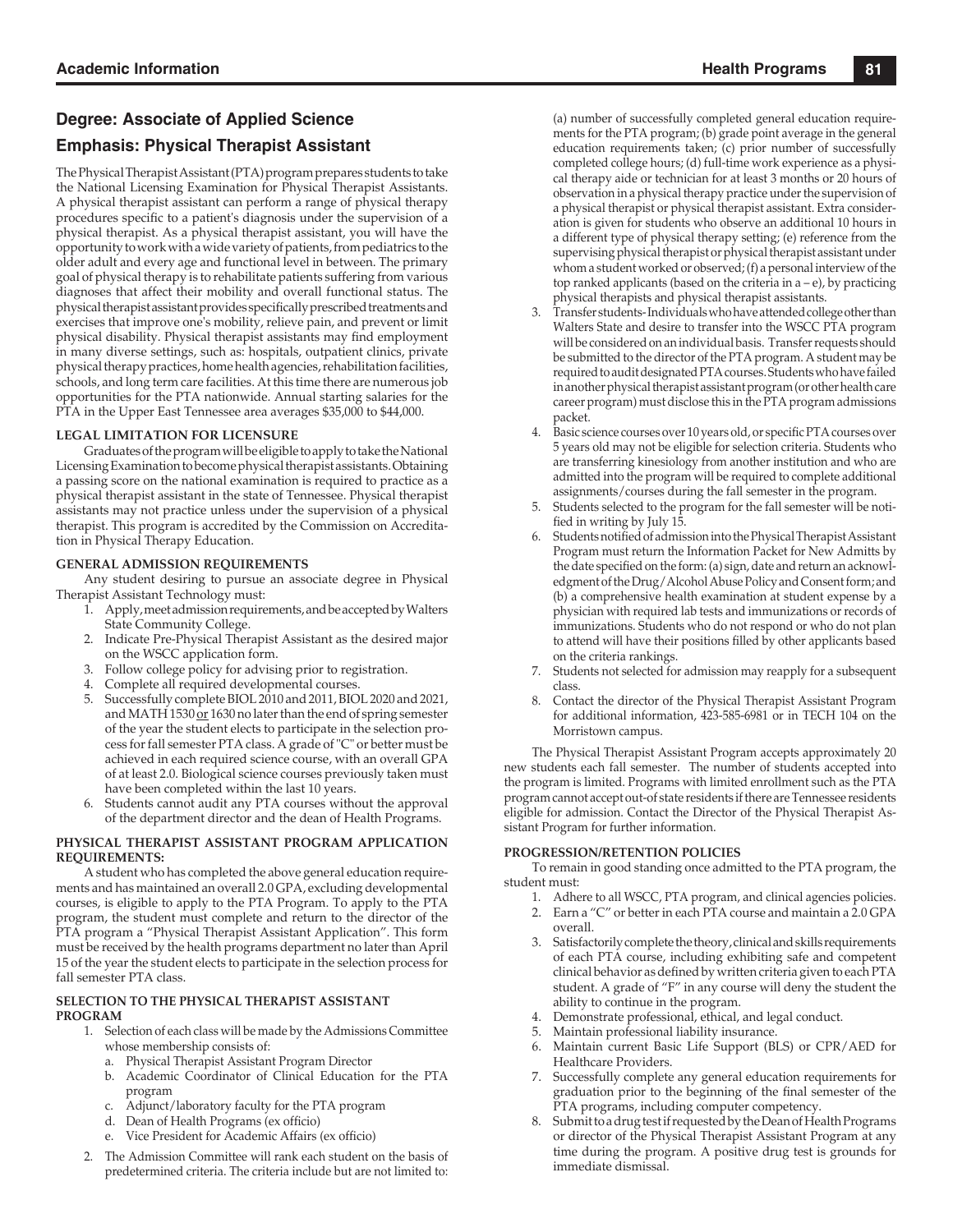- 9. Individuals who have been convicted of crimes other than minor traffic violations could be ineligible for physical therapist assistant licensure in the State of Tennessee, even though they have successfully completed the Physical Therapist Assistant Program. (See Criminal Background Check Requirement in the Health Programs portion of the catalog.)
- 10. Have a yearly comprehensive health examination and submit the required form to the director of the PTA program by the designated date.

#### **READMISSION POLICIES**

A student who has earned a "D" or "F" in a physical therapist assistant course or who has withdrawn from the program may apply for readmission under the following considerations:

- 1. To be considered for readmission to the PTA program after academic/clinical failure by the end of the first semester, a student will be required to proceed through the regular selection and acceptance procedures along with all other candidates for the following year.
- 2. A student who is unsuccessful academically or clinically after the first semester must complete the following: (a) a written request to the PTA program director for consideration of readmission; (b) attend a readmissions committee hearing to be scheduled by the committee. The program director will respond in writing and will provide the student with date, location, and time of readmission hearing.
- 3. Procedures for readmission hearings are as follows: (a) The student must confirm the intention to attend by telephone or regular mail a minimum of 3 days prior to the hearing date. If confirmation is not received, the hearing will be canceled; (b) the student should prepare an outline to be presented to the committee on reasons for failure and steps taken by the student to ensure success if readmitted. The student will be informed of the committee's decision in a timely manner.
- 4. Readmission committee is composed of the PTA academic faculty and faculty from other Health Programs (minimum of 3 additional faculty).
- 5. First-time students will be given priority in clinical rotation placement. Second-time (readmitted) students will be placed in clinicals when space is available. This may mean a delayed graduation date. Every effort will be made to place all students in clinicals during scheduled times.
- 6. If a student is readmitted to the PTA program, auditing of designated PTA courses may be required.
- A student must have a cumulative GPA of at least 2.0 to be considered for readmission.
- 8. Any student is allowed only two attempts to complete the PTA program. A student who is unsuccessful during a second attempt of the program will not be allowed to re-apply or to have a readmission hearing.

### **HEALTH AND PHYSICAL CONSIDERATIONS FOR PHYSICAL THERAPIST ASSISTANT STUDENTS**

Because the College seeks to provide in as much as possible a reasonably safe environment for its health career students and their patients, a student may be required during the course of the program, to demonstrate their physical and/or emotional fitness to meet the essential requirements of the program. Such essential requirements may include the ability to perform certain physical tasks, and suitable emotional fitness. Any appraisal measures used to determine such physical and/or emotional fitness will be in compliance with section 504 of the Rehabilitation Act of 1973 and the Americans with Disabilities Act of 1990, so as not to discriminate against any individual on the basis of disability.

The practicing PTA must be capable of long periods of concentration in selecting correct techniques, equipment and safety measures to assure maximum care and safety of the patient. Therefore, the applicant must be able to exercise independent judgment under both routine and emergency conditions. A person abusing alcohol or conscious altering drugs could not meet these criteria. The following core performance standards have been adopted by the PTA program. Admission to and progression in the PTA program is not based on these standards but should be used to assist the student in determining whether accommodations or modifications are necessary. If a student believes that one or more of the standards cannot

be met without accommodation or modification, the physical therapist assistant program will determine whether reasonable accommodations or modifications can be made. The student should contact the Director of the Physical Therapist Assistant Program, and / or the Office of Services for Individuals with Disabilities and Placement Services.

The standards are:

- 1. Critical thinking ability sufficient for clinical judgment;
- 2. Interpersonal abilities sufficient to interact effectively with individuals, families, and groups from a variety of social, emotional, cultural, and intellectual backgrounds;
- 3. Communication abilities sufficient for effective interaction with others in verbal and written form;
- 4. Physical abilities sufficient to effectively move from room to room and maneuver in small spaces;
- Gross and fine motor abilities sufficient to provide safe and effective physical therapy care;
- 6. Auditory abilities sufficient to monitor and assess health needs;<br>7. Visual ability sufficient for observation and assessment necessary
- Visual ability sufficient for observation and assessment necessary in physical therapy care;
- 8. Tactile ability sufficient for accurate physical assessment.

Students are strongly encouraged to carry a personal health insurance policy, which is required by a majority of clinical affiliation sites. Completion of this program does not guarantee employment. The applicant should realize relocation may be necessary in order to obtain employment.

| Course No. Course Title      |                                                                         | Credit Hours |
|------------------------------|-------------------------------------------------------------------------|--------------|
|                              | <b>General Education Requirements (20 hours)</b>                        |              |
| Communication                |                                                                         |              |
|                              |                                                                         |              |
| Humanities and/or Fine Arts  |                                                                         |              |
|                              | Approved General Education Humanities/Fine Arts elective <sup>1</sup> 3 |              |
| Behavioral/Social Sciences   |                                                                         |              |
|                              |                                                                         |              |
| Mathematics                  |                                                                         |              |
| <b>MATH 1530<sup>2</sup></b> |                                                                         |              |
| or                           |                                                                         |              |
| <b>MATH 1630</b>             | <b>Finite Mathematics</b>                                               |              |
| Natural Science              |                                                                         |              |
| <b>BIOL 2010<sup>2</sup></b> |                                                                         |              |
| <b>BIOL 2011<sup>2</sup></b> | Human Anatomy & Physiology I Lab  1                                     |              |
| <b>BIOL 2020<sup>2</sup></b> |                                                                         |              |
| <b>BIOL 2021<sup>2</sup></b> | Human Anatomy & Physiology II Lab  1                                    |              |

#### **Area of Emphasis Requirements (46 hours)**

|          | PTA 1010      |                           |    |
|----------|---------------|---------------------------|----|
|          | PTA 1040/1041 |                           |    |
|          | PTA 1100/1101 |                           |    |
|          | PTA 1200/1201 |                           |    |
|          | PTA 1300/1301 |                           |    |
|          | PTA 1331      |                           |    |
|          | PTA 2120/2121 |                           |    |
|          | PTA 2300/2301 |                           |    |
| PTA 2331 |               |                           |    |
|          | PTA 2500/2501 |                           |    |
| PTA 2431 |               |                           |    |
|          | PTA 2531      |                           |    |
|          |               | <b>Total Credit Hours</b> | 66 |
|          |               |                           |    |

<sup>1</sup> General Education electives in each category must be chosen from approved courses listed on page 56 in the catalog.

**2** These courses are **prerequisites** for the Physical Therapist Assistant program.

#### **NOTES**\_\_\_\_\_\_\_\_\_\_\_\_\_\_\_\_\_\_\_\_\_\_\_\_\_\_\_\_\_\_\_\_\_\_\_\_\_\_\_\_\_\_\_\_\_\_\_\_\_\_\_\_\_\_\_\_\_\_\_\_\_\_\_\_

• Students are required to meet computer competency during the first 30 hours of coursework. For additional information, visit www.ws.edu and click on the "computer competency" page.

• Developmental education courses must be taken every semester until completed.

• See criminal background check requirement statement on page 75.

*Programs with limited enrollment give priority to permanent Tennessee residents eligible for admission, then eligible U.S. citizens who are out-of-state residents, and then to eligible international students. The applicant must meet WSCC general education and developmental education requirements.*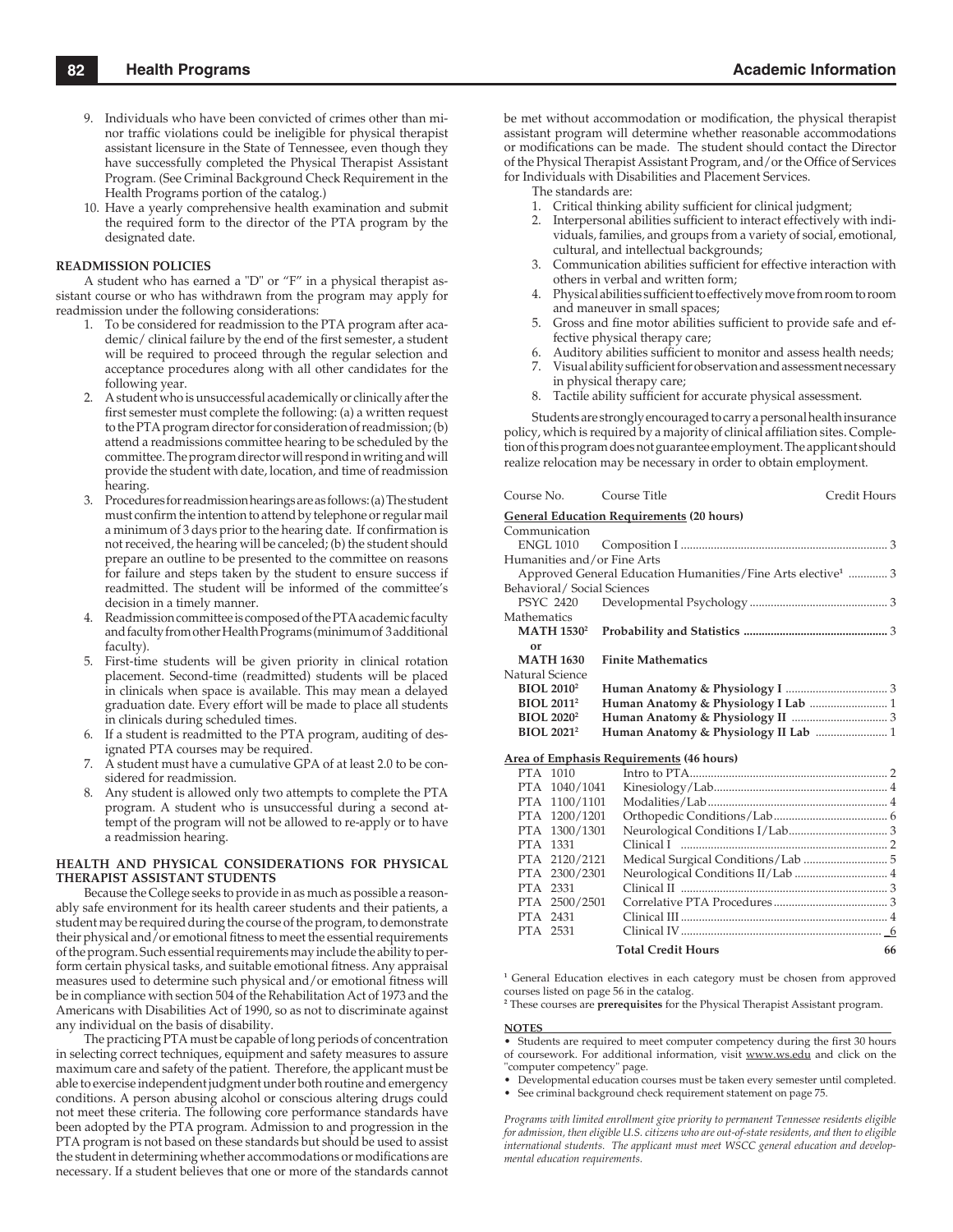## **Degree: Associate of Applied Science**

### **Emphasis: Respiratory Care**

The Respiratory Care program provides a quality Advanced-Practitioner respiratory care education to the geographically large and rural service area of East Tennessee. The program prepares individuals to apply to become registered respiratory therapists. Upon completion of the program, graduates are eligible to take the credentialing examinations offered by the National Board for Respiratory Care (NBRC) to become registered respiratory therapists.

### **GENERAL ADMISSION REQUIREMENTS**

**Any student desiring to pursue an Associate of Applied Science in Respiratory Care must:**

- 1. Apply, meet admission requirements and be accepted by Walters State Community College.
- 2. Indicate Respiratory Care as the desired major on the WSCC application form.
- 3. Follow college policy for advising prior to registration.
- 4. Successfully complete all required developmental courses no later than the end of the spring semester the year the student elects to participate in the selection process.
- 5. Successfully complete BIOL 2010/2011, BIOL 2020/2021 no later than the end of the spring semester the year the student elects to participate in the selection process. A grade of "C" or better must be achieved in all science courses. Biological science courrses previously taken must have been completed within the last 10 years,
- 6. Complete the computer competency requirement.
- 7. Submit the required pre-admission test scores. See program director or clinical application for specific test information.
- 8. Students cannot audit any respiratory care course without the approval of the dean of Health Programs/program director of Respiratory Care.

*Any exceptions to the above policies must be approved by the Respiratory Care Admission Committee.*

#### **CLINICAL RESPIRATORY CARE PROGRAM APPLICATION REQUIREMENTS**

**A student who has completed all the above referenced requirements and has maintained an overall 2.0 GPA, excluding developmental education courses, is eligible to apply for admission to the clinical respiratory care program.** To apply for admission into the clinical respiratory care program, the student must complete and return to the director of Respiratory Care program, a Request for Admission into Clinical Respiratory Care form. This form must be filed no later than April 30 of the year the student elects to participate in the selection process for the fall semester respiratory care class. The student must attach to the form a current transcript of all the college courses.

#### **SELECTION TO THE CLINICAL RESPIRATORY CARE PROGRAM**

- 1. Selection of each class will be made by the Admission and Progression Committee whose membership consists of:
	- a. Respiratory Care Program Director
	- b. Respiratory Care Program Director of Clinical Education
	- c. Respiratory Care Program Medical Director
	- d. Respiratory Care Program Advisory Committee Member
	- e. Dean of Health Programs (ex officio)
- 2. The Admission and Progression Committee will rank each student on the basis of pre-determined criteria. The criteria include but are not limited to:
	- a. First grades received in the required biology courses
	- b. Number of successfully completed courses beyond those required for admission to the clinical respiratory care program
	- c. Overall grade point average in required college courses excluding developmental education grades.
	- d. ACT/ACT Residual score of greater than 19 or scores on the pre-admission test above the designated score. All test scores must be less than three years old.\*
- e. The committee may also require a personal interview and/or conduct reference checks.
- f. The top ranked applicants will be selected for each class. Decisions made by the committee are final.
- 3. Transfer Students Individuals who have attended other colleges and desire to transfer into the WSCC clinical respiratory care program will be considered on an individual basis. Transfer requests should be directed to the Respiratory Care program director. Transfer students must meet the same standards and criteria as others desiring to pursue an associate degree in Respiratory Care at WSCC. A student may be required to audit a designated respiratory care course.
- 4. Transfer and Returning Students Credit for respiratory care courses must have been earned within the last five years to be considered, unless a waiver is granted by the Respiratory Care program director. Credit for biology courses must have been earned within the past 10 years to be considered.
- WSCC and transfer students selected for the fall semester will be notified in writing.
- Students notified of admission into the clinical respiratory care program must return the following by the date specified on the form:
	- a. a signed and dated acknowledgment of the Drug/Alcohol Abuse Policy and consent forms
	- b. a comprehensive health examination with complete hepatitis series.
- 7. Students who do not respond or who do not plan to attend will have their positions filled by other applicants selected by the Respiratory Care program director from the list recommended by the Admission and Progression Committee.
- 8. Students not selected for admission may reapply for admission.
- Contact the Respiratory Care program director, Greeneville Center, Room 441 for additional information.

*\*ACT RESIDUAL and pre-admission testing can be scheduled through the counseling and testing office at WSCC.* 

### **PROGRESSION/RETENTION POLICIES**

To remain in good standing once admitted to the clinical respiratory care program, the student must:

- 1. Adhere to all WSCC, respiratory care program, and clinical agencies policies.
- 2. Earn a "C" or better in each required respiratory care and biology course and maintain a minimum WSCC GPA of 2.0.
- 3. Satisfactorily complete the didactic, laboratory and clinical requirements in each course. A grade of "D" or less in any respiratory care course will result in dismissal from the program.
- Exhibit safe clinical behavior.
- 5. Demonstrate professional, ethical and legal conduct.
- 6. Retain the ability to rotate to all designated clinical sites throughout the entire program.
- Maintain professional liability insurance.
- 8. Maintain American Heart Association Basic Life Support for Healthcare Providers certification.
- 9. Complete BIOL 2230/2231 (Microbiology) with a minimum grade of "C" before progressing into the fourth semester of clinical respiratory care.
	- 10. Submit to a drug test if requested by the Respiratory Care program director at any time during the program. A positive drug test is grounds for immediate dismissal. Specific policy and procedure for drug and alcohol testing is listed in the *Respiratory Care Student Handbook.*
	- 11. Have a yearly comprehensive health examination and submit the required form to the Respiratory Care program director by the designated date.
	- 12. Individuals convicted of a crime other than a minor traffic violation could be ineligible for certified/registered therapist licensure in the state of Tennessee even though they have successfully completed the respiratory care program. (see criminal background check requirement)

#### **READMISSION POLICIES**

A student who has received a "D" or "F" in a respiratory care course or who has withdrawn from the clinical respiratory care program may apply for readmission. **The readmission policies are:**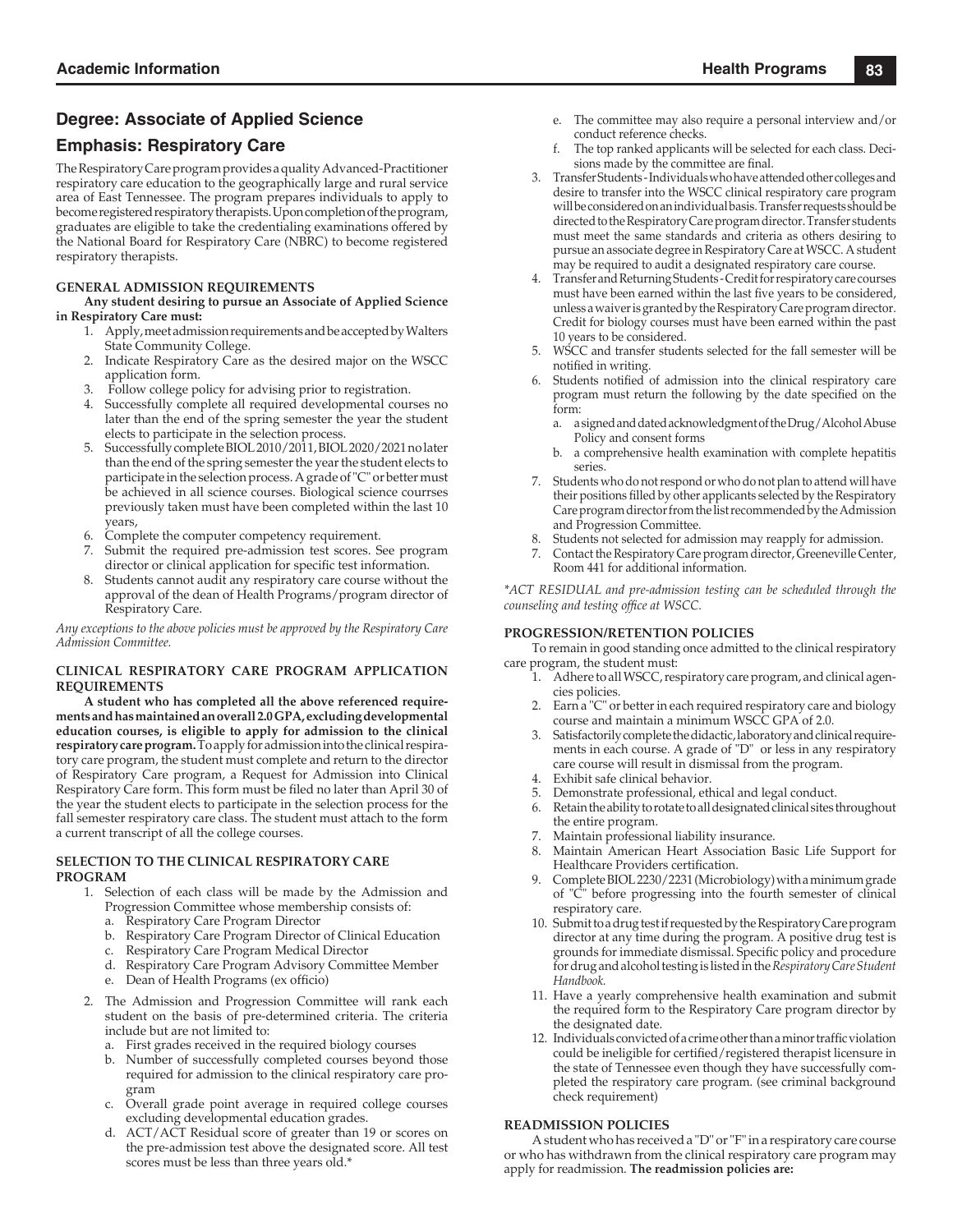- 1. A student must schedule an appointment with the Respiratory Care program director or full-time faculty member and complete the exit interview process. Failure to complete the exit interview process may render the student ineligible to pursue readmission.
- 2 . A student must request in writing to the Respiratory Care program director to be considered by the Admission and Progression Committee according to the following schedule:
	- a. apply by April 30 for readmission to a fall semester respiratory care course
	- b. Apply by November 30 for readmission to a spring semester respiratory care course. Students will be notified by letter of the date and time they are to meet with the Admission and Progression Committee. It is the responsibility of the student to ensure the respiratory care program has the correct mailing address.
- 3. A student is eligible to appear before the Admissions and Progression Committee two times. If readmission is not granted after the second application, the student becomes ineligible for readmission.
- 4. The committee may allow a student to be readmitted without an interview under the following circumstances: obvious physical illness/disability necessitating the student's withdrawal or student physical or psychological problems with physician documentation.
- 5. Only one readmission to the clinical respiratory care program is permitted.
- 6. If a student elects to apply for readmission, auditing a designated respiratory care course or taking the course for a grade may be required to increase the probability of success.
- 7. A student with unsatisfactory clinical performance must be evaluated and recommended for readmission by a consensus of the respiratory care program faculty. Procedures for clinical evaluation are found in the *Respiratory Care Student Handbook.*
- 8. A student who has received two grades of "D" or below in respiratory care courses will not be eligible for readmission.
- 9. A student must have a cumulative 2.0 GPA or higher to be considered for readmission.
- 10. A student repeating a respiratory care course must repeat the classroom, laboratory and clinical components of the course if applicable.
- 11. A student may be readmitted only if space is available.
- 12. Any exceptions to be above possibilities must be approved by the Admissions and Progression Committee.

### **HEALTH AND PHYSICAL CONSIDERATIONS FOR RESPIRATORY CARE STUDENTS**

Because the college seeks to provide in as much as possible a reasonably safe environment for its health care students and their patients, a student may be required, during the course of their program, to demonstrate their physical and/or emotional fitness to meet the essential requirements of the program. Such essential requirements may include freedom from communicable diseases, the ability to perform certain physical tasks, and suitable emotional fitness. Any appraisal measures used to determine such physical and/or emotional fitness will be in compliance with Section 504 of the Rehabilitation Act of 1973 and the Americans with Disabilities Act of 1990, so as not to discriminate against any individual on the basis of disability.

All Tennessee Board of Regents Respiratory Care programs have adopted the following core performance standards. Admission to and progression in the respiratory care program is not based on these standards but should be used to assist the student in determining whether accommodations or modifications are necessary. The standards are:

1. Critical thinking ability sufficient for clinical judgement.

- 2. Interpersonal abilities sufficient to effectively interact with individuals, families, and groups from a variety of social, emotional, cultural, and intellectual backgrounds.
- 3. Communication abilities sufficient for interaction with others in verbal and written form.
- 4. Physical abilities sufficient to move from room to room and maneuver in small spaces.
- 5. Gross and fine motor abilities sufficient to monitor and assess health needs.
- 6. Auditory abilities sufficient to monitor and assess health needs.
- 7. Visual ability sufficient for observation and assessment necessary in respiratory care.

8. Tactile ability sufficient for physical assessment.

If a student believes that one or more of the standards cannot be met without accommodations or modification, the respiratory care program will determine whether or not accommodations can be reasonably made. A student should contact the Respiratory Care program director for assistance.

#### **LEGAL LIMITATION FOR LICENSURE**

Graduates of the program will be eligible to apply to take the licensure exam to become a Certified Respiratory Therapist. However, individuals who have been convicted of a crime other than a minor traffic violation could be ineligible for a license as a respiratory therapist in Tennessee, even though they have successfully completed the respiratory care program.

#### **ACCREDITATION**

The program is accredited by the Committee on Accreditation for Respiratory Care, 1248 Harwood Road, Bedford, Texas 76021-4244. Telephone 1-817-283-2835.

| Course No.                    | Course Title                                                            | Credit Hours |
|-------------------------------|-------------------------------------------------------------------------|--------------|
|                               | <u>General Education Requirements</u> (23 hours)                        |              |
| Communication                 |                                                                         |              |
|                               |                                                                         |              |
| Humanities and/or Fine Arts   |                                                                         |              |
|                               | Approved Humanities/Fine Arts General Education elective <sup>1</sup> 3 |              |
| Behavioral/ Social Sciences   |                                                                         |              |
| <b>PSYC 1310</b>              |                                                                         |              |
| Natural Science               |                                                                         |              |
| <b>BIOL 2010<sup>2</sup></b>  |                                                                         |              |
| <b>BIOL 2011</b> <sup>2</sup> |                                                                         |              |
| <b>BIOL 2020<sup>2</sup></b>  |                                                                         |              |
| <b>BIOL 2021<sup>2</sup></b>  | Human Anatomy & Physiology II Lab  1                                    |              |
| <b>BIOL 2230</b>              |                                                                         |              |
| Mathematics                   |                                                                         |              |
| MATH <sup>1</sup> 1530        | Probability and Statistics or higher                                    |              |
|                               |                                                                         |              |
|                               |                                                                         |              |
|                               | Area of Emphasis Requirements (46 hours)                                |              |
| <b>RESP 1110</b>              |                                                                         |              |
| <b>RESP 1111</b>              |                                                                         |              |
| <b>RESP 1112</b>              |                                                                         |              |
| <b>RESP 1120</b>              | Cardiopulmonary Anatomy and Physiology 4                                |              |
| <b>RESP 1130</b>              |                                                                         |              |
| <b>RESP 1131</b>              |                                                                         |              |
| <b>RESP 1132</b>              |                                                                         |              |
| <b>RESP 1140</b>              |                                                                         |              |

| <b>RESP 2110</b> |  |  |
|------------------|--|--|
| <b>RESP 2111</b> |  |  |
| <b>RESP 2112</b> |  |  |
| <b>RESP 2116</b> |  |  |
| <b>RESP 2120</b> |  |  |
| <b>RESP 2121</b> |  |  |
| <b>RESP 2122</b> |  |  |
| <b>RESP 2130</b> |  |  |
|                  |  |  |

#### Total Credit Hours 69

<sup>1</sup> General Education electives in each category must be chosen from approved courses listed on page 56 in the catalog.

**2** These courses are **prerequisite** requirements that must be completed before beginning the program.

#### **NOTES**\_\_\_\_\_\_\_\_\_\_\_\_\_\_\_\_\_\_\_\_\_\_\_\_\_\_\_\_\_\_\_\_\_\_\_\_\_\_\_\_\_\_\_\_\_\_\_\_\_\_\_\_\_\_\_\_\_\_\_\_\_\_\_\_

• Students are required to meet computer competency during the first 30 hours of coursework and before beginning the respiratory care program. For additional information, visit www.ws.edu and click on the "computer competency" page

- Developmental education courses must be taken every semester until completed.
- See criminal background check requirement statement on page 75.

*Programs with limited enrollment give priority to permanent Tennessee residents eligible for admission, then eligible U.S. citizens who are out-of-state residents, and then to eligible international students.*

*The applicant must meet WSCC general education and developmental education requirements. Upon admission to the respiratory care courses, the program requires four academic semesters.*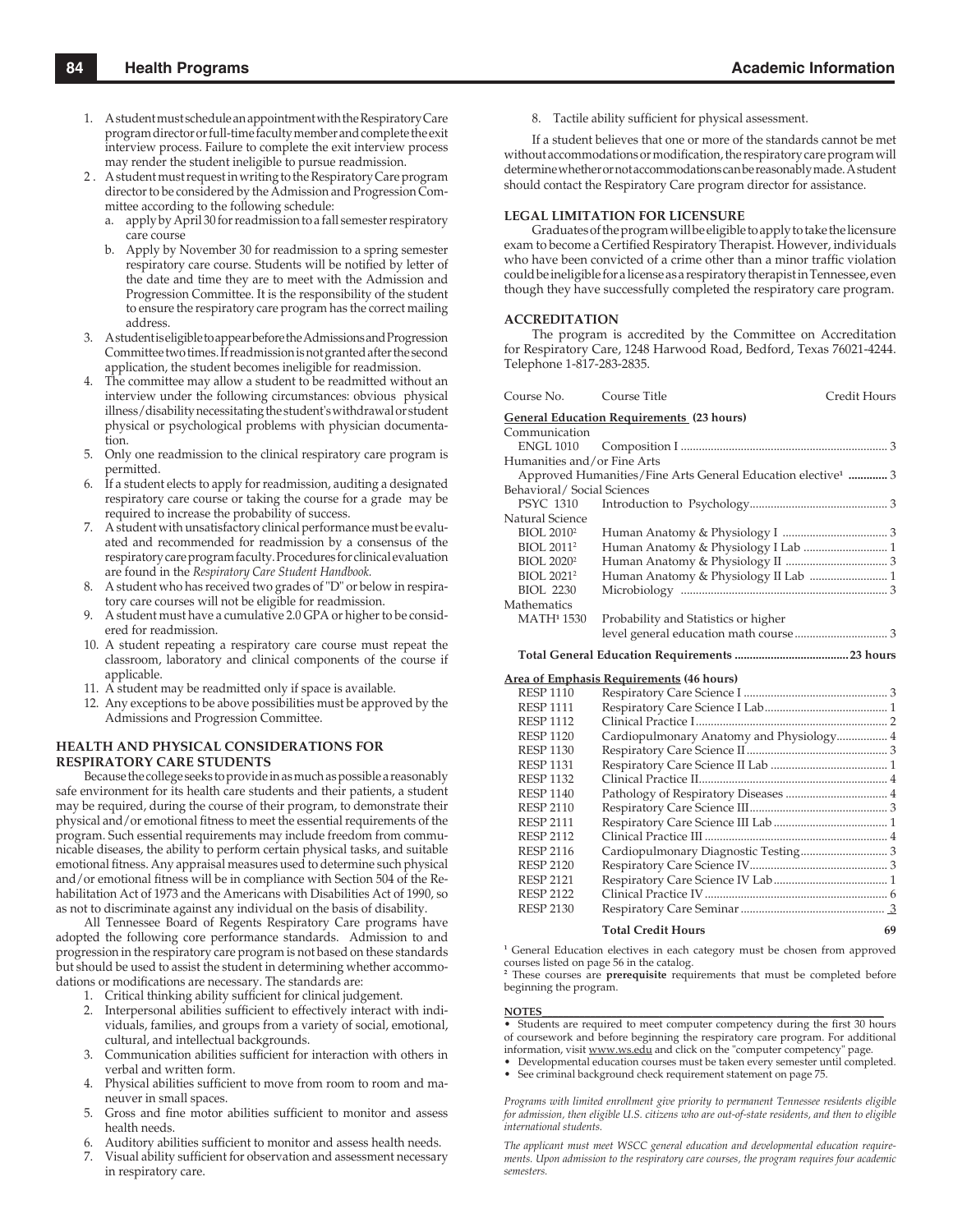# **DIVISION OF HUMANITIES**

### **Purpose**

The Humanities Division encourages individuals to analyze, interpret and refine their experiences as they seek to determine who they are and what their lives ought to mean. The program assists the student in the acquisition of theoretical and practical knowledge relating to: 1) the history and appreciation of art, music, and theatre; 2) the philosophical and value foundations of human belief structures; 3) the abilities of thinking critically and writing effectively; 4) the sensibilities to literature of the Western world; 5) the development of conversational skills in foreign languages and oral communication; 6) the general and interdisciplinary studies relating to women, minority populations and the arts; and 7) the performance aspects of music, theatre and art. A developmental education program in reading and writing is provided.

## **Department of Art**

#### **Purpose**

The Art Department provides instruction in Art Appreciation and Art History to meet the college's General Education goals. Design and Studio courses are offered for individuals in pursuit of a Fine/Studio Arts, Art Education and Art History degree. The curriculum is structured for students that intend to transfer to a four-year program. Emphasis is placed on the development of design concepts and fundamental skills for the construction of artifacts. Art majors should consult articulation agreements with four-year institutions.

### **ART/ART EDUCATION**

The Visual Arts programs are designed to meet a variety of student interests. The programs present basic design theory and experiences in two- and three-dimensional art production. Artists and artifacts of past civilizations are studied to influence individual style.

### **Degree: Associate of Arts Emphasis: Art Education**

 ART 2720 Print Making II ART 2210 Photography I

| Course No.                                       | Course Title                                                                  | Credit Hours |  |  |
|--------------------------------------------------|-------------------------------------------------------------------------------|--------------|--|--|
| <b>General Education Requirements (41 hours)</b> |                                                                               |              |  |  |
| Communication                                    |                                                                               |              |  |  |
| <b>ENGL 1010</b>                                 |                                                                               |              |  |  |
| <b>ENGL 1020</b>                                 |                                                                               |              |  |  |
| <b>SPCH 2010</b>                                 |                                                                               |              |  |  |
| Humanities and/or Fine Arts                      |                                                                               |              |  |  |
| <b>ENGL 2110</b>                                 |                                                                               |              |  |  |
| <b>ENGL 2120</b>                                 | American Literature II or                                                     |              |  |  |
| <b>ENGL 2410</b>                                 | Western World Literature I or                                                 |              |  |  |
| <b>ENGL 2420</b>                                 | Western World Literature II                                                   |              |  |  |
| ART 2040                                         |                                                                               |              |  |  |
| ART 2050                                         |                                                                               |              |  |  |
| History <sup>1</sup>                             |                                                                               |              |  |  |
| <b>HIST 1110</b>                                 |                                                                               |              |  |  |
| <b>HIST 1120</b>                                 |                                                                               |              |  |  |
| or                                               |                                                                               |              |  |  |
| <b>HIST 2010</b>                                 | American History I and                                                        |              |  |  |
| <b>HIST 2020</b>                                 | American History II                                                           |              |  |  |
| Behavioral/Social Sciences                       |                                                                               |              |  |  |
|                                                  | Approved Behavioral/Social Science General Education electives <sup>2</sup> 6 |              |  |  |
| Mathematics                                      |                                                                               |              |  |  |
| <b>MATH 1530</b>                                 |                                                                               |              |  |  |
| <b>MATH 1630</b>                                 | Finite Mathematics or                                                         |              |  |  |
| <b>MATH 1710</b>                                 | Pre-Calculus (Algebra)                                                        |              |  |  |
| Natural Science                                  |                                                                               |              |  |  |
|                                                  | Approved Natural Science w/Lab General Education electives <sup>2</sup> 8     |              |  |  |
|                                                  |                                                                               |              |  |  |
|                                                  | <b>Area of Emphasis Requirements (19 hours)</b>                               |              |  |  |
|                                                  |                                                                               |              |  |  |
| Select from:                                     |                                                                               |              |  |  |
| <b>ART 2510</b>                                  | Painting I                                                                    |              |  |  |
| ART 2520                                         | Painting II                                                                   |              |  |  |
| <b>ART 2610</b>                                  | Sculpture I                                                                   |              |  |  |
| <b>ART 2620</b>                                  | Sculpture II                                                                  |              |  |  |
| <b>ART 2710</b>                                  | Print Making I                                                                |              |  |  |

|                     | ART 2220 Photography II   |    |
|---------------------|---------------------------|----|
| ART 2410 Ceramics I |                           |    |
|                     | ART 2420 Ceramics II      |    |
|                     |                           |    |
|                     |                           |    |
|                     |                           |    |
|                     | <b>Total Credit Hours</b> | 60 |

**<sup>1</sup>** See senior institution for history requirements.

2 General Education electives in each category must be chosen from approved courses listed on page 56 of the catalog.

<sup>3</sup> Students should consult a faculty advisor to determine appropriate course selections transferable to specific institutions.

<sup>4</sup> This A.A. degree requires proficiency in a foreign language equivalent to 6 hours of elementary college-level work, which can be applied toward B.A. degree requirements at a senior institution.

#### **NOTES**\_\_\_\_\_\_\_\_\_\_\_\_\_\_\_\_\_\_\_\_\_\_\_\_\_\_\_\_\_\_\_\_\_\_\_\_\_\_\_\_\_\_\_\_\_\_\_\_\_\_\_\_\_\_\_\_\_\_\_\_\_\_\_\_

• Students are required to meet computer competency during the first 30 hours of coursework. For additional information, visit www.ws.edu and click on the "computer competency" page.

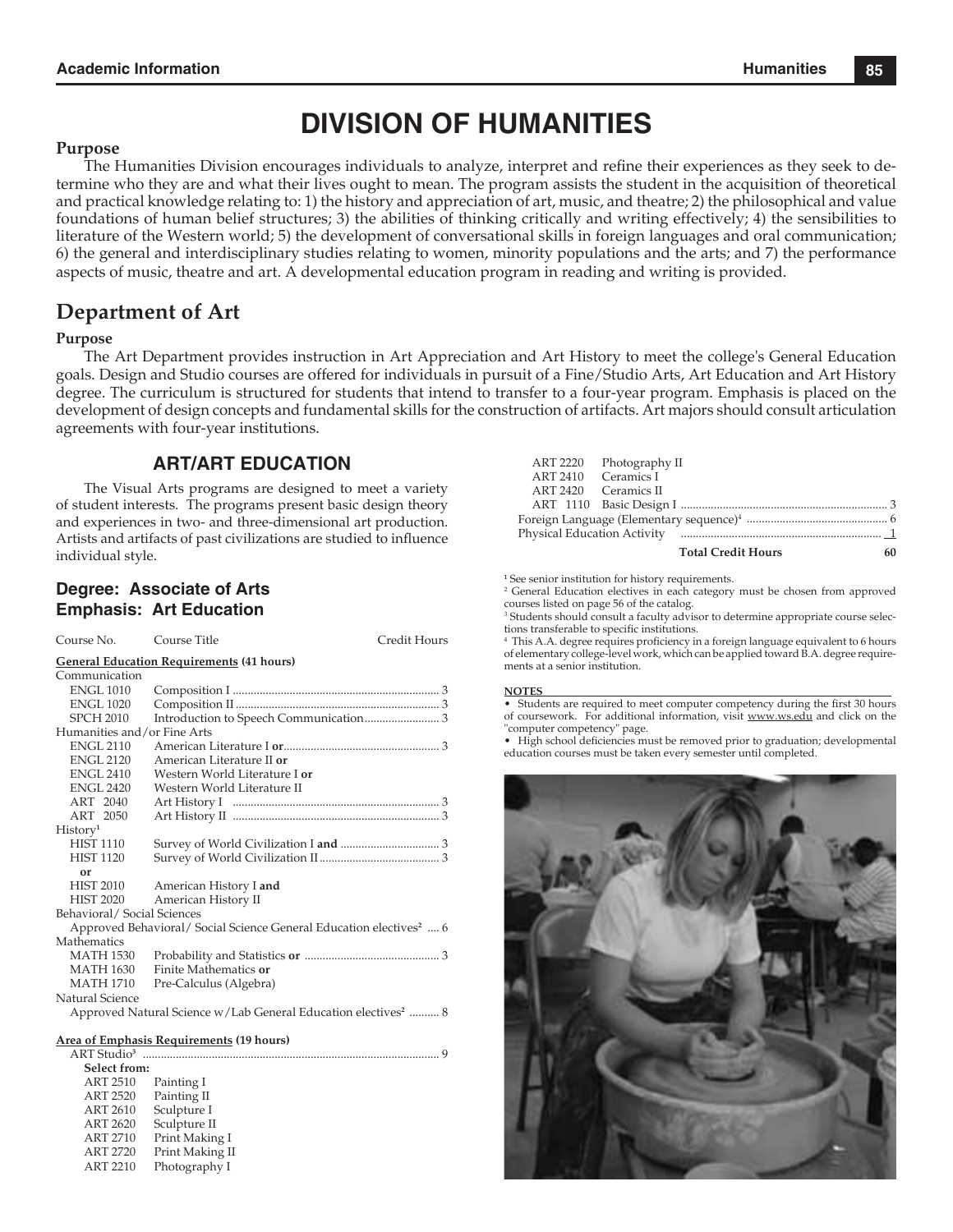### **Degree: Associate of Arts**

### **Emphasis: Art History**

|                                                                           | Course No. Course Title<br><b>General Education Requirements (41 hours)</b><br>Credit Hours |  |  |  |
|---------------------------------------------------------------------------|---------------------------------------------------------------------------------------------|--|--|--|
| Communication                                                             |                                                                                             |  |  |  |
| <b>ENGL 1010</b>                                                          |                                                                                             |  |  |  |
| <b>ENGL 1020</b>                                                          |                                                                                             |  |  |  |
| <b>SPCH 2010</b>                                                          |                                                                                             |  |  |  |
| Humanities and/or Fine Arts                                               |                                                                                             |  |  |  |
| <b>ENGL 2110</b>                                                          |                                                                                             |  |  |  |
| <b>ENGL 2120</b>                                                          | American Literature II or                                                                   |  |  |  |
| <b>ENGL 2410</b>                                                          | Western World Literature I or                                                               |  |  |  |
| <b>ENGL 2420</b>                                                          | Western World Literature II                                                                 |  |  |  |
| ART 2040                                                                  |                                                                                             |  |  |  |
| ART 2050                                                                  |                                                                                             |  |  |  |
| History <sup>1</sup>                                                      |                                                                                             |  |  |  |
| <b>HIST 1110</b>                                                          |                                                                                             |  |  |  |
| <b>HIST 1120</b>                                                          |                                                                                             |  |  |  |
| or                                                                        |                                                                                             |  |  |  |
| HIST 2010                                                                 | American History I and                                                                      |  |  |  |
| <b>HIST 2020</b>                                                          | American History II                                                                         |  |  |  |
| Behavioral/Social Sciences                                                |                                                                                             |  |  |  |
|                                                                           | Approved Behavioral/ Social Science General Education elective <sup>2</sup> 6               |  |  |  |
| Mathematics                                                               |                                                                                             |  |  |  |
| <b>MATH 1530</b>                                                          |                                                                                             |  |  |  |
| MATH 1630                                                                 | Finite Mathematics or                                                                       |  |  |  |
| <b>MATH 1710</b>                                                          | Pre-Calculus (Algebra)                                                                      |  |  |  |
| Natural Science                                                           |                                                                                             |  |  |  |
| Approved Natural Science w/Lab General Education electives <sup>2</sup> 8 |                                                                                             |  |  |  |
|                                                                           |                                                                                             |  |  |  |

#### **Area of Emphasis Requirements (19 hours)**

| $ART$ Studio <sup>3</sup>   |                                 |  |
|-----------------------------|---------------------------------|--|
| Select from:                |                                 |  |
| ART 2510                    | Painting I                      |  |
| ART 2520                    | Painting II                     |  |
| ART 2610                    | Sculpture I                     |  |
| ART 2620                    | Sculpture II                    |  |
| ART 2710                    | Print Making I                  |  |
| ART 2720                    | Print Making II                 |  |
| ART 2210                    | Photography I                   |  |
| <b>ART 2220</b>             | Photography II                  |  |
| ART 2410                    | Ceramics I                      |  |
| ART 2420                    | Ceramics II                     |  |
| ART 1110                    |                                 |  |
|                             |                                 |  |
| Physical Education Activity |                                 |  |
|                             | <b>Total Credit Hours</b><br>60 |  |

 $^{\rm 1}$  See senior institution for history requirements.

2 General Education electives in each category must be chosen from approved courses listed on page 56 of the catalog.

<sup>3</sup> Students should consult a faculty advisor to determine appropriate course selections transferable to specific institutions.

<sup>4</sup> This A.A. degree requires proficiency in a foreign language equivalent to 6 hours of elementary college-level work, which can be applied toward B.A. degree requirements at a senior institution.

#### **NOTES**\_\_\_\_\_\_\_\_\_\_\_\_\_\_\_\_\_\_\_\_\_\_\_\_\_\_\_\_\_\_\_\_\_\_\_\_\_\_\_\_\_\_\_\_\_\_\_\_\_\_\_\_\_\_\_\_\_\_\_\_\_\_\_\_\_\_\_

• Students are required to meet computer competency during the first 30 hours of coursework. For additional information, visit www.ws.edu and click on the "computer

competency" page.<br>• High school deficiencies must be removed prior to graduation; developmental education courses must be taken every semester until completed.

## **Degree: Associate of Arts Emphasis: Fine/Studio Arts**

| Course No.                  | Course Title                                                                  | Credit Hours |
|-----------------------------|-------------------------------------------------------------------------------|--------------|
|                             | <b>General Education Requirements (41 hours)</b>                              |              |
| Communication               |                                                                               |              |
| <b>ENGL 1010</b>            |                                                                               |              |
| <b>ENGL 1020</b>            |                                                                               |              |
| <b>SPCH 2010</b>            |                                                                               |              |
| Humanities and/or Fine Arts |                                                                               |              |
| <b>ENGL 2110</b>            |                                                                               |              |
| <b>ENGL 2120</b>            | American Literature II or                                                     |              |
| <b>ENGL 2410</b>            | Western World Literature I or                                                 |              |
| <b>ENGL 2420</b>            | Western World Literature II                                                   |              |
| ART 2040                    |                                                                               |              |
| ART 2050                    |                                                                               |              |
| History <sup>1</sup>        |                                                                               |              |
| <b>HIST 1110</b>            |                                                                               |              |
| <b>HIST 1120</b>            |                                                                               |              |
| or                          |                                                                               |              |
| <b>HIST 2010</b>            | American History I and                                                        |              |
| <b>HIST 2020</b>            | American History II                                                           |              |
| Behavioral/Social Sciences  |                                                                               |              |
|                             | Approved Behavioral/ Social Science General Education elective <sup>2</sup> 6 |              |
| Mathematics                 |                                                                               |              |
| MATH 1530                   |                                                                               |              |
| MATH 1630                   | Finite Mathematics or                                                         |              |
| MATH 1710                   | Pre-Calculus (Algebra)                                                        |              |
| Natural Science             |                                                                               |              |
|                             | Approved Natural Science w/Lab General Education electives <sup>2</sup> 8     |              |
|                             |                                                                               |              |
|                             | Area of Emphasis Requirements (19 hours)                                      |              |
|                             |                                                                               |              |
| Select from:                |                                                                               |              |
| <b>ART 2510</b>             | Painting I                                                                    |              |
| <b>ART 2520</b>             | Painting II                                                                   |              |
| ART 2610                    | Sculpture I                                                                   |              |
| ART 2620                    | Sculpture II                                                                  |              |
| ART 2710                    | Print Making I                                                                |              |
| ART 2720                    | Print Making II                                                               |              |
| ART 2210                    | Photography I                                                                 |              |
| ART 2220                    | Photography II                                                                |              |
| <b>ART 2410</b>             | Ceramics I                                                                    |              |
| ART 2420                    | Ceramics II                                                                   |              |
| ART 1110<br>ART 1120        |                                                                               |              |
|                             |                                                                               |              |
|                             |                                                                               |              |
|                             |                                                                               |              |

#### **Total Credit Hours 60**

<sup>1</sup> See senior institution for history requirements.

2 General Education electives in each category must be chosen from approved courses listed on page 56 of the catalog.

<sup>3</sup> Students should consult a faculty advisor to determine appropriate course selections transferable to specific institutions.

<sup>4</sup> This A.A. degree requires proficiency in a foreign language equivalent to 6 hours of elementary college-level work, which can be applied toward B.A. degree requirements at a senior institution.

#### **NOTES**\_\_\_\_\_\_\_\_\_\_\_\_\_\_\_\_\_\_\_\_\_\_\_\_\_\_\_\_\_\_\_\_\_\_\_\_\_\_\_\_\_\_\_\_\_\_\_\_\_\_\_\_\_\_\_\_\_\_\_\_\_\_\_\_\_\_\_

• Students are required to meet computer competency during the first 30 hours of coursework. For additional information, visit www.ws.edu and click on the "computer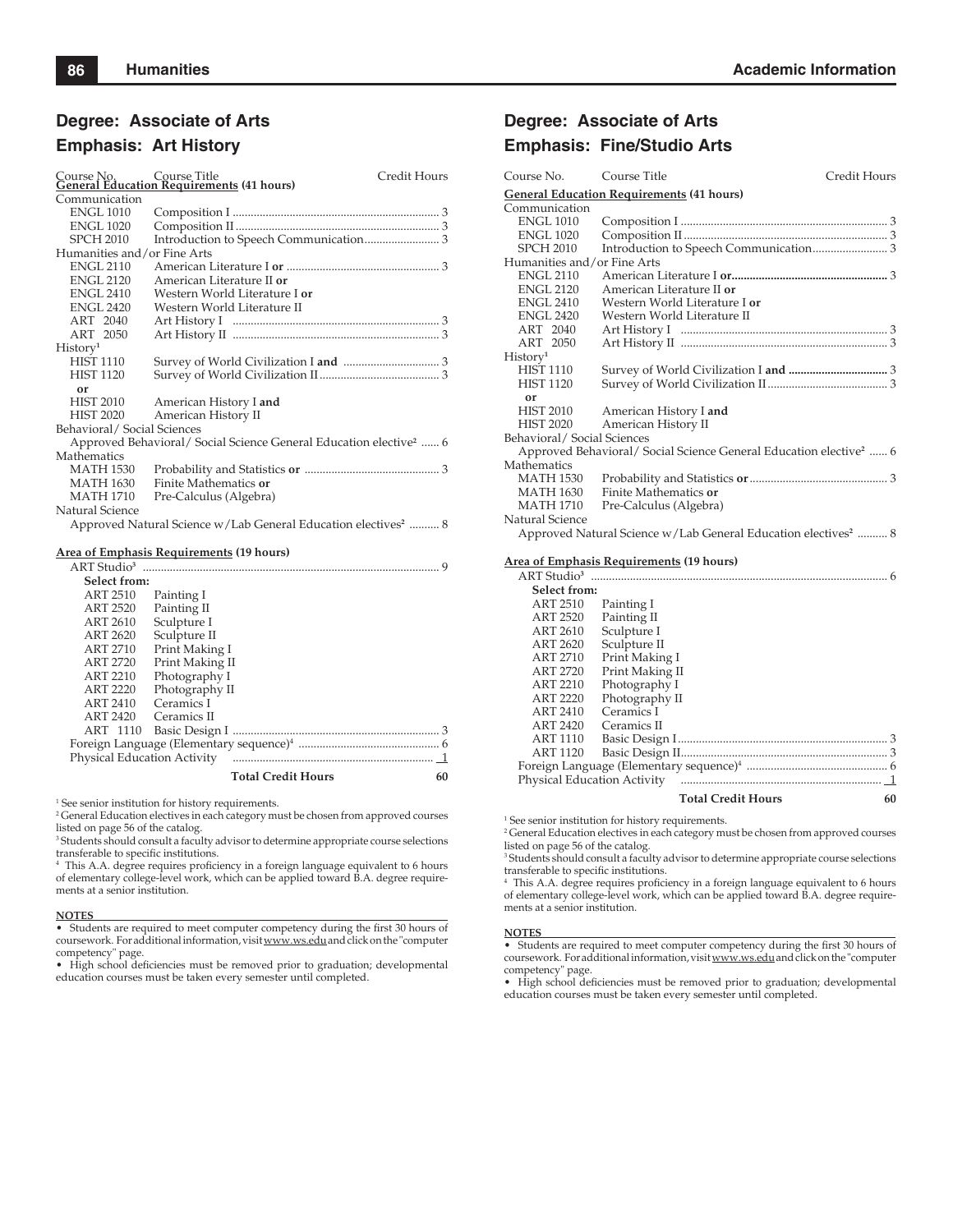### **ENGLISH**

The English discipline teaches students to think critically, write effectively and develop sensibilities to the literary tradition of the Western World through offerings in composition and literature. The discipline emphasizes language skills and the literary arts.

### **Degree: Associate of Arts**

### **Emphasis: English**

| Course No.                                                                    | Course Title                                 |                                       | Credit Hours |  |
|-------------------------------------------------------------------------------|----------------------------------------------|---------------------------------------|--------------|--|
| <b>General Education Requirements (41 hours)</b>                              |                                              |                                       |              |  |
| Communication                                                                 |                                              |                                       |              |  |
| <b>ENGL 1010</b>                                                              |                                              |                                       |              |  |
| <b>ENGL 1020</b>                                                              |                                              |                                       |              |  |
| <b>SPCH 2010</b>                                                              |                                              | Introduction to Speech Communication3 |              |  |
| Humanities and/or Fine Arts                                                   |                                              |                                       |              |  |
| ENGL 2410                                                                     |                                              |                                       |              |  |
| <b>ENGL 2420</b>                                                              |                                              |                                       |              |  |
|                                                                               |                                              |                                       |              |  |
| Select from:                                                                  | ART 2040                                     | Art History Survey I or               |              |  |
|                                                                               | MUS 1030                                     | Music Appreciation or                 |              |  |
|                                                                               | PHIL 2210                                    | Religions and Culture or              |              |  |
|                                                                               |                                              | THEA 1030 Introduction to Theatre     |              |  |
|                                                                               |                                              |                                       |              |  |
| <b>HIST 1110</b>                                                              | Survey of World Civilization I and           |                                       |              |  |
| <b>HIST 1120</b>                                                              | Survey of World Civilization II              |                                       |              |  |
| or                                                                            |                                              |                                       |              |  |
| <b>HIST 2010</b>                                                              | American History I and                       |                                       |              |  |
| <b>HIST 2020</b>                                                              | American History II                          |                                       |              |  |
| Behavioral/Social Sciences                                                    |                                              |                                       |              |  |
| SOCI 1020                                                                     | General Sociology, Institutions and Society3 |                                       |              |  |
| Approved Behavioral/ Social Science General Education elective <sup>1</sup> 3 |                                              |                                       |              |  |
| Mathematics                                                                   |                                              |                                       |              |  |
| <b>MATH 1630</b>                                                              | Finite Mathematics or                        |                                       |              |  |
| <b>MATH 1710</b>                                                              | Pre-Calculus (Algebra) or                    |                                       |              |  |
| <b>MATH 1530</b>                                                              |                                              |                                       |              |  |
| Natural Science                                                               |                                              |                                       |              |  |
| Approved Natural Science w/Lab General Education electives <sup>1</sup> 8     |                                              |                                       |              |  |
|                                                                               |                                              |                                       |              |  |

#### **Area of Emphasis Requirements (19 hours)**

| Other elective music music contained a state of the contract of the contract of the contract of the contract o |  |
|----------------------------------------------------------------------------------------------------------------|--|
| <b>Total Credit Hours</b>                                                                                      |  |

**1** General Education electives in each category must be chosen from approved courses listed on page 56 of the catalog.

**2** See senior institution for history requirements.

<sup>3</sup> This A.A. degree requires proficiency in a foreign language equivalent to 6 hours of intermediate college-level work, which can be applied toward B.A. degree requirements at a senior institution.

**4** Students should consult a faculty advisor to determine appropriate course selections transferable to specific institutions.

#### **NOTES**\_\_\_\_\_\_\_\_\_\_\_\_\_\_\_\_\_\_\_\_\_\_\_\_\_\_\_\_\_\_\_\_\_\_\_\_\_\_\_\_\_\_\_\_\_\_\_\_\_\_\_\_\_\_\_\_\_\_\_\_\_\_\_\_

• Students are required to meet computer competency during the first 30 hours of coursework. For additional information, visit www.ws.edu and click on the "computer competency" page.<br>• High school deficiencies must be removed prior to graduation; developmental

education courses must be taken every semester until completed.

### **FOREIGN LANGUAGE**

The Foreign Language discipline seeks to reveal how other peoples express, interpret and live out their personal existences through their language and culture.

### **Degree: Associate of Arts**

### **Emphasis: French, German, or Spanish**

| Course No.                  | Course Title                                                                  | Credit Hours |
|-----------------------------|-------------------------------------------------------------------------------|--------------|
|                             | <b>General Education Requirements (41 hours)</b>                              |              |
| Communication               |                                                                               |              |
| <b>ENGL 1010</b>            |                                                                               |              |
| <b>ENGL 1020</b>            |                                                                               |              |
| <b>SPCH 2010</b>            |                                                                               |              |
| Humanities and/or Fine Arts |                                                                               |              |
| <b>ENGL 2410</b>            |                                                                               |              |
| <b>ENGL 2420</b>            |                                                                               |              |
| <b>HUM 2110</b>             |                                                                               |              |
| <b>PHIL 2210</b>            | Religions and Culture or                                                      |              |
| <b>PHIL 1030</b>            | Human Nature and Life                                                         |              |
| $History1$                  |                                                                               |              |
| <b>HIST 1110</b>            | Survey of World Civilization I and                                            |              |
| <b>HIST 1120</b>            | Survey of World Civilization II                                               |              |
| or                          |                                                                               |              |
| HIST 2010                   | American History I and                                                        |              |
| <b>HIST 2020</b>            | American History II                                                           |              |
| Behavioral/Social Sciences  |                                                                               |              |
| <b>SOCI 1020</b>            |                                                                               |              |
|                             | Approved Behavioral/ Social Science General Education elective <sup>2</sup> 3 |              |
| Mathematics                 |                                                                               |              |
| <b>MATH 1630</b>            | Finite Mathematics or                                                         |              |
| MATH 1710                   | Pre-Calculus (Algebra) or                                                     |              |
| <b>MATH 1530</b>            |                                                                               |              |
| Natural Science             |                                                                               |              |
|                             | Approved Natural Science w/Lab General Education electives <sup>2</sup> 8     |              |
|                             |                                                                               |              |
|                             | <b>Area of Emphasis Requirements (19 hours)</b>                               |              |
|                             |                                                                               |              |
|                             |                                                                               |              |

The courses below are strongly recommended to complement the

 **Total Credit Hours 60**

 foreign language program: GEOG 1012 Introduction to Cultural Geography GEOG 1013 World Geography I<br>GEOG 1014 World Geography II World Geography II

| <b>HUM 2010</b>  | Humanities: The Human Adventure I           |
|------------------|---------------------------------------------|
| <b>SOCI 1240</b> | Introduction to Cultural Anthropology       |
| <b>SPAN 2900</b> | Contemporary Topics in Speech Communication |
| <b>SPCH 2040</b> | Interpersonal Communications                |
| <b>THEA 2410</b> | Acting I                                    |
|                  |                                             |

**<sup>1</sup>** See senior institution for history requirements.

**2** General Education electives in each category must be chosen from approved courses listed on page 56 of the catalog.

<sup>3</sup> This A.A. degree requires proficiency in a foreign language equivalent to 6 hours of intermediate college-level work, which can be applied toward B.A. degree re-

quirements at a senior institution. **<sup>4</sup>** Students should consult a faculty advisor to determine appropriate course selections transferable to specific institutions.

#### **NOTES**\_\_\_\_\_\_\_\_\_\_\_\_\_\_\_\_\_\_\_\_\_\_\_\_\_\_\_\_\_\_\_\_\_\_\_\_\_\_\_\_\_\_\_\_\_\_\_\_\_\_\_\_\_\_\_\_\_\_\_\_\_\_\_\_

• Students are required to meet computer competency during the first 30 hours of coursework. For additional information, visit www.ws.edu and click on the "computer competency" page.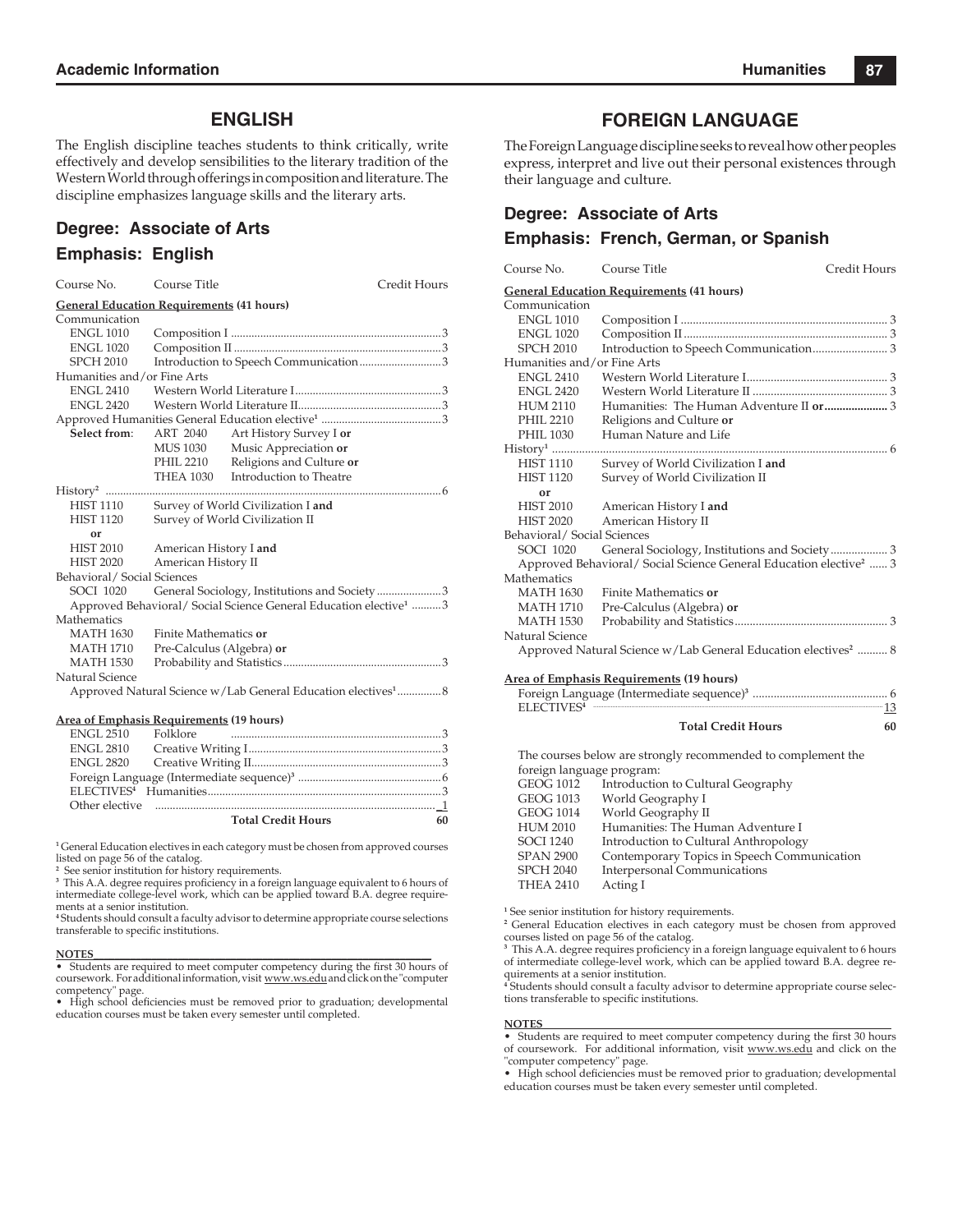### **GENERAL STUDIES**

Humanities offers general courses of study devoted to the concerns of human thought and culture. Emphasis is placed upon the investigation and discovery of past, present and future civilizations through the process of critical thinking.

### **Degree: Associate of Arts**

### **Emphasis: General Studies**

Course No. Course Title Credit Hours **General Education Requirements (41 hours)** Communication<br>ENGL 1010 ENGL 1010 Composition I ..................................................................... 3 ENGL 1020 Composition II .................................................................... 3 SPCH 2010 Introduction to Speech Communication ......................... 3 Humanities and/or Fine Arts<br>ENGL 2110 American I ENGL 2110 American Literature I **and** ................................................ 3 ENGL 2120 American Literature II ....................................................... 3 **or**<br>**ENGL 2410** ENGL 2410 Western World Literature I and<br>ENGL 2420 Western World Literature I Western World Literature I Approved Humanities General Education elective**<sup>1</sup>** ................................ 3 History2 ..................................................................... 6 HIST 1110 Survey of World Civilization I **and**  HIST 1120 Survey of World Civilization II **or**<br>**HIST 2010** American History I and HIST 2020 American History II Behavioral/ Social Sciences Approved Behavioral/ Social Science General Education elective**<sup>1</sup>** ...... 6 Mathematics MATH 1630 Finite Mathematics or<br>MATH 1710 Pre-Calculus (Algebra Pre-Calculus (Algebra) or MATH 1530 Probability and Statistics ................................................... 3 Natural Science Approved Natural Science w/Lab General Education electives<sup>1</sup> .......... 8

#### **Area of Emphasis Requirements (19 hours)**

|  | <b>Total Credit Hours</b> | 60 |
|--|---------------------------|----|
|  |                           |    |
|  |                           |    |
|  |                           |    |

1 General Education electives in each category must be chosen from approved courses listed on page 56 of the catalog.

2 See senior institution for history requirements.

<sup>3</sup> This A.A. degree requires proficiency in a foreign language equivalent to 6 hours of intermediate college-level work, which can be applied toward B.A. degree requirements at a senior institution.

4 Students should consult a faculty advisor to determine appropriate course selections transferable to specific institutions.

#### **NOTES**\_\_\_\_\_\_\_\_\_\_\_\_\_\_\_\_\_\_\_\_\_\_\_\_\_\_\_\_\_\_\_\_\_\_\_\_\_\_\_\_\_\_\_\_\_\_\_\_\_\_\_\_\_\_\_\_\_\_\_\_\_\_\_\_

• Students are required to meet computer competency during the first 30 hours of coursework. For additional information, visit www.ws.edu and click on the "computer competency" page.

• High school deficiencies must be removed prior to graduation; developmental courses must be taken every semester until completed.

### **HUMANITIES**

Humanities offers general courses of study devoted to the concerns of human thought and culture. Emphasis is placed upon the investigation and discovery of past, present and future civilizations through the process of critical thinking.

### **Degree: Associate of Arts**

# **Emphasis: Liberal Arts**

| Course No.                                                        | Course Title                                                                   | Credit Hours |  |  |
|-------------------------------------------------------------------|--------------------------------------------------------------------------------|--------------|--|--|
| <b>General Education Requirements (41 hours)</b><br>Communication |                                                                                |              |  |  |
| <b>ENGL 1010</b>                                                  |                                                                                |              |  |  |
| <b>ENGL 1020</b>                                                  |                                                                                |              |  |  |
| <b>SPCH 2010</b>                                                  |                                                                                |              |  |  |
| Humanities and/or Fine Arts                                       |                                                                                |              |  |  |
| <b>ENGL 2110</b>                                                  |                                                                                |              |  |  |
| <b>ENGL 2120</b>                                                  |                                                                                |              |  |  |
| or                                                                |                                                                                |              |  |  |
| <b>ENGL 2410</b>                                                  | Western World Literature I and                                                 |              |  |  |
| <b>ENGL 2420</b>                                                  | Western World Literature II                                                    |              |  |  |
|                                                                   |                                                                                |              |  |  |
| History <sup>2</sup>                                              |                                                                                |              |  |  |
| <b>HIST 1110</b>                                                  | Survey of World Civilization I and                                             |              |  |  |
| <b>HIST 1120</b>                                                  | Survey of World Civilization II                                                |              |  |  |
| or                                                                |                                                                                |              |  |  |
| HIST 2010                                                         | American History I and                                                         |              |  |  |
| <b>HIST 2020</b>                                                  | American History II                                                            |              |  |  |
| Behavioral / Social Sciences                                      |                                                                                |              |  |  |
|                                                                   | Approved Behavioral/ Social Science General Education electives <sup>1</sup> 6 |              |  |  |
| Mathematics                                                       |                                                                                |              |  |  |
| <b>MATH 1630</b>                                                  | Finite Mathematics or                                                          |              |  |  |
| <b>MATH 1710</b>                                                  | Pre-Calculus (Algebra) or                                                      |              |  |  |
| <b>MATH 1530</b>                                                  |                                                                                |              |  |  |
| Natural Science                                                   |                                                                                |              |  |  |
|                                                                   | Approved Natural Science w/Lab General Education electives  8                  |              |  |  |
| Area of Emphasis Requirements (19 hours)                          |                                                                                |              |  |  |
|                                                                   |                                                                                |              |  |  |
| ELECTIVES <sup>4</sup>                                            |                                                                                |              |  |  |
|                                                                   |                                                                                |              |  |  |
|                                                                   | <b>Total Credit Hours</b>                                                      | 60           |  |  |

<sup>1</sup> General Education electives in each category must be chosen from approved

courses listed on page 56 of the catalog.

See senior institution for history requirements.

<sup>3</sup> This A.A. degree requires proficiency in a foreign language equivalent to 6 hours of intermediate college-level work, which can be applied toward B.A. degree requirements at a senior institution.<br><sup>4</sup> Students should consult a faculty

 Students should consult a faculty advisor to determine appropriate course selections transferable to specific institutions.

#### **NOTES**\_\_\_\_\_\_\_\_\_\_\_\_\_\_\_\_\_\_\_\_\_\_\_\_\_\_\_\_\_\_\_\_\_\_\_\_\_\_\_\_\_\_\_\_\_\_\_\_\_\_\_\_\_\_\_\_\_\_\_\_\_\_\_\_

• Students are required to meet computer competency during the first 30 hours of coursework. For additional information, visit www.ws.edu and click on the "computer competency" page.

• High school deficiencies must be removed prior to graduation; developmental education courses must be taken every semester until completed.

## **REGENTS ON-LINE DEGREE PROGRAM**

**Degree: Associate of Arts (University Parallel)**

### **Emphasis: General Studies**

For program information: http://www.tn.regentsdegrees.org/campus/wscc/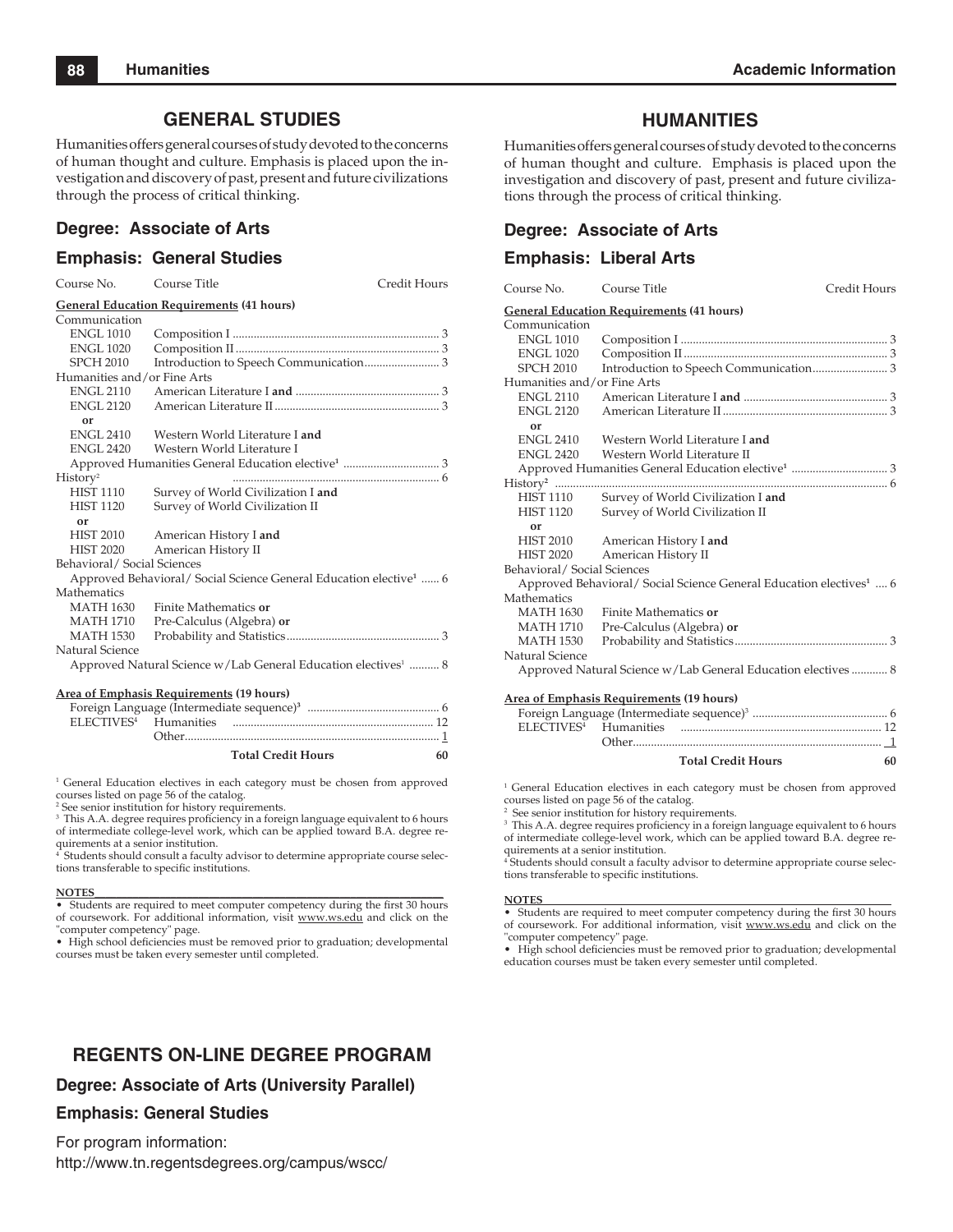### **WOMEN'S STUDIES**

The Women's Studies emphasis curriculum serves to familiarize the student with the interdisciplinary academic field of women's studies within the broader liberal arts concept.

### **Degree: Associate of Arts**

### **Emphasis: Women's Studies**

| Course No.                                       | Course Title                                                                   | Credit Hours |  |  |
|--------------------------------------------------|--------------------------------------------------------------------------------|--------------|--|--|
| <b>General Education Requirements (41 hours)</b> |                                                                                |              |  |  |
| Communication                                    |                                                                                |              |  |  |
| <b>ENGL 1010</b>                                 |                                                                                |              |  |  |
| <b>ENGL 1020</b>                                 |                                                                                |              |  |  |
| <b>SPCH 2010</b>                                 | Introduction to Speech Communication3                                          |              |  |  |
| Humanities and/or Fine Arts                      |                                                                                |              |  |  |
| <b>ENGL 2410</b>                                 |                                                                                |              |  |  |
| <b>ENGL 2420</b>                                 |                                                                                |              |  |  |
|                                                  |                                                                                |              |  |  |
| Select from:                                     |                                                                                |              |  |  |
| ART 2040                                         | Art History Survey I                                                           |              |  |  |
| ART 2050                                         | Art History Survey II                                                          |              |  |  |
| MUS 1030                                         | Music Appreciation                                                             |              |  |  |
| <b>PHIL 1030</b>                                 | Human Nature and Life                                                          |              |  |  |
| <b>PHIL 2020</b>                                 | Self and Values                                                                |              |  |  |
| <b>THEA 1030</b>                                 | Introduction to Theatre                                                        |              |  |  |
|                                                  |                                                                                |              |  |  |
| <b>HIST 1110</b>                                 | Survey of World Civilization I and                                             |              |  |  |
| <b>HIST 1120</b>                                 | Survey of World Civilization II                                                |              |  |  |
| or<br><b>HIST 2010</b>                           |                                                                                |              |  |  |
| <b>HIST 2020</b>                                 | American History I and                                                         |              |  |  |
| Behavioral/Social Sciences                       | American History II                                                            |              |  |  |
|                                                  | Approved Behavioral/ Social Science General Education electives <sup>1</sup> 6 |              |  |  |
| Mathematics                                      |                                                                                |              |  |  |
| <b>MATH 1630</b>                                 | Finite Mathematics or                                                          |              |  |  |
| MATH 1710                                        | Pre-Calculus (Algebra) or                                                      |              |  |  |
| MATH 1530                                        |                                                                                |              |  |  |
| Natural Science                                  |                                                                                |              |  |  |
|                                                  | Approved Natural Science w/Lab General Education electives <sup>1</sup> 8      |              |  |  |
|                                                  |                                                                                |              |  |  |
|                                                  | <b>Area of Emphasis Requirements (19 hours)</b>                                |              |  |  |
| HUMA 2150                                        |                                                                                |              |  |  |
| <b>HUMA 2200</b>                                 |                                                                                |              |  |  |
| or                                               |                                                                                |              |  |  |
| <b>HIST 2200</b>                                 | Women in Society                                                               |              |  |  |
|                                                  |                                                                                |              |  |  |
| ELECTIVES <sup>4</sup>                           |                                                                                |              |  |  |
| Select from:                                     |                                                                                |              |  |  |
| ART 2040                                         | Art History Survey I                                                           |              |  |  |
| <b>ART 2050</b>                                  | Art History Survey II                                                          |              |  |  |
| <b>MUS 1030</b>                                  | Music Appreciation                                                             |              |  |  |
| <b>PHIL 2210</b>                                 | Religions and Culture                                                          |              |  |  |
| <b>PHIL 1030</b>                                 | Human Nature and Life                                                          |              |  |  |
| <b>PHIL 2020</b>                                 | Self and Values                                                                |              |  |  |
| <b>THEA 1030</b>                                 | Introduction to Theatre                                                        |              |  |  |
|                                                  |                                                                                | -1           |  |  |
|                                                  | <b>Total Credit Hours</b>                                                      | 60           |  |  |

<sup>1</sup> General Education electives in each category must be chosen from approved courses

listed on page 56 of the catalog. 2 See senior institution for history requirements.

<sup>3</sup> This A.A. degree requires proficiency in a foreign language equivalent to 6 hours of<br>intermediate college-level work, which can be applied toward B.A. degree requirements at a senior institution.

4 Students should consult a faculty advisor to determine appropriate course selections transferable to specific institutions.<br>NOTES <br>• Students are result in the specific conditions of the state of the state of the state of the state of the state of the state of the state of the state of the state of the sta

**NOTES**<br>• Students are required to meet computer competency during the first 30 hours of coursework. For additional information, visit www.ws.edu and click on the "computer competency" page.

High school deficiencies must be removed prior to graduation; developmental education courses must be taken every semester until completed.

### **MASS COMMUNICATIONS**

Mass Communications courses seek to enable students to think critically and communicate effectively thereby preparing them for careers in the fields of broadcasting, journalism and mass communications.

### **Degree: Associate of Arts**

### **Emphasis: Broadcasting**

| Course No. Course Title     |                                                                               | Credit Hours |
|-----------------------------|-------------------------------------------------------------------------------|--------------|
|                             | <b>General Education Requirements (41 hours)</b>                              |              |
| Communication               |                                                                               |              |
| <b>ENGL 1010</b>            |                                                                               |              |
| ENGL 1020                   |                                                                               |              |
| SPCH 2010                   |                                                                               |              |
| Humanities and/or Fine Arts |                                                                               |              |
| ENGL 2410                   |                                                                               |              |
| <b>ENGL 2420</b>            |                                                                               |              |
|                             |                                                                               |              |
|                             |                                                                               |              |
| <b>HIST 1110</b>            | Survey of World Civilization I and                                            |              |
| HIST 1120                   | Survey of World Civilization II                                               |              |
| or                          |                                                                               |              |
|                             | HIST 2010 American History I and                                              |              |
| Behavioral/Social Sciences  | HIST 2020 American History II                                                 |              |
|                             |                                                                               |              |
|                             | Approved Behavioral/ Social Science General Education elective <sup>1</sup> 3 |              |
| Mathematics                 |                                                                               |              |
| Natural Science             |                                                                               |              |
|                             | Approved Natural Science w/Lab General Education electives <sup>1</sup> 8     |              |
|                             |                                                                               |              |
|                             | <u>Area of Emphasis Requirements</u> (19 hours)                               |              |
|                             |                                                                               |              |
|                             |                                                                               |              |

|  | <b>Total Credit Hours</b> | 60 |
|--|---------------------------|----|
|  |                           |    |
|  |                           |    |
|  |                           |    |
|  |                           |    |
|  |                           |    |
|  |                           |    |

<sup>1</sup> General Education electives in each category must be chosen from approved courses listed on page 56 of the catalog.

<sup>2</sup> Students should consult a faculty advisor to determine appropriate course selections transferable to specific institutions.

<sup>3</sup> This A.A. degree requires proficiency in a foreign language equivalent to 6 hours of intermediate college-level work, which can be applied toward B.A. degree requirements at a senior institution.

#### **NOTES**\_\_\_\_\_\_\_\_\_\_\_\_\_\_\_\_\_\_\_\_\_\_\_\_\_\_\_\_\_\_\_\_\_\_\_\_\_\_\_\_\_\_\_\_\_\_\_\_\_\_\_\_\_\_\_\_\_\_\_\_\_\_\_\_

• Students are required to meet computer competency during the first 30 hours of coursework. For additional information, visit www.ws.edu and click on the "computer competency" page.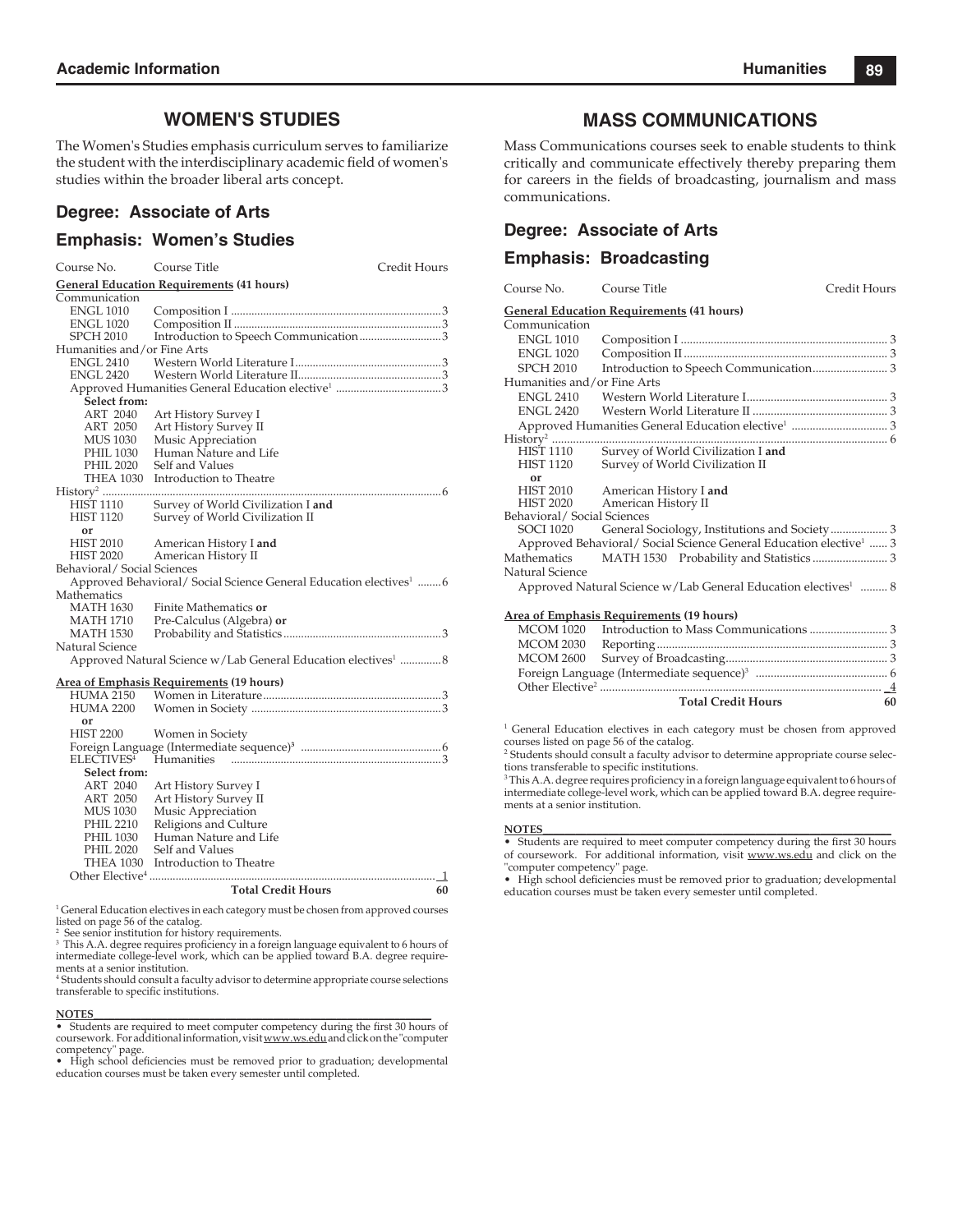### **Degree: Associate of Arts**

### **Emphasis: Journalism**

### Course No. Course Title Credit Hours

| <b>General Education Requirements (41 hours)</b> |  |  |  |
|--------------------------------------------------|--|--|--|
| Communication                                    |  |  |  |
| <b>ENGL 1010</b>                                 |  |  |  |
| <b>ENGL 1020</b>                                 |  |  |  |
| SPCH 2010                                        |  |  |  |
| Humanities and/or Fine Arts                      |  |  |  |
|                                                  |  |  |  |
|                                                  |  |  |  |
|                                                  |  |  |  |

| History <sup>2</sup>       |                                                                              |  |
|----------------------------|------------------------------------------------------------------------------|--|
| <b>HIST 1110</b>           |                                                                              |  |
| <b>HIST 1120</b>           |                                                                              |  |
| or                         |                                                                              |  |
| <b>HIST 2010</b>           | American History I and                                                       |  |
| HIST 2020                  | American History II                                                          |  |
| Behavioral/Social Sciences |                                                                              |  |
| SOCI 1020                  |                                                                              |  |
|                            | Approved Behavioral/Social Science General Education elective <sup>1</sup> 3 |  |
| Mathematics                |                                                                              |  |
|                            |                                                                              |  |
| Natural Science            |                                                                              |  |
|                            | Approved Natural Science w/Lab General Education electives <sup>1</sup> 8    |  |

#### **Area of Emphasis Requirements (19 hours)**

|  | <b>Total Credit Hours</b> | 60 |
|--|---------------------------|----|
|  |                           |    |
|  |                           |    |
|  |                           |    |
|  |                           |    |
|  |                           |    |

<sup>1</sup> General Education electives in each category must be chosen from approved courses listed on page 56 of the catalog.

**2** See senior institution for history requirements.

<sup>3</sup> This A.A. degree requires proficiency in a foreign language equivalent to 6 hours of intermediate college-level work, which can be applied toward B.A. degree re-

quirements at a senior institution. **4** Other electives subject to approval by Mass Communication advisor and determined to be appropriate course selection transferable to specific institution.

#### **NOTES**\_\_\_\_\_\_\_\_\_\_\_\_\_\_\_\_\_\_\_\_\_\_\_\_\_\_\_\_\_\_\_\_\_\_\_\_\_\_\_\_\_\_\_\_\_\_\_\_\_\_\_\_\_\_\_\_\_\_\_\_\_\_\_\_

• Students are required to meet computer competency during the first 30 hours of coursework. For additional information, visit www.ws.edu and click on the "computer competency" page.

• High school deficiencies must be removed prior to graduation; developmental education courses must be taken every semester until completed.

### **Degree: Associate of Arts**

### **Emphasis: Mass Communications**

| Course No.                  | Course Title                                                                  | Credit Hours |
|-----------------------------|-------------------------------------------------------------------------------|--------------|
|                             | <b>General Education Requirements (41 hours)</b>                              |              |
| Communication               |                                                                               |              |
| <b>ENGL 1010</b>            |                                                                               |              |
| ENGL 1020                   |                                                                               |              |
| SPCH 2010                   |                                                                               |              |
| Humanities and/or Fine Arts |                                                                               |              |
|                             |                                                                               |              |
| ENGL 2420                   |                                                                               |              |
|                             |                                                                               |              |
| History <sup>2</sup>        |                                                                               |              |
| <b>HIST 1110</b>            |                                                                               |              |
| <b>HIST 1120</b>            |                                                                               |              |
| or                          |                                                                               |              |
| <b>HIST 2010</b>            | American History I and                                                        |              |
|                             | HIST 2020 American History II                                                 |              |
| Behavioral/Social Sciences  |                                                                               |              |
| SOCI 1020                   |                                                                               |              |
|                             | Approved Behavioral/ Social Science General Education elective <sup>1</sup> 3 |              |
| Mathematics                 |                                                                               |              |
|                             |                                                                               |              |
| Natural Science             |                                                                               |              |
|                             | Approved Natural Science w/Lab General Education electives <sup>1</sup> 8     |              |
|                             | Area of Emphasis Requirements (19 hours)                                      |              |
|                             | $\alpha$                                                                      |              |

|  | <b>Total Credit Hours</b> | 60 |
|--|---------------------------|----|

<sup>1</sup> General Education electives in each category must be chosen from approved courses listed on page 56 of the catalog.

**2** See senior institution for history requirements.

<sup>3</sup> This A.A. degree requires proficiency in a foreign language equivalent to 6 hours of intermediate college-level work, which can be applied toward B.A. degree requirements at a senior institution.

4 Other electives subject to approval by Mass Communication advisor and determined to be appropriate course selection transferable to specific institutions.

#### **NOTES**\_\_\_\_\_\_\_\_\_\_\_\_\_\_\_\_\_\_\_\_\_\_\_\_\_\_\_\_\_\_\_\_\_\_\_\_\_\_\_\_\_\_\_\_\_\_\_\_\_\_\_\_\_\_\_\_\_\_\_\_\_\_\_\_

• Students are required to meet computer competency during the first 30 hours of coursework. For additional information, visit www.ws.edu and click on the "computer competency" page.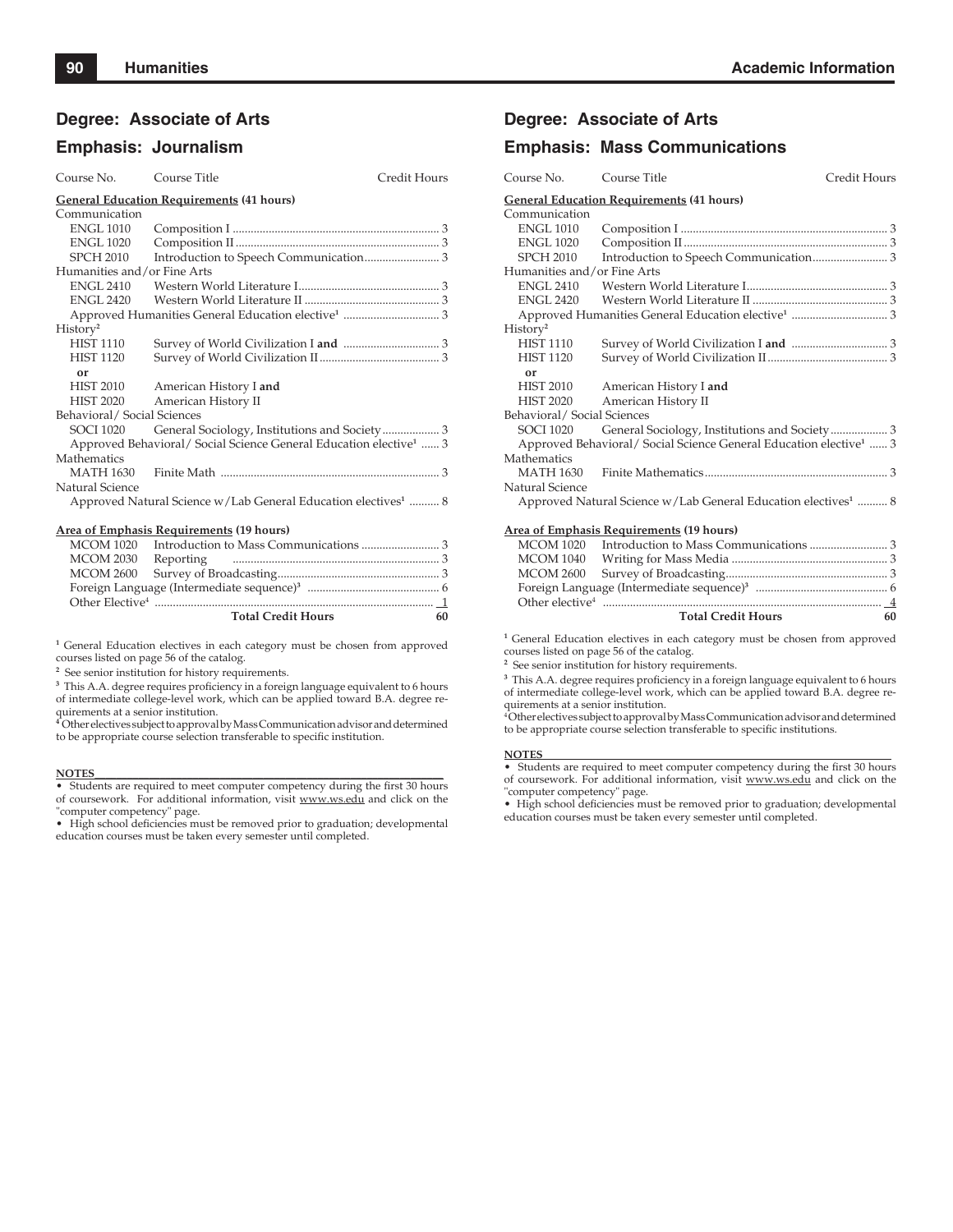### **MUSIC**

This discipline presents traditional and non-traditional musical styles through both listening and score reading. Opportunities are provided for attending, interpreting and participating in performances.

### **Degree: Associate of Arts**

### **Emphasis: Music**

| Course No.                                      | Course Title                                     |                                                                               | Credit Hours |  |  |
|-------------------------------------------------|--------------------------------------------------|-------------------------------------------------------------------------------|--------------|--|--|
|                                                 | <b>General Education Requirements (41 hours)</b> |                                                                               |              |  |  |
| Communication                                   |                                                  |                                                                               |              |  |  |
| <b>ENGL 1010</b>                                |                                                  |                                                                               |              |  |  |
| <b>ENGL 1020</b>                                |                                                  |                                                                               |              |  |  |
| <b>SPCH 2010</b>                                |                                                  | Introduction to Speech Communication3                                         |              |  |  |
| Humanities and/or Fine Arts                     |                                                  |                                                                               |              |  |  |
| <b>ENGL 2410</b>                                |                                                  |                                                                               |              |  |  |
| <b>ENGL 2420</b>                                |                                                  |                                                                               |              |  |  |
| MUS 1030                                        |                                                  |                                                                               |              |  |  |
| History <sup>1</sup>                            |                                                  |                                                                               |              |  |  |
| <b>HIST 1110</b>                                |                                                  |                                                                               |              |  |  |
| <b>HIST 1120</b>                                |                                                  |                                                                               |              |  |  |
| or                                              |                                                  |                                                                               |              |  |  |
| <b>HIST 2010</b>                                | American History I and                           |                                                                               |              |  |  |
| <b>HIST 2020</b>                                | American History II                              |                                                                               |              |  |  |
| Behavioral/ Social Sciences                     |                                                  |                                                                               |              |  |  |
| SOCI 1020                                       |                                                  | General Sociology, Institutions and Society 3                                 |              |  |  |
|                                                 |                                                  | Approved Behavioral/ Social Science General Education elective <sup>2</sup> 3 |              |  |  |
| Mathematics                                     |                                                  |                                                                               |              |  |  |
| <b>MATH 1630</b>                                |                                                  |                                                                               |              |  |  |
| Natural Science                                 |                                                  |                                                                               |              |  |  |
|                                                 |                                                  | Approved Natural Science w/Lab General Education electives <sup>2</sup> 8     |              |  |  |
| <b>Area of Emphasis Requirements (19 hours)</b> |                                                  |                                                                               |              |  |  |
| MUS 1040                                        |                                                  |                                                                               |              |  |  |
| <b>MUS 1045</b>                                 |                                                  |                                                                               |              |  |  |
| MUS 1110                                        | Theory I                                         |                                                                               |              |  |  |
| <b>MUS 1120</b>                                 | Theory II                                        |                                                                               |              |  |  |
| Applied Music <sup>3</sup>                      |                                                  |                                                                               |              |  |  |
|                                                 | MUS 1912                                         | Individual Music Instruction - Voice                                          |              |  |  |
|                                                 | MUS 1935                                         | Individual Music Instruction - Brass                                          |              |  |  |
|                                                 | MUS 1922                                         | Individual Music Instruction -                                                |              |  |  |
|                                                 |                                                  | Keyboard                                                                      |              |  |  |
|                                                 | MUS 1936                                         | Individual Music Instruction -                                                |              |  |  |
|                                                 |                                                  | Percussion                                                                    |              |  |  |
|                                                 | MUS 1933                                         | Individual Music Instruction - Guitar                                         |              |  |  |
|                                                 | MUS 1937                                         | Individual Music Instruction - Strings                                        |              |  |  |
|                                                 | MUS 1934                                         | Individual Music Instruction -                                                |              |  |  |
|                                                 |                                                  | Woodwinds                                                                     |              |  |  |
| Ensemble <sup>3</sup>                           | Select from:                                     |                                                                               |              |  |  |
|                                                 | <b>MUS</b> 1050                                  | Concert Choir                                                                 |              |  |  |
|                                                 | <b>MUS 1090</b>                                  | Jazz Band                                                                     |              |  |  |
|                                                 | <b>MUS</b> 1060                                  | College-Community Chorale                                                     |              |  |  |
|                                                 | <b>MUS 1740</b>                                  | Choral Performance Ensemble                                                   |              |  |  |
|                                                 | <b>MUS 2090</b>                                  | College-Community Symphonic Band                                              |              |  |  |
|                                                 |                                                  |                                                                               |              |  |  |
|                                                 |                                                  | <b>Total Credit Hours</b>                                                     | 60           |  |  |

<sup>1</sup> See senior institution for history requirements.

<sup>2</sup> General Education electives in each category must be chosen from approved courses listed on page 56 of the catalog.

<sup>3</sup> Students should consult a faculty advisor to determine appropriate course selections transferable to specific institutions.

<sup>4</sup> This A.A. degree requires proficiency in a foreign language equivalent to 6 hours of elementary college-level work, which can be applied toward B.A. degree requirements at a senior institution.

#### **NOTES**\_\_\_\_\_\_\_\_\_\_\_\_\_\_\_\_\_\_\_\_\_\_\_\_\_\_\_\_\_\_\_\_\_\_\_\_\_\_\_\_\_\_\_\_\_\_\_\_\_\_\_\_\_\_\_\_\_\_\_\_\_\_\_\_

• Students are required to meet computer competency during the first 30 hours of coursework. For additional information, visit www.ws.edu and click on the "computer competency" page.

• High school deficiencies must be removed prior to graduation; developmental education courses must be taken every semester until completed.

• All music majors are required to take a Theory and Piano Proficiency Exam. Those scoring below 80% on the Theory Exam will be required to enroll in MUS 1020-Fundamentals of Music. Those scoring below 80% on the Piano Exam will be required to enroll in MUS 1610 and 1620.

### **Degree: Associate of Arts**

### **Emphasis: Music Education**

| Course No.                                       | Course Title           |                                               | Credit Hours   |  |
|--------------------------------------------------|------------------------|-----------------------------------------------|----------------|--|
| <b>General Education Requirements (41 hours)</b> |                        |                                               |                |  |
| Communication                                    |                        |                                               |                |  |
| <b>ENGL 1010</b>                                 |                        |                                               |                |  |
| <b>ENGL 1020</b>                                 |                        |                                               |                |  |
| <b>SPCH 2010</b>                                 |                        |                                               |                |  |
| Humanities and/or Fine Arts                      |                        |                                               |                |  |
| <b>ENGL 2410</b>                                 |                        |                                               |                |  |
| ART 1030                                         |                        |                                               |                |  |
| MUS 1030                                         |                        |                                               |                |  |
| History <sup>1</sup>                             |                        |                                               |                |  |
| <b>HIST 1110</b>                                 |                        |                                               |                |  |
| <b>HIST 1120</b>                                 |                        |                                               |                |  |
| or                                               |                        |                                               |                |  |
| <b>HIST 2010</b>                                 | American History I and |                                               |                |  |
| <b>HIST 2020</b>                                 | American History II    |                                               |                |  |
| Behavioral/Social Sciences                       |                        |                                               |                |  |
| <b>SOCI 1020</b>                                 |                        | General Sociology, Institutions and Society 3 |                |  |
| <b>PHYS 1310</b>                                 |                        |                                               |                |  |
| Mathematics                                      |                        |                                               |                |  |
| MATH 1530                                        |                        |                                               |                |  |
| <b>MATH 1630</b>                                 | Finite Mathematics or  |                                               |                |  |
| Natural Science                                  |                        |                                               |                |  |
|                                                  |                        |                                               |                |  |
| Area of Emphasis Requirements (19 hours)         |                        |                                               |                |  |
| MUS 1040                                         | Ear Training I         |                                               |                |  |
| <b>MUS 1045</b>                                  |                        |                                               |                |  |
| MUS 1110                                         | Theory I               |                                               |                |  |
| <b>MUS 1120</b>                                  | Theory II              |                                               |                |  |
| Applied Music <sup>3</sup> Select from:          |                        |                                               |                |  |
|                                                  | MUS 1912               | Individual Music Instruction - Voice          |                |  |
|                                                  | <b>MUS 1935</b>        | Individual Music Instruction - Brass          |                |  |
|                                                  | MUS 1922               | Individual Music Instruction - Keyboard       |                |  |
|                                                  | <b>MUS 1936</b>        | Individual Music Instruction - Percussion     |                |  |
|                                                  | MUS 1933               | Individual Music Instruction - Guitar         |                |  |
|                                                  | MUS 1937               | Individual Music Instruction - Strings        |                |  |
|                                                  | MUS 1934               | Individual Music Instruction - Woodwinds      |                |  |
| Ensemble <sup>3</sup>                            | Select from:           |                                               |                |  |
|                                                  | <b>MUS 1050</b>        | Concert Choir                                 |                |  |
|                                                  | <b>MUS 1090</b>        | Jazz Band                                     |                |  |
|                                                  | MUS 1060               | College-Community Chorale                     |                |  |
|                                                  | <b>MUS 2090</b>        | College-Community Symphonic Band              |                |  |
|                                                  |                        |                                               | $\overline{6}$ |  |
|                                                  |                        | <b>Total Credit Hours</b>                     | 60             |  |

**<sup>1</sup>** See senior institution for history requirements.

**<sup>2</sup>** General Education electives in each category must be chosen from approved courses

listed on page 56 of the catalog **<sup>3</sup>** Students should consult a faculty advisor to determine appropriate course selections transferable to specific institutions.

<sup>4</sup> This A.A. degree requires proficiency in a foreign language equivalent to 6 hours of elementary college-level work, which can be applied toward B.A. degree requirements at a senior institution.

#### **NOTES**\_\_\_\_\_\_\_\_\_\_\_\_\_\_\_\_\_\_\_\_\_\_\_\_\_\_\_\_\_\_\_\_\_\_\_\_\_\_\_\_\_\_\_\_\_\_\_\_\_\_\_\_\_\_\_\_\_\_\_\_\_\_\_\_\_\_\_\_

• Students are required to meet computer competency during the first 30 hours of coursework. For additional information, visit www.ws.edu and click on the "computer competency" page.

• High school deficiencies must be removed prior to graduation; developmental education courses must be taken every semester until completed.

• All music majors are required to take a Theory and Piano Proficiency Exam. Those scoring below 80% on the Theory Exam will be required to enroll in MUS 1020-Fundamentals of Music. Those scoring below 80% on the Piano Exam will be required to enroll in MUS 1610 and 1620.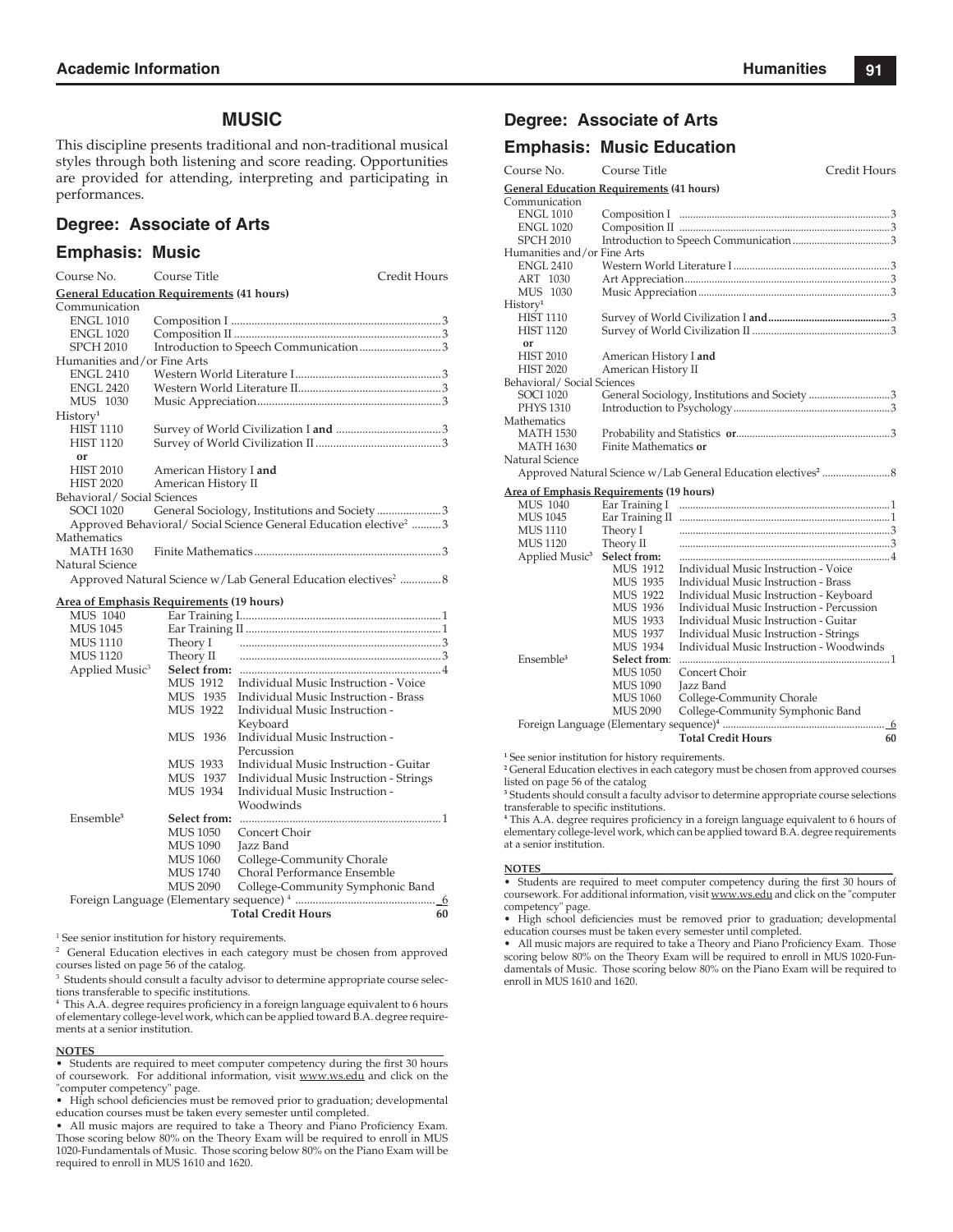### **Degree: Associate of Science**

### **Emphasis: Professional Entertainment - Performance**

| Course No.                  | Course Title                                                                  | Credit Hours |  |  |  |
|-----------------------------|-------------------------------------------------------------------------------|--------------|--|--|--|
|                             | <b>General Education Requirements (41 hours)</b>                              |              |  |  |  |
| Communication               |                                                                               |              |  |  |  |
| <b>ENGL 1010</b>            |                                                                               |              |  |  |  |
| <b>ENGL 1020</b>            |                                                                               |              |  |  |  |
| <b>SPCH 2010</b>            |                                                                               |              |  |  |  |
| Humanities and/or Fine Arts |                                                                               |              |  |  |  |
| <b>ENGL 2410</b>            |                                                                               |              |  |  |  |
| <b>ENGL 2420</b>            |                                                                               |              |  |  |  |
| MUS 1030                    |                                                                               |              |  |  |  |
| History <sup>1</sup>        |                                                                               |              |  |  |  |
| <b>HIST 1110</b>            |                                                                               |              |  |  |  |
| <b>HIST 1120</b>            |                                                                               |              |  |  |  |
| or                          |                                                                               |              |  |  |  |
| <b>HIST 2010</b>            | American History I and                                                        |              |  |  |  |
| <b>HIST 2020</b>            | American History II                                                           |              |  |  |  |
| Behavioral/Social Sciences  |                                                                               |              |  |  |  |
| SOCI 1020                   | General Sociology, Institutions and Society3                                  |              |  |  |  |
|                             | Approved Behavioral/ Social Science General Education elective <sup>2</sup> 3 |              |  |  |  |
| <b>Mathematics</b>          |                                                                               |              |  |  |  |
| <b>MATH 1530</b>            |                                                                               |              |  |  |  |
| <b>MATH 1630</b>            | <b>Finite Mathematics</b>                                                     |              |  |  |  |
| Natural Science             |                                                                               |              |  |  |  |

Approved Natural Science w/Lab General Education electives<sup>2</sup> ........................8

#### **Area of Emphasis Requirements (19 hours)**

| MUS 1040                   | Ear Training I  |                                           |    |
|----------------------------|-----------------|-------------------------------------------|----|
| <b>MUS 1045</b>            | Ear Training II |                                           |    |
| <b>MUS 1110</b>            | Theory I        |                                           |    |
| <b>MUS 1120</b>            | Theory II       |                                           |    |
| <b>MUS 1745</b>            | Music Business  |                                           |    |
| Applied Music <sup>3</sup> | Select from:    |                                           |    |
|                            | MUS 1912        | Individual Music Instruction - Voice      |    |
|                            | MUS 1922        | Individual Music Instruction - Keyboard   |    |
|                            | MUS 1933        | Individual Music Instruction - Guitar     |    |
|                            | MUS 1934        | Individual Music Instruction - Woodwinds  |    |
|                            | MUS 1935        | Individual Music Instruction - Brass      |    |
|                            | MUS 1936        | Individual Music Instruction - Percussion |    |
|                            | MUS 1937        | Individual Music Instruction - Strings    |    |
| Ensemble <sup>3</sup>      | Select from:    |                                           |    |
|                            | MUS 1090        | Jazz Band                                 |    |
|                            | <b>MUS 1730</b> | <b>Choral Studies</b>                     |    |
|                            | MUS 1770        | <b>BackBeat</b>                           |    |
|                            |                 | Other Approved Ensemble                   |    |
|                            |                 | <b>Total Credit Hours</b>                 | 60 |
|                            |                 |                                           |    |

**<sup>1</sup>** See senior institution for history requirements.

**<sup>2</sup>** General Education electives in each category must be chosen from approved courses

listed on page 56 of the catalog. **<sup>3</sup>** Students should consult a faculty advisor to determine appropriate course selections transferable to specific institutions.

#### **NOTES**\_\_\_\_\_\_\_\_\_\_\_\_\_\_\_\_\_\_\_\_\_\_\_\_\_\_\_\_\_\_\_\_\_\_\_\_\_\_\_\_\_\_\_\_\_\_\_\_\_\_\_\_\_\_\_\_\_\_\_\_\_\_\_\_

 $\bullet~$  Students are required to meet computer competency during the first 30 hours of coursework. For additional information, visit www.ws.edu and click on the "computer competency" page.

• High school deficiencies must be removed prior to graduation; developmental education courses must be taken every semester until completed.

• All music majors are required to take a Theory and Piano Proficiency Exam. Those scoring below 80% on the Theory Exam will be required to enroll in MUS 1020-Fundamentals of Music. Those scoring below 80% on the Piano Exam will be required to enroll in MUS 1610 and 1620.

### **Degree: Associate of Science**

### **Emphasis: Professional Entertainment – Stage Management/Technician**

| Course No.                  | Course Title                                                                   | Credit Hours |
|-----------------------------|--------------------------------------------------------------------------------|--------------|
|                             | <b>General Education Requirements (41 hours)</b>                               |              |
| Communication               |                                                                                |              |
| <b>ENGL 1010</b>            |                                                                                |              |
| <b>ENGL 1020</b>            |                                                                                |              |
| <b>SPCH 2010</b>            |                                                                                |              |
| Humanities and/or Fine Arts |                                                                                |              |
| <b>ENGL 2410</b>            |                                                                                |              |
| <b>ENGL 2420</b>            |                                                                                |              |
| <b>THEA 1030</b>            |                                                                                |              |
| History <sup>1</sup>        |                                                                                |              |
| <b>HIST 1110</b>            |                                                                                |              |
| <b>HIST 1120</b>            |                                                                                |              |
| or                          |                                                                                |              |
| <b>HIST 2010</b>            | American History I and                                                         |              |
| <b>HIST 2020</b>            | American History II                                                            |              |
| Behavioral/Social Sciences  |                                                                                |              |
|                             | Approved Behavioral/ Social Science General Education electives <sup>2</sup> 6 |              |
| Mathematics                 |                                                                                |              |
| MATH 1530                   |                                                                                |              |
| MATH 1630                   | <b>Finite Mathematics</b>                                                      |              |
| Natural Science             |                                                                                |              |
|                             | Approved Natural Science w/Lab General Education electives <sup>2</sup> 8      |              |
|                             | <b>Area of Emphasis Requirements (19 hours)</b>                                |              |
| <b>MCOM 1020</b>            |                                                                                |              |
| THEA 1210                   |                                                                                |              |

|                  | <b>Total Credit Hours</b> | 60 |
|------------------|---------------------------|----|
|                  |                           |    |
|                  |                           |    |
| <b>THEA 2410</b> |                           |    |
|                  |                           |    |
|                  |                           |    |

**<sup>1</sup>** See senior institution for history requirements.

**2** General Education electives in each category must be chosen from approved courses listed on page 56 of the catalog.

**3** Students should consult a faculty advisor to determine appropriate course selections transferable to specific institutions.

#### **NOTES**\_\_\_\_\_\_\_\_\_\_\_\_\_\_\_\_\_\_\_\_\_\_\_\_\_\_\_\_\_\_\_\_\_\_\_\_\_\_\_\_\_\_\_\_\_\_\_\_\_\_\_\_\_\_\_\_\_\_\_\_\_\_\_\_

• Students are required to meet computer competency during the first 30 hours of coursework. For additional information, visit www.ws.edu and click on the "computer competency" page.

• High school deficiencies must be removed prior to graduation; developmental education courses must be taken every semester until completed.

• All music majors are required to take a Theory and Piano Proficiency Exam. Those scoring below 80% on the Theory Exam will be required to enroll in MUS 1020-Fundamentals of Music. Those scoring below 80% on the Piano Exam will be required to enroll in MUS 1610 and 1620.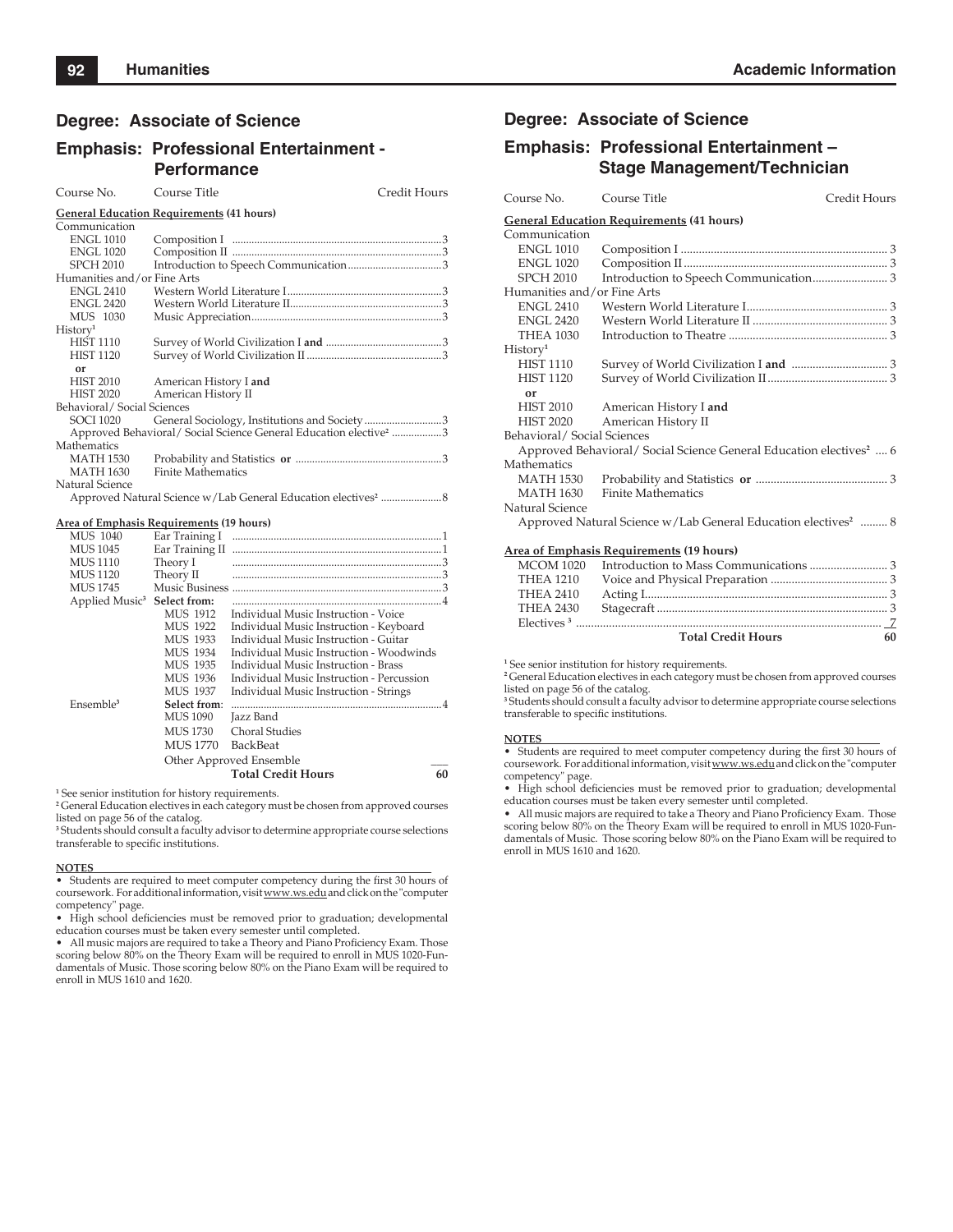### **PHILOSOPHY**

Philosophy involves reasoning and thinking critically about all areas of life: science, religion, art, politics and morality. Its purpose is to understand and evaluate our most basic beliefs and values and to integrate them in a coherent view of ourselves and the world.

### **Degree: Associate of Arts**

### **Emphasis: Philosophy**

|                                                  | Eniphasis. Thissephy                                                          |              |  |  |  |
|--------------------------------------------------|-------------------------------------------------------------------------------|--------------|--|--|--|
| Course No.                                       | Course Title                                                                  | Credit Hours |  |  |  |
| <b>General Education Requirements (41 hours)</b> |                                                                               |              |  |  |  |
| Communication                                    |                                                                               |              |  |  |  |
| <b>ENGL 1010</b>                                 |                                                                               |              |  |  |  |
| <b>ENGL 1020</b>                                 |                                                                               |              |  |  |  |
| <b>SPCH 2010</b>                                 |                                                                               |              |  |  |  |
| Humanities and/or Fine Arts                      |                                                                               |              |  |  |  |
| <b>ENGL 2410</b>                                 |                                                                               |              |  |  |  |
| <b>ENGL 2420</b>                                 |                                                                               |              |  |  |  |
|                                                  |                                                                               |              |  |  |  |
| History <sup>1</sup>                             |                                                                               |              |  |  |  |
| <b>HIST 1110</b>                                 |                                                                               |              |  |  |  |
| <b>HIST 1120</b>                                 |                                                                               |              |  |  |  |
| or                                               |                                                                               |              |  |  |  |
| <b>HIST 2010</b>                                 | American History I and                                                        |              |  |  |  |
| <b>HIST 2020</b>                                 | American History II                                                           |              |  |  |  |
| Behavioral/Social Sciences                       |                                                                               |              |  |  |  |
| <b>SOCI 1020</b>                                 |                                                                               |              |  |  |  |
|                                                  | Approved Behavioral/ Social Science General Education elective <sup>2</sup> 3 |              |  |  |  |
| Mathematics                                      |                                                                               |              |  |  |  |
| <b>MATH 1530</b>                                 |                                                                               |              |  |  |  |
| <b>MATH 1630</b>                                 | Finite Mathematics or                                                         |              |  |  |  |
| <b>MATH 1710</b>                                 | Pre-Calculus (Algebra)                                                        |              |  |  |  |
| Natural Science                                  |                                                                               |              |  |  |  |
|                                                  | Approved Natural Science w/Lab General Education electives <sup>2</sup> 8     |              |  |  |  |
|                                                  | Area of Emphasis Requirements (19 hours)                                      |              |  |  |  |
| <b>PHIL 1030</b>                                 |                                                                               |              |  |  |  |
| <b>PHIL 1600</b>                                 |                                                                               |              |  |  |  |
| <b>PHIL 2020</b>                                 |                                                                               |              |  |  |  |
| <b>PHIL 2210</b>                                 |                                                                               |              |  |  |  |
|                                                  |                                                                               |              |  |  |  |
|                                                  |                                                                               |              |  |  |  |
|                                                  | Total Credit Hours 60                                                         |              |  |  |  |

**<sup>1</sup>** See senior institution for history requirements.

**2** General Education electives in each category must be chosen from approved courses listed on page 56 of the catalog.<br><sup>3</sup> This A.A. degree requires proficiency in a foreign language equivalent to 6 hours

of intermediate college-level work, which can be applied toward B.A. degree requirements at a senior institution.

#### **NOTES NOTES**\_\_\_\_\_\_\_\_\_\_\_\_\_\_\_\_\_\_\_\_\_\_\_\_\_\_\_\_\_\_\_\_\_\_\_\_\_\_\_\_\_\_\_\_\_\_\_\_\_\_\_\_\_\_\_\_\_\_\_\_\_\_\_\_

• Students are required to meet computer competency during the first 30 hours of coursework. For additional information, visit www.ws.edu and click on the "computer competency" page.

• High school deficiencies must be removed prior to graduation; developmental education courses must be taken every semester until completed.

### **Degree: Associate of Arts**

### **Emphasis: Religious Studies**

| Course No.                           | Course Title                                                                  | Credit Hours |  |  |  |
|--------------------------------------|-------------------------------------------------------------------------------|--------------|--|--|--|
|                                      | <b>General Education Requirements (41 hours)</b>                              |              |  |  |  |
| Communication                        |                                                                               |              |  |  |  |
| <b>ENGL 1010</b>                     |                                                                               |              |  |  |  |
| <b>ENGL 1020</b>                     |                                                                               |              |  |  |  |
| <b>SPCH 2010</b>                     |                                                                               |              |  |  |  |
| Humanities and/or Fine Arts          |                                                                               |              |  |  |  |
| <b>ENGL 2110</b>                     |                                                                               |              |  |  |  |
| <b>ENGL 2120</b>                     | American Literature II or                                                     |              |  |  |  |
| <b>ENGL 2410</b>                     | Western World Literature I or                                                 |              |  |  |  |
| <b>ENGL 2420</b>                     | Western World Literature II                                                   |              |  |  |  |
| <b>PHIL 1030</b>                     |                                                                               |              |  |  |  |
| <b>PHIL 2210</b>                     |                                                                               |              |  |  |  |
| $History1$                           |                                                                               |              |  |  |  |
| <b>HIST 1110</b>                     | Survey of World Civilization I and                                            |              |  |  |  |
| HIST 1120                            | Survey of World Civilization II                                               |              |  |  |  |
| or                                   |                                                                               |              |  |  |  |
| <b>HIST 2010</b><br><b>HIST 2020</b> | American History I and<br>American History II                                 |              |  |  |  |
| Behavioral/ Social Sciences          |                                                                               |              |  |  |  |
| <b>SOCI 1020</b>                     |                                                                               |              |  |  |  |
|                                      | Approved Behavioral/ Social Science General Education elective <sup>2</sup> 3 |              |  |  |  |
| Mathematics                          |                                                                               |              |  |  |  |
| MATH 1630                            | Finite Mathematics or                                                         |              |  |  |  |
| MATH 1710                            | Pre-Calculus (Algebra) or                                                     |              |  |  |  |
| MATH 1530                            |                                                                               |              |  |  |  |
| Natural Science                      |                                                                               |              |  |  |  |
|                                      | Approved Natural Science w/Lab General Education electives <sup>1</sup> 8     |              |  |  |  |
|                                      |                                                                               |              |  |  |  |
|                                      | Area of Emphasis Requirements (19 hours)                                      |              |  |  |  |
| PHIL 1600                            |                                                                               |              |  |  |  |
| <b>SOCI 1240</b>                     |                                                                               |              |  |  |  |
| <b>SOCI 2110</b>                     |                                                                               |              |  |  |  |
|                                      |                                                                               |              |  |  |  |
|                                      |                                                                               |              |  |  |  |
| Select from:                         |                                                                               |              |  |  |  |
| ART 2040                             | Art History Survey I                                                          |              |  |  |  |
| ART 2050                             | Art History Survey II                                                         |              |  |  |  |
| <b>MUS 1030</b>                      | Music Appreciation                                                            |              |  |  |  |
|                                      | THEA 1030 Introduction to Theatre                                             |              |  |  |  |

1 See senior institution for history requirements. 2 General Education electives in each category must be chosen from approved courses listed on page 56 of the catalog.

Other Elective4 ............................................................................................. \_1

 **Total Credit Hours 60**

<sup>3</sup> This A.A. degree requires proficiency in a foreign language equivalent to 6 hours of intermediate college-level work, which can be applied toward B.A. degree requirements at a senior institution.

4 Students should consult a faculty advisor to determine appropriate course selections transferable to specific institutions.

#### **NOTES**\_\_\_\_\_\_\_\_\_\_\_\_\_\_\_\_\_\_\_\_\_\_\_\_\_\_\_\_\_\_\_\_\_\_\_\_\_\_\_\_\_\_\_\_\_\_\_\_\_\_\_\_\_\_\_\_\_\_\_\_\_\_\_\_

• Students are required to meet computer competency during the first 30 hours of coursework. For additional information, visit www.ws.edu and click on the "computer competency" page.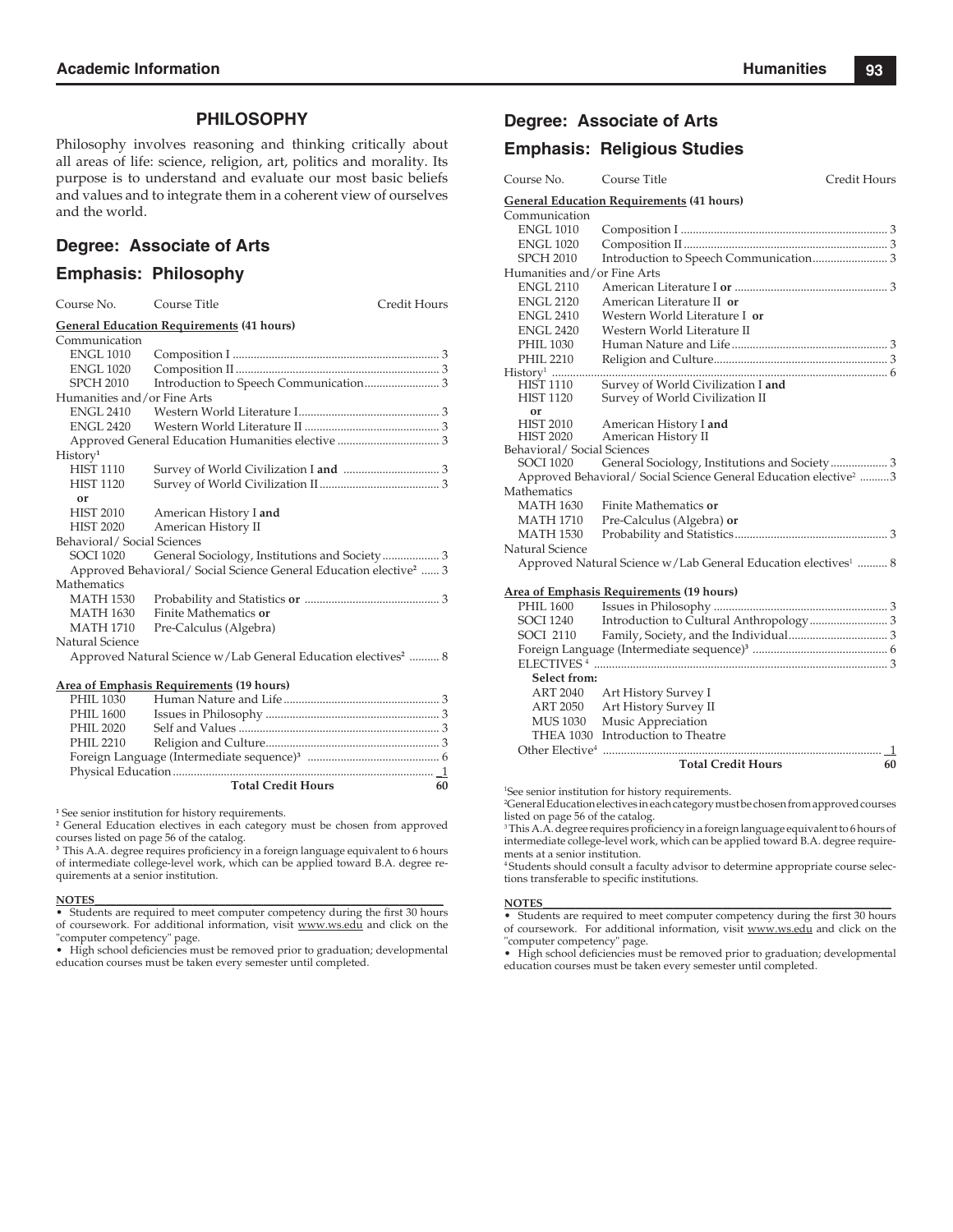### **SPEECH COMMUNICATION**

Speech Communication provides training in communication skills for effective communication in interpersonal, business and professional settings.

### **Degree: Associate of Arts**

### **Emphasis: Speech Communication**

| Course No.                                       | Course Title                                                                   | Credit Hours                                                              |  |  |  |
|--------------------------------------------------|--------------------------------------------------------------------------------|---------------------------------------------------------------------------|--|--|--|
| <b>General Education Requirements (41 hours)</b> |                                                                                |                                                                           |  |  |  |
| Communication                                    |                                                                                |                                                                           |  |  |  |
| <b>ENGL 1010</b>                                 |                                                                                |                                                                           |  |  |  |
| <b>ENGL 1020</b>                                 |                                                                                |                                                                           |  |  |  |
| <b>SPCH 2010</b>                                 |                                                                                |                                                                           |  |  |  |
| Humanities and/or Fine Arts                      |                                                                                |                                                                           |  |  |  |
| <b>ENGL 2110</b>                                 |                                                                                |                                                                           |  |  |  |
| <b>ENGL 2120</b>                                 |                                                                                |                                                                           |  |  |  |
|                                                  |                                                                                |                                                                           |  |  |  |
| History <sup>2</sup>                             |                                                                                |                                                                           |  |  |  |
| <b>HIST 1110</b>                                 |                                                                                |                                                                           |  |  |  |
| <b>HIST 1120</b>                                 |                                                                                |                                                                           |  |  |  |
| or                                               |                                                                                |                                                                           |  |  |  |
| <b>HIST 2010</b>                                 | American History I and                                                         |                                                                           |  |  |  |
| <b>HIST 2020</b>                                 | American History II                                                            |                                                                           |  |  |  |
| Behavioral/Social Sciences                       |                                                                                |                                                                           |  |  |  |
|                                                  | Approved Behavioral/ Social Science General Education electives <sup>1</sup> 6 |                                                                           |  |  |  |
| Mathematics                                      |                                                                                |                                                                           |  |  |  |
| <b>MATH 1530</b>                                 |                                                                                |                                                                           |  |  |  |
| MATH 1630                                        | Finite Mathematics or                                                          |                                                                           |  |  |  |
| MATH 1710                                        | Pre-Calculus (Algebra)                                                         |                                                                           |  |  |  |
| Natural Science                                  |                                                                                |                                                                           |  |  |  |
|                                                  |                                                                                | Approved Natural Science w/Lab General Education electives <sup>1</sup> 8 |  |  |  |

#### **Area of Emphasis Requirements (19 hours)**

| <b>SPCH 2020</b> |                           |    |
|------------------|---------------------------|----|
| <b>SPCH 2030</b> |                           |    |
| <b>SPCH 2040</b> |                           |    |
| <b>SPCH 2050</b> |                           |    |
|                  |                           |    |
|                  |                           |    |
|                  | <b>Total Credit Hours</b> | 60 |
|                  |                           |    |

<sup>1</sup> General Education electives in each category must be chosen from approved courses listed on page 56 of the catalog.

<sup>2</sup> See senior institution for history requirements.

<sup>3</sup> This A.A. degree requires proficiency in a foreign language equivalent to 6 hours of intermediate college-level work, which can be applied toward B.A. degree requirements at a senior institution.

#### **NOTES**\_\_\_\_\_\_\_\_\_\_\_\_\_\_\_\_\_\_\_\_\_\_\_\_\_\_\_\_\_\_\_\_\_\_\_\_\_\_\_\_\_\_\_\_\_\_\_\_\_\_\_\_\_\_\_\_\_\_\_\_\_\_\_\_

 $\bullet$  Students are required to meet computer competency during the first 30 hours of coursework. For additional information, visit www.ws.edu and click on the "computer competency" page.

• High school deficiencies must be removed prior to graduation; developmental education courses must be taken every semester until completed.

### **THEATRE**

Theatre provides opportunities for involvement in public performance, stagecraft, set building, and acting.

### **Degree: Associate of Arts**

#### **Emphasis: Theatre**

| Course No.                       | Course Title                                                                  | Credit Hours |
|----------------------------------|-------------------------------------------------------------------------------|--------------|
| <b>General Education Courses</b> | $(41$ hours)                                                                  |              |
| Communication                    |                                                                               |              |
| <b>ENGL 1010</b>                 |                                                                               |              |
| <b>ENGL 1020</b>                 |                                                                               |              |
| <b>SPCH 2010</b>                 |                                                                               |              |
| Humanities and/or Fine Arts      |                                                                               |              |
| <b>ENGL 2410</b>                 |                                                                               |              |
| <b>ENGL 2420</b>                 |                                                                               |              |
| <b>THEA 1030</b>                 |                                                                               |              |
| Historv <sup>1</sup>             |                                                                               |              |
| <b>HIST 1110</b>                 |                                                                               |              |
| <b>HIST 1120</b>                 |                                                                               |              |
| Ωr                               |                                                                               |              |
| <b>HIST 2010</b>                 | American History I and                                                        |              |
| <b>HIST 2020</b>                 | American History II                                                           |              |
| Behavioral/Social Sciences       |                                                                               |              |
|                                  | Approved Behavioral/Social Science General Education electives <sup>2</sup> 6 |              |
|                                  |                                                                               |              |
|                                  | MATH 1630 Finite Mathematics or                                               |              |
| <b>MATH 1710</b>                 | MATH 1530 Probability and Statistics or<br>Pre-Calculus (Algebra)             |              |
| Natural Science                  |                                                                               |              |
|                                  | Approved Natural Science w/Lab General Education electives <sup>2</sup> 8     |              |
|                                  | <b>Area of Emphasis/Concentration Requirements (19 hours)</b>                 |              |
| THEA 1210                        |                                                                               |              |

|                  | <b>Total Credit Hours</b> | 60 |
|------------------|---------------------------|----|
|                  |                           |    |
|                  |                           |    |
|                  |                           |    |
| <b>THEA 2450</b> | Acting II or              |    |
| <b>THEA 2430</b> |                           |    |
| <b>THEA 2410</b> |                           |    |
| <b>THEA 1210</b> |                           |    |
|                  |                           |    |

 $^{\rm 1}$  See senior institution for history requirements.

<sup>2</sup> General Education electives in each category must be chosen from approved courses listed on page 56 of the catalog.

<sup>3</sup> This A.A. degree requires proficiency in a foreign language equivalent to 6 hours of intermediate college-level work, which can be applied toward B.A. degree requirements at a senior institution.<br><sup>4</sup> Students should consult a faculty

 Students should consult a faculty advisor to determine appropriate course selections transferable to specific institutions.

#### **NOTES**\_\_\_\_\_\_\_\_\_\_\_\_\_\_\_\_\_\_\_\_\_\_\_\_\_\_\_\_\_\_\_\_\_\_\_\_\_\_\_\_\_\_\_\_\_\_\_\_\_\_\_\_\_\_\_\_\_\_\_\_\_\_\_\_

• Students are required to meet computer competency during the first 30 hours of coursework. For additional information, visit www.ws.edu and click on the "computer competency" page.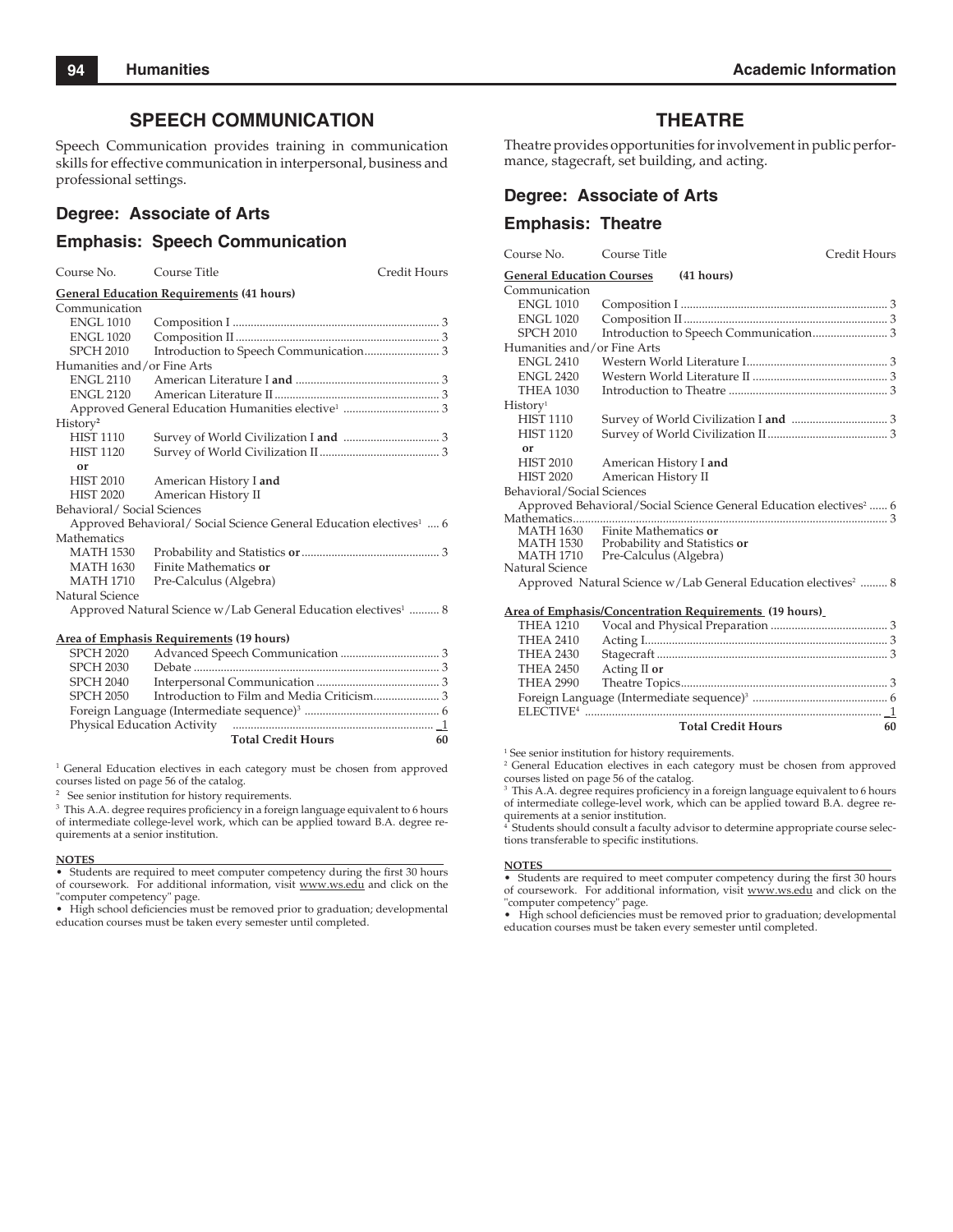### **DANCE**

This discipline presents traditional and non-traditional dance styles and provides opportunities for involvement in dance analysis, interpretation, and public performances.

### **Degree: Associate of Arts**

### **Emphasis: Dance**

| Course No.                                       | Course Title                  |                                                                           | Credit Hours |  |  |
|--------------------------------------------------|-------------------------------|---------------------------------------------------------------------------|--------------|--|--|
| <b>General Education Requirements (41 hours)</b> |                               |                                                                           |              |  |  |
| Communication                                    |                               |                                                                           |              |  |  |
| <b>ENGL 1010</b>                                 |                               |                                                                           |              |  |  |
| <b>ENGL 1020</b>                                 |                               |                                                                           |              |  |  |
| <b>SPCH 2010</b>                                 |                               | Introduction to Speech Communication3                                     |              |  |  |
| Humanities and/or Fine Arts                      |                               |                                                                           |              |  |  |
| <b>ENGL 2410</b>                                 |                               |                                                                           |              |  |  |
| <b>ENGL 2420</b>                                 |                               |                                                                           |              |  |  |
|                                                  |                               | Approved Humanities General Education electives <sup>1</sup> 3            |              |  |  |
| History <sup>2</sup>                             |                               |                                                                           |              |  |  |
| <b>HIST 1110</b>                                 |                               |                                                                           |              |  |  |
| <b>HIST 1120</b>                                 |                               | Survey of World Civilization II                                           |              |  |  |
| or                                               |                               |                                                                           |              |  |  |
| <b>HIST 2010</b>                                 | American History I and        |                                                                           |              |  |  |
| <b>HIST 2020</b>                                 | American History II           |                                                                           |              |  |  |
| Behavioral/Social Sciences                       |                               |                                                                           |              |  |  |
|                                                  |                               |                                                                           |              |  |  |
| Mathematics                                      |                               |                                                                           |              |  |  |
| <b>MATH 1630</b>                                 |                               |                                                                           |              |  |  |
| <b>MATH 1530</b>                                 | Probability and Statistics or |                                                                           |              |  |  |
| <b>MATH 1710</b>                                 | Pre-Calculus (Algebra)        |                                                                           |              |  |  |
| Natural Science                                  |                               |                                                                           |              |  |  |
|                                                  |                               | Approved Natural Science w/Lab General Education electives <sup>1</sup> 8 |              |  |  |
| <b>Area of Emphasis Requirements (19 hours)</b>  |                               |                                                                           |              |  |  |
| DANC 1030                                        |                               |                                                                           |              |  |  |
|                                                  |                               | Select 10 credit hours from the following with no more than               |              |  |  |
|                                                  |                               |                                                                           |              |  |  |
|                                                  | <b>DANC 1530</b>              | <b>Ballet I</b>                                                           |              |  |  |
|                                                  | DANC 1535                     | <b>Ballet II</b>                                                          |              |  |  |
|                                                  | <b>DANC 1540</b>              | Jazz I                                                                    |              |  |  |
|                                                  | DANC 1545                     | Jazz II                                                                   |              |  |  |
|                                                  | DANC 1550                     | Modern Dance I                                                            |              |  |  |
|                                                  | DANC 1555                     | Modern Dance II                                                           |              |  |  |
|                                                  | <b>DANC 1560</b>              | Tap I                                                                     |              |  |  |
|                                                  | <b>DANC 1565</b>              | Tap II                                                                    |              |  |  |
|                                                  | <b>DANC 1570</b>              | Clogging                                                                  |              |  |  |
|                                                  |                               |                                                                           |              |  |  |
|                                                  |                               | <b>Total Credit Hours</b>                                                 | 60           |  |  |

<sup>1</sup> General Education electives in each category must be chosen from approved

courses listed on page 56 of the catalog. **2** See senior institution for history requirement.

<sup>3</sup> This A.A. degree requires proficiency in a foreign language equivalent to 6 hours of elementary college-level work, which can be applied toward B.A. degree requirements at a senior institution.

#### **NOTES**\_\_\_\_\_\_\_\_\_\_\_\_\_\_\_\_\_\_\_\_\_\_\_\_\_\_\_\_\_\_\_\_\_\_\_\_\_\_\_\_\_\_\_\_\_\_\_\_\_\_\_\_\_\_\_\_\_\_\_\_\_\_\_\_

• Students are required to meet computer competency during the first 30 hours of coursework. For additional information, visit www.ws.edu and click on the "computer competency" page.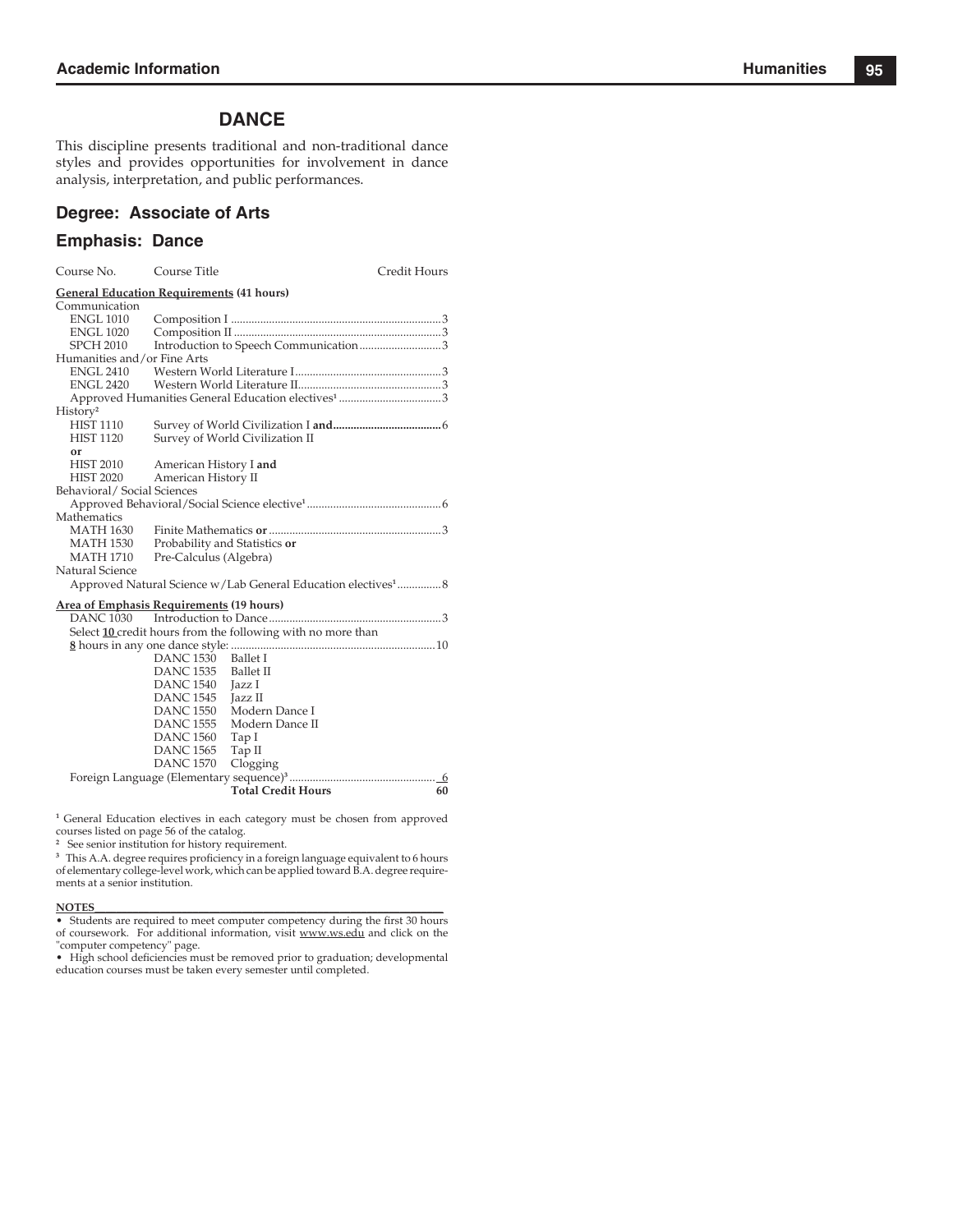# **DIVISION OF MATHEMATICS**

### **Purpose**

The Mathematics Division educates students in the mathematics necessary for them to function in an increasingly diverse, complex and global society. The division provides opportunities for students to master a body of knowledge and technical skills from the discipline of mathematics as they develop enhanced communication skills and mathematical habits of the mind. The division includes a developmental education program in mathematics.

### **MATHEMATICS EDUCATION / STATISTICS**

Students planning to pursue an academic program in teaching secondary mathematics, in mathematics or in statistics may take the first two years of study directed by a mathematics advisor. Students should be fully aware of the curriculum of the institution to which they plan to transfer and must follow close advisement.

### **Degree: Associate of Science**

### **Emphasis: Mathematics/Mathematics Education/Statistics**

Course No. Course Title Credit Hours

**General Education Requirements (42 hours)**

|                             | <u>General Luucation Requirements</u> (72 nours)                              |  |
|-----------------------------|-------------------------------------------------------------------------------|--|
| Communication               |                                                                               |  |
| <b>ENGL 1010</b>            |                                                                               |  |
| <b>ENGL 1020</b>            |                                                                               |  |
| SPCH 2010                   | Introduction to Speech Communication3                                         |  |
| Humanities and/or Fine Arts |                                                                               |  |
|                             |                                                                               |  |
|                             |                                                                               |  |
| History <sup>2</sup>        |                                                                               |  |
|                             |                                                                               |  |
| Behavioral/Social Sciences  |                                                                               |  |
|                             | Approved Behavioral/Social Science General Education electives <sup>1</sup> 6 |  |
| Mathematics                 |                                                                               |  |
| MATH 1910                   |                                                                               |  |
| Natural Science             |                                                                               |  |
|                             | Approved Natural Science w/Lab General Education Elective <sup>1</sup> 8      |  |

**Area of Emphasis Requirements (18 hours)**

| <b>MATH 1920</b> |                                         |  |
|------------------|-----------------------------------------|--|
| <b>MATH 2110</b> |                                         |  |
| <b>MATH 2120</b> |                                         |  |
| CPSC 2170/2171   | Computer Programming Math/Engineering 3 |  |
|                  |                                         |  |
|                  |                                         |  |

#### **Total Credit Hours 60**

<sup>1</sup> General Education electives in each category must be chosen from approved courses listed on page 56 of the catalog.

**2** See senior institution for history requirements.

<sup>3</sup> Students should consult a faculty advisor to determine appropriate course selections transferable to specific institutions.

**NOTES**\_\_\_\_\_\_\_\_\_\_\_\_\_\_\_\_\_\_\_\_\_\_\_\_\_\_\_\_\_\_\_\_\_\_\_\_\_\_\_\_\_\_\_\_\_\_\_\_\_\_\_\_\_\_\_\_\_\_\_\_\_\_\_\_ • Students are required to meet computer competency during the first 30 hours of coursework. For additional information, visit www.ws.edu and click on the "computer competency" page.

• High school deficiencies must be removed prior to graduation; developmental education courses must be taken every semester until completed.

• Additional courses or hours beyond those listed above may be needed for students to transfer as juniors to certain senior institutions. Mathematics Education students should check requirements for admission to teacher education programs at senior institutions.

### **PRE-PROFESSIONAL ENGINEERING PROGRAM**

Students planning to pursue an academic program in engineering may take the first two years of study directed by a pre-engineering advisor. Students should be fully aware of the curriculum of the institution to which they plan to transfer and must follow close advisement.

### **Degree: Associate of Science**

### **Emphasis: Pre-Engineering**

| Course No.                                                                                                                                                                                                                                                                                                                                                                                                                                    | Course Title                                                                                                                                              | Credit Hours |  |  |
|-----------------------------------------------------------------------------------------------------------------------------------------------------------------------------------------------------------------------------------------------------------------------------------------------------------------------------------------------------------------------------------------------------------------------------------------------|-----------------------------------------------------------------------------------------------------------------------------------------------------------|--------------|--|--|
| <b>General Education Requirements (42 hours)</b><br>Communication                                                                                                                                                                                                                                                                                                                                                                             |                                                                                                                                                           |              |  |  |
| <b>ENGL 1010</b><br><b>ENGL 1020</b>                                                                                                                                                                                                                                                                                                                                                                                                          |                                                                                                                                                           |              |  |  |
| <b>SPCH 2010</b><br>Humanities and/or Fine Arts                                                                                                                                                                                                                                                                                                                                                                                               | Introduction to Speech Communication3                                                                                                                     |              |  |  |
|                                                                                                                                                                                                                                                                                                                                                                                                                                               |                                                                                                                                                           |              |  |  |
| History <sup>2</sup>                                                                                                                                                                                                                                                                                                                                                                                                                          |                                                                                                                                                           |              |  |  |
| Behavioral/Social Sciences                                                                                                                                                                                                                                                                                                                                                                                                                    | Approved Behavioral/Social Science General Education electives <sup>1</sup> 6                                                                             |              |  |  |
| Mathematics                                                                                                                                                                                                                                                                                                                                                                                                                                   |                                                                                                                                                           |              |  |  |
| <b>MATH 1910</b><br>Natural Science <sup>3</sup>                                                                                                                                                                                                                                                                                                                                                                                              |                                                                                                                                                           |              |  |  |
|                                                                                                                                                                                                                                                                                                                                                                                                                                               |                                                                                                                                                           |              |  |  |
| MATH 1920                                                                                                                                                                                                                                                                                                                                                                                                                                     | Area of Emphasis Requirements (24 hours)<br>Calculus II music music contractor and the Calculus II music music music contractor and the Calculus II music |              |  |  |
| <b>MATH 2110</b>                                                                                                                                                                                                                                                                                                                                                                                                                              | Calculus III                                                                                                                                              |              |  |  |
|                                                                                                                                                                                                                                                                                                                                                                                                                                               |                                                                                                                                                           |              |  |  |
|                                                                                                                                                                                                                                                                                                                                                                                                                                               | Science elective <sup>3</sup> as required by the institution from group A*4                                                                               |              |  |  |
|                                                                                                                                                                                                                                                                                                                                                                                                                                               | Engineering elective <sup>3</sup> as required by the institution from group $B^{**}$ <u>9</u>                                                             |              |  |  |
|                                                                                                                                                                                                                                                                                                                                                                                                                                               | <b>Total Credit Hours</b>                                                                                                                                 | 66           |  |  |
| <i>*Group A <math>(12 \text{ hours})</math></i>                                                                                                                                                                                                                                                                                                                                                                                               |                                                                                                                                                           |              |  |  |
|                                                                                                                                                                                                                                                                                                                                                                                                                                               | CHEM 1110/1111 General Chemistry I/Lab<br>CHEM 1120/1121 General Chemistry II/Lab                                                                         |              |  |  |
| PHYS 2110/2111 Physics I/Lab                                                                                                                                                                                                                                                                                                                                                                                                                  |                                                                                                                                                           |              |  |  |
| PHYS 2120/2121 Physics II/Lab                                                                                                                                                                                                                                                                                                                                                                                                                 |                                                                                                                                                           |              |  |  |
| **Group B (9 hours)                                                                                                                                                                                                                                                                                                                                                                                                                           |                                                                                                                                                           |              |  |  |
| CPSC 2170/2171                                                                                                                                                                                                                                                                                                                                                                                                                                | Computer Programming Math/Engineering/Lab or                                                                                                              |              |  |  |
| CPSC 1350/1351                                                                                                                                                                                                                                                                                                                                                                                                                                | Introduction to Computer Science I/Lab                                                                                                                    |              |  |  |
| ITDD 1010/1011<br>PHYS 2210                                                                                                                                                                                                                                                                                                                                                                                                                   | Engineering Graphics I/Lab<br><b>Statics</b>                                                                                                              |              |  |  |
| <b>PHYS 2220</b>                                                                                                                                                                                                                                                                                                                                                                                                                              | Dynamics                                                                                                                                                  |              |  |  |
| <sup>1</sup> General Education electives in each category must be chosen from approved courses<br>listed on page 56 of the catalog.<br><sup>2</sup> See senior institution for history requirements.<br><sup>3</sup> Students should consult a faculty advisor to determine appropriate course selections<br>transferable to specific institutions. Science electives should be selected from Group<br>A; Engineering electives from Group B. |                                                                                                                                                           |              |  |  |

- **NOTES**\_\_\_\_\_\_\_\_\_\_\_\_\_\_\_\_\_\_\_\_\_\_\_\_\_\_\_\_\_\_\_\_\_\_\_\_\_\_\_\_\_\_\_\_\_\_\_\_\_\_\_\_\_\_\_\_\_\_\_\_\_\_\_\_ • Additional courses or hours beyond those listed above may be needed for students to transfer as juniors to some senior institutions. Check these courses:
	-
	- CHEM 2010/2011 Organic Chemistry I/Lab Organic Chemistry II/Lab

<sup>•</sup> Students are required to meet computer competency during the first 30 hours of coursework. For additional information, visit www.ws.edu and click on the "computer competency" page.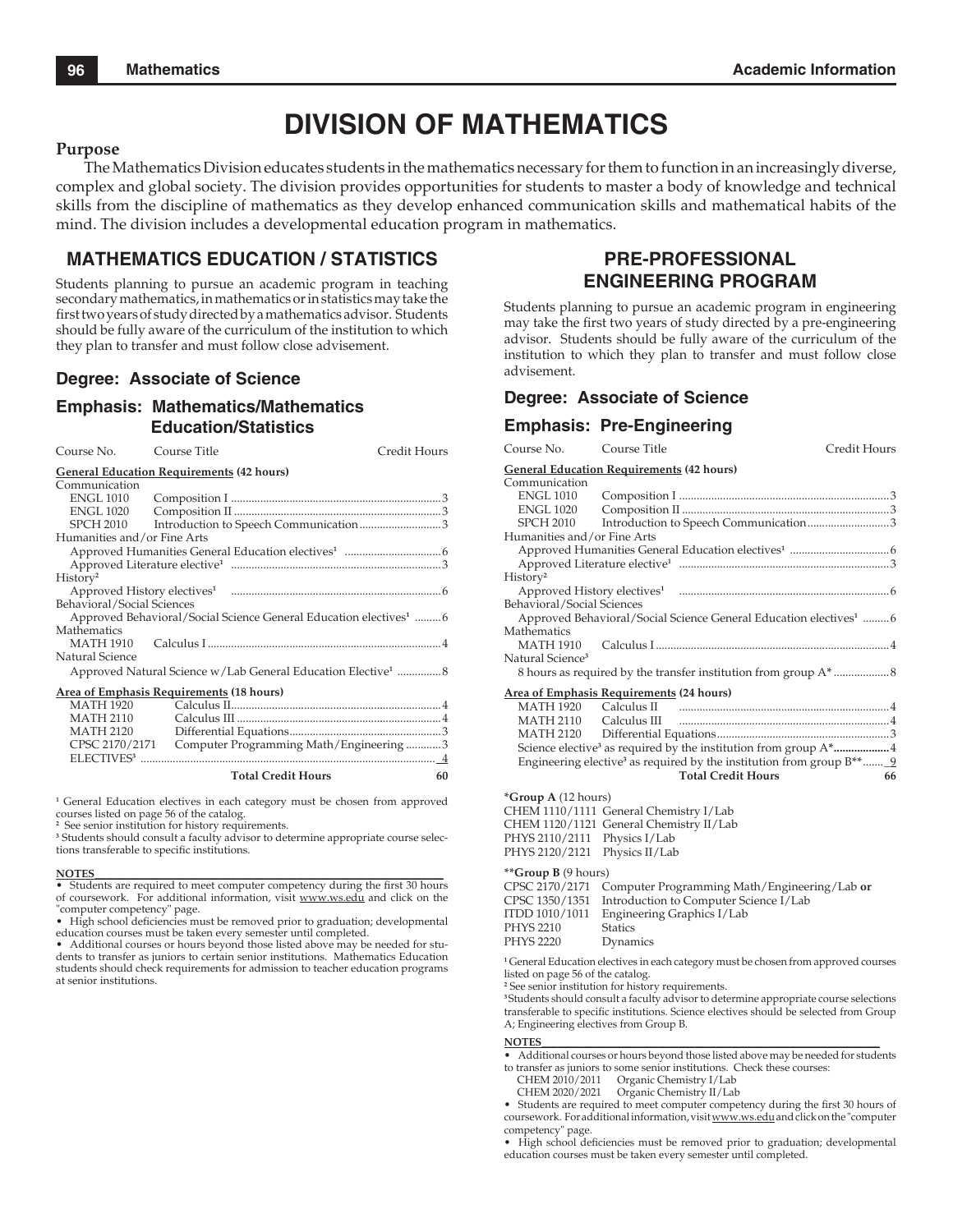# **DIVISION OF NATURAL SCIENCE**

### **Purpose**

Provide an environment for learning and discovery in biology, chemistry and physics. To accomplish this, the division of Natural Science provides:

- General education and elective courses in the natural sciences for all students in the college.
- Opportunities for students to learn fundamental concepts of natural science and natural science connections with technology and societal changes.
- Programs of academic and career advising for university parallel and pre-professional students.

### **ASTRONOMY**

Designed for students planning to pursue an academic program in astronomy. Students should be fully aware of the curriculum of the institution to which they plan to transfer and must follow close advisement.

### **Degree: Associate of Science**

### **Emphasis: Astronomy**

| Course No.                                       | Course Title                             | Credit Hours                                                                  |  |  |
|--------------------------------------------------|------------------------------------------|-------------------------------------------------------------------------------|--|--|
| <b>General Education Requirements (42 hours)</b> |                                          |                                                                               |  |  |
| Communication                                    |                                          |                                                                               |  |  |
| ENGL 1010                                        |                                          |                                                                               |  |  |
| ENGL 1020                                        |                                          |                                                                               |  |  |
| <b>SPCH 2010</b>                                 |                                          | Introduction to Speech Communication3                                         |  |  |
| Humanities and/or Fine Arts                      |                                          |                                                                               |  |  |
|                                                  |                                          |                                                                               |  |  |
|                                                  |                                          |                                                                               |  |  |
| History <sup>2</sup>                             |                                          |                                                                               |  |  |
|                                                  |                                          |                                                                               |  |  |
| Behavioral/Social Sciences                       |                                          |                                                                               |  |  |
|                                                  |                                          | Approved Behavioral/Social Science General Education electives <sup>1</sup> 6 |  |  |
| Mathematics                                      |                                          |                                                                               |  |  |
|                                                  |                                          |                                                                               |  |  |
| Natural Science                                  |                                          |                                                                               |  |  |
|                                                  |                                          |                                                                               |  |  |
| PHYS 2120/2121                                   |                                          |                                                                               |  |  |
|                                                  | Area of Emphasis Requirements (18 hours) |                                                                               |  |  |
| <b>MATH 1920</b>                                 |                                          |                                                                               |  |  |
| <b>MATH 2110</b>                                 |                                          |                                                                               |  |  |
| <b>MATH 2120</b>                                 |                                          |                                                                               |  |  |
| <b>ASTR 1030</b>                                 |                                          |                                                                               |  |  |
| <b>ASTR 1031</b>                                 |                                          |                                                                               |  |  |
| <b>ELECTIVES</b> <sup>3</sup>                    |                                          |                                                                               |  |  |
|                                                  | <b>Total Credit Hours</b>                | 60                                                                            |  |  |

**1** General Education electives in each category must be chosen from approved courses listed on page 56 of the catalog.

**<sup>2</sup>** See senior institution for history requirements.

**3** Students should consult a faculty advisor to determine appropriate course selections transferable to specific institutions.

#### **NOTES**\_\_\_\_\_\_\_\_\_\_\_\_\_\_\_\_\_\_\_\_\_\_\_\_\_\_\_\_\_\_\_\_\_\_\_\_\_\_\_\_\_\_\_\_\_\_\_\_\_\_\_\_\_\_\_\_\_\_\_\_\_\_\_\_\_\_\_

• Students are required to meet computer competency during the first 30 hours of coursework. For additional information, visit www.ws.edu and click on the "computer competency" page.

• High school deficiencies must be removed prior to graduation; developmental education courses must be taken every semester until completed.

### **BIOLOGY**

Designed for students planning to pursue an academic program in biology. Students should be fully aware of the curriculum of the institution to which they plan to transfer and must follow close advisement.

### **Degree: Associate of Science**

### **Emphasis: Biology**

| Course No.                    | Course Title |                                                                               | Credit Hours |
|-------------------------------|--------------|-------------------------------------------------------------------------------|--------------|
|                               |              | <b>General Education Requirements (41-42 hours)</b>                           |              |
| Communication                 |              |                                                                               |              |
| <b>ENGL 1010</b>              |              |                                                                               |              |
| <b>ENGL 1020</b>              |              |                                                                               |              |
| <b>SPCH 2010</b>              |              | Introduction to Speech Communication3                                         |              |
| Humanities and/or Fine Arts   |              |                                                                               |              |
|                               |              |                                                                               |              |
|                               |              |                                                                               |              |
| History <sup>2</sup>          |              |                                                                               |              |
|                               |              |                                                                               |              |
| Behavioral/Social Sciences    |              |                                                                               |              |
|                               |              | Approved Behavioral/Social Science General Education electives <sup>1</sup> 6 |              |
| Mathematics                   |              |                                                                               |              |
| <b>MATH 1910</b>              |              |                                                                               |              |
| Natural Science               |              |                                                                               |              |
| <b>BIOL 1110</b>              |              |                                                                               |              |
| <b>BIOL 1111</b>              |              |                                                                               |              |
| <b>BIOL 1120</b>              |              |                                                                               |              |
| <b>BIOL 1121</b>              |              |                                                                               |              |
|                               |              |                                                                               |              |
|                               |              | Area of Emphasis Requirements (20 hours)                                      |              |
| Elective <sup>3</sup>         |              |                                                                               |              |
| <b>CHEM 1110</b>              |              |                                                                               |              |
| <b>CHEM 1111</b>              |              |                                                                               |              |
| <b>CHEM 1120</b>              |              |                                                                               |              |
| <b>CHEM 1121</b>              |              |                                                                               |              |
| <b>ELECTIVES</b> <sup>3</sup> |              |                                                                               |              |
| Select from:                  |              |                                                                               |              |
| PHYS 2110/2111                |              | Physics $I w/Lab$                                                             |              |
| PHYS 2120/2121                |              | Physics II w/Lab                                                              |              |
| or                            |              |                                                                               |              |
| <b>CHEM 2010</b>              |              | Organic Chemistry I                                                           |              |
| <b>CHEM 2011</b>              |              | Organic Chemistry I Lab                                                       |              |
| <b>CHEM 2020</b>              |              | Organic Chemistry II                                                          |              |
| <b>CHEM 2021</b>              |              | Organic Chemistry II Lab                                                      |              |
|                               |              | <b>Total Credit Hours</b>                                                     | 62           |

**1** General Education electives in each category must be chosen from approved courses listed on page 56 of the catalog.

**2** See senior institution for history requirements.

**<sup>3</sup>**Students should consult a faculty advisor to determine appropriate course selections transferable to specific institutions.

#### **NOTES\_\_\_\_\_\_\_\_\_\_\_\_\_\_\_\_\_\_\_\_\_\_\_\_\_\_\_\_\_\_\_\_\_\_\_\_\_\_\_\_\_\_**\_\_\_\_\_\_\_\_\_\_\_\_\_\_\_\_\_\_\_\_\_\_\_\_\_

• Students are required to meet computer competency during the first 30 hours of coursework. For additional information, visit www.ws.edu and click on the "computer competency" page.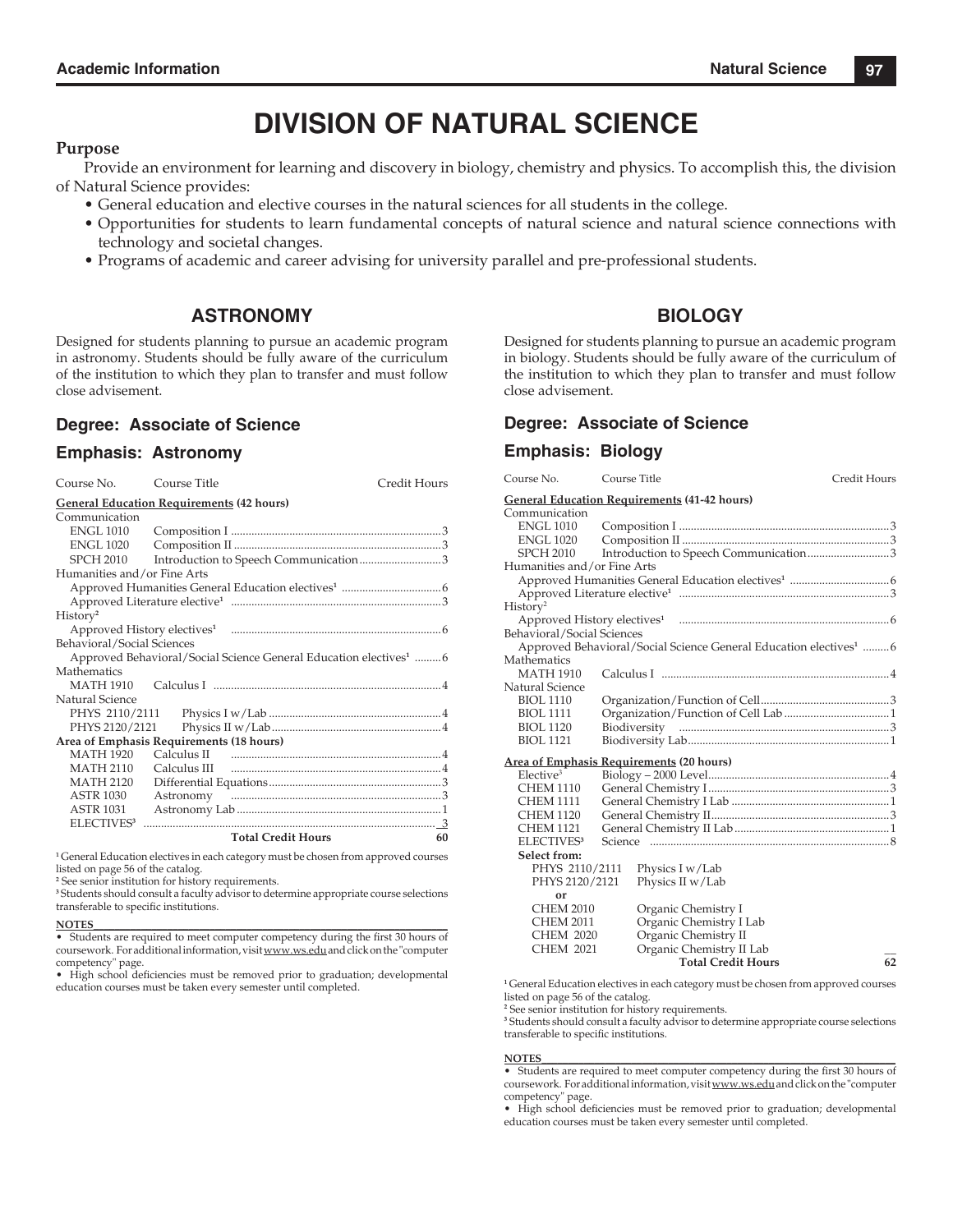### **CHEMISTRY**

Designed for students planning to pursue an academic program in chemistry. Students should be fully aware of the curriculum of the institution to which they plan to transfer and must follow close advisement.

### **Degree: Associate of Science**

### **Emphasis: Chemistry**

| Course No.                                       | Course Title |                                                                                                                | Credit Hours |
|--------------------------------------------------|--------------|----------------------------------------------------------------------------------------------------------------|--------------|
| <b>General Education Requirements (42 hours)</b> |              |                                                                                                                |              |
| Communication                                    |              |                                                                                                                |              |
| <b>ENGL 1010</b>                                 |              |                                                                                                                |              |
| ENGL 1020                                        |              |                                                                                                                |              |
| SPCH 2010                                        |              |                                                                                                                |              |
| Humanities and/or Fine Arts                      |              |                                                                                                                |              |
|                                                  |              |                                                                                                                |              |
|                                                  |              |                                                                                                                |              |
| History <sup>2</sup>                             |              |                                                                                                                |              |
|                                                  |              |                                                                                                                |              |
| Behavioral/Social Sciences                       |              |                                                                                                                |              |
|                                                  |              | Approved Behavioral/Social Science General Education electives <sup>1</sup> 6                                  |              |
| Mathematics                                      |              |                                                                                                                |              |
| MATH 1910                                        |              | Calculus I manufactured and the set of the set of the set of the set of the set of the set of the set of the s |              |
| Natural Science                                  |              |                                                                                                                |              |
| <b>CHEM 1110</b>                                 |              |                                                                                                                |              |
| CHEM 1111                                        |              |                                                                                                                |              |
| <b>CHEM 1120</b>                                 |              |                                                                                                                |              |
| <b>CHEM 1121</b>                                 |              |                                                                                                                |              |
|                                                  |              |                                                                                                                |              |

### **Area of Emphasis Requirements (18 hours)**

| <b>CHEM 2010</b>       |                           |    |
|------------------------|---------------------------|----|
| <b>CHEM 2011</b>       |                           |    |
| <b>CHEM 2020</b>       |                           |    |
| <b>CHEM 2021</b>       |                           |    |
|                        |                           |    |
| PHYS 2010/2011         | General Physics I w/Lab   |    |
| PHYS 2020/2021         | General Physics II w/Lab  |    |
| or                     |                           |    |
| PHYS 2110/2111         | Physics I w/Lab           |    |
| PHYS 2120/2121         | Physics II w/Lab          |    |
| ELECTIVES <sup>3</sup> |                           |    |
|                        | <b>Total Credit Hours</b> | 60 |

<sup>1</sup> General Education electives in each category must be chosen from approved courses listed on page 56 of the catalog. **2**

See senior institution for history requirements.

<sup>3</sup> Students should consult a faculty advisor to determine appropriate course selections transferable to specific institutions.

#### **NOTES**\_\_\_\_\_\_\_\_\_\_\_\_\_\_\_\_\_\_\_\_\_\_\_\_\_\_\_\_\_\_\_\_\_\_\_\_\_\_\_\_\_\_\_\_\_\_\_\_\_\_\_\_\_\_\_\_\_\_\_\_\_\_\_\_

• Students are required to meet computer competency during the first 30 hours of coursework. For additional information, visit www.ws.edu and click on the "computer competency" page.

• High school deficiencies must be removed prior to graduation; developmental education courses must be taken every semester until completed.

### **GEOLOGY**

Designed for students planning to pursue an academic program in geology. Students should be fully aware of the curriculum of the institution to which they plan to transfer and must follow close advisement.

### **Degree: Associate of Science**

#### **Emphasis: Geology**

| Course No.                                       | Course Title |                                                                               | Credit Hours |
|--------------------------------------------------|--------------|-------------------------------------------------------------------------------|--------------|
| <b>General Education Requirements (42 hours)</b> |              |                                                                               |              |
| Communication                                    |              |                                                                               |              |
| <b>ENGL 1010</b>                                 |              |                                                                               |              |
| <b>ENGL 1020</b>                                 |              |                                                                               |              |
| SPCH 2010                                        |              |                                                                               |              |
| Humanities and/or Fine Arts                      |              |                                                                               |              |
|                                                  |              |                                                                               |              |
|                                                  |              |                                                                               |              |
| History <sup>2</sup>                             |              |                                                                               |              |
|                                                  |              |                                                                               |              |
| Behavioral/Social Sciences                       |              |                                                                               |              |
|                                                  |              | Approved Behavioral/Social Science General Education electives <sup>1</sup> 6 |              |
| Mathematics                                      |              |                                                                               |              |
| MATH 1910 Calculus I                             |              |                                                                               |              |
| Natural Science                                  |              |                                                                               |              |
|                                                  |              |                                                                               |              |
|                                                  |              |                                                                               |              |
| Area of Emphasis Requirements (18 hours)         |              |                                                                               |              |
| GEOL 1030                                        |              |                                                                               |              |
| GEOL 1031                                        |              |                                                                               |              |
| <b>MATH 1920</b>                                 |              |                                                                               |              |
| <b>CHEM 1110</b>                                 |              |                                                                               |              |
| <b>CHEM 1111</b>                                 |              |                                                                               |              |
| <b>CHEM 1120</b>                                 |              |                                                                               |              |
| <b>CHEM 1121</b>                                 |              |                                                                               |              |
| <b>ELECTIVES</b> <sup>3</sup>                    |              |                                                                               |              |
|                                                  |              | <b>Total Credit Hours</b>                                                     | 60           |
|                                                  |              |                                                                               |              |

1 General Education electives in each category must be chosen from approved courses listed on page 56 of the catalog.

<sup>2</sup> See senior institution for history requirements.

3 Students should consult a faculty advisor to determine appropriate course selections transferable to specific institutions.

#### **NOTES**\_\_\_\_\_\_\_\_\_\_\_\_\_\_\_\_\_\_\_\_\_\_\_\_\_\_\_\_\_\_\_\_\_\_\_\_\_\_\_\_\_\_\_\_\_\_\_\_\_\_\_\_\_\_\_\_\_\_\_\_\_\_\_\_

• Students are required to meet computer competency during the first 30 hours of coursework. For additional information, visit www.ws.edu and click on the "computer competency" page.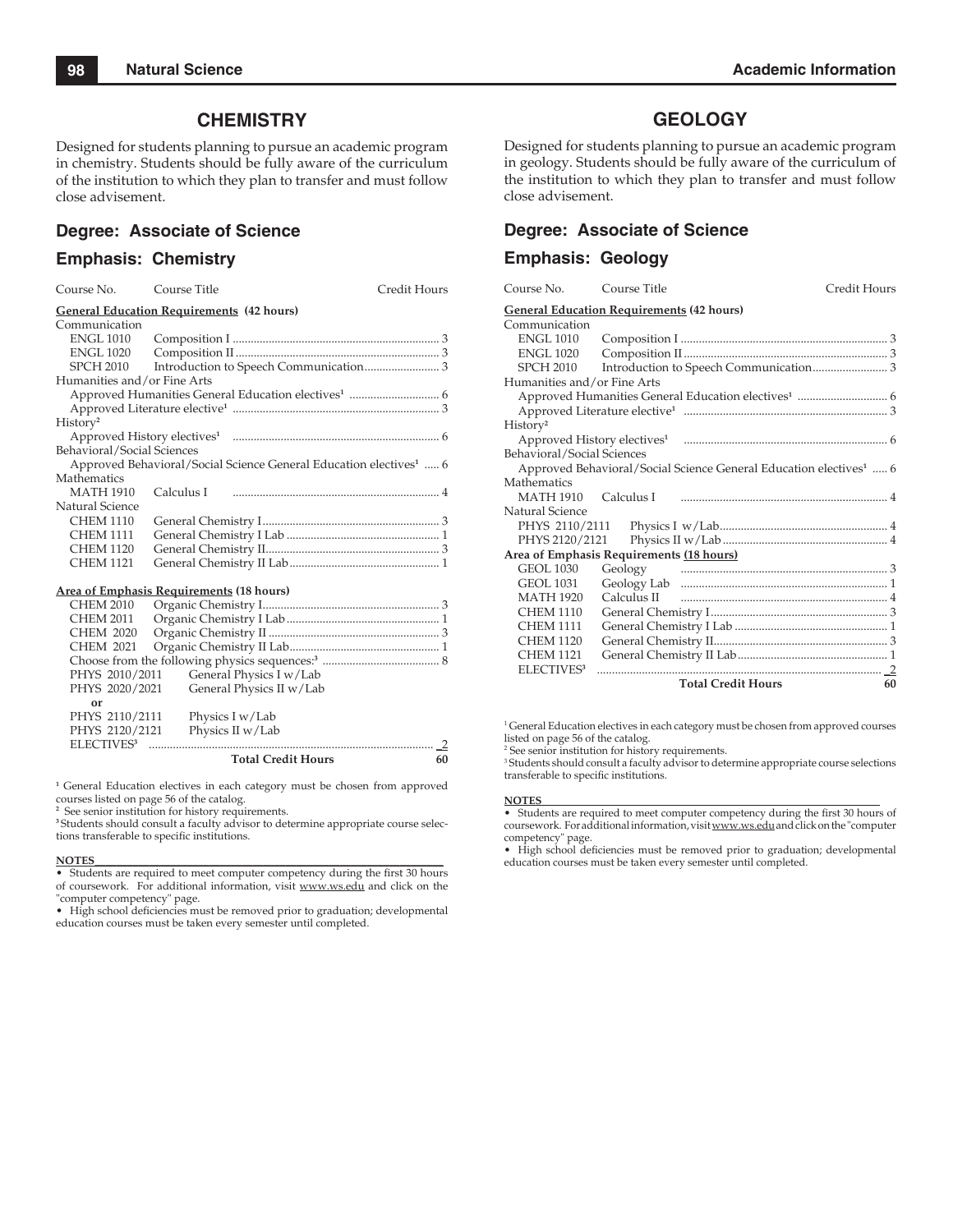### **PHYSICS**

Designed for students planning to pursue an academic program in physics. Students should be fully aware of the curriculum of the institution to which they plan to transfer and must follow close advisement.

### **Degree: Associate of Science**

### **Emphasis: Physics**

| Course No. Course Title     |                                                  |                                                                               | Credit Hours |
|-----------------------------|--------------------------------------------------|-------------------------------------------------------------------------------|--------------|
|                             | <b>General Education Requirements (42 hours)</b> |                                                                               |              |
| Communication               |                                                  |                                                                               |              |
| <b>ENGL 1010</b>            |                                                  |                                                                               |              |
| ENGL 1020                   |                                                  |                                                                               |              |
| SPCH 2010                   |                                                  |                                                                               |              |
| Humanities and/or Fine Arts |                                                  |                                                                               |              |
|                             |                                                  |                                                                               |              |
|                             |                                                  |                                                                               |              |
| History <sup>2</sup>        |                                                  |                                                                               |              |
|                             |                                                  |                                                                               |              |
| Behavioral/Social Sciences  |                                                  |                                                                               |              |
|                             |                                                  | Approved Behavioral/Social Science General Education electives <sup>1</sup> 6 |              |
| Mathematics                 |                                                  |                                                                               |              |
|                             |                                                  | MATH 1910 Calculus I municipal mercuritan and 4                               |              |
| Natural Science             |                                                  |                                                                               |              |
| PHYS 2110/2111              |                                                  |                                                                               |              |
| PHYS 2120/2121              |                                                  |                                                                               |              |
|                             |                                                  |                                                                               |              |

#### **Area of Emphasis Requirements (19 hours)**

|                       | <b>Total Credit Hours</b> | 61 |
|-----------------------|---------------------------|----|
|                       |                           |    |
|                       |                           |    |
|                       |                           |    |
| MATH 1920 Calculus II |                           |    |

**<sup>1</sup>** General Education electives in each category must be chosen from approved courses listed on page 56 of the catalog.

**<sup>2</sup>** See senior institution for history requirements.

<sup>3</sup> Students should consult a faculty advisor to determine appropriate course selections transferable to specific institutions.

#### **NOTES**\_\_\_\_\_\_\_\_\_\_\_\_\_\_\_\_\_\_\_\_\_\_\_\_\_\_\_\_\_\_\_\_\_\_\_\_\_\_\_\_\_\_\_\_\_\_\_\_\_\_\_\_\_\_\_\_\_\_\_\_\_\_\_\_

Students are required to meet computer competency during the first 30 hours of coursework. For additional information, visit www.ws.edu and click on the "computer competency" page.

• High school deficiencies must be removed prior to graduation; developmental education courses must be taken every semester until completed.

### **PRE-PROFESSIONAL HEALTH PROGRAMS**

Pre-Professional Health Programs are designed to satisfy minimum requirements for admission to professional schools. The recommended curriculum for a program may vary depending upon the admission requirements of the degree granting institution. The student should check with advisor for more information. Selection for admission to a program is competitive and is made by the admissions committee of the respective program at the degree granting institution. Meeting the minimum requirements does not assure admission into a health science program.

### **PRE-CHIROPRACTIC**

Designed to prepare students for entrance to professional chiropractic schools where admission requirements are two years of college course work.

### **Degree: Associate of Science**

### **Emphasis: Pre-Chiropractic**

| Course No.                                       | Course Title                                                                  | Credit Hours |  |  |
|--------------------------------------------------|-------------------------------------------------------------------------------|--------------|--|--|
| <b>General Education Requirements (41 hours)</b> |                                                                               |              |  |  |
| Communication                                    |                                                                               |              |  |  |
| ENGL 1010                                        |                                                                               |              |  |  |
| ENGL 1020                                        |                                                                               |              |  |  |
| SPCH 2010                                        |                                                                               |              |  |  |
| Humanities and/or Fine Arts                      |                                                                               |              |  |  |
|                                                  |                                                                               |              |  |  |
|                                                  |                                                                               |              |  |  |
| History <sup>2</sup>                             |                                                                               |              |  |  |
|                                                  |                                                                               |              |  |  |
| Behavioral/Social Sciences                       |                                                                               |              |  |  |
|                                                  | Approved Behavioral/Social Science General Education electives <sup>1</sup> 3 |              |  |  |
| PSYC 1310                                        |                                                                               |              |  |  |
| Mathematics                                      |                                                                               |              |  |  |
| <b>MATH 1720</b>                                 |                                                                               |              |  |  |
| Natural Science                                  |                                                                               |              |  |  |
| <b>BIOL 2010</b>                                 |                                                                               |              |  |  |
| <b>BIOL 2011</b>                                 |                                                                               |              |  |  |
| <b>BIOL 2020</b>                                 |                                                                               |              |  |  |
| <b>BIOL 2021</b>                                 |                                                                               |              |  |  |
|                                                  |                                                                               |              |  |  |

#### **Area of Emphasis Requirements (20 hours)**

| <b>CHEM 1110</b> |                           |    |
|------------------|---------------------------|----|
| <b>CHEM 1111</b> |                           |    |
| <b>CHEM 1120</b> |                           |    |
| <b>CHEM 1121</b> |                           |    |
| <b>CHEM 2010</b> |                           |    |
| <b>CHEM 2011</b> |                           |    |
| <b>CHEM 2020</b> |                           |    |
| <b>CHEM 2021</b> |                           |    |
| PHYS 2010/2011   |                           |    |
|                  | <b>Total Credit Hours</b> | 61 |
|                  |                           |    |

<sup>1</sup> General Education electives in each category must be chosen from approved courses listed on page 56 of the catalog.

2 See senior institution for history requirements.

**NOTES**\_\_\_\_\_\_\_\_\_\_\_\_\_\_\_\_\_\_\_\_\_\_\_\_\_\_\_\_\_\_\_\_\_\_\_\_\_\_\_\_\_\_\_\_\_\_\_\_\_\_\_\_\_\_\_\_\_\_\_\_\_\_\_\_

• Students are required to meet computer competency during the first 30 hours of coursework. For additional information, visit www.ws.edu and click on the "computer competency" page.

• Completion of the above courses satisfies requirements for the A.S. degree. PHYS 2020-21 will be required prior to entry into chiropractic schools. Students should consider taking PHYS 2020-21 at Walters State to assure transfer of the entire sequence to the senior institution.

<sup>•</sup> High school deficiencies must be removed prior to graduation; developmental education courses must be taken every semester until completed.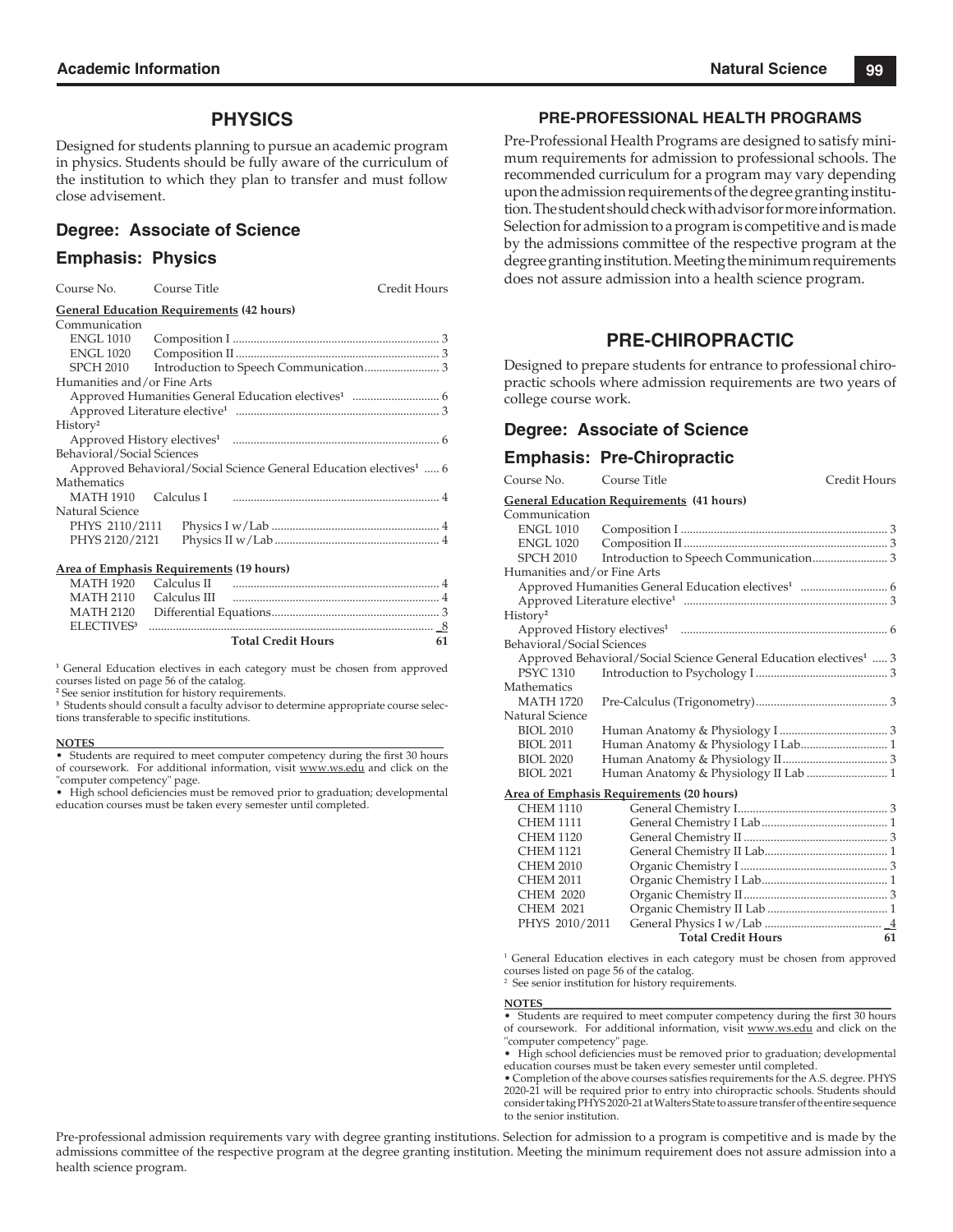### **PRE-DENTAL**

Designed to cover the first two years of course work for students preparing to enter dentistry. At least one additional year of course work will be required at a senior institution. Pre-Dental students should plan their curriculum for a baccalaureate major because most students accepted into dental schools have the baccalaureate degree.

### **Degree: Associate of Science**

### **Emphasis: Pre-Dental**

| Course No.                                       | Course Title                                                                  | Credit Hours |  |  |
|--------------------------------------------------|-------------------------------------------------------------------------------|--------------|--|--|
| <b>General Education Requirements (41 hours)</b> |                                                                               |              |  |  |
| Communication                                    |                                                                               |              |  |  |
| <b>ENGL 1010</b>                                 |                                                                               |              |  |  |
| ENGL 1020                                        |                                                                               |              |  |  |
| SPCH 2010                                        |                                                                               |              |  |  |
| Humanities and/or Fine Arts                      |                                                                               |              |  |  |
|                                                  |                                                                               |              |  |  |
|                                                  |                                                                               |              |  |  |
| History <sup>2</sup>                             |                                                                               |              |  |  |
|                                                  |                                                                               |              |  |  |
| Behavioral/Social Sciences                       |                                                                               |              |  |  |
|                                                  | Approved Behavioral/Social Science General Education electives <sup>1</sup> 6 |              |  |  |
| Mathematics                                      |                                                                               |              |  |  |
| <b>MATH 1720</b>                                 |                                                                               |              |  |  |
| Natural Science                                  |                                                                               |              |  |  |
| <b>BIOL 1110</b>                                 |                                                                               |              |  |  |
| <b>BIOL 1111</b>                                 |                                                                               |              |  |  |
| <b>BIOL 1120</b>                                 |                                                                               |              |  |  |
| <b>BIOL 1121</b>                                 |                                                                               |              |  |  |
|                                                  |                                                                               |              |  |  |
| Area of Emphasis Requirements (20 hours)         |                                                                               |              |  |  |
|                                                  | $\alpha$                                                                      |              |  |  |

| <b>CHEM 1110</b> |                           |    |
|------------------|---------------------------|----|
| <b>CHEM 1111</b> |                           |    |
| <b>CHEM 1120</b> |                           |    |
| <b>CHEM 1121</b> |                           |    |
| <b>CHEM 2010</b> |                           |    |
| <b>CHEM 2011</b> |                           |    |
| <b>CHEM 2020</b> |                           |    |
| <b>CHEM 2021</b> |                           |    |
| PHYS 2010/2011   |                           |    |
|                  | <b>Total Credit Hours</b> | 61 |
|                  |                           |    |

<sup>1</sup> General Education electives in each category must be chosen from approved courses listed on page 56 of the catalog.

**2** See senior institution for history requirements.

#### **NOTES**\_\_\_\_\_\_\_\_\_\_\_\_\_\_\_\_\_\_\_\_\_\_\_\_\_\_\_\_\_\_\_\_\_\_\_\_\_\_\_\_\_\_\_\_\_\_\_\_\_\_\_\_\_\_\_\_\_\_\_\_\_\_\_\_

• Students are required to meet computer competency during the first 30 hours of coursework. For additional information, visit www.ws.edu and click on the "computer competency" page.

• High school deficiencies must be removed prior to graduation; developmental education courses must be taken every semester until completed.

• Completion of the above courses satisfies requirements for the A.S. degree. PHYS 2020-21 will be required prior to entry into dental schools. Students should consider taking PHYS 2020-21 at Walters State to assure transfer of the entire sequence to the senior institution.

### **PRE-DENTAL HYGIENE**

Designed for the student who plans to apply for admission to the dental hygiene program at ETSU. Two years of course work at Walters State plus two years of study in the dental hygiene program are required.

### **Degree: Associate of Science**

### **Emphasis: Pre-Dental Hygiene**

Course No. Course Title Credit Hours

#### **General Education Requirements (41 hours)**

| Communication               |                                      |  |
|-----------------------------|--------------------------------------|--|
| <b>ENGL 1010</b>            |                                      |  |
| <b>ENGL 1020</b>            |                                      |  |
| <b>SPCH 2010</b>            |                                      |  |
| Humanities and/or Fine Arts |                                      |  |
|                             |                                      |  |
|                             |                                      |  |
| History                     |                                      |  |
| <b>HIST 2010</b>            |                                      |  |
| <b>HIST 2020</b>            |                                      |  |
| Behavioral/Social Sciences  |                                      |  |
| <b>PSYC 1310</b>            |                                      |  |
| <b>SOCI 1020</b>            |                                      |  |
| Mathematics                 |                                      |  |
| MATH 1530                   |                                      |  |
| Natural Science             |                                      |  |
| <b>BIOL 2010</b>            |                                      |  |
| <b>BIOL 2011</b>            |                                      |  |
| <b>BIOL 2020</b>            |                                      |  |
| <b>BIOL 2021</b>            | Human Anatomy & Physiology II Lab  1 |  |
|                             |                                      |  |

#### **Area of Emphasis Requirements (19 hours)**

| <b>CHEM 1010</b>       |  |
|------------------------|--|
| <b>CHEM 1011</b>       |  |
| <b>BIOL 2510</b>       |  |
| <b>BIOL 2511</b>       |  |
| <b>CPSC 1100</b>       |  |
| <b>HLTH 2310</b>       |  |
|                        |  |
| ELECTIVES <sup>2</sup> |  |
|                        |  |

**Total Credit Hours 60**

1 General Education electives in each category must be chosen from approved courses listed on page 56 of the catalog.

<sup>2</sup> Students should consult a faculty advisor to determine appropriate course selections transferable to specific institutions.

#### **NOTES**\_\_\_\_\_\_\_\_\_\_\_\_\_\_\_\_\_\_\_\_\_\_\_\_\_\_\_\_\_\_\_\_\_\_\_\_\_\_\_\_\_\_\_\_\_\_\_\_\_\_\_\_\_\_\_\_\_\_\_\_\_\_\_\_

• Students are required to meet computer competency during the first 30 hours of coursework. CPSC 1100 satisfies the college's computer competency requirement.

• High school deficiencies must be removed prior to graduation; developmental education courses must be taken every semester until completed.

• ETSU will phase out the A.S. Degree in Dental Hygiene. Applicants for the 2005 class must meet above requirements for entrance into the B.S. Degree program.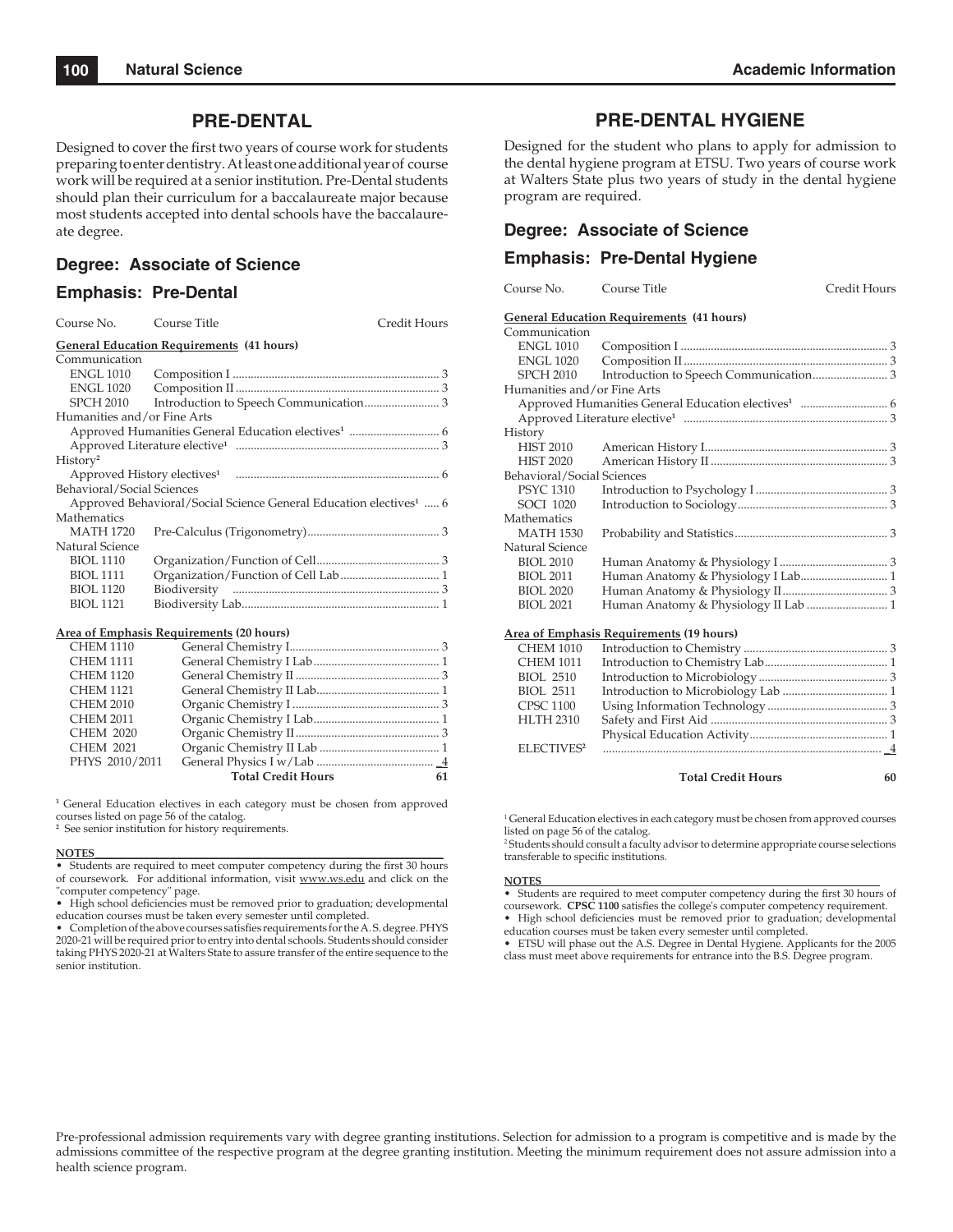### **PRE-ENVIRONMENTAL HEALTH**

Designed for the student who plans to apply for admission to the environmental health program at ETSU. Two years of course work at Walters State plus two years of study in the environmental health program are required.

### **Degree: Associate of Science**

### **Emphasis: Pre-Environmental Health**

Course No. Course Title Credit Hours

|                             | <b>General Education Requirements (42 hours)</b>                              |
|-----------------------------|-------------------------------------------------------------------------------|
| Communication               |                                                                               |
| <b>ENGL 1010</b>            |                                                                               |
| ENGL 1020                   |                                                                               |
| <b>SPCH 2010</b>            | Introduction to Speech Communication3                                         |
| Humanities and/or Fine Arts |                                                                               |
|                             |                                                                               |
|                             |                                                                               |
| History                     |                                                                               |
| <b>HIST 2010</b>            |                                                                               |
| <b>HIST 2020</b>            |                                                                               |
| Behavioral/Social Sciences  |                                                                               |
|                             | Approved Behavioral/Social Science General Education electives <sup>1</sup> 6 |
| Mathematics                 |                                                                               |
| <b>MATH 1910</b>            |                                                                               |
| Natural Science             |                                                                               |
| <b>CHEM 1110</b>            |                                                                               |
| <b>CHEM 1111</b>            |                                                                               |
| <b>CHEM 1120</b>            |                                                                               |
| <b>CHEM 1121</b>            |                                                                               |
|                             | Area of Emphasic Requirements (18 hours)                                      |

#### **Area of Emphasis Requirements (18 hours)**

| <b>CHEM 2010</b>      |  |
|-----------------------|--|
| <b>CHEM 2011</b>      |  |
| <b>BIOL 1110</b>      |  |
| <b>BIOL 1111</b>      |  |
|                       |  |
| <b>CPSC 1100</b>      |  |
| ELECTIVE <sup>2</sup> |  |
|                       |  |

#### **Total Credit Hours 60**

**1** General Education electives in each category must be chosen from approved courses listed on page 56 of the catalog.

**2** Students should consult a faculty advisor to determine appropriate course selections transferrable to specific institutions.

#### **NOTES**\_\_\_\_\_\_\_\_\_\_\_\_\_\_\_\_\_\_\_\_\_\_\_\_\_\_\_\_\_\_\_\_\_\_\_\_\_\_\_\_\_\_\_\_\_\_\_\_\_\_\_\_\_\_\_\_\_\_\_\_\_\_\_\_

• Students are required to meet computer competency during the first 30 hours of coursework. For additional information, visit www.ws.edu and click on the "computer competency" page.

High school deficiencies must be removed prior to graduation; developmental education courses must be taken every semester until completed.

### **PRE-MEDICAL TECHNOLOGY**

Designed to cover the first two years of course work for students planning for a B.S. degree in Medical Technology. Students should check with an advisor for admission requirements at the degreegranting institution of interest.

### **Degree: Associate of Science**

### **Emphasis: Pre-Medical Technology**

| Course No.                  | Course Title                                                                  | Credit Hours |  |  |
|-----------------------------|-------------------------------------------------------------------------------|--------------|--|--|
|                             | <b>General Education Requirements (41 hours)</b>                              |              |  |  |
| Communication               |                                                                               |              |  |  |
| <b>ENGL 1010</b>            |                                                                               |              |  |  |
| ENGL 1020                   |                                                                               |              |  |  |
| SPCH 2010                   | Introduction to Speech Communication3                                         |              |  |  |
| Humanities and/or Fine Arts |                                                                               |              |  |  |
|                             |                                                                               |              |  |  |
|                             |                                                                               |              |  |  |
| History <sup>2</sup>        |                                                                               |              |  |  |
|                             |                                                                               |              |  |  |
| Behavioral/Social Sciences  |                                                                               |              |  |  |
|                             | Approved Behavioral/Social Science General Education electives <sup>1</sup> 3 |              |  |  |
| <b>PYSC 1310</b>            |                                                                               |              |  |  |
| Mathematics                 |                                                                               |              |  |  |
| <b>MATH 1530</b>            |                                                                               |              |  |  |
| Natural Science             |                                                                               |              |  |  |
| <b>BIOL 1110</b>            |                                                                               |              |  |  |
| <b>BIOL 1111</b>            |                                                                               |              |  |  |
| <b>BIOL 1120</b>            |                                                                               |              |  |  |
| <b>BIOL 1121</b>            |                                                                               |              |  |  |

#### **Area of Emphasis Requirements (19 hours)**

|                  | <u> 11 met of Emphasis Requirements</u> (1) hours) |    |
|------------------|----------------------------------------------------|----|
| <b>CHEM 1110</b> |                                                    |    |
| <b>CHEM 1111</b> |                                                    |    |
| <b>CHEM 1120</b> |                                                    |    |
| <b>CHEM 1121</b> |                                                    |    |
| <b>CHEM 2010</b> |                                                    |    |
| <b>CHEM 2011</b> |                                                    |    |
| <b>CHEM 2020</b> |                                                    |    |
| <b>CHEM 2021</b> |                                                    |    |
| <b>MATH 1830</b> |                                                    |    |
|                  | <b>Total Credit Hours</b>                          | 60 |

**1** General Education electives in each category must be chosen from approved courses listed on page 56 of the catalog.

**2** See senior institution for history requirements.

#### **NOTES**\_\_\_\_\_\_\_\_\_\_\_\_\_\_\_\_\_\_\_\_\_\_\_\_\_\_\_\_\_\_\_\_\_\_\_\_\_\_\_\_\_\_\_\_\_\_\_\_\_\_\_\_\_\_\_\_\_\_\_\_\_\_\_\_

• Students are required to meet computer competency during the first 30 hours of coursework. For additional information, visit www.ws.edu and click on the "computer competency" page.

• High school deficiencies must be removed prior to graduation; developmental education courses must be taken every semester until completed.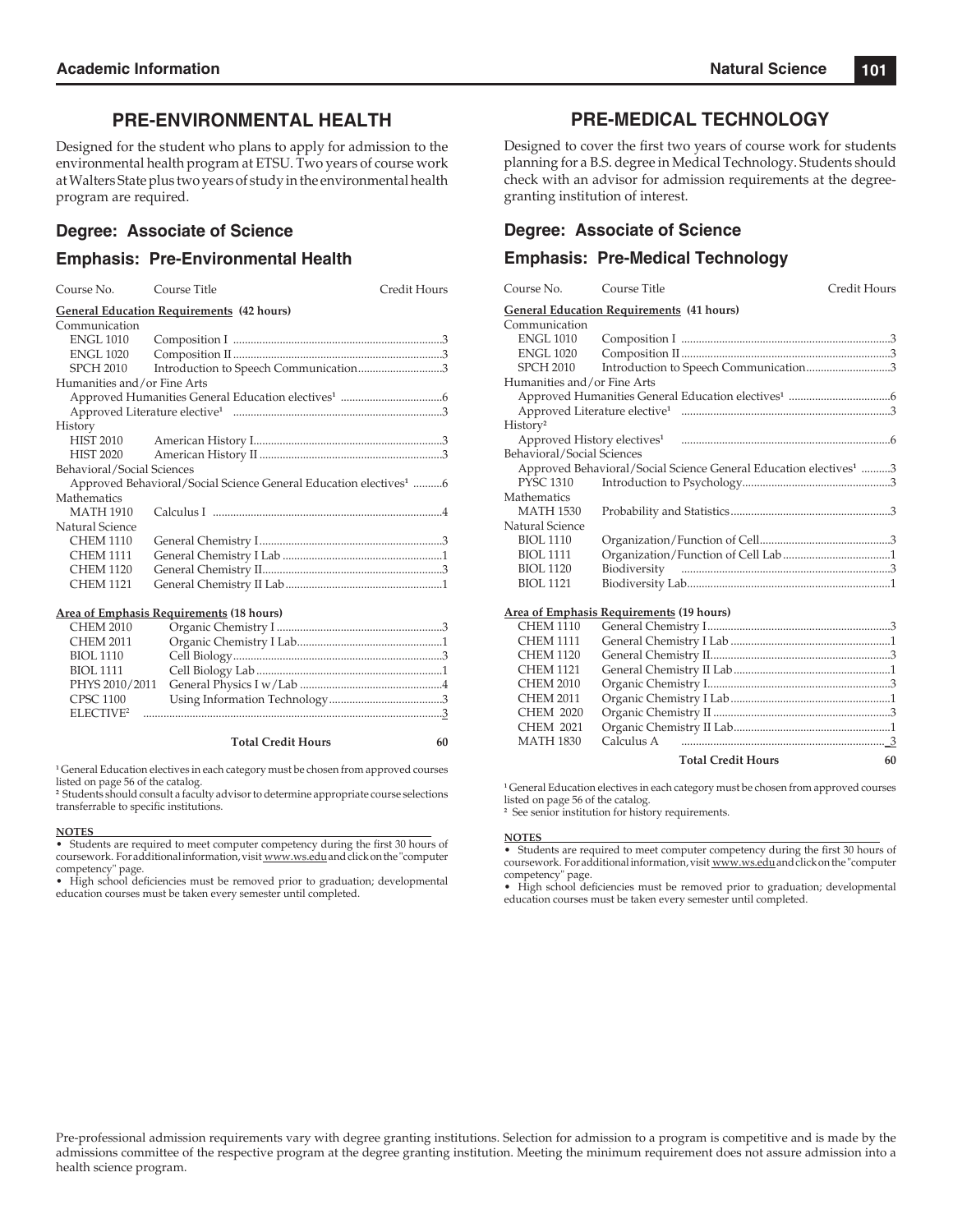### **PRE-MEDICINE**

Designed to cover the first two years of course work for students preparing to study medicine. At least one additional year of course work will be required at a senior institution. The pre-medical student should plan the curriculum for a baccalaureate major because more students accepted into medical schools have the baccalaureate degree.

### **Degree: Associate of Science**

### **Emphasis: Pre-Medicine**

| Course No.                                                                    | Course Title                                     | Credit Hours |  |
|-------------------------------------------------------------------------------|--------------------------------------------------|--------------|--|
|                                                                               | <b>General Education Requirements (41 hours)</b> |              |  |
| Communication                                                                 |                                                  |              |  |
| <b>ENGL 1010</b>                                                              |                                                  |              |  |
| <b>ENGL 1020</b>                                                              |                                                  |              |  |
| <b>SPCH 2010</b>                                                              |                                                  |              |  |
| Humanities and/or Fine Arts                                                   |                                                  |              |  |
|                                                                               |                                                  |              |  |
|                                                                               |                                                  |              |  |
| History <sup>2</sup>                                                          |                                                  |              |  |
|                                                                               |                                                  |              |  |
| Behavioral/Social Sciences                                                    |                                                  |              |  |
| Approved Behavioral/Social Science General Education electives <sup>1</sup> 6 |                                                  |              |  |
| Mathematics                                                                   |                                                  |              |  |
| <b>MATH 1720</b>                                                              |                                                  |              |  |
| Natural Science                                                               |                                                  |              |  |
| <b>BIOL 1110</b>                                                              |                                                  |              |  |
| <b>BIOL 1111</b>                                                              |                                                  |              |  |
| <b>BIOL 1120</b>                                                              | Biodiversity                                     |              |  |
| <b>BIOL 1121</b>                                                              |                                                  |              |  |

#### **Area of Emphasis Requirements (20 hours)**

| <b>CHEM 1110</b> |                           |    |
|------------------|---------------------------|----|
| <b>CHEM 1111</b> |                           |    |
| <b>CHEM 1120</b> |                           |    |
| <b>CHEM 1121</b> |                           |    |
| <b>CHEM 2010</b> |                           |    |
| <b>CHEM 2011</b> |                           |    |
| <b>CHEM 2020</b> |                           |    |
| <b>CHEM 2021</b> |                           |    |
| PHYS 2010/2011   |                           |    |
|                  | <b>Total Credit Hours</b> | 61 |

<sup>1</sup> General Education electives in each category must be chosen from approved courses listed on page 56 of the catalog.

2 See senior institution for history requirements.

#### **NOTES**\_\_\_\_\_\_\_\_\_\_\_\_\_\_\_\_\_\_\_\_\_\_\_\_\_\_\_\_\_\_\_\_\_\_\_\_\_\_\_\_\_\_\_\_\_\_\_\_\_\_\_\_\_\_\_\_\_\_\_\_\_\_\_\_

• Students are required to meet computer competency during the first 30 hours of coursework. For additional information, visit www.ws.edu and click on the "computer competency" page.

• High school deficiencies must be removed prior to graduation; developmental education courses must be taken every semester until completed.

• Completion of above courses satisfies the requirements for the A.S. degree. Students should consider taking PHYS 2020-2021 to assure transfer sequence to senior institution.

### **PRE-OCCUPATIONAL THERAPY**

Designed for the student who plans to apply for admission to the occupational therapy program at the University of Tennessee, Memphis, Center for Health Sciences. A minimum of 90 hours of college level course work is required prior to admission.

### **Degree: Associate of Science**

### **Emphasis: Pre-Occupational Therapy**

| Course No. | Course Title | Credit Hours |
|------------|--------------|--------------|
|------------|--------------|--------------|

#### **General Education Requirements (41 hours)**

| Communication                |                                   |  |
|------------------------------|-----------------------------------|--|
| ENGL 1010                    |                                   |  |
| ENGL 1020                    |                                   |  |
| SPCH 2010                    |                                   |  |
| Humanities and/or Fine Arts  |                                   |  |
|                              |                                   |  |
|                              |                                   |  |
| History <sup>2</sup>         |                                   |  |
|                              |                                   |  |
| Behavioral/Social Sciences   |                                   |  |
| PSYC 1310                    |                                   |  |
| PSYC 2310                    |                                   |  |
| Mathematics                  |                                   |  |
| <b>MATH 1530</b>             |                                   |  |
| Natural Science <sup>3</sup> |                                   |  |
| <b>BIOL 1010</b>             | General Biology I                 |  |
| <b>BIOL 1011</b>             | General Biology I Lab             |  |
| <b>BIOL 1020</b>             | General Biology II                |  |
| <b>BIOL 1021</b>             | General Biology II Lab            |  |
| or                           |                                   |  |
| <b>BIOL 1110</b>             | Organization/Function of Cell     |  |
| <b>BIOL 1111</b>             | Organization/Function of Cell Lab |  |
| <b>BIOL 1120</b>             | Biodiversity                      |  |
| <b>BIOL 1121</b>             | <b>Biodiversity Lab</b>           |  |
|                              |                                   |  |

#### **Area of Emphasis Requirements (19 hours)**

| <b>CHEM 1110</b> |                                     |    |
|------------------|-------------------------------------|----|
| <b>CHEM 1111</b> |                                     |    |
| PHYS 2010/2011   |                                     |    |
| <b>BIOL 2010</b> |                                     |    |
| <b>BIOL 2011</b> |                                     |    |
| <b>BIOL 2020</b> |                                     |    |
| <b>BIOL 2021</b> | Human Anatomy & Physiology II Lab 1 |    |
| <b>PSYC 2420</b> |                                     |    |
|                  | <b>Total Credit Hours</b>           | 60 |

Completion of above courses satisfies the requirements for the A.S. degree.

The following courses may be required prior to entry into the Pre-Occupational Therapy program at the senior institution and can be taken at Walters State.

<sup>1</sup> General Education electives in each category must be chosen from approved courses listed on page 56 of the catalog.

See senior institution for history requirements.

<sup>3</sup> Students should consult a faculty advisor to determine appropriate course selections transferable to specific institutions.

#### **NOTES**\_\_\_\_\_\_\_\_\_\_\_\_\_\_\_\_\_\_\_\_\_\_\_\_\_\_\_\_\_\_\_\_\_\_\_\_\_\_\_\_\_\_\_\_\_\_\_\_\_\_\_\_\_\_\_\_\_\_\_\_\_\_\_\_

2

• Students are required to meet computer competency during the first 30 hours of coursework. For additional information, visit www.ws.edu and click on the "computer competency" page.

• High school deficiencies must be removed prior to graduation; developmental education courses must be taken every semester until completed.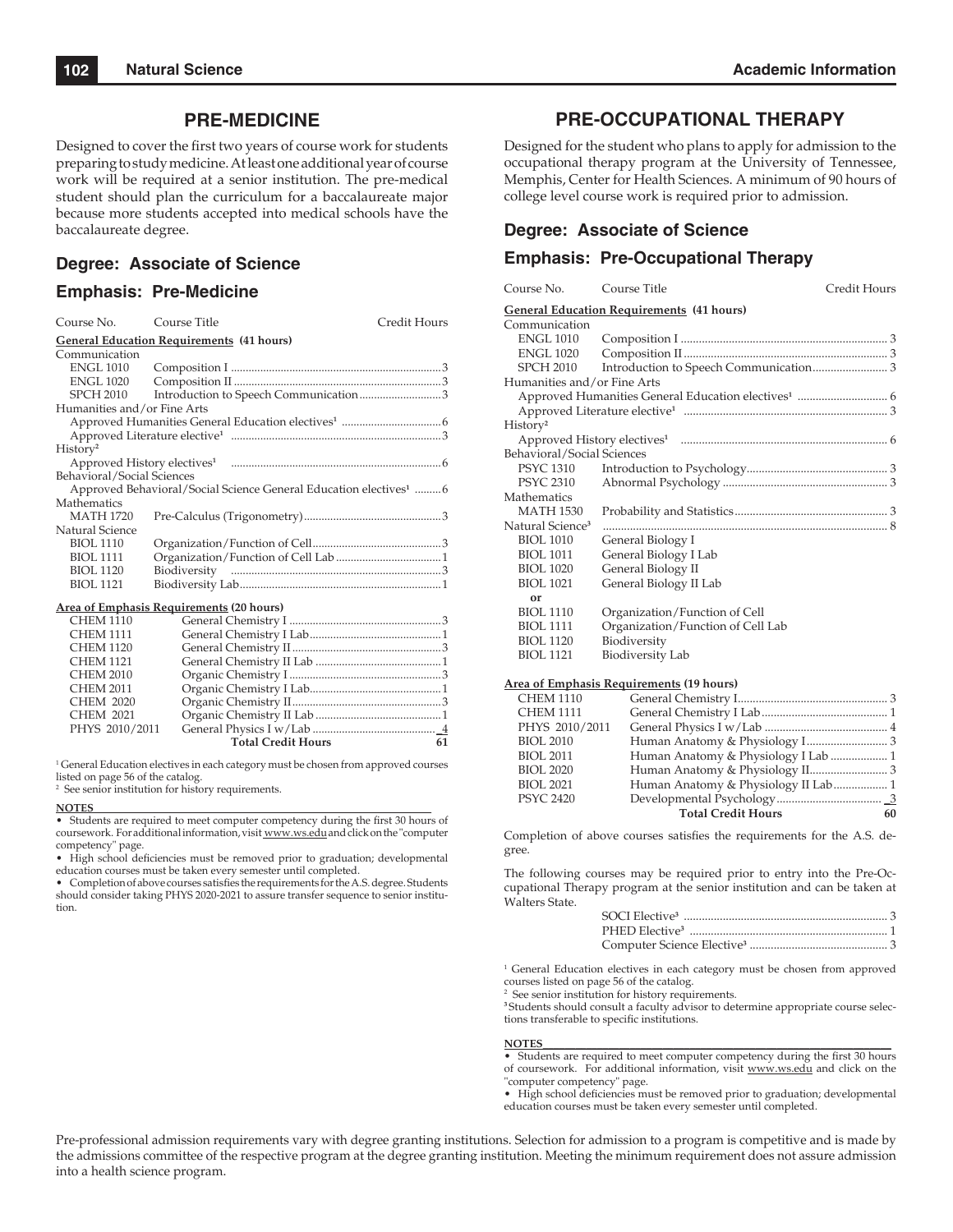### **PRE-OPTOMETRY**

Designed to prepare students for their first two years of a three-year pre-optometric program. At least one additional year of course work at a senior institution will be required before admission to an optometry school.

### **Degree: Associate of Science**

### **Emphasis: Pre-Optometry**

| Course No.                  | Course Title                                                                  | Credit Hours |
|-----------------------------|-------------------------------------------------------------------------------|--------------|
|                             | <b>General Education Requirements (41 hours)</b>                              |              |
| Communication               |                                                                               |              |
| <b>ENGL 1010</b>            |                                                                               |              |
| ENGL 1020                   |                                                                               |              |
| SPCH 2010                   |                                                                               |              |
| Humanities and/or Fine Arts |                                                                               |              |
|                             |                                                                               |              |
|                             |                                                                               |              |
| History <sup>2</sup>        |                                                                               |              |
|                             |                                                                               |              |
| Behavioral/Social Sciences  |                                                                               |              |
|                             | Approved Behavioral/Social Science General Education electives <sup>1</sup> 3 |              |
| PSYC 1310                   |                                                                               |              |
| Mathematics                 |                                                                               |              |
| <b>MATH 1530</b>            |                                                                               |              |
| Natural Science             |                                                                               |              |
| <b>BIOL 1110</b>            |                                                                               |              |
| <b>BIOL 1111</b>            |                                                                               |              |
| <b>BIOL 1120</b>            |                                                                               |              |
| <b>BIOL 1121</b>            |                                                                               |              |

#### **Area of Emphasis Requirements (20 hours)**

| <b>CHEM 1110</b> |                           |    |
|------------------|---------------------------|----|
| <b>CHEM 1111</b> |                           |    |
| <b>CHEM 1120</b> |                           |    |
| <b>CHEM 1121</b> |                           |    |
| <b>CHEM 2010</b> |                           |    |
| <b>CHEM 2011</b> |                           |    |
| <b>CHEM 2020</b> |                           |    |
| <b>CHEM 2021</b> |                           |    |
| <b>BIOL 2510</b> |                           |    |
| <b>BIOL 2511</b> |                           |    |
|                  | <b>Total Credit Hours</b> | 61 |
|                  |                           |    |

Completion of the above courses satisfies requirements for the A.S. degree. The following will be required prior to entry into a college of optometry and can be taken at Walters State:

| MATH 1910      |  |
|----------------|--|
| PHYS 2010/2011 |  |
| PHYS 2020/2021 |  |

<sup>1</sup> General Education electives in each category must be chosen from approved courses listed on page 56 of the catalog. 2 See senior institution for history requirements.

#### **NOTES**\_\_\_\_\_\_\_\_\_\_\_\_\_\_\_\_\_\_\_\_\_\_\_\_\_\_\_\_\_\_\_\_\_\_\_\_\_\_\_\_\_\_\_\_\_\_\_\_\_\_\_\_\_\_\_\_\_\_\_\_\_\_\_\_

Students are required to meet computer competency during the first 30 hours of coursework. For additional information, visit www.ws.edu and click on the "computer competency" page.

• High school deficiencies must be removed prior to graduation; developmental education courses must be taken every semester until completed.

### **PRE-PHARMACY**

Designed to prepare students for entrance to a pharmacy school. The Doctor of Pharmacy degree requires four additional years of study. Students should be fully aware of the admission requirements of the schools to which they intend to apply. Students should obtain the catalogs of those institutions for admission requirements for pharmacy schools of interest and consult their Walters State advisors.

### **Degree: Associate of Science**

# **Emphasis: Pre-Pharmacy**

| Course No.                  | Course Title                                                                 | Credit Hours |
|-----------------------------|------------------------------------------------------------------------------|--------------|
|                             | <b>General Education Requirements (42 hours)</b>                             |              |
| Communication               |                                                                              |              |
| <b>ENGL 1010</b>            |                                                                              |              |
| <b>ENGL 1020</b>            |                                                                              |              |
| <b>SPCH 2010</b>            |                                                                              |              |
| Humanities and/or Fine Arts |                                                                              |              |
|                             |                                                                              |              |
|                             |                                                                              |              |
| History <sup>2</sup>        |                                                                              |              |
|                             |                                                                              |              |
| Behavioral/Social Sciences  |                                                                              |              |
|                             | Approved Behavioral/Social Science General Education elective <sup>1</sup> 3 |              |
| <b>ECON 2110</b>            |                                                                              |              |
| Mathematics                 |                                                                              |              |
| <b>MATH 1830</b>            | Calculus A                                                                   |              |
| Natural Science             |                                                                              |              |
| <b>CHEM 1110</b>            |                                                                              |              |
| <b>CHEM 1111</b>            |                                                                              |              |
| <b>CHEM 1120</b>            |                                                                              |              |
| <b>CHEM 1121</b>            |                                                                              |              |
|                             | <b>Area of Emphasis Requirements</b> (20 hours)                              |              |
| <b>CHEM 2010</b>            |                                                                              |              |
| <b>CHEM 2011</b>            |                                                                              |              |
| CHEM 2020                   |                                                                              |              |
| <b>CHEM 2021</b>            |                                                                              |              |
| PHYS 2010/2011              |                                                                              |              |
|                             |                                                                              |              |
| <b>BIOL 1110</b>            | Organization/Function of Cell                                                |              |
| <b>BIOL 1111</b>            | Organization/Function of Cell Lab                                            |              |
| <b>BIOL 1120</b>            | Biodiversity                                                                 |              |
| <b>BIOL 1121</b>            | <b>Biodiversity Lab</b>                                                      |              |
| or                          |                                                                              |              |
| <b>BIOL 1010</b>            | General Biology I                                                            |              |
| <b>BIOL 1011</b>            | General Biology I Lab                                                        |              |
| <b>BIOL 1020</b>            | General Biology II                                                           |              |
| <b>BIOL 1021</b>            | General Biology II Lab                                                       |              |
|                             | <b>Total Credit Hours</b>                                                    | 62           |
|                             | Completion of the above courses satisfies requirements for the A.S. degree.  |              |

The following course will be required prior to entry into the professional program and can be taken at Walters State:

| MATH 1530 |  |
|-----------|--|
|           |  |

**1** General Education electives in each category must be chosen from approved courses listed on page 56 of the catalog.

**<sup>2</sup>** See senior institution for history requirements.

**<sup>3</sup>**Students should consult a faculty advisor to determine appropriate course selections transferable to specific institutions.

#### **NOTES**\_\_\_\_\_\_\_\_\_\_\_\_\_\_\_\_\_\_\_\_\_\_\_\_\_\_\_\_\_\_\_\_\_\_\_\_\_\_\_\_\_\_\_\_\_\_\_\_\_\_\_\_\_\_\_\_\_\_\_\_\_\_\_\_

• Students are required to meet computer competency during the first 30 hours of coursework. For additional information, visit www.ws.edu and click on the "computer competency" page.

• High school deficiencies must be removed prior to graduation; developmental education courses must be taken every semester until completed.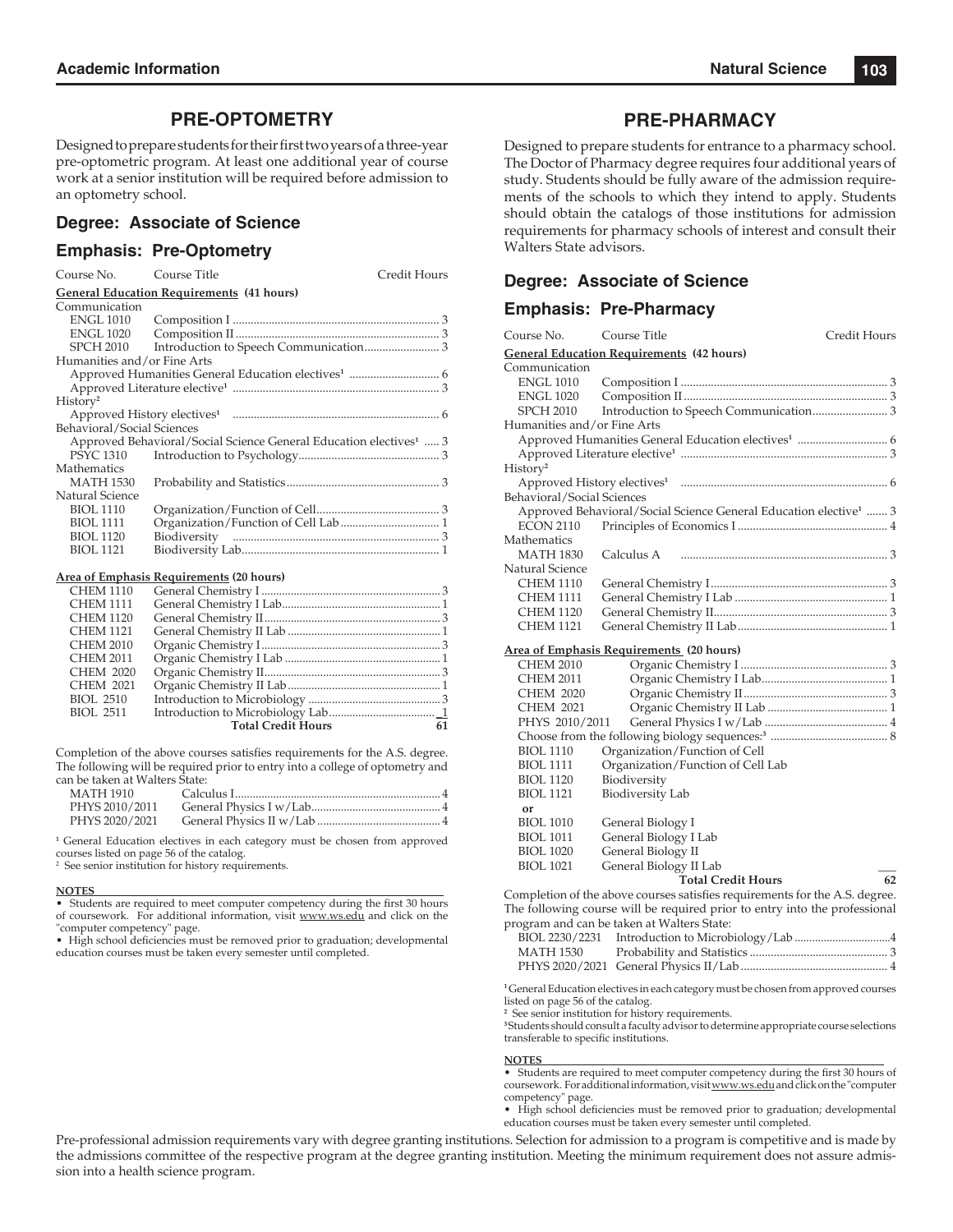### **PRE-PHYSICAL THERAPY**

Designed to prepare students for the first two years of a three or four year pre-physical therapy program. A baccalaureate degree will be required before admission to the Doctor of Physical Therapy program. Students should check with an advisor for specific admission requirements at the institution of interest.

### **Degree: Associate of Science**

### **Emphasis: Pre-Physical Therapy**

| Course No.                   | Course Title                                     | Credit Hours |
|------------------------------|--------------------------------------------------|--------------|
|                              | <b>General Education Requirements (41 hours)</b> |              |
| Communication                |                                                  |              |
| <b>ENGL 1010</b>             |                                                  |              |
| <b>ENGL 1020</b>             |                                                  |              |
| <b>SPCH 2010</b>             |                                                  |              |
| Humanities and/or Fine Arts  |                                                  |              |
|                              |                                                  |              |
|                              |                                                  |              |
| History <sup>2</sup>         |                                                  |              |
|                              |                                                  |              |
| Behavioral/Social Sciences   |                                                  |              |
| <b>PSYC 1310</b>             |                                                  |              |
| <b>PSYC 2420</b>             |                                                  |              |
| Mathematics                  |                                                  |              |
| <b>MATH 1530</b>             |                                                  |              |
| Natural Science <sup>3</sup> |                                                  |              |
| <b>BIOL 1010</b>             | General Biology I                                |              |
| <b>BIOL 1011</b>             | General Biology I Lab                            |              |
| <b>BIOL 1020</b>             | General Biology II                               |              |
| <b>BIOL 1021</b>             | General Biology II Lab                           |              |
| or                           |                                                  |              |
| <b>BIOL 1110</b>             | Organization/Function of Cell                    |              |
| <b>BIOL 1111</b>             | Organization/Function of Cell Lab                |              |
| <b>BIOL 1120</b>             | Biodiversity                                     |              |
| <b>BIOL 1121</b>             | Biodiversity Lab                                 |              |
|                              | <b>Area of Emphasis Requirements (19 hours)</b>  |              |
| <b>CHEM 1110</b>             |                                                  |              |
| <b>CHEM 1111</b>             | General Chemistry Hah                            | 1            |

| <b>CHEM 1111</b> |                           |    |
|------------------|---------------------------|----|
| <b>CHEM 1120</b> |                           |    |
| <b>CHEM 1121</b> |                           |    |
| <b>BIOL 2010</b> |                           |    |
| <b>BIOL 2011</b> |                           |    |
| <b>BIOL 2020</b> |                           |    |
| <b>BIOL 2021</b> |                           |    |
| <b>CPSC 1100</b> |                           |    |
|                  | <b>Total Credit Hours</b> | 60 |
|                  |                           |    |

Completion of the above courses satisfies requirements for the A.S. degree. The following will be required prior to entry into a Physical Therapy program and can be taken at Walters State:

| MATH 1720      |  |
|----------------|--|
| PHYS 2010/2011 |  |
| PHYS 2020/2021 |  |

<sup>1</sup> General Education electives in each category must be chosen from approved courses listed on page 56 of the catalog.

**2** See senior institution for history requirements.

<sup>3</sup> Students should consult a faculty advisor to determine appropriate course selections transferable to specific institutions

#### **NOTES**\_\_\_\_\_\_\_\_\_\_\_\_\_\_\_\_\_\_\_\_\_\_\_\_\_\_\_\_\_\_\_\_\_\_\_\_\_\_\_\_\_\_\_\_\_\_\_\_\_\_\_\_\_\_\_\_\_\_\_\_\_\_\_\_

• Students are required to meet computer competency during the first 30 hours of coursework. **CPSC** 1100 satisfies the college's computer competency requirement. • High school deficiencies must be removed prior to graduation; developmental education courses must be taken every semester until completed.

### **PRE-RADIOGRAPHY**

Designed for the student who plans to apply for admission to the radiography program at ETSU. Two years of course work at Walters State plus two years of study in the radiography program are required.

### **Degree: Associate of Science**

### **Emphasis: Pre-Radiography**

| Course No.                  | Course Title                                     | Credit Hours |
|-----------------------------|--------------------------------------------------|--------------|
|                             | <b>General Education Requirements (41 hours)</b> |              |
| Communication               |                                                  |              |
| <b>ENGL 1010</b>            |                                                  |              |
| ENGL 1020                   |                                                  |              |
| SPCH 2010                   |                                                  |              |
| Humanities and/or Fine Arts |                                                  |              |
|                             |                                                  |              |
|                             |                                                  |              |
| History                     |                                                  |              |
| <b>HIST 2010</b>            |                                                  |              |
| <b>HIST 2020</b>            |                                                  |              |
| Behavioral/Social Sciences  |                                                  |              |
| <b>PSYC 1310</b>            |                                                  |              |
| <b>SOCI 1020</b>            |                                                  |              |
| Mathematics                 |                                                  |              |
| <b>MATH 1530</b>            |                                                  |              |
| Natural Science             |                                                  |              |
| <b>BIOL 2010</b>            |                                                  |              |
| <b>BIOL 2011</b>            |                                                  |              |
| <b>BIOL 2020</b>            |                                                  |              |
| <b>BIOL 2021</b>            | Human Anatomy & Physiology II Lab  1             |              |
|                             |                                                  |              |

### **Area of Emphasis Requirements (19 hours)**

| <b>CHEM 1010</b>       |                           |    |
|------------------------|---------------------------|----|
| <b>CHEM 1011</b>       |                           |    |
| <b>BIOL 2510</b>       |                           |    |
| <b>BIOL 2511</b>       |                           |    |
| <b>CPSC 1100</b>       |                           |    |
| <b>HLTH 2310</b>       |                           |    |
| ELECTIVES <sup>2</sup> |                           |    |
|                        | <b>Total Credit Hours</b> | 60 |

**1** General Education electives in each category must be chosen from approved courses listed on page 56 of the catalog.

2 Students should consult a faculty advisor to determine appropriate course selections transferable to specific institutions.

#### **NOTES**\_\_\_\_\_\_\_\_\_\_\_\_\_\_\_\_\_\_\_\_\_\_\_\_\_\_\_\_\_\_\_\_\_\_\_\_\_\_\_\_\_\_\_\_\_\_\_\_\_\_\_\_\_\_\_\_\_\_\_\_\_\_\_\_

- Students are required to meet computer competency during the first 30 hours of coursework. CPSC 1100 satisfies the college's computer competency requirement. • High school deficiencies must be removed prior to graduation; developmental education courses must be taken every semester until completed.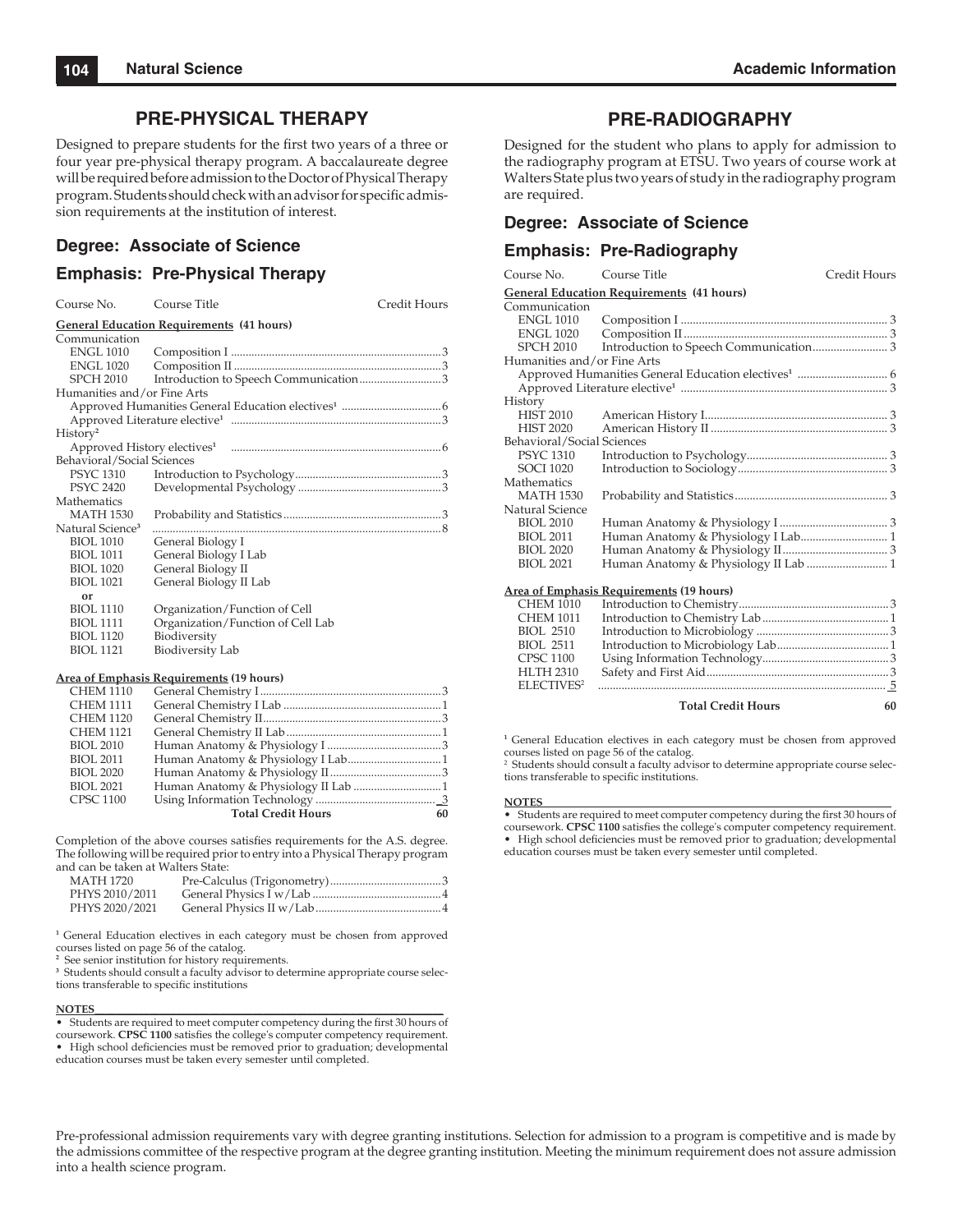### **PRE-VETERINARY MEDICINE**

Designed for students wishing to pursue the Arts and Science degree in Pre-Veterinary Medicine. Students should be fully aware of the curriculum of the institution to which they plan to transfer and follow close advisement.

### **Degree: Associate of Science**

### **Emphasis: Pre-Veterinary Medicine**

| Course No.                  | Course Title                                                                  | Credit Hours |
|-----------------------------|-------------------------------------------------------------------------------|--------------|
|                             | <b>General Education Requirements (41 hours)</b>                              |              |
| Communication               |                                                                               |              |
| <b>ENGL 1010</b>            |                                                                               |              |
| ENGL 1020                   |                                                                               |              |
| <b>SPCH 2010</b>            | Introduction to Speech Communication 3                                        |              |
| Humanities and/or Fine Arts |                                                                               |              |
|                             |                                                                               |              |
|                             |                                                                               |              |
| History <sup>2</sup>        |                                                                               |              |
|                             |                                                                               |              |
| Behavioral/Social Sciences  |                                                                               |              |
|                             | Approved Behavioral/Social Science General Education electives <sup>1</sup> 6 |              |
| Mathematics                 |                                                                               |              |
| <b>MATH 1710</b>            |                                                                               |              |
| Natural Science             |                                                                               |              |
| <b>BIOL 1110</b>            |                                                                               |              |
| <b>BIOL 1111</b>            |                                                                               |              |
| <b>BIOL 1120</b>            | Biodiversity                                                                  |              |
| <b>BIOL 1121</b>            |                                                                               |              |

#### **Area of Emphasis Requirements (19 hours)**

| <b>MATH 1720</b> |                           |    |
|------------------|---------------------------|----|
| <b>CHEM 1110</b> |                           |    |
| <b>CHEM 1111</b> |                           |    |
| <b>CHEM 1120</b> |                           |    |
| <b>CHEM 1121</b> |                           |    |
|                  |                           |    |
| <b>CHEM 2010</b> | Organic Chemistry I       |    |
| <b>CHEM 2011</b> | Organic Chemistry I Lab   |    |
| <b>CHEM 2020</b> | Organic Chemistry II      |    |
| <b>CHEM 2021</b> | Organic Chemistry II Lab  |    |
| or               |                           |    |
| PHYS 2010/2011   | General Physics I w/Lab   |    |
| PHYS 2020/2021   | General Physics II w/Lab  |    |
|                  | <b>Total Credit Hours</b> | 60 |
|                  |                           |    |

<sup>1</sup> General Education electives in each category must be chosen from approved courses listed on page 56 of the catalog.

**2** See senior institution for history requirements.

<sup>3</sup> Students should consult a faculty advisor to determine appropriate course selections transferable to specific institutions.<br>NOTES

#### **NOTES**\_\_\_\_\_\_\_\_\_\_\_\_\_\_\_\_\_\_\_\_\_\_\_\_\_\_\_\_\_\_\_\_\_\_\_\_\_\_\_\_\_\_\_\_\_\_\_\_\_\_\_\_\_\_\_\_\_\_\_\_\_\_\_\_

• Students are required to meet computer competency during the first 30 hours of coursework. For additional information, visit www.ws.edu and click on the "computer competency" page.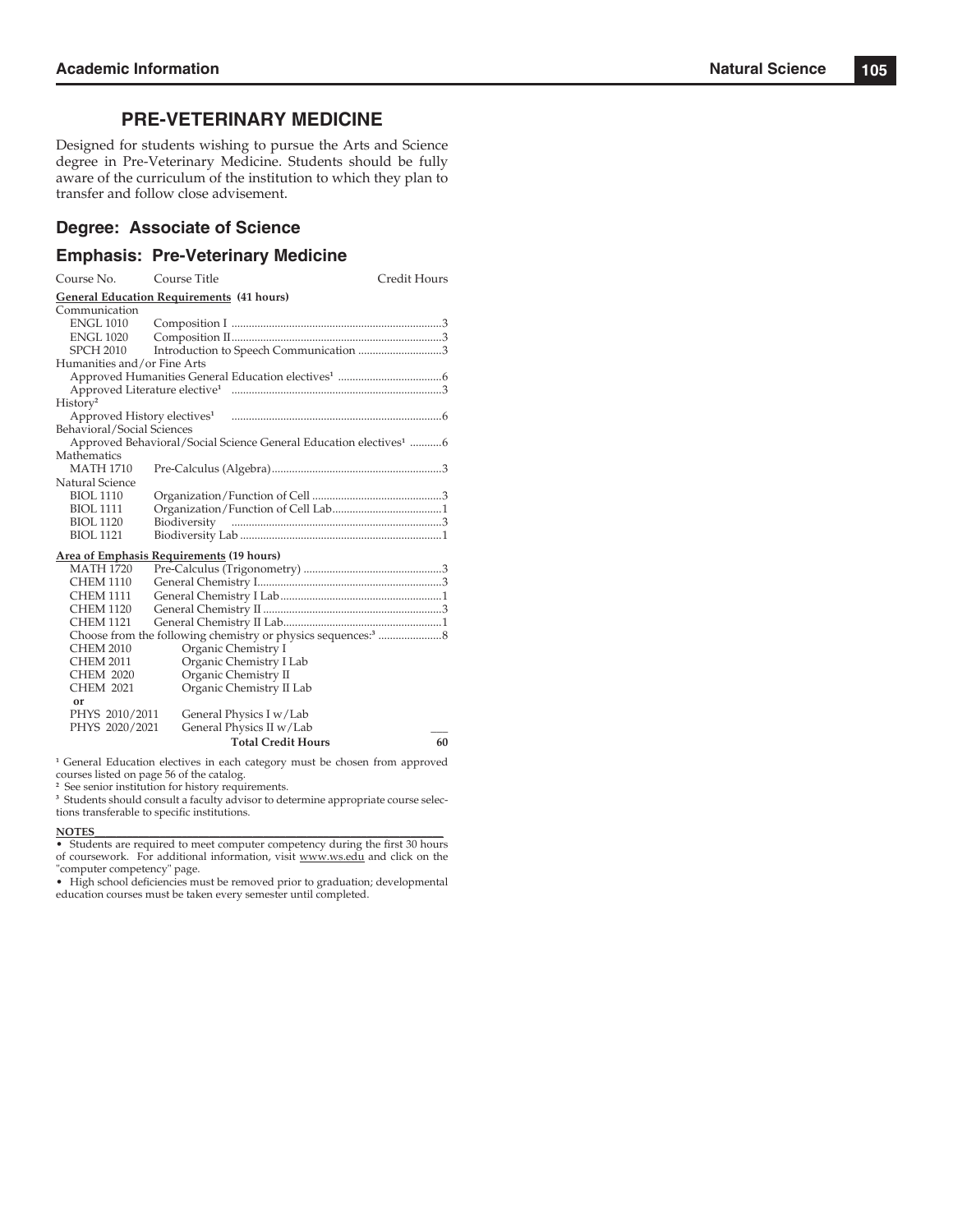# **DIVISION OF PUBLIC SAFETY**

### **Purpose**

Provide educational services to individuals desiring to enter the public safety career field, skills training for those currently employed and appropriate academic course work to those who plan to transfer to a four-year institution of higher education.

### **Department of Criminal Justice**

#### **Purpose**

The Criminal Justice Department provides educational services to students seeking careers in the public safety field. The department provides two degrees, Associate of Science in Criminal Justice and Associate of Science in Law Enforcement.

### **Degree: Associate of Science**

### **Emphasis: Criminal Justice, University Parallel**

| Course No.                  | Course Title                                                              | Credit Hours |
|-----------------------------|---------------------------------------------------------------------------|--------------|
|                             | <b>General Education Requirements (41 hours)</b>                          |              |
| Communication               |                                                                           |              |
| <b>ENGL 1010</b>            |                                                                           |              |
|                             |                                                                           |              |
| SPCH 2010                   |                                                                           |              |
| Humanities and/or Fine Arts |                                                                           |              |
|                             |                                                                           |              |
|                             |                                                                           |              |
| History <sup>2</sup>        |                                                                           |              |
|                             |                                                                           |              |
| Behavioral/Social Sciences  |                                                                           |              |
| PSYC 1310                   |                                                                           |              |
| <b>SOCI 1020</b>            |                                                                           |              |
| or                          |                                                                           |              |
| SOCI 2020                   | Social Problems and Human Values                                          |              |
| Mathematics                 |                                                                           |              |
|                             |                                                                           |              |
| Natural Science             |                                                                           |              |
|                             | Approved Natural Science w/Lab General Education electives <sup>1</sup> 8 |              |

#### **Area of Emphasis Requirements (19 hours)**

| <b>CRIT 1010</b> |                           |    |
|------------------|---------------------------|----|
| <b>CRIT 1230</b> |                           |    |
| <b>CRIT 1510</b> |                           |    |
| <b>CRIT 2140</b> |                           |    |
| <b>CRIT 2980</b> |                           |    |
| <b>CPSC 1100</b> |                           |    |
| <b>PHED 1140</b> |                           |    |
|                  | <b>Total Credit Hours</b> | 60 |

**1** General Education electives in each category must be chosen from approved courses listed on page 56 in the catalog.

**2** See senior institution for history requirements.

#### **NOTES**\_\_\_\_\_\_\_\_\_\_\_\_\_\_\_\_\_\_\_\_\_\_\_\_\_\_\_\_\_\_\_\_\_\_\_\_\_\_\_\_\_\_\_\_\_\_\_\_\_\_\_\_\_\_\_\_\_\_\_\_\_\_\_\_\_

• Students are required to meet computer competency during the first 30 hours of coursework. **CPSC 1100** satisfies the college's computer competency requirement.

• High school deficiencies must be removed prior to graduation; developmental education courses must be taken every semester until completed.

• Students who plan to transfer to the University of Tennessee or Carson-Newman, please see the head of the Sociology Department in the Behavioral/Social Science Division.

### **PUBLIC SAFETY**

The Associate of Applied Science degree program in Public Safety provides educational opportunities for individuals desiring to enter and those presently working in the field of public safety. The degree program contains two specialized concentrations of study: 1) Fire Protection and 2) Law Enforcement. Each of the concentrations has a common core of course work designed to provide a fundamental background in general education and specific course work in public safety.

### **Degree: Associate of Applied Science**

### **Emphasis: Public Safety**

### **Concentration: Law Enforcement**

| Course No.                        | Course Title                                                                 | Credit Hours |
|-----------------------------------|------------------------------------------------------------------------------|--------------|
|                                   | <b>General Education Requirements (19 hours)</b>                             |              |
| Communication                     |                                                                              |              |
| ENGL 1010                         |                                                                              |              |
| SPCH 2010                         |                                                                              |              |
| Humanities and/or Fine Arts       |                                                                              |              |
|                                   |                                                                              |              |
| Behavioral/Social Sciences        |                                                                              |              |
|                                   | Approved Behavioral/Social Science General Education elective <sup>1</sup> 3 |              |
| Mathematics                       |                                                                              |              |
|                                   | Approved Mathematics General Education elecitve <sup>1</sup> 3               |              |
| Natural Science                   |                                                                              |              |
|                                   | Approved Natural Science w/Lab General Education elective <sup>1</sup> 4     |              |
|                                   | Area of Emphasis Requirements (41 hours)                                     |              |
| CRJT 1010                         |                                                                              |              |
| CRJT 1260                         |                                                                              |              |
| CRIT 1320                         | Criminal Justice Work with Juveniles 3                                       |              |
| <b>CRIT 1230</b>                  |                                                                              |              |
| <b>CRIT 1510</b>                  |                                                                              |              |
| CRIT 2130                         |                                                                              |              |
| <b>CRIT 2140</b>                  |                                                                              |              |
| <b>CRIT 2280</b>                  |                                                                              |              |
| <b>CRIT 2990</b>                  |                                                                              |              |
| <b>EMTB 1080</b>                  |                                                                              |              |
| <b>CPSC 1100</b>                  |                                                                              |              |
| <b>PHED 1140</b>                  |                                                                              |              |
| <b>CRIT Electives<sup>2</sup></b> |                                                                              |              |
|                                   | <b>Total Credit Hours</b>                                                    | 60           |
|                                   |                                                                              |              |

**1** General Education electives in each category must be chosen from approved courses

listed on page 56 in the catalog. **2** Students should consult a faculty advisor to determine appropriate course selections.

**NOTES**\_\_\_\_\_\_\_\_\_\_\_\_\_\_\_\_\_\_\_\_\_\_\_\_\_\_\_\_\_\_\_\_\_\_\_\_\_\_\_\_\_\_\_\_\_\_\_\_\_\_\_\_\_\_\_\_\_\_\_\_\_\_\_\_\_\_\_ • Students are required to meet computer competency during the first 30 hours of coursework. **CPSC 1100** satisfies the college's computer competency requirement.

• Developmental education courses must be taken every semester until completed.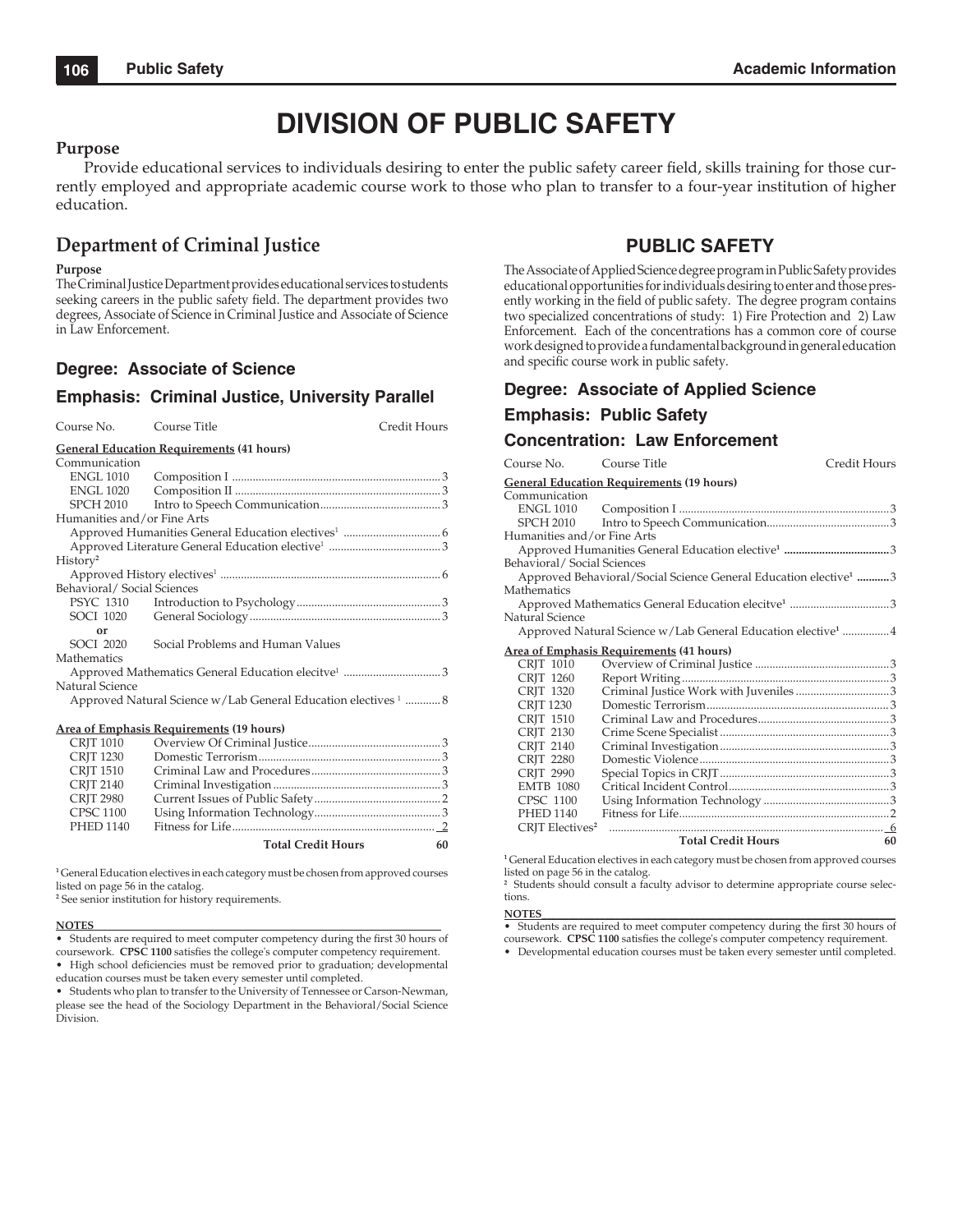### **PUBLIC SAFETY**

This course of study is designed primarily for students who have completed the fire department's or the state of Tennessee Fire School's training program taught by state certified instructors and who wish to continue their education at Walters State. *Students must meet with the division dean of Public Safety prior to enrolling in this program.*

### **Degree: Associate of Applied Science**

### **Emphasis: Public Safety**

### **Concentration: Fire Protection**

Course No. Course Title Credit Hours

#### **General Education Requirements (19 hours)**

| Communication               |                                                                              |  |
|-----------------------------|------------------------------------------------------------------------------|--|
| <b>ENGL 1010</b>            |                                                                              |  |
| SPCH 2010                   |                                                                              |  |
| Humanities and/or Fine Arts |                                                                              |  |
|                             |                                                                              |  |
| Behavioral/Social Sciences  |                                                                              |  |
|                             | Approved Behavioral/Social Science General Education elective <sup>1</sup> 3 |  |
| Mathematics                 |                                                                              |  |
|                             |                                                                              |  |
| Natural Science             |                                                                              |  |
| <b>CHEM 1010</b>            |                                                                              |  |
| <b>CHEM 1011</b>            |                                                                              |  |
|                             |                                                                              |  |
|                             |                                                                              |  |

#### **Area of Emphasis Requirements (41 hours)**

| FIPT <sup>2</sup>     |                           |    |
|-----------------------|---------------------------|----|
| <b>EMTB 1040</b>      |                           |    |
| CRJT 1260             |                           |    |
| <b>CPSC 1100</b>      |                           |    |
| ELECTIVE <sup>3</sup> |                           |    |
| ELECTIVE <sup>3</sup> |                           |    |
|                       | <b>Total Credit Hours</b> | 60 |

**1** General Education electives in each category must be chosen from approved courses listed on page 56 in the catalog.

**2** Students should contact the division dean.

**3** Students should consult a faculty advisor to determine appropriate course selections.

#### **NOTES**\_\_\_\_\_\_\_\_\_\_\_\_\_\_\_\_\_\_\_\_\_\_\_\_\_\_\_\_\_\_\_\_\_\_\_\_\_\_\_\_\_\_\_\_\_\_\_\_\_\_\_\_\_\_\_\_\_\_\_\_\_\_\_\_\_\_\_

• Students are required to meet computer competency during the first 30 hours of

- coursework. **CPSC 1100** satisfies the college's computer competency requirement.
- Developmental education courses must be taken every semester until completed.

### **TECHNICAL CERTIFICATE**

The Regional Law Enforcement Academy provides educational services to individuals desiring a career in public safety. These services will be provided through an eight-week basic law enforcement academy and a forty hour in-service program needed for the on-duty officers to maintain their certification.

The Basic Law Enforcement Officer Education technical certificate prepares students to meet standards for law enforcement officers established by the Tennessee Peace Officer Standards and Training Commission (POST). Credit earned for successful completion of this program may be applied toward the Associate of Applied Science degree in Public Safety, Law Enforcement concentration. Approval of the dean of the Public Safety program is required for admission.

### **Emphasis: Basic Law Enforcement Officer Education**

| Course No.       | Course Title                         | Credit Hours |
|------------------|--------------------------------------|--------------|
| <b>CRIT 1030</b> |                                      |              |
| <b>CRIT 1130</b> |                                      |              |
| <b>CRIT 1230</b> |                                      |              |
| <b>CRIT 1510</b> |                                      |              |
| <b>CRIT 1720</b> |                                      |              |
| <b>CRIT 2930</b> | Basic Law Enforcement Procedures and |              |
|                  |                                      |              |
| <b>EMTB 1080</b> |                                      |              |
| <b>PHED 1140</b> |                                      |              |
|                  |                                      |              |

#### **TOTAL CREDIT HOURS 23**

#### **GENERAL ADMISSION REQUIREMENTS**

**Any student desiring to attend the Basic Law Enforcement academy must:**

- 1. Apply, meet admission requirements and be accepted by Walters State Community College.
- 2. Be currently employed by a law enforcement agency or be 20 years of age or older.
- 3. Complete the academy application and provide military paperwork if relevant.
- 4. Complete physical and psychological examinations required and provide proof of immunizations.
- 5. Provide documentation of all schools attended (high school and above) including copies of graduation or attendance. Provide documentation of completed GED and partial high school transcript.
- 6. Provide a color photo (passport size; no hat) and a background check through the Tennessee Bureau of Investigation.
- 7. Submit the above documentation by designated deadlines.

### **Police In-Service**

The Tennessee Peace Officers Standards and Training Commission requires active duty law enforcement officers to participate in 40 hours of training annually in order to maintain Commission certification as required by TCA38-8-111. Law enforcement officers may exceed this requirement by successfully completing any three hour CRJT law enforcement course.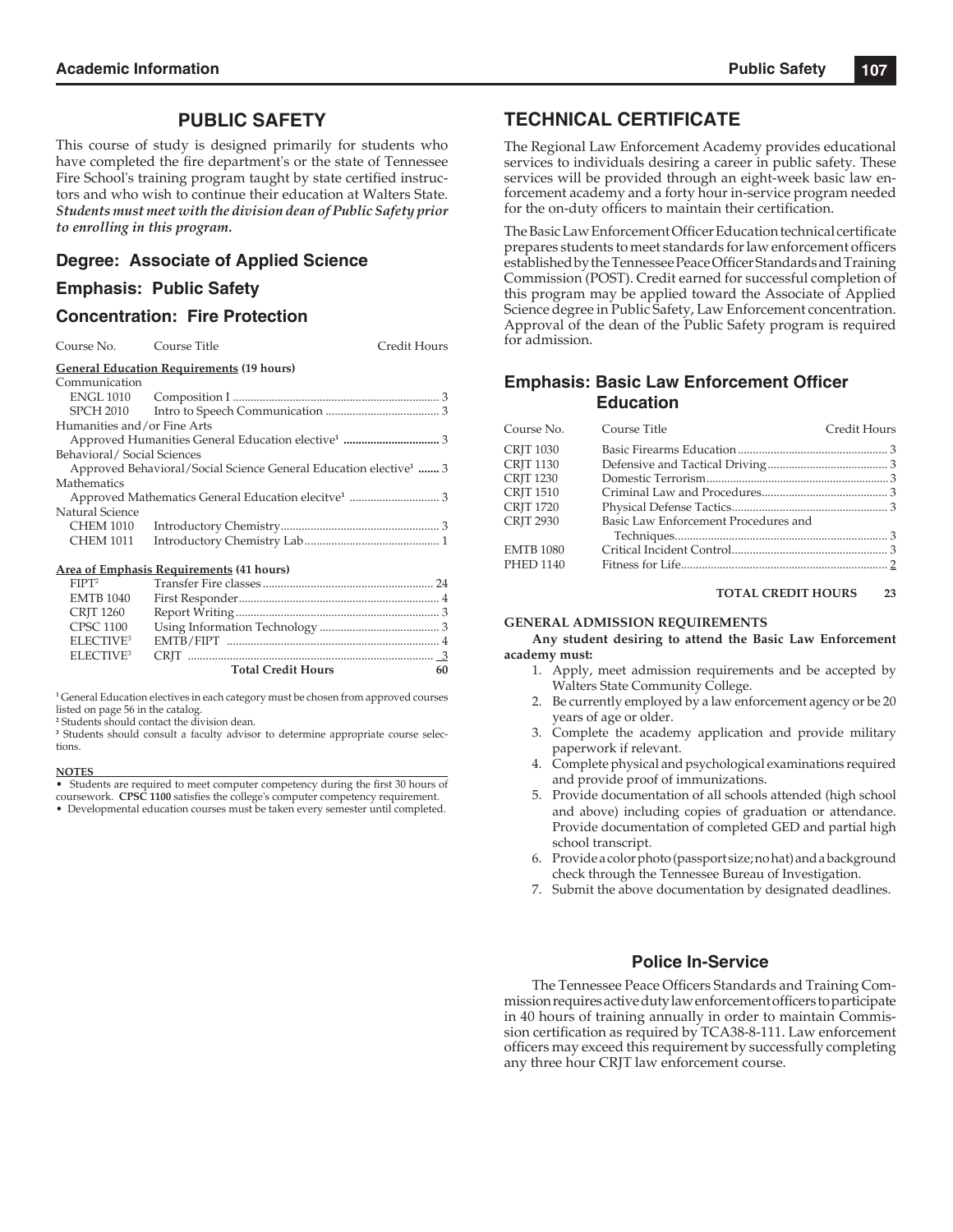### **TECHNICAL CERTIFICATE**

### **Emphasis: Emergency Medical Technician Basic**

The Center for Emergency Services provides educational services to individuals desiring to enter the emergency service field. Basic and advanced skills training accompany didactic material preparing individuals for entry level practice as a First Responder, Emergency Medical Technician or Paramedic. Pre-hospital professionals are provided continuing education opportunities for maintenance of their license.

#### **Admission Requirements**

A prospective student seeking admission to the Basic Emergency Medical Technician (EMTB) Program must complete the following procedures according to State of Tennessee, Department of Emergency Medical Services, and Walters State Community College policies.

- 1. Meet with an advisor from the division of Public Safety, Center for Emergency Service Programs department prior to registering and obtain clearance to register.
- 2. Students who have had no prior experience in emergency services are strongly encouraged to complete a First Responder class (EMTB 1040), as an introduction to the Emergency Medical Service programs.
- 3. Provide proof of and maintain non-cancelable medical malpractice liability insurance coverage in amount of \$1,000,000/3,000,000 aggregate for the entire length of the program.
- 4. Submit evidence of an acceptable physical examination, provided by a physician, which has been performed within the last six months as it relates to the requirements of the profession.
- 5. Must be 18 years of age.
- 6. Meet all other admission requirements specific to the program. Also, any state and National Registry of Emergency Medical Technician requirements must be met.

### **Retention/Progression Policies**

To remain in good standing, once admitted, a student must maintain the following standards or be dismissed from the program:

- 1. Adhere to all Walters State Community College, Center for Emergency Service Programs Department and Clinical Affiliate policy.
- 2. Earn and maintain a grade of "C" or better in the EMTB program. Students' grades will be evaluated during each semester by the department faculty.
- 3. Satisfactorily complete the theory, clinical and/or skills requirements. A grade of "D" or "F" in theory will result in a grade of "F" for the entire course. A "not yet competent" in clinical will result in a grade of "F" for the entire course.
- 4. Exhibit safe clinical behavior.
- 5. Demonstrate and maintain professional, ethical and legal conduct.
- 6. Maintain professional, ethical and legal conduct.
- 7. Maintain CPR certification.
- Submit to a drug test if requested by the dean of Public Safety, director of Center of Emergency Service Program or Emergency Medical Technician Program director at any time during the program. A positive drug test is grounds for immediate dismissal.

#### **Readmission Policies**

- 1. A student may be considered for readmission to the Basic Emergency Medical Technician program if the following criteria are met:
	- a. Readmission to an emergency medical technician program is contingent upon the availability of space.
	- b. The applicant must complete an application for readmission.
- 2. Only one readmission is permitted.

#### **Health and Physical Considerations for EMTB Students**

The Center for Emergency Service Programs Department and the college strive to provide as much as possible, a reasonably safe environment for its EMTB students and their patients. During the course of the program a student may be required to demonstrate physical and/or

emotional fitness to meet the essential requirements of the program. Such essential requirements may include, but are not limited to, freedom from communicable diseases, the ability to perform certain physical tasks, and suitable emotional fitness. Any appraisal measures used to determine such physical and/or emotional fitness will be in compliance with Section 504 of the Rehabilitation Act of 1973 and the Americans with Disabilities Act of 1990, so as not to discriminate against any individual on the basis of disability.

The following core performance standards are adopted and these standards should be used to assist the student in determining whether accommodations or modifications are necessary. The standards are:

- 1. Critical thinking ability sufficient for clinical judgment.
- 2. Interpersonal abilities sufficient to effectively interact with individuals, families, and groups from a variety of social, emotional, cultural, and intellectual backgrounds.
- 3. Communication abilities sufficient for interaction with others in verbal and written form.
- 4. Physical abilities sufficient to move from area or environment to another and maneuver in small spaces.
- Gross and fine motor abilities sufficient to provide safe and effective prehospital care.
- 6. Auditory abilities sufficient to monitor and assess health needs.
- 7. Visual ability sufficient for observation and assessment necessary in prehospital care.
- 8. Tactile ability sufficient for physical assessment.

If a student believes that one or more of the standards cannot be met without accommmodation or modification, the Center for Emergency Service Programs will determine whether or not accommodations or modifications can be reasonably made. A student should contact the director of the Center for Emergency Service Programs for further assistance.

#### **Legal Limitation for Licensure**

Students who successfully complete requirements for the Basic Emergency Medical Technician technical certificate are eligible to take the National Registry Emergency Medical Technician Examination licensure exam to become an Emergency Medical Tecnician. However, the Division of EMS may deem an individual who successfully completes the EMTB program ineligible for licensure in the State of Tennessee because of an individual's violation of the EMS rules and regulations.

|                  | <b>OPTION1</b>                                                                                                                                                                                             |              |
|------------------|------------------------------------------------------------------------------------------------------------------------------------------------------------------------------------------------------------|--------------|
| Course No.       | Course Title                                                                                                                                                                                               | Credit Hours |
| <b>EMTB 1010</b> | Basic Emergency Medical Technician I*  8<br>These 8 credit hours include:<br>Preparation for EMTB<br>Airway Management<br><b>Patient Assessment</b><br>Medical/Behavioral / OB/GYN<br>Clinical Practicum I |              |
| <b>EMTB 1020</b> | Basic Emergency Medical Technician II 8<br>These 8 credit hours include:<br>Intravenous Initiation Therapy<br><b>EMS</b> Operations<br>Basic Trauma Assessment<br>Clinical Practicum II                    |              |
|                  | *EMTB 1040 (First Responder) is a prerequisite.                                                                                                                                                            |              |

#### **OPTION 2**

| Course No. | Course Title                                                                                                                                                                                       | Credit Hours                                    |
|------------|----------------------------------------------------------------------------------------------------------------------------------------------------------------------------------------------------|-------------------------------------------------|
| EMTB 1050  | These 16 credit hours include:<br>Preparation for EMTB<br>Airway Management<br><b>Patient Assessment</b><br>Medical/Behavioral / OB/GYN<br>Intravenous Initiation Therapy<br><b>EMS</b> Operations | Basic Emergency Medical Technician I and II* 16 |
|            | Clinical Practicum I                                                                                                                                                                               |                                                 |
|            | Basic Trauma Assessment                                                                                                                                                                            |                                                 |
|            | Clinical Practicum II                                                                                                                                                                              |                                                 |
|            | *EMTB 1040 (First Responder) is a prerequisite.                                                                                                                                                    |                                                 |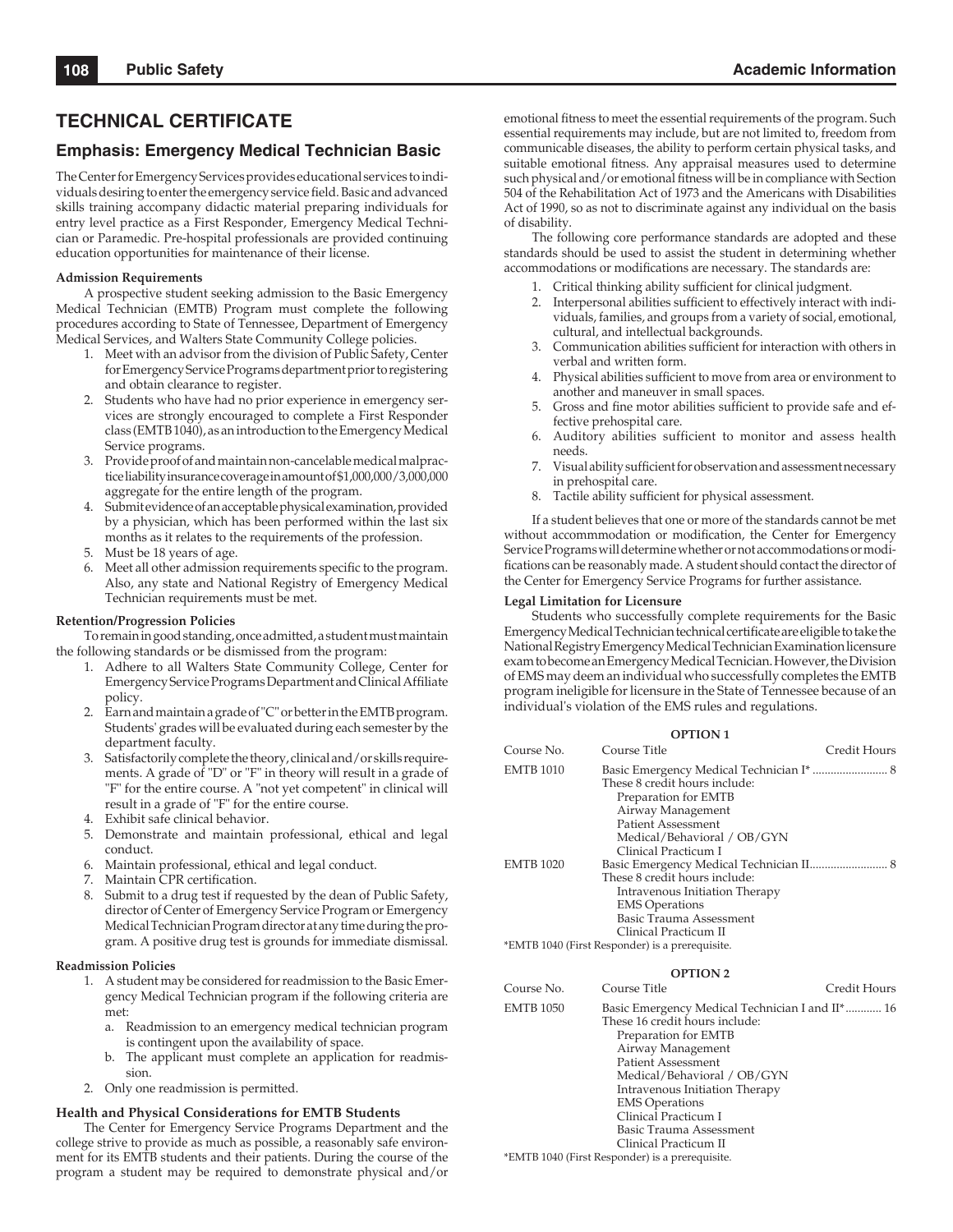## **TECHNICAL CERTIFICATE**

### **Emphasis: Emergency Medical Technician - Paramedic**

### **Admission Requirements**

A prospective student seeking admission to the Emergency Medical Technician - Paramedic program must complete the following procedures according to State of Tennessee, Department of Emergency Medical Services, and Walters State Community College policies. Students who successfully complete requirements for the Emergency Medical Technician - Paramedic technical certificate are eligible to take the National Registry Paramedic Examination.

The following criteria must be met in order for an applicant to be considered for admission to the Paramedic Training Program:

- 1. **Licensure:** Applicants must be currently licensed as Emergency Medical Technicians in the State of Tennessee.
- 2. **Experience:** One year full-time and/or two years part-time EMS experience as a EMT-IV Technician is preferred.
- 3. **Application:** Complete the WSCC Application for Admission/Readmission and submit it to the college's Office of Admissions and Records.
- **Transcripts:** All official, notarized high school, college or trade school transcripts must be received. The student's academic performance in the EMT and/or EMT IV course along with the student's GPA will be factors used in determining his/her acceptance into the program.
- 5. **Documentation:** All documentation and evaluations, except for Paramedic entrance exam scores, must be completed and submitted to Paramedic Program.
- 6. **Interview:** All applicants must be interviewed by the Paramedic Advisory Board. Date to be announced after applications have been received by program.
- 7. **Prerequisite:** Applicants must have completed all Developmental Education courses with a passing grade.
- 8. **Program Application:** Applicant must complete application process specific to the program.

### **Application Process**

A prospective student seeking admission to the Emergency Medical Technician - Paramedic Program must complete the following procedures according to the State of Tennessee, Division of Emergency Medical Services and Walters State guidelines.

- 1. Complete an Application for Admissions/Readmission form and remit required fees to the WSCC Admissions Office. Fees **do not apply if you have ever attended WSCC.** If applications are needed call the office of Admission at 1-800-225-4770. For admission requirements refer to the WSCC Catalog.
- 2. **If you are 21 years of age or older and have not had prior college-level English or Math classes, you must take the COMPASS test prior to registration.** If the results of the COMPASS test show you need to take remedial classes, you then must take these classes prior to admission into the WSCC Paramedia Program. **If you are under 21 years**

 **of age, the ACT test is required.** After receiving your ACT scores, contact the department of Counseling and Testing for evaluation of your scores (423-585-6800). The testing dates for the COMPASS test are available from the office of Admissions and Records. Make arrangements to test during one of the listed sessions on the testing calendar found in the *Registration Information Booklet.* If you have any questions regarding the ACT test, call 1-800-225-4770. You must submit your COMPASS test results to the Paramedic Program. Applicant must schedule COMPASS test well in advance of this date. If this information is not available prior to interviews you will not be interviewed for entrance into the program. For degree requirements refer to the WSCC Catalog.

- 3. Submit an official copy of your high school transcript or GED certification to the office of Admissions and Records.
- 4. Submit an official copy of all college transcripts to the office of Admissions and Records if previous college credit has been earned.
- 5. Submit application and other documents specific to the Paramedic Program.
- 6. Be currently licensed as an Emergency Medical Technician in the State of Tennessee. You must submit a copy of a current EMT card to the Paramedic Program.
- 7. You should have completed a CPR course that includes one-person, two-person, infant and child CPR. A copy of the CPR certificate must be submitted to the Paramedic Program.
- 8. Submit written evidence, on appropriate form (supplied in packet), of a physical examination within the past six months showing you to be in good physical and mental health and that you possess no physical handicaps or disabilities which would impede your ability to fulfill the functions and responsibilities of a paramedic.
- 9. Submit forms and records of immunization noting dates as required by the clincial program. HBV vaccines series must be completed prior to starting clinical rotations and proof of vaccine given to Clinical Program Director.
- 10. Submit a letter of recommendation and endorsement which indicates amount of experience, strengths and weaknesses, attitude, maturity, and professionalism, from your employer to the Paramedic Program Director.
- 11. Submit two letters of recommendation and endorsement to the Paramedic Program: one from an active Emergency Department Physician, and another from an active Emergency Department Registered Nurse. These letters should inform us about your strengths and weaknesses, attitude, maturity, and professionalism.
- 12. Applicants must complete the Paramedic Entrance Exam for the State of Tennessee with an acceptable score. This exam will only be given at the dates, times and locations listed in the application. **If you fail to take the test at these scheduled times, you will not be eligible for acceptance into this paramedic program.**
- 13. Applicant must take a psychological examination given by a licensed psychological examiner named by Walters State. The report must state emotional stability and psychological fitness to perform the duties of a paramedic. This report should be returned to the Paramedic Program. **It is the applicant's responsibility to pay the \$110 testing fee at the time of testing. Only a money order or cashier's check, payable to Mountain View Psychological Center (or MVP) will be accepted. You will not be allowed to take the exam without prior payment. Schedule your**  exam date by returning the enclosed form and confirm **by calling Sondra Humphreys at 423-585-2672. This will**  be scheduled on first come first serve basis.
- 14. The screening process includes a personal interview with the WSCC EMT-Paramedic Advisory Board. The applicant is rated by each committee member on appearance, motivation, maturity, professionalism, oral and written communication skills, confidence, experience, and general knowledge of the profession. You will be scheduled a day and time in which you are to appear before the board. The student's academic performance in the EMT and/or EMT IV courses along with the student's GPA will be factors used in determining his/her acceptance into the program. **You must maintain a 2.0 cumulative GPA to graduate from the program. Due to time constraints, you must make arrangements to appear at that scheduled time because**  it will not be adjusted. You will be notified of the date **and time by letter.**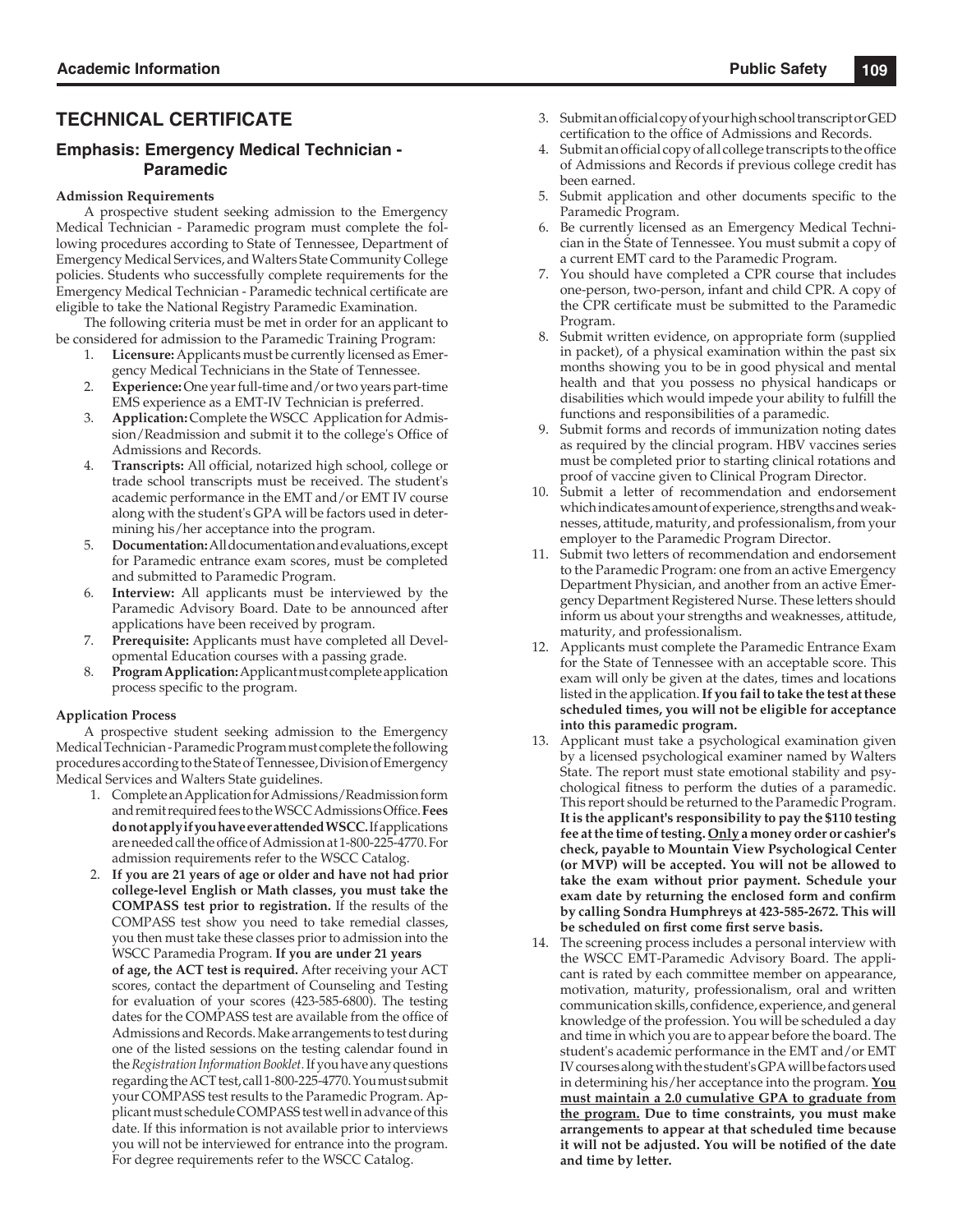- 15. Scores are awarded in three areas: the interview, psychological exam, and paramedic entrance exam. An overall minimum score of 2.5 is required by EMS regulation for entrance into the paramedic program. The program may set a higher standard for acceptance but may not set it less than 2.5.
- 16. Final student recommendation is by the WSCC EMT-Paramedic Advisory Board. You will be notified of the decision regarding your acceptance by letter.

| Course No.       | Course Title                                   | Credit Hours |
|------------------|------------------------------------------------|--------------|
| <b>PARA 2010</b> |                                                |              |
| PARA 2020        | Human Systems & Patient Assessment  4          |              |
| PARA 2030        |                                                |              |
| PARA 2040        |                                                |              |
| PARA 2050        |                                                |              |
| <b>PARA 2060</b> |                                                |              |
| PARA 2070        |                                                |              |
| <b>PARA 2110</b> |                                                |              |
| <b>PARA 2120</b> |                                                |              |
| PARA 2130        | General Pharmacology and Fluid Therapy  2      |              |
| PARA 2170        |                                                |              |
| <b>PARA 2220</b> |                                                |              |
| <b>PARA 2230</b> |                                                |              |
| <b>PARA 2240</b> |                                                |              |
| <b>PARA 2250</b> |                                                |              |
| <b>PARA 2270</b> |                                                |              |
| <b>PARA 2290</b> | Seminar in Rural Emergency Medical Services  1 |              |
|                  |                                                |              |

#### **TOTAL CREDIT HOURS 38**

### **Degree: Associate of Applied Science**

### **Emphasis: Paramedic**

| Course No.                  | Course Title                                     | Credit Hours                                                                   |
|-----------------------------|--------------------------------------------------|--------------------------------------------------------------------------------|
| <u>Prerequisites</u>        |                                                  |                                                                                |
| $EMTB 1040*$                |                                                  |                                                                                |
| EMTB 1010/1020              |                                                  | Basic Emergency Medical Technician I & II  16                                  |
| or                          |                                                  |                                                                                |
| EMTB 1050                   |                                                  | *(This prerequisite may be waived by the dean of the division of Public Safety |
|                             |                                                  | based upon specific recommendation of the CESP Director or equivalent          |
| course substitution.)       |                                                  |                                                                                |
|                             |                                                  |                                                                                |
|                             | <u>General Education Requirements</u> (19 hours) |                                                                                |
| Communication               |                                                  |                                                                                |
|                             |                                                  |                                                                                |
|                             |                                                  |                                                                                |
| Humanities and/or Fine Arts |                                                  |                                                                                |
|                             |                                                  |                                                                                |
| Behavioral/Social Sciences  |                                                  |                                                                                |
|                             |                                                  | Approved Behavioral/Social Science General Education elective <sup>1</sup> 3   |
| Mathematics                 |                                                  |                                                                                |
|                             |                                                  |                                                                                |
| Natural Science             |                                                  |                                                                                |
| <b>BIOL 2010</b>            |                                                  |                                                                                |
| <b>BIOL 2011</b>            |                                                  |                                                                                |

#### **Area of Emphasis Requirements (41 hours)**

| PARA 2010        |                                                |    |
|------------------|------------------------------------------------|----|
| PARA 2020        | Human Systems and Patient Assessment 4         |    |
| PARA 2030        | Shock Trauma3                                  |    |
| PARA 2040        |                                                |    |
| PARA 2050        |                                                |    |
| PARA 2060        |                                                |    |
| PARA 2070        |                                                |    |
| PARA 2110        |                                                |    |
| PARA 2120        |                                                |    |
| PARA 2130        |                                                |    |
| PARA 2170        |                                                |    |
| PARA 2220        |                                                |    |
| PARA 2230        |                                                |    |
| PARA 2240        |                                                |    |
| PARA 2250        |                                                |    |
| PARA 2270        |                                                |    |
| <b>PARA 2290</b> | Seminar in Rural Emergency Medical Services  1 |    |
| <b>CPSC 1100</b> |                                                |    |
|                  | <b>Total Credit Hours</b>                      | 60 |
|                  |                                                |    |

**1** General Education electives in each category must be chosen from approved courses listed on page 56 in the catalog.

**NOTES**\_\_\_\_\_\_\_\_\_\_\_\_\_\_\_\_\_\_\_\_\_\_\_\_\_\_\_\_\_\_\_\_\_\_\_\_\_\_\_\_\_\_\_\_\_\_\_\_\_\_\_\_\_\_\_\_\_\_\_\_\_\_\_\_

• Students are required to meet computer competency during the first 30 hours of coursework. **CPSC 1100** satisfies the college's computer competency requirement.

• Developmental education courses must be taken every semester until completed.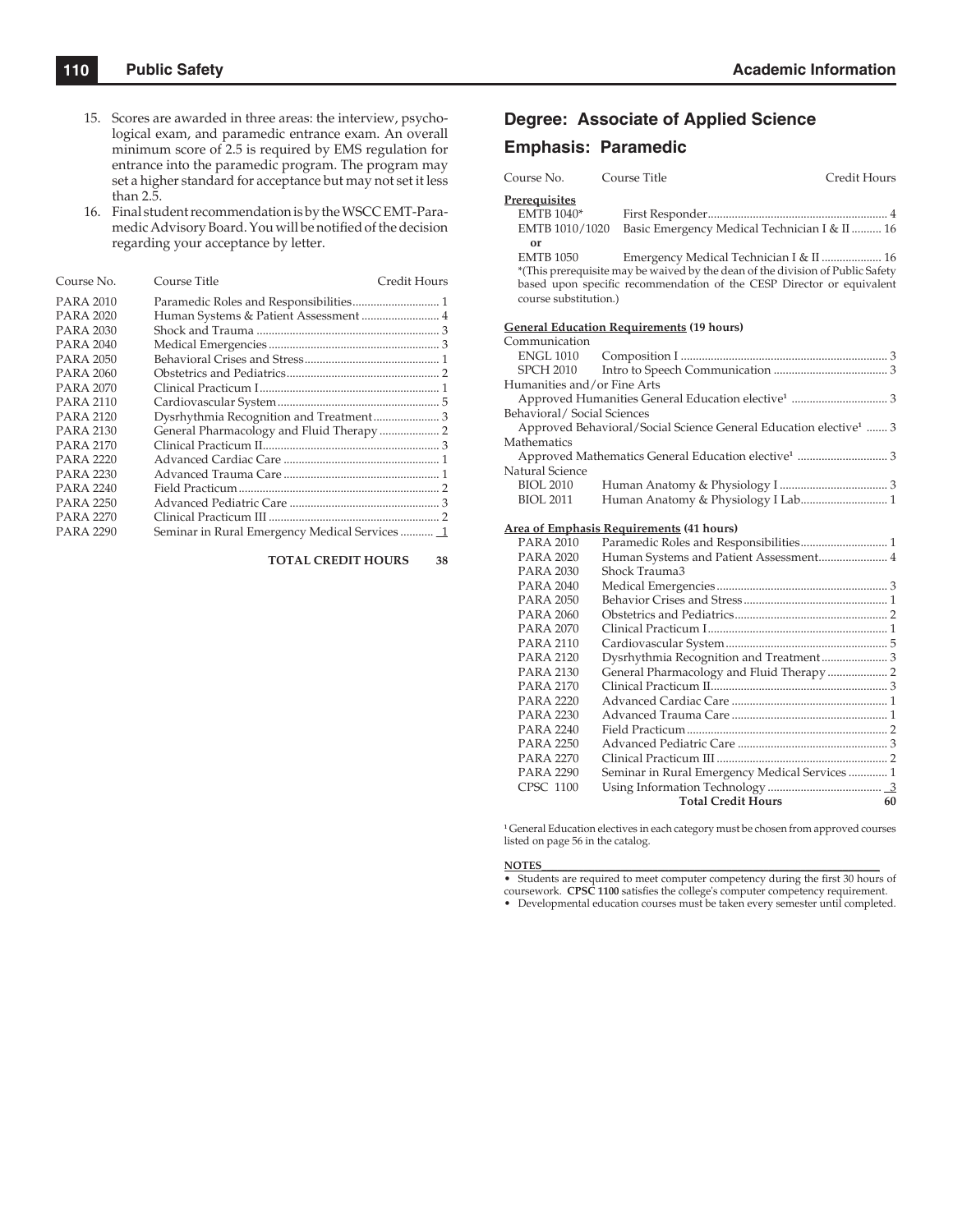# **DIVISION OF TECHNICAL EDUCATION**

### **Purpose**

The Technical Education Division provides a high quality education for students who wish to enter careers in business, industry, or agriculture. The division provides support for students in their pursuit of A.A.S. degrees, technical program certifi cates, and A.S. degrees designed to transfer to four-year institutions. In addition, the division assists business and industry by acting as a resource to promote technology transfer and innovative solutions to problems associated with agriculture, information technology, or manufacturing.

### **GENERAL TECHNOLOGY**

This course of study is designed for the diploma completers from the Tennessee Technology Centers. Students must meet with a program advisor prior to beginning this course of study. Up to 30 hours of college credit may be granted toward the Associate of Applied Science-General Technology.

### **Degree: Associate of Applied Science**

### **Concentration: General Technology**

| Course No. Course Title     |                                                  | Credit Hours                                                            |
|-----------------------------|--------------------------------------------------|-------------------------------------------------------------------------|
|                             | <b>General Education Requirements (16 hours)</b> |                                                                         |
| Communication               |                                                  |                                                                         |
|                             |                                                  |                                                                         |
| Humanities and/or Fine Arts |                                                  |                                                                         |
|                             |                                                  | Approved Humanities/Fine Arts General Education elective <sup>1</sup> 3 |
| Behavioral/Social Sciences  |                                                  |                                                                         |
|                             |                                                  |                                                                         |
| Natural Science/Mathematics |                                                  |                                                                         |
|                             |                                                  |                                                                         |
|                             |                                                  |                                                                         |
|                             | <b>Area of Emphasis Requirements (44 hours)</b>  |                                                                         |

| <b>ITMF 1010</b> |                                          |            |
|------------------|------------------------------------------|------------|
| ITDD 1010/1011   |                                          |            |
| <b>ITEE 1010</b> |                                          |            |
| <b>ITEE 1011</b> |                                          |            |
| <b>ITMF 2610</b> |                                          |            |
| <b>TRANSFER</b>  | Transition course work up to 30 hours 30 |            |
|                  | $T = 1$ $C_{max}$ dia $T$ $T_{max}$      | $\epsilon$ |

 **Total Credit Hours 60**

**1** General Education electives in each category must be chosen from approved courses listed on page 56 in the catalog.

#### **NOTES**\_\_\_\_\_\_\_\_\_\_\_\_\_\_\_\_\_\_\_\_\_\_\_\_\_\_\_\_\_\_\_\_\_\_\_\_\_\_\_\_\_\_\_\_\_\_\_\_\_\_\_\_\_\_\_\_\_\_\_\_\_\_\_\_\_\_\_

• Students are required to meet computer competency during the first 30 hours of coursework. For additional information, visit www.ws.edu and click on the "computer competency" page.

• Developmental education courses must be taken every semester until completed.

# **Department of Agriculture**

### **Purpose**

The Agriculture Department provides high quality education and training for students who wish to enter fields related to animal science, crop production, turfgrass management, or greenhouse management.

### **AGRICULTURE**

Students planning on transferring to a four-year college/university should determine as soon as possible the type of agriculture degree desired at the baccalaureate level. The courses listed below provide the student with core and prerequisite subject areas necessary to enroll in upper division courses in agriculture at senior institutions with degree programs in:

Agricultural Economics Agricultural Education Animal Science Food Science and Technology Forestry, Wildlife and Fisheries Plant and Soil Science Ornamental Horticulture and Landscape Design

### **Degree: Associate of Science**

### **Emphasis: Agriculture**

| Course No. Course Title     |                                                  | Credit Hours |
|-----------------------------|--------------------------------------------------|--------------|
|                             | <b>General Education Requirements (41 hours)</b> |              |
| Communication               |                                                  |              |
| ENGL 1010                   |                                                  |              |
| <b>ENGL 1020</b>            | Composition II3                                  |              |
| SPCH 2010                   | Introduction to Speech Communication3            |              |
| Humanities and/or Fine Arts |                                                  |              |
|                             |                                                  |              |
|                             |                                                  |              |
|                             |                                                  |              |
| History <sup>2</sup>        |                                                  |              |
|                             |                                                  |              |
| Behavioral/Social Sciences  |                                                  |              |
|                             |                                                  |              |
| Mathematics                 |                                                  |              |
|                             |                                                  |              |
| Natural Science             |                                                  |              |
| <b>BIOL 1010</b>            |                                                  |              |
| <b>BIOL 1011</b>            |                                                  |              |
| <b>BIOL 1020</b>            |                                                  |              |
| <b>BIOL 1021</b>            |                                                  |              |
|                             | Area of Emphasis Requirements (19 hours)         |              |
| AGRM 1010                   |                                                  |              |
| AGRM 1110/1111              | Fundamentals of Animal Science w/Lab4            |              |
| AGRM 1210/1211              | Introduction to Crop Science w/Lab4              |              |
| AGRM 2030/2031              |                                                  |              |

**1** General Education electives in each category must be chosen from approved courses listed on page 56 of the catalog.

**Total Credit Hours 60**

Agriculture Elective...

**2** See senior institution for history requirements.

<sup>3</sup> Students should consult a faculty advisor to determine appropriate course selections transferable to specific institutions.

ELECTIVE**<sup>3</sup>**

**NOTES**\_\_\_\_\_\_\_\_\_\_\_\_\_\_\_\_\_\_\_\_\_\_\_\_\_\_\_\_\_\_\_\_\_\_\_\_\_\_\_\_\_\_\_\_\_\_\_\_\_\_\_\_\_\_\_\_\_\_\_\_\_\_\_\_ • Students are required to meet computer competency during the first 30 hours of coursework. For additional information, visit www.ws.edu and click on the "computer competency" page.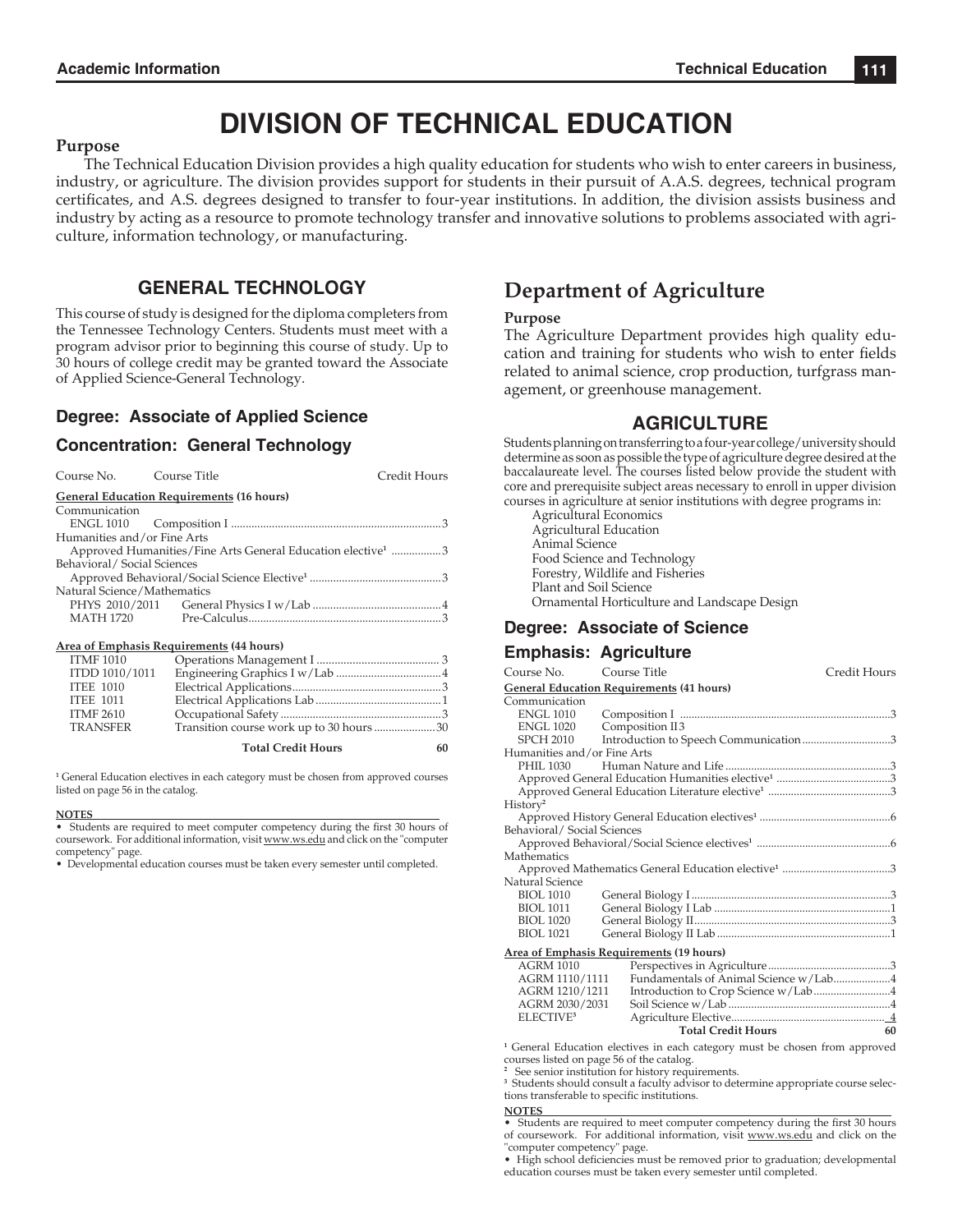## **ANIMAL SCIENCE – PRE-VETERINARY MEDICINE**

The Animal Science – Pre-Veterinary Medicine program is designed for students desiring a degree in Animal Science prior to entering a college of veterinary medicine or those students with a Veterinary Medicine degree who also desire a degree in Animal Science.

### **Degree: Associate of Science**

### **Emphasis: Animal Science – Pre-Veterinary Medicine**

| Course No. Course Title     |                                                  | Credit Hours |
|-----------------------------|--------------------------------------------------|--------------|
|                             | <b>General Education Requirements (41 hours)</b> |              |
| Communication               |                                                  |              |
| <b>ENGL 1010</b>            |                                                  |              |
| ENGL 1020                   |                                                  |              |
| SPCH 2010                   |                                                  |              |
| Humanities and/or Fine Arts |                                                  |              |
|                             |                                                  |              |
|                             |                                                  |              |
|                             |                                                  |              |
| History <sup>2</sup>        |                                                  |              |
|                             |                                                  |              |
| Behavioral/Social Sciences  |                                                  |              |
|                             |                                                  |              |
| Mathematics                 |                                                  |              |
|                             |                                                  |              |
| Natural Science             |                                                  |              |
| <b>BIOL 1110</b>            |                                                  |              |
| <b>BIOL 1111</b>            | Organization and Function of the Cell Lab  1     |              |
| <b>BIOL 1120</b>            |                                                  |              |
| <b>BIOL 1121</b>            |                                                  |              |
|                             |                                                  |              |

#### **Area of Emphasis Requirements (19 hours)**

| AGRM 1110/1111 Fundamentals of Animal Science w/Lab 4 |    |
|-------------------------------------------------------|----|
|                                                       |    |
| Farm Animal Health & Management                       |    |
|                                                       |    |
|                                                       |    |
|                                                       |    |
|                                                       |    |
| <b>Total Credit Hours</b>                             | 60 |
|                                                       |    |

**1** General Education electives in each category must be chosen from approved courses listed on page 56 of the catalog.

**2** See senior institution for history requirements.

<sup>3</sup> Students should consult a faculty advisor to determine appropriate course selections transferable to specific institutions.

#### **NOTES**\_\_\_\_\_\_\_\_\_\_\_\_\_\_\_\_\_\_\_\_\_\_\_\_\_\_\_\_\_\_\_\_\_\_\_\_\_\_\_\_\_\_\_\_\_\_\_\_\_\_\_\_\_\_\_\_\_\_\_\_\_\_\_\_

• Students are required to meet computer competency during the first 30 hours of coursework. For additional information, visit www.ws.edu and click on the "computer competency" page.

• High school deficiencies must be removed prior to graduation; developmental education courses must be taken every semester until completed.

### **Degree: Associate of Applied Science**

### **Emphasis: Management**

### **Concentration: Agriculture Business**

Refer to page 71 for the Agriculture Business program.

### **PRODUCTION HORTICULTURE – GREENHOUSE MANAGEMENT**

The Greenhouse Management concentration emphasizes the production of greenhouse and landscape plants, interior and exterior landscape design, maintenance and establishment operations and related business and facilities management.

### **Degree: Associate of Applied Science**

### **Emphasis: Production Horticulture**

### **Concentration: Greenhouse Management**

| Course No. Course Title     |                                                                | Credit Hours |
|-----------------------------|----------------------------------------------------------------|--------------|
|                             | <b>General Education Requirements (16 hours)</b>               |              |
| Communication               |                                                                |              |
|                             |                                                                |              |
| Humanities and/or Fine Arts |                                                                |              |
|                             | Approved General Education Humanities electives <sup>1</sup> 3 |              |
| Behavioral/Social Sciences  |                                                                |              |
|                             |                                                                |              |
| <b>Mathematics</b>          |                                                                |              |
|                             |                                                                |              |
| Natural Science             |                                                                |              |
| <b>BIOL 2210</b>            |                                                                |              |
| <b>BIOL 2211</b>            |                                                                |              |

#### **Area of Emphasis Requirements (44 hours)**

|                       | $\frac{1}{1000}$ of Emphasis Requirements (11 hours) |    |
|-----------------------|------------------------------------------------------|----|
| <b>AGRM 1410</b>      |                                                      |    |
| AGRM 1440/1441        |                                                      |    |
| AGRM 1510/1511        |                                                      |    |
| AGRM 1520/1521        | Supplemental Landscape/Herb. Plants w/Lab 3          |    |
| AGRM 1710/1711        |                                                      |    |
| AGRM 2010/2011        |                                                      |    |
| AGRM 2030/2031        |                                                      |    |
| AGRM 2210/2211        |                                                      |    |
| AGRM 2310/2311        |                                                      |    |
| AGRM 2460/2461        |                                                      |    |
| AGRM 2630/2631        | Agricultural Microcomputer Applications w/Lab3       |    |
| <b>AGRM 2910</b>      |                                                      |    |
| ELECTIVE <sup>2</sup> |                                                      |    |
|                       | <b>Total Credit Hours</b>                            | 60 |
|                       |                                                      |    |

**1** General Education electives in each category must be chosen from approved courses listed on page 56 of the catalog.

**2** Students should consult a faculty advisor to determine appropriate course selections transferable to specific institutions.

**NOTES**<br>• Students are required to meet computer competency during the first 30 hours of coursework. AGRM 2630/2631 satisfies the college's computer science requirement.

• Developmental education courses must be taken every semester until completed.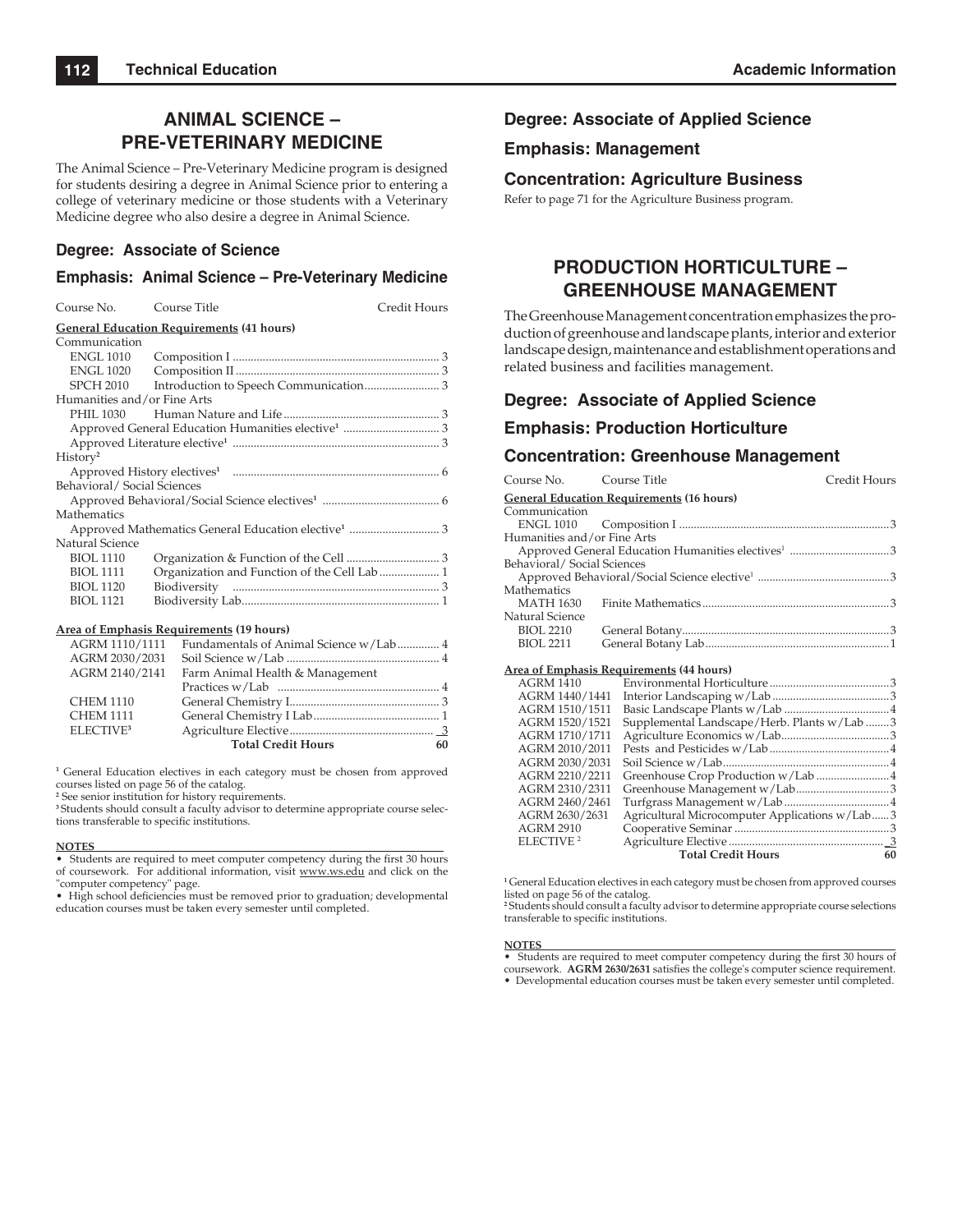## **PRODUCTION HORTICULTURE – GOLF COURSE AND TURFGRASS MANAGEMENT**

The Golf Course and Turfgrass Management concentration emphasizes turfgrass management with special emphasis on golf courses, parks, lawns and other recreational related areas.

### **Degree: Associate of Applied Science**

### **Emphasis: Production Horticulture**

### **Concentration: Golf Course and Turfgrass Management**

| Course No. Course Title     |                                                  | Credit Hours |
|-----------------------------|--------------------------------------------------|--------------|
|                             | <b>General Education Requirements (16 hours)</b> |              |
| Communication               |                                                  |              |
|                             |                                                  |              |
| Humanities and/or Fine Arts |                                                  |              |
|                             |                                                  |              |
| Behavioral/Social Sciences  |                                                  |              |
|                             |                                                  |              |
| Mathematics                 |                                                  |              |
|                             |                                                  |              |
| Natural Science             |                                                  |              |
| <b>BIOL 2210</b>            |                                                  |              |
| <b>BIOL 2211</b>            |                                                  |              |

#### **Area of Emphasis Requirements (44 hours)**

| Golf Course Organization and |                                                                                             |
|------------------------------|---------------------------------------------------------------------------------------------|
|                              |                                                                                             |
| Agricultural Microcomputer   |                                                                                             |
|                              |                                                                                             |
|                              |                                                                                             |
| <b>Total Credit Hours</b>    | 60                                                                                          |
|                              | Landscape Installation and Maintenance w/Lab3<br>Professional Turfgrass Management w/Lab  3 |

**1** General Education electives in each category must be chosen from approved courses listed on page 56 of the catalog.

#### **NOTES**\_\_\_\_\_\_\_\_\_\_\_\_\_\_\_\_\_\_\_\_\_\_\_\_\_\_\_\_\_\_\_\_\_\_\_\_\_\_\_\_\_\_\_\_\_\_\_\_\_\_\_\_\_\_\_\_\_\_\_\_\_\_\_\_\_\_\_

• Students are required to meet computer competency during the first 30 hours of coursework. **AGRM 2630/2631** satisfies the college's computer science requirement.

• Developmental education courses must be taken every semester until completed.

### **COMPUTER AND INFORMATION SCIENCE**

The Computer and Information Science program prepares individuals for employment as computer professionals and/or the successful transfer to a baccalaureate program at a four-year institution. The program emphasizes the development of competence in the use of the computer and the various information technologies.

## **Department of Computer Science**

### **Purpose**

The Computer Science department prepares individuals for employment as computer professionals and/or the successful transfer to a baccalaureate program at four-year institutions. The program emphasizes the development of competence in the use of the computer and the various information technologies.

### **Degree: Associate of Science**

### **Emphasis: Computer Science**

| Course No.                                                                | Course Title                                                                  | Credit Hours |  |  |
|---------------------------------------------------------------------------|-------------------------------------------------------------------------------|--------------|--|--|
|                                                                           | <b>General Education Requirements (42 hours)</b>                              |              |  |  |
| Communication                                                             |                                                                               |              |  |  |
| <b>ENGL 1010</b>                                                          |                                                                               |              |  |  |
| <b>ENGL 1020</b>                                                          |                                                                               |              |  |  |
| <b>SPCH 2010</b>                                                          |                                                                               |              |  |  |
| Humanities and/or Fine Arts                                               |                                                                               |              |  |  |
|                                                                           |                                                                               |              |  |  |
|                                                                           |                                                                               |              |  |  |
| <b>ENGL 2410</b>                                                          |                                                                               |              |  |  |
| History                                                                   |                                                                               |              |  |  |
| <b>HIST 2010</b>                                                          |                                                                               |              |  |  |
| <b>HIST 2020</b>                                                          |                                                                               |              |  |  |
|                                                                           | Behavioral/Social Sciences                                                    |              |  |  |
| ECON 2110                                                                 |                                                                               |              |  |  |
|                                                                           | Approved Behavioral/ Social Science General Education elective <sup>1</sup> 3 |              |  |  |
| Mathematics                                                               |                                                                               |              |  |  |
| <b>MATH 1530</b>                                                          |                                                                               |              |  |  |
| Natural Science                                                           |                                                                               |              |  |  |
| Approved Natural Science w/Lab General Education electives <sup>1</sup> 8 |                                                                               |              |  |  |
| <b>Area of Emphasis Requirements (18 hours)</b>                           |                                                                               |              |  |  |
| CPSC 1230/1231                                                            | Introduction to Programming w/Lab 3                                           |              |  |  |
| CPSC 1350/1351                                                            | Introduction to Computer Science I w/Lab 4                                    |              |  |  |
| CPSC 1530/1531                                                            | Introduction to Computer Science II w/Lab 4                                   |              |  |  |
| CPSC 2010/2011                                                            |                                                                               |              |  |  |
| <b>ACCT 1410</b>                                                          |                                                                               |              |  |  |
| or                                                                        |                                                                               |              |  |  |
| <b>ACCT 2210</b>                                                          | Principles of Accounting I                                                    |              |  |  |
|                                                                           | <b>Total Credit Hours</b>                                                     | 60           |  |  |

**1** General Education electives in each category must be chosen from approved courses listed on page 56 of the catalog.

#### **NOTES**\_\_\_\_\_\_\_\_\_\_\_\_\_\_\_\_\_\_\_\_\_\_\_\_\_\_\_\_\_\_\_\_\_\_\_\_\_\_\_\_\_\_\_\_\_\_\_\_\_\_\_\_\_\_\_\_\_\_\_\_\_\_\_\_

• Students are required to meet computer competency during the first 30 hours of coursework. For additional information, visit www.ws.edu and click on the "computer competency" page.

• High school deficiencies must be removed prior to graduation; developmental education courses must be taken every semester until completed.

## **REGENTS ON-LINE DEGREE PROGRAM**

**Degree: Associate of Applied Science Emphasis: Professional Studies Concentration: Information Technology**

For program information:

http://www.tn.regentsdegrees.org/campus/wscc/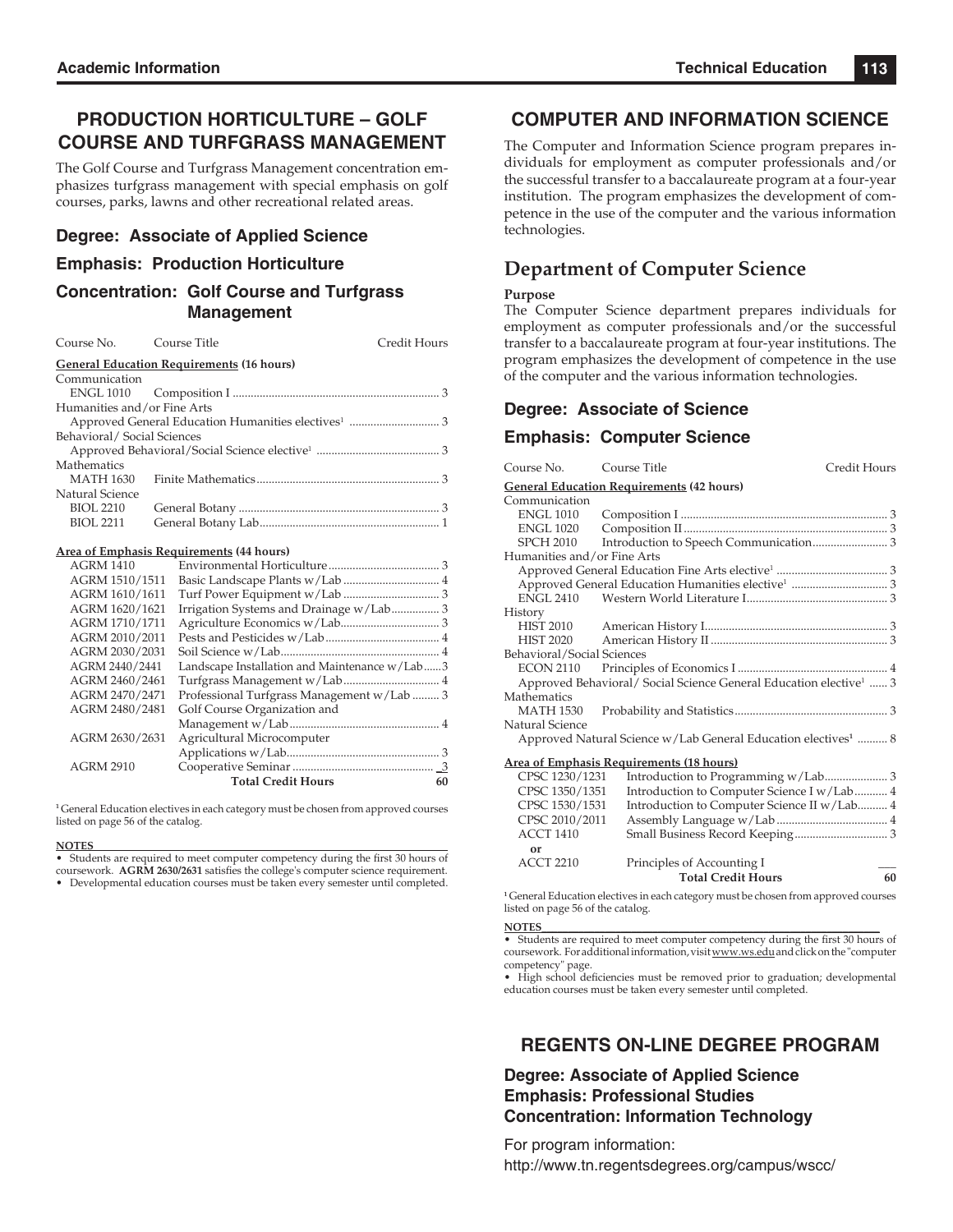## **COMPUTER AND INFORMATION SCIENCE/ COMPUTER SCIENCE**

The Computer and Information Science Technology program emphasizes the development of data processing skills needed by professional analysts and programmers. The training will qualify students to assume positions with business and industry employing computer technology for the resolution of data processing problems. Special emphasis will be placed on programming skills, structured design concepts, data base management concepts, system skills and system design and analysis.

Graduate requirement: minimum 2.0 GPA in CPSC courses. Also offered under this program is a concentration in computer networking.

### **Degree: Associate of Applied Science**

### **Emphasis: Information Technology**

| Course No.                                       | Course Title                 | Credit Hours                                                            |  |  |
|--------------------------------------------------|------------------------------|-------------------------------------------------------------------------|--|--|
| <b>General Education Requirements (16 hours)</b> |                              |                                                                         |  |  |
| Communication                                    |                              |                                                                         |  |  |
| ENGL 1010                                        |                              |                                                                         |  |  |
| SPCH 2010                                        |                              |                                                                         |  |  |
| Humanities and/or Fine Arts                      |                              |                                                                         |  |  |
|                                                  |                              | Approved General Education Humanities/Fine Arts elective <sup>1</sup> 3 |  |  |
|                                                  | Behavioral/Social Sciences   |                                                                         |  |  |
| ECON 2110                                        |                              |                                                                         |  |  |
| <b>Mathematics</b>                               |                              |                                                                         |  |  |
| MATH 1530                                        |                              |                                                                         |  |  |
| Area of Emphasis Requirements (30 hours)         |                              |                                                                         |  |  |
| <b>ACCT 2110</b>                                 |                              |                                                                         |  |  |
| <b>MGMT 2210</b>                                 | Principles of Management and |                                                                         |  |  |
|                                                  |                              |                                                                         |  |  |
| <b>CPSC 1100</b>                                 |                              |                                                                         |  |  |
| <b>CPSC 1115</b>                                 |                              |                                                                         |  |  |

| <b>CPSC 1240</b> | Microcomputer Business Applications 3 |  |
|------------------|---------------------------------------|--|
| <b>CPSC 1280</b> |                                       |  |
| CPSC 1290/1291   |                                       |  |
| CPSC 2820/2821   |                                       |  |
| INTC 1060/1061   |                                       |  |
| INTC 2010/2011   | Microsoft Windows Desktop Operating   |  |
|                  |                                       |  |

#### **Additional electives2 - Choose 14 credits from the following:**

With advisor approval student will select 14 hours from the following:

|                  | <b>Total Credit Hours</b>                  | 60 |
|------------------|--------------------------------------------|----|
| INTC 2000/2001   |                                            |    |
| INTC 1090/1091   | Advanced Web Design and Development w/Lab3 |    |
| <b>INTC 1085</b> |                                            |    |
| INTC 1070/1071   |                                            |    |
| INTC 1050/1051   |                                            |    |
| CPSC 2770/2772   | Database Management Systems w/Lab  4       |    |
| CPSC 1230/1231   |                                            |    |

<sup>1</sup> General Education electives in each category must be chosen from approved courses listed on page 56 of the catalog.

**2** Students should consult a faculty advisor to determine appropriate course selections transferable to specific institutions.

**NOTES**<br>• Students are required to meet computer competency during the first 30 hours of coursework. **CPSC 1100** satisfies the college's computer science requirement.

• Developmental education courses must be taken every semester until completed.

# **Degree: Associate of Applied Science Emphasis: Computer and Information Science Concentration: Computer Science**

| Course No.                                | Course Title                                     | Credit Hours                                                            |
|-------------------------------------------|--------------------------------------------------|-------------------------------------------------------------------------|
|                                           | <b>General Education Requirements (16 hours)</b> |                                                                         |
| Communication                             |                                                  |                                                                         |
| <b>ENGL 1010</b>                          |                                                  |                                                                         |
| <b>SPCH 2010</b>                          |                                                  |                                                                         |
| Humanities and/or Fine Arts               |                                                  |                                                                         |
|                                           |                                                  | Approved General Education Humanities/Fine Arts elective <sup>1</sup> 3 |
| Behavioral/Social Sciences                |                                                  |                                                                         |
| <b>ECON 2110</b>                          |                                                  |                                                                         |
| Mathematics                               |                                                  |                                                                         |
|                                           |                                                  |                                                                         |
|                                           | <u>Area of Emphasis Requirements</u> (44 hours)  |                                                                         |
| <b>ACCT 1410</b>                          |                                                  |                                                                         |
|                                           | Ωr                                               |                                                                         |
| <b>ACCT 2210</b>                          | Principles of Accounting I                       |                                                                         |
| <b>CPSC 1100</b>                          |                                                  |                                                                         |
| CPSC 1230/1231                            |                                                  | Introduction to Programming w/Lab 3                                     |
| CPSC 1235/1236                            |                                                  |                                                                         |
| CPSC 1350/1351                            |                                                  | Introduction to Computer Science I w/Lab 4                              |
| CPSC 1530/1531                            |                                                  | Introduction to Computer Science II w/Lab 4                             |
| <b>CPSC 2000</b>                          |                                                  |                                                                         |
| CPSC 2010/2011                            |                                                  |                                                                         |
| CPSC 2770/2771                            |                                                  | Data Base Management Systems w/Lab 4                                    |
| CPSC 2820/2821                            |                                                  | Cisco Network Fundamentals w/Lab  3                                     |
| CPSC 2830/2831                            |                                                  |                                                                         |
| Computer Science Electives <sup>2</sup> : |                                                  |                                                                         |
|                                           |                                                  |                                                                         |
| CPSC 2290/2291                            | File Processing w/Lab                            |                                                                         |
| INTC 1050/1051                            | Computer Graphics/Animation                      |                                                                         |
| INTC 1060/1061                            | Web Design and Development w/Lab                 |                                                                         |
| INTC 1070/1071                            | Authoring Multimedia w/Lab                       |                                                                         |
| <b>INTC 1085</b>                          | Hardware Support                                 |                                                                         |
| INTC 1090/1091                            |                                                  | Advanced Web Design and Development w/Lab                               |
| INTC 2000/2001                            | JAVA w/Lab                                       |                                                                         |
| INTC 2010/2011                            | Microsoft Windows Desktop Operating              |                                                                         |
|                                           | System w/Lab                                     |                                                                         |
| INTC 2090/2091                            | Web Server Application w/Lab                     |                                                                         |
|                                           | <b>Total Credit Hours</b>                        | 60                                                                      |
|                                           |                                                  |                                                                         |

**1** General Education electives in each category must be chosen from approved courses listed on page 56 of the catalog.

<sup>2</sup> Students should consult a faculty advisor to determine appropriate course selections transferable to specific institutions.

**NOTES**<br>• Students are required to meet computer competency during the first 30 hours of coursework. **CPSC** 1100 satisfies the college's computer science requirement.

• Developmental education courses must be taken every semester until completed.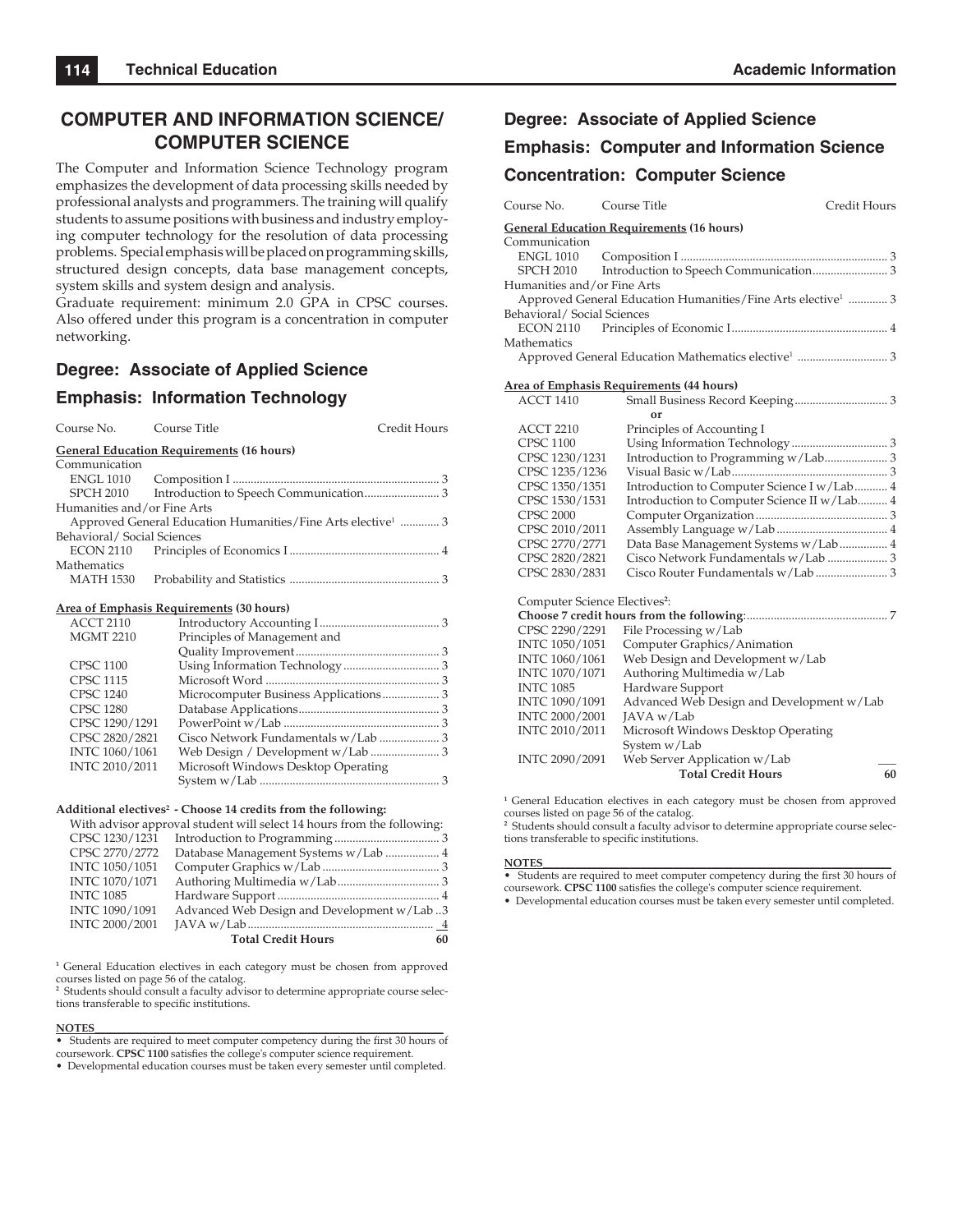## **COMPUTER AND INFORMATION SCIENCE/ COMPUTER NETWORKING**

This A.A.S. program emphasizes the various aspects of networking and other basic computer skills needed in the field of information technology. The training will qualify students to assume positions with business and industry employing computer technologies. Students will work in the planning, design, implementation, and maintenance of different sized networks. Special emphasis will be placed on Cisco and Microsoft NT. Students will also be prepared with basic PC hardware support and programming skills. Basic computer skills (CPSC 1100 or equivalent) are required for enrollment of the program.

### **Degree: Associate of Applied Science**

### **Emphasis: Computer and Information Science**

### **Concentration: Networking**

| Course No.                                       | Course Title                             | Credit Hours                                                            |  |  |
|--------------------------------------------------|------------------------------------------|-------------------------------------------------------------------------|--|--|
| <b>General Education Requirements (16 hours)</b> |                                          |                                                                         |  |  |
| Communication                                    |                                          |                                                                         |  |  |
|                                                  |                                          |                                                                         |  |  |
| SPCH 2010                                        |                                          |                                                                         |  |  |
| Humanities and/or Fine Arts                      |                                          |                                                                         |  |  |
|                                                  |                                          | Approved General Education Humanities/Fine Arts elective <sup>1</sup> 3 |  |  |
| Behavioral/Social Sciences                       |                                          |                                                                         |  |  |
|                                                  |                                          |                                                                         |  |  |
| Mathematics                                      |                                          |                                                                         |  |  |
|                                                  |                                          |                                                                         |  |  |
|                                                  |                                          |                                                                         |  |  |
| <b>ACCT 1410</b>                                 | Area of Emphasis Requirements (44 hours) |                                                                         |  |  |
|                                                  |                                          |                                                                         |  |  |
| or<br><b>ACCT 2210</b>                           | Principles of Accounting I               |                                                                         |  |  |
| <b>CPSC 1100</b>                                 |                                          |                                                                         |  |  |
| CPSC 1230/1231                                   |                                          | Introduction to Programming w/Lab 3                                     |  |  |
| CPSC 1235/1236                                   |                                          |                                                                         |  |  |
| CPSC 2770/2771                                   |                                          | Data Base Management Systems w/Lab  4                                   |  |  |
| CPSC 2820/2821                                   |                                          | Cisco Networking Fundamentals w/Lab 3                                   |  |  |
|                                                  |                                          |                                                                         |  |  |
| CPSC 2830/2831                                   |                                          | Cisco Router Fundamentals w/Lab  3                                      |  |  |
| CPSC 2840/2841                                   |                                          |                                                                         |  |  |
| CPSC 2850/2851                                   |                                          |                                                                         |  |  |
| <b>INTC 1085</b>                                 |                                          |                                                                         |  |  |

| INTC 2020/2021 |                                                                                |    |
|----------------|--------------------------------------------------------------------------------|----|
| INTC 2030/2031 | Microsoft Windows Network                                                      |    |
|                |                                                                                |    |
| INTC 2050/2051 | Microsoft Windows Active Directory w/Lab 3                                     |    |
|                | Additional elective <sup>2</sup> – Choose one (1) of the following courses:  3 |    |
| INTC 1050/1051 | Computer Graphics/Animation w/Lab                                              |    |
| INTC 1060/1061 | Web Design and Development w/Lab                                               |    |
| INTC 1090/1091 | Advanced Web Design and Development w/Lab                                      |    |
| INTC 2090/2091 | Web Server Applications w/Lab                                                  |    |
| INTC 1070/1071 | Authoring Multimedia w/Lab                                                     |    |
| INTC 2000/2001 | JAVA w/Lab                                                                     |    |
| INTC 2010/2011 | Microsoft Windows Desktop Operating                                            |    |
|                | System w/Lab                                                                   |    |
| CPSC 2290/2291 | File Processing w/Lab                                                          |    |
|                | <b>Total Credit Hours</b>                                                      | 60 |
|                |                                                                                |    |

**1** General Education electives in each category must be chosen from approved courses listed on page 56 of the catalog.

**2** Students should consult a faculty advisor to determine appropriate course selections.

#### **NOTES**\_\_\_\_\_\_\_\_\_\_\_\_\_\_\_\_\_\_\_\_\_\_\_\_\_\_\_\_\_\_\_\_\_\_\_\_\_\_\_\_\_\_\_\_\_\_\_\_\_\_\_\_\_\_\_\_\_\_\_\_\_\_\_\_

• Students are required to meet computer competency during the first 30 hours of coursework. **CPSC** 1100 satisfies the college's computer competency requirement.

• Developmental education must be taken every semester until completed.

# **Department of Industrial Technology**

### **Purpose**

The Industrial Technology department prepares students to assume highly skilled technical and supervisory positions in business and industry. The program contains three specialized concentrations of study including: Drafting and Design, Electrical/Electronics, and Manufacturing. Each of the concentrations has a common core of course work designed to provide a fundamental background in general education and specific course work in Industrial Technology. Students are required to take a minimum of 12 semester hours of technical course work at Walters State Community College.

### **INDUSTRIAL TECHNOLOGY/ BIOMEDICAL EQUIPMENT TECHNOLOGY**

The Biomedical Equipment Technology concentration under the Industrial Technology degree program prepares individuals to fill an important role in today's specialized medical industry. Biomedical equipment, which is vital to human life, is found in clinics, hospitals, and many doctors' offices. The complex and highly specialized equipment in these facilities is valued in millions of dollars. The Biomedical Equipment Technology program is designed to prepare the student to meet the demands of this exacting profession by teaching them the electronics skills needed to inspect, calibrate, maintain, troubleshoot and repair medical equipment. Computer Networking courses are also part of the curriculum, as technicians are often responsible for the transmission of date from biomedical equipment to computer stations through local and wide area networks. Select courses are also transferable to select four-year colleges and universities with similar programs.

### **Degree: Associate of Applied Science**

### **Emphasis: Industrial Technology Concentration: Biomedical Equipment Technology**

| Course No.                  | Course Title                                                            | Credit Hours |
|-----------------------------|-------------------------------------------------------------------------|--------------|
|                             | <u><b>General Education Requirements (16 hours)</b></u>                 |              |
| Communication               |                                                                         |              |
|                             |                                                                         |              |
| Humanities and/or Fine Arts |                                                                         |              |
|                             | Approved Humanities/Fine Arts General Education elective <sup>1</sup> 3 |              |
| Behavioral/ Social Sciences |                                                                         |              |
|                             |                                                                         |              |
| Natural Science/Mathematics |                                                                         |              |
|                             |                                                                         |              |
| <b>MATH 1720</b>            |                                                                         |              |
|                             | <u>Area of Emphasis Requirements (44 hours)</u>                         |              |
| CPSC 2820/2821              |                                                                         |              |
| CPSC 2830/2831              |                                                                         |              |
| CPSC 2840/2841              |                                                                         |              |
| CPSC 2850/2851              |                                                                         |              |
| <b>ENGL 1020</b>            |                                                                         |              |
| <b>ITMF 1010</b>            |                                                                         |              |
| <b>ITMF 2610</b>            |                                                                         |              |
| ITEE 1320/1321              |                                                                         |              |
| ITEE 1330/1331              |                                                                         |              |
| ITEE 1510/1511              |                                                                         |              |
| ITEE 1710/1711              |                                                                         |              |
| <b>ITEE 1910/1911</b>       |                                                                         |              |
| ITDD 1010/1011              |                                                                         |              |
| <b>PSYC 1310</b>            |                                                                         |              |
| <b>SPCH 2010</b>            | Introduction to Speech Communication 3                                  |              |
|                             | <b>Total Credit Hours</b>                                               | 60           |
|                             |                                                                         |              |

**1** General Education electives in each category must be chosen from approved courses listed on page 56 in the catalog.

**2** Students should consult a faculty advisor to determine appropriate course selections. **NOTES**\_\_\_\_\_\_\_\_\_\_\_\_\_\_\_\_\_\_\_\_\_\_\_\_\_\_\_\_\_\_\_\_\_\_\_\_\_\_\_\_\_\_\_\_\_\_\_\_\_\_\_\_\_\_\_\_\_\_\_\_\_\_\_\_

• Students are required to meet computer competency during the first 30 hours of coursework. For additional information, visit www.ws.edu and click on the "computer competency" page.

• Developmental education courses must be taken every semester until completed.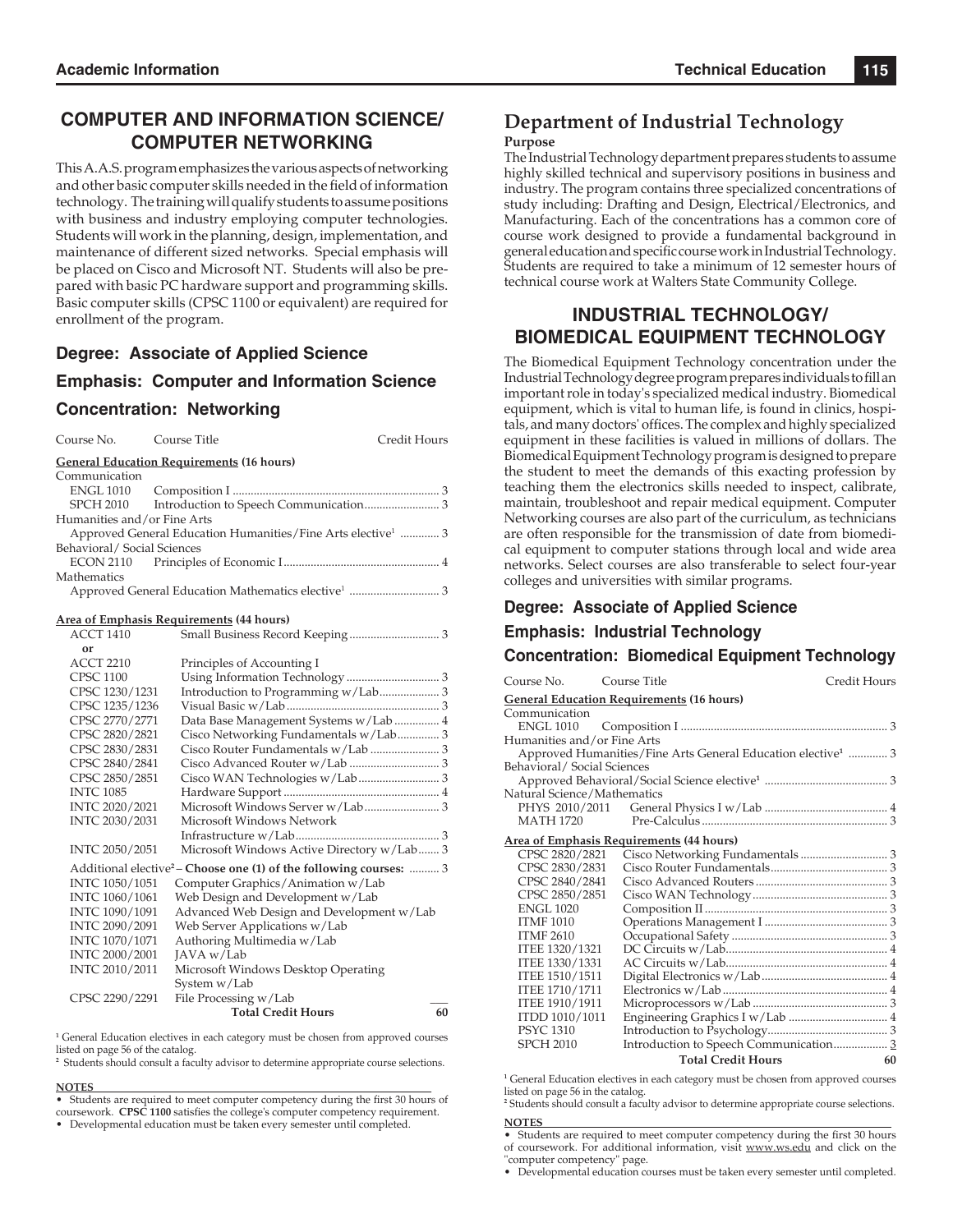# **INDUSTRIAL TECHNOLOGY/ DRAFTING AND DESIGN**

The Drafting and Design concentration emphasizes design concepts and graphical techniques involved in the production of engineering and architectural drawing. Emphasis is placed on computer aided drafting and design utilizing the latest in commercial software.

Walters State Community College course credit is available for students who enter this degree program from the Tennessee Technology Centers. Up to 15 hours of course credit may be granted to TTC diploma completers who first, meet with a program area advisor before beginning the course of study and second, satisfactorily complete ITMF 1005, a 3 hour transition course.

# **Degree: Associate of Applied Science**

# **Emphasis: Industrial Technology**

## **Concentration: Drafting and Design**

| Course No.                  | Course Title                                                            | Credit Hours |
|-----------------------------|-------------------------------------------------------------------------|--------------|
|                             | <b>General Education Requirements (16 hours)</b>                        |              |
| Communication               |                                                                         |              |
| <b>ENGL 1010</b>            |                                                                         |              |
| Humanities and/or Fine Arts |                                                                         |              |
|                             | Approved Humanities/Fine Arts General Education elective <sup>1</sup> 3 |              |
| Behavioral/Social Sciences  |                                                                         |              |
|                             |                                                                         |              |
| Mathematics                 |                                                                         |              |
| MATH 1720                   |                                                                         |              |
| Natural Science             |                                                                         |              |
| PHYS 2010/2011              |                                                                         |              |
|                             | Area of Emphasis Requirements (44 hours)                                |              |
| ITDD 1010/1011              |                                                                         |              |
| ITDD 1020/1021              |                                                                         |              |
| ITDD 1410/1411              |                                                                         |              |
| ITDD 2430/2431              |                                                                         |              |
| ITDD 2510/2511              |                                                                         |              |
| ITDD 2610/2611              |                                                                         |              |
| ITDD 2810/2811              |                                                                         |              |
| <b>ITEE 1010</b>            |                                                                         |              |
| <b>ITEE 1011</b>            |                                                                         |              |
| <b>ITMF 1010</b>            |                                                                         |              |
| ITMF 1210/1211              | Industrial Materials and Processes w/Lab 3                              |              |
| ITMF 2200/2201              |                                                                         |              |
| <b>ITMF 2610</b>            |                                                                         |              |
| <b>SPCH 2010</b>            | Introduction to Speech Communication 3                                  |              |
|                             | <b>Total Credit Hours</b>                                               | 60           |

**1** General Education electives in each category must be chosen from approved courses listed on page 56 in the catalog.

#### **NOTES**\_\_\_\_\_\_\_\_\_\_\_\_\_\_\_\_\_\_\_\_\_\_\_\_\_\_\_\_\_\_\_\_\_\_\_\_\_\_\_\_\_\_\_\_\_\_\_\_\_\_\_\_\_\_\_\_\_\_\_\_\_\_\_\_

• Students are required to meet computer competency during the first 30 hours of coursework. For additional information, visit www.ws.edu and click on the "computer competency" page.

• Developmental education courses must be taken every semester until completed.

# **INDUSTRIAL TECHNOLOGY/ ELECTRICAL/ELECTRONICS**

The Electrical/Electronics concentration emphasizes technical skills needed in an industrial environment where trouble-shooting abilities and a knowledge of electrical concepts are required. The concentration includes classroom theoretical instruction supplemented by extensive hands-on laboratory training.

Walters State Community College course credit is available for students who enter this degree program from the Tennessee Technology Centers. Up to 15 hours of course credit may be granted to TTC diploma completers who first, meet with a program area advisor before beginning the course of study and second, satisfactorily complete ITMF 1005, a 3 hour transition course.

## **Degree: Associate of Applied Science**

# **Emphasis: Industrial Technology**

## **Concentration: Electrical/Electronics**

| Course No. Course Title     |                                                  | Credit Hours                                                            |
|-----------------------------|--------------------------------------------------|-------------------------------------------------------------------------|
|                             | <b>General Education Requirements (16 hours)</b> |                                                                         |
| Communication               |                                                  |                                                                         |
|                             |                                                  |                                                                         |
| Humanities and/or Fine Arts |                                                  |                                                                         |
|                             |                                                  | Approved Humanities/Fine Arts General Education elective <sup>1</sup> 3 |
| Behavioral/Social Sciences  |                                                  |                                                                         |
|                             |                                                  |                                                                         |
| Mathematics                 |                                                  |                                                                         |
|                             |                                                  |                                                                         |
| Natural Science             |                                                  |                                                                         |
|                             |                                                  |                                                                         |
|                             |                                                  |                                                                         |
|                             | Area of Emphasis Requirements (44 hours)         |                                                                         |
|                             |                                                  |                                                                         |
| <b>ITEE 1010</b>            |                                                  |                                                                         |

| ITDD 1010/1011        |                                       |    |
|-----------------------|---------------------------------------|----|
| <b>ITEE 1010</b>      |                                       |    |
| <b>ITEE 1011</b>      |                                       |    |
| <b>ITEE 1320</b>      |                                       |    |
| <b>ITEE 1321</b>      |                                       |    |
| <b>ITEE 1330</b>      |                                       |    |
| <b>ITEE 1331</b>      |                                       |    |
| <b>ITEE 1510</b>      |                                       |    |
| <b>ITEE 1511</b>      |                                       |    |
| <b>ITEE 1710</b>      |                                       |    |
| <b>ITEE 1711</b>      |                                       |    |
| <b>ITEE 1910/1911</b> |                                       |    |
| ITEE 2610/2611        |                                       |    |
| <b>ITEE 2611</b>      |                                       |    |
| <b>ITEE 2730</b>      |                                       |    |
| <b>ITEE 2731</b>      |                                       |    |
| <b>ITMF 1010</b>      |                                       |    |
| <b>ITMF 2610</b>      |                                       |    |
| <b>SPCH 2010</b>      | Introduction to Speech Communication3 |    |
|                       | <b>Total Credit Hours</b>             | 60 |

<sup>1</sup> General Education electives in each category must be chosen from approved courses listed on page 56 in the catalog.

#### **NOTES**\_\_\_\_\_\_\_\_\_\_\_\_\_\_\_\_\_\_\_\_\_\_\_\_\_\_\_\_\_\_\_\_\_\_\_\_\_\_\_\_\_\_\_\_\_\_\_\_\_\_\_\_\_\_\_\_\_\_\_\_\_\_\_\_

• Students are required to meet computer competency during the first 30 hours of coursework. For additional information, visit www.ws.edu and click on the "computer competency" page.

• Developmental education courses must be taken every semester until completed.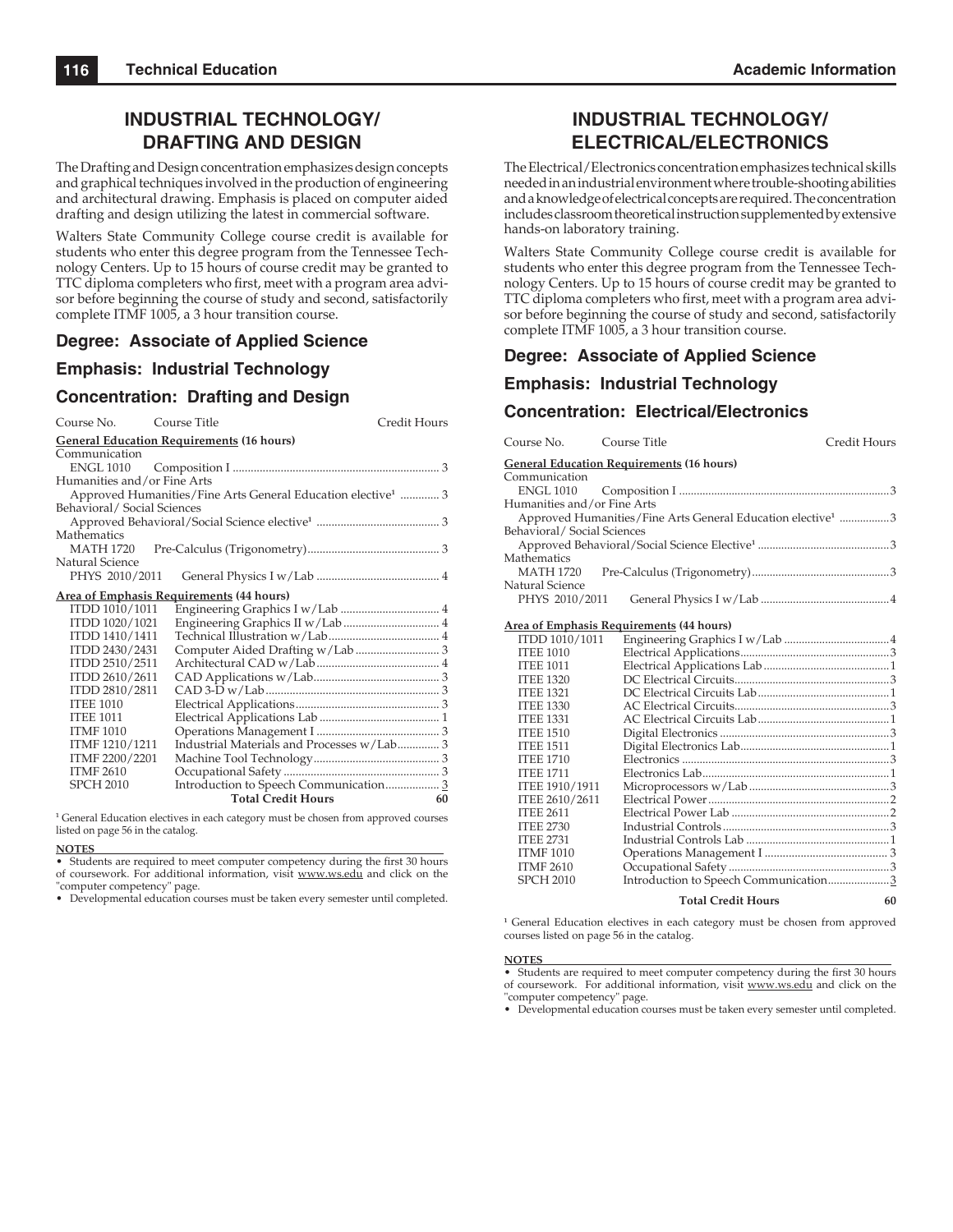# **INDUSTRIAL TECHNOLOGY/ ELECTROMECHANICAL TECHNOLOGY**

The Electromechanical Technology concentration under the Industrial Technology degree program prepares individuals for employment in many areas of business and industry. The curriculum is balanced between industrial electricity and industrial mechanics, providing graduates with a multitude of opportunities. Graduates may work as electromechanical technicians, workin in areas that include basic electrical troubleshooting and maintenance, mechanical systems design and repair, and state of the art machine automation. They may work as programmers of automated manufacturing cells, programmable logic controller programmers and troubleshooters, or as electromechanical technicians in advanced manufacturing operations.

Graduates of the program will be skilled in electronics troubleshooting, reading electrical schematics, using electrical measuring equipment, installing and troubleshooting programmable logic controller hardware and software, three-phase power and motor control, and understanding electrical/electronics terminology. They will also be skilled in fluid power systems, mechanical power transmission, basic welding, industrial piping and pump applications, and basic millwright principles. These skills are the basic skills needed by entry level electromechanical technicians.

# **Degree: Associate of Applied Science**

## **Emphasis: Industrial Technology**

# **Concentration: Electromechanical Technology**

| Course No. Course Title     |                                                  | Credit Hours                                                            |
|-----------------------------|--------------------------------------------------|-------------------------------------------------------------------------|
|                             | <b>General Education Requirements (16 hours)</b> |                                                                         |
| Communication               |                                                  |                                                                         |
|                             |                                                  |                                                                         |
| Humanities and/or Fine Arts |                                                  |                                                                         |
|                             |                                                  | Approved Humanities/Fine Arts General Education elective <sup>1</sup> 3 |
| Behavioral/Social Sciences  |                                                  |                                                                         |
|                             |                                                  |                                                                         |
| Natural Science/Mathematics |                                                  |                                                                         |
|                             |                                                  |                                                                         |
|                             |                                                  |                                                                         |

#### **Area of Emphasis Requirements (44 hours)**

| <b>ITEE 1320</b> |                                       |  |
|------------------|---------------------------------------|--|
| <b>ITEE 1321</b> |                                       |  |
| <b>ITEE 1330</b> |                                       |  |
| <b>ITEE 1331</b> |                                       |  |
| <b>ITEE 1710</b> |                                       |  |
| <b>ITEE 1711</b> |                                       |  |
| ITEE 2610/2611   |                                       |  |
| <b>ITEE 2611</b> |                                       |  |
| <b>ITEE 2730</b> |                                       |  |
| <b>ITEE 2731</b> |                                       |  |
| <b>ITEM 1110</b> |                                       |  |
| <b>ITEM 1310</b> |                                       |  |
| <b>ITEM 2110</b> |                                       |  |
| <b>ITEM 2410</b> |                                       |  |
| <b>ITEM 2610</b> |                                       |  |
| <b>ITMF 1210</b> | Industrial Materials and Processes  3 |  |
| <b>SPCH 2010</b> |                                       |  |
|                  |                                       |  |

#### **Total Credit Hours 60**

<sup>1</sup> General Education electives in each category must be chosen from approved courses listed on page 56 in the catalog.

**2** Students should consult a faculty advisor to determine appropriate course selections transferable to specific institutions.

#### **NOTES**\_\_\_\_\_\_\_\_\_\_\_\_\_\_\_\_\_\_\_\_\_\_\_\_\_\_\_\_\_\_\_\_\_\_\_\_\_\_\_\_\_\_\_\_\_\_\_\_\_\_\_\_\_\_\_\_\_\_\_\_\_\_\_\_

• Students are required to meet computer competency during the first 30 hours of coursework. For additional information, visit www.ws.edu and click on the "computer competency" page.

• Developmental education courses must be taken every semester until completed.

# **INDUSTRIAL TECHNOLOGY/ MANUFACTURING**

The Manufacturing concentration emphasizes the development of problem solving, communication, and technical skills and provides education in the management and control of basic materials, facilities, personnel and financial resources.

Walters State Community College course credit is available for students who enter this degree program from the Tennessee Technology Centers. Up to 15 hours of course credit may be granted to TTC diploma completers who first, meet with a program area advisor before beginning the course of study and second, satisfactorily complete ITMF 1005, a 3-hour transition course.

## **Degree: Associate of Applied Science**

# **Emphasis: Industrial Technology**

## **Concentration: Manufacturing**

| Course No. Course Title     |                                                                              | Credit Hours |
|-----------------------------|------------------------------------------------------------------------------|--------------|
|                             | <b>General Education Requirements (16 hours)</b>                             |              |
| Communication               |                                                                              |              |
|                             |                                                                              |              |
| Humanities and/or Fine Arts |                                                                              |              |
|                             | Approved Humanities/Fine Arts General Education elective <sup>1</sup> 3      |              |
| Behavioral/ Social Sciences |                                                                              |              |
|                             | Approved Behavioral/Social Science General Education elective <sup>1</sup> 3 |              |
| Mathematics                 |                                                                              |              |
|                             |                                                                              |              |
| Natural Science             |                                                                              |              |
|                             |                                                                              |              |
|                             | Area of Emphasis Requirements (44 hours)                                     |              |

| ITDD 1010/1011   |                                               |    |
|------------------|-----------------------------------------------|----|
| <b>ITEE 1010</b> |                                               |    |
| <b>ITEE 1011</b> |                                               |    |
| <b>ITMF 1010</b> |                                               |    |
| ITMF 1210/1211   | Industrial Materials and Processes w/Lab3     |    |
| ITMF 1430/1431   |                                               |    |
| <b>ITMF 1810</b> |                                               |    |
| ITMF 2200/2201   |                                               |    |
| <b>ITMF 2610</b> |                                               |    |
| <b>ITMF 2710</b> |                                               |    |
| ITMF 2720/2721   |                                               |    |
| ITMF 2740/2741   | Industrial Measurements & Cost Systems w/Lab3 |    |
| ITMF 2810/2811   |                                               |    |
| <b>MATH 1530</b> |                                               |    |
| <b>SPCH 2010</b> | Introduction to Speech Communication3         |    |
|                  | <b>Total Credit Hours</b>                     | 60 |

**1** General Education electives in each category must be chosen from approved courses listed on page 56 in the catalog.

#### **NOTES**\_\_\_\_\_\_\_\_\_\_\_\_\_\_\_\_\_\_\_\_\_\_\_\_\_\_\_\_\_\_\_\_\_\_\_\_\_\_\_\_\_\_\_\_\_\_\_\_\_\_\_\_\_\_\_\_\_\_\_\_\_\_\_\_\_\_\_

• Students are required to meet computer competency during the first 30 hours of coursework. For additional information, visit www.ws.edu and click on the "computer competency" page.

• Developmental education courses must be taken every semester until completed.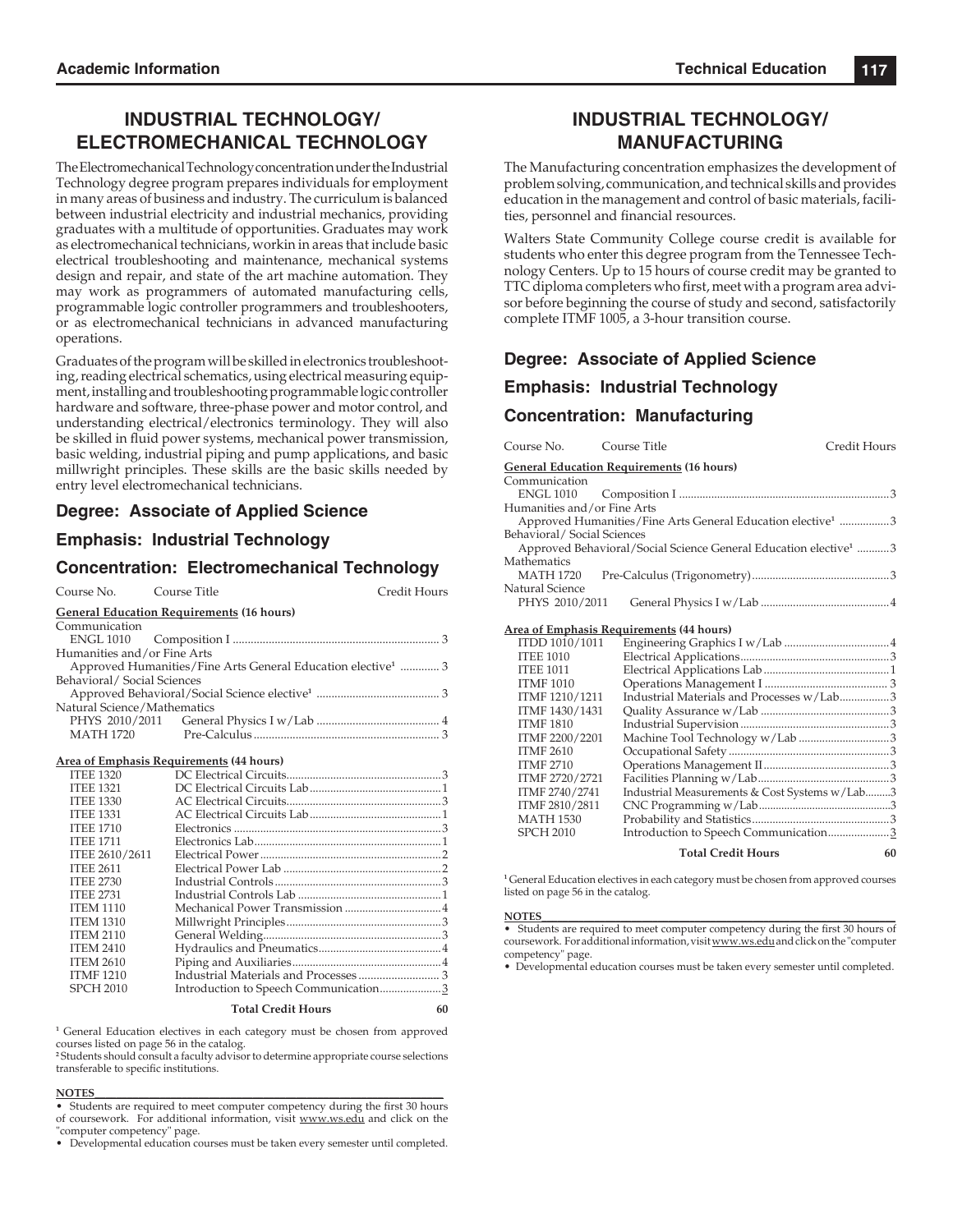# **TECHNICAL CERTIFICATE**

The Industrial Maintenance technical certificate program prepares individuals to support and maintain industrial systems including: computer-controlled electrical and mechanical production equipment, material process and material handling equipment, general maintenance and facility support systems. A preparation for supervisory level positions in the industrial environment is provided along with an overview of world class industrial operations.

#### **Emphasis: Industrial Maintenance**

| Course No.       | Course Title          | Credit Hours |
|------------------|-----------------------|--------------|
| <b>ITEE 1010</b> |                       |              |
| <b>ITEE 1011</b> |                       |              |
| <b>ITEE 2610</b> |                       |              |
| <b>ITEE 2611</b> |                       |              |
| <b>ITEE 2730</b> |                       |              |
| <b>ITEE 2731</b> |                       |              |
| <b>ITEM 1110</b> |                       |              |
| <b>ITEM 1310</b> |                       |              |
| <b>ITEM 2410</b> |                       |              |
| <b>ITMF 1610</b> |                       |              |
|                  | Total Credit Hours 26 |              |

**TECHNICAL CERTIFICATE**

The Industrial Technology certificate helps prepare individuals for entry level employment in an advanced manufacturing environment. Individuals that are unemployed are prime candidates for this certificate. This certificate will also benefit individuals currently employed, as it provides the opportunity for them to upgrade their skills for potential promotion opportunities. Individuals that complete this program can apply credits earned toward the Manufacturing option of the AAS degree in Industrial Technology program, if they so choose.

## **Emphasis: Industrial Technology**

| Course No.       | Course Title | Credit Hours          |
|------------------|--------------|-----------------------|
| <b>ITMF 1010</b> |              |                       |
|                  |              |                       |
| ITMF 1430/1431   |              |                       |
| ITMF 1610        |              |                       |
|                  |              |                       |
|                  |              | Total Credit Hours 15 |

**TECHNICAL CERTIFICATE**

The Quality Control Technology technical certificate program prepares individuals for business and industrial job opportunities in the Quality Assurance career field. Individuals presently employed and working in the quality management occupational area may upgrade their knowledge and skill levels by successfully completing the program.

## **Emphasis: Quality Control Technology**

| Course No.       | Course Title | Credit Hours |
|------------------|--------------|--------------|
| <b>ITMF 1010</b> |              |              |
| <b>ITMF 1430</b> |              |              |
| <b>ITMF 1520</b> |              |              |
| <b>ITMF 1530</b> |              |              |
| <b>ITME 1540</b> |              |              |
| <b>ITMF 1550</b> |              |              |
| <b>ITMF 1610</b> |              |              |
| <b>ITMF 1810</b> |              |              |

# **TECHNICAL CERTIFICATE**

This certificate is designed for the person who wishes to enhance their employment options by taking course work in both general and technical education. Completing this course of study will require a minimum of two semesters. The first semester of this certificate is offered to students with similar backgrounds taking the courses as a group. The second semester of the program allows students to pursue their own area of interest by taking additional technical courses. Additional information on this program can be obtained from the Division of Technical Education at 423-585-2644.

## **Emphasis: Workforce Preparedness**

#### **Technical Electives in a Content Area:**

Each student will select a technical elective content area and complete the specified courses  $(11/12$  hours) in that area:

| Course No.                      | Course Title                                     | Credit Hours |
|---------------------------------|--------------------------------------------------|--------------|
| <b>Certificate Requirements</b> |                                                  |              |
| <b>WPCP 1010</b>                |                                                  |              |
| <b>WPCP 1020</b>                |                                                  |              |
| <b>WPCP 1030</b>                |                                                  |              |
| <b>WPCP 1040</b>                |                                                  |              |
| <b>WPCP 1050</b>                | Professional Work Skills Development 3           |              |
| <b>CPSC 1100</b>                |                                                  |              |
|                                 |                                                  |              |
|                                 | <b>Total Credit Hours</b>                        | 29-30        |
|                                 | <b>Office Administration Concentration</b>       |              |
| <b>ACCT 1410</b>                |                                                  |              |
| or                              |                                                  |              |
| <b>ACCT 2210</b>                |                                                  |              |
| <b>BUSN 1010</b>                |                                                  |              |
| <b>ADOA 1040</b>                | Keyboarding 3                                    |              |
| <b>ADOA 1010</b>                |                                                  |              |
|                                 | Total                                            | 12           |
| Industrial Tech Concentration   |                                                  |              |
| ITDD 1010/1011                  |                                                  |              |
| <b>ITMF 1010</b>                |                                                  |              |
| <b>ITEE 1010</b>                |                                                  |              |
| <b>ITEE 1011</b>                |                                                  |              |
|                                 | Total                                            | 11           |
|                                 | $\sim$ $\sim$ $\sim$ $\sim$ $\sim$ $\sim$ $\sim$ |              |

#### **Computer Science Concentration**

|                | Total | 12 <sub>12</sub> |
|----------------|-------|------------------|
| INTC 1090/1091 |       |                  |
| INTC 1070/1071 |       |                  |
| INTC 1060/1061 |       |                  |
| INTC 1050/1051 |       |                  |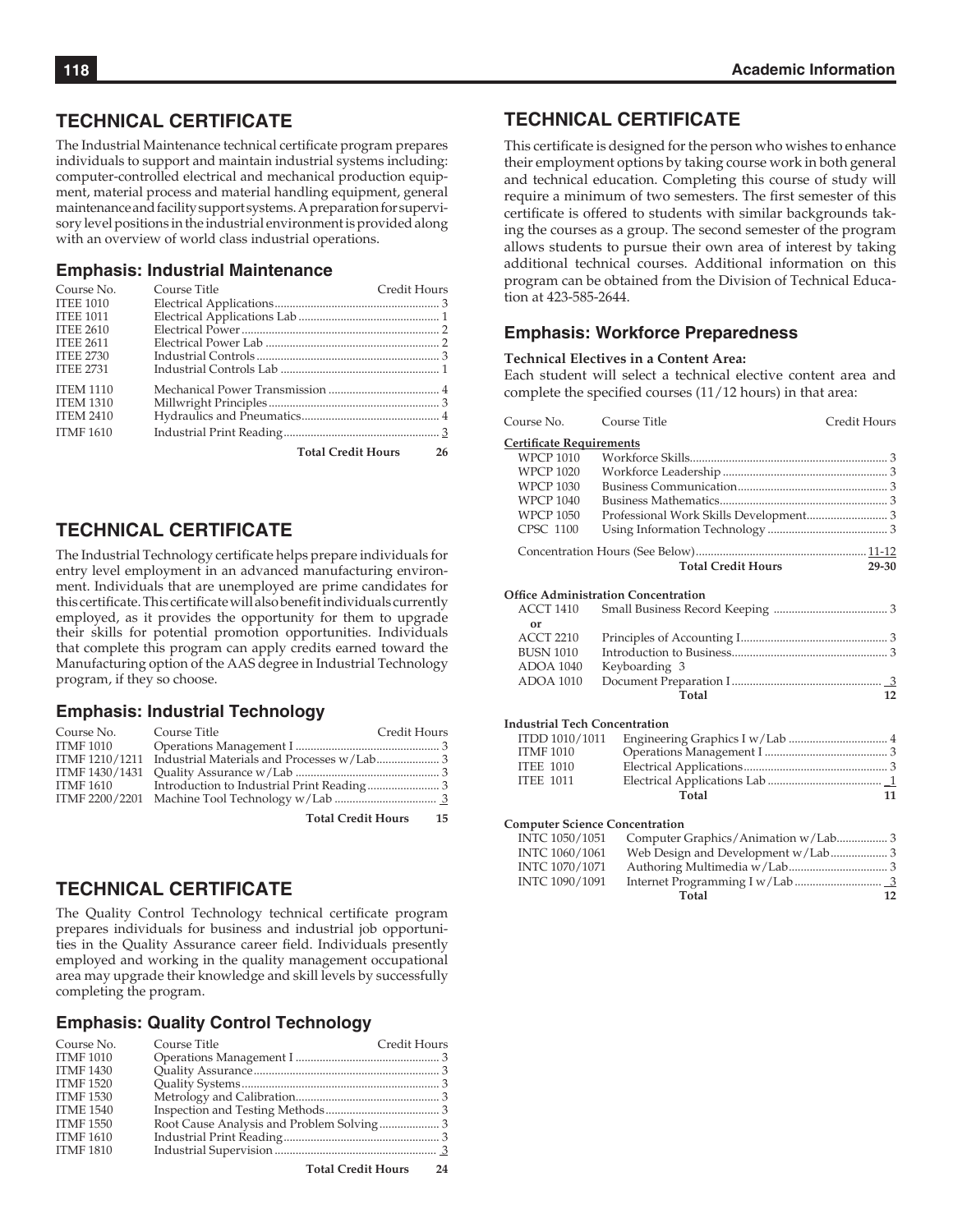# *Course Descriptions*

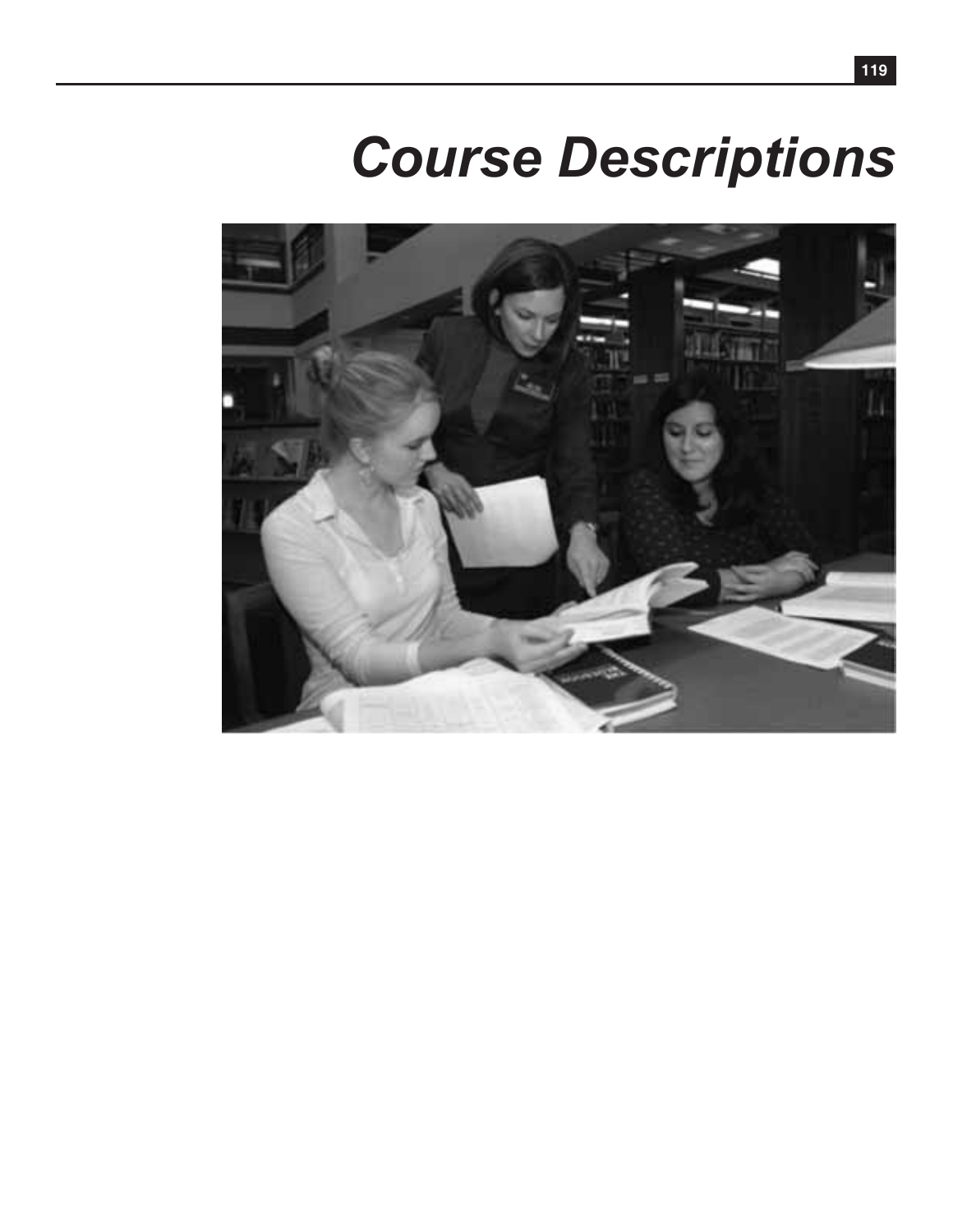# **COURSE DESCRIPTIONS**

In addition to the credit courses of study in each of the following disciplines, the college also offers from semester to semester various special courses of study not listed. These courses are offered through the office of Community and Economic Development and all inquiries should be addressed to the dean of that office.

 $\Box$  Courses have a common alpha/numeric rubic with all TBR institutions, and will transfer as part of the minimum degree requirements.

## **COURSE DESIGNATIONS**

**F -** course offered Fall Semester **S -** course offered Spring Semester **Su -** course offered Summer Semester **As required -** offered on student need

# **ACCOUNTING (ACCT)**

- **ACCT 1410 Small Business Record Keeping** ...................... **3 credits** Basic principles of accounting with emphasis on record keeping and analyzing transactions, payroll concepts, and preparation of federal and state payroll tax returns common to small business. **As required**
- **ACCT 2110 Introductory Accounting I** .......................... **3 credits** A conceptual course designed to provide the student with a basic understanding of financial and managerial accounting and the business environment. Emphasis will be on the communication of results of business operations to users of financial information and the interpretation of those results. **F, S, Su**
- **ACCT 2120 Introductory Accounting II** ......................... **3 credits** A procedural course designed to provide the student with a basic understanding of accounting procedures. The course will emphasize transaction analysis and the accounting cycle including financial statement preparation. When taken in sequence with ACCT 2110 - Introductory Accounting I, the student will have received instruction in all topics taught in the traditional accounting principles sequence required by most collegiate business programs. (Prerequisite: ACCT 2110) **F, S**
- **ACCT 2210 Principles of Accounting I** ......................... **3 credits** Introduction to financial accounting theory and practice with emphasis on preparation and reporting of financial information. **As required**
- **ACCT 2220 Principles of Accounting II** ....................... **3 credits** Introduction to managerial and cost accounting concepts with emphasis on uses of accounting data by managers in planning operations, controlling activities and decision making. (Prerequisite: ACCT 2210) **As required**
- **ACCT 2550/2551 Tax Practice** ........................................... **4 credits** A study of federal income tax preparation procedures for individuals, partnerships and corporations. Emphasis will be placed on the responsibilities of tax return preparers to their clients and the Internal Revenue Service. The course stresses manual preparation techniques of federal tax forms and schedules. (Prerequisites: ACCT 2110 with a grade of C or better, MGMT 1100 and MATH 1630, or consent of the instructor). **F** *3 hours lecture / 2 hours laboratory*

**ACCT 2560/2561 Accounting Practice** I .......................... **4 credits** A course designed to prepare students for complex bookkeeping assignments. Emphasis will be placed on deferrals and accruals, the interim and year-end adjusting processes, error isolation and correction, drafting of financial statements, closing procedures, and work paper preparation and documentation. Students will be exposed to both manual and computerized accounting systems. (Prerequisites: ACCT 2110 with a grade of C or better, MGMT 1100, and MATH 1630, or consent of instructor) **F**

*3 hours lecture / 2 hours laboratory*

- **ACCT 2570/2571 Accounting Practice II** ........................ **4 credits** This course includes a survey of major Tennessee state and local taxes including return preparation, microcomputer preparation of federal tax returns and payroll accounting procedures and reporting. Payroll record keeping techniques and federal and state payroll tax return requirements will be emphasized. (Prerequisite: ACCT 2550 with a grade of "C" or better) **S** *3 hours lecture / 2 hours laboratory*
- **ACCT 2580/2581 Accounting Practice III** ....................... **4 credits** A capstone course designed to challenge the student's problem solving abilities in accounting and related areas. Comprehensive accounting/tax/OCBOA simulations will stress overall engagement objectives and outcomes. Students will be required to complete the simulations as if on an actual engagement. Verbal and written communications skills will be stressed. Students will utilize Word to prepare formal reports and letters. Also ethics will be emphasized as imperative in all aspects of an engagement. A comprehensive final project/examination will cover all topics included in the paraprofessional curriculum. (Prerequisite or corequisite: ACCT 2570) **S**

*3 hours lecture / 2 hours laboratory*

# **ADMINISTRATIVE OFFICE ASSISTANT (ADOA)**

- **ADOA 1010 Document Preparation I** .............................. **3 credits** Provides experience in formatting and preparing business letters, outlines, reports, tables, data sheets and forms. Basic text-editing functions of microcomputers are introduced. (Prerequisites: one year of high school typewriting or successful completion of ADOA 1040 Keyboarding) **F, S**
- **ADOA 1020 Document Preparation II** ........................... **3 credits** Processing information for executive, production, marketing, accounting, governmental, medical and legal offices is emphasized. Advanced text-editing functions are introduced. (Prerequisite: ADOA 1010) **S**
- **ADOA 1040 Keyboarding** ................................................. **3 credits** Designed to improve proficiency in alpha-numeric keyboarding skills needed for inputting on electronic typewriters, microprocessors, word processors and computer terminals. Credit is assigned on a pass/fail basis. **F, S**

#### **ADOA 1210 Administrative Office Procedures**

 **and Simulation** ............................................................. **3 credits** A study of the principles and techniques of office procedures including responsibilities for placing and receiving calls, paper and electronic filing, traditional and electronic mail systems, handling travel details, document preparation in the automated office, payroll recording, presenting statistical data,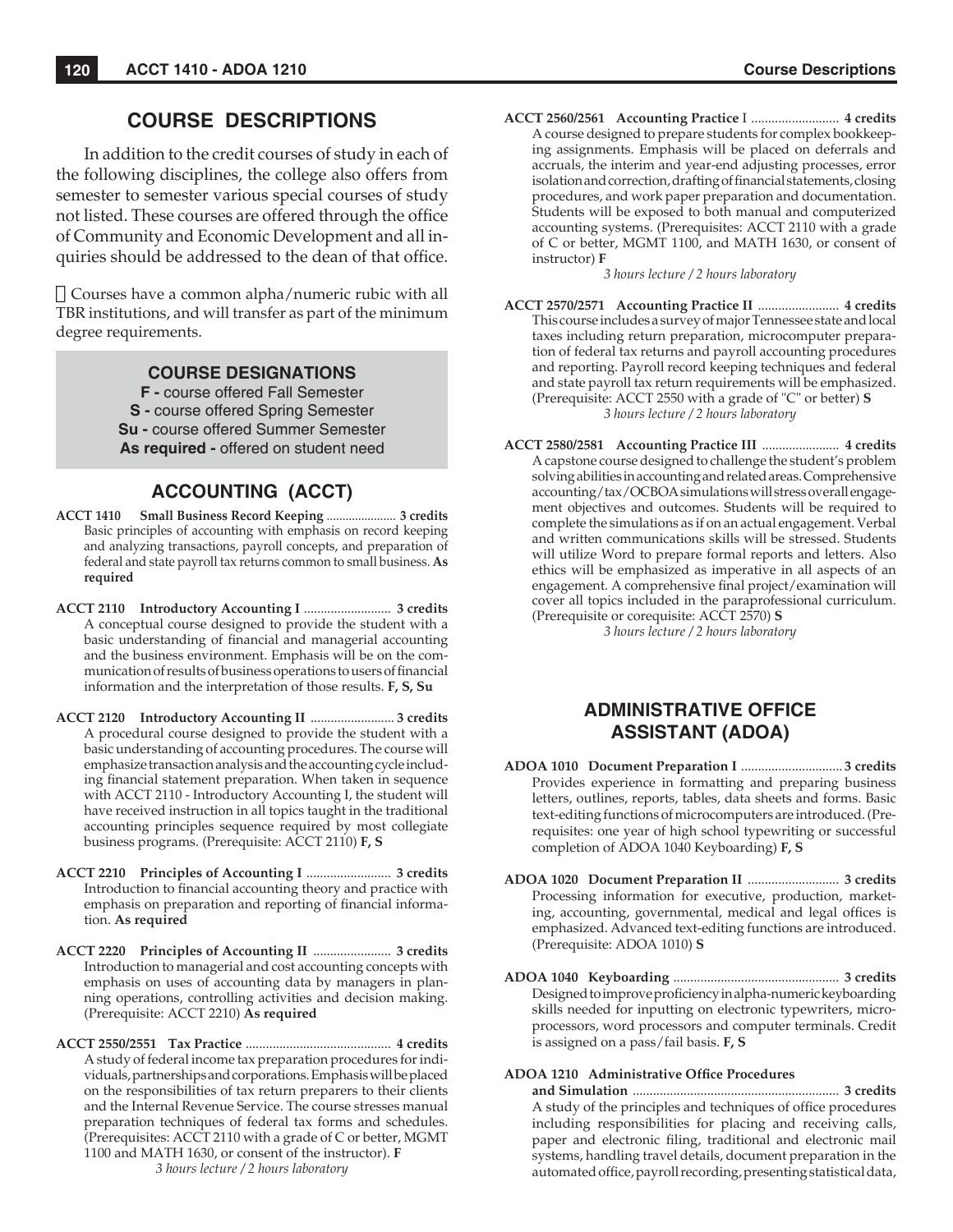calendaring, and handling details for meetings. Students will also have simulated office experiences with the principles and techniques taught in the course. (Prerequisites for this course include ADOA 1040 or equivalent and ADOA 1010.) **F**

- **ADOA 2220 Word Processing** .......................................... **3 credits** Introduction to word processing utilizing IBM-PC compatible microcomputers. Emphasis will be on basic computer concepts, terminology, and formatting and producing documents. **F**
- **ADOA 2310 Word Processing Transcription** ................ **3 credits** Preparation of documents from dictated input on electronic word processors. Emphasis on word processing experiences including proofreading and revising copy, applying correct language skills, and determining document format. (Prerequisite: ADOA 1010) **F**

#### **ADOA 2900 Office Proficiency Assessment**

 **Certifi cation Review** ...................................................... **1 credit** An application-oriented assessment of entry-level skills for office administration students. The course is a pass/fail evaluation of students' proficiency in keyboarding, word processing, language arts skills, records management, financial record keeping, spreadsheets, and databases. Students in the office administration major must be enrolled in their final semester of classes to take this course. **As required**

#### **ADOA 2990 Administrative Office Assistant**

 **Internship** ..................................................................... **3 credits** An office administration internship of combined learning and office work experience. Students will be placed in private industry as well as Walters State Community College administrative offices. (Prerequisite: ADOA 1010 and ADOA 1210) **F, S** 

# **AGRICULTURE RESOURCE MANAGEMENT (AGRM)**

- **AGRM 1010 Perspectives in Agriculture** ....................... **3 credits** A general perspective of the dynamic fields in agriculture and associated natural resources. Students will study the historical development of agriculture, current national and world issues in agriculture and trends for the future. **F** *3 hours lecture*
- **AGRM 1020 Introduction to Turfgrass Management** ......**2 credits** This course covers the selection and establishment of turf grass, as well as soil management and fertilization in turfgrass culture. The basics of mowing, irrigation, renovation and cultivation are also covered. **As required**

*2 hours lecture*

- **AGRM 1030 Advanced Turf Management** .................... **2 credits** Basic principles and practices of turf management related to golf courses. Topics will include specialized turf areas, fertilizer program, development, equipment selection, and insect, weed and disease management. **As required** *2 hours lecture*
- **AGRM 1040 Pest Management** ........................................ **2 credits** A study in the review and compliance with EPA regulations in the safe use, storage and disposal of pesticides are emphasized along with Integrated Pest Management (IPM) and Best Management Principles (BMP). **As required** *2 hours lecture*
- **AGRM 1050 Turf Power Equipment** .............................. **3 credits** A study of basic power equipment maintenance programs including small engine repair, hydraulic systems and reel and blade sharpening will be covered as will the exposure to new equipment available for golf course maintenance. **As required** *3 hours lecture*
- **AGRM 1060 Golf Course Irrigation** ................................... **2 credits** A basic study of soil, water and plant relationships as they determine the need for and methods of irrigation and related drainage systems. **As required**

*2 hours lecture*

**AGRM 1110/1111 Fundamentals of Animal Science** ....... **4 credits** A study of the basic structure of the animal industry in agriculture including breeding and evaluation of meat animals, market classes, marketing, production systems and animal products derived from beef and dairy cattle, poultry, sheep and swine. Students will visit area markets and farms for first hand lab work with production, marketing, and evaluation of meat animals. This course will also introduce the student to a variety of general animal science topics and career opportunities in animal agriculture. **F**

*3 hours lecture / 2 hours laboratory*

**AGRM 1120 Beef Cattle Management** ............................... **3 credits** A course dealing with the economics of the cattle business, selection and breeding programs, feeding, herd health, marketing, and facilities for raising and handling beef cattle. Special emphasis will be given to the economics of daily management decisions. **As required**

*3 hours lecture*

- **AGRM 1130 Horse Management** ........................................ **3 credits** A course dealing with the basics of owning and caring for horses. Subjects include selection of the right horse, breeding, boarding, feeding, health care, hoof care and the ownership of horses for business and recreational uses. **F** *3 hours lecture*
- **AGRM 1140 Horsemanship** ................................................... **1 credit** An introduction to safe horse handling using both English and western tack. The student will learn beginning riding techniques for pleasure and trail riding. **F**
- **AGRM 1150 Advanced Horsemanship** .............................. **1 credit** A course designed to advance the student from beginning riding techniques for pleasure riding in AGRM 1140 to advanced riding skills for training and showing horses. (Prerequisite: AGRM 1140) **F**

#### **AGRM 1160 Livestock Management**

 **Apprenticeship** ................................................................. **3 credits** A course combining personal instruction with hands-on work experience with livestock. (Prerequisite: 3 credits of animal agriculture courses plus permission of instructor. May be repeated for a maximum of six (6) credit hours). **S** *3 hours lecture*

**AGRM 1170/1171 Livestock Event Management** .............**3 credits** Livestock Event Management gives agriculture students an opportunity to actually plan, promote and conduct a livestock event for user groups. Students will seek sponsorship for and promote agricultural events such as team roping and running horse contests not being offered at the Expo Center by other groups and will seek to boost community support for these and other agricultural events in the future. In addition to event planning, students will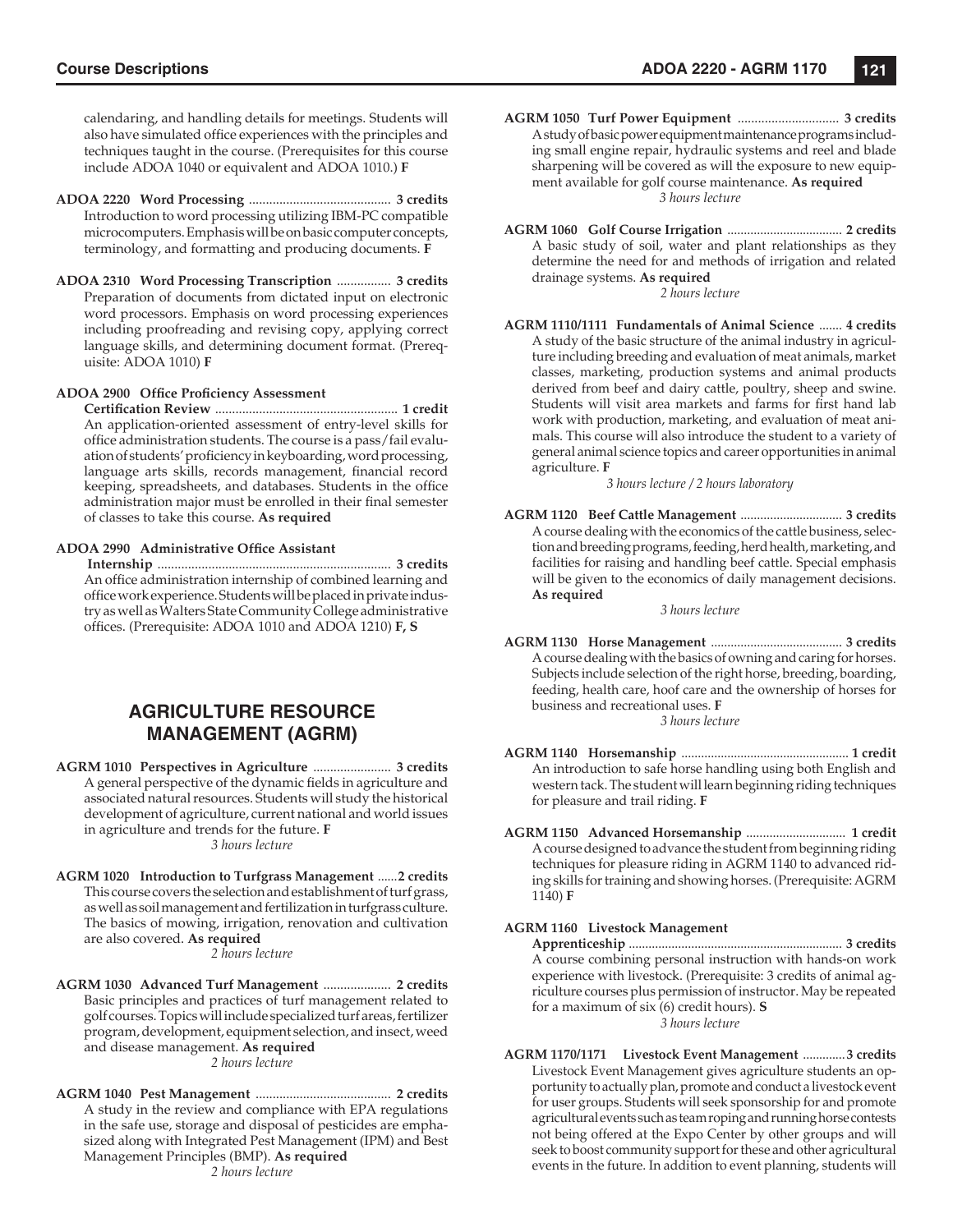cover topics such as facility scheduling, liability and legal issues of public events and budgeting for a livestock event. **S** *1 hour lecture / 4 hours laboratory*

**AGRM 1180/1181 Adv. Livestock Event Management** ..**3 credits** A continuation of AGRM 1170 with more emphasis on the business part of livestock events with more in-depth study of budgeting and liability concerns. (Prerequisite: AGRM 1170/1171 plus permission of instructor. May be repeated for a maximum of six (6) credit hours) **S**

*1 hour lecture / 4 hours laboratory*

**AGRM 1210/1211 Introduction to Crop Science** ......... **4 credits** The importance and utilization of the world's leading crops are covered in this course. It is a study of basic plant structure, growth, reproduction and classification of plants economically important to agriculture. Much of the student's laboratory time will be used to study local crops, their management, production problems and marketing of these crops. **S**

*3 hours lecture / 2 hours laboratory*

**AGRM 1410 Environmental Horticulture** ...................... **3 credits** Basic plant sciences and their relationship to ornamental horticulture. An introduction to the awareness and appreciation of interior and exterior ornamental plants with emphasis on the home landscape, turfgrasses, herbaceous plants, and tropical plants. **F**

*3 hours lecture*

**AGRM 1420/1421 Fruit & Vegetable Production** ....... **3 credits** A study of fruit and vegetable production on both the home and commercial scale. Subjects include site selection, soil selection and management, fertility, planting, raising your own plants, pruning fruit trees, pest control, harvest, storage and commercial marketing. The emphasis is on general management and the production of top quality produce that meets market standards. **As required**

*2 hours lecture / 2 hours laboratory*

- **AGRM 1440/1441 Interior Landscaping** ....................... **3 credits** Identification, culture, interior design use and management of tropical and flowering plants cultivated in botanical gardens, conservatories, and building interiors. Plant disorder diagnosis including nutritional and pest problems. **S** *2 hours lecture / 2 hours laboratory*
- **AGRM 1510/1511 Basic Landscape Plants** ................... **4 credits** Identification, classification, adaptation, culture, and landscape design uses for ornamental trees, shrubs, ground covers, and vines. **F**

*3 hours lecture / 2 hours laboratory*

#### **AGRM 1520/1521 Supplementary Landscape &**

 **Herbaceous Plants** ....................................................... **3 credits** Identification, classification, adaptation, culture, and landscape design uses for ornamental trees, shrubs, ground covers, vines, and herbaceous annuals, biennials, and perennials. Weed, insect, and disease pests and their control in landscape planting. (Prerequisite: AGRM 1510 or consent of instructor) **S** *2 hours lecture / 2 hours laboratory*

**AGRM 1610/1611 Turf Power Equipment** ................... **3 credits** Basic understanding of operation and maintenance of equipment used in turfgrass management. Preventative maintenance, gas and diesel engine operation, small engine mechanics, hydraulic systems operation, and reel and blade sharpening will be taught in a hands on shop environment. **F** *2 hours lecture / 2 hours laboratory*

**AGRM 1620/1621 Irrigation Systems** ............................ **3 credits** Basic techniques involved in the design, layout, installation, and use of irrigation systems. Soil-water-plant relationships determine the need for and methods of irrigation and related drainage systems. **S**

*2 hours lecture / 2 hours laboratory*

**AGRM 1710/1711 Agricultural Economics** .................. **3 credits** A study of the principles of agricultural economics including the law of supply and demand, pricing structure for farm commodities, and farm marketing. The course includes topics on natural resources use and conservation, community resource development and international agricultural trade. Lab time will be devoted to student use of loan applications, employee records and payroll reports, balance sheets, income and expense reports and general business record keeping. **F**

*2 hours lecture / 2 hours laboratory*

**AGRM 2010/2011 Pests and Pesticides** ......................... **4 credits** Compliance with EPA regulations in the safe use, storage, and disposal of pesticides are emphasized along with Integrated Pest Management (IPM) and Best Management Practices (BMP). Also, identification and control of major insect, disease, and weed problems affecting turfgrass and ornamental horticulture. Upon completion of the course students will be given the opportunity to take the certification exam for turf and ornamental horticulture (category) 03. **S**

*3 hours lecture / 2 hours laboratory*

**AGRM 2030/2031 Soil Science** ....................................... **4 credits** A study of the physical, chemical and biological properties of soils as these properties relate to soil management and fertility. The student will examine differences in soils and relate these differences to the origin of the particular soil, its productive capacity and the best management practices for the soil with respect to erosion control, tillage practices, natural moisture supply, aeration, and fertility of the soil. Plant nutrition and the use of fertilizers will be covered with the student running soil tests and making fertilizer recommendations based on the test results. **F**

*3 hours lecture / 2 hours laboratory*

**AGRM 2130/2131 Animal Nutrition and Feeding** ...... **3 credits** The properties, functions, utilization and deficiency symptoms of the essential nutrients for normal growth and reproduction of farm animals are studied in this course along with common livestock feeds, feed additives, nutrient requirements and feeding standards. Ration formulation for beef and dairy cattle, sheep, horses, swine and poultry is a part of the course as well as field trips to area livestock farms to study routine feeding practices. **As required**

*2 hours lecture / 2 hours laboratory*

## **AGRM 2140/2141 Farm Animal Health and**

 **Management Practices** ................................................ **4 credits** This course introduces the student to basic health management and disease prevention programs for farm animals with a study of the characteristics and symptoms, prevention and treatment of major diseases and internal and external parasites. Students learn livestock management practices and skills including dehorning, castrating, implanting, identification, foot care, vaccinating, and preparation for show and sale. Students receive group and individual instruction in these skills. The course also includes a study of buildings and equipment needed for raising and handling livestock. **S**

*3 hours lecture / 2 hours laboratory*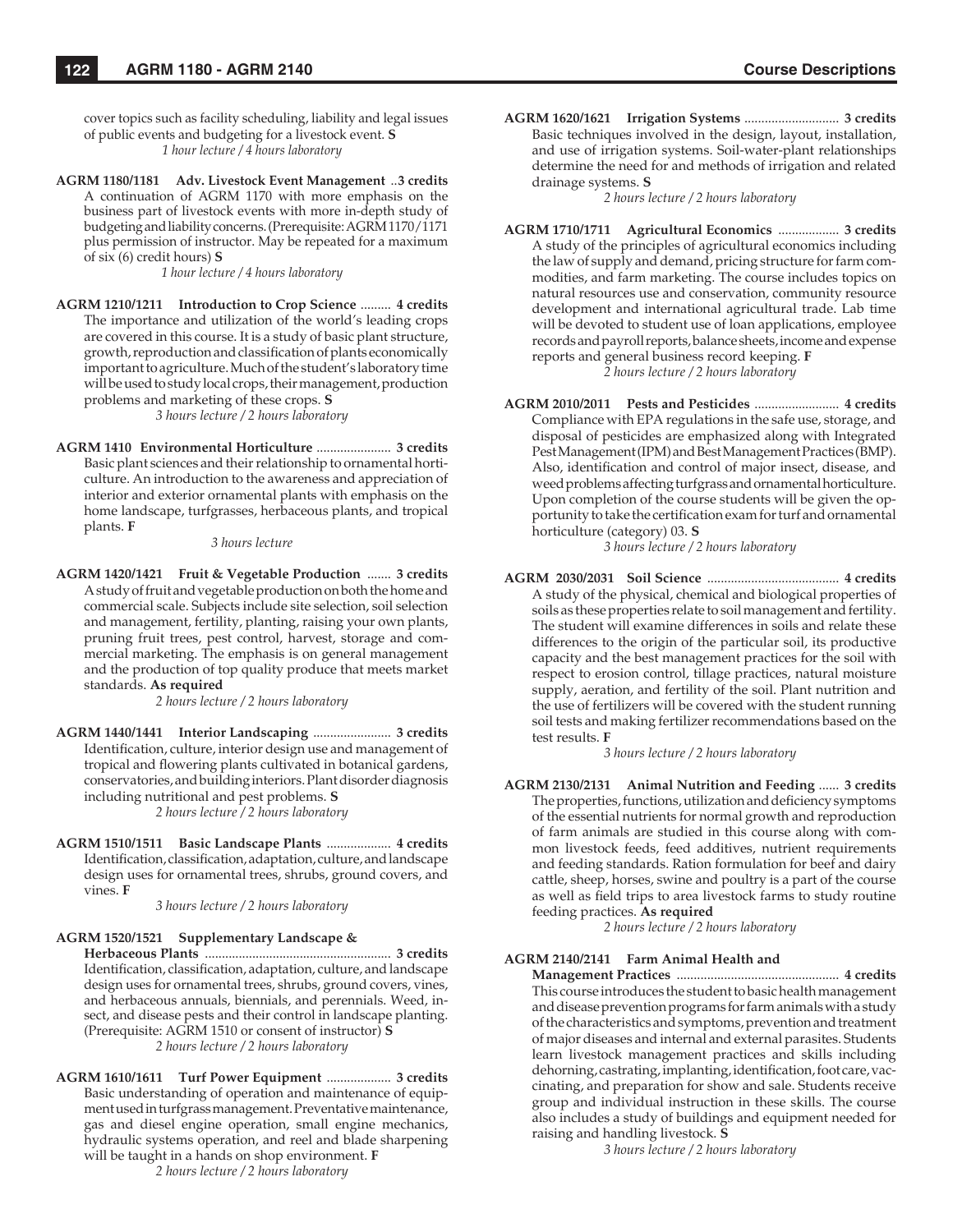- **AGRM 2210/2211 Greenhouse Crop Production** ........ **4 credits** Principles and commercial practices in producing the major and minor potted and cut flowers and plants produced in a greenhouse or similar structure. Application of the principles of plant physiology as related to the control of flowers, scheduling, environment, quality, sales and management. **S** *3 hours lecture / 2 hours laboratory*
- **AGRM 2310/2311 Greenhouse Management** .............. **3 credits** Principles of greenhouse-growing structures operation and management with emphasis on environmental control, media, fertilization and nutritional monitoring, insect and disease prevention and control, marketing and management. **F** *2 hours lecture / 2 hours laboratory*
- **AGRM 2410/2411 Residential Landscape Design** ...... **3 credits** History of landscape design as related to contemporary applications. Development of the awareness of and sensitivity to the well organized use of landscape woody and herbaceous ornamental plants and landscape structures. Emphasis on design principles, energy conservation systems, plant identification and culture, basic graphic skills, and detailed cost analysis. **F** *2 hours lecture / 2 hours laboratory*

#### **AGRM 2420/2421 Landscape Design and**

 **Operations** ...................................................................... **3 credits** Comprehensive application of landscape design skills in commercial and residential settings. Site layout, grading, applied landscape construction, and planting design theories are covered. (Prerequisite: AGRM 2410) **S**

*2 hours lecture / 2 hours laboratory*

#### **AGRM 2440/2441 Lawn and Landscape**

 **Maintenance** ............................................................... **3 credits** The proper installation and maintenance of residential and commercial landscapes including blueprint reading, job stakeout, proper planting, mulching, pest and weed control and prevention, edging, soil amending, climate protection, pruning and related business practices. (Prerequisite: AGRM 1510) **S** *2 hours lecture / 2 hours laboratory*

**AGRM 2460/2461 Turfgrass Management** ................... **4 credits** The core course is turfgrass management for all turfgrass and horticulture majors. Turfgrass species identification, selection, and establishment; environmental and climatic influences; soils management and fertilization in turfgrass culture; and the basics of mowing, irrigation, renovation, cultivation and pest management in lawns are covered. **F**

*3 hours lecture / 2 hours laboratory*

#### **AGRM 2470/2471 Professional Turfgrass**

 **Management** ................................................................. **3 credits** Principles and practices of professional turfgrass managers of lawn, sports turf, and golf courses. Selection of improved cultivars, construction of specialized turf areas, fertilizer program development, equipment selection, insect, disease and weed management. **S**

*2 hours lecture / 2 hours laboratory*

#### **AGRM 2480/2481 Golf Course Organization**

 **and Maintenance** .......................................................... **4 credits** This course brings into focus the management of golf course and sports turf maintenance operations as it relates to the superintendent's duties. Such areas as turf grooming, work scheduling, equipment management, records and budgets and irrigation system management will be covered. Golf course design and construction, maintenance building and workshop design and operation will also be covered. Students will take an active role in the day to day operations of the college's turf lab as part of their lab work. **F**

*3 hours lecture / 2 hours laboratory*

**AGRM 2520 Farm Management** ...................................... **3 credits** A study of practical farm management skills related to owning and operating a farm. This course will cover both crop and livestock management along with the proper use of farm records. **As required**

*3 hours lecture*

#### **AGRM 2630/2631 Agricultural Microcomputer**

 **Applications** .................................................................. **3 credits** An introduction to microcomputer technology as related to agricultural and horticultural applications. Acquisition and use of commercially available software packages, electronic spreadsheets, communications, mechanical system controllers and operating systems. **F, S**

*2 hours lecture / 2 hours laboratory*

**AGRM 2910 Cooperative Seminar** .................................. **3 credits** Student practical experience in a cooperative program with area agricultural business and industry. May be repeated to six credits maximum. **Su**

*6 hours laboratory*

**AGRM 2990 Individual Problem Study** ......................... **3 credits** Student basic research project focusing on his/her agricultural or horticultural needs and interests. May be repeated to six credits maximum. (Permission of instructor required prior to registration.) **F, S**

*2 hours lecture / 3 hours laboratory*

# **ART (ART)**

It is traditional for art departments to hold rights to students' work for use as examples. The Art Department is not responsible for any thefts or damage.

- **ART 1000 Introduction to the Arts** .............................. **3 credits** An introductory course to the fine arts designed to remove high school deficiency only. Areas of investigation and participation will include art, drama and music. Study will include how to produce or perform works of art, how to analyze, interpret and evaluate artworks, and knowledge of stylistic periods in the arts.
- **ART 1030 Art Appreciation** ............................................ **3 credits** Experiencing art - form, meaning and history in visual arts. Lecture-discussion. Especially for non-majors. *(formerly ART 1010)* **F, S, Su**
- **ART 1110 Basic Design I** ................................................. **3 credits** Studio fundamentals: Development of observational skills and perception of reality. Fundamental aspects of drawing - line, tone, space, form and composition. **F, S** *2 hours lecture / 4 hours studio*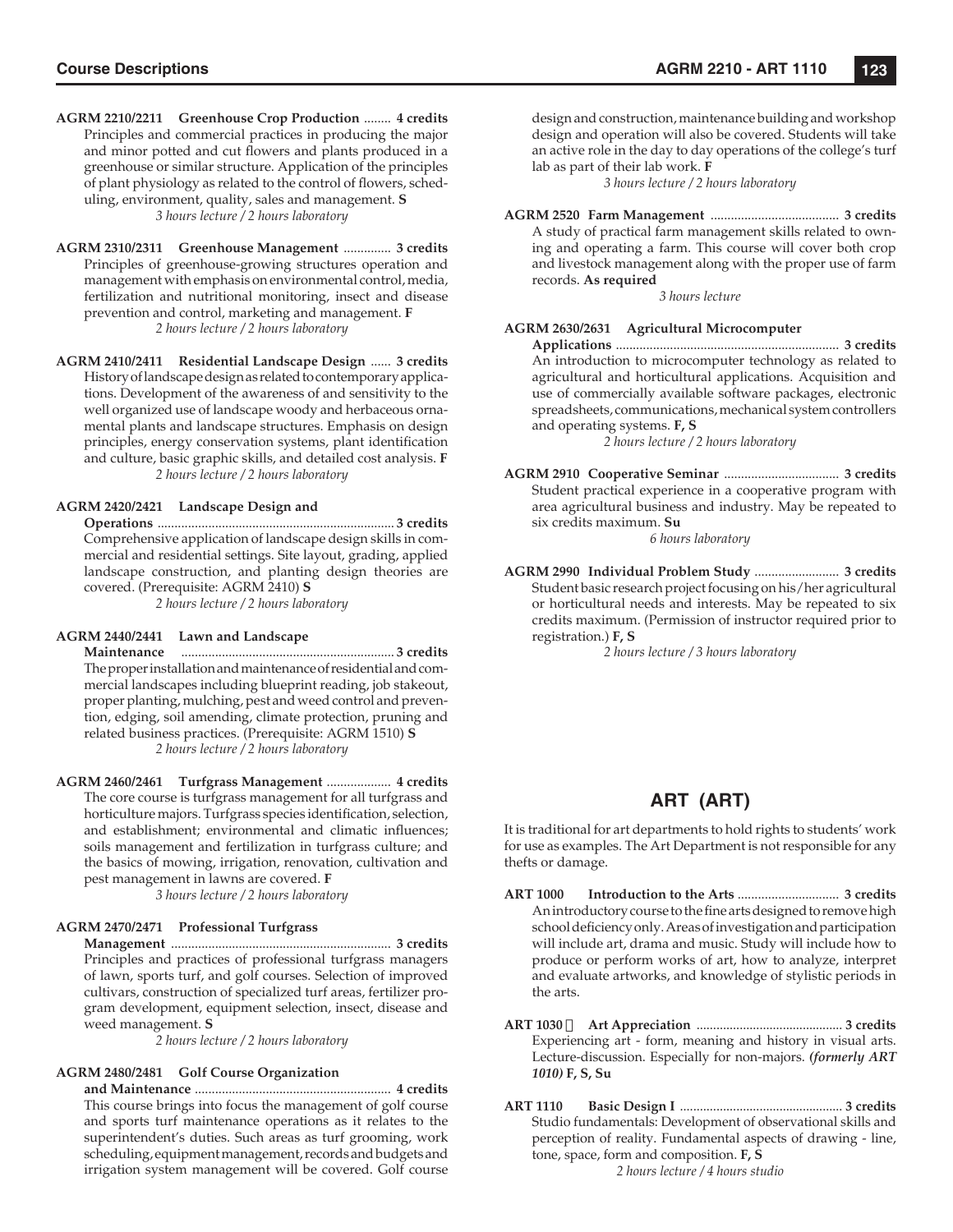**ART 1120 Basic Design II** ............................................... **3 credits** Studio fundamentals: Two dimensional design. Surface composition and color. (Prerequisite: Non-Art Majors - None; Art Majors - ART 1110) **F, S**

*2 hours lecture / 4 hours studio*

- **ART 1510 Computer Animation I** ................................. **3 credits** Introduction to computer animation. Performance of cuts, fades, and wipes between difference sources and mixing of video images. Video outputs will be produced with emphasis on creativity and aesthetic judgement.
- **ART 1520 Computer Animation II** ................................ **3 credits** Development and extension of skills and techniques begun in Computer Animation I. Introduction to digital video effects and various techniques for transition. (Prerequisite: ART 1510)
- **ART 1810 School Art** ........................................................ **3 credits** Objectives of this course are to acquaint the student with studio fundamentals in one subject area, (painting, drawing, sculpture, print making or photo) appropriate to the elementary classroom. Also to furnish the student with information including what materials are necessary for elementary teaching and where to get them. **F, S**
- **ART 2040 Art History Survey I** ...................................... **3 credits** Western Art I. Survey of major developments in Western Art, with an emphasis on the art of Europe from prehistory through the middle ages. **F, S, Su**
- **ART 2050 Art History Survey II** .................................... **3 credits** Western Art II. Survey of major developments in Western Art, with an emphasis on the art of Europe and America from 1400 to the early 20th century. **F, S**
- **ART 2110 Studio for Non-Art Majors** ............................. **3 credits** This course is composed of 50 percent studio production in studio (basic design, painting, ceramics, sculpture, or print making) and 50 percent academic research/participation/museum visitation. The offering will change emphasis from production, as for the art major, to an equal emphasis on academic activities. A course which allows the non-art major opportunity to experience a studio of his/her choice without the fear of competing with the art major.
- **ART 2210 Photography I** ................................................. **3 credits** Introduction to the art of black and white photography. Field and studio shooting, history of photography, basic developing and enlarging techniques. **F, S** *2 hours lecture / 4 hours studio*
- **ART 2220 Photography II** ................................................ **3 credits** Creative 35mm camera and darkroom techniques to emphasize individual expression in the photographic medium. (Prerequisite: ART 2210) **F, S**

*2 hours lecture / 4 hours studio*

- **ART 2410 Ceramics I** ........................................................ **3 credits** Handbuilding. An introduction to all ceramic handbuilding techniques, including forming methods, glazing, clay preparation, firing, small and large scale pieces. **F**, S *2 hours lecture / 4 hours studio*
- **ART 2420 Ceramics II** .................................................... **3 credits** Throwing. An in-depth investigation of thrown ceramic forms. Functional utilitarian pottery techniques, glazing and firing methods studied. (Prerequisite: 2410) **F, S** *2 hours lecture / 4 hours studio*
- **ART 2510 Painting I** ....................................................... **3 credits** Capacities of oil painting on canvas. **F, S** *2 hours lecture / 4 hours studio*
- **ART 2520 Painting II** ..................................................... **3 credits** Techniques of expression in oil. (Prerequisite: ART 2510) **F, S** *2 hours lecture / 4 hours studio*
- **ART 2610 Sculpture I** .................................................... **3 credits** Explores basic materials and techniques including stone carving, clay modeling, plaster construction. **F, S** *2 hours lecture / 4 hours studio*
- **ART 2620 Sculpture II** ................................................... **3 credits** Development and extension of skills and techniques begun in Sculpture I. Introduction of metal, wood, and plastics. (Prerequisite: ART 2610) **F, S** *2 hours lecture / 4 hours studio*
- **ART 2710 Print Making I** ................................................ **3 credits** Introduction to screen printing a fine art medium, emphasis upon development and application of various basic stencils in compositional printing. **F, S** *2 hours lecture / 4 hours studio*
- **ART 2720 Print Making II** ............................................ **3 credits** Development and extension of skills and techniques begun in Print making I. Introduction to Intaglio. (Prerequisite: Art Majors - ART 2710; Non-Art Majors - None) **F, S** *2 hours lecture / 4 hours studio*
- **ART 2990 Art Problems** ................................................ **3 credits** Special topics in 1) drawing/painting, 2) ceramics, 3) sculpture, 4) print making, 5) art history, 6) school art. Further study of the capacities in certain disciplines as initiated by either instructor or student. (Prerequisite: Determined by department for each individual; topic may be repeated.) (Permission of instructor required prior to registration.) **F, S**

## **ASTRONOMY (ASTR)**

**ASTR 1030/1031 Astronomy** ........................................... **4 credits** A survey of contemporary astronomy involving topics of current interest; for example, quasars, pulsars, and black holes. Traditional topics on planetary, stellar, and galactic astronomy will be covered. This course reviews research techniques, current knowledge and theory about the planets, stars, galaxies, and the age and origin of the universe. *(formerly PHYS 1015/1016)* **S** *3 hours lecture / 3 hours laboratory*

## **BANKING (BANK)**

- **BANK 1010 Principles of Banking** ................................. **3 credits** Presents the fundamentals of bank functions in a descriptive fashion so that the beginning banker may view his chosen profession in a broad (and operational) perspective. The descriptive orientation is intentional. Banking is increasingly dependent upon personnel who have the broad perspective so necessary for career advancement. **As required**
- **BANK 2990 Special Problems in Banking** ..................**1-6 credits** Special topics dealing with banking and financial services. As **required**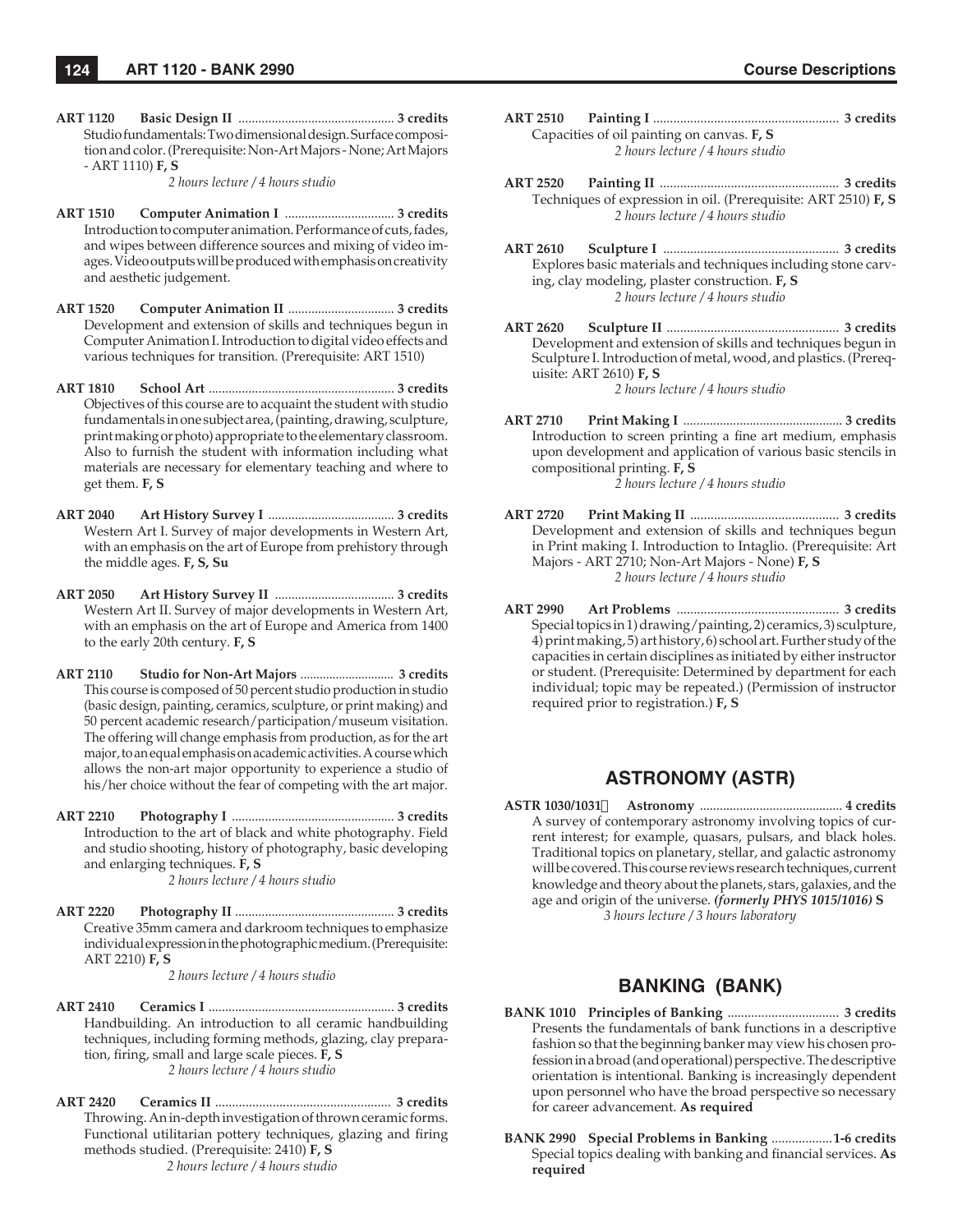# **BIOLOGY (BIOL)**

- **BIOL 1010 General Biology I** ........................................ **3 credits** Course dealing with cell structure and functions, osmosis, diffusion, mitosis, meiosis, genetics, plant tissues, chemistry, nucleic acids, protein synthesis, cellular respiration, photosynthesis, ecology, pollution, population problems, survey of bacteria, protists, fungi, and plants. *(formerly BIOL 1100)* **F, Su** *3 hours lecture*
- **BIOL 1011 General Biology I Laboratory** ..................... **1 credit** Course with laboratory experiments and exercises which correspond to lecture material in BIOL 1010. *(formerly BIOL 1110)*  **F, Su**

*3 hours laboratory*

**BIOL 1020 General Biology II** ....................................... **3 credits** Course in biology dealing with animal tissues, the basic structure and physiology of the following human systems: digestion, circulatory, respiratory, excretory, nervous, muscular, integumentary, endocrine, and reproductive. Evolution and survey of the kingdom Animalia are also studied this semester. *(formerly BIOL 1200)* **S, Su**

*3 hours lecture*

**BIOL 1021 General Biology II Lab** ................................. **1 credit** Course with laboratory experiments and exercises which correspond to lecture material in BIOL 1020. *(formerly BIOL 1201)*  **S, Su**

*3 hours laboratory*

**BIOL 1030 Concepts of Biology** ..................................... **4 credits** A course designed for non-science majors based on the Tennessee Science Curriculum (TSC) Standards for K-8 and NSF standards. Topics include cell structure and functions, energy production, ecology, biological diversity, adaptation, genetics, reproduction, and the human organ systems covered in a constructivism learning environment. Student will design, develop and implement hands-on science activities for K-8 students. **F**

*3 hours lecture*

- **BIOL 1031 Concepts of Biology Lab** ...............................**0 credit** This course will have laboratory experiments and exercises that correspond to lecture material in BIOL 1030. **F**
- **BIOL 1110 Organization and Function of the Cell** ... **3 credits** A study of the chemical and physical basis of the cell, including information pertaining to the atom, bonding, macromolecules, and metabolic reactions; cell structure including membranes, cell walls, and internal organelles; energetics, respiration; and molecular biology. Intended for science majors. *(formerly BIOL 2140)* **F**

#### *3 hours lecture*

**BIOL 1111 Organization and Function of the Cell Lab** ... **1 credit** Laboratory experiments and exercises designed to stress basic laboratory skills and procedures such as pipetting and mixing solutions, as well as introducing modern methods for analysis of cell components. Laboratory activities involve gel filtration chromatography, cell fractionation, DNA isolation, DNA fingerprinting using electrophoresis, immunological analysis of ovalbumin, plasmid uptake in bacteria, and cloning techniques in bacteria. Intended for science majors. *(formerly BIOL 2141)* **F**

*3 hours laboratory*

**BIOL 1120 Biodiversity** .................................................... **3 credit** Unifying concepts and principles of biology, illustrated with the diversity of life. Properties of life, molecular basis, origin of life, cells, genetics, introduction to kingdoms, origins of multicellularity, multicellular plants and animals, ideas about evolution, man's place in nature. Emphasis on common themes in living systems (e.g., metabolism, protein and nucleotide sequence similarities, morphology), phylogeny construction, fossils, and the major plant and animal groups. Intended for science majors. *(formerly BIOL 2130)* **S**

*3 hours lecture*

- **BIOL 1121 Biodiversity Lab** ............................................ **1 credit** A study of the physical and chemical basis of life including plant and animal classification and histology; photosynthesis; a study of mitosis and meiosis; Mendelian genetics. Experiments and exercises correspond to lecture material in Biodiversity. Intended for science majors. *(formerly BIOL 2131)* **S** *3 hours laboratory*
- **BIOL 1130 Population Biology** ...................................... **3 credits** Principles of population biology including taxonomy and systematics, evolutionary processes, the phylogenetic history of life on earth and population ecology. Intended for science majors. *(formerly BIOL 2150)* **Su** *3 hours lecture*
- **BIOL 1131 Population Biology Lab** ................................**1 credit** Laboratory experiments and exercises in population biology designed to correspond to lecture material. *(formerly BIOL 2151)* **Su**

*3 hours laboratory*

**BIOL 2010 Human Anatomy & Physiology I** ............. **3 credits** A study of the structure and function of the human body. The topics studied include a general introduction to anatomy & physiology, cells, tissues, basic chemistry, mitosis, meiosis, genetics, osmosis, diffusion, the anatomy and physiology of the skeletal system, the integumentary system, the muscular system, introduction to the nervous system and the CNS and PNS. *(formerly BIOL 2310)* **F, S, Su** *3 hours lecture*

**BIOL 2011 Human Anatomy & Physiology I Lab** ....... **1 credit** A study of the structure and function of the human body with laboratory experiments and exercises which correspond to lecture material in BIOL 2010. *(formerly BIOL 2311)* **F, S, Su** *3 hours laboratory*

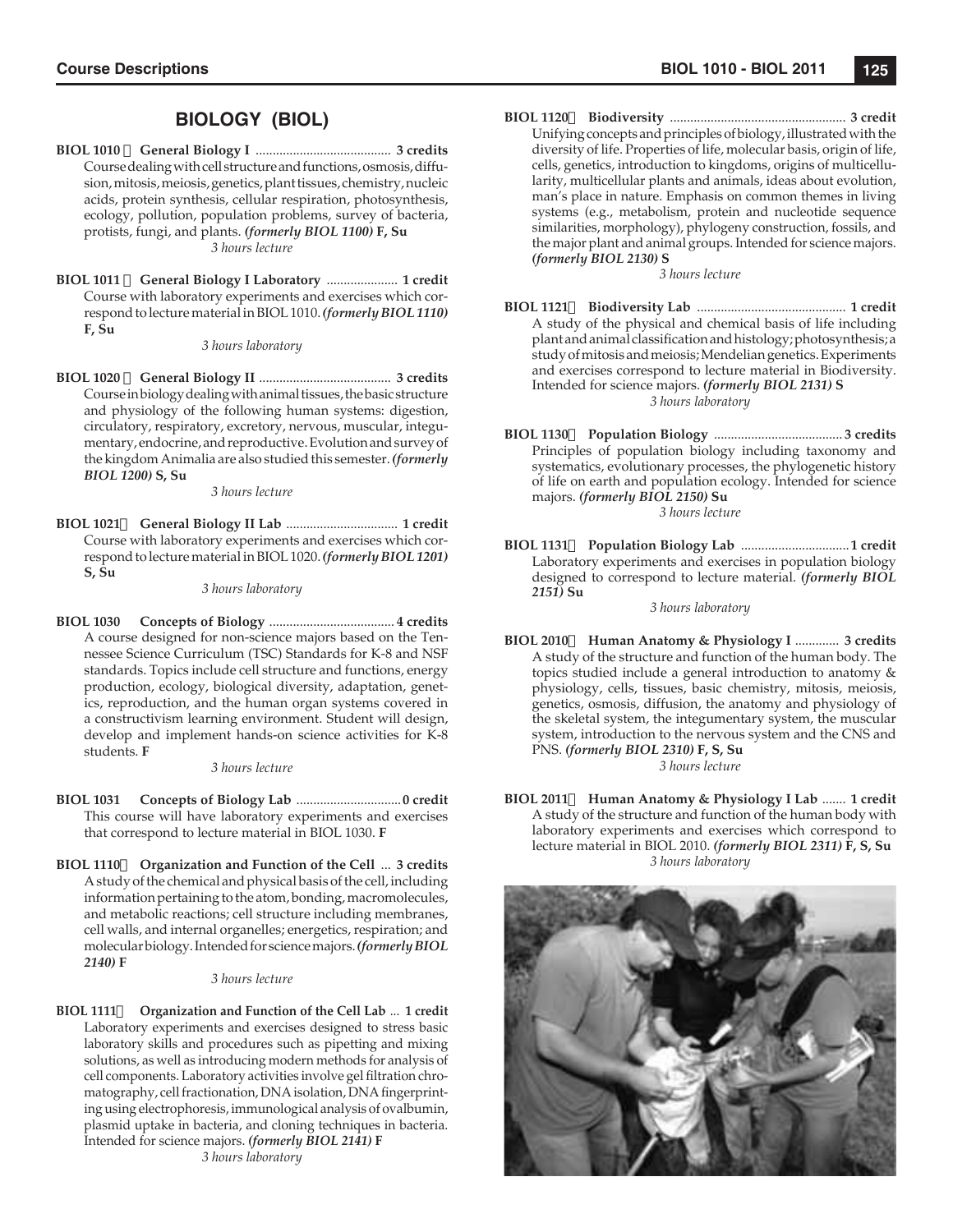**BIOL 2020 Human Anatomy & Physiology II** ........... **3 credits** A study of the structure and function of the human body. The topics studied include fluid and electrolyte balance, the cardiovascular system, the respiratory system, the urinary system, the digestive system, the reproduction system, and the endocrine system. (Prerequisite: BIOL 2010). *(formerly BIOL 2320)* **F, S, Su**

#### *3 hours lecture*

- **BIOL 2021 Human Anatomy & Physiology II Lab** ..... **1 credit** A study of the structure and function of the human body with laboratory experiments and exercises which correspond to lecture material in BIOL 2020. *(formerly BIOL 2321)* **S, Su** *3 hours laboratory*
- **BIOL 2210 General Botany** ........................................... **3 credits** A study of roots, stems and leaves of seed plants, transport in plants, transpiration, hormones, photosynthesis, cellular respiration, genetics, taxonomy and ecology of major plant groups. **S**

*3 hours lecture*

- **BIOL 2211 General Botany Lab** ...................................... **1 credit** A general botany course with laboratory experiments and exercises to correspond with lecture material in BIOL 2210. **S** *3 hours laboratory*
- **BIOL 2230 Introduction to Microbiology** ................... **3 credits** A survey of microorganisms with emphasis on morphology, growth and pathogenesis of bacteria, fungi and viruses. Human defense mechanisms against disease are emphasized. **F, S, Su**

*3 hours lecture*

**BIOL 2231 Introduction to Microbiology Laboratory** ..............................................**1 credit** Laboratory exercises designed to demonstrate the distribution, isolation, cultivation, identification, and control of microorganisms. The use of microorganisms in biotechnology will be examined. **F, S, Su**

*3 hours laboratory*

- **BIOL 2530 Food Microbiology** ....................................... **3 credits** Microorganisms in production of foods, in preservation and spoilage and in food-borne diseases. Methods of controlling microorganisms in foods. **F**
- **BIOL 2531 Food Microbiology Lab** .................................**1 credit** Laboratory exercises designed to demonstrate the importance of microorganisms in production, preservation and spoilage of food in food-borne diseases. Methods of controlling food-borne microbial diseases will be investigated. **F**
- **BIOL 2610 Genetics** ......................................................... **3 credits** A study of heredity with emphasis on Mendelian genetics and its cytological basis; probability theory and statistics as they relate to Mendelian genetics. **S** *3 hours lecture*
- **BIOL 2611 Genetics Laboratory** ...................................... **1 credit** An introductory course in genetics with laboratory experiments performed with the fruit fly, *Drosophila melanogaster*. **S**
- **BIOL 2910 Independent Study** .................................. **1-6 credits** A course designed to further the interest and education of students who desire to increase their knowledge and familiarity with a specific biological study area.

## **BUSINESS (BUSN)**

**BUSN 1010 Introduction to Business** ............................. **3 credits** An orientation program dealing with the basic concepts of operating a business. Major topics include economics, management, marketing, labor relations, and social responsibility. **F, S**

#### **BUSN 1290 Professional Development and**

 **Business Ethics** ............................................................. **3 credits** A course organized around the premise that the techniques and personal qualities students need to find the best possible job in a particular field are identical to those which they must develop as employees. Areas to be covered include: planning for success - goal setting, time management and personal money management; adjusting and growing on the job; communicating - personal effectiveness and group dynamics; nutrition, health and exercise; wardrobe engineering. The course will also heavily emphasize appropriate development of business ethics through simulation exercises and case studies. There are no prerequisites to this course. **S**

#### **BUSN 1310 Business Communications &**

 **Correspondence** ........................................................... **3 credits** Patterns in organization of effective sentence and paragraph structure with emphasis on unity, coherence, word choice, usage, punctuation, spelling and abbreviations as applied to modern business writing problems. Experiences provided in speaking, listening, reading and writing (with main emphasis on writing). **F, S**

- **BUSN 2010 Business Functions** ...................................... **4 credits** Understanding how business works through application and integration of fundamental business functions. Includes aspects of marketing, finance, logistics, operations, organizational behavior, and information management. (Prerequisites: ECON 2110, ACCT 2110, and MGMT 1100. Corequisite: ECON 2210 or MATH 2050) **S**
- **BUSN 2510 Legal Environment of Business** ................ **3 credits** A study of the principles of the American legal system as they relate to business; the relationship between law and business ethics and various specific areas of the law as they relate to the conduct of business in our society including tort law, criminal law, the common law of contracts, the Uniform Commercial Code and contracts for the sale of goods, negotiable instruments and commercial paper, the banking system and transactions, bulk sale transfers, secured transactions, real and personal property, bailments, agency, business organizations, government regulation of business, consumer protection, employment relations, insurance, wills and trusts. **F, S**

# **CHEMISTRY (CHEM)**

- **CHEM 1000 Basic Chemistry** ........................................... **3 credits** A study of fundamental chemical concepts with emphasis on applications to agriculture, biology, nursing and the technologies. Designed for students who have not had a thorough high school course in chemistry. **S, F, Su** *3 hours lecture*
- **CHEM 1001 Basic Chemistry Lab** ..................................... **1 credit** A course for students with limited background in chemistry to do laboratory experiments and exercises in correspondence with lecture material in CHEM 1000. **F, S, Su** *3 hours laboratory*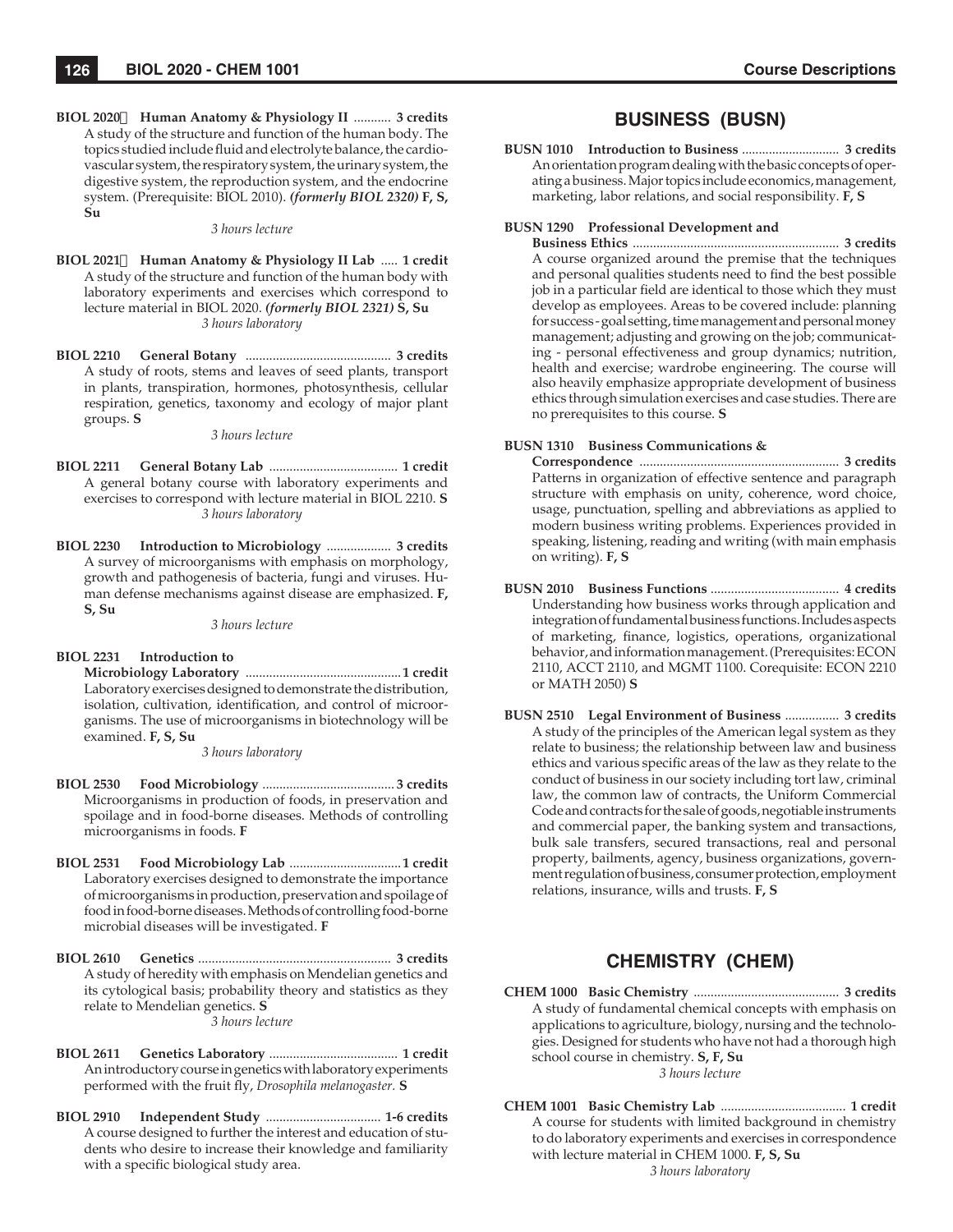**CHEM 1010 Introductory Chemistry** ............................. **3 credits** Introductory Chemistry will cover topics dealing with elementary concepts, atomic structure, periodic law, symbols, formula, equations, bonding, gas laws, acids, bases, solutions and equilibria. Will not substitute for CHEM 1110. *(formerly CHEM 1310)* **F, S**

#### *3 hours lecture*

**CHEM 1011 Introductory Chemistry Lab** ........................**1 credit** An introductory laboratory course with experiments and exercises which correspond to lecture material in CHEM 1010. *(formerly CHEM 1311)* **F, S**

*3 hours laboratory*

**CHEM 1020 Organic and Biochemistry** ........................ **3 credits** Organic chemistry will cover nomenclature, structure, preparation and reaction of the important function groups. Biochemistry will cover carbohydrates, lipids, amino acids, proteins and nucleic acids. (Prerequisite: CHEM 1010) Will not substitute for CHEM 1120. *(formerly CHEM 1320)* **S** *3 hours lecture*

**CHEM 1021 Organic and Biochemistry Lab** .................. **1 credit** A laboratory course with experiments and exercises which correspond to lecture material in CHEM 1020. *(formerly CHEM 1321)* **S**

*3 hours laboratory*

**CHEM 1030 Concepts of Chemistry** ................................ **4 credits** A course designed for non-science majors based on the Tennessee Science Curriculum (TSC) Standards for K-8 and NSF standards. Topics include atomic structure, bonding, acids, bases, chemical reactions, nuclear chemistry, organic chemistry and introduction to medicinal and household chemistry. Student will design, develop and implement hands-on science activities for K-8 students. **S**

*3 hours lecture*

- **CHEM 1031 Concepts of Chemistry Lab** ........................ **0 credits** This course will have laboratory experiments and exercises that correspond to lecture material in CHEM 1030. **S**
- **CHEM 1110 General Chemistry I** ................................... **3 credits** A study of fundamental concepts and properties of selected elements and compounds. Topics covered are: tools of chemistry; atoms, molecules and ions; chemical reactions I: chemical equations and reactions in aqueous solutions; chemical reactions II: mass relationships; the gaseous state; thermochemistry; quantum theory and the electronic structure of atoms; periodic relationships among the elements; chemical bonding: basic concepts; chemical bonding II: molecular geometry and molecular orbitals; and intermolecular forces and liquids and solids. **All developmental math classes must be completed before taking this class. F, S, Su**

*3 hours lecture*

**CHEM 1111 General Chemistry I Lab** .............................. **1 credit** A study of fundamental concepts and properties of selected elements and compounds with laboratory experiments and exercises which correspond to lecture material in CHEM 1110. **All developmental math classes must be completed before taking this class. F, S, Su**

*3 hours laboratory*

**CHEM 1120 General Chemistry II** .................................. **3 credits** A study of fundamental concepts and properties of selected elements and compounds. Topics covered are: physical properties of solutions; chemical kinetics; chemical equilibrium; acids and bases; general properties; acid-base equilibria; solubility equilibria; entropy; free energy; and equilibrium; electrochemistry; metallurgy and the chemistry of metals; nonmetallic elements and their compounds; transition of metal chemistry and coordination; nuclear chemistry and organic chemistry; polymers and industrial chemistry. (Prerequisite: CHEM 1110) **S, Su**

#### *3 hours lecture*

**CHEM 1121 General Chemistry II Lab** ............................ **1 credit** A study of fundamental concepts and properties of selected elements and compounds with laboratory experiments and exercises which correspond to lecture material in CHEM 1120. **S, Su**

*3 hours laboratory*

**CHEM 2010 Organic Chemistry I** ................................... **3 credits** An introductory sequence course in organic chemistry which considers the occurrences, structure, properties, and uses of the more important classes of organic compounds. Concepts such as mechanisms of reactions and the relationships between structure and properties are developed. Topics covered are: carbon compounds and chemical bonds, representative carbon compounds, alkanes and cycloalkanes: conformational analysis, stereochemistry: chiral molecules, ionic reactions: nucleophilic substitution and elimination reactions of alkyl halides, alkenes and alkynes, alcohols and ethers, free radical reactions, conjugated unsaturated systems. (Prerequisite: CHEM 1120) *(formerly CHEM 2310)* **F**

*3 hours lecture*

**CHEM 2011 Organic Chemistry I Lab** ............................. **1 credit** An introductory sequence course in organic chemistry which considers the occurrences, structure, properties, and uses of the more important classes of organic compounds with laboratory experiments and exercises which correspond to lecture material in CHEM 2010. (Corequisite: CHEM 2010) *(formerly CHEM 2311)* **F**

*3 hours laboratory*

**CHEM 2020 Organic Chemistry II** .................................... **3 credits** An introductory sequence course in organic chemistry which considers the occurrences, structure, properties, and uses of the more important classes of organic compounds. Concepts

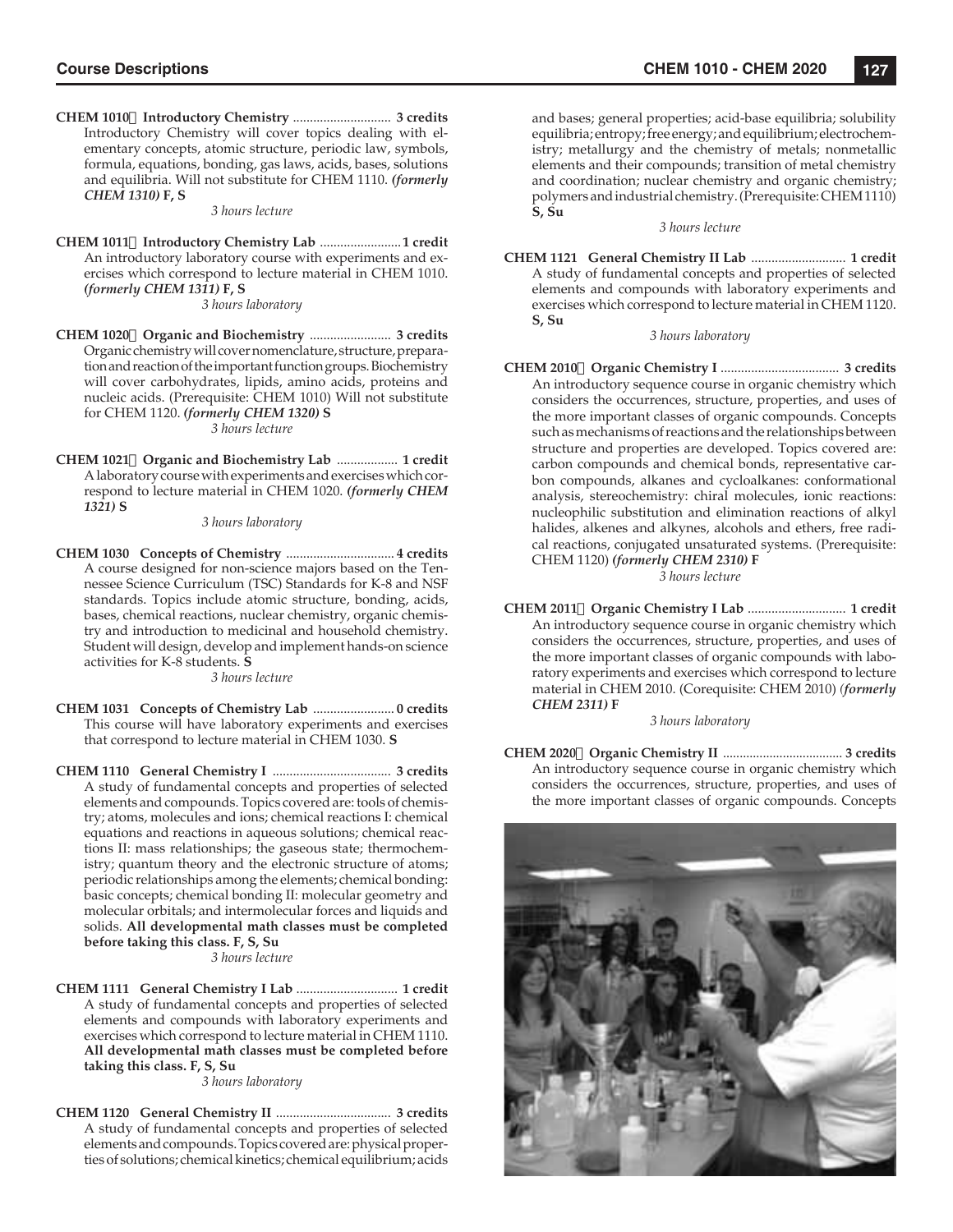such as mechanisms of reactions and the relationships between structure and properties are developed. Topics covered are: aromatic compounds, electrophilic aromatic substitution, spectroscopy, phenols, aryl halides, nucleophilic aromatic substitution, oxidation and reduction reactions, organometallic compounds, aldehydes, and ketones, carboxylic acids and their derivatives, amines, and synthesis and reactions of B-dicarbonyl compounds. (Prerequisite: CHEM 2010) *(formerly CHEM 2320)* **S** *3 hours lecture*

**CHEM 2021 Organic Chemistry II Lab** ........................... **1 credit** An introductory sequence course in organic chemistry which considers the occurrences, structure, properties, and uses of the more important classes of organic compounds with laboratory experiments and exercises which correspond to lecture material in CHEM 2020. (Corequisite: CHEM 2020) *(formerly CHEM 2321)* **S**

#### *3 hours laboratory*

**CHEM 2910 Independent Study** .................................. **1-6 credits** This course would consist of the assignment of problems of independent study incorporating previous instruction and would be supervised by the instructor.

# **COMPUTER AND INFORMATION SCIENCE (CPSC)**

- **CPSC 1100 Using Information Technology** ................. **3 credits** This course is designed to assist the student in achieving proficiency in computer applications. The student will demonstrate a working knowledge of word processing, electronic communication and on-line data bases and spreadsheets. **F, S, Su**
- **CPSC 1115 Microsoft Word** ............................................. **3 credits** This course covers the intermediate as well as advanced concepts of MS Word that are required for the Basic and Advanced levels of MOS certification exams. As required
- **CPSC 1230/1231 Introduction to Programming** .......... **3 credits** A course designed to introduce the concepts of programming. The course will use a visual programming tool such as Microsoft Visual BASIC to introduce procedural/structured programming concepts. The course is designed to introduce programming to students with limited computing backgrounds. **F, S** *2 hours lecture / 2 hours laboratory*
- **CPSC 1235/1236 Visual Basic** ........................................... **3 credits** Continuation from CPSC 1230. The course covers advanced concepts of programming in Visual Basic including classes and objects, arrays, data control, file management, sorting and searching procedures. (Prerequisite: CPSC 1230 or equivalent) **S** *2 hours lecture / 2 hours laboratory*
- **CPSC 1240 Microcomputer Business Applications** ... **3 credits** This course is designed to convey in-depth knowledge about computer applications involving spreadsheets. Students will work on one or more popular commercially available software packages such as Excel. Topics covered include use of formulas, functions, charts, macros, advanced formatting, multiple worksheets and workbooks, designing forms, importing spreadsheets with other programs, and data analysis. **As required**
- **CPSC 1280 Database Applications** ............................... **3 credits** This course is designed for those individuals who want to effectively use a current relevant database management software system. Included will be an overview of the software package, use of the package's file management capabilities in creating, loading, joining and maintaining databases, generating reports on the data, and the use of the procedures. The student will also be introduced to the programming capabilities of the software. **As required**
- **CPSC 1290/1291 PowerPoint** ......................................... **3 credits** This course provides in-depth introduction of using Microsoft PowerPoint. Topics include basic and advanced skills of PowerPoint, the design concepts of creating presentations. **As required**

*2 hours lecture / 2 hours laboratory*

#### **CPSC 1350/1351 Introduction to**

 **Computer Science I** ........................................................ **4 credits** An introduction to all aspects of the programming and problemsolving process and the elements of good programming style. A high-level language will be used as vehicle for introducing these concepts. Laboratory use of the computer in designing, coding, debugging, and executing programs is an integral part of the course. (Prerequisite: CPSC 1230 or four years of high school math) **S**

*3 hours lecture / 2 hours laboratory*

#### **CPSC 1530/1531 Introduction to**

 **Computer Science II** ....................................................... **4 credits** Programming in a high-level language with emphasis on structure, algorithms, documentation, and elementary data structures. (Prerequisite: CPSC 1350 or equivalent) **F** *3 hours lecture / 2 hours laboratory*

- **CPSC 2000 Computer Organization** ................................ **3 credits** An introduction to Boolean algebra, combinational and sequential circuits. Gate and flip-flop characteristics. An introduction to machine architecture and system components to include memory subsystems and I/O subsystems. An introduction to operating systems including I/O handling, memory management, interrupt handlers, and other system programs, concepts and techniques such as multiprogramming, multiprocessing, virtual storage and virtual machines. Data and instruction representation. Design, implementation and demonstration of combinational and sequential logical functions will be an integral part of the course. (Prerequisite: CPSC 1230 or equivalent) **F**
- **CPSC 2010/2011 Assembly Language** ............................ **4 credits** An investigation of the assembly language of a modern computer including the instruction set and macros, object code, use of dumps, coding and linkage conventions, addressing techniques, and use of the assembler. Laboratory use of the computer in designing, coding, debugging, and executing programs is an integral part of the course. (Prerequisite: CPSC 1350 or equivalent) **S** *3 hours lecture / 2 hours laboratory*

#### **CPSC 2170/2171 Computer Programming Math/**

 **Engineering** ...................................................................**3 credits** An introduction to structured programming and problem solving with emphasis on math and engineering applications requiring some knowledge of calculus. Students will design, code and test structured programs using a high level language and the language of a graphing calculator. (Prerequisite: MATH 1910) **S**

*2 hours lecture / 2 hours laboratory*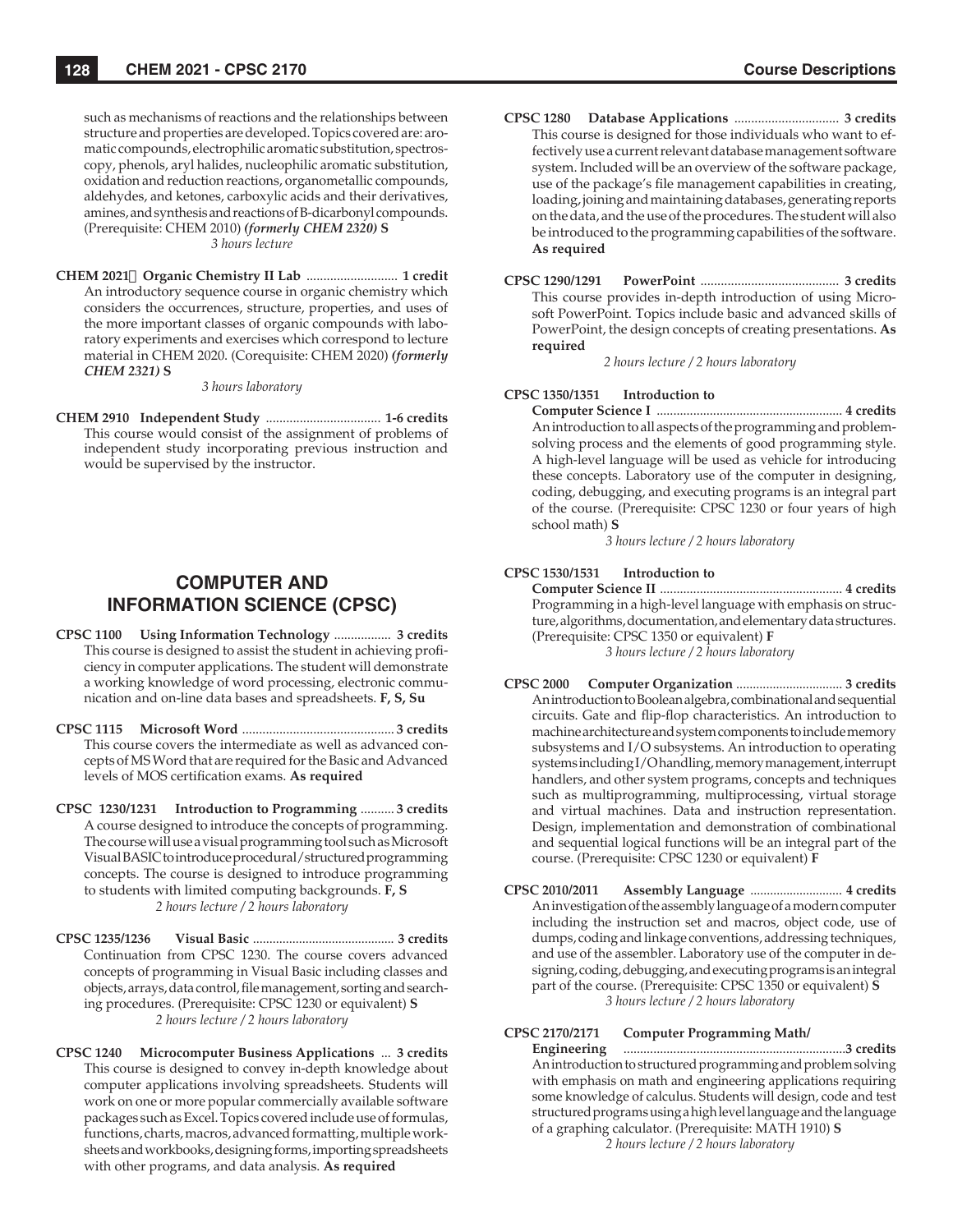- **CPSC 2290/2291 File Processing** .................................... **4 credits** This course will cover advanced programming techniques and file processing. Tape and disk file handling, programming efficiencies, and access methods for sequential, indexed, relative, and direct access fields will be discussed. In addition, operating system, multiprogramming, and memory management concepts will be explored. (Prerequisite: CPSC 1350 or equivalent) **S** *3 hours lecture / 2 hours laboratory*
- **CPSC 2370/2371 System Project** ................................... **4 credits** A study of the development and maintenance of Computerized Data Processing Systems. Various system design processes and tools will be covered. Students will complete an extensive computer based project. Activities associated with the project will implement tools discussed in course lecture. (Prerequisite: CPSC 1530 or equivalent) **As required**

*3 hours lecture / 2 hours laboratory*

**CPSC 2770/2771 Data Base Management Systems** ... **4 credits** A study of the structure of data bases and the techniques for managing data bases. Competencies in the use of an existing data base management system will be treated. These competencies will include creating, loading, querying and maintaining data bases, report generation and SQL. (Prerequisite: CPSC 1230 or equivalent) **As required**

*3 hours lecture / 2 hours laboratory*

- **CPSC 2820/2821 Cisco Networking Fundamentals** .... **3 credits** The course introduces basic networking terminology, the OSI model, LANs, networking topologies, devices and protocols. Students also learn about cabling, MAC and IP addressing, and wiring. Hands-on labs will involve making cables, setting up mini-networks with hubs, switches, router, patch panels and more. (Prerequisite: knowledge of using computers) **F** *2 hours lecture / 2 hours laboratory*
- **CPSC 2830/2831 Cisco Router Fundamentals** .............. **3 credits** This course introduces TCP/IP protocol, routing protocols, basic routing processes, Access Control Lists and router commands and configuration. Hands-on labs will provide students with access to routers to apply routing processes, commands, configurations and testing. (Prerequisite: CPSC 2820) F *2 hours lecture / 2 hours laboratory*
- **CPSC 2840/2841 Cisco Advanced Routers** ........................**3 credits** This course introduces advanced router configuration, advanced LAN switching theory and design and VLANs. Topics include router elements and operations, adding routing protocols to a configuration, LAN segmentation, and advanced switching methods. (Prerequisite: CPSC 2830) **S**

*2 hours lecture / 2 hours laboratory*

- **CPSC 2850/2851 Cisco WAN Technologies** .................. **3 credits** This course also introduces WAN theory and design, WAN technology, PPP, Frame Relay. Topics include network congestion problems, TCP/IP transport and network layer protocols, advanced routing and switching configuration and PPP encapsulation operations on a router. (Prerequisite: CPSC 2840) **S** *2 hours lecture / 2 hours laboratory*
- **CPSC 2990 Special Topics** ........................................... **1-4 credits** Special topics relating to various aspects of data processing and computer science. The course may be repeated for credit with departmental permission. (Prerequisite: Permission of instructor) **As required**

# **CRAFTS (CRFT)**

- **CRFT 1040 Craft History I** ............................................... **3 credits** Craft History is a survey of craft development from the Colonial period through the Industrial Revolution to the present. This course will examine the craft evolution and scope of application for a variety of crafts in today's society.
- **CRFT 2210 Blacksmithing and Foundry I** .................... **3 credits** This is an introductory course that demonstrates the basic techniques of blacksmithing and green sand foundry casting. This course will examine practical application in forming molds, casting metals, handforming and welding from the forge. *2 hour lecture / 4 hour laboratory*
- **CRFT 2220 Blacksmithing and Foundry II** .................. **3 credits** This course continues to build the competencies to produce the student's abilities for production of useful craft objects. Emphasis will be placed on individual expression in the design of marketable products. This course will further practical application of metal forming techniques. (Prerequisite: CRFT 2210)

*2 hour lecture / 4 hour laboratory*

**CRFT 2310 Woodcarving and Leather I** ........................ **3 credits** This is an introductory course that demonstrates the basic techniques of woodcarving and leathersmithing. This course will examine practical application in additive and subtractive methods for carving basic wood objects. Basic leathersmithing applications for production of wearable leather products will be demonstrated.

*2 hour lecture / 4 hour laboratory*

**CRFT 2320 Woodcarving and Leather II** ...................... **3 credits** An in-depth investigation in production of woodcarving techniques. Topics will include finishing and preservation of carved objects. Leathersmithing applications will include design of original craft objects and construction of non-wearable objects. Course will further student's skills in woodcarving and leather. (Prerequisite: CRFT 2310)

*2 hour lecture / 4 hour laboratory*

**CRFT 2410 Blown Glass I** ................................................ **3 credits** This is an introductory course that demonstrates the basic techniques of glass furnace techniques. This course will examine practical application in blown glass, safety procedures for molten glass, and raw materials survey. Basic designs for objects of production will be emphasized.

*2 hour lecture / 4 hour laboratory*

**CRFT 2420 Blown Glass II** .............................................. **3 credits** A continuation of Blown Glass I focusing on production, equipment maintenance, product design and production cost. Emphasis is placed on refining skills and knowledge to become a demonstrating craftsman. (Prerequisite: CRFT 2410)

*2 hours lecture / 4 hour laboratory*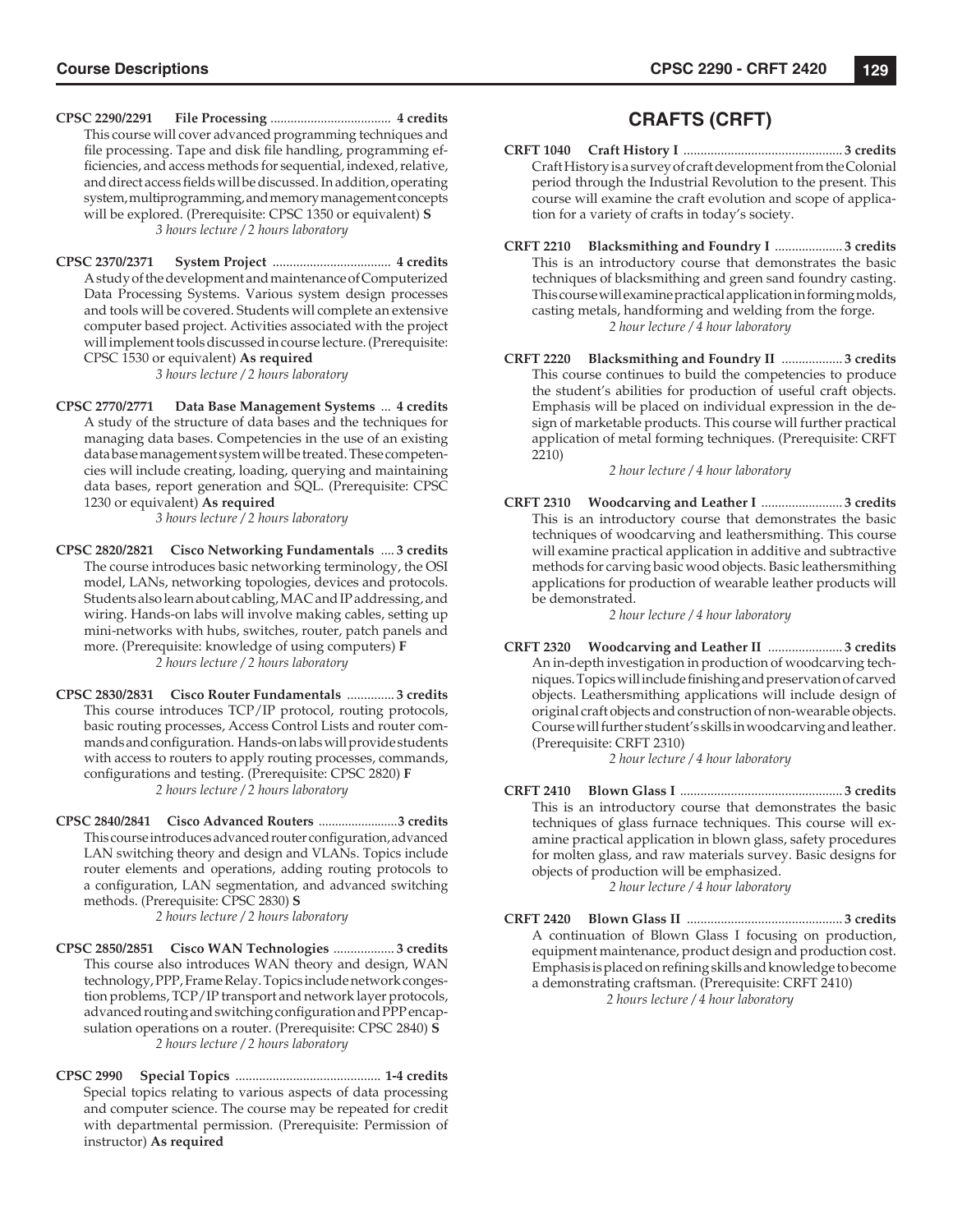# **CRIMINAL JUSTICE TECHNOLOGY (CRJT) († indicates courses not designed for transfer)**

## **All CRJT courses are offered F, S, Su**

**CRJT 1010 Overview of Criminal Justice** ................... **3 credits** A philosophy and history of the criminal justice systems, including the role of police, courts, corrections, detention facilities, probation and parole, and related agencies at the local, state, and federal level.

# **CRJT 1020 Administrative Concepts in**

 **Criminal Justice** ............................................................ **3 credits** A study of organizational behavior and administrative techniques from a system perspective with a practical approach.

- **CRJT 1030 Basic Firearms Education** ........................... **3 credits** A basic pistol, rifle and shotgun marksmanship course which will emphasize home firearm use and responsibility and private security firearms training. (BPRS, Specialized Law Enforcement only)
- **† CRJT 1040 Special Weapons and Tactics** ..................... **3 credits** This course relates to the positive tactics officers can employ on the street to effectively use their own firearms to defeat those of assailants. The mental, tactical, weapons selection, protective equipment, and force edge for special police situations involving injury or death to police and civilians is addressed. (Specialized Law Enforcement only)
- **CRJT 1050 Hostage Negotiations** ................................. **3 credits** This is a basic course designed for officers who respond to hostage situations as a team member. A separate course - Advanced Hostage Negotiations - is required for the "Command Negotiator". This course includes: approach to hostage situations, principals of negotiations, and team positions and duties. (Specialized Law Enforcement only)
- **†CRJT 1060 Advanced Hostage Negotiations** .............. **3 credits** This course includes a number of role playing exercises, practicums involving Command Post, S.W.A.T., negotiation team coordinator and decision making, as well as, demonstrations and applications of specialized communication and document equipment. (Specialized Law Enforcement only)
- **† CRJT 1080 Field Training Officer .................................. 3 credits**  This course is designed to predict, in an unbiased method, whether a recruit is likely to become a competent police officer and document that prediction before the recruit probationary period ends. (Specialized Law Enforcement only)
- **CRJT 1090 Police Executive Development** ................. **3 credits** This course is designed to better prepare present or potential administrators or supervisors with the desire to develop into more effective police managers. (Specialized Law Enforcement only)
- **CRJT 1100 Man Tracking** ................................................ **3 credits** Tracking is the knowledge of knowing what to look for after a person has gone through an area. Tracking today is mainly used for lost persons or fleeing fugitives. Good trackers do not have to be descended from mountain men nor be part Indian. Good trackers are not born – they are trained and then practice for many years. (Specialized Law Enforcement only)

#### **† CRJT 1120 D.U.I. Enforcement and**

 **Sobriety Testing** ........................................................... **3 credits** This course is designed to instill in the officer the skills of detection of persons driving a motor vehicle while under the influence of alcohol or drugs and the documentation of evidence to be used at a later trial of criminal action. (Specialized Law Enforcement only)

**† CRJT 1130 Defensive and Tactical Driving** ................ **3 credits** The course is designed to instill in officers the knowledge and skills of vehicular defensive, tactical, and pursuit driving. The decision to engage, terminate, or use alternate methods of apprehension and the legality of each is emphasized. (BPRS, Specialized Law Enforcement only)

## **CRJT 1140 Sects, Cults, and Deviant**

 **Behavior Groups** .......................................................... **3 credits** This course is designed to familiarize law enforcement officers with illegal groups of persons and individuals who actively participate in deviant behavior involving sects and cults.

- **† CRJT 1150 K-9 Handlers** ................................................ **3 credits** This course is designed to upgrade present K-9 teams and keep certification current and includes vehicle stop procedures, building search methods, tracking and outdoor searches, narcotics detection, and fleeing suspect apprehensions. (Specialized Law Enforcement only)
- **† CRJT 1160 Police Instructor Development** ................. **3 credits** This course is designed to prepare officers to plan and evaluate instructional objectives, organize subject matter, and communicate these principals to the classroom so that students understand and absorb the subject matter presented. (Specialized Law Enforcement only)

#### **CRJT 1170 Commercial Vehicle Accident**

 **Investigation** .................................................................. **3 credits** This course is designed for the investigation of all types of commercial vehicle accidents. This includes but is not limited to tractor trailer units and buses. It also covers Hazmat concerns. It is recommended to take Advanced Accident Investigating before taking this course.

**CRJT 1180 Critical Incident Management** .................. **3 credits** This course is designed for those officers who by virtue of their positions will be responsible for dealing with unusual circumstances, either natural or man-made. These unusual circumstances would include such things as civil disturbances, major events, natural disasters, or unusual criminal actions. The course will enable the officers to set forth procedures to be utilized in preparing and implementing a plan or plans to deal with these unusual circumstances. (Specialized Law Enforcement only)

#### **CRJT 1190 Internal Affairs/Background**

 **Investigation** .................................................................. **3 credits** This course is designed to provide the basic methods of conducting a fair and thorough internal or background investigation. (Specialized Law Enforcement only)

**† CRJT 1210 Traffi c Accident Investigation** ............... **3-6 credits** This is a comprehensive course in traffic accident investigation to include determination of points of impact; road, vehicle, and driver conditions; and interpretation of marks on the road surface at accident scenes.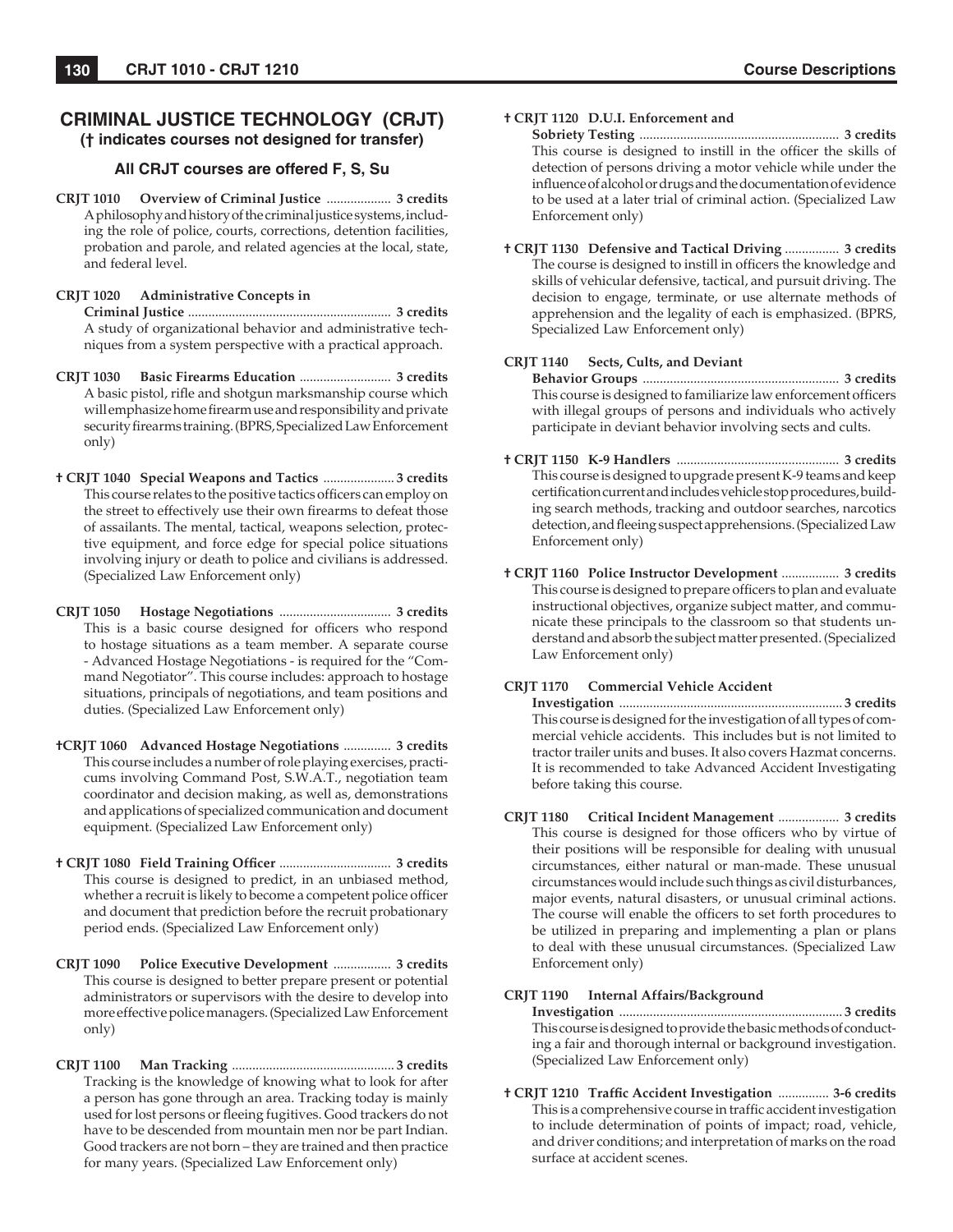**CRJT 1200 Dignitary Protection** .......................................**3 credits** This course provides instruction on developing and implementing a dignitary security protection plan or participating as a member of a protection detail. Curriculum addresses such issues as: identifying threats; organizing and operating a motorcade; providing in-transit and site security; and identifying individual team member responsibilities. Instruction includes both classroom lecture and field exercises. Students will plan, conduct and participate in a mock dignitary protection detail at the conclusion of the course. **F, S, Su**

#### **† CRJT 1220 Advanced Traffic Accident**

 **Investigation** .................................................................... **6 credits** A study of traffic accident fundamentals with special in-depth focus on how to recognize, interpret and prepare physical evidence for further use in traffic accident reconstruction. (Specialized Law Enforcement only)

- **CRJT 1230 Domestic Terrorism** ........................................**3 credits** This course will introduce students to the study of terrorism, and will provide a basic knowledge of the history of terrorism as well as explore contemporary terrorism events. The course will review major theories and organizations in the field of domestic and international terrorism. **F, S, Su**
- **† CRJT 1240 Basic Bike Patrol** ............................................ **3 credits** This course is designed to teach officers how to carry out routine patrol responsibilities on a bicycle. The officers will learn how to ride safely and comfortably in traffic, off-road, and in the various conditions the officers are likely to experience while on patrol. This course will be particularly applicable to those departments that are committed to community-oriented policing. (Specialized Law Enforcement only)
- **† CRJT 1250 Basic Law Enforcement Chaplaincy** ....... **1-3 credits** A study of the responsibilities and procedures of law enforcement chaplains. Special attention is given to human relations and interaction within the law enforcement profession.
- **CRJT 1260 Report Writing for Public Safety** .................**3 credits** Theory of and practice in the writing of technical letters and reports for public safety students. Topics include: how to structure writing and technical aids, such as graphics, diagrams, statistics, and illustrations for various job requirements. Students will receive experience in writing for their particular technical field. (Specialized Law Enforcement only)
- **CRJT 1270** School Resource Officer ................................3 credits This course will deal with the history of the School Resource Officer Programs, their impact, future and day-to-day applications. It will enable departments to set up and implement their own School Resource Officer Program. (Specialized Law Enforcement only)
- **CRJT 1280 Fingerprint Technology** .................................**3 credits** This course will deal with all aspects of fingerprint techniques including identification, collection, preservation and court testimony.
- **CRJT 1290 1st Line Supervisors** .......................................**3 credits** This course will provide the participants with the knowledge and skills necessary to carry out the functions and duties of a first line supervisor as an effective manager. It is designed for those officers recently promoted or those about to be promoted. (Specialized Law Enforcement only)
- **CRJT 1300 Hazardous Devices and Booby Traps** .........**3 credits** This will be an officers' safety course to familiarize the participants with hazardous devices and booby traps that may be encountered on patrol, during a law enforcement career. (Specialized Law Enforcement only)
- **CRJT 1320 Criminal Justice Work with Juveniles** ....... **3 credits** A study of youth crimes and techniques used by police and courts in prevention and control; a review of the Tennessee Juvenile Code; and community service agencies providing services to delinquents.
- **† CRJT 1340 Talking Hands** ................................................. **3 credits** This course is designed to create departmental instructors in field communication utilizing "Talking Hands." Each student will receive two certificates: one for communicating with the deaf and hearing impaired and the second certificate will be for "Talking Hands" for the patrol officer. In addition, each student will receive two video tapes. (Specialized Law Enforcement only)
- **CRJT 1350 Community Policing** ..................................... **3 credits** This course focuses on community policing in regard to the police responsibility and working relationships with the community, churches, schools, civic organizations, youth and juvenile population, and the minority groups.
- **CRJT 1360 Pedestrian Car Collision** ................................**3 credits** This course will develop a technical understanding of pedestrian dynamics and behavior and be able to recognize, interpret, and prepare physical evidence for identifying vehicle, medical and pedestrian behavior during collisions. (Prerequisite: CRJT 1210 and an understanding of basic accident investigation math.) (Specialized Law Enforcement only)
- **CRT 1380 Ethics for Law Enforcement** ....................... **3 credits** This course provides the law enforcement officer with a perspective on ethics as related to proper decision making in ethical dilemma situations that are often found in law enforcement. Included will be the tools to deal with real world ethical issues that officers are likely to face on the street.
- **CRJT 1390 Advanced Crime Scene** ............................... **3 credits** This class will take the instruction given in the basic crime scene class and expand on that information. There will be technical up-dates as well as a lot of hands-on practical exercises.
- **CRJT 1400 Mid Management** ......................................... **3 credits** This class is designed for those officers who are in mid management level positions - sergeants, lieutenants, and captains or those about to be promoted to these levels. It will cover all aspects of management and supervision. (Specialized Law Enforcement only)
- **CRJT 1430 Fire/Arson Investigation** ............................ **3 credits** This course is designed to instill in the investigator a working knowledge of the elementary chemistry of combustion, the nature and behavior of fire, combustion properties of liquid, gaseous, and solid fuels. The sources of ignition in structure fires, and fires of grassland, timber lands, automobile and ship fires, fire ignition sources such as electrical, chemical, lightning, spontaneous combustion, and their effects on wood, cloth, or petrol, as a source of ignition. Arson law and elements of proof. (Specialized Law Enforcement only)
- **CRJT 1450 Questionable Documents** ........................... **3 credits** This class is designed to enable officers to learn about a handwriting analysis, investigations, forgeries, bad checks and all other forms or altered documents.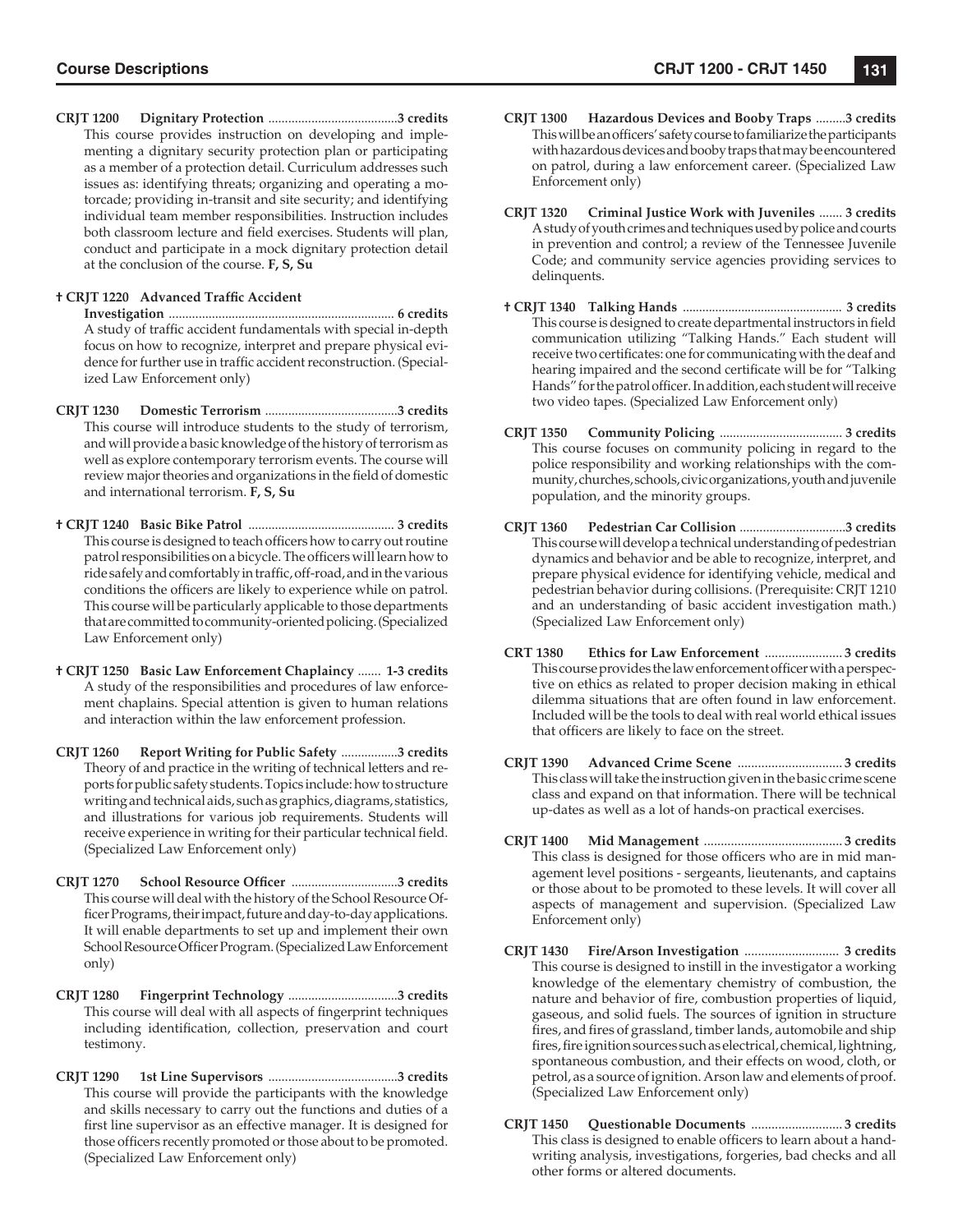- **CRJT 1510 Criminal Law and Procedures** .................. **3 credits** A study of the U.S. Constitution and the Tennessee Code Annotated and relevant cases and court decisions impacting the laws of arrest, search, seizure, the admission of evidence into the legal system, detention, interrogation, criminal court procedures, indictments, and the criminal process. (Includes previous courses CRJT 1520, Criminal Statute Law and CRJT 2530, Rules of Evidence as listed in the 1993-94 WSCC Catalog.)
- **CRJT 1540 Police Civil Liability** ................................... **3 credits** The primary objective of this course is to instill a working knowledge with Police Administrators and Line Supervisors. The basis for civil liability incidents which generate liability, explore ways of protecting the officer, and instill positive steps to be taken to prevent police actions that lead to civil liability lawsuits brought against police. (Specialized Law Enforcement only)
- **CRJT 1610 Probation and Parole** .................................. **3 credits** A study of the functions and duties of a probation and/or parole officer including the short and long range effects of probation and parole on convicted offenders.
- **† CRJT 1710 Firearms Instructor School** ........................ **3 credits** This course is designed to develop departmental firearms instructors that meet P.O.S.T. certification. Special emphasis will be placed upon the proper shooting techniques and care of weapons carried on a daily basis by officers working in the field. (Specialized Law Enforcement only)
- **† CRJT 1720 Physical Defense Tactics** ............................ **3 credits** This course is designed to teach the student to defend him/ herself or to take actions designed to subdue and apprehend a suspect with less than lethal force. (Specialized Law Enforcement only)
- **† CRJT 1730 Street Survival Tactics** ................................ **3 credits** This course is designed to prepare law enforcement officers for the hazards encountered in high risk situations while enforcing the law. These tactics are directed at officers working alone or in pairs when suddenly confronted with a decision on how to react to a hazardous encounter prior to back-up arriving. (Specialized Law Enforcement only)
- **† CRJT 1740 PR-24 Police Baton Instructor Course** ........ **3 credits** This course provides instructor certification for teaching the use of the PR-24 police baton. Course content includes: nomenclature, use of legal force, basic positions, blocks, jabs, yawara strikes, chops, spinning techniques, take downs, retaining control, and vital body centers. (Specialized Law Enforcement only)
- **† CRJT 1790 Radar Instructor** ........................................... **3 credits** This course is designed to prepare participants to become proficient in the use of police radar and to develop skills sufficiently to conduct radar training to other members of their agency. Course content includes: characteristics of different types of radar, Doppler principle, legal requirements in radar use, erroneous reading situations, policy and procedures for radar operators. (Specialized Law Enforcement only)
- **CRJT 1820 Protective Services** ...................................... **3 credits** A review of the role of the private security agencies' protective services that will include a determination of the applicability of civil and criminal law and civil liability along with basic competency development in emergency procedures, self defense tactics, use of deadly force, firearms use and maintenance, and firearms use proficiency.

**CRJT 1840 Private Investigations** .................................... **3 credits** Discussion of proper methods utilized in conducting private investigations. In addition, the course is designed to familiarize the student with procedures utilized in obtaining a license for private investigation in the state of Tennessee.

#### **† CRJT 1920 Technical Police Photography and**

 **Video Production** ............................................................. **3 credits** This course is designed to prepare officers assigned to photograph or video tape evidence for court presentation and law enforcement applications. Course includes: camera functions, fingerprint photography, surveillance photography, infrared photo, and courtroom applications.

- **CRJT 1930 Advanced Street Survival** ............................. **3 credits** This course is designed to expand upon the lessons learned in the Basic Street Survival Tactics class. In addition to tactics for high risk patrol situations, officers will also be introduced to Rapid Response to the Actice Shooter and Quick Action Deployment (QUAD) techniques. (Specialized Law Enforcement only)
- **CRJT 1990 Transition to Law Enforcement** ....................**3 credits** This transition course is designed for law enforcement graduates from Tennessee state-approved academies. It is designed to assess and evaluate the students' knowledge and associated skills required in law enforcement. Students who successfully complete this course may receive equivalent college credit from Walters State Community College for selected courses completed at their respective academy. The credit may be applied toward the degree of associate of applied science with a concentration in law enforcement. (Specialized Law Enforcement only)

#### **CRJT 2110 Interview and Interrogation**

 **Techniques** ........................................................................ **3 credits** This course is designed to familiarize the law enforcement officer with the kinesics technique of obtaining verbal statements and reducing those verbal statements to the proper style to be submitted as evidence in a court of law. (Specialized Law Enforcement only)

- **CRJT 2120 Advanced Interview and Interrogation** ...... **3 credits** This course is designed to use the basics of CRJT 2110 in specific situations involving role planning and actual interview. (Prerequisite: CRJT 2110. Specialized Law Enforcement only)
- **CRJT 2130 Crime Scene Specialist** .................................. **3 credits** This course is designed to train and prepare participants to become skilled in the recognition, discovery, processing, preservation, collection, and transmission of physical evidence found at the scene of the crime. Course includes photography, sketching, fingerprinting, marking, chain of custody, collection methods, sources of physical evidence, transmission to the laboratory, and testifying in court.
- **CRJT 2140 Criminal Investigation** .................................. **3 credits** The methods of interviews, interrogations, admissions, confessions, written statements, criminal case report writing, and evidence evaluation.
- **CRJT 2150 Child Sex Abuse Investigation** .................... **3 credits** The role of the police investigator working complaints of child sexual abuse and child neglect and assisting in the prosecution of these offenses in both civil and criminal court.
- **CRJT 2170 Narcotics and Dangerous Drugs** .................. **3 credits** This course will familiarize law enforcement officers with illegal drug identification, apprehension of offenders, legal options, case reports, and prosecution of violators. (Specialized Law Enforcement only)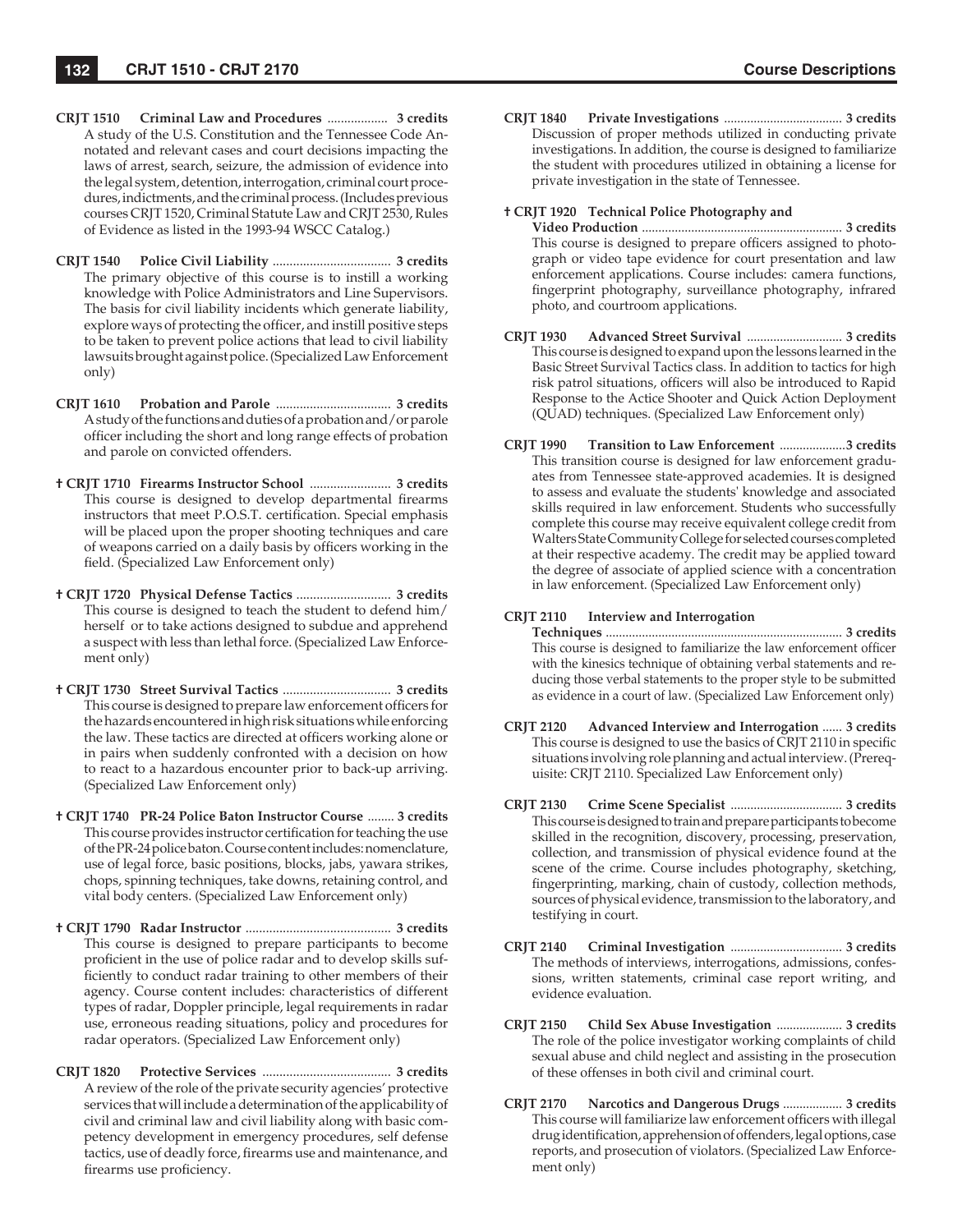- **† CRJT 2180 Auto Theft Investigation** ........................... **3 credits** The course is designed to assist the investigator in conducting auto theft investigations based on current laws, resource agencies, and proven identification and investigative techniques. Also, the introduction to the N.A.T.B., V.I.N., salvage laws, and legal aspects. (Specialized Law Enforcement only)
- **CRJT 2190 Homicide and Death Investigation** .......... **3 credits** This course is designed to provide conventional information to the officer charged with the profound responsibility of conducting an intelligent homicide investigation. The course of instruction will cover the entire sequence of events which occur in a homicide. (Specialized Law Enforcement only)
- **† CRJT 2210 Traffic Accident Reconstruction ............... 6 credits** An advanced course dealing with the reconstruction of traffic accident scenes. Mock traffic accident scenes investigations are conducted by students. Application of photography, measurements, accident causation, evidence, and reconstruction of traffic accidents based on interpretation of vehicle, road, and driver conditions. (Specialized Law Enforcement only)
- **CRJT 2220 Organized Crime** ......................................... **3 credits** A study of the nature, history, and theories of organized crime, together with the criminal justice response. This includes an evaluation of the investigation, prosecution, defense, and sentencing of organized criminals to date.
- **CRJT 2230 Electronic Surveillance** ............................... **3 credits** This course is designed to acquaint officers with all the current techniques in surveillance and counter-surveillance. The course will include foot surveillance, motor vehicle surveillance, and the use of air surveillance. The emphasis, however, will be on the use of technical electronic surveillance equipment. The course will consist of hands-on demonstrations, exercises, and practicums. This will not include telephone intercepts and non-consensual microphones. (Specialized Law Enforcement only)
- **CRJT 2240 Advanced Criminal Investigation** ............ **3 credits** This course is designed to expand basic methods and concepts of CRJT 2140 into specific types of crime common to East Tennessee law enforcement. (Prerequisite: CRJT 2140 Specialized Law Enforcement only)
- **† CRJT 2250 Advanced Bike Patrol** ................................. **3 credits** This course builds on the fundamentals taught in the basic course and enhances the knowledge, skills, and abilities of the bicycle officer. (Specialized Law Enforcement only)
- **CRJT 2270 Serial Killers/Pathological Maturity** ........ **3 credits** This course will familiarize the student with the background of serial killers and violent youth. The course will demonstrate the correct method of investigating such matters.
- **CRJT 2280 Domestic Violence** ....................................... **3 credits** A study into violence, focusing on physical, sexual, and emotional abuse in the family and society.
- **CRJT 2290 Gangs** .............................................................. **3 credits** This course will address gang cultures and profiles with emphasis on how and why kids are lured into gangs, showing the efforts of law enforcement and the communities to combat the trend.
- **CRJT 2450 Advanced Tactical Driving** ........................ **3 credits** This course is designed to prepare officers with the tactical knowledge and practical skills to execute advanced vehicle maneuvers as they pertain to law enforcement operations relating to response to critical incidents and pursuit situations. Officers will become acquainted with alternate solutions to apprehensions and discuss the liability associated with these types of situations. Prerequisite: Student must have completed CRJT 1130 (Defensive and Tactical Driving) (Specialized Law Enforcement only)
- **CRJT 2460 Driver Instructor Training Program** ........ **3 credits** This course is designed to prepare officers to plan and evaluate instructional objectives and student outcomes, organize subject matter, and communicate these principles as they pertain to public safety, and private sector driver training. Prerequisite: Student must have completed CRJT 1130 (Defensive and Tactical Driving) (Specialized Law Enforcement only)

#### **CRJT 2550 Correctional Operations and**

 **Procedures** ..................................................................... **3 credits** Prisoners' constitutional rights, access to counsel, legal advice and materials, cruel and unusual punishment, probation and parole, denial of civil rights, equal protection of the laws; and principles and practices applied to administration, operation, and management of adult correctional facilities on the city, county and state level. (Includes previous courses CRJT 2550, Correctional Detention Law, and CRJT 2720, Correctional Institute Administration as listed in 1993-94 WSCC Catalog.)

**CRJT 2790 Advanced Radar Instructor** ....................... **3 credits** This course will build on the basic Radar Instructor course. It is specifically designed to create certified radar instructors. The officers will be able to return to their departments to train other officers in the use of different types of radars. (Specialized Law Enforcement only)

#### **CRJT 2910 Law Enforcement Procedures and**

 **Techniques** .................................................................... **3 credits** A study of the courses as listed by Peace Officers Standards and Training Commission including pistol range qualifications. This course is limited to active duty Criminal Justice personnel. This course is designed as a police in-service annual refresher course to update the officers in case law, patrol, firearms qualification, and current problems in the Criminal Justice field. There will be a minimum of 45 contact hours with the student. (Prerequisite: must be a full-time criminal justice employee or be approved by the Criminal Justice Technology Director) (Specialized Law Enforcement only)

#### **CRJT 2920 Law Enforcement Procedures**

 **for Reserves** ................................................................... **3 credits** This course is designed to fulfill the Peace Officer Standards and Training Commission requirements for reserve/auxiliary officer field actions and procedures. Course includes: equipment selection, duties and authority, searches, roadblocks, transporting prisoners, report writing, interviews, use of force and firearms safety. (Specialized Law Enforcement only)

#### **† CRJT 2930 Basic Law Enforcement Procedures and**

 **Techniques** .................................................................... **3 credits** This course is designed for those persons seeking to become a law enforcement professional. The course's primary focus will involve police patrol procedures. Upon completion, the student will be capable of conducting traffic accident investigation and various types of patrol and observation techniques.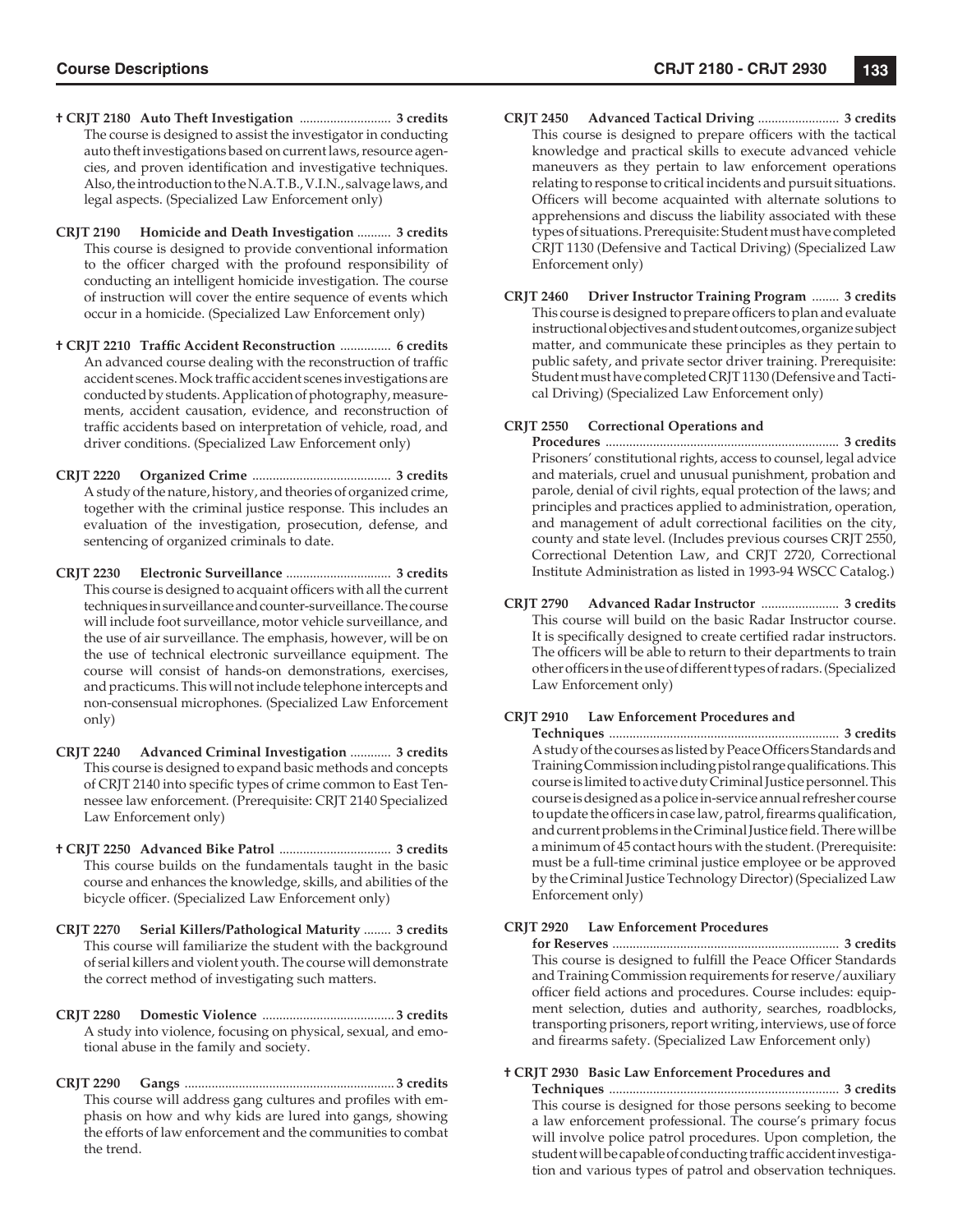The student will be proficient in survival tactics, response to crimes in progress and traffic control. The student will be able to perform crime scene and evidence protection and gathering to include chain of evidence. The student will demonstrate effective communication procedures and become familiar with child sexual abuse investigation. (For Basic Police Recruit School Students Only)

- **† CRJT 2940 Emergency Dispatcher** ................................ **3 credits** A public safety communications course designed for telecommunicators who receive public calls for emergency service over 911 or traditional seven-digit lines and the radio dispatchers who send police, fire or medical assistance.
- **CRJT 2970 Research in Criminal Justice** ..................... **3 credits** A course to teach research methods/techniques in the criminal justice area and to build criminal justice research projects.
- **CRJT 2980 Current Issues of Public Safety** ............. **1-2 credits** This course is designed with the flexibility to stimulate discussion and to expose the student to contemporary issues and related solutions regarding public safety problems. The course uses current electronic and written media information as resource material.
- **CRJT 2990 Special Topics in CRJT** ........................... **1-6 credits** An individually assigned field service activity relative to the criminal justice field.

# **CULINARY ARTS (CULN)**

**CULN 1400 Introduction to the Personal Chef Career** ...................................................... **1 credit** Introduction to the responsibilities of a personal chef and the personal characteristics necessary to become a personal chef. **As required**

#### **CULN 1410 Sanitation and Safety for**

 **Personal Chefs** .................................................................. **1 credit** Covers codes and health concerns that are necessary to operate a successful personal chef business. The National Food Safety Professionals Association certified examination will be given at the conclusion of the class and a certificate will be awarded to each student who passes the examination. **As required**

- **CULN 1420 Personal Chef Production** .......................... **2 credits** A hands-on cooking course which includes terminology, basic knife skills, sauce skills, and basic cooking procedures. Emphasis will be placed on preparing full meals. Recipe testing procedures will be included to allow students to develop recipes which can be utilized in their own businesses. **As required**
- **CULN 1490 Personal Chef Internship** ............................. **1 credit** This course will allow students to practice what they have learned in all personal chef courses. Students will be given a chance to design a menu, shop for the ingredients, and prepare the menu for a family. **As required**
- **CULN 2100 Sanitation and Safety** ................................. **2 credits** Proper sanitation techniques for the food service industry. Special emphasis will be placed on proper food handling techniques. Topics covered include: food-borne illnesses, proper cooking, handling and storage of food, correct temperatures to prevent food contamination, and safe personal hygiene for food handlers. **F, S**
- **CULN 2200 Nutrition and Menu Planning** .................. **3 credits** Basic nutritional principles and dietary requirements. The basic nutrients, carbohydrates, lipids, proteins, minerals and vitamins are covered. Menu planning, utilizing knowledge of nutrition and cost will be emphasized. **F, S**
- **CULN 2210 Dining Room and Banquet Management** ... **3 credits** The emphasis of this course is on the service aspects of a business that will distinguish an outstanding dining experience. It includes the history of dining room and banquet service, the proper techniques of service, sanitation requirements, and important merchandising concepts. Information about reservations, priority seating, and reservations systems is also included. (Prerequisite: None) **F, S**
- **CULN 2310 Culinary Arts I** ............................................. **3 credits** Beginning culinary skills such as knife skills and basic cooking methods. Study and preparation of each food category including meats and poultry. Practice of weights, measures, recipe conversion and good costing skills. (Prerequisite or corequisite: CULN 2100) **F, S**

*1 hour lecture / 4 hours laboratory*

**CULN 2320 Culinary Arts II** ............................................ **3 credits** A continuation of Culinary Arts I. More advanced and in-depth coverage of recipe costing, conversion and preparation including menu design and application. (Prerequisites: CULN 2100, 2310) **F, S**

*1 hour lecture / 4 hours laboratory*

**CULN 2330 Culinary Arts III** .......................................... **3 credits** Implementation of Culinary Arts I and II skills in a production kitchen setting for full service dining customers, including menu selections and recipe applications. (Prerequisites: CULN 2100, 2310, 2320) **F, S**

*1 hour lecture / 4 hours laboratory*

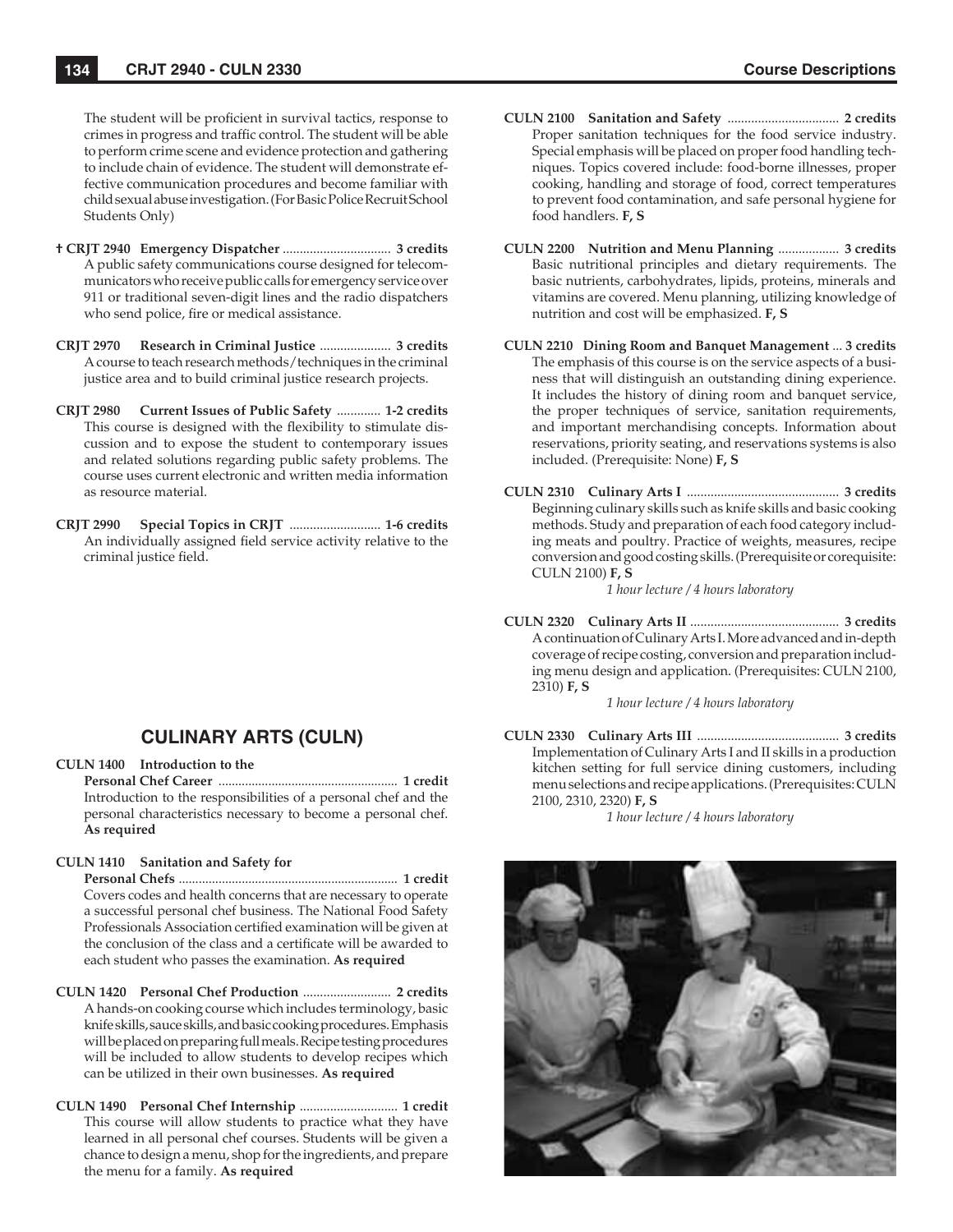**CULN 2350 American Regional Cuisine** ....................... **3 credits** Students will learn the vast diversity of high quality ingredients available in the United States. These ingredients, combined with America's varied cultures and colorful history, have led to creative and purposeful cuisines which will be studied and prepared in this course. The skills learned in this course are authentic and unique to each region. (Prerequisites: CULN 2100, 2310, 2320, 2330) **F**

*1 hour lecture / 4 hours laboratory*

- **CULN 2360 Advanced Cuisines** ...................................... **3 credits** Implementation of Culinary I and Culinary II skills in a production kitchen setting to include a variety of European and International cuisines. The course is designed to give students an introduction to and hands-on experience in cooking the major cuisines of the world with the exploration of the ingredients and seasonings used in the preparations of each cuisine. (Prerequisite: CULN 2320) **F, S**
- **CULN 2400 Bakery Skills** ................................................ **3 credits** An introduction to the basic principles of baking including formula procedures, properties of baking ingredients, and function and proper use of equipment. Students will prepare breads, rolls, pies, quick breads, cakes, icings and puff pastries. (Prerequisite: CULN 2100) **F, S**

*1 hour lecture / 4 hours laboratory*

**CULN 2410 Advanced Baking and Pastry Skills** ........ **3 credits** Baking skills are polished as students learn more difficult baking, pastry and dessert techniques. Emphasis is placed on presentation, plating and appearance. The production of high skill, high quality finished products is emphasized with special attention to chocolate work, plate presentation, cold and hot preparations. Soufflés, caramelized sugar spirals and creative and flavorful designs exemplify this course. (Prerequisite: CULN 2100, 2400) **F, S**

*1 hour lecture / 4 hours laboratory*

**CULN 2420 Artisan and Specialty Breads** ..................... **3 credits** This course provides an advanced study in the art of bread making. Topics include relevant formulas and techniques associated with naturally leavened loaves, hearth breads, focaccia, flat breads, and other breads utilizing a variety of grains. The students will be taught the steps to produce artisan and specialty breads that meet or exceed the expectations of the consumer. (Prerequisite: CULN 2100) **S**

*1 hour lecture / 4 hours laboratory*

**CULN 2430 Chocolate Skills** ............................................ **3 credits** An intermediate course covering all aspects of chocolate work. Students will learn the types of chocolate, principles of tempering, molding and centerpiece sculpturing. Many varieties of uses with chocolate in baking and individual pastries will be taught. **As required**

*1 hour lecture / 4 hours laboratory*

- **CULN 2440 Art of Decorating Cakes** .............................. **3 credits** This course teaches the methods of icing cakes, all piping techniques, flower making and writing on cakes. In this class you will also learn how to make theme cakes and wedding cakes. Basic icing techniques will also be taught. **As required** *1 hour lecture / 4 hours laboratory*
- **CULN 2450 Confection Artistry** ...................................... **3 credits** This course introduces the principles and techniques of decorative sugar work and confectionary candy. Topics include nougat, marzipan modeling, pastillage, confection candy and a variety

of sugar techniques. After this course students will know the techniques to prepare edible centerpieces and confections to enhance buffets and plate presentations. (Prerequisites: CULN 2100, 2400, 2410)

*1 hour lecture / 4 hours laboratory*

**CULN 2460 European Cakes and Tortes** ........................ **3 credits** The course will introduce the student to a wide variety of classical and modern cakes suitable for restaurant, retail shops and large-scale production. Emphasis is placed on advanced techniques of mixing, filling, glazing and icing. In this course students will prepare a variety cakes/tortes, including Dobos, Sacher, and Linzer tortes and Black Forest cake. (Prerequisites: CULN 2100, 2400, 2410)

*1 hour lecture / 4 hours laboratory*

- **CULN 2470 Culinary Cafe and Bake Shop** .....................**1 credit** Students will focus on speed, quality production, and teamwork. Hot Food students will take on different roles in the cafe operation producing lunch meals. Baking and Pastry students will be responsible for producing baked goods for the foodservice operation. Students will learn how to prepare menus, requisitions and to cost out production. Documentation approved by the culinary arts director must be on file prior to beginning the internship. (Permission of culinary instructor) **F, S**
- **CULN 2510 Hot and Cold Desserts** ................................. **3 credits** This course covers the principles and techniques of sorbets and ice creams, souffles, cobblers, crisps and strudel dough products. Topics include baked Alaska, bombes, sherbets, crepes and hot and cold souffles. Students will prepare hot and cold desserts with suitable sauces and garnishes. (Prerequisites: CULN 2100, 2400, 2410)

*1 hour lecture / 4 hours laboratory*

**CULN 2550 Garde-Manger and Catering** ..................... **3 credits** Preparation of basic garnitures, gelatins, aspics, pates, forcemeats, cold soups, salads, and dressings are included in this course. Catering techniques such as large food production and buffet presentation. Off premise production, including tools and equipment used in Garde Manger, will also be discussed. (Prerequisite: CULN 2320) **F**

*1 hour lecture / 4 hours laboratory*

- **CULN 2600 International Cuisine and Buffets** ........... **3 credits** International cuisine from around the world such as French, Spanish, Chinese, and Mexican will be included in this course. Emphasis will be placed on preparing a buffet with decorations from the featured country. Basic buffet set up and procedures will be included. (Prerequisites: CULN 2100, 2310, 2320, 2330) **S** *1 hour lecture / 4 hours laboratory*
- **CULN 2710 Plated Desserts and Presentations** ...............**3 credits** The essential elements of plated desserts are taught in detail. The students are taught to strive for a well-balanced presentation. The course emphasizes the importance of the required time and patience for yielding breathtaking results. The students are exposed to methods of production that result in dramatic presentations in quantity. (Prerequisites: CULN 2400, 2410, 2440) **S** *1 hour lecture / 4 hours laboratory*
- **CULN 2910 Culinary Internship I** .................................... **1 credit** Culinary internship offers students the opportunities to learn from all areas of restaurant operations, catering events and menu development. Students participate in department inventory control and as class assistants in other culinary classes. Students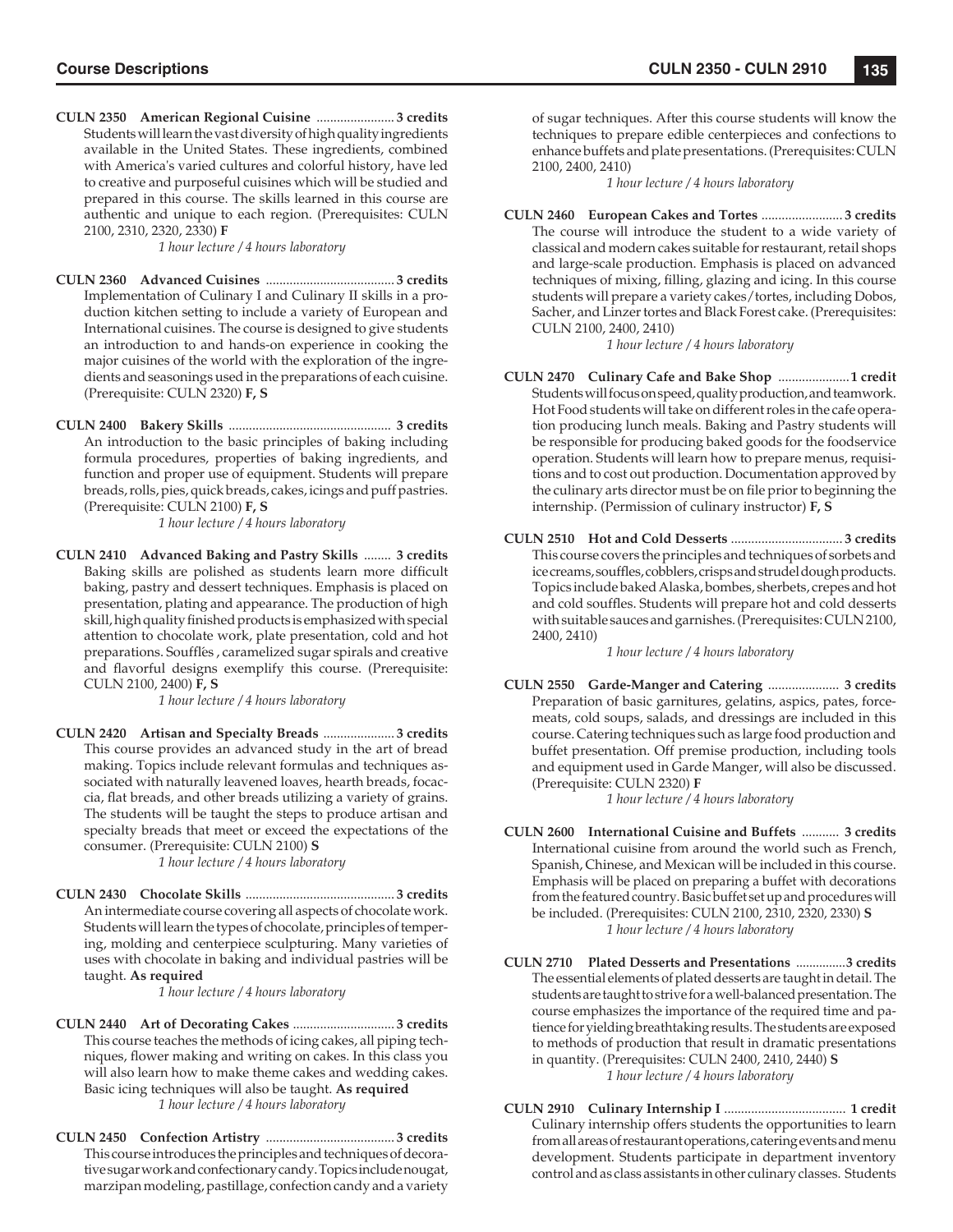can pursue internships in restaurants, catering companies, pastry shops, bakeries, resorts, food retail, non-commercial operations and a variety of many other food service businesses. Documentatioin approved by the culinary arts director must be on file prior to beginning the internship. Documentation approved by the culinary arts director must be on file prior to beginning the internship. (Pre or corequisite: CULN 2100) **F, S**

- **CULN 2920 Culinary Arts Internship II** ..........................**1 credit** A continuation of CULN 2910 Culinary Arts Internship I (Prerequisite: CULN 2910) **F, S**
- **CULN 2990 Special Problems in Culinary Arts A** ....**1-6 credits** Special topics and projects in culinary arts. **As required**
- **CULN 2991 Special Problems in Culinary Arts B** ..........**1 credit** Special topics and projects in culinary arts.
- **CULN 2992 Special Problems in Culinary Arts C** .........**1 credit** Special topics and projects in culinary arts.

## **DANCE (DANC)**

- **DANC 1030 Introduction to Dance** .................................. **3 credits** A survey of dance from primitive to the present with emphasis on understanding and appreciating the physical and aesthetical nature of the art form.
- **DANC 1530 Ballet I** ............................................................ **2 credits** Instruction and practice in elementary classical ballet techniques. May be repeated. Maximum 4 hours. (Equivalent to PHED 1530)
- **DANC 1535 Ballet II** ........................................................... **2 credits** Instruction and practice in intermediate classical ballet techniques. May be repeated. Maximum 4 hours. (Equivalent to PHED 1535)
- **DANC 1540 Jazz I** ................................................................ **2 credits** Instruction and practice in elementary classical jazz techniques. May be repeated. Maximum 4 hours. (Equivalent to PHED 1540)
- **DANC 1545 Jazz II** ............................................................... **2 credits** Instruction and practice in intermediate classical jazz techniques. May be repeated. Maximum 4 hours. (Equivalent to PHED 1545)
- **DANC 1550 Modern Dance I** ............................................. **2 credits** Instruction and practice in elementary classical modern dance techniques. May be repeated. Maximum 4 hours. (Equivalent to PHED 1550)
- **DANC 1555 Modern Dance II** ........................................... **2 credits** Instruction and practice in intermediate classical modern dance techniques. May be repeated. Maximum 4 hours. (Equivalent to PHED 1555)
- **DANC 1560 Tap Dance I** .................................................... **2 credits** Instruction and practice in elementary classical tap dance techniques. May be repeated. Maximum 4 hours. (Equivalent to PHED 1560)
- **DANC 1565 Tap Dance II** ................................................... **2 credits** Instruction and practice in intermediate classical tap dance techniques. May be repeated. Maximum 4 hours. (Equivalent to PHED 1565)
- **DANC 1570 Clogging** .......................................................... **2 credits** Instruction and practice in elementary classical clogging techniques. May be repeated. Maximum 4 hours. (Equivalent to PHED 1570)
- **DANC 2010 Dance for the Theatre** ................................... **3 credits** Techniques of dance for musical, comedy, opera, television, style, and choreography for these forms. (Prerequisites: DANC 1535, 1545, 1555, 1565 or equivalent)
- **DANC 2020 Choreography** ................................................ **3 credits** Explanation of movement technique sequences, and choreographic forms. Basic elements of notation. (Prerequisites: DANC 1550, 1555, 2010)
- **DANC 2500 Dance Production** ............................................ **1 credit** Supervised production work and practical exercises in all aspects of dance relating to the mounting of a performance for presentation. Course may be repeated for credit.
- **DANC 2990 Dance Problems** ..........................................**1-3 credits** A course featuring in-depth study in the field of dance. The course may be repeated for credit provided the theme is not repeated. Prior approval of instructor is required.

**DSPM (See Mathematics) DSPR (See Reading) DSPS (See Education)**

**DSPW (See English)**

# **EARLY CHILDHOOD EDUCATION (ECED)**

**ECED 1010 Introduction to Early Childhood**

 **Education** ....................................................................... **2 credits** An introduction to the early childhood education profession including an emphasis on professionalism and developmentally appropriate practice. Includes an overview of history of early education, theoretical program models, different types of early childhood programs, community resources, professional organizations, and contemporary trends and issues in programs for children ages birth to nine. Field experiences required. **F**

**ECED 2010 Safe, Healthy Learning Environments** .... **3 credits** A study of the basic principles and practices of safety, health and nutrition as they relate to the early childhood setting, home, and community for children ages birth to nine. Also included is a study of principles of creating appropriate learning environments for young children. Field experiences required. **F, S**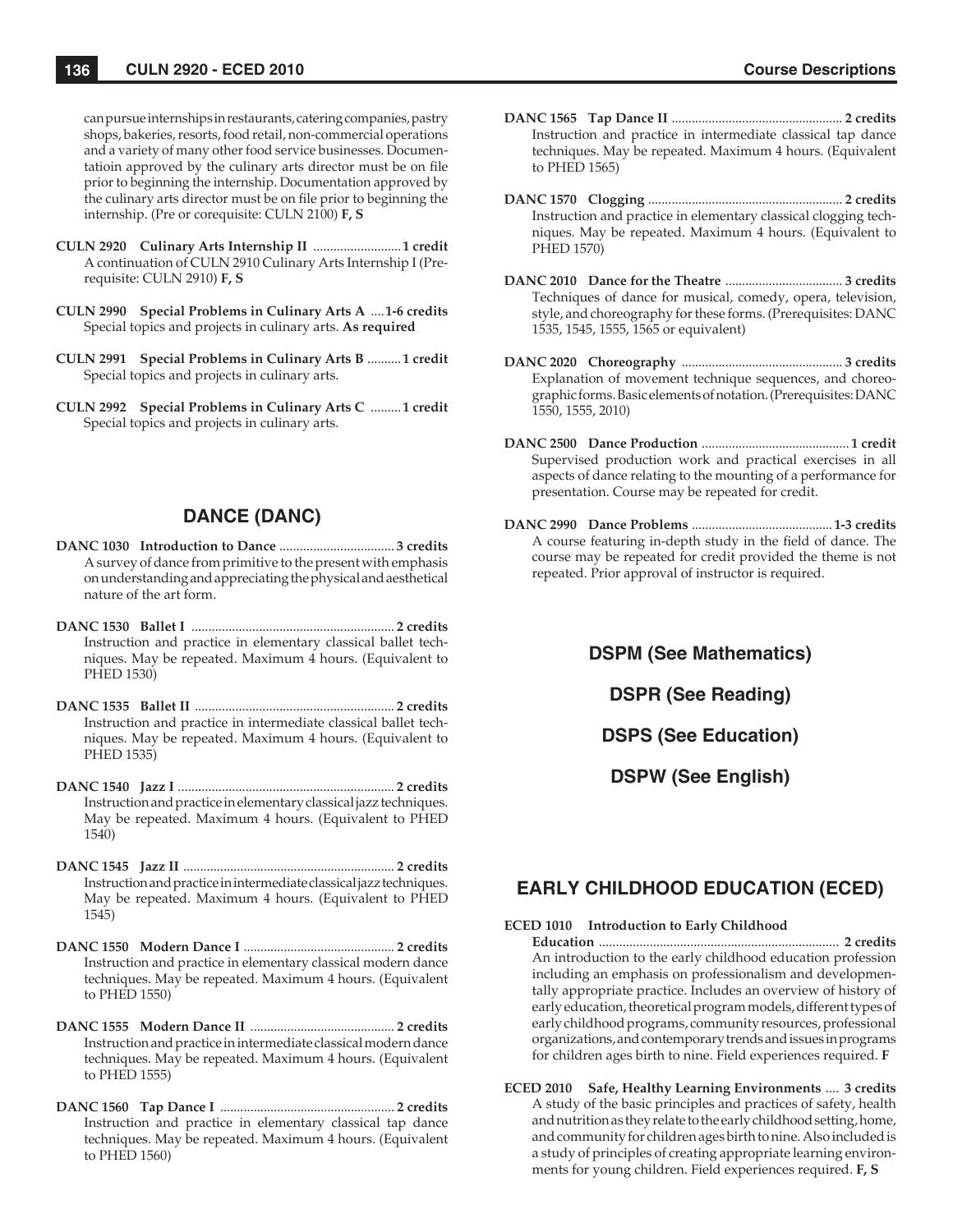- **ECED 2015 Early Childhood Curriculum** ....................... **3 credits** A study of developmentally appropriate practices and the teacher's role in supporting development of young children ages birth to nine. An emphasis on curriculum planning including goals, environment, roles of teachers and parents, materials, and settings. Field experiences required. **F, S**
- **ECED 2020 Infant, Toddler, Child Development** .......... **3 credits** The study of the physical, cognitive, social, and emotional aspects of young children and their application to the care, guidance, and development of the child from birth to nine. Laboratory observation and interaction. **S**
- **ECED 2030 Infant and Toddler Care** ................................ **3 credits** A course on the care and education of infants and toddlers, birth to age three in group settings (i.e. child care centers, family child care homes, Early Head Start). Includes rationales and strategies for supporting the whole child including cognitive, language, social-emotional, and physical development in a safe, responsive environment. Emphasis is on relationship-based care and education with special attention to the unique environmental aspects of programs for the child under three. **As required**

**ECED 2040 Family Dynamics and Community**

 **Involvement** ...................................................................... **3 credits** The role of the family and community in the physical, cognitive, social and emotional growth of the child in a diverse society. Includes benefits of and strategies for developing positive, reciprocal relationships with families in an early childhood setting agest birth to age 9. Field experiences required. **F, S**

- **ECED 2050 Psychomotor Development** .......................... **3 credits** This course discusses the major theories of psychomotor development and the application to the development of the young child ages birth to nine. Particular emphasis is placed on the positive development of motor skills. Field experiences required. **As required**
- **ECED 2060 Development of Exceptional Children** ....... **3 credits** This course deals with the special needs student population from physical disabilities, learning disabilities, mental retardation, sensory impairment, to the gifted child. The student will learn about interpreting diagnostic instruments and writing educational programs to meet the needs of the child. Students will study current practices, issues, and trends in special education law and policy, including adapting the environment and strategies for developing strong relationships with families and other community agencies. There is a significant outside of class time service-learning component to this class. Any field experience requires proof of personal liability coverage. (Students cannot receive credit for both ECED 2060 and SPED 2010.) **F, S**
- **ECED 2070 Developmental Assessment** ......................... **3 credits** This course will cover assessment for children from birth to nine years of age. Both formal and informal instruments will be discussed with the emphasis on tools that can be used by teachers of young children. Considerations in choosing, administering, and reporting results of assessments will also be addressed. Field experiences required. **S**

**ECED 2080 Language and Literacy in Early Childhood** ......................................................................... **3 credits**

 The research-based principles and practices for providing young children aged birth to nine a strong foundation in language and literacy within a developmentally appropriate approach. Field experiences required. **S**

- **ECED 2085 Math and Science in Early Childhood** .... **3 credits** A course on the standards, principles, and practices in teaching mathematics and science to young children ages birth to nine. An emphasis will be placed on developing an integrated math and science curriculum that includes appropriate content, processes, environment and materials, and child-centered choices. Field experiences required. **F**
- **ECED 2090 Creative Development** ............................... **3 credits** This course provides strategies for promoting creative development of the child ages birth to nine. Students will gain an understanding of the concept of creativity: what it is, why it is important, and how the development of creativity in young children can be encouraged. Emphasis is on the development of creativity in relation to art, music, language, movement, and dramatic arts. Field experiences required. **As required**
- **ECED 2100 The Mentoring Teacher** ............................... **3 credits** A study of the philosophy, principles, and methods of mentoring adults who have varying levels of training. Emphasis will be on the role of mentors as facilitators of adult learning while simultaneously addressing the needs of children, parents, and other staff. **As required**
- **ECED 2110 Advanced Learning Environments** ........... **3 credits** This course focuses on the skill, knowledge, and materials development that are necessary in the provision of a developmentally appropriate environment for young children ages birth to nine. Field experience required. **As required**
- **ECED 2120 Administration of Child Care Centers** ..... **3 credits** A study of organization and administration practices applicable to the child care center. Topics of special consideration will include leadership, enrollment and public relations, staffmanagement, financial management, facilities, regulations, parent relations, and program development. Field experiences required. **As required**
- **ECED 2130 Clinical Practicum I** ...................................... **2 credits** Supervised practicum with a minimum of 15 clock hours in seminar and 45 clock hours in an early childhood practical experience. Course includes a study of the physical and human qualities that combine to create an environment that is safe and healthy, and promotes optimum learning for young children ages birth to nine. Any field experience requires proof of personal liability coverage. **F, S**

*1 hour lecture / 3 hours clinical*

- **ECED 2140 Clinical Practicum II** .................................... **2 credits** Supervised clinical experience with a minimum of 15 clock hours in seminar and 45 clock hours in an approved clinical site (NAEYC, NAFCC, NSACA accredited agency, or department approved site). Course includes emphasis on using reflective practice to examine components of quality, set goals, and design a plan for professional growth for the early childhood educator of children ages birth to nine. Any field experience requires proof of personal liability coverage. **F, S** *1 hour lecture / 3 hours clinical*
- **ECED 2150 Clinical Practicum III** .................................. **2 credits** Supervised practicum experience with a minimum of 15 clock hours in seminar and 45 clock hours of approved early childhood practical experiences. This course focuses on the student's demonstration of competencies that produce positive developmental outcomes for young children ages birth to nine. Any field experience requires proof of personal liability coverage. **S**

*1 hour lecture / 3 hours clinical*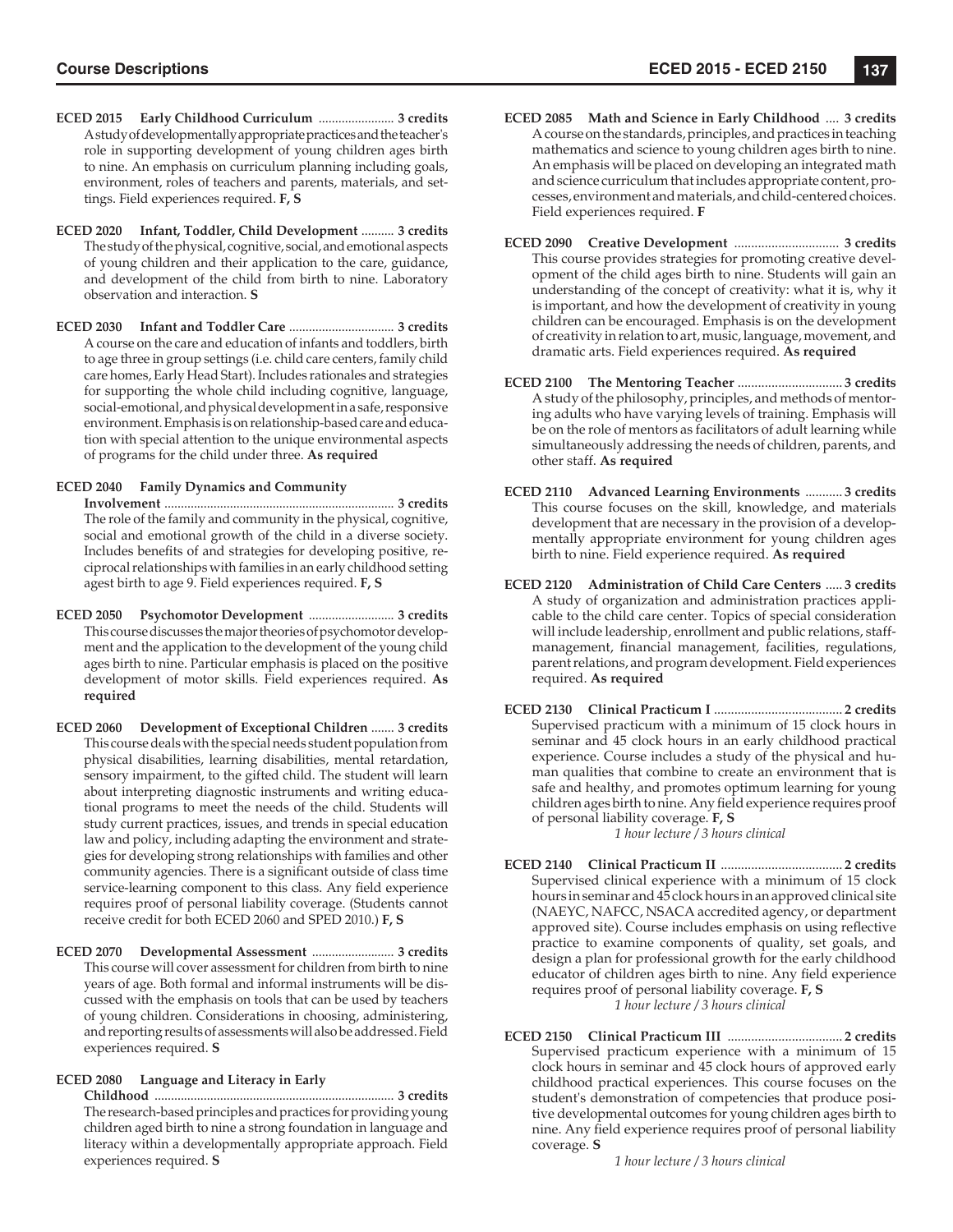**ECED 2990 Special Problems in ECED** ..................... **1-3 credits** A course featuring an examination of a topical issue or area involved in the field of child development. The course may be repeated for credit, provided the theme is not repeated. Prior approval of instructor is required. **As required**

# **ECONOMICS (ECON)**

- **ECON 2110 Principles of Economics I** .......................... **4 credits** Macroeconomic analysis includes national income accounting, employment theory, price determination, money and banking, monetary and fiscal policy, deficits, and international economics. Microeconomic analysis includes supply and demand, theory of consumer behavior, costs of production, firm behavior and market models. **F, S, Su**
- **ECON 2120 Principles of Economics II** ......................... **2 credits** A continuation of ECON 2110. Emphasis is on practical applications, current economic problems, economic growth models, and international trade. (Prerequisite: ECON 2110) **S**
- **ECON 2210 Business Statistics** ....................................... **3 credits** A course in data collection, descriptive statistics, including measures of central tendency, variation, and time series analysis; concepts of probability and probability distributions, binomial and normal distributions, process improvement, linear correlation and regression; properties of samples and populations, statistical inference, including estimation and significance tests for means, contingency tables. (Students cannot receive credit for both ECON 2210 and MATH 2050.) (Prerequisite: MATH 1830 or MATH 1910) **F, S**

# **EDUCATION / LEARNING STRATEGIES (EDUC)**

- **DSPS 0800 Learning Strategies** ...................................... **3 credits** A course designed to help the student review personal and educational goals. Emphasis is on effective study skills, improved thinking, reasoning, and learning abilities, realistic career planning and increased self-understanding. A key component of the course will be the initial development of a pre-professional portfolio. This course adds three credit hours to the graduation requirements for student enrolled. (Prerequisite: primary admission is by the college assessment and placement procedure.) *(formerly EDUC 0800)* **F, S, Su**
- **EDUC 1010 The Freshman Experience** ............................ **1 credit** Introduction to college opportunities, procedures, resources and services. Topics include personal enhancement and development, improving academic skills, career possibilities, information about the college, and other success related topics. A key component of the course will be the initial development of a pre-professional portfolio. **F, S, Su**

#### **EDUC 1130 Drivers Education:**

 **Defensive and Tactical Driving** .................................. **3 credits** This course is designed to instill in students the knowledge and skill of vehicular defensive driving. The decisions needed to drive defensively and legality issues of driving are emphasized.

#### **EDUC 2010 Psychology of Human Development**

 **for Teachers** .................................................................... **3 credits** Understanding and application of the psychology of human development to the teaching and learning process in educational settings. There is a significant outside of class time service-learning component to this class. Any field experience reuires proof of personal liability coverage. **F, S**

#### **EDUC 2100 Orientation to the**

 **Profession of Education** ................................................. **1 credit** This course will provide the student interested in the teaching profession with a survey of the opportunities, problems, and realities of teaching. Students will learn about the obligations and responsibilities inherent in teaching. Current topics will be analyzed and discussed. (Note: This course is specifically designed for the student who intends to enroll in the Professional Education Core at East Tennessee State University. Other education students may also enroll.) Any field experience requires proof of personal liability coverage. **F, S**

- **EDUC 2110 Career Planning for the 21st Century** ....... **1 credit** This course examines the nature of careers and the educationwork system in which careers unfold. The course introduces the concept of careers as work-related positions, including all jobs and all training and honorary positions stemming from or leading to those jobs. Highlights of the job market outlook are presented. A key component of the course will be the initial development of a pre-professional portfolio. This course is offered in the spring semester only, and is available to students who have completed at least 24 hours.
- **EDUC 2300 Introduction to Education** ........................... **3 credits** Survey of historical, sociological, philosophical, and legal foundations of American education, with an overview of school in America, the role and responsibililty of the teacher, and an introduction to instructional technology principles. The course combines classroom discussion with field study as a means to analyze the teaching profession. There is a significant outside of class time service-learning component to this class. Any field experience requires proof of personal liability coverage. **F, S**

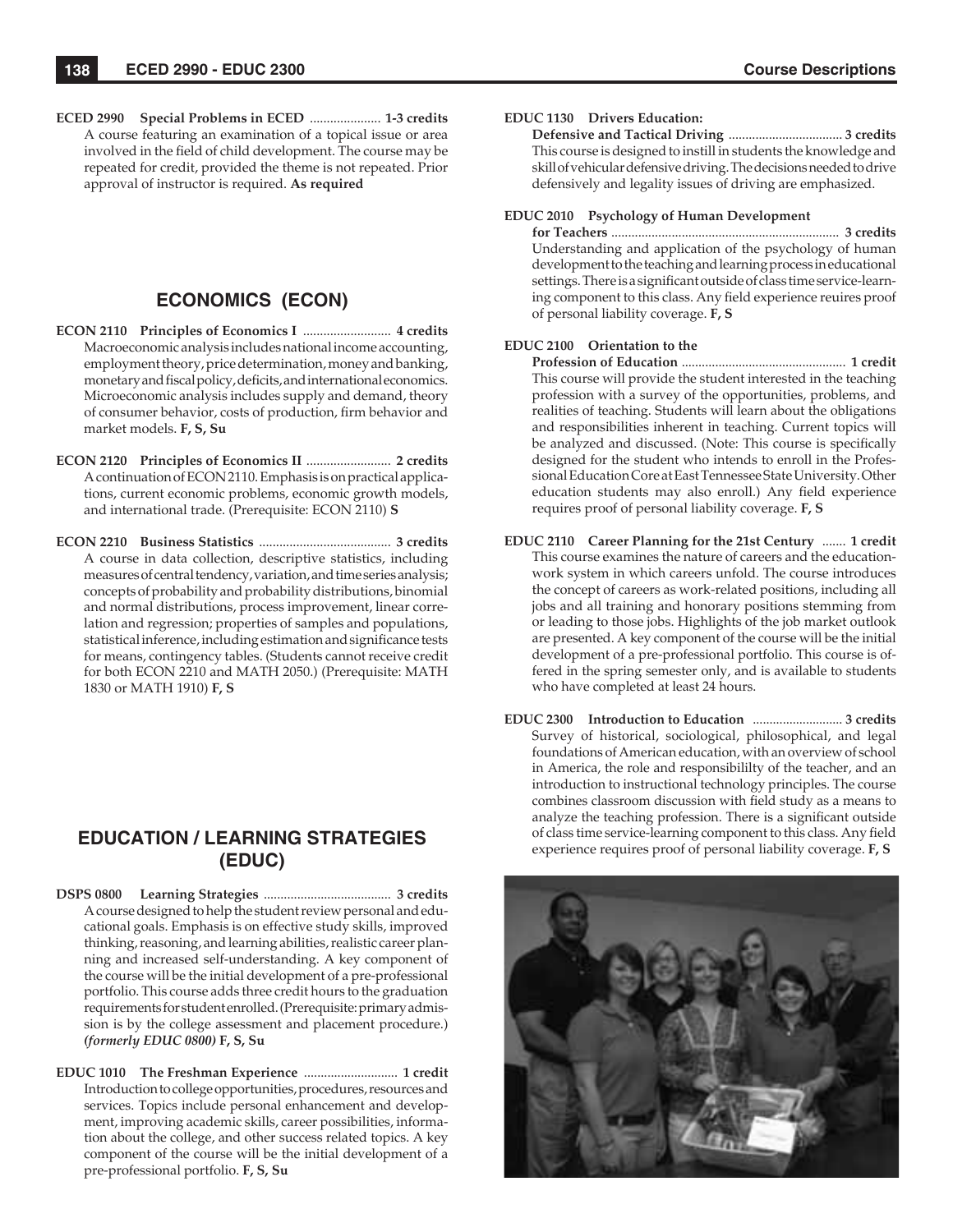#### **EDUC 2400 Drivers Education:**

 **Vehicle Dynamics Awareness** .......................................**3 credits** This course is designed to acquaint students with the safe handling dynamics of automobiles which they regularly drive. Students must demonstrate safe practical skills while operating an automobile at various speeds, execute safe skid control techniques, and low speed precision skill maneuvers as they pertain to daily vehicle operations.

### **EDUC 2450 Drivers Education:**

 **Advanced Technical Driving** ........................................**3 credits** This course is designed to prepare drivers with the tactical knowledge and practical skills to execute advanced vehicle maneuvers. Also, this course can prepare drivers to plan and evaluate instructor objectives, student outcomes, organize subject matter, and communicate those principles as they pertain to public sector driving training.

#### **EDUC 2810 Honors Seminar:**

 **Leadership Development** .............................................. **3 credits** This course has as its focus the development of leadership ability. The course provides a basic understanding of leadership and group dynamics theory and assists the student in developing a personal philosophy of leadership, an awareness of the oral and ethical responsibilities of leadership, and an awareness of one's own ability and style of leadership; it provides the opportunity to develop essential leadership skills through study and observation of the application of these skills. The course encourages participants to develop their leadership potential and to engage in productive leadership behavior.

- **EDUC 2818 Honors Program Seminar** ......................... **1-3 credits** This course will provide support to the student that is a part of the Walters State Honors Program. Through this course, honors program students will experience a number of topics to include but not be limited to his or her leadership style and potential, continued career exploration, speakers on honors topics, field trips to exhibits in support of the honors program, and a service learning experience. Admittance into this course will be based upon acceptance into the Walters State Honors Program with consent of the instructor. **F, S**
- **EDUC 2910 Field Study in Education** .............................. **3 credits** This course builds on observation techniques and is designed to expose students to the field of teaching. It is a pre-practicum experience including classroom observation, attendance of school board meetings, lesson plans, etc. Due to the laboratory nature of this course, final evaluation will be recognized by a grade of Pass  $(P)$  or Fail  $(F)$ . This course requires a 45-hour field observation component. Class meeting times are adjusted to accommodate for this field component. Any field experience requires proof of personal liability coverage. **F, S** *1 hours lecture / 3 hours laboratory*
- **EDUC 2990 Problems in Education** ............................ **1 3 credits** Designed for the study of special problems and/or current topics in the field of education. May also be used for preparation for the ACT.

# **EMERGENCY MEDICAL TECHNICIAN (EMTB)**

#### **EMTB 1010 Basic Emergency Medical**

 **Technician I** ................................................................... **8 credits** An introductory course designed to prepare individuals for taking the Basic Emergency Medical Technician license examination administered by the Tennessee Department of Health, Division of Emergency Medical Services. Topics covered include an overview of the role and responsibility of the emergency medical technician in providing medical care services such as patient assessment, splinting, and bandaging. Additional studies include basic trauma life support and pediatric emergency care. A grade of "C" or better in this course qualifies the student to take EMTB 1020. Includes previous course EMTB 1010 as listed in 1993-94 WSCC Catalog. (Prerequisite: EMTB 1040 or equivalent) **F**

#### **EMTB 1020 Basic Emergency Medical**

 **Technician II** ................................................................. **8 credits** A continuation of Basic Emergency Medical Technician I designed to prepare individuals for taking the Basic Emergency Medical Technician license examination administered by the Division of Emergency Medical Services, Tennessee Department of Health. Topics covered include an extension of services and care covered in EMTB 1010, medical emergencies, emergency childbirth, burns and hazardous materials, environmental emergencies, and ambulance operations. Additional studies include intravenous therapy and basic trauma course. Includes previous course EMTB 1020 as listed in 1993-94 WSCC catalog. (Prerequisite: EMTB 1010) **S**

- **EMTB 1030 IV Initiation and Maintenance** ................. **4 credits** This course studies fluids and electrolytes in the body with emphasis placed upon the manifestation of fluid and electrolyte imbalances. The effects of dehydration and over hydration are included. The course also deals with the causes, signs, and symptoms of shock, fluid administration through intravenous techniques, and the application of medical anti-shock trousers (MAST). Successful completion of this course allows the student to sit for the licensure examination given by the Tennessee Department of Health, Division of Emergency Medical Services. (Prerequisites: Students must hold current Tennessee licensure as an EMT to sit for licensure.) Other allied health professionals may take the course for credit. Brings currently licensed EMTs up to the standards of the newly improved EMT curriculum. Includes course content of EMTB 1100. **F, S, Su**
- **EMTB 1040 First Responder** ............................................ **4 credits** This initial training course in the art of pre-hospital emergency medical care follows the guidelines set by the Department of Transportation (D.O.T.) Successful completion enables the student to sit for the certification examination given by the Tennessee Department of Health, Division of Emergency Medical Services. First Responders are individuals trained to assess patients, provide emergency care, and when necessary, move patients without causing injury. CPR training and certification is included in the course. **F, S, Su**

#### **EMTB 1050 Emergency Medical**

 **Technician I and II** ..................................................... **16 credits** A course designed to prepare individuals for taking the Basic Emergency Medical Technician license examination administered by the Tennessee Department of Health, Division of Emergency Medical Services. Topics covered include an overview of the role and responsibility of the emergency medical technician in providing medical care services such as patient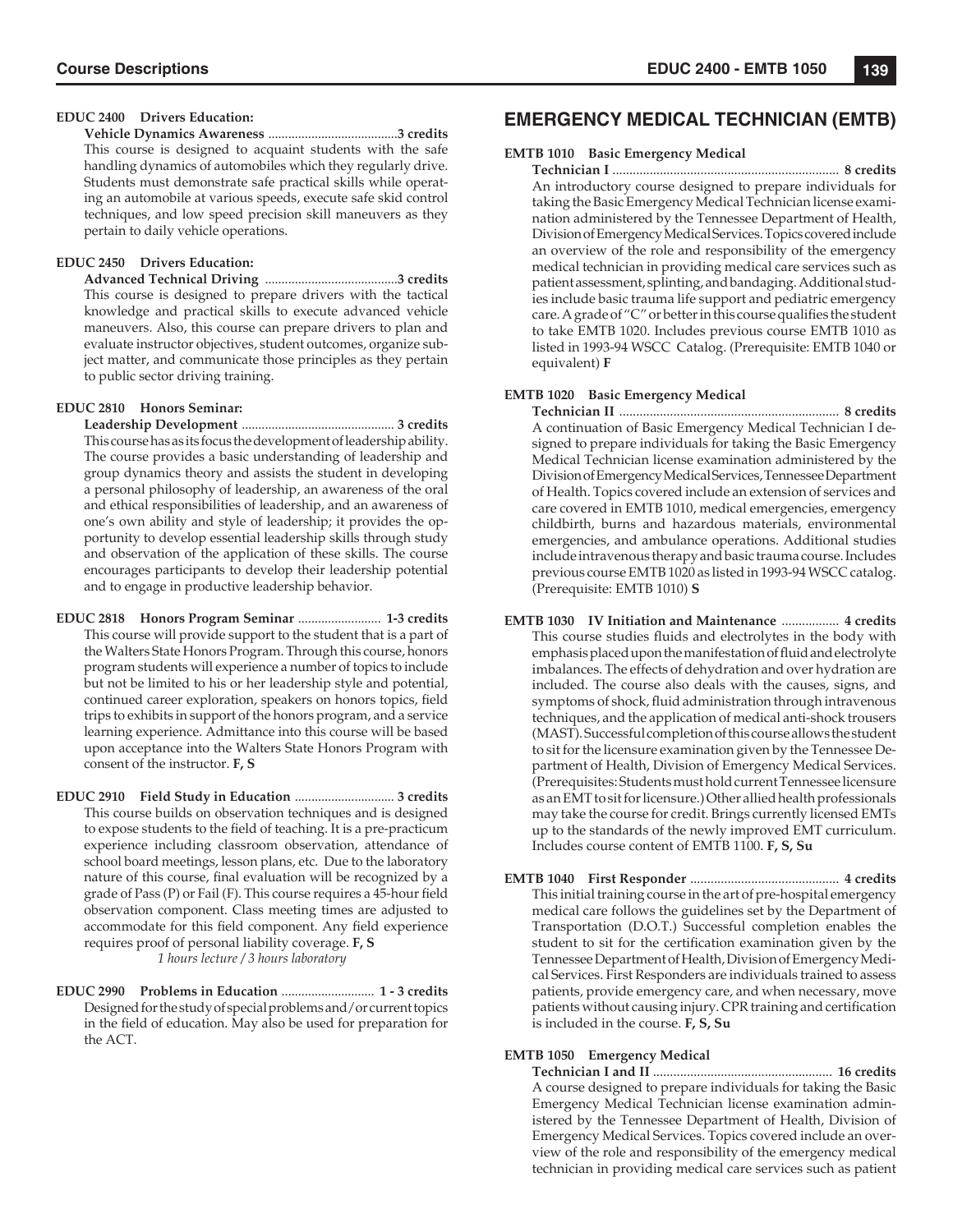assessment, splinting, and bandaging. Additional studies include basic trauma care, pediatric emergency care, and intravenous therapy. This course is a combination of EMTB 1010 and EMTB 1020, offered in one semester (Prerequisite: EMTB 1040 or equivalent) Includes previous course EMTB 1050 as listed in 1993-94 WSCC Catalog. **F, S**

#### **EMTB 1060 Emergency Medical Technician**

 **Defi brillation** .................................................................. **1 credit** The Emergency Medical Technician courses are prerequisites for the EMT-Defibrillation course. This program is designed for ambulance services personnel who desire a more advanced level of training in cardiac care. This class is offered to those ambulance service personnel whose medical director subscribes to the philosophy of early defibrillation of patients. This class, requiring 15 contact hours, is approved by Tennessee Emergency Medical Services. **F, S, Su**

- **EMTB 1070 Basic Cardiac Life Support (CPR)** .............. **1 credit** The cardio-pulmonary resuscitation course is 15 contact hours. Topics include anatomy and physiology, practical skills, and nutrition. This course meets all CPR requirements for allied health personnel. **F, S, Su**
- **EMTB 1080 Critical Incident Control** ............................ **3 credits** This course is designed for all emergency personnel working for emergency agencies. Hazardous materials, medical emergencies and critical incident stress are the three components of this three credit hours course. Successful completion of this course will result in certification in CPR and First Aid.
- **EMTB 1090 Critical Incident Stress Management** ...... **2 credits** This course is designed for all emergency personnel. This concept has been established to mitigate the impact of a critical incident in the life of the emergency professional and to enhance the recovery of the worker through a structured crisis intervention model. Basics of critical stress management for the emergency professional are covered in this two credit hour course. **F, S, Su**
- **EMTB 1100 EMT-Transition** ............................................. **1 credit** Brings currently licensed EMT's up to the standards of the newly approved national EMT curriculum. Consists of six modules of instructional and psychomotor presentations. The course will meet EMT re-licensure requirements for the state of Tennessee. **F, S, Su**

#### **EMTB 1110 Communication with the**

 **Hearing Impaired** .......................................................... **1 credit** This course is for first responders, EMT's, paramedics, and other allied health professionals who need the necessary communication skills to deal effectively with hearing impaired patients. **F, S, Su**

- **EMTB 1120 Basic Trauma Course** .................................... **1 credit** Basic Trauma Course is designed to educate emergency medical personnel in how to care for trauma patients with whom they come in contact. This course follows state and national Standards for Trauma Care. (Prerequisite: EMTB 1010 and 1020, or 1050. Nursing personnel EMT's and other allied health professionals may qualify for the course.) **F, S, Su**
- **EMTB 1130 Emergency Vehicle Operations (EVOC)** ... **1 credit** This course is designed to develop the knowledge and ability of the emergency vehicle operator through classroom and behind the wheel instruction. Emergency medical personnel

taking the class will have a working knowledge of the laws pertaining to ambulance operations, special physical forces and unusual situations relating directly to the operator. The driving portion of the class will utilize the techniques learned during the classroom training. **F, S, Su**

- **EMTB 1140 Pediatric Emergency Care** ............................ **1 credit** Dealing with children and families, pediatric basics, IV access, newborn resuscitation, medical emergencies, trauma, poisonings, environmental emergencies, SIDS, and assessment are covered along with the appropriate skills for pediatric care. **F, S, Su**
- **EMTB 1150 Wilderness EMT** .......................................... **4 credits** This course provides the certified EMT with the medical knowledge and skills to complement their existing level of training in wilderness areas. Areas covered include patient assessment, prolonged transport, medical rescue equipment, trauma, environmental medicine, back country medicine and wilderness rescue training. **F, S, Su**
- **EMTB 1160 High Angle Rescue Technician** ................ **4 credits** Vertical rope rescue techniques, rope equipment and care, ascending/descending techniques, patient care, personal safety, legal responsibilities and self evacuation. **F, S, Su** *8 hours lecture / 14.5 hours laboratory*
- **EMTB 1170 First Responder Recertification .................. 1 credit**  This course is designed to meet the requirements of the state of Tennessee regarding license renewal for First Responders. The course content includes review of information from prior training and an update to current standards of care. **Su**
- **EMTB 2210 Vehicle Rescue Procedures** .......................... **1 credit** This course is to develop the knowledge and skills necessary to plan, prepare, and perform vehicle rescue operations quickly, efficiently, and safely. To be covered includes assessment, management of hazardous situations, support operations, and response. The various sessions will deal with both theory and practical application. Includes some disaster management practices. **F, S, Su**

## **EMTB 2300 Overview of**

 **Emergency Medical Systems** ...................................... **3 credits** A philosophy and history of the emergency medical services, including the role of the layperson, emergency 911 facilities, first responder agencies, basic and advanced emergency medical services, hospital emergency departments and other hospital components. **F, S, Su**

## **EMTB 2980 Emergency Medical Systems**

 **Management Development** ....................................... **3 credits** This course offers a style for development of management in the emergency medical program from the front-line supervisor to the CEO. **F, S, Su**

**EMTB 2990 Problems in EMTB** ................................... **1-8 credits** Designed for the study of special problems and/or current topics in the field of emergency medical technology. **F**, S, Su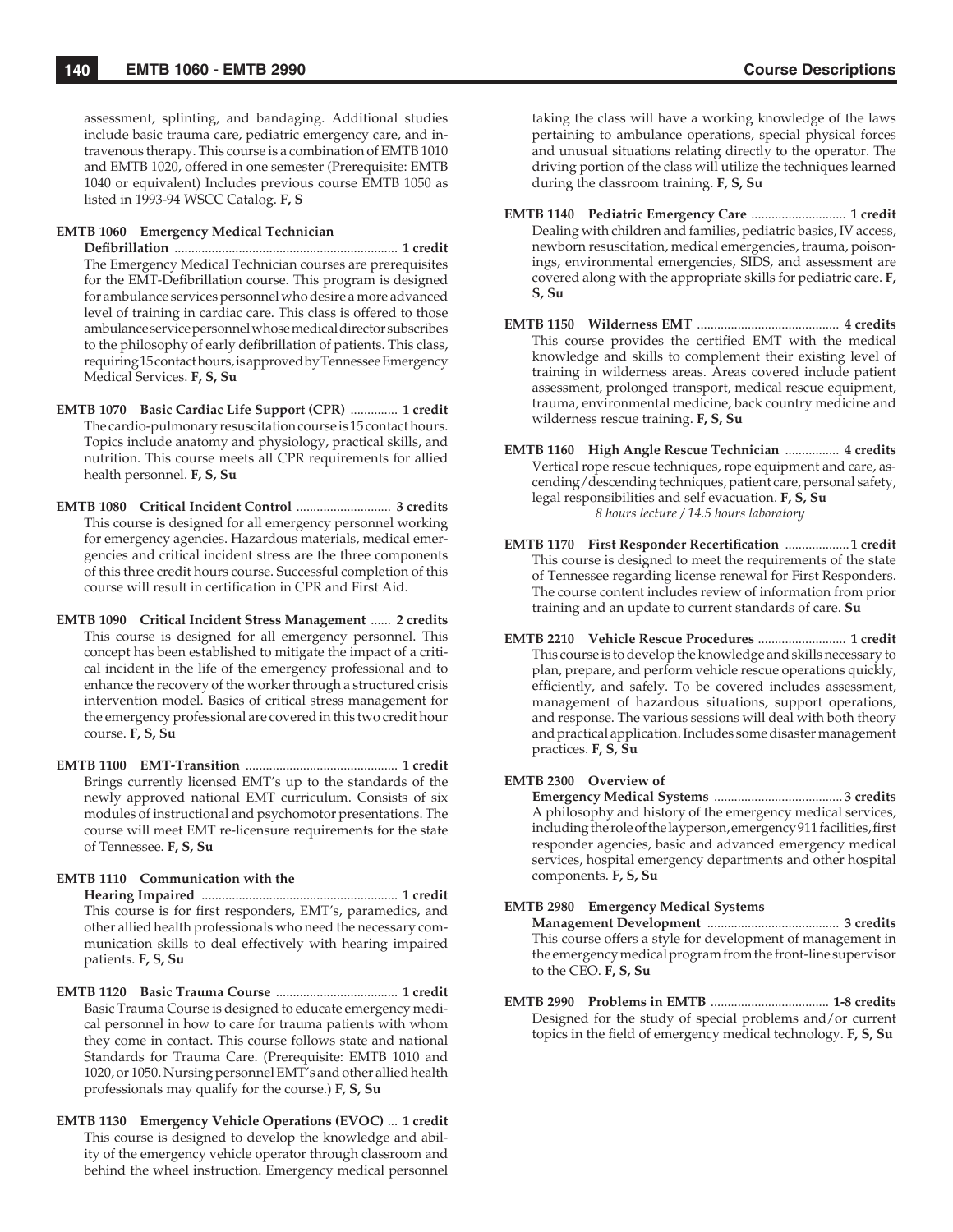# **ENGLISH**

# **Developmental Writing (DSPW)**

Sections with the suffix **ESL** are for students whose native language is not English. These sections will stress idiomatic language through exercises and listening as well as speaking.

- **\*\*DSPW 0700 Basic Writing** ............................................. **3 credits** This course addresses sentence-level problems in writing including complete sentences, sentence fragments, subject-verb agreement, verb tense, pronoun reference and agreement, and basic punctuation. Students write sentences, and later paragraphs, to correct these problems. This course adds 3 credit hours to the graduation requirements for students enrolled. (Prerequisite: Entry is by college placement procedures only.) **(DSPW 0700 ESL** is designed for students whose native language is not English. Listening and speaking will be stressed.) **F, S, Su**
- **\*\*DSPW 0800 Developmental Writing** .......................... **3 credits** This course addresses paragraph and theme-level problems in writing including thesis, support, development, revision, and editing. Students write paragraphs, and later themes, to correct these problems. This course adds 3 credit hours to the graduation requirements for students enrolled. (Prerequisite: Entry is by college placement procedures only.) **(DSPW 0800 ESL** is designed for students whose native language is not English. Listening and speaking will be stressed.) **F, S, Su**

\*\*These courses constitute the TBR required sequence based on placement.

# **College English (ENGL)**

- **ENGL 1010 Composition I** ............................................ **3 credits** A composition course in argumentative writing, including invention, organization, style, and revision. Critical reading and thinking will be addressed through students' writing. Research skills and documentation will be introduced. *(formerly ENGL 1110)* **F, S, Su**
- **ENGL 1020 Composition II** ........................................... **3 credits** A composition course emphasizing documented critical writing, based on an introduction to fiction, drama, and poetry. (Prerequisite: ENGL 1010) *(formerly ENGL 1120)* **F, S, Su**
- **ENGL 1010 Honors English Composition I** ............... **3 credits** A composition course in argumentative writing, including invention, organization, style, and revision. Critical reading and thinking will be addressed through students' writing. Research skills and documentation will be introduced. NO open enrollment. Students may be selected on basis of ACT of 24 or higher, or faculty referral.
- **ENGL 1020 Honors English Composition II** ............. **3 credits** A composition course emphasizing documented critical writing, based on an introduction to fiction, drama, and poetry. NO open enrollment. Students may be selected on basis of ACT of 24 or higher, or faculty referral. (Prerequisite: ENGL 1010, or referral)
- **ENGL 1111 Writing Laboratory** ..................................... **1 credit** The course is adapted to the individual needs of the student to aid him/her in achieving satisfactory competency in written communication and word processing skills. The student may repeat the course. **F, S, Su**
- **ENGL 2110 American Literature I** ............................... **3 credits** A survey of American masterpieces from the Colonial Period to the Civil War. (Prerequisite: ENGL 1010 and ENGL 1020) *(formerly ENGL 2210)* **F, S**
- **ENGL 2120 American Literature II** .............................. **3 credits** A survey of American masterpieces from the Civil War to the present. (Prerequisite: ENGL 1010 and ENGL 1020) *(formerly ENGL 2220)* **F, S**
- **ENGL 2230 Literature for Children .............................. 3 credits** A survey of literature for early childhood through middle school. (Prerequisite: ENGL 1010 and ENGL 1020) **S**
- **ENGL 2310 Technical Writing** ...................................... **3 credits** Theory of and practice in the writing of technical letters and reports for industry and technology students. Topics include how to structure writing and technical aids, such as graphics, diagrams, statistics, and illustrations, for various job requirements. Students will receive experience in writing for their particular technical field. (Prerequisite: ENGL 1010)
- **ENGL 2400 Appalachian Literature** ............................. **3 credits** This course provides an opportunity to explore and appreciate the richness, diversity, and vitality of the literary heritage of East Tennessee and the Southern Appalachian region. The course focuses on how our cultural traditions and values have been recorded and interpreted both by natives of the region and outsiders and, ultimately, what impact these traditions have had on modern Appalachia. The course includes works by writers such as Mary Murfree, John Fox, Jr., Elizabeth Madox Roberts, Thomas Wolfe, James Agee, Jesse Stuart, Harriette Simpson Arnow, James Still, Wilma Dykeman, and John Ehle.
- **ENGL 2410 Western World Literature I** ..................... **3 credits** A survey of the masterpieces of Western World literature: Ancient, Medieval, and Renaissance. (Prerequisite: ENGL 1010 and ENGL 1020) *(formerly ENGL 2260)* **F, S, Su**

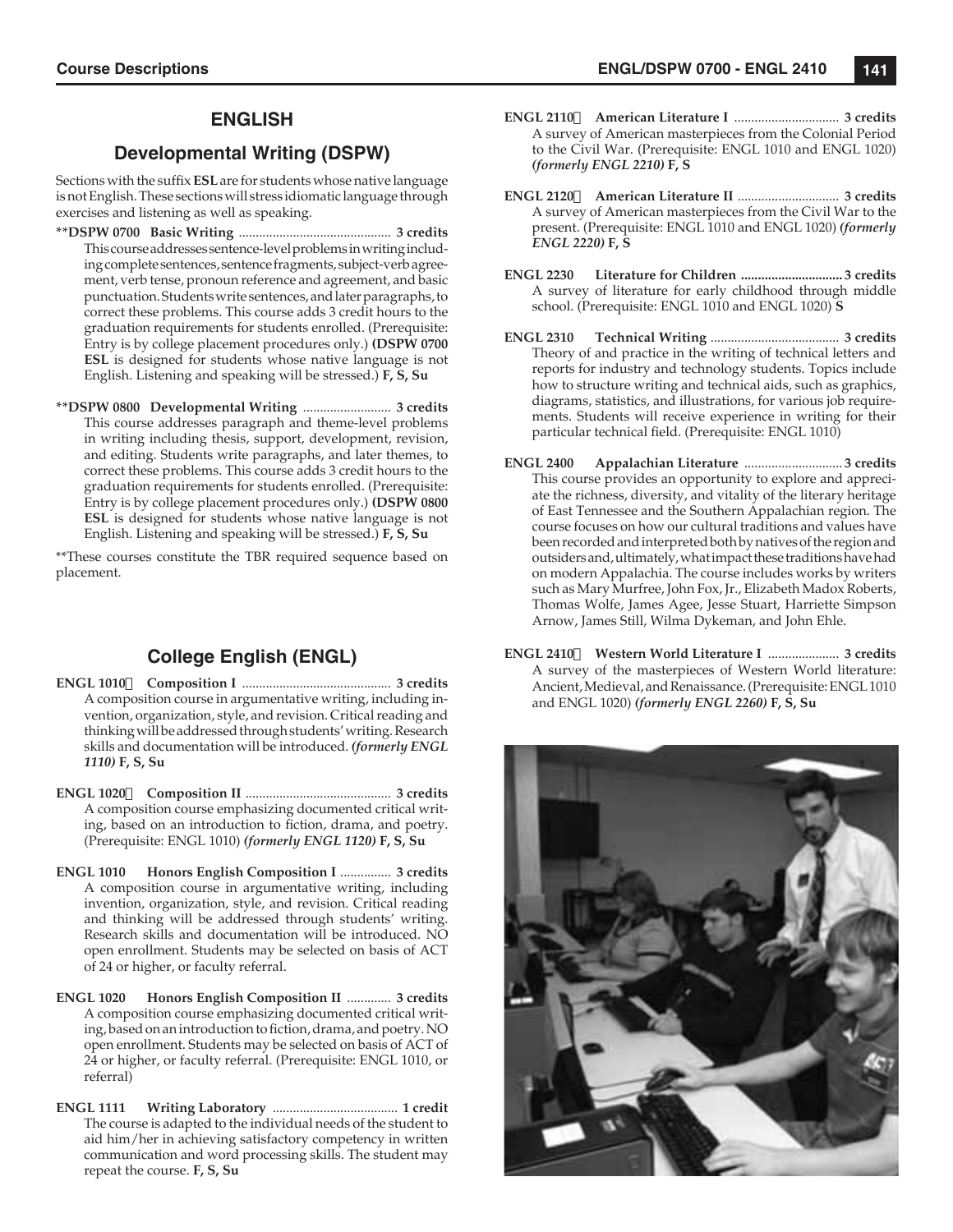- **ENGL 2420 Western World Literature II** .................... **3 credits** A survey of the masterpieces of Western World literature: Enlightenment, Romantic and Modern. (Prerequisite: ENGL 1010 and ENGL 1020) *(formerly ENGL 2265)* **F, S, Su**
- **ENGL 2510 Folklore** ....................................................... **3 credits** An introduction to the study of folklore, providing an opportunity to explore and appreciate the richness, diversity, and vitality of the folk heritage of the nation and of the Southern Appalachian region in particular. Topics include folk dialect, name lore, proverbs, riddles, epitaphs, folk tales, folk songs, superstitions, folk medicine, arts and crafts. **F, S**
- **ENGL 2810 Creative Writing I** ........................................ **3 credits** An introduction to the practice of writing short fiction and poetry combined with the study of techniques and models. **F, S**
- **ENGL 2820 Creative Writing II** ....................................... **3 credits** An introduction to the practice of writing one-act plays and essays combined with the study of techniques and models. **F, S**
- **ENGL 2990 English Problems** ................................... **1-3 credits** A course featuring in-depth study in the field of English. The course may be repeated for credit provided the topic is not repeated. Prior approval of instructor is required. **F, S, Su**
- **LANG 1111 Language Laboratory I** ................................**1 credit** The course is adapted to the individual needs of the student to aid in achieving satisfactory competency in communications and language processing skills (LANG 1111 is recommended for credit with beginning ESL-designated courses). Course may be repeated.
- **LANG 1211 Language Laboratory II** ...............................**1 credit** The course is adapted to the individual needs of the student to aid in achieving satisfactory competency in communications and language processing skills (LANG 1211 is recommended for credit with beginning ESL-designated courses). Course may be repeated.

## **FIRE PROTECTION (FIPT) All FIPT courses are offered F, S, Su**

- **FIPT 1010 Introduction to Fire Protection** ............... **3 credits** The history and development of fire protection, fire service and industrial safety personnel as they pertain to the overall problems of protecting life and property from fire. Emphasis is on fireground tactics and special fire suppression and rescue problems.
- **FIPT 1020 Fire Science** ................................................. **3 credits** Covers the basic scientific principles involved with fire protection. Fire science topics will be drawn from chemistry, physics, math and medicine.
- **FIPT 1030 Tactics and Strategy I** ............................... **3 credits** Provides a basic foundation in fireground operations. Focus will be on the factors that affect strategic fireground operations such as pre-planning, mutual aid, and company operations.

#### **FIPT 1050 Hazardous Materials for**

 **Firefi ghters** .................................................................... **3 credits** Provides basic information for recognizing and handling hazardous material incidents as safely as possible with the available resources. Students will also be exposed to some advanced hazardous material principles.

#### **FIPT 2010 Building Construction for**

 **Firefi ghters** .................................................................... **3 credits** Study of basic building construction as it is related to fire protection. Emphasis will be on recognition of the different types, fire characteristics, safety factors and specific strategies of structures.

- **FIPT 2020 Fire Prevention and Education** ............... **3 credits** Deals with the prevention and education aspects of the fire protection system. Subjects include: code enforcement, identifying the fire problem, home fire safety and school fire programs.
- **FIPT 2030 Tactics and Strategy II** .............................. **3 credits** A continuation of FIPT 1030. Competencies to be achieved include: putting together the various factors of fireground command to form a working action plan for dealing with an incident. Incident command systems will be discussed and examined.
- **FIPT 2060 Fire Service Instructor** .............................. **3 credits** Covers the basic methods for instructing fire service classes. Emphasis will be on developing lesson plans and conducting classes on those lesson plans. Students will prepare and present short classes to other students.
- **FIPT 2070 Fire Inspector I** ........................................... **3 credits** This course covers the standard building and fire codes. It prepares the participant for certification exams.
- **FIPT 2110 Fire Hydraulics and Water Supply** ........ **3 credits** Deals with the various formulas and principles for fireground hydraulics and pump operations. Students will also become familiar with the various types of water supplies for fire protection.
- **FIPT 2120 Fire Cause Determination** ........................ **3 credits** Stresses the investigation of a fire in order to determine origin and cause. Topics will include: legal issues, arson, juvenile firesetters, preservation of evidence, and investigation techniques. (Some criminal justice courses may substitute.)
- **FIPT 2210 Industrial Safety Organization** ............... **3 credits** Designed for industrial fire and safety personnel to examine their role in context of private industry. The role of the fire and safety division, fire brigade organization, and industrial fire protection principles will be among the topics discussed.
- **FIPT 2220 Industrial Fire Hazards** ............................ **3 credits** An examination of the fire and hazardous material problems commonly found in an industrial setting. Also included is the study of protection systems and strategies for industrial fire protection.
- **FIPT 2310 Public Personnel Administration** .......... **3 credits** An introductory course dealing with the various aspects of public personnel administration. Topics include: Civil Service, promotions, grievances, training and development, and recruitment.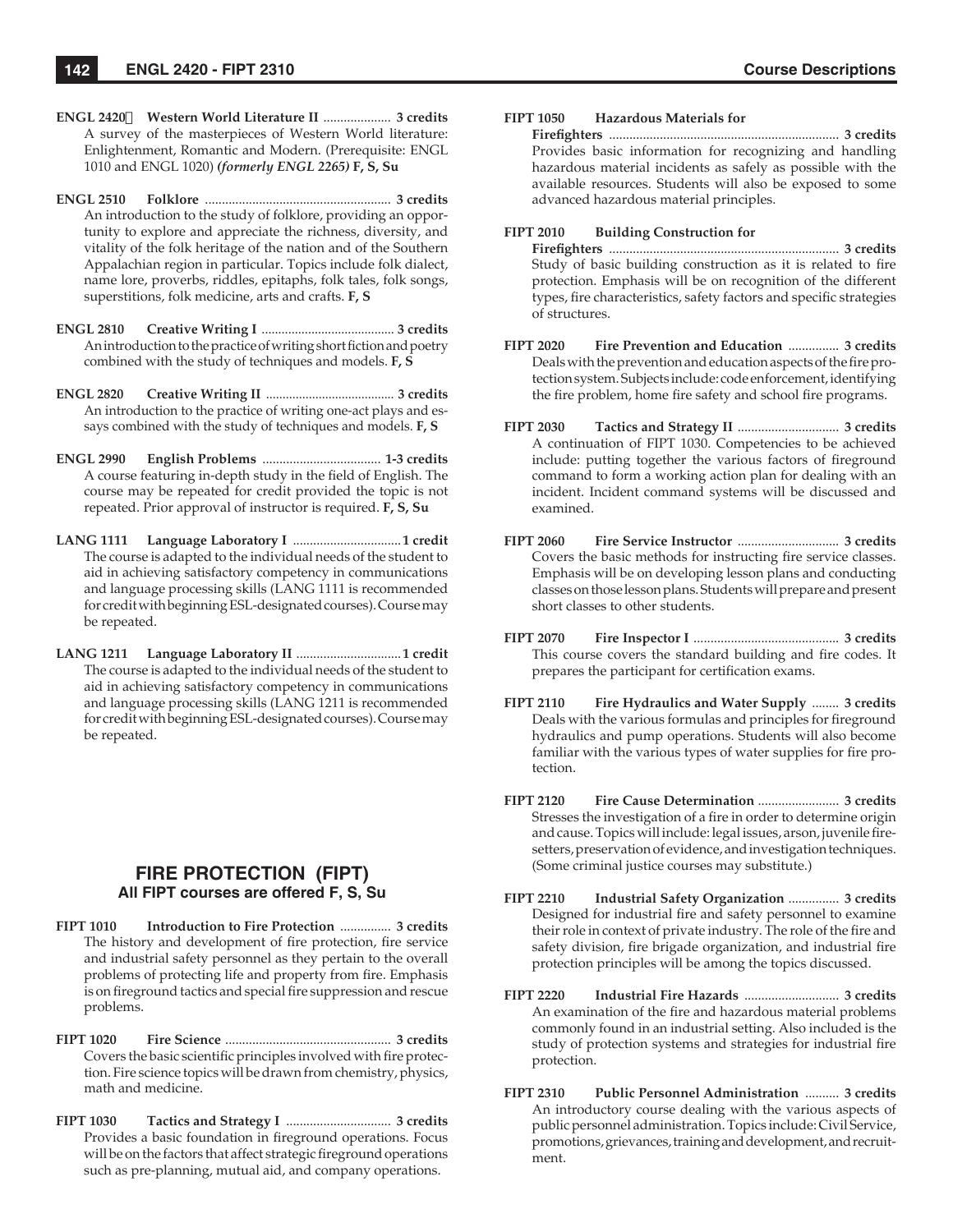- **FIPT 2330 Fire Protection Management** ................... **3 credits** A basic management course designed to deal with the unique problems associated with the fire service. Emphasis will be on developing an awareness of what is needed to be an effective fire service manager.
- **FIPT 2340 Fire Service Public Relations** .................. **3 credits** Examines the role of public relations in fire service. Press interviews, press releases, and organizational image building will be among the topics.
- **FIPT 2350 Fire Protection Codes and Standards** .... **3 credits** An in-depth look at the codes and standards that affect the fire protection system. Most of the discussion will be concerned with the NFPA standards and local building codes.
- **FIPT 2700 Municipal Fire In-Service** ..................... **1-3 credits** A course meeting Tennessee Firefighting Commission guidelines for annual in-service training.
- **FIPT 2800 Industrial Fire In-Service** .......................**1-3 credits** A class offered at various industrial plants for the training and continuing education of employed assigned firefighting responsibilities. It will assist industries in maintaining compliance with 29 CFR 1910 (OSHA) and NFPA 1500 and 600.
- **FIPT 2990 Problems in Fire Protection** .................. **1-3 credits** Individual study of problems or topics in the fire protection fi eld.

# **FRENCH (FREN)**

- **FREN 1010 Elementary French I .................................... 3 credits** An elementary course in the essentials of French with a strong video emphasis. This course provides the opportunity for students to experience , via video, the richness and diversity of the French language, culture and people. Stress is placed upon listening, speaking, reading, writing and culture. The process of oral communication will be highlighted, including how to initiate and continue a conversation in French for a few minutes using vocabulary related to, but not limited to, greetings, the classroom, physical attributes, pastimes and family members. (No prerequisite) **F**
- **FREN 1020 Elementary French II .................................. 3 credits** A continuation of French 1010 with a more profound study of the grammar and essentials of the language. Idiomatic expressions will be stressed in order to create more native-like spoken and written language. (Prerequisite: FREN I or 1 year of high school French) **S**
- **FREN 2010 Intermediate French .................................... 3 credits** This course is an in depth study of the French language and culture. It is designed to prepare students with practical skills to express themselves both orally and in writing in interpersonal or small group communications. Special emphasis will be placed upon mastery of grammatical structures. Various nuances with verb tense and moods will be covered in an effort to produce more native-like language. Students will develop the ability to initiate and continue a conversation in French for 3-5 minutes. (Prerequisites: FREN 1010 and 1020 or 2 years of high school French) **F**

**FREN 2020 Intermediate French II ..........................................3 credits** A continuation of French 2010 with an extensive study of grammar and the essentials of the language. Emphasis is to fine tune students' skills in order for them to be able to communicate freely in various non-structured environments. (Prerequisites: FREN 1010, 1020 and 2010 or 3 years of high school French) **S**

# **GEOGRAPHY (GEOG)**

- **GEOG 1000 Area Studies** ............................................... **3 credits** This course is a prerequisite to college level geography. It is designed for students who have not had high school social studies. The student must maintain a grade of C or better and will receive elective credit only. The course is designed to instill in students a sense of place. It is orientated toward a study of the location of countries, important mountain ranges, bodies of water, and climates around the world. It will also include a treatment of cultural diversity in languages, religions, economics, and governments. Course designed to remove high school deficiency only.
- **GEOG 1012 Introduction to Cultural Geography** ..... **3 credits** A survey of the spatial characteristics and value systems of cultures throughout the world. **S**
- **GEOG 1013 World Geography I** ................................... **3 credits** Selected world regions and topics (especially those with problems or situations of contemporary interest) are used to illustrate geographic concepts and techniques. *(formerly GEOG 1010)* **F**
- **GEOG 1014 World Geography II** .................................. **3 credits** A continuation of World Geography I. *(formerly GEOG 1010)* **S**
- **GEOG 2010 Geographic Information Systems** .......... **3 credits** The study of techniques and theory of cartographic and spatial data rectification and enhancement, and spatial information extraction.
- **GEOG 2990 Projects in Geography** ........................... **1-3 credits** Designed for the study of special projects and/or current topics in the field of geography.

# **GEOLOGY (GEOL)**

**GEOL 1030/1031 Geology** .............................................. **4 credits** The study of the composition of rocks and minerals, landscape development, earthquakes, the earth's interior and exterior, weather and climate, the nature of mountains and their development, and the drift of the continental and ocean crusted plates. *(formerly PHYS 1001/1002)* **F**

 *3 hours lecture / 3 hours laboratory*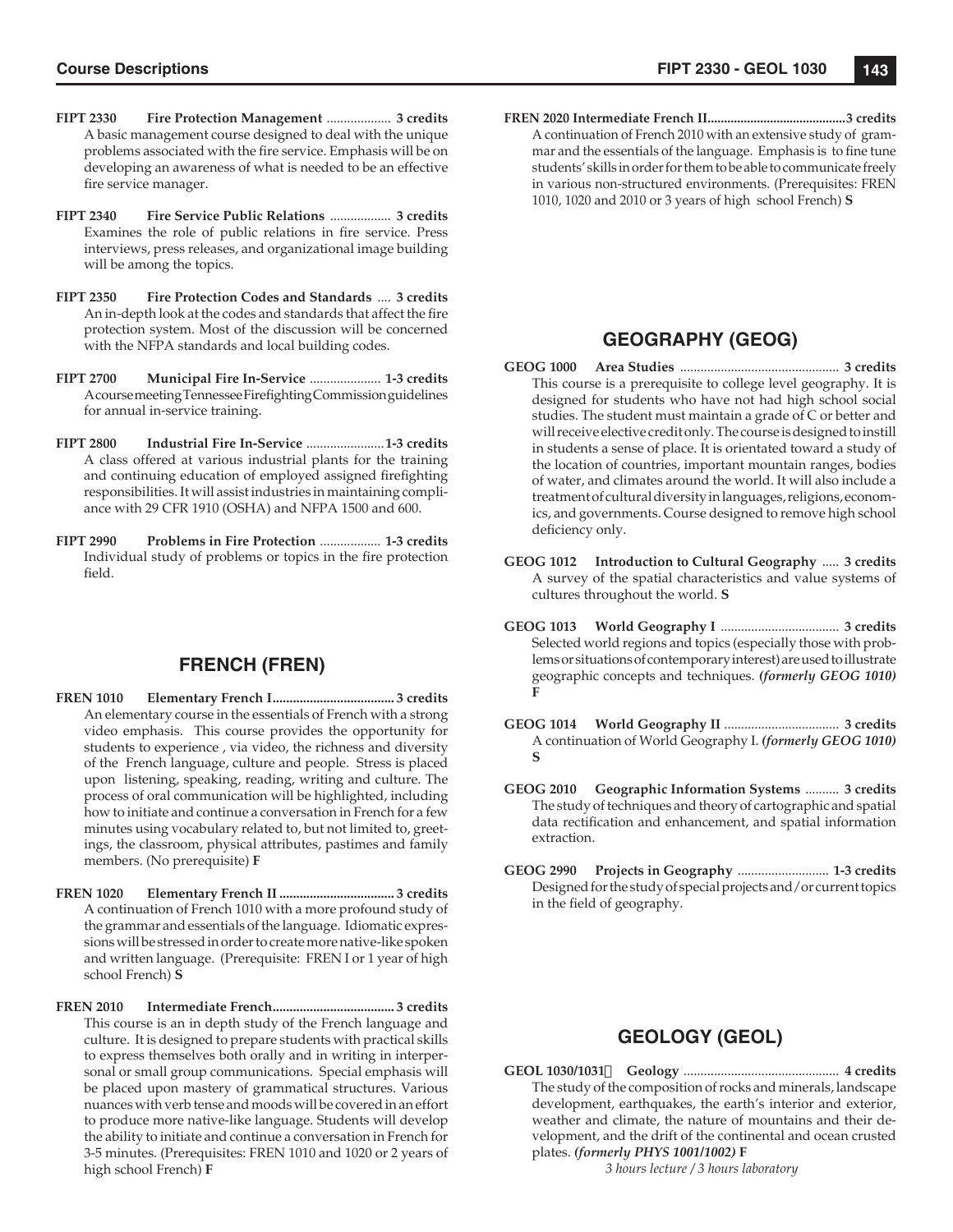## **GERMAN (GERM)**

- **GERM 1010 Elementary German I** ............................... **3 credits** An elementary course in the essentials of German, with emphasis on the four skills: listening comprehension, speaking, writing, and reading. **F**
- **GERM 1020 Elementary German II** .............................. **3 credits** An elementary course in the essentials of German, with emphasis on the four skills: listening comprehension, speaking, writing, and reading. (Prerequisite: GERM 1010) **S**
- **GERM 2010 Intermediate German I** ............................. **3 credits** A continuation of German grammar with readings and exercises to increase vocabulary and contribute to mastery of idiomatic constructions. (Prerequisite: GERM 1020 or two years of high school German) **F**
- **GERM 2020 Intermediate German II** ........................... **3 credits** A continuation of German grammar with readings and exercises to increase vocabulary and contribute to mastery of idiomatic constructions. (Prerequisite: GERM 2010) **S**

# **HISTORY (HIST)**

- **HIST 1000 Introduction to U.S. History** ...................... **3 credits** A courses designed for students who have not had high school U.S. History. The student must maintain a grade of C or better and will receive elective credit only. The purpose of the course is to introduce the historical process, provide exposure to methods of historical study, increase familiarity with basic information about America's past, and provide an appreciation for the factors that have produced the American culture as we know it today.
- **HIST 1110 Survey of World Civilization I** ................. **3 credits** Major economic, political and social developments from ancient times to 1660. (Developmental Reading and Writing required.) *(formerly HIST 1010)* **F, S, Su**
- **HIST 1120 Survey of World Civilization II** ................ **3 credits** A continuation of World Civilization I from 1660 to the present. Emphasis on Western Civilization. Writing emphasis course (3000 words). (Developmental Reading and Writing required.) *(formerly HIST 1020)* **F, S, Su**
- **HIST 2010 American History I** ...................................... **3 credits** American History I - The United States to 1877. A survey of the settlement and development of the colonies, the Revolutionary period, the making of the Constitution, the diplomatic, economic and political problems of the new government, the growth of Nationalism, Jacksonian Democracy, territorial expansion, the Civil War and Reconstruction. **F, S, Su**
- **HIST 2020 American History II** ....................................... **3 credits** American History II - The United States since 1877. A survey of the growth of the United States as an industrial and world power since Reconstruction: the industrial revolution, immigration, urbanization, rise of labor, Spanish-American War, Progressivism, World War I, Twenties, Depression and New Deal, World War II, Post-World War II era and the exercise of great power status in international affairs since World War II. **F, S, Su**
- **HIST 2030 Tennessee History** ....................................... **3 credits** A study of the geographical background, political, social and cultural history of Tennessee from earliest times to the present. *(formerly HIST 2210)*
- **HIST 2100 Introduction to Women's Studies** ............. **3 credits** This course is designed to introduce the student to the interdisciplinary academic field of women's studies. HIST 2100 seeks to explore often-omitted information about women's culture and history. It also examines political, economic, social, psychological and health issues which influence women's lives. (Students cannot receive credit for both HIST 2100 and HUM 2100.)
- **HIST 2118 Honors American History I** ........................ **3 credits** American History I - The United States to 1877. A survey of the settlement and development of the colonies, the Revolutionary period, the making of the Constitution, the diplomatic, economic and political problems of the new government, the growth of Nationalism, Jacksonian Democracy, territorial expansion, the Civil War and Reconstruction. (Prerequisite: permission of the department. Honors course for exceptional students with ACT of 22 or higher who wish to study in small seminar-type class.)
- **HIST 2128 Honors American History II** ..................... **3 credits** American History II - The United States since 1877. A survey of the growth of the United States as an industrial and world power since Reconstruction: the industrial revolution, immigration, urbanization, rise of labor, Spanish-American War, Progressivism, World War I, Twenties, Depression and New Deal, World War II, Post-World War II era and the exercise of great power status in international affairs since World War II. (Prerequisite: permission of the department. Honors course for exceptional students with ACT of 22 or higher who wish to study in small seminar-type class.)
- **HIST 2200 Women in Society** ....................................... **3 credits** This course is designed to examine the role played by women in various societies during different historical periods, factors which have limited women's participation in history and social scientists' assumptions about women. (Students cannot receive credit for both HIST 2200 and HUM 2200) **S**
- **HIST 2990 Problems in History** ............................... **1 3 credits** In-depth study of a particular event, or issue involving reading, writing and oral discussion.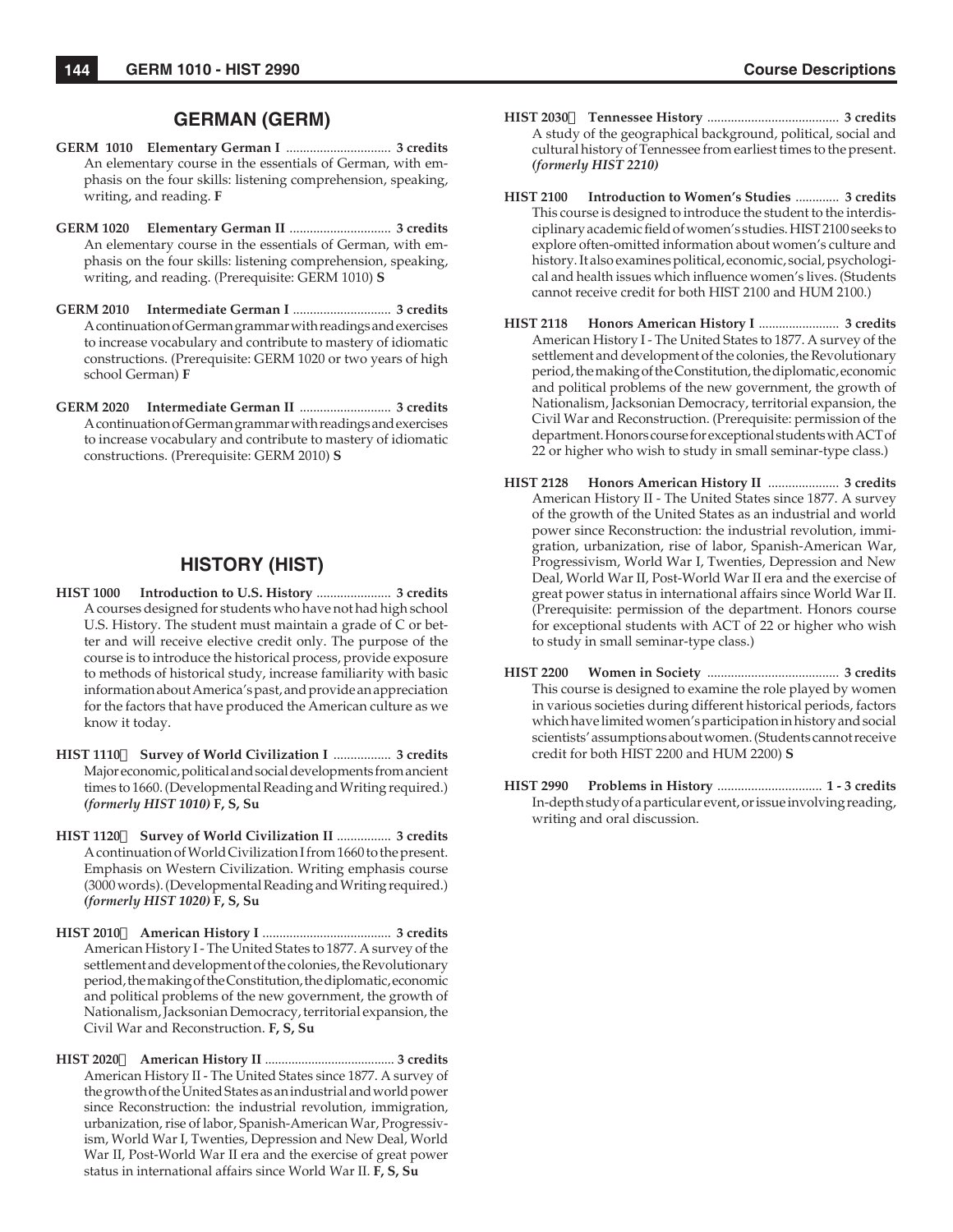# **HEALTH INFORMATION TECHNOLOGY (HITC)**

**HITC 1021 Coding Lab I** ..................................................... **2 credits** This course will provide students practice in applying coding skills acquired in Basic ICD-9-CM coding and Basic CPT/HCPCS coding. The students will become proficient at determining patient diagnoses and procedures by coding patient medical records. The students will develop skills using an encoder and grouper to assist in coding. (Prerequisite or corequisite: MDCD 1010, MDCD 1020) **F**

*4 hours laboratory/week*

**HITC 1051 Professional Seminar** ....................................... **2 credits** This is a capstone course culminating in fundamental and comprehensive review of the domains, subdomains and tasks for entry-level registered health information technician competencies. As part of these competencies students will continue coding practice by use of encoder/grouper. Students will take mock registration exams for self-evaluation of domains, subdomains and tasks. Students will also review guides for professional activities such as resumes, job interviews, and professional conduct. (Prerequisite or corequisites: HITC 1021; MDCD 1030, MDCD 1040) **S**

*4 hours laboratory/week*

**HITC 1051 Professional Seminar** .................................. **2 credits** This is a capstone course culminating in fundamental and comprehensive review of the domains, subdomains and tasks for entry-level registered health information technician competencies. As part of these competencies students will continue coding practice by use of encoder/grouper. Students will take mock registration exams for self-evaluation of domains, subdomains and tasks. Students will also review guides for professional activities such as resumes, job interviews, and professional conduct. (Prerequisite or corequisites: HITC 1021, MDCD 1030, MDCD 1040) **S**

*4 hours laboratory/week*

**HITC 2020/2021 Applications in Healthcare Information**

 **Systems** ........................................................................... **3 credits** This course provides an overview of the use of automated information systems in the healthcare delivery system and its various settings. Students will be introduced to the terminology and essential concepts of health information systems and the privacy/security issues which affect access to and the use of patient information. (Prerequisite: CPSC 1100) **S**

*2 hours lecture / 2 hours laboratory / week*

#### **HITC 2030/2031 Quality Improvement and Assessment**

- **in Healthcare** ................................................................... **3 credits** This course will focus on quality improvement and assessment in a variety of healthcare settings. Emphasis will be placed on implementation of quality tools and techniques as they relate to health information department activities of acute care hospitals, hospital outpatient and emergency departments, ambulatory care settings, and other healthcare facilities. Quality improvement and assessment techniques as they relate to the medical staff will also be addressed. (Prerequisites: HITC 2020/2021, HITC 2040, HITC 2070, MDCD 1010, MDCD 1020) **S** *2 hours lecture / 2 hours laboratory / week*
- **HITC 2040 Health Statistics and Registries** ................ **2 credits** This course focuses on the collection of health data, commonly used computations, the presentation and reporting of data. This course will recognize the sources and uses of health data in the United States. This course also includes the function and use of registries, including the Tumor Registry. (Prerequisites/corequisites: MDTR 1030, HITC 2010) **F**

*2 hours lecture / week*

#### **HITC 2050 Health Information Technology**

 **Practice I** ............................................................................ **3 credits** This course contains planned and supervised clinical experiences in medical facilities. The student is given the opportunity to gain knowledge and skill in admission and discharge procedures, health and vital statistics, coding and abstracting, physician incomplete records, medical transcription supervision, tumor registry and long term care facilities. (Prerequisites: HITC 2010, HITC 2020/2021, HITC 2070, MDTR 1030; Prerequisite or corequisite: BIOL 2010, BIOL 2011; Corequisites: BIOL 2020, BIOL 2021; HITC 2040, MDCD 1010, MDCD 1020, HITC 1021) **F** *1 hour lecture - 4 hours clinical / week*

#### **HITC 2060 Health Information Technology**

 **Practice II** ......................................................................... **3 credits** This course contains planned and supervised clinical experience in medical facilities. The student is given the opportunity to gain knowledge and skill in release of information, utilization review, patient care evaluation procedures, supervisory duties, ambulatory care settings and psych/drug rehab settings. Increased proficiency in coding skills is also emphasized. (Prerequisites: HITC 2050; Prerequisite or corequisite: BIOL 2010, BIOL 2011; Corequisites: BIOL 2020, BIOL 2021; Corequisites: HITC 1041, HITC 2030/2031, MDCD 1030, MDCD 1040) **S** *1 hour lecture - 4 hours clinical / week*

**HITC 2070 Supervisory and Legal Aspects** ................. **3 credits** This course emphasizes the medical record as a legal document and the effect of confidential communication laws on both the release of information and use of health information. The student will also be introduced to management principles and the supervisory role in healthcare organizations. (Prerequisites: HITC 2010; Corequisites: HITC 2020/2021, MDTR 1030) **S**

**HITC 2990 Special Problems in**

 **Health Information Technology** .............................**0-5 credits** This course covers special problems and/or current topics in Health Information Technology.

# **HEALTH (HLTH)**

- **HLTH 2210 Personal Health** ............................................ **3 credits** A study of personal health problems of college men and women, mental health, communicable diseases, degenerative diseases, nutrition, and other health problems of students and their families. **F**
- **HLTH 2310 Safety and First Aid** .................................... **3 credits** Development of a safety attitude and understanding of individual responsibility in personal and community programs for accident prevention and control. Acquiring of knowledge and skills for the emergency care of individuals. **S**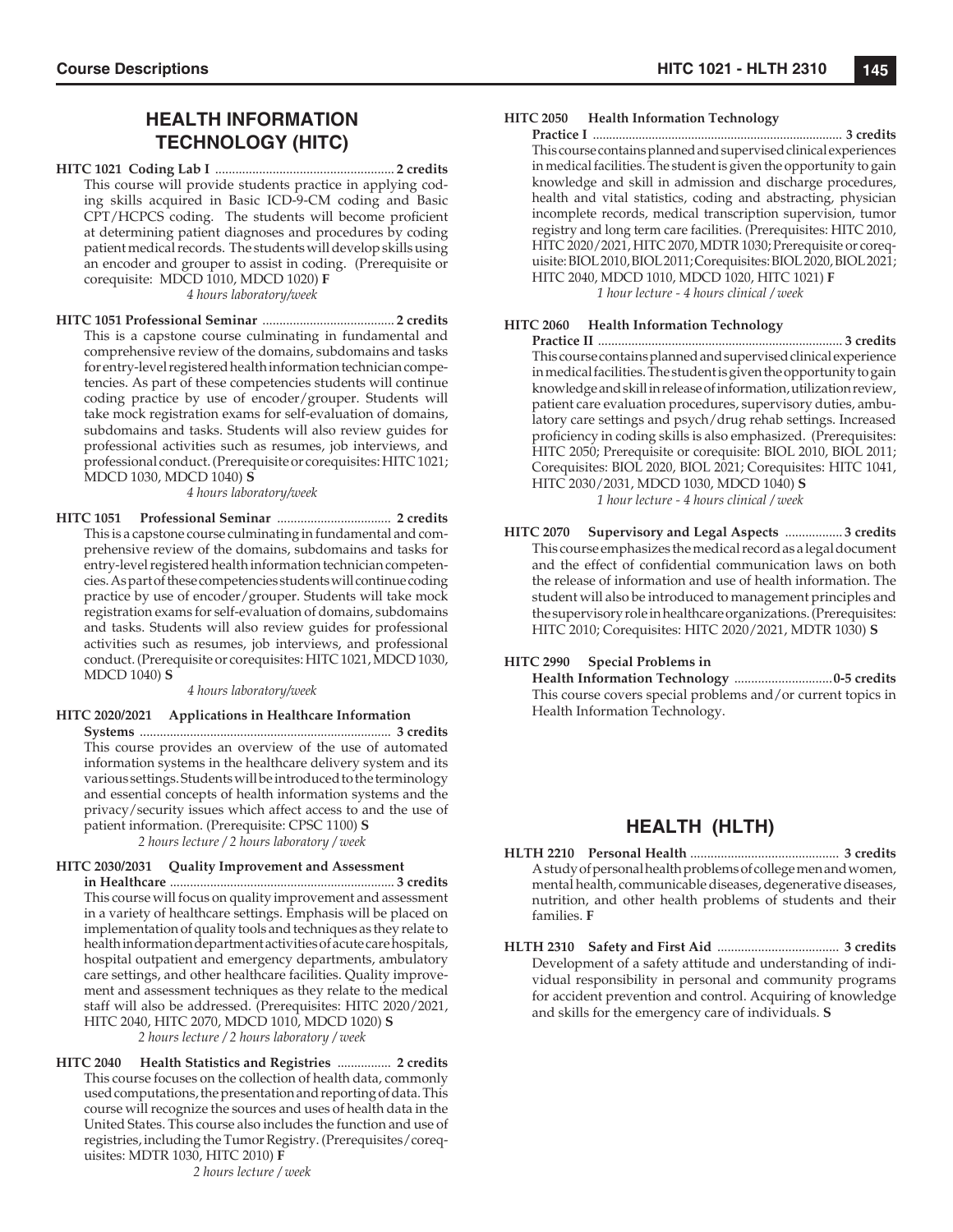# **HOTEL AND RESTAURANT MANAGEMENT (HMGT)**

- **HMGT 1010 Foundations of Hospitality** ....................... **3 credits** An introduction to the major job functions of hospitality establishments such as hotels/motels, restaurants, and private clubs. The service function of the industry will be emphasized. **F/S**
- **HMGT 1050 Facility Operations and Maintenance** ...... **3 credits** Explores the engineering and maintenance requirements peculiar to the hospitality industry. Special emphasis on environmental issues, modernization, building operating systems, and resource management. **As required**

**HMGT 1060 Hospitality Housekeeping and**

 **Engineering** .................................................................... **3 credits** This course covers the housekeeping and engineering departments of a hotel. Students will learn what it takes to direct these day-to-day operations of these vital departments, from "big picture" management down to technical details. **F** *3 hours lecture*

- **HMGT 1070 Hotel Operations** .......................................... **3 credits** This course provides a solid instruction to every aspect of hotel management. Topics include the hotel development and opening process; the general manager's role; financial control and information management; the front office, housekeeping, security and engineering; the food and beverage division; marketing and human resources policy. **F, S**
- **HMGT 1250 Service Management** .................................. **3 credits** Discover how to plan for and manage the different types of food and beverage operations in a hotel, including coffee shops, gourmet dining rooms, room service, banquets, lounges, and entertainment/show rooms. **As required**
- **HGMT 2310 Hospitality Food Production** ...................... **3 credits** Beginning culinary skills such as knife skills are taught in this course. Students practice basic cooking methods and prepare soups, stocks and minor sauces. Standard weights and measures are applied to recipe conversions. Proper sanitation techniques for a food service operation will be emphasized. **F/S** *1 hour lecture / 4 hours laboratory*
- **HMGT 2620 Basic Sanitation** ............................................ **3 credits** Takes a Hazard Analysis Critical Control Point (HACCP) approach to help students understand the basics of hospitality sanitation, and provides everything students will need to know about sanitation as food and beverage managers. Clearly demonstrates the positive effects of good sanitation management on bottom-line profits. As required

#### **HMGT 2640 Hospitality Human Resource**

 **Management** ................................................................. **3 credits** This is the critical area of concern for the future. Learn how to recruit and retain high-caliber employees in tomorrow's shrinking labor pool. Understand the technical and legal challenges of hospitality human resource management. Apply the specifics of recruiting competent people, dealing with labor unions, offering benefit programs, and much more. Based on U.S. labor law, including the new Americans with Disabilities Act (ADA), this course is a must for anyone in operations management. **S**

- **HMGT 2660 Tourism and the Hospitality Industry** .... **3 credits** Provides a true introduction to tourism. Takes a social science perspective to give students a thorough understanding of the broad range of factors that influence and are affected by tourism. Also shows tourism in action, with sections on research methods, marketing, planning, and other applications. Provides the firm foundation students need for higher-level tourism courses. **As required**
- HMGT 2670 Front Office Procedures ..................................3 credits Features information on today's front office computer technology, yield management, and reservation systems. Helps students understand the effects of the front office on the overall operation of a hotel and works step-by-step through the front office guest cycle. Outlines the role of front office management and discusses how guest concerns shape management strategies and procedures for front office tasks. **F**
- **HMGT 2685 Housekeeping Management** ........................ **3 credits** Learn what it takes to manage this vital department. Provides a thorough overview, from the big picture of maintaining a quality staff, planning, and organizing, to the technical details of cleaning each area of the hotel. Covers the new pressures and demands facing housekeeping executives and shows how you can make a difference in determining whether or not guests return to your property. **As required**
- **HMGT 2700 Food and Beverage Service** .......................... **3 credits** Discover how to plan for and manage the different types of food and beverage operations in a hotel, including coffee shops, gourmet dining rooms, room service, banquets, lounges, and entertainment/showrooms. **As required**
- **HMGT 2715 Hospitality Industry Training** ..................... **3 credits** Training is the key to enhancing employee productivity and keeping employees motivated. Here's the help you need to develop, conduct and evaluate one-on-one and group training that will reduce turnover, improve employees' job performance, and help your organization attain its goals. This course is full of ideas you can easily put into action! **As required**
- **HMGT 2730 Marketing of Hospitality Services** ............. **3 credits** Learn how to use proven marketing techniques to improve business at your property; clearly spells out how to develop, implement, and evaluate a marketing plan; helps you see how to identify and reach the customers you want using marketing tactics specific to hospitality services. As required
- **HMGT 2765 Hospitality Law** .............................................. **3 credits** Explains the legal considerations of hospitality property management in straight-forward, easy-to-understand terms. Reflects the most recent changes in legislation affecting the hospitality operations and helps students learn to recognize legal pitfalls before they become problems. Includes comprehensive sections on food and beverage laws. **As required**
- **HMGT 2770 Hospitality Sales and Marketing ................ 3 credits** Covers how to plan and implement effective marketing and promotional strategies – knowledge that will be critical for the success of any property. Provides tips for increasing revenue through a variety of means, from menus to telemarketing, and describes how to handle numerous selling situations. **S**
- **HMGT 2805 Convention Management and Service** .......**3 credits** Shows you how to increase your property's convention and meeting business through improved marketing and better service. Learn how to address meeting planners' needs and concerns confidently, creatively, and effectively. Take advantage of unique ideas for servicing groups during their stay. **F**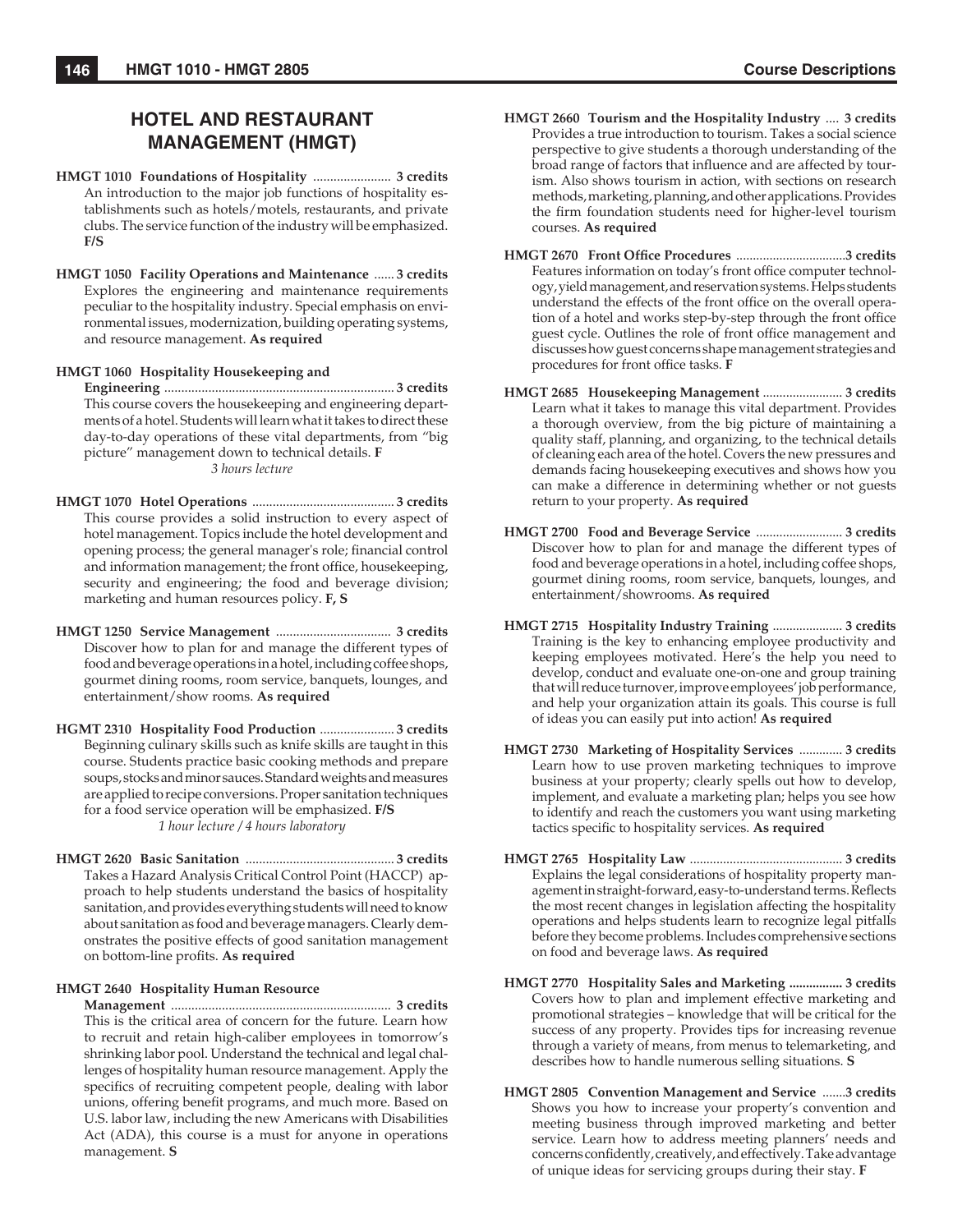#### **HMGT 2820 Foodservice Cost Control and**

 **Purchasing** ...................................................................... **3 credits** Students will learn how to control expenses organized around the operating cycle of the control system with a focus on bottomline profit and budgetary goals. Methods of choosing suppliers and products, receiving and storing products and evaluating cost control methods through the act of purchasing will also be discussed. **F, S**

#### **HMGT 2830 Hospitality Industry Computer**

 **Systems .......................................................................... 3 credits** Covers computer applications for all hospitality functional areas. Features sections on reservations, sales and catering, special computer applications in human resources functions and preventive maintenance, and the management of information systems. Includes the basics of computer systems for various property types and the "nuts and bolts" of hardware and software. **As required**

- **HMGT 2870 Bar and Beverage Management** ................ **3 credits**  Covers all facets of bar and beverage management, including how to balance marketing and control objectives, plan the business, select and train employees, and establish and maintain control systems. Features in-depth material on responsible alcohol service and essential information on a wide range of beverage products, including non-alcoholic drinks and wines. Also covers the duties of a bartender and characteristics bartenders should possess. **As required**
- **HMGT 2910 Hotel/Restaurant Internship** .................. **1-3 credits** This course is designed to give the student practical experience in the area of hospitality management by participating in a cooperative work-study program within the hospitality industry. (Permission of instructor required.) **F, S, Su**

## **HUMANITIES (HUM)**

- **HUM 2010 Humanities: The Human Adventure I** ....... **3 credits** This introductory course will relate to the human experience as expressed through music, literature, art, theatre, and other disciplines from the Paleolithic Age through the 16th century. The multimedia humanities survey blends sights, sounds, impressions, and ideas that teach students both history and elements of each art form. Various topics will be considered such as freedom and responsibility, creation and destruction, order and chaos. **F, Su**
- **HUM 2110 Humanities: The Human Adventure II** ..... **3 credits** This introductory course will explore the human experience as expressed through music, literature, art, theatre, and other disciplines from the 17th century to the present. The multimedia humanities survey blends sights, sounds, impressions, and ideas that teach students both history and elements of each art form. Various topics will be considered such as freedom and responsibility, creation and destruction, order and chaos. **S, Su**

#### **HUM 2020 Introduction to**

 **African-American Studies I** .......................................... **3 credits** Multidisciplinary approach to the Afro-American experience through the Civil War and Reconstruction years. Writing emphasis course with at least one in-class essay examination and at least 3000 words of writing outside the classroom. (Same as SOCI 1005)

#### **HUM 2030 Introduction to**

 **African-American Studies II** ........................................ **3 credits** Multidisciplinary approach to the Afro-American experience from the Civil War through the Civil Rights era; explores rural and urban society, the A-A church, and intellectual and protest movements. Writing emphasis course with at least one in-class essay examination and at least 3000 words of writing outside the classroom. (Same as SOCI 1010)

- **HUM 2100 Introduction to Women's Studies** ............... **3 credits** This course is designed to introduce the student to the interdisciplinary academic field of women's studies. HUM 2100 seeks to explore often-omitted information about women's culture and history. It also examines political, economic, social, psychological and health issues which influence women's lives. (Students cannot receive credit for both HUM 2100 and HIST 2100.) **F**
- **HUM 2150 Women in Literature** ..................................... **3 credits** Introduction to the study of women through the roles and stereotypes portrayed in a variety of literary genres. Writing emphasis course with at least one in-class essay examination and at least 3000 words of writing outside the classroom.
- **HUM 2200 Women in Society** .......................................... **3 credits** This course is designed to examine the role played by women in various societies during different historical periods, factors which have limited women's participation in history and social scientists' assumptions about women. (Students cannot receive credit for both HUM 2200 and HIST 2200) **S**
- **HUM 2500 Introduction to the Great Books** ................. **3 credits** Reading and discussion of those selections included in the Adult Great Books Program. Emphasis will be given to the understanding and interpretation of these writings through student discussions directed by a lead faculty member. Discussion leaders will also include faculty from different departments.

#### **HUM 2900 Problems and Topics in**

 **Cultural Studies** ........................................................ **1-6 credits** Instructor-designed courses to fulfill general humanities objectives and/or to provide specific Interdisciplinary Studies courses not offered. Provides for the advanced, individualized study of special interests in cultural studies; may include foreign and/or independent study, and may be repeated, provided the same experience is not repeated. (Same as SOCI 2900 and POLI 2900)

**HUM 2990 Special Problems in the Humanities** .... **1-3 credits** A course featuring an examination of a topical issue (theme or value) through the humanities. This course may be repeated for credit provided the theme is not repeated.

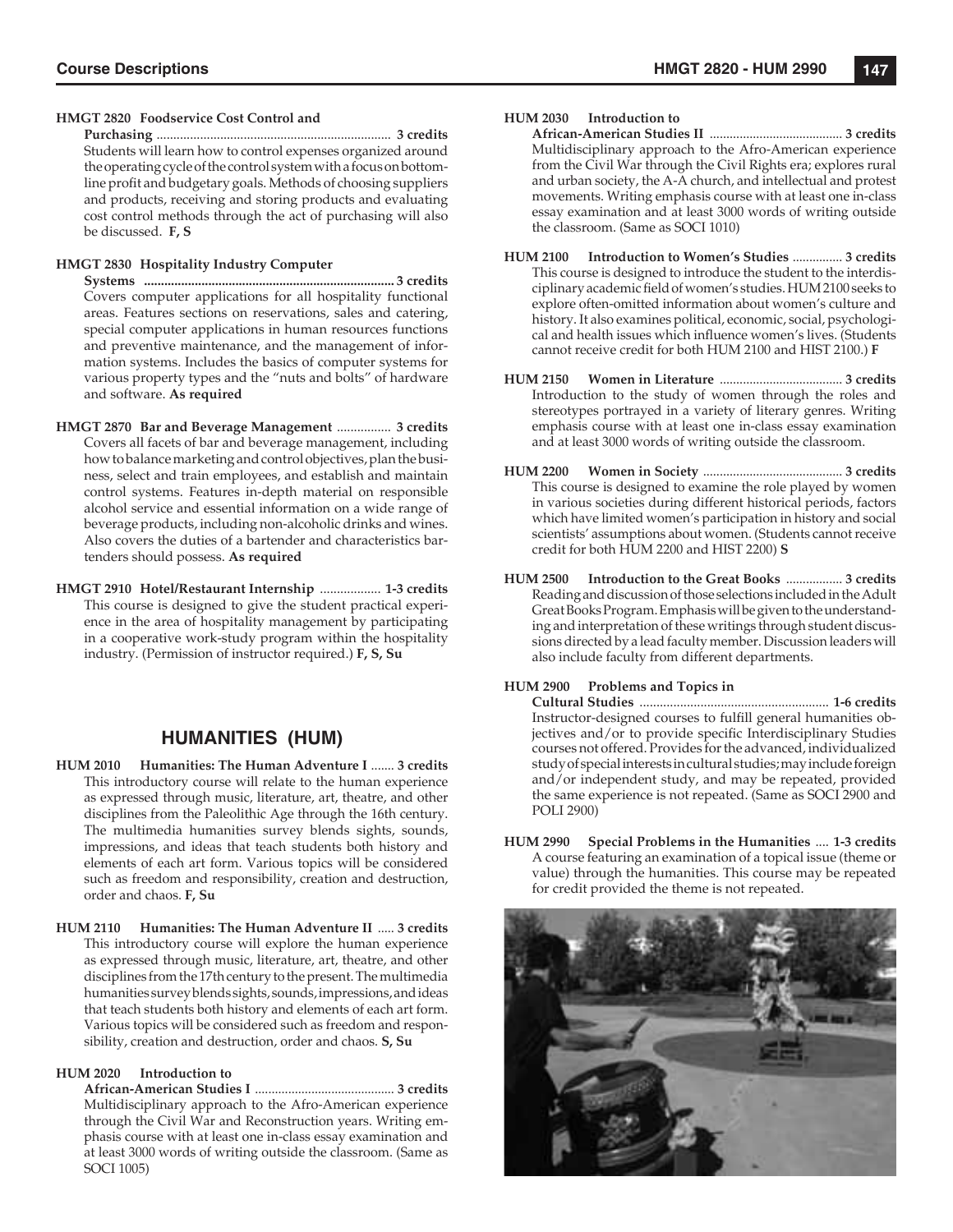# **INFORMATION TECHNOLOGY (INTC)**

**INTC 1050/1051 Computer Graphics/Animation** ........ **3 credits** This course covers knowledge and skills of using computer graphic devices and software packages. **F** *2 hours lecture / 2 hours laboratory*

- **INTC 1060/1061 Web Design and Development** ........ **3 credits** Training includes design, image manipulation, hypertext language, hyperlinks, image maps, graphic images, tables, frames, forms, Cascading Style sheets, multimedia, Web editors, and JavaScript. (Prerequisite: CPSC 1100 or equivalent) **F** *2 hours lecture / 2 hours laboratory*
- **INTC 1070/1071 Authoring Multimedia** ...................... **3 credits** This course provides the basic knowledge and skills to create interactive Web applications and multimedia applications and projects using current technology. (Prerequisite: CPSC 1100 or equivalent) **As required**

*2 hours lecture / 2 hours laboratory*

**INTC 1085 Hardware Support** ....................................... **4 credits** This course addresses the necessary skills to produce knowledge and support for basic software and hardware configuration, troubleshooting and diagnosis, along with associated safety issues. Instruction provided will begin the preparation for taking the A+ Certification Exam. As required

**INTC 1090/1091 Advanced Web Design and**

 **Development** ................................................................... **3 credits** This course provides an introduction to client- side vs. serverside environments. Database and scripting language(s) will be explored in relation to Web design, along with emerging technologies. (Prerequisite: INTC 1060 or knowledge of HTML) **S** *2 hours lecture / 2 hours laboratory*

**INTC 2000/2001 Java** ........................................................ **4 credits** This course will provide students with necessary knowledge and skills of programming using Java. (Prerequisite: CPSC 1230 OR INTC 1060 or some programming experience) **As required**

*3 hours lecture / 2 hours laboratory*

**INTC 2010/2011 Micosoft Windows Desktop**

 **Operating System** ........................................................ **3 credits** This course teaches the strategies and tactics for installing, configuring, administering and troubleshooting Microsoft Windows Desktop Operating System in a networking environment. **F**

*2 hours lecture / 2 hours laboratory*

**INTC 2020/2021 Microsoft Windows Server** ............... **3 credits** This course teaches the strategies and tactics for installing, configuring, administering and troubleshooting a Microsoft Windows Server in a networking environment. **F** *2 hours lecture / 2 hours laboratory*

#### **INTC 2030/2031 Microsoft Windows Network**

 **Infrastructure** ................................................................ **3 credits** This course is designed to teach the basic skills required to install, support and troubleshoot the various Microsoft Windows Server networking components and services to include DNS, DHCP, Remote Access, WINS and NAT. (Prerequisite: INTC 2020. **F**

*2 hours lecture / 2 hours laboratory*

**INTC 2040/2041 Novell Administration** ...................... **4 credits** This course will provide students with necessary knowledge and skills to perform competently in the role of network administrator or system manager. **As required** *3 hours lecture / 2 hours laboratory*

#### **INTC 2050/2051 Microsoft Windows Active**

 **Directory** ......................................................................... **3 credits** This course teaches strategies and tactics for implementing, administering, and troubleshooting information systems that incorporate Microsoft Windows Active Directory in an enterprise computing environment. (Prerequisite: INTC 2020) **S** *2 hours lecture / 2 hours laboratory*

**INTC 2090/2091 Web Server Applications** .................. **3 credits** This course focuses on creating dynamic Web applications that interact with a database using client-side scripts, server-side scripts, and compiled server programs. (Prerequisite: INTC 1090 or equivalent) **As required**

*2 hours lecture / 2 hours laboratory*

# **INDUSTRIAL TECHNOLOGY Drafting and Design (ITDD)**

- **ITDD 1010/1011 Engineering Graphics I** .................... **4 credits** A study of basic drafting practices incorporating computer aided drafting (CAD) techniques (commercial software), Topics will include instruments, theory of projection, geometric construction, orthographic projection, dimensioning, lettering, and auxiliary and sectional view construction. **F, S** *2 hours lecture / 4 hours laboratory*
- **ITDD 1015/1016 Pre-Engineering Graphics** ............... **2 credits** A course of study designed specifically for the Pre-engineering student pursuing the associate of science degree who plans on transferring to an engineering program at a university. The course consists of basic freehand sketching and creating two-dimensional drawings using AutoCAD 2002, creating two dimensional layouts and schematics using AutoCAD 2002, and creating three dimensional models using AutoCAD Mechanical Desktop or AutoCAD Inventor. **F**

*1 hour lecture / 2 hours laboratory*

**ITDD 1020/1021 Engineering Graphics II** .................. **4 credits** A continuation of Engineering Graphics I utilizing computer applications. Topics include machine and working drawings, descriptive geometry topics and graphical elements. (Prerequisite: ITDD 1010) **F, S**

*2 hours lecture / 4 hours laboratory*

**ITDD 1410/1411 Technical Illustration** ....................... **4 credits** A study of technical illustration utilizing computer applications in selected mediums for stated communicative formats with emphasis on techniques and detail. (Prerequisite: ITDD 1010 and consent of instructor) **F**

*2 hours lecture / 4 hours laboratory*

**ITDD 2430/2431 Computer Aided Drafting** ............... **3 credits** A continuation of drawing utilizing the micro-computer (CAD) system. Topics include machine and working drawing, library construction, menu development and CAD project analysis. (Prerequisite: ITDD 1010/1011) **S**

*2 hours lecture / 2 hours laboratory*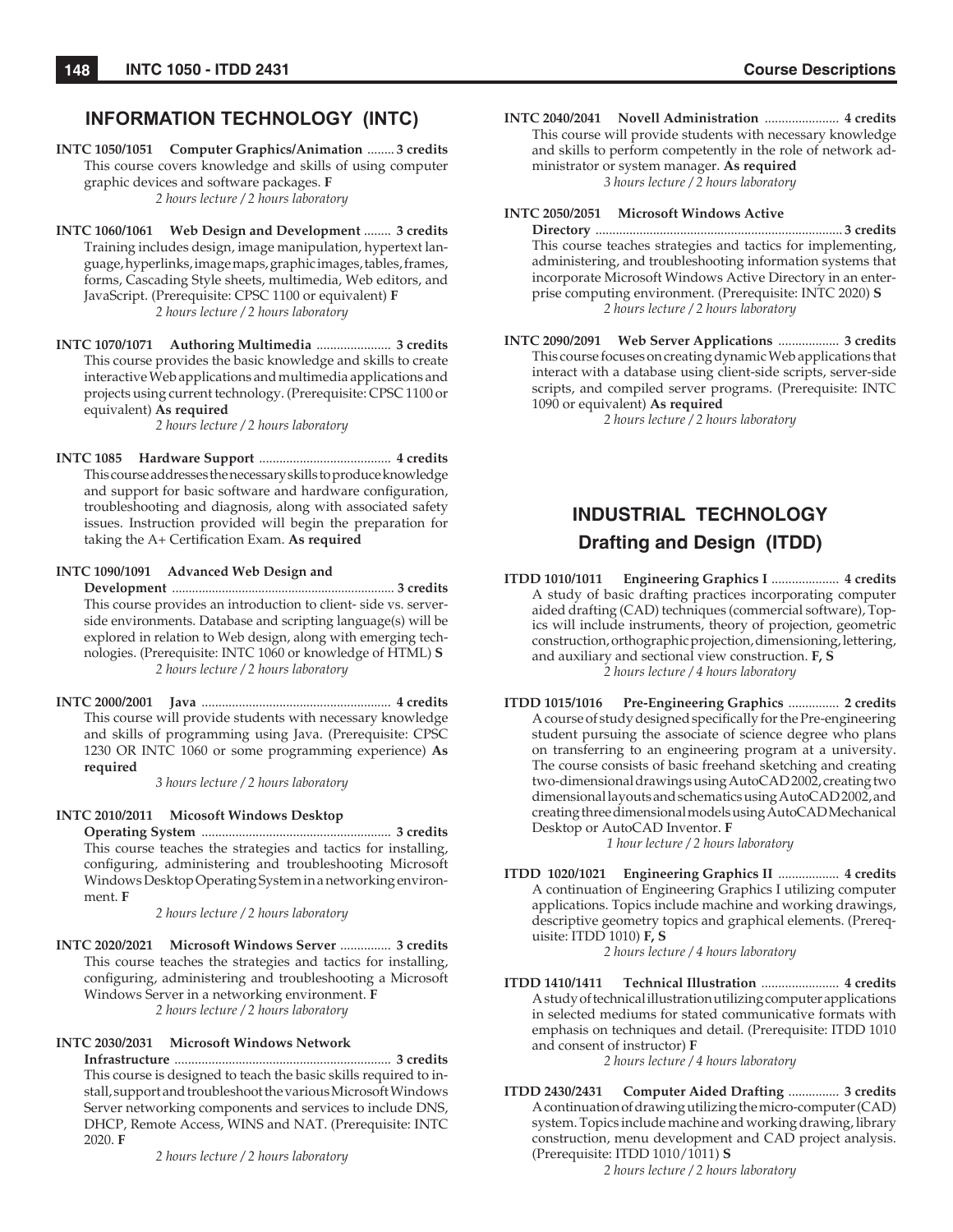- **ITDD 2510/2511 Architectural CAD** ............................ **4 credits** A study of architectural drawing utilizing the micro-computer (CAD) system. The students will produce drawings associated with building design including details, plans sections and specific design elements. (Prerequisite: ITDD 1010/1011) **F** *2 hours lecture / 4 hours laboratory*
- **ITDD 2610/2611 Computer Graphics Applications** ... **3 credits** The applications of computer aided drafting and design (CAD) as they relate to professional and industrial practices. Custom design of menu driven software as applied to industrial specifications. (Prerequisite or corequisite: ITDD 2430/2431) **As required**

*2 hours lecture / 2 hours laboratory*

- **ITDD 2710/2711 Graphic Design** ................................. **4 credits** The applications of graphic communication as applied to society and industry. Utilization of both CAD and board for total media format. (Prerequisite: ITDD 2430/2431) **As required**. *2 hours lecture / 4 hours laboratory*
- **ITDD 2810/2811 CAD 3-D** ............................................. **3 credits** An introductory course in the applications of 3-dimensional parametric modeling software in industrial design and applications. Students will learn the basics of 3-dimensional modeling of components, how these components are assembled in assembly drawings, and how the fit, form and function of each component in the assembly is verified. Emphasis is placed on problem solving with individual and group assignments. (Prerequisites: ITDD 1010/1011, ITDD 1020/1021 and ITDD 2430/2431 or permission of instructor.) **As required** *2 hours lecture / 2 hours laboratory*

**ITDD 2820/2821 Parametric Modeling and Design** .... **3 credits** A continuation of ITDD 2810, where students apply parametric modeling software in advanced design applications. Students will design jigs and fixtures, cams, gears, and other forms of tooling. Emphasis is placed on individual and group problem solving techniques during the component design process. (Prerequisites: ITDD 2810/2811) **As required**

*2 hours lecture / 2 hours laboratory*

**ITDD 2990 Special Problems in**

 **Drafting and Design** ................................................... **4 credits** This course is for specially designed advanced study within the realm of Engineering and Architectural Graphics for both board and computer graphic application. (Prerequisite: Consent of instructor. May be repeated for 12 hours credit.) **As required**.

*2 hours lecture / 4 hours laboratory*

## **Electrical/Electronics (ITEE)**

**ITEE 1010 Electrical Applications** ............................... **3 credits** This course is required for all Industrial Technology students. An overview of electrical terminology and unit conversions will be covered. Basic electrical circuit concepts will be presented using series and parallel DC circuits. The fundamentals of digital electronics will be presented using the "AND", "OR" and "NOT" logic gates. Industrial control circuits will be presented using numerous input devices such as limit, float, and push button switches along with such output devices as

relays, contactors, and motor starter coils. Circuit protection devices such as overload, circuit breakers, and fuses will be covered. Electrical print reading concepts will be conveyed by describing the operating characteristics of each input and output device and how it relates to other electrical components on a line diagram. An introduction to ladder logic programming using Programmable Logic Controllers (PLC's) will be discussed. (Corequisite: ITEE 1011). **F**

*3 hours lecture*

**ITEE 1011 Electrical Applications Laboratory** ............ **1 credit** An introductory course for the Industrial Technology major student with laboratory experiments and exercises which correspond to lecture material in ITEE 1010. (Prerequisite or Corequisite: ITEE 1010). **F**

*2 hours laboratory*

- **ITEE 1320 DC Electrical Circuits** ................................. **3 credits** A study of unit conversions and the analysis of electrical parameters such as resistance, voltage, current, and power in series, parallel, and series-parallel resistive DC circuits. Analysis will be accomplished by applying network theorems such as Thevenin's Theorem to solve capacitor/inductor charging and discharging DC circuits. The conversion of voltage sources to current sources and also current sources to voltage sources will be covered. (Prerequisite: completion of Developmental Mathematics courses, if applicable. Corequisite: ITEE 1321) **F** *3 hours lecture*
- **ITEE 1321 DC Electrical Circuits Lab** ........................... **1 credit** An introductory course with laboratory experiments and exercises which correspond to lecture content in ITEE 1320. (Corequisite: ITEE 1320) **F**

*2 hours laboratory*

- **ITEE 1330 AC Electrical Circuits** ................................. **3 credits** A study of AC sinusoidal waveforms applied to series, parallel and series-parallel AC circuits and applications of network theorems involving rectangular and polar numbers. The effects of resistance, inductance, and capacitance on sinusoidal phase relationships and the conversion of voltage sources to current sources and current sources to voltage sources are a major part of the course. Mesh current analysis and Nodal analysis will be applied to multisource AC circuits. Series and parallel resonant circuit characteristics will be analyzed along with the quality factor (Q), decibels, R-C low pass filters, R-C high pass filters, band-pass filters and band-stop filters. (Prerequisite: ITEE 1320; Corequisite: ITEE 1331) **S** *3 hours lecture*
- **ITEE 1331 AC Electrical Circuits Lab** ............................ **1 credit** A laboratory course for experiments and exercises corresponding to lecture content in ITEE 1311. (Corequisite: ITEE 1330) **S** *2 hours laboratory*
- **ITEE 1510 Digital Electronics** ....................................... **3 credits** An introduction to integrated circuit logic families. A study of number systems, logic gates, boolean algebra, Karnaugh maps, and the analysis of combinational logic circuits such as flipflops and other multivibrators. (Prerequisite: one year of high school algebra, completion of developmental mathematics, or consent of instructor, and Corequisite: ITEE 1511) **F** *3 hours lecture*
- **ITEE 1511 Digital Electronics Lab** ................................. **1 credit** A study of the basic digital concepts with laboratory experiments and exercises which correspond to lecture material in ITEE 1510. (Prerequisite or Corequisite: ITEE 1510). **F** *2 hours laboratory*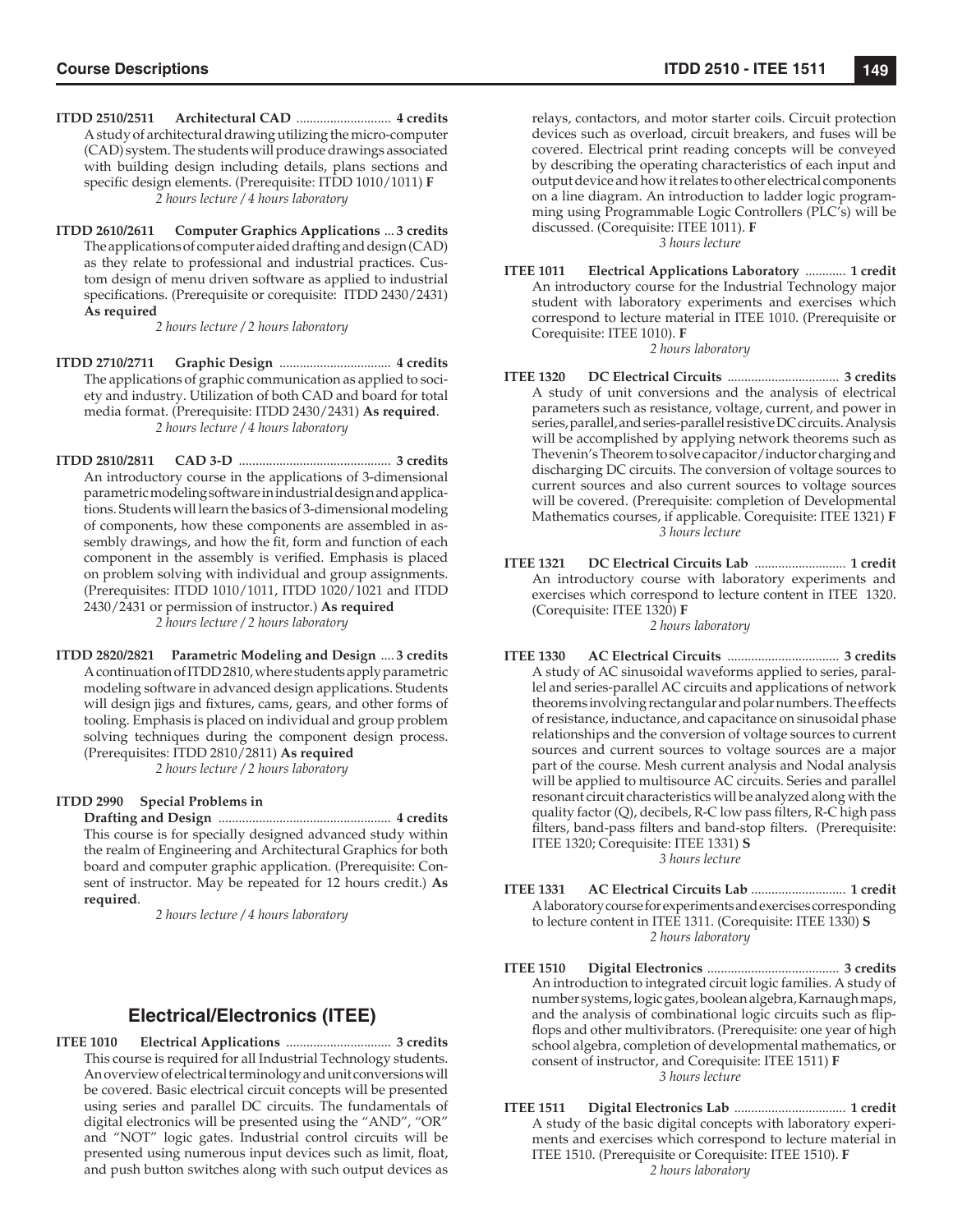- **ITEE 1710 Electronics** ..................................................... **3 credits** An introduction to semiconductor materials and the PN junction. Rectifiers and the Zener diode will be studied. Bipolar and JFET transistor characteristics, biasing, amplication and multistaging will be covered. Operational amplifier and Oscillator characteristics and applications will be covered along with the analysis for proper operation. (Prerequisite: ITEE 1320/1321 or consent of instructor and Corequisite: ITEE 1711). **S** *3 hours lecture*
- **ITEE 1711 Electronics Lab** ............................................... **1 credit** A study of semiconductor devices and materials with laboratory experiments and exercises which correspond to lecture material in ITEE 1710. (Prerequisite or Corequisite: ITEE 1710). **S** *2 hours laboratory*
- **ITEE 1910 Microprocessor Fundamentals w/Lab** ...... **3 credits** A study of the hardware and software components of computer systems. Topics include principles of microcomputers, microprocessor architecture, programming and troubleshooting. **S** *2 hours lecture / 2 hours laboratory*
- **ITEE 2610 Electrical Power** .............................................. **2 credits** A study of the production and transmission of electrical power. Topics include transformer operation and types, load configurations, Power factor correction, and the study of the National Electrical Code (NEC). (Prerequisite or Corequisite: ITEE 2611)

*2 hours lecture*

**ITEE 2611 Electrical Power Lab** .................................... **2 credits** A study of the production and transmission of electrical power with laboratory experiments and exercises which correspond to lecture material in ITEE 2610. (Prerequisite or Corequisite: ITEE 2610)

*4 hours laboratory*

**ITEE 2730 Industrial Controls** ...................................... **3 credits** Topics include electrical print reading, basic motor control, various switches and sensors, and relays and solenoids. A study of electrical system control principles will begin with relay logic hardware and then proceed to applying Programmable Logic Controller (PLC) ladder logic software. The student will develop ladder logic diagrams from functional word descriptions and then program the controller. Process control design projects such as conveyor, machine, etc. will be stressed by creating the program from a functional word description of the process. Tours of local manufacturing plants will be included, if time permits. **As required**.

*3 hours lecture*

**ITEE 2731 Industrial Controls Laboratory** ................... **1 credit** An extensive "hands-on" lab that allows the student to wire various industrial control circuits and program a Programmable Logic Controller (PLC) and robot. Laboratory experiments and exercises correspond to lecture material in ITEE 2730. (Prerequisite or Corequisite: ITEE 2730) **As required**. *2 hours laboratory*

#### **ITEE 2990 Special Problems in**

 **Electrical/Electronics** ................................................ **1-4 credits** A course for specially designed study within the realm of Electrical Technology. (Prerequisite: Prior approval of instructor is required) **As required**.

# **Electromechanical (ITEM)**

- **ITEM 1110 Mechanical Power Transmission** .............. **4 credits** Mechanical Power Transmission covers the activities of power tranmission such as force, resistance, power, work and thrust. Students are required to apply these activities to the repair of gear trains, belt and chain drives, shaft coupling and clutches, and bearing selection, installation and maintenance. **F** *2 hours lecture / 4 hours laboratory*
- **ITEM 1310 Millwright Principles** .................................. **3 credits** This course is oriented toward relocating, storage, installation and placing into operation industrial machines and equipment. Lab activities include welding, sheet metal fabrication, rigging, sketching, print reading, piping and tubing, pumps and layout of electrical circuits. **S**

*2 hours lecture / 2 hours laboratory*

- **ITEM 2110 General Welding** .......................................... **3 credits** General Welding is an introduction to welding terminology, procedures and joing design. Students are required to run continuous weld beads with the electric arc, SMAW, GTAW, GMAW (MIG), FCAW and oxy-acetylene processes. **F** *1 hour lecture / 4 hours laboratory*
- **ITEM 2410 Hydraulics and Pneumatics** ........................ **4 credits** A course of study combining classroom lecture and laboratory exercises for fluid power consisting of the basic fundamentals of hydraulic and pneumatic components and systems, basic theory of design, fluids and their properties, problem-solving techniques and industrial maintenance applications. Included in an extensive study of electrical-mechanical and hydraulicpneumatic symbols and schematics. **F**

*2 hours lecture / 4 hours laboratory*

**ITEM 2610 Piping and Auxiliaries** ................................ **4 credits** This course covers threaded pipe, welded pipe, isometric pipe sketching, pipe layout, gaskets, packing, industrial hose and tubing, basic steam system operation, automatic and manual valves, and positive displacement pumps. **S**

*2 hours lecture / 4 hours laboratory*

# **Manufacturing (ITMF)**

- **ITMF 1005 Transition Course** ......................................... **3 credits** This course is designed for diploma completers from the Tennessee Technology Centers or students who have non-traditional educational experiences and wish to pursue an associate of science degree from Walters State. Taken as an independent study, this course is designed to develop a plan of study, determine how credit for previous coursework or experience will be applied toward a degree, and develop an electronic portfolio preliminary to granting credit. **F, S, Su**
- **ITMF 1010 Operations Management I** ......................... **3 credits** An overview of manufacturing organization, operations management and the responsibilities of the various functional manufacturing departments. Current manufacturing topics are discussed such as Lean Manufacturing, JIT, KanBan, Agile,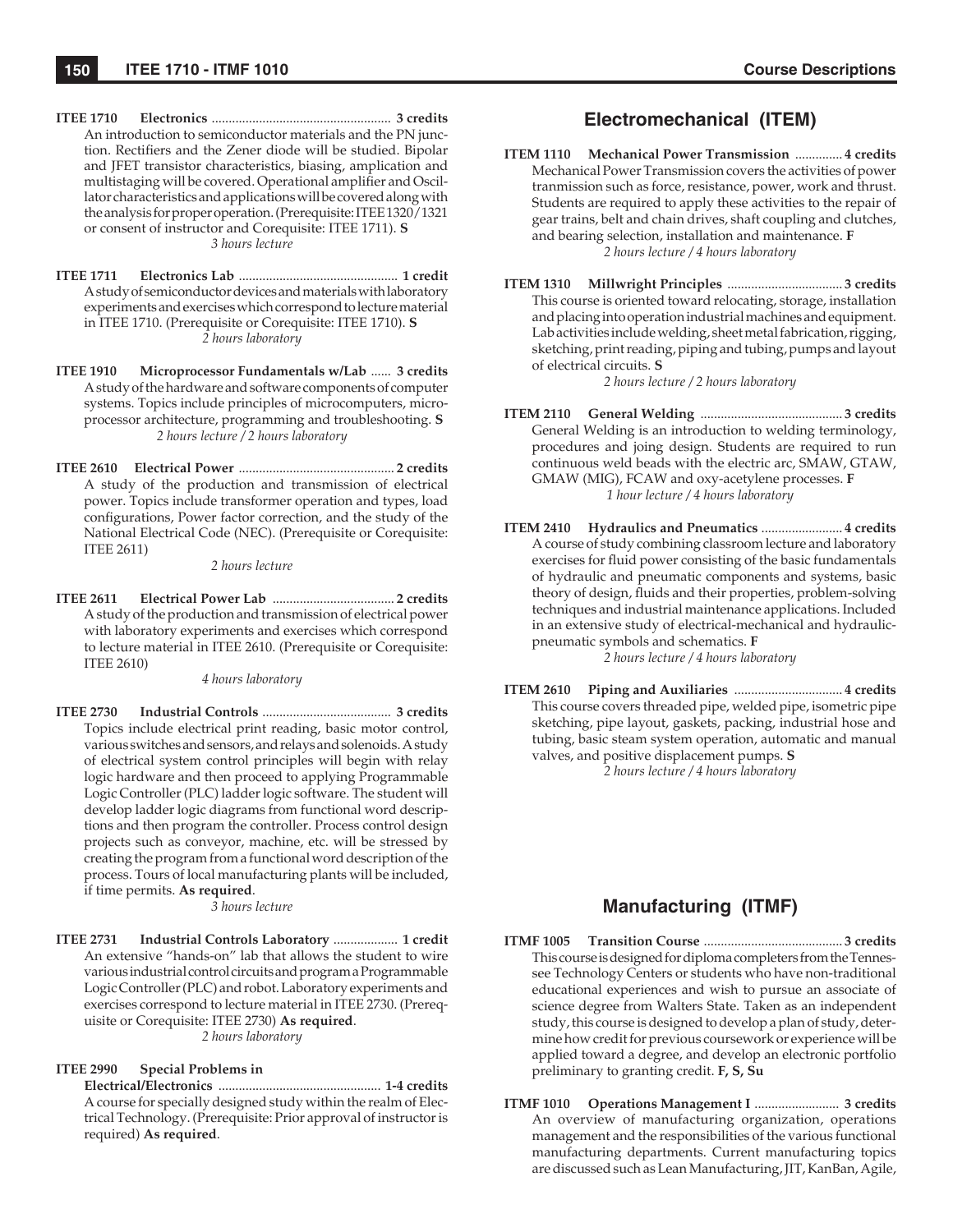Flexible, Integrated Management, Facilities Planning, Work Measurement, and others. A heavy emphasis is placed on Deming quality methods and their application. *3 hours lecture*

#### **ITMF 1210/1211 Industrial Materials**

 **and Processes** .................................................................... **3 credits** A study of industrial materials and processes with emphasis on both metals and non-metals, their properties, selection and use. Included will be material molding, forming, shaping, joining, and etc. Basic machining will be covered with lab experiences to include bench layout, milling, drilling, turing and sawing. CNC programming will be introduced, with students writing a simple G&M code program manually. (Prerequisite: ITMF 1010) **F** *2 hours lecture / 2 hours laboratory*

**ITMF 1430/1431 Quality Assurance** ............................... **3 credits** A study of the SPC quality function within the manufacturing environment for data collection, organization, and analysis. The course includes techniques used to construct check sheets and control charts for variable and attribute data to determine process control and capability. In conjunction with the above, the diagnostic journey will include Pareto charts, and cause and effect diagrams along with reading and interpretation of manufacturing blueprints and GD&T. Also included are the techniques and instruments used in measuring product characteristics. Computer methods will be discussed. (Prerequisite: ITMF 1010, and completion of all remedial and developmental mathematics courses or consent of instructor) **S** *2 hours lecture / 2 hours laboratory*

**ITMF 1510 Total Quality Applications** ...........................**4 credits** A study and application of the Total Quality Management (TQM) concept. Participants will be exposed to a wide variety of problem solving and team building activities which are taken primarily from the management principles of Peter Senge and W. Edwards Demming. Demming's 14 points will be explored in detail, as well as specific statistical tools required to implement the TQM (SPC). Participants will learn by completing a required quality team project. (Prerequisite or corequisite: ITMF 1430) **As required**.

**ITMF 1520 Quality Systems** ..............................................**3 credits** A study of the various quality management concepts and quality standards in use among today's manufacturing leaders and how they impact the role of the Quality Assurance workforce. Emphasis will be placed on the needs and methods associated with process documentation within a quality management system. The role of the Quality Assurance workforce relative to new product launches will be explored, along with tools associated with these projects. **As required**.

*3 hours lecture*

**ITMF 1530 Metrology and Calibration** ...........................**3 credits** A study of the science or measurement related to industrial applications, including familiarization with various types of measurement equipment, gage capability studies, methods of instrument calibration, and the selection of appropriate measurement equipment. (Prerequisites: ITMF 1430/1431) **As required**

*3 hours lecture*

**ITMF 1540 Inspection and Testing Methods** .................**3 credits** A more advanced study in the technology of inspection and testing in an industrial setting. Reading and interpretation of blueprints and working drawings, the application of Geometric

Dimensioning and Tolerancing (GD&T), performing part layouts from working drawings, establishing checklists for routine part layouts and establishing sampling plans to be used in manufactruing are the core of the course. (Prerequisites: ITMF 1430/1431, ITMF 1610) **As required**

*3 hours lecture*

#### **ITMF 1550 Root Cause Analysis and**

 **Problem Solving** ..............................................................**3 credits** A study of root cause analysis and problem solving. The seven quality tools will be explored in depth, as the course will introduce the student to statistical approaches to root cause analysis and problem solving. Students will learn and apply statistical tools to separate the vital few process variables from the trivial many that exist in any process. Proper experimentation techniques will be discussed, including an introduction to Design of Experiments. (Prerequisites: ITMF 1430/1431 and ITMF 1520) **As required**. *3 hours lecture*

- **ITMF 1610 Introduction to Industrial Print Reading** ...**3 credits** A study of drawing topics that will include lettering, sketching, dimensioning, projections, drawing perspectives, sectional views, reading of machine and mechanical drawings, tooling blueprints, and welding and fabrication drawings used in industrial systems. A brief introduction to Geometric Dimensioning and Tolerancing is included. **As required**. *3 hours lecture*
- **ITMF 1810 Industrial Supervision** ................................ **3 credits** A study of the characteristics for effective supervision with emphasis on communications and organizational relationships. Workforce motivational factors are discussed, as well as exercises in staffing, promotion and personality traits. Topics also include the role of the supervisor within the management structure, the responsibilities of supervision, and regulatory and legal ramifications of supervisory behavior and decisions. This study emphasizes leadership, teamwork, and Lean methods with a strong human relations emphasis. (Prerequisite: ITMF 1010, ITMF 2610 or consent of instructor) **S** *3 hours lecture*
- **ITMF 2200/2201 Machine Tool Technology** .................... **3 credits** The use of metal working machine tools and accessories including the mill, lathe, saw, drill press, and surface grinder with emphasis on safety. Precision measuring tools and hand tools will also be used. Surface plate layout for the purpose of machining will be taught. Machining characteristics of commonly machined metals will be studied. Cutting speed and feed rate calculations will be covered in depth. Cutting tool types, geometry, lubricants and applications will be covered. (Prerequisite: ITMF 1010 and ITMF 1210/1211, or permission of instructor.) **As required.**

*2 hours lecture / 2 hours laboratory*

**ITMF 2610 Occupational Safety** .................................... **3 credits** A study of the Tennessee Annotated Codes pertaining to Workman's Compensation and the Tennessee Occupational Safety and Health Administration (TOSHA). Topics include employee and managerial responsibility to potential safety and health situations. Other topics include hazards, fire safety, the anatomy of fire, spills and releases and emergency response. Total Safety Management, liabilities, safety systems, accident prevention and accident reporting with emergency response. An introduction to the EPA and disposal of hazardous wastes are addressed in this course as well. **S**

*3 hours lecture*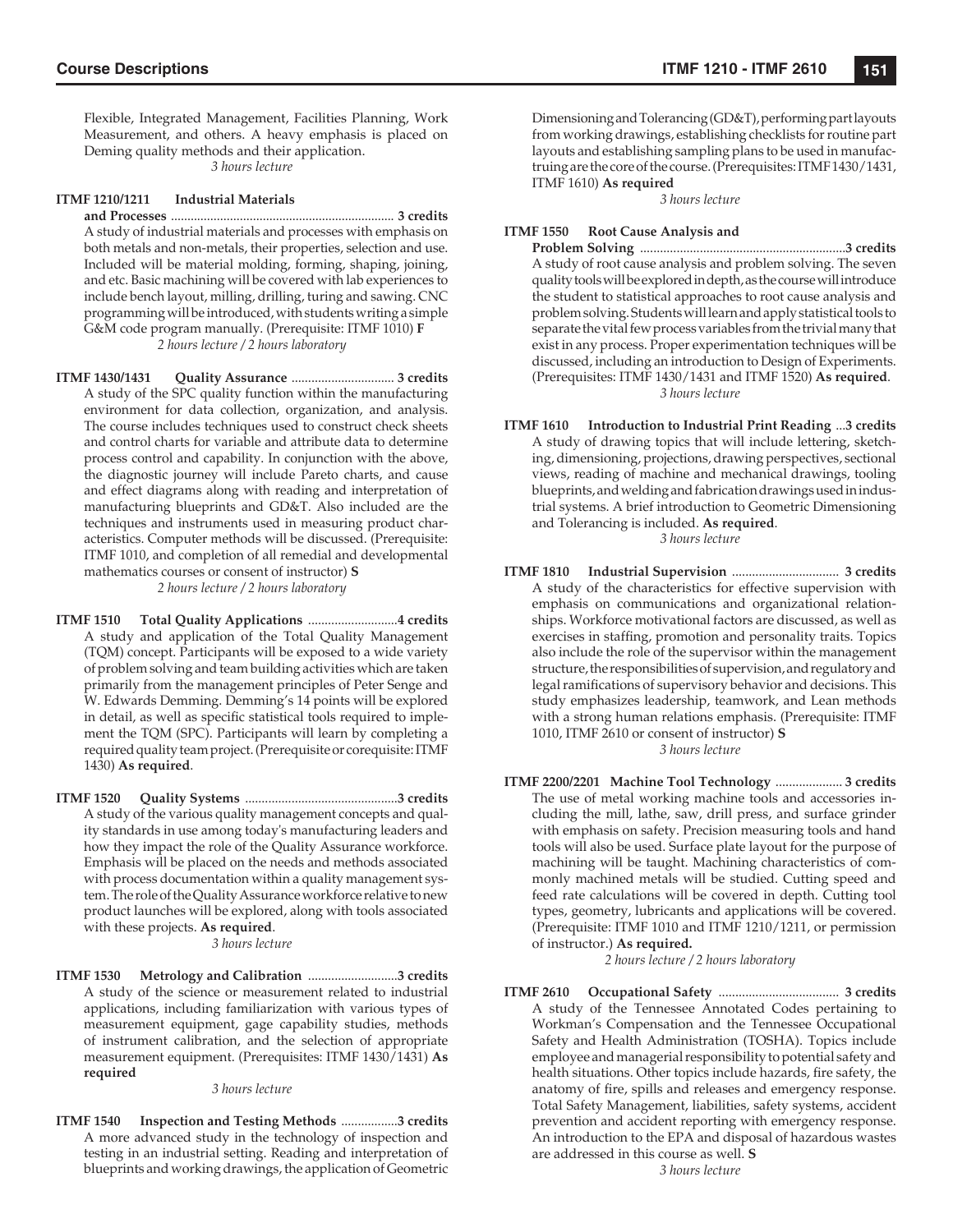**ITMF 2710 Operations Management II** ........................ **3 credits** A study of the fundamentals of production and materials control systems. Topics include the elements of the Manufacturing Planning and Control System. Materials Requirements Planning (MRP), Manufacturing Resource Planning (MRPII), queuing theory, and an introduction to the requirements of establishing a Just-In-Time manufacturing environment. Other topics include computerized materials planning/scheduling, job scheduling techniques and the possible implications of such.(Prerequisites: ITMF 1010 and completion of all remedial and developmental mathematics courses or consent of instructor) **F**

*3 hours lecture*

**ITMF 2720/2721 Facilities Planning** .............................. **3 credits** Work methods analysis and planning for the functions of the storage and retrieval of production materials and supplies. This study looks at the uses of facilities planning in the reduction of labor costs associated with production, and the analysis of material flow within the facilitity. Additional topics include the economical selection of material handling and storage equipment and determining adequate space allocation for the functions of manufacturing, testing, and inspection of the product. In addition, the use of computerized facility planning software systems will be explored and evaluated during the course. (Prerequisites: ITDD 1010, ITMF 1010, ITMF 2610, ITMF 2710 and completion of all remedial and developmental mathematics courses or consent of instructor) **S**

#### *2 hours lecture / 2 hours laboratory*

**ITMF 2740/2741 Industrial Measurement and Cost Systems** .................................................................. **3 credits** A study of work methods and analysis for improvement to re-

duce labor, content, process analysis and approaches to problem solving. This course includes the gathering of data through the use of time studies, pre-determined time standards, an introduction to methods-time-management (MTM), and establishing a work sampling study utilizing random observations. This data is then analyzed for application to cost reduction and improved efficiency. The various forms of wage plans are also discussed concerning the advantages and disadvantages of each. Included are the study and use of financial and analytical methodologies for the determination of equipment purchases, lease, or rental replacement frequencies and/or justifications. A study of economics as utilized by engineering departments, for equipment selection, decision making, analysis of data, and the time-value of money. (Prerequisites: ITMF 1010 and completion of all remedial and developmental mathematics courses or consent of instructor) **F**

*2 hours lecture / 2 hours laboratory*

**ITMF 2810/2811 CNC Programming w/Lab** ................ **3 credits** A study of the capabilities, programming procedures, advantages and disadvantages of numerical control (N/C) and computerized numerical control (CNC) metal working machine tools. Manual methods for generating, debugging and running point-to-point and continuous path programs including linear and circular interpolation, canned cycles, loops, and subroutines to produce work pieces of increasing complexity. Manual methods for generating, debugging and operating robotic equipment will also be covered. (Prerequisites or corequisites: ITMF 1010, ITMF 1210, ITMF 2200 or permission of instructor) **As required** 

*2 hours lecture / 2 hours laboratory*

**ITMF 2990 Special Problems in Manufacturing** .... **1-6 credits** This course allows the student additional advanced studies in a particular area of interest to the student or which are in demand by local industry. This course may be repeated for credit provided the same subject matter is not used. (Prerequisite: The student must have prior approval of the instructor before registering for this course.) **As required**.

# **PARALEGAL STUDIES (LAW)**

**LAW 1110 Introduction to Paralegal Practice, Professional Ethics and Legal Office Management** 

 **(required course)** ........................................................... **4 credits** An overview of the legal assistant profession including the work and regulation of attorneys; the definition and role of the paralegal; paralegal skills; state regulation of paralegals; job opportunities for paralegals; attorney and paralegal ethics and professionalism; the legal office environment including personnel, systems, procedures, and software. **F, S**

### **LAW 1120 Legal Research and Writing Skills**

 **(required course)** .......................................................... **4 credits** Study of government organization, sources of law and research methods; training in legal research of primary and secondary law sources including statutory codes, reporters, digests, case briefing, legal encyclopedias, treatises, practice manuals, ALR and the CFR. Training in computer assisted legal research including Internet research and Lexis. Practical application of legal research skills by drafting of legal research memoranda, correspondence, and various litigation and/or commercial documents in realistic firm environment. (Prerequisite or Corequisite: LAW 1110) **F, S**

#### **LAW 1130 Civil Litigation, Evidence, and Investigation**

 **Skills for Paralegals (required course)** ..................... **4 credits** Study of civil litigation procedure and practice in federal and Tennessee state courts at trial and appellate levels. Includes study of Federal Rules of Evidence; study of procedures and methods for interviewing and investigating; training in drafting of pleadings, motions, and discovery documents; training in litigation management and assistance; and training in interviewing and fact investigation. (Prerequisite or Corequisite: LAW 1110) **F, S**

- **LAW 1140 Torts, Workers Compensation, and Employment Law (required course)** .................................................. **4 credits**  Study of the law of Torts including negligence, intentional torts, and strict liability; defenses and damages; case analysis. Includes study of Tennessee Workers Compensation Act and study of federal and state employment law. Emphasis is placed on paralegal's role and required skills to assist attorneys practicing in these areas. (Prerequisite or Corequisite: LAW 1110) **F, S**
- **LAW 1150 Contract Law (required course)** ................. **2 credits** Study of the common law of contracts and Articles 2, 3 and 4 of the Uniform Commercial Code. Training in drafting of simple contracts. (Prerequisite or Corequisite: LAW 1110) **F, S**
- **LAW 1160 Business Organizations (required course)2 credits** Study of the various forms of doing business including the sole proprietorship, general and limited partnerships, the limited liability company, and various types of corporations. Training in drafting appropriate original documents for various business forms. (Prerequisite or Corequisite: LAW 1110) **F, S**

#### **LAW 1170 Real Property Law and Title Search Skills for**

 **Paralegals (required course)** ....................................... **2 credits** Study of the principles of real property law including estates, concurrent ownership, and transactions of lease and sale. Training in drafting documents related to conveyance of title. Training in performing a basic title search. (Prerequisite or Corequisite: LAW 1110) **F, S**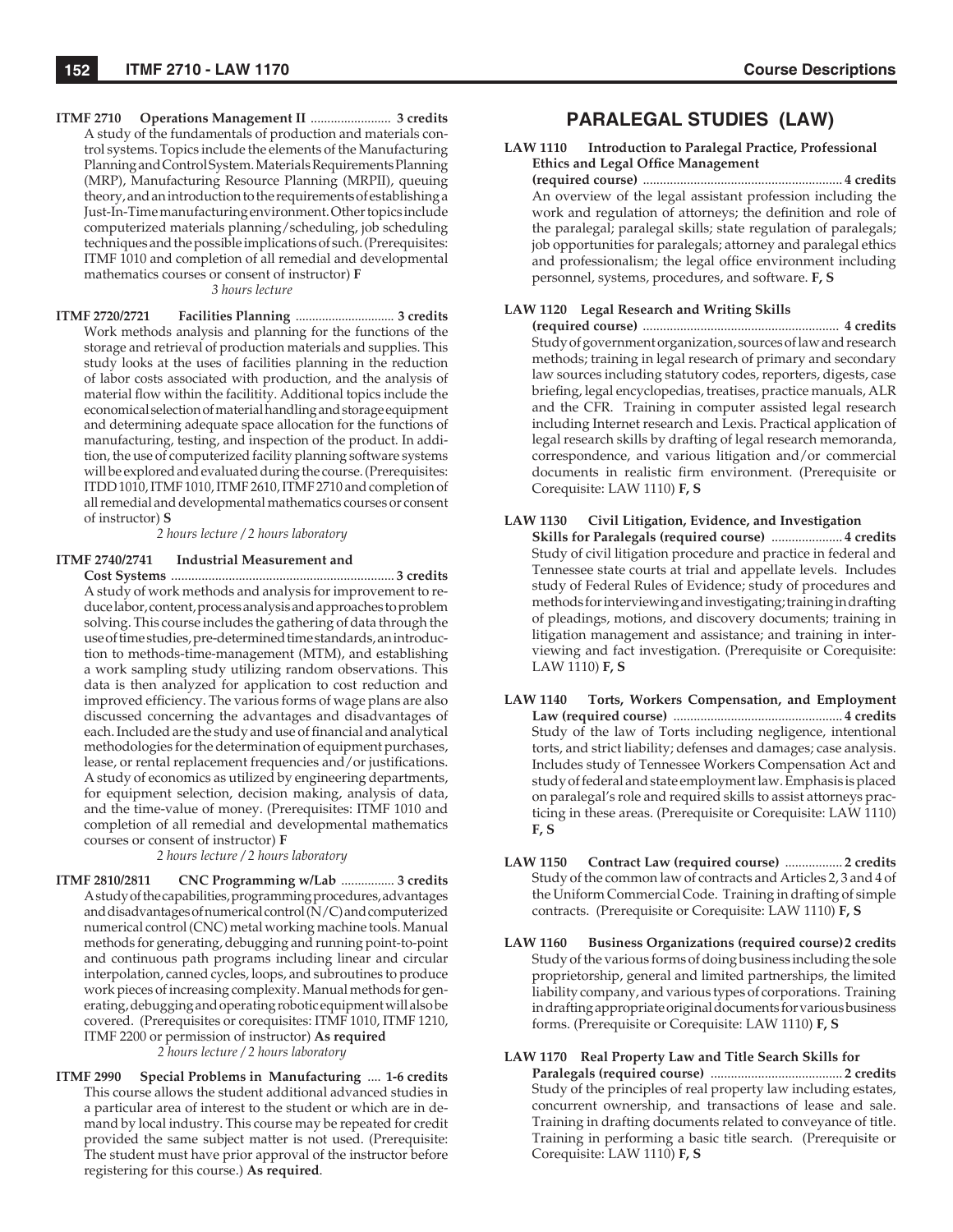#### **LAW 1180 Wills, Trusts & Estate Administration for**

 **Paralegals (required course)** ....................................... **2 credits** Study of the law of wills and trusts and the administration of estates under the Uniform Probate Code and Tennessee statutes. Training in drafting basic wills and trusts. (Prerequisite or Corequisite: LAW 1110) **F, S**

#### **LAW 1185 Debtor-Creditor Relations and Bankruptcy Law**

 **(required course)** ............................................................ **2 credits** Study of the creation of debt; the creation and perfection of security interests in personal and real property; statutory methods of collecting a judgment; the Fair Debt Collection Practices Act; the Fraudulent Conveyances Act; the Credit Reporting Act; the U.S. Bankruptcy Code with emphasis of proceedings under Chapters 7, 11 and 13. Training in drafting of documents to create and perfect a security interest, collection letters, and bankruptcy petition and supporting schedules. (Prerequisite or Corequisite: LAW 1110) **F, S**

#### **LAW 2010 Criminal Litigation and Procedure**

 **(elective course)** ............................................................. **3 credits** Study of the various crimes including their elements, defenses and punishment. Study of criminal procedure from commission to trial. Study of Constitutional concepts involved in substantive and procedural criminal law. Emphasis is placed on paralegal's role and required skills to assist attorneys practicing in prosecution or defense. (Prerequisite or Corequisite: LAW 1110 and 1120) **As required**

#### **LAW 2020 Domestic Relations, Administrative Law, and**

 **ADR (elective course)** ................................................... **3 credits**  Study of the law of marriage, annulment, divorce, separation, child custody and support, property division, domestic abuse, family torts, paternity, adoption, artificial insemination, and surrogacy. Training in drafting of pleadings in divorce case, motions and marital dissolution agreements. Study of law of agencies including statutory source, promulgation of rules and regulations, administrative procedures and exhaustion of remedies. Study of methods of alternative dispute resolution including negotiation, arbitration, mediation. Emphasis is placed on paralegal's role and required skills to assist attorneys practicing in these areas. (Prerequisite or Corequisite: LAW 1110) **As required**

**LAW 2040 Legal Externship (Elective course)** ..............**1 credit**  Work experience in a private law office, government or corporate legal department. Work is supervised and evaluated. (Pre requisite or Corequisite: LAW 1110) **As required**

### **LAW 2050 Selected Topics in the Law (Elective course)** .........................................................**1-6 credits** Selected topics related to law or the paralegal profession. (Prerequisite or Corequisite: LAW 1110) **As required**

**LAW 2990 Special Problems in Law** ..........................**1-6 credits** Special topics related to law or the paralegal profession. (Pass/ Fail grade assigned)

# **MANAGEMENT (MGMT)**

**MGMT 1100 Business Computer Applications** ............... **3 credits** This course is designed to assist the student in achieving proficiency in computer applications as they relate to business solutions. The student will demonstrate a working knowledge of word processing, electronic communications, data bases, presentation software and spreadsheets. **F, S, Su**

### **MGMT 1110 Electronic Spreadsheet and**

 **Database Applications** ................................................ **3 credits** Electronic spreadsheet software will be utilized for business applications such as the preparation of worksheets and financial statements. The course also emphasizes database management techniques for the microcomputer. **F, S**

### **MGMT 2110 Advanced Word Processing and**

 **Desktop Publishing** ..................................................... **3 credits** Creating and editing advanced text documents and importing the text documents into desktop publishing software packages will be the emphasis of this course. Microcomputers and several software packages are utilized for business applications such as the preparation of brochures and newsletters. **S**

### **MGMT 2210 Principles of Management and**

 **Quality Improvement** ................................................. **3 credits** This course provides an introduction to the fundamental principles and theory of business management including the process of decision-making and problem solving related to planning, organizing, leading and controlling in the typical business firm. Designed to provide a brief history of the origins of modern quality management, and review of basic tools for evaluating and achieving performance excellence. **F, S**

### **MGMT 2500 PowerPoint Presentations and**

 **Web Page Design** ......................................................... **3 credits** This course should provide in-depth introduction of using Microsoft PowerPoint. Topics include basic and advanced skills of PowerPoint, the design concepts of creating presentations. Also, the course should present fundamental concepts and applications to build and publish Web sites, manage existing Web sites, and create hyperlinks and HTML documents. Because basic computer-use knowledge is required, prerequisites to this course would be MGMT 1110 and MGMT 2110. **S**

- **MGMT 2530 Human Relations** ............................................ **3 credits** A course designed to encourage the student to understand relationships through a study of interpersonal communication, motivation, positive reinforcement, leadership processes and styles, conflict and change management, stress, prejudice, discrimination, group dynamics and personal development. **F, S**
- **MGMT 2570 Human Resource Management** ................ **3 credits** A survey of the principles and policies relating to the personnel function of a business. Topics covered include job analysis, forecasting, recruiting, training, and evaluation, and government policies and legal decisions. **As required**
- **MGMT 2590 Business Presentations** ................................ **3 credits** A capstone course designed to teach formal presentation skills for use in a business environment. Students will learn how to design, produce and present comprehensive business documents. The course will emphasize skills required to produce professional high quality documents. Word processing; desktop publishing, and business presentation software will be utilized.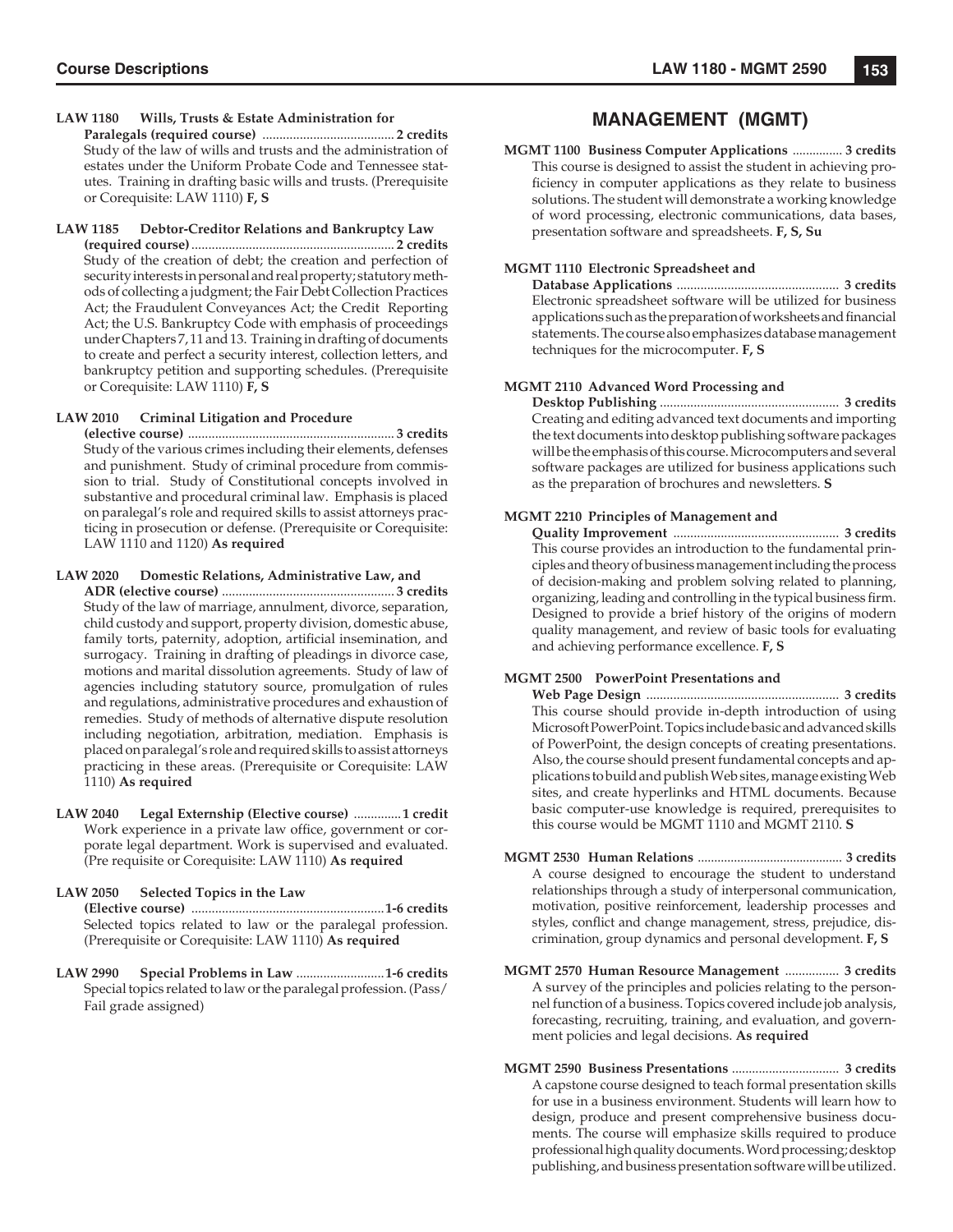- **MGMT 2980 Students in Free Enterprise Practicum** ..... **2 credits** A course designed to provide students the opportunity to develop leadership, teamwork and communication skills through practicing and teaching the principles of free enterprise. **S**
- **MGMT 2990 Special Problems in Management** ......... **1-6 credits** Special problems dealing with topics related to business. **As required**

# **MATHEMATICS**

*(Calculators are required in all mathematics courses.)*

### **Developmental Mathematics (DSPM)**

- **\*\*DSPM 0700 Basic Mathematics** ........................................ **3 credits** A pre-algebra course including problem solving with fractions, percents, proportions, integers, geometry, variables, simple linear equations, tables and graphs. Satisfactory completion of this course allows the student to exit to DSPM 0800 Elementary Algebra. (Prerequisite: admission is only by the college assessment and placement procedure.) **F, S, Su**
- **\*\*DSPM 0800 Elementary Algebra** ..................................... **3 credits** This course extends the topics of DSPM 0700 and includes problem solving with algebraic expressions including simple trinomial factoring, and linear equations, inequalities, and functions. Satisfactory completion of this course allows the student to exit to DSPM 0850 Intermediate Algebra. (Prerequisite: admission is only by the college assessment and placement procedure or successful completion of DSPM 0700 Basic Mathematics) **F, S, Su**
- **\*\*DSPM 0850 Intermediate Algebra** ................................... **3 credits** This course extends the topics of DSPM 0800 and includes problem solving with polynomial, quadratic, rational, and radical functions. Satisfactory completion of this course allows the student to exit to college-level mathematics. (Prerequisite: admission is only by the college assessment and placement procedure or successful completion of DSPM 0800 Elementary Algebra.) **F, S, Su**
- **\*\*DSPM 0870 Elementary/Intermediate Algebra** ...............**6 credits** This course is a combination of DSPM 0800 and DSPM 0850 and covers the competencies and skills listed above for each of these courses. It provides an opportunity for completion of the requirements for DSPM 0800 and DSPM 0850 in the same semester. (Prerequisite: Admission is only by the college assessment and placement procedures or successful completion of DSPM 0700 Basic Mathematics. Permission of the instructor is also required.) **F, S**

\*\*These courses constitute the TBR required sequence based on placement.

# **College Mathematics (MATH)**

*(Calculators are required in all mathematics courses.)*

### **MATH 1410Number Concepts and**

 **Algebraic Structure** ..........................................................**3 credits** Students will use problem solving and logic to develop number sense and a conceptual understanding of number systems, number operations, number theory, and functions. These concepts will be explored using manipulative materials, collaborative activities, and technology. (Prerequisite: Two years of algebra or completion of developmental mathematics.)

# **MATH 1420 Problem Solving, Geometry and**

 **Statistics** ............................................................................ **3 credits** Students will use problem solving and logic to explore and develop concepts in geometry, measurement, probability, and statistics. These concepts will be explored using manipulative materials, collaborative activities, and technology. (Prerequisite: Two years of algebra or completion of developmental mathematics.)

- **MATH 1530 Probability and Statistics** ......................... **3 credits** An introduction to probability and statistics without calculus including descriptive statistics, probability distributions, the normal distribution, testing hypotheses, the t-test, and estimates and sample sizes. The student should check transfer institution catalogs to decide between MATH 1530 and MATH 2050 Probability and Statistical Applications. (Prerequisite: Two years of high school algebra or completion of developmental mathematics.) *(formerly MATH 1080)* **F, S, Su**
- **MATH 1630 Finite Mathematics** .................................... **3 credits** A course in algebraic, logarithmic, and exponential functions. Other topics include systems of linear equations and inequalities, matrices, linear programming, and mathematics of finance. (Prerequisite: Two years of algebra or completion of developmental mathematics.) *(formerly MATH 1022 and MATH 1610)* **F, S, Su**
- **MATH 1710 Pre-Calculus (Algebra)** .............................. **3 credits** A pre-calculus course in the theory and application of polynomial, logarithmic, exponential, rational, power and inverse functions. This course is designed for people majoring in technical fields and to prepare students to take MATH 1910 - Calculus I. Students should consult with their advisor to decide among MATH 1530, MATH 1630 and MATH 1710. (Prerequisite: two years of high school algebra or completion of developmental mathematics.) *(formerly MATH 1035)* **F, S**
- **MATH 1720 Pre-Calculus (Trigonometry)** ................... **3 credits** A pre-calculus course in trigonometric functions. Preparation for MATH 1910 and to satisfy the requirements of other technical and pre-professional programs. (Prerequisite: MATH 1630 or MATH 1710 or permission of instructor.) (MATH 1710 is the preferred prerequisite for math, science, and engineering majors) *(formerly MATH 1040)* **F, S, Su**
- **MATH 1830 Calculus A** ................................................... **3 credits** A one-semester course in the differential and integral calculus of algebraic, exponential, and logarithmic functions with applications. (Prerequisite: MATH 1630 or 1710 or permission of the instructor.) *(formerly MATH 1032)* **F, S, Su**
- **MATH 1910 Calculus I** .................................................... **4 credits** A standard first-semester course in single variable calculus and analytic geometry especially for students of science, engineering, mathematics, secondary mathematics education, and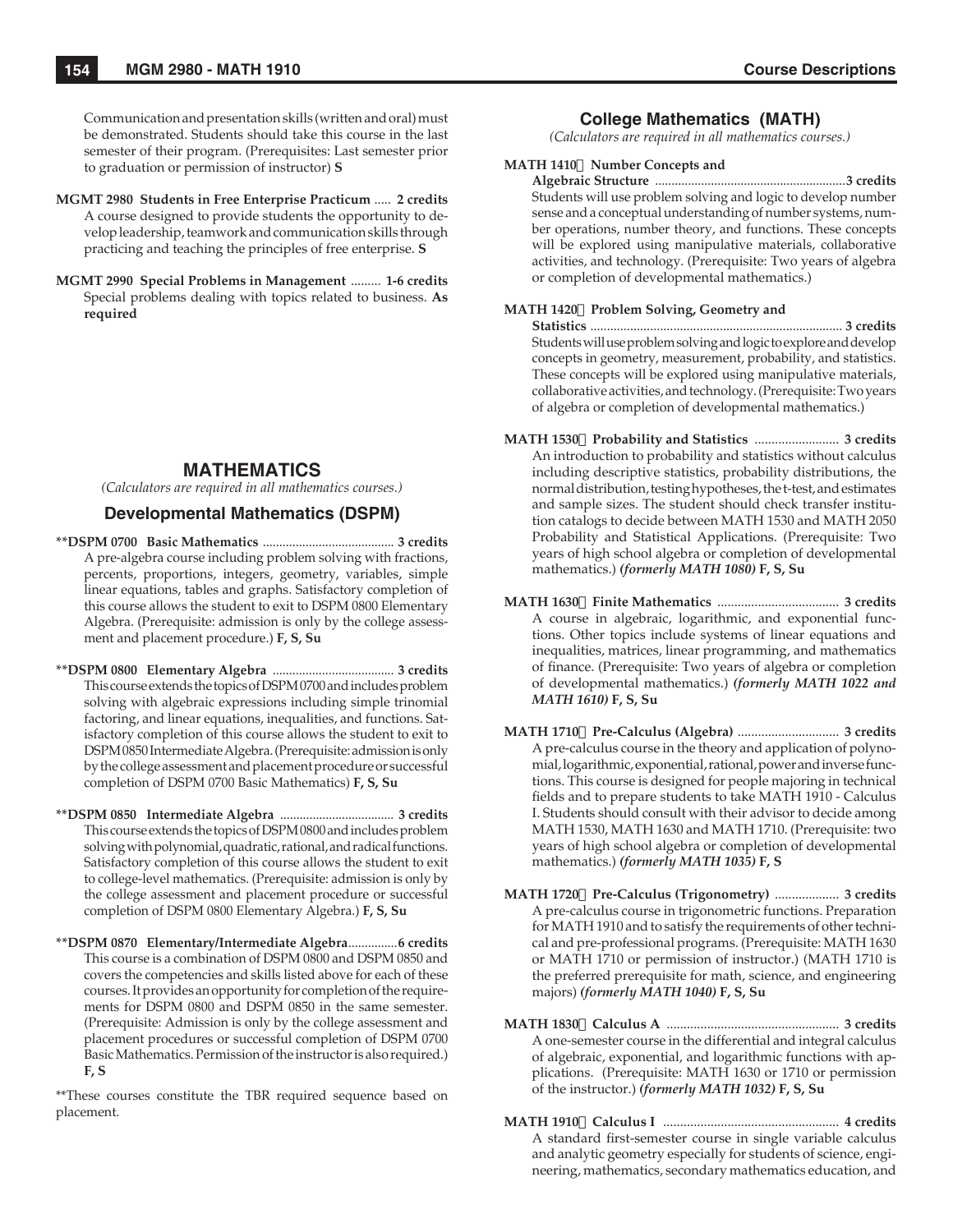scientific computer science. Differential and integral calculus with applications. (Prerequisites: Two years of algebra and half a year of trigonometry in high school plus satisfactory placement scores, or MATH 1720) *(formerly MATH 1110)* **F, S, Su**

- **MATH 1920 Calculus II** ................................................... **4 credits** A standard second-semester course in single variable calculus and analytic geometry. Further work with differential and integral calculus with applications including integration by parts, trigonometric substitution, infinite series, power series, and polar coordinates. (Prerequisite: MATH 1910) *(formerly MATH 1120)* **S, Su**
- **MATH 1910 Honors Calculus I** ........................................ **4 credits** A first-semester honors course in single variable calculus and analytic geometry especially for students of science, engineering, mathematics, secondary mathematics education, and scientific computer science. Differential and integral calculus with applications. (Prerequisites: Two years of algebra, a year of geometry, and a half a year of trigonometry in high school plus satisfactory placement scores, or MATH 1720. ACT Math subscore of 24 or permission of instructor required.) **F, S**
- **MATH 1920 Honors Calculus II** ...................................... **4 credits** A second-semester honors course in single variable calculus and analytic geometry. Further work with differential and integral calculus with applications including integration by parts, trigonometric substitution, infinite series, power series, and polar coordinates. Graphing calculator and computer demonstrations and projects related to calculus will be included. (Prerequisite: MATH 1910. ACT Math subscore of 24 or permission of instructor required.) **S, Su**

#### **MATH 2050Probability and Statistical**

 **Applications** .................................................................. **3 credits** A course in data collection, descriptive statistics, including measures of central tendency, variation and time series analysis; concepts of probability and probability distributions, binomial and normal distributions, process improvement, linear correlation and regression; properties of samples and populations, statistical inference, including estimation and significance tests for means, contingency tables. (Students cannot receive credit for both MATH 2050 and ECON 2210.) (Prerequisite: MATH 1830 or MATH 1910) *(formerly MATH 2900)* **F, S**

- **MATH 2110Calculus III** ................................................... **4 credits** Calculus of functions in two or more dimensions. Includes solid analytic geometry, partial differentiation, multiple integration, and selected topics in vector calculus. (Prerequisite: MATH 1920) *(formerly MATH 2210)* **F**
- **MATH 2110 Honors Calculus III** ..................................... **4 credits** A third-semester honors course in the calculus of functions in two or more dimensions. Includes solid analytic geometry, partial differentiation, multiple integration, and selected topics in vector calculus. (Prerequisite: MATH 1920) ACT Math subscore of 24 or permission of instructor required. **F**
- **MATH 2120Differential Equations** .............................. **3 credits** A first course, emphasizing solution techniques. Includes firstorder equations and applications, theory of linear equations, equations with constant coefficients, Laplace transforms, and series solutions. (Prerequisite: MATH 2110) *(formerly MATH 2710)* **S**

**MATH 2910 Readings in Mathematics** ....................... **1-3 credits** Individual or group study in selected mathematical topics with faculty guidance. May be repeated for a maximum of nine credit hours. The format may include individual projects, readings, or papers. (Prerequisite: Consent of a faculty mentor to supervise the study.)

# **MARKETING (MKTG)**

**MKTG 1010 Marketing Management** ............................ **3 credits** Designed to provide a basic understanding of the functions of marketing in a capitalistic society. The course is designed to provide theoretical understanding of basic marketing concepts and functions, in addition to practical experiences within the business community. **As required**

# **MASS COMMUNICATIONS (MCOM)**

**MCOM 1020 Introduction to Mass**

 **Communications** .......................................................... **3 credits** Nature, functions, responsibilities of mass communications media and agencies. Survey of newspapers, magazines, radio, television, film, advertising, public relations, press associations, and specialized publications. **F**

**MCOM 1040 Writing for Mass Media** .............................. **3 credits** Information gathering and writing for print and broadcast, including news and promotional copy; grammar, usage, and style workshop is an integral part of the course. (Could substitute for one semester of college-level English for non-universitytransfer students.) **S** (Biennially)

### **MCOM 2020 Introduction to Film and**

 **Media Criticism** ............................................................. **3 credits** This course surveys various approaches to film and media criticism. The course examines the various genres, both historical and contemporary, of American film and television. Emphasis will be given to audience strategies for viewing and evaluating film and television from a Speech Communication perspective. (Students cannot receive credit for both MCOM 2020 and SPCH 2050) **As required**

- **MCOM 2030 Reporting** ....................................................... **3 credits** Instruction and laboratory practice in gathering information and writing types of stories handled by professional newspaper reporters. Assignments include coverage of beats for the campus newspaper. **S** (Biennially)
- **MCOM 2600 Survey of Broadcasting** ..................................**3 credits** The study of the development of the broadcast industry and its present structure, FCC and other regulatory agencies, station and network operations and their effect on society. **S** (Biennially)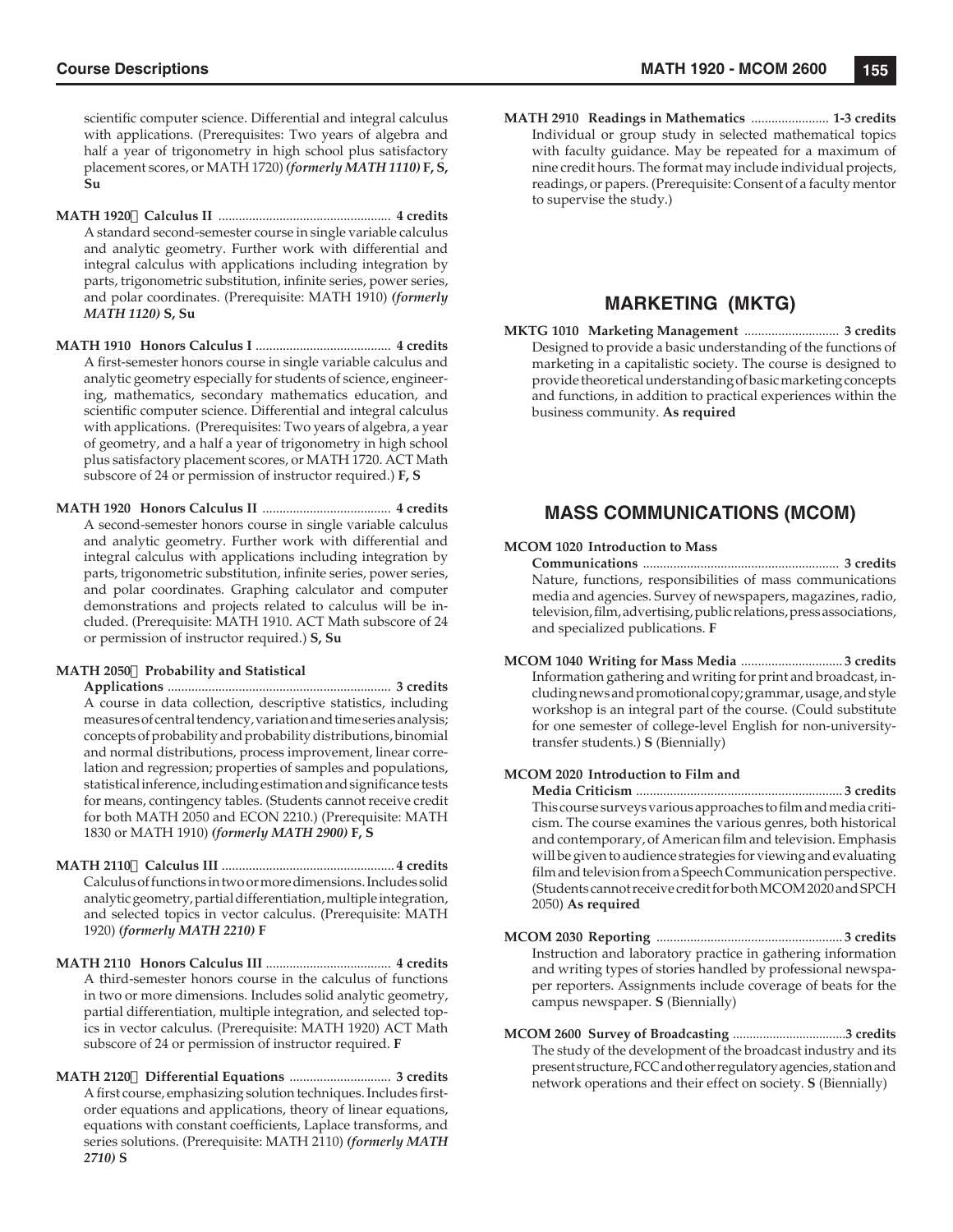# **MEDICAL CODING (MDCD)**

- **MDCD 1010 Basic ICD-9-CM Coding** ............................... **3 credits** This course covers the classification systems employed to organize medical information for future retrieval. The ICD-9-CM classification system is emphasized including its use for prospective payment systems. Course work focuses on acquiring skills in coding disease and procedures and abstracting medical data. This course is a combination of classroom and on line instruction. This course includes extensive use of computers and coding software. (Prerequisite or corequisite: MDTR 1010) **F**
- **MDCD 1020 Basic CPT/HCPCS Coding** ......................... **3 credits** This course covers the basic principles of coding with CPT/ HCPCS. Instruction on outpatient coding, including structure, rules and guidelines. Students will develop skills in using CPT to report reimbursable services. This course is a combination of classroom and on-line instruction. This course includes extensive use of computers and coding software. (Prerequisite or corequisite: MDTR 1010) **F**
- **MDCD 1030 Intermediate ICD-9-CM Coding** ............... **3 credits** A continuation of the study of the ICD-9-CM classification system emphasizing its use for prospective payment systems. Course work focuses on acquiring advanced skills in coding diseases and procedures and abstracting medical data. This course includes extensive use of computers and coding software. (Prerequisites: MDCD 1010, HITC 2010; Corequisite: MDTR 1030) **S**
- **MDCD 1040 Advanced Coding for Reimbursement** .... **3 credits** This course is a comprehensive study of reimbursement procedures for the prospective payment system (DRGs) and outpatient services (APCs). Coding issues are emphasized and optimization skills developed and applied. This course includes a clinical practicum in a medical facility. This course is a combination of classroom and online instruction. This course includes extensive use of computers and coding software. (Prerequisite: MDCD 1010, MDCD 1020; Corequisite: MDCD 1030) **S**

*2 hours lecture / 3 hours clinical per week*

### **MDCD 2990 Special Problems in**

 **Medical Coding** ......................................................... **1-5 credits** This course covers special problems and/or current topics in diagnostic and procedural coding.

# **MEDICAL INSURANCE SPECIALIST (MDIS)**

- **MDIS 1010 Physician Office Billing ................................ 3 credits** This course is designed to teach students legal issues affecting insurance claims and medical records, the health insurance claim form and the basics of health insurance, electronic data interchange, tracing delinquent claims, and insurance problem solving, collections strategies, health care payers including managed care systems, private insurance, Medicare, state programs, workers' compensation, Tricare and CHAMPVA and disability. (Corequisite: MDCD 1010, MDCD 1020) **F**
- **MDIS 1020 Insurance Procedures Practicum** *...................***3 credits** This course is designed to continue to teach students the health insurance claim form (UB-92), and insurance procedures and provide students a clinical practicum. The clinical practicum will be at health care facilities such as hospitals, clinics, and physicians

offices to provide the student hands-on training in a healthcare setting. (Prerequisites: MDTR 1010, MDCD 1010, MDCD 1020, MDIS 1010. Corequisite: MDTR 1030, CPSC 1100) **S** *1 hour lecture, 4 hours practicum / week*

# **MEDICAL TRANSCRIPTION (MDTR)**

- **MDTR 1010 Medical Terminology** ................................. **5 credits** An introductory study of medical terminology utilizing the body systems approach including anatomy and physiology, laboratory/pathology terms, pharmacology concepts, terms and abbreviations. This is an online course that meets in person once for orientation to using online software. **F, Su**
- **MDTR 1020 Basic Medical Transcription Lab***................* **4 credits** Transcription practice utilizing the body system approach to dictated medical reports such as histories and physicals, consultations, operative reports, admission and discharge summaries, pathology and x-ray reports. Emphasis includes proofreading and revising copy, applying correct language skills and medical terms. (Pre/Corequisites: ADOA 1040 and MDTR 1010) **F**

*8 hours lab / week*

- **MDTR 1030 Fundamentals of Medical Science** ........... **3 credits** Study of diagnoses, signs and symptoms, surgical and diagnostic procedures, medical equipment and instruments, laboratory and pharmacology applications utilizing the body system approach. Emphasis includes current therapies and special procedures. This is an online course that meets in person once for orientation to using online software. (Prerequisite: MDTR 1010) **S**
- **MDTR 1040 Advanced Medical Transcription Lab** ..... **5 credits** Transcription practice utilizing authentic physician-dictated reports organized by body systems or medical specialties. Emphasis on accuracy, speed, and medical knowledge for transcription. Content includes grammar and punctuation review, editing and proofreading, and use of reference materials. (Prerequisite: MDTR 1020 and pre/corequisite: MDTR 1030) **S**

*10 hours lab / week*

**MDTR 1050 Clinical Practicum** ....................................... **3 credits** The clinical practicum provides on-the-job experience prior to employment. Practical experience with original medical dictation and reports, as well as dictation systems, assigning work, report searches and patient data searches. (Pre/Corequisite: MDTR 1040) **S**

*6 hours clinical / week*

#### **MDTR 2990 Special Problems in**

 **Medical Transcription** .............................................. **1-5 credits** A course designed to expand creative offerings in medical transcription by pursuing topics in depth or by addressing specific topics to targeted groups.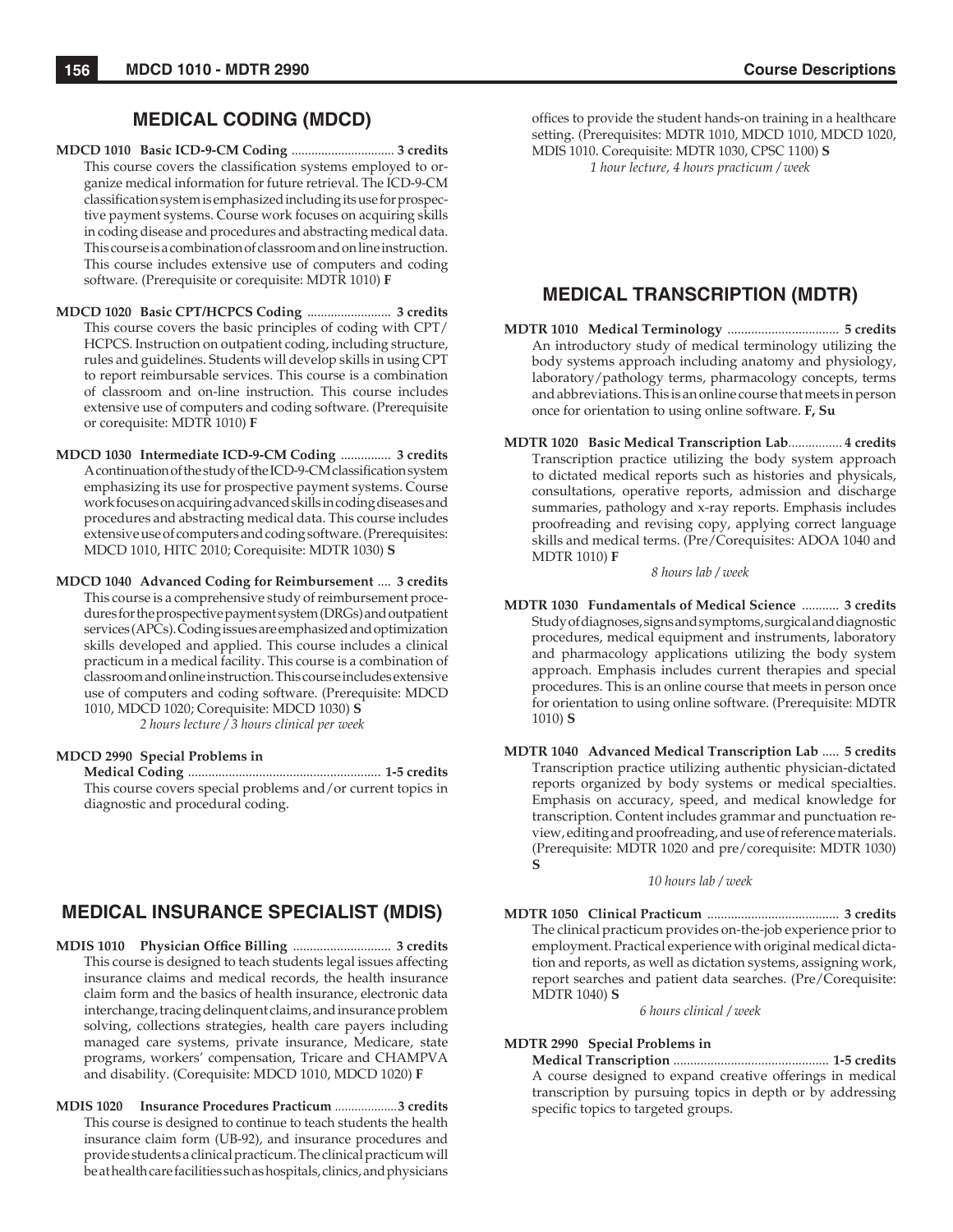# **MILITARY SCIENCE (MILS)**

- **MILS 1030 Bushcraft Skills** ...............................................**1 credit** Instruction in adventure-oriented skills necessary for outdoor survival. Focus is on basic leadership development with a hands-on approach to classroom instruction. Includes techniques of land navigation, rappelling, and marksmanship. Periodic special events, i.e. white water rafting. Open to all students. Assists interested students in applying for Army ROTC scholarships.
- **MILS 1040 Military History of the United States** ....... **3 credits** Provides instruction in the historical role of the military in the growth and development of the United States. A review of the major causes of and overall strategies of significant historical battles and campaigns of the U.S. Army will be completed.
- **MILS 2010 Leadership and Management I** .................. **2 credits** The course is divided into five major areas: Leadership, Physical Training, Map Reading, Written and Oral Communications, and Basic Tactical Skills to include a field training exercise. The emphasis during Leadership Lab will be to teach the MILS II cadet drill and ceremonies and place the cadet in those situations which will develop his/her leadership ability, self-confidence, and technical proficiency.
- **MILS 2020 Leadership and Management II** ................ **2 credits** The course is divided into five major areas: First Aid, Physical Training, Radio Communications, Written and Oral Communications, and Basic Tactical Skills to include a field training exercise. The emphasis during Leadership Lab will be to teach the MILS II cadet drill and ceremonies tactical skills and place the cadet in those situations which will develop his/her leadership ability, self-confidence, and technical proficiency.

# **MUSIC (MUS)**

- **MUS 1000 Introduction to the Arts** .................................. **3 credits** An introductory course to the fine arts designed to remove high school deficiency only. Areas of investigation and participation will include art, drama, and music. Study will include how to produce or perform works of art, how to analyze, interpret, and evaluate artworks, and knowledge of stylistic periods in the arts.
- **MUS 1020 Fundamentals of Music** .................................. **3 credits** A study of the basic elements of music structure, scales, intervals, key signatures, meter, note values, triads, simple harmony, and sight singing. This course may be required of music majors whose Theory Placement exam indicates a need for remedial work. **F**
- **MUS 1030 Music Appreciation** ......................................... **3 credits** An introduction to music through listening to recordings of standard works, lectures, recitals and other media to encourage cultural development. *(formerly MUSC 2100)* **F, S, Su**
- **MUS 1040 Ear Training I** ....................................................... **1 credit** Development of proficiency in identifying aurally and writing basic rhythmic, melodic, and harmonic progressions of traditional music. Designed to be taken concurrently with MUS 1110. Required for freshman music majors. **S**
- **MUS 1045 Ear Training II** ..................................................... **1 credit** A continuation of MUS 1040 using more advanced melodies and harmonic procedures. Designed to be taken concurrently with MUS 1120. Required for freshman music majors. **F**
- **MUS 1050 Concert Choir** ...................................................... **1 credit** A choral singing organization for students desiring a musical experience which includes learning quality literature and public performances. **F, S**
- **MUS 1060 College-Community Chorale** ........................... **1 credit** A choral organization for community members and students which presents public concerts throughout the academic year. **F, S**
- **MUS 1070 Survey of Popular Music: Country Music**..... **3 credits** A chronological study of country music through listening to recordings of standard works, lectures, and other media. Students will develop an understanding of country music and its role in their culture.
- **MUS 1072 Survey of Popular Music: Rock and Roll** ... **3 credits** A chronological study of rock and roll music through listening to recordings of standard works, lectures, and other media. Students will develop an understanding of rock and roll music and its role in their culture.
- **MUS 1074 Survey of Popular Music: Jazz** .................... **3 credits** A chronological study of jazz music through listening to recordings of standard works, lectures, and other media. Students will develop an understanding of jazz music and its role in their culture.
- **MUS 1076 Survey of Popular Music: Folk** .................... **3 credits** A chronological study of folk music through listening to recordings of standard works, lectures, and other media. Students will develop an understanding of folk music and its role in their culture.
- **MUS 1078 Survey of Sacred Music** .................................**3 credits** A chronological study of sacred music through listening to recordings of standard works, lectures, and other media. Students will develop an understanding of sacred music and its role in their culture.

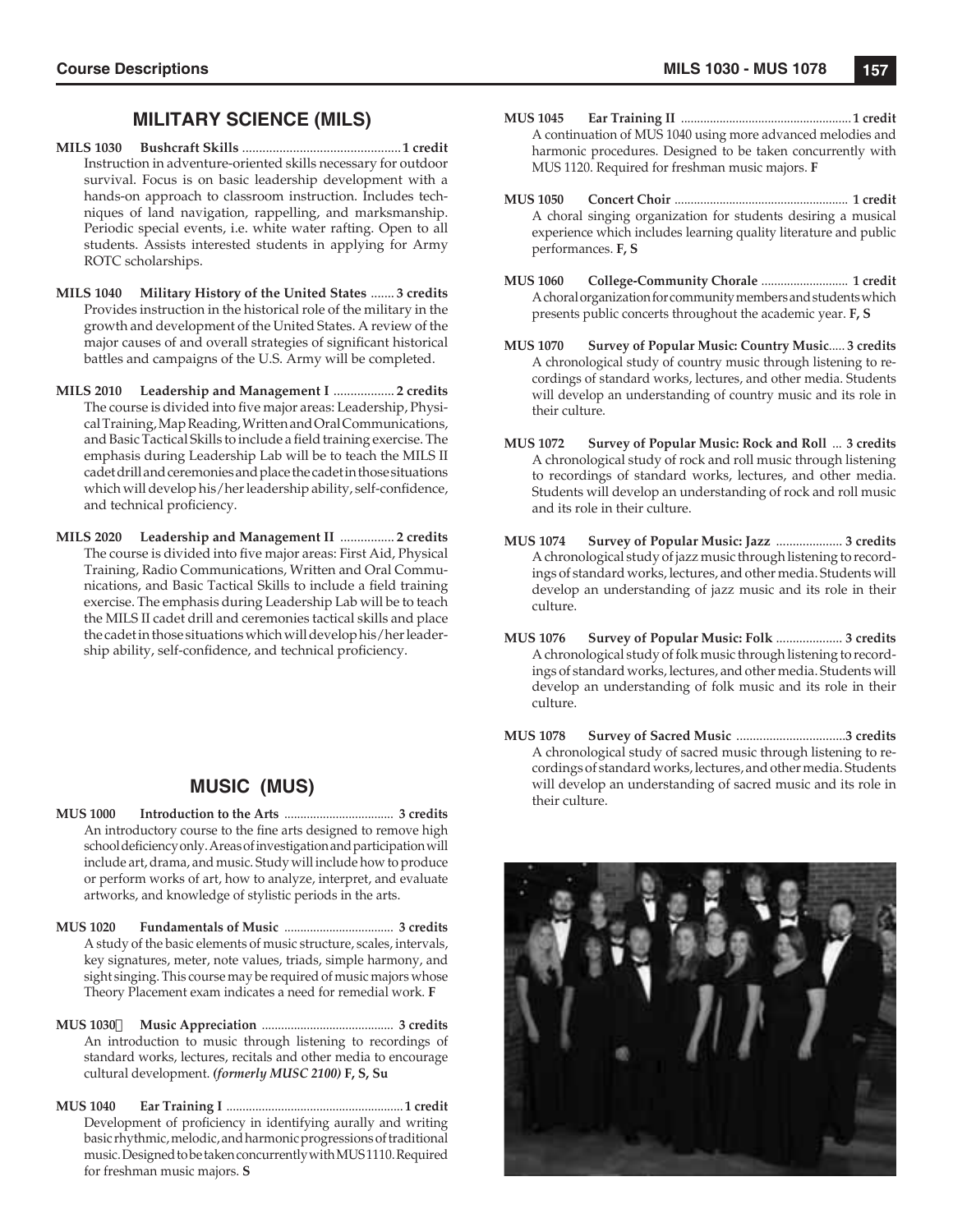- **MUS 1090 Jazz Band** ......................................................... **1 credit** A concert band which will represent the college in public performances; stage band and other ensembles will be selected from this organization. Individual practice as assigned. (Prerequisite: permission of instructor) **F, S**
- **MUS 1110 Theory I** ......................................................... **3 credits** A study of four part harmony of the 18th and 19th centuries using triads and seventh chords. Students will construct and analyze chord progressions and melodies. Required for freshman music majors. (Prerequisite: score of 80% or better on Theory Placement exam) **S**
- **MUS 1120 Theory II** ....................................................... **3 credits** A continuation of Music 1110 using more advanced techniques. Required for sophomore music majors. (Prerequisite: MUS 1110) **F**
- **MUS 1510 Class Voice I** ................................................. **3 credits** Group instruction in basic techniques of breathing, tone production, diction, phrasing, using simple song repertoire. Daily practice required. **F**
- **MUS 1520 Class Voice II** ............................................... **3 credits** A continuation of Music 1510 with advanced techniques of voice production, solo literature and application to training choral groups. Daily practice required. (Prerequisite: MUS 1510 or permission of the instructor) **S**
- **MUS 1565 Brass Ensemble** ...............................................**1 credit** Brass ensemble will meet for two hours a week and perform at least once every semester. Both credit and non-credit participants are encouraged to participate in this ensemble. This class is open to those who play brass instruments and who desire to study classical brass literature and practices.
- **MUS 1610 Class Piano I** ................................................. **2 credits** Group instruction in basic piano techniques for students with no prior training in piano. Daily practice required. May be required of music majors according to score on piano proficiency. **F, S**
- **MUS 1620 Class Piano II** ............................................... **2 credits** A continuation of Music 1610 applied to accompanying classroom and simple choral repertoire. Daily practice required. May be required of music majors according to score on piano proficiency. (Prerequisite: MUS 1610 or permission of the instructor) **F, S**
- **MUS 1710/1720 Commercial Vocal Styles I and II** .... **1/1 credit** A study of the major styles of commercial music with attention to the characteristics that distinguish each.
- **MUS 1730 Choral Studies** ................................................ **1 credit** Participation and public performances of a variety of popular and commercial music. Open by audition only. **F, S**
- **MUS 1740 Choral Performance Ensemble** ....................**1 credit** Students will participate in public performance of SSA-Women's Choir and TTBB-Men's Choir choral literature. **F, S**
- **MUS 1745 Music Business** ............................................ **3 credits** A systematic look at career options in the music industry. Topics discussed include: songwriting, record contracts, music publishing, national and international copyright law, music licensing, artist management, and concert promotion.

### **MUS 1750/1760 Commercial Instrumental**

- **Styles I & II** .................................................................. **1/1 credit** Commercial Instrumental Styles is designed for instrumentalists who plan to work in the entertainment industry as a studio musician or performer. Emphasis is placed on 1) playing different styles of music, 2) improvisation, 3) learning to play a chord chart and 4) ear training.
- **MUS 1770 Backbeat** ......................................................... **3 credits** This ensemble is an audition only group that incorporates vocal performance, dance and drama. It is the premiere performance group of the Professional Entertainment Program. A wide variety of music is performed, including, but not limited to Broadway musical revues, Pop, Madrigal/Medieval drama/ dance/songs. Students participate in concerts throughout the semester. Ensemble meets four days a week. Open by audition only. **F, S**
- **MUS 1810 Class Guitar I** ............................................... **3 credits** Group instruction in basic guitar techniques for students with no prior training in guitar. Daily practice required. **F**
- **MUS 1820 Class Guitar II** .............................................. **3 credits** A continuation of MUS 1810 with advanced techniques of guitar production and solo literature. Daily practice required. (Prerequisite: MUS 1810 or permission of the instructor) **S**
- **MUS 1912 Individual Music Instruction Voice** ... **1-2 credits** One 30-minute (1 credit) or 50-minute (2 credits) lesson per week with an instructor. Daily practice required. Examinations each semester. Public performance may be scheduled. Lab fee required. **F, S**

#### **MUS 1922 Individual Music Instruction -**

 **Keyboard** .................................................................... **1-2 credits** One 30-minute (1 credit) or 50-minute (2 credits) lesson per week with an instructor. Daily practice required. Examinations each semester. Public performance may be scheduled. Lab fee required. **F, S**

**MUS 1932 Individual Music Instruction -**

 **Instrument** .................................................................. **1-2 credits** One 30-minute (1 credit) or 50-minute (2 credits) lesson per week with an instructor. Daily practice required. Examinations each semester. Public performance may be scheduled. Lab fee required. **F, S**

**MUS 1933 Individual Music Instruction - Guitar** ... **1-2 credits** One 30-minute (1 credit) or 50-minute (2 credit) lesson per week with an instructor. Daily practice required. Examinations each semester. Public performance may be scheduled. Lab fee required. **F, S**

#### **MUS 1934 Individual Music Instruction -**

 **Woodwinds** ................................................................ **1-2 credits** One 30-minute (1 credit) or 50-minute (2 credit) lesson per week with an instructor. Daily practice required. Examinations each semester. Public performance may be scheduled. Lab fee required. **F, S**

**MUS 1935 Individual Music Instruction - Brass** .... **1-2 credits** One 30-minute (1 credit) or 50-minute (2 credit) lesson per week with an instructor. Daily practice required. Examinations each semester. Public performance may be scheduled. Lab fee required. **F, S**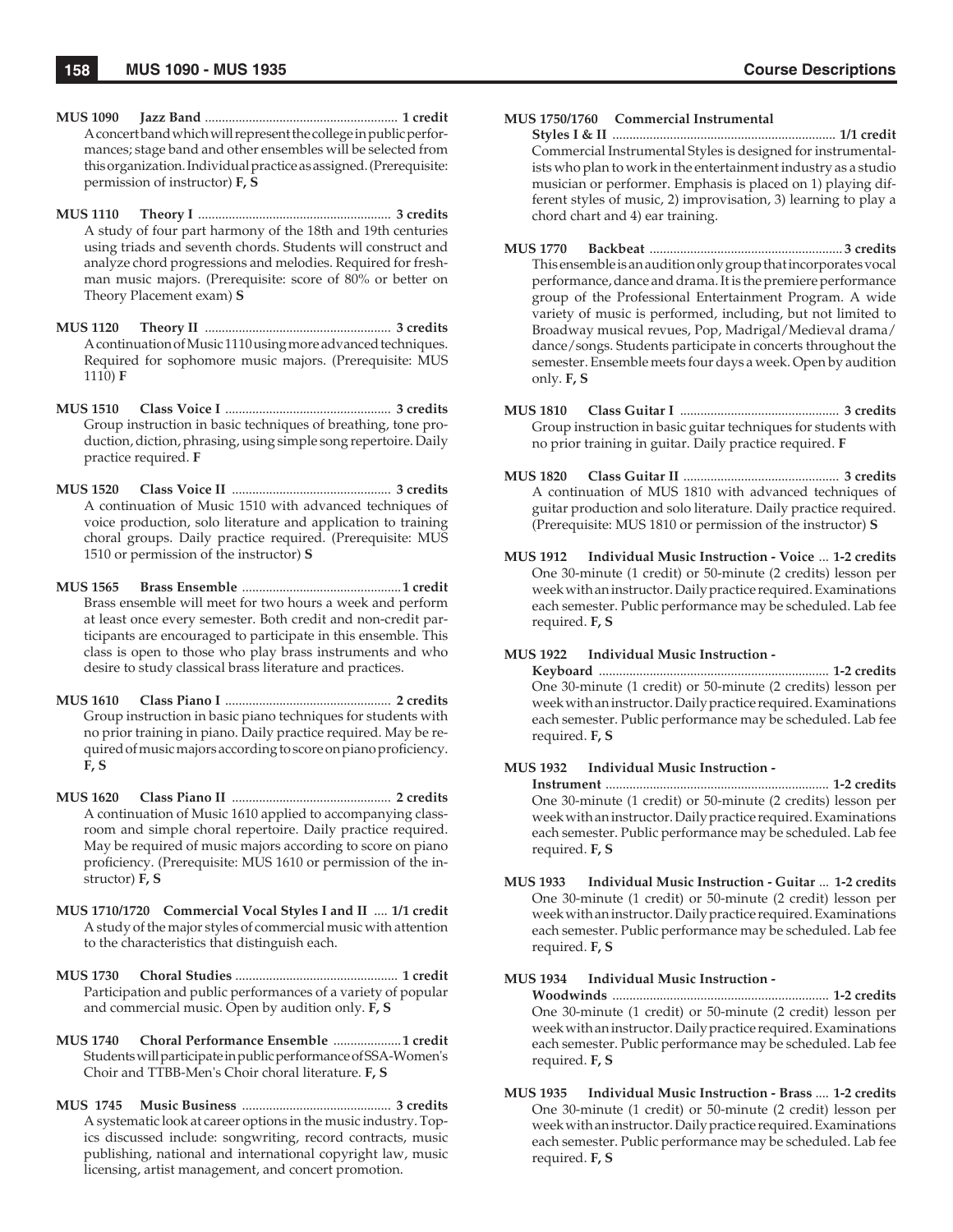**MUS 1936 Individual Music Instruction -**

 **Percussion** ................................................................... **1-2 credits** One 30-minute (1 credit) or 50-minute (2 credit) lesson per week with an instructor. Daily practice required. Examinations each semester. Public performance may be scheduled. Lab fee required. **F, S**

**MUS 1937 Individual Music Instruction -**

 **Strings** ......................................................................... **1-2 credits** One 30-minute (1 credit) or 50-minute (2 credit) lesson per week with an instructor. Daily practice required. Examinations each semester. Public performance may be scheduled. Lab fee required.

- **MUS 2010 Advanced Ear Training I** ...............................**1 credit** Development of proficiency in identifying aurally and writing advanced rhythmic, melodic and harmonic progressions of traditional music. Designed to be taken concurrently with MUS 2110. Recommended class for transfer purposes for sophomore music majors. **S**
- **MUS 2020 Advanced Ear Training II** ............................ **1 credit** A continuation of MUS 2010 using more advanced melodies and harmonic procedures. Designed to be taken concurrently with MUS 2120. Recommended class for transfer purposes for sophomore music majors.
- **MUS 2090 College-Community Symphonic Band** .......... **1 credit** An instrumental organization with rehearsals meeting once each week in the evening. Auditions are open to all adult college or high school students seeking admission. Public performances may be scheduled. (Prerequisite: Permission of the director) **F, S**
- **MUS 2110 Advanced Theory I** ...................................... **3 credits** A study of advanced harmonic progressions and melodic structures of the 17<sup>th</sup> to 19<sup>th</sup> centuries. Students will analyze advanced harmonic progressions and melodies as well as larger forms of musical composition. Recommended class for transfer purposes for sophomore music majors. Prerequisite: MUS 1120. **S**
- **MUS 2120 Advanced Theory II** .................................... **3 credits** A study of advanced harmonic and melodic structures of the 19<sup>th</sup> and 20<sup>th</sup> centuries. Recommended class for transfer purposes for sophomore music majors. Prerequisite: MUS 2110.
- **MUS 2990 Music Problems** ........................................ **1-3 credits** A course featuring in-depth study in the field of music. The course may be repeated for credit provided the theme is not repeated. (Prerequisite: consent of division chair) **F, S**

# **NURSING (NURS)**

- **NURS 1001 Basic Life Support for Healthcare Providers** ...............................................................................**1 credit** This course is designed to teach the skills of CPR for victims of all ages. The course includes cognitive information on the chain of survival including cardiac and respiratory emergencies. Skills to be performed include: CPR for victims of all ages, relief of foreignbody airway obstruction, ventilation barrier devices, bag-mask devices, and use of an automated external defibrillator. Upon successful completion of this course, participants will receive an American Heart Association course completion card for the BLS for Healthcare Provider Course. The course is recommended for healthcare providers and health care majors. **F**
- **NURS 1002 Test Taking Strategies** ..................................**1 credit** This course is designed for the beginning student nurse preparing to take tests within and at the completion of nursing fundamental courses. The information presented is designed to maximize success by helping students to develop a positive attitude, understand critical thinking, study and learn more effectively and become test-wise by identifying steps in analysis of a test question. **F**
- **NURS 1003 Drug Dosage Calculation** ............................... **1 credit** A course including systems of measurement, converting dosages among systems, and the calculation of drug dosages as part of the nursing responsibility of administering medications. Mathematical operations using fractions and decimals, calculation of oral and injectible doses of medicines, and calculation and regulation of intravenous flow rates are included. This course is specifically designed for prospective or enrolled nursing students who need more practice and instruction to master calculation skills than is provided in NURS 1130 Pharmacology. **F, S**
- **NURS 1004 Introduction to Medical Terminology** .......**1 credit** Using a body system approach, this course is a basic study of the development and usage of medical terminology. Upon completion of this course, the student will be able to identify, spell and define medical terms related to the diagnosis, pathology and treatment of the major body systems. **F, S**
- **NURS 1030 Fundamentals of Nursing I** ........................ **3 credits** This course introduces the philosophy and central competencies of the Associate of Applied Science in Nursing. The central competencies flow from the philosophy and organizational framework and are the basis for theory skills, and clinical experiences. The focus is on nursing as a discipline; the nursing process; the person as a psychosocial, spiritual, cultural being; health promotion; environmental safety; and communication. (Prerequisite: admission to nursing major or permission of department)
- **NURS 1040 Fundamentals of Nursing II** ....................... **3 credits** This course is a continuation of Fundamentals I, which builds on the central competencies of the nursing program. The student is introduced to essential life functions including: protective, comfort/rest, activity/mobility; nutrition, elimination, fluid/ gas transport. The focus is on nursing, the nursing process with emphasis on assessment, the client with normal or variations of normal functions, health promotion, environment, and communication. Basic management principles are introduced to assist the student to organize client care. (Prerequisite: admission to nursing major or permission of department. Corequisite: NURS 1041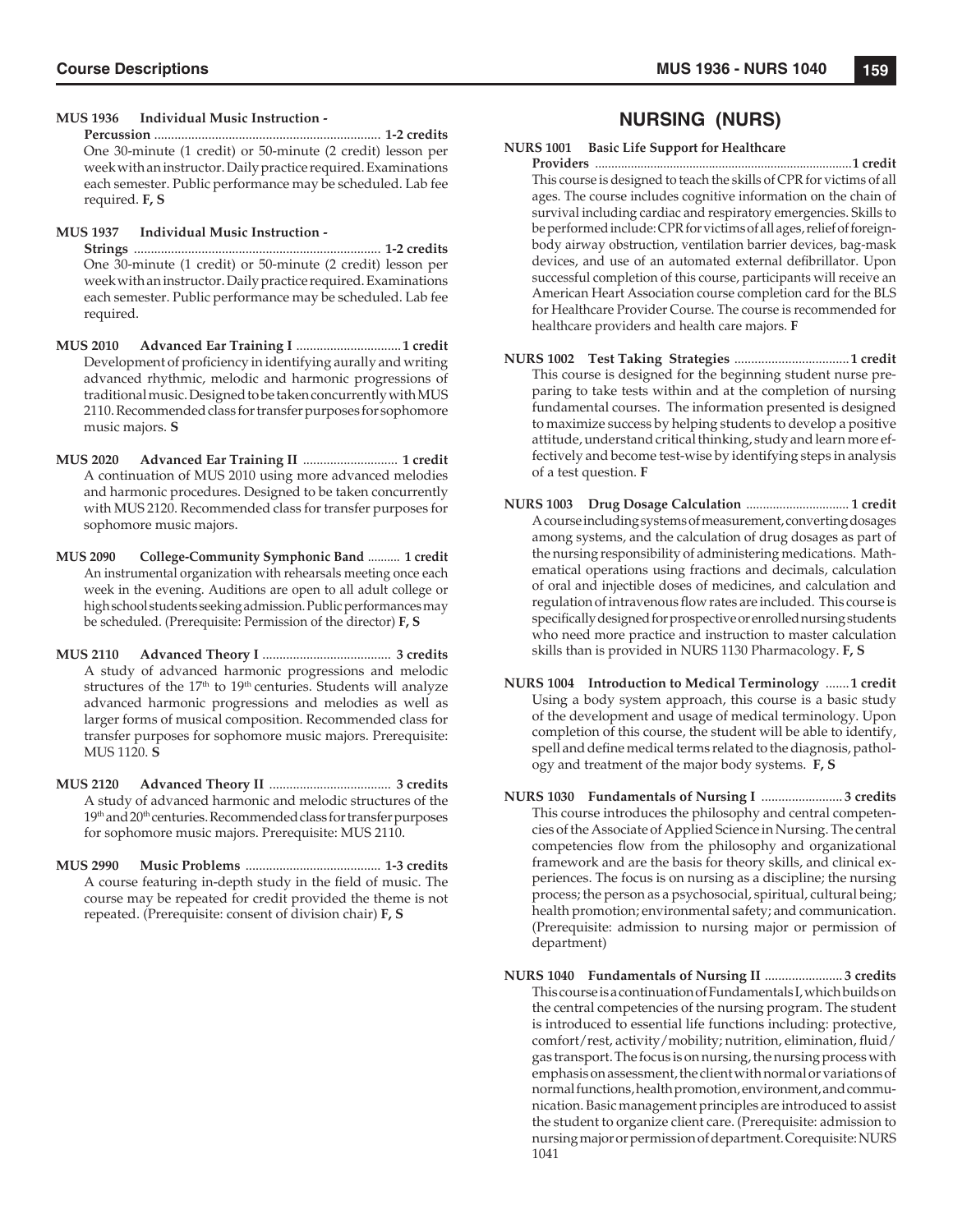- **NURS 1041 Fundamentals of Nursing II Clinical** .... **2 credits** This clinical course is an extension of Fundamentals I and Fundamentals II, which continues to build on the central competencies of the nursing program. The focus remains on nursing, the nursing process with emphasis on assessment, the client with normal or variations of normal life functions, health promotion, environment, and communication in a variety of clinical settings. Basic management principles are applied to client care. (Prerequisite: admission to nursing major or permission of department. Corequisite: NURS 1040)
- **NURS 1050 Medical-Surgical Nursing I** ........................ **4 credits** With a continued emphasis on assessment, the focus of this course is on planning, implementing and evaluating strategies to promote, maintain and restore optimum health for diverse clients across the lifespan experiencing alterations in life function(s). The course evolves around nursing, nursing process, and clients experiencing alterations in specified life functions: protective, fluid/gas transport, elimination, nutrition/metabolism and growth and development. Management principles and therapeutic communication are incorporated into the plan of care for clients experiencing alterations in life functions. (Prerequisites: NURS 1030, 1040, 1041. Corequisite: NURS 1051)
- **NURS 1051 Medical-Surgical Nursing I Clinical** ..... **3 credits** The clinical course operationalizes the development and implementation of plan(s) of care to promote, maintain and restore optimum health for diverse clients experiencing alterations in specified life function(s); protective, fluid/gas transport, elimination, nutrition/metabolism and growth and development. The student will apply management principles and use therapeutic communication while providing care to client(s) in a variety of clinical settings: acute care, ambulatory and community based settings. (Prerequisite: NURS 1030, 1040, 1041. Corequisite: NURS 1050)
- **NURS 1060 Mental Health Nursing** .............................. **2 credits** This course applies the nursing process to promote, maintain and restore optimum health for diverse clients experiencing alterations and variations in psychosocial-cultural life functions. The course is structured around eight core competencies applied to clients with mental health. Emphasis is on health promotion, therapeutic communication and legal-ethical aspects of mental health nursing. (Prerequisites: NURS 1050/1051. Corequisite: NURS 1061)



- **NURS 1061 Mental Health Nursing Clinical** ...............**1 credit** This clinical course focuses on care of the client across the lifespan with variations and alterations in mental health. The core competencies flow from the philosophy and organizational framework and are the basis for skills and clinical competencies. The nursing process will be applied to client care in inpatient and outpatient settings, focusing on health promotion, therapeutic communication, caring interventions and the legal/ethical aspects of mental health nursing. (Prerequisites: NURS 1050/1051. Corequisite: NURS 1060)
- **NURS 1100 Nursing Concepts and Processes** ................ **1 credit** The study of the concepts and processes fundamental to the practice of nursing in meeting patient needs. (Prerequisites: BIOL 2010/2011, 2020/2021. Corequisites: NURS 1130, 1150, 1160/1161) **F, S**
- **NURS 1130 Pharmacology** ............................................... **3 credits** An introduction to nursing responsibilities related to the broad classifications of drugs and how they work in the body. (Prerequisites: BIOL 2010/2011, 2020/2021. Corequisites: NURS 1100, 1150, 1160/1161) **F, S**
- **NURS 1150 Nursing Skills** ................................................ **1 credit** The study and application of nursing skills necessary in meeting patient needs. Clinical experiences are in the skills lab. (Prerequisites: BIOL 2010/2011, 2020/2021. Corequisites: NURS 1100, 1130, 1160/1161) **F, S**

*3 hours clinical experience*

- **NURS 1160/1161 Introduction to Nursing Process** ..... **4 credits** An introduction to the practice of nursing, this course focuses on meeting patient needs, with the application of fundamental concepts and the beginning development of nursing competencies. Clinical experiences are in nursing homes and hospitals. (Prerequisites: BIOL 2010/2011, 2020/2021. Corequisites: NURS 1100, 1130, 1150 and satisfactory progress in NURS 1150) **F, S** *3 hours lecture / 3 hours clinical experience*
- **NURS 1170 Nursing Process CM** ............................... **13 credits** This course is designed for the career mobility LPN to RN student. Credit for this course is earned through the successful completion of NURS 1180/1181.
- **NURS 1180/1181 Transition to Nursing** ......................... **6 credits** This is an introductory course for licensed practical nurses, transfer students, and students designated by the dean of Health Programs. It is designed to assess and evaluate the students' current knowledge of nursing content and nursing skills. Additional learning activities in the classroom, skills lab, computer lab and clinical setting will be utilized to prepare these students for progression to the 2000 level nursing courses. (Prerequisites: BIOL 2010/2011, 2020/2021) **Su**

*5 hours lecture / 3 hours clinical experience*

**NURS 2600/2601 Nursing Process I** ............................. **10 credits** Based on the nursing process, this course focuses on the care of special populations in hospital and community settings. Competencies of assessment, collaboration, communication, management of care, clinical interventions, clinical decisionmaking, professional behaviors and teaching-learning are emphasized. Clinical experiences are in parent/child, psychiatric hospital settings and community sites. (Prerequisites: NURS 1100, 1130, 1150, 1160/1161 or 1180/1181. **F, S**

*6 hours lecture / 12 hours clinical experience*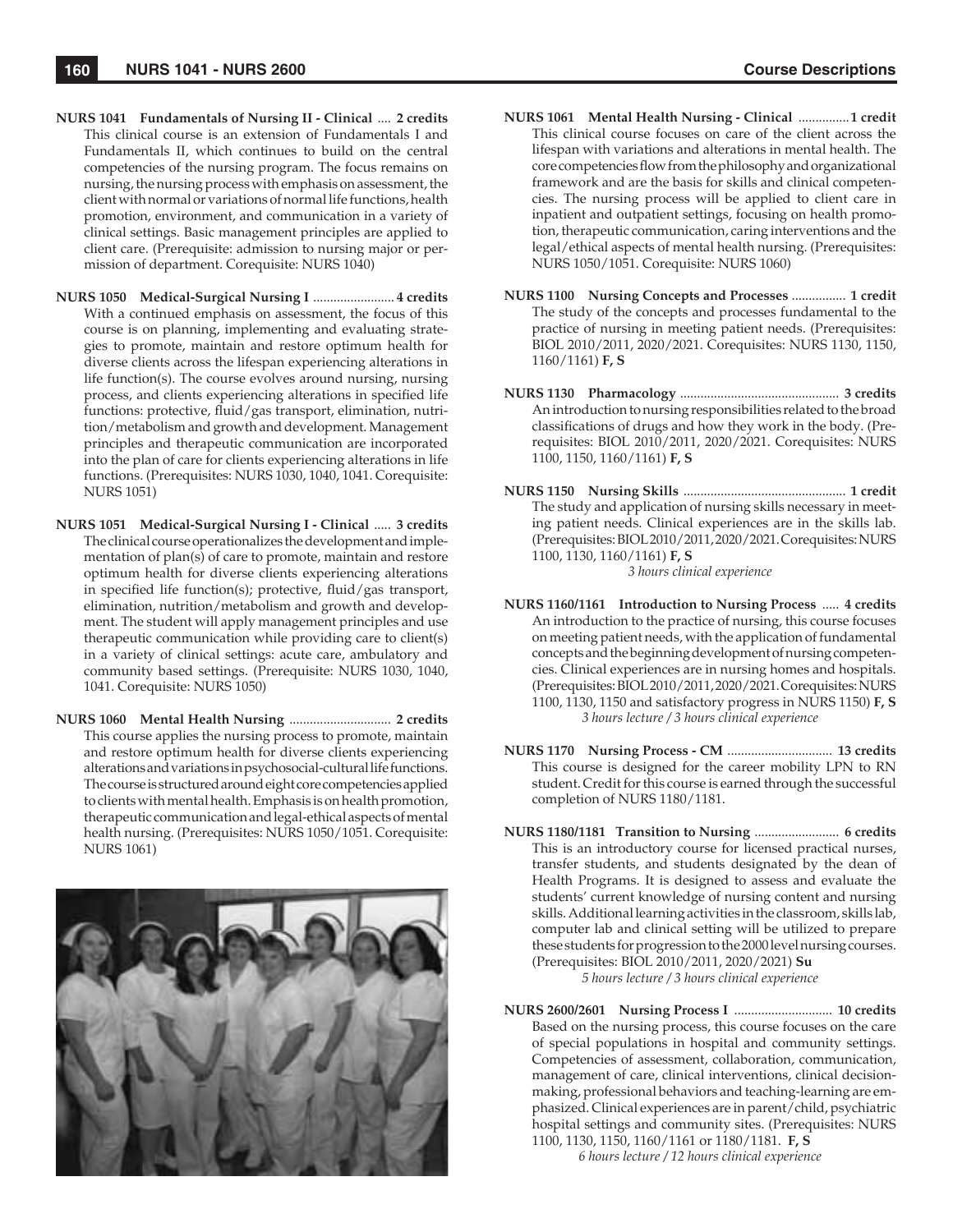**NURS 2610/2611 Nursing Process II** ............................ **10 credits** Based on the nursing process, this course focuses on health promotion in meeting patient needs. Competencies of assessment, collaboration, communication, management of care, clinical interventions, clinical decision-making, professional behaviors and teaching-learning are emphasized. Clinical experiences are in a variety of health care settings. (Prerequisites: NURS 1100, 1130, 1150, 1160/1161 or 1180/1181.) **F, S**

*6 hours lecture / 12 hours clinical experience*

**NURS 2620/2621 Nursing Process III** ............................ **5 credits** Based on the nursing process, this course further develops the competencies of assessment, collaboration, communication, management of care, clinical interventions, clinical decisionmaking, professional behaviors and teaching-learning to meet complex patient needs. Clinical experiences are in a variety of health care settings. (Prerequisites: NURS 2600/2601, 2610/2611, BIOL 2510/2511. Corequisites: NURS 2630/2631). **S**

*3 hours lecture / 6 hours clinical experience*

**NURS 2630/2631 Nursing Process IV** ............................ **4 credits** This courses focuses on the application of the nursing process in roles of leadership and management utilizing competencies of assessment, collaboration, communication, management of care, clinical interventions, clinical decision-making, professional behaviors and teaching-learning. Emphasis is on the development of professional behaviors. Clinical experiences are within health care system and the community. (Prerequisites: NURS 2600/2601, 2610/2611, BIOL 2510/2511. Corequisites: NURS 2620/2621). **S**

*2 hours lecture / 6 hours clinical experience*

**NURS 2990 Special Problems in Nursing** ...................... **1-5 credits** Special problems or areas of interest for nursing students.

# **PARAMEDIC TECHNOLOGY (PARA)**

**PARA 2010 Paramedic Roles and Responsibilities** ...... **1 credit** Students are introduced to the role of the EMT-Paramedic in the health care delivery system. Duties and responsibilities of the EMT-Paramedic as well as legislation affecting job performance are covered. Other topics discussed include medical ethics, patient's rights, and professional interactions.

#### **PARA 2020 Human Systems and**

 **Patient Assessment** ...................................................... **4 credits** Overview of anatomy and physiology of each system of the body. Use of medical terminology, construction of medical terms, using roots and prefixes, and procedures for patient assessment including the patient's medical history, physical examination, and transfer of collected information to the supervising physician are included.

- **PARA 2030 Shock Trauma** .............................................. **3 credits** A study of the mechanism of injury, kinematics, multi-systems injury, signs and systems, and treatment. The pathophysiology of shock, types of shock and treatment are included.
- **PARA 2040 Medical Emergencies** .................................. **3 credits** Assessment of management for victims of poisoning, bites, stings. Drug and alcohol emergencies. Epinephrine module. Assessment and management of heart attack, stroke, diabetic emergencies, and dyspnea. Principles of early defibrillation. Seizures, communicable diseases, geriatrics, and acute abdomen along with other advance skills are covered.
- **PARA 2050 Behavioral Crises and Stress** ........................ **1 credit** This course will discuss the cause and effect relationship of anxiety and stress as well as management techniques. Examination of various types of behavioral/psychological emergencies the paramedic may encounter with patients and specific procedures for handling each one.
- **PARA 2060 Obstetrics and Pediatrics** .............................. **2 credits** Anatomy and physiology of the female reproductive system and the technique for assessment of a patient with suspected obstetric and/or gynecologic disorder. Both normal and abnormal deliveries are discussed along with management of the delivery process. Complications of labor and delivery are discussed. Assessment of the pediatric patient and management of specific problems. The role of the EMT-Paramedic in a neonate transport system is discussed along with a review of specialized procedures.
- **PARA 2070 Clinical Practicum I** ........................................ **1 credit** Experience to develop clinical competency in advanced life support assessment and practice. Initial rotations in the emergency department setting, anesthesia, limited field exposure, and selected rotations by the Paramedic Program instruction staff.
- **PARA 2110 Cardiovascular System** ................................. **5 credits** Discussion of the anatomy and physiology of the cardiovascular system, with emphasis upon the structure, function, and electrical system of the heart. Assessment of the patient with suspected cardiovascular problems is included. Pathophysiology is discussed including coronary artery disease, angina, acute myocardial infarction. Included is cardiopulmonary resuscitation, medical anti-shock trousers and mechanical heart-lung resuscitators.

### **PARA 2120 Dysrhythmia Recognition and**

 **Treatment** ......................................................................... **3 credits** Introduction of the EMT-Paramedic to specific identification and treatment of all major cardiac arrhythmias. Specific treatment includes treatment protocols, electrocardiographic pacemakers, defibrillation/cardioversion, positioning for transport, and other treatment methods.

#### **PARA 2130 General Pharmacology and**

 **Fluid Therapy** ...................................................................**2 credits** Discussion of the fluids and electrolytes in the body with emphasis placed upon the manifestation of fluid and electrolyte imbalances. Introduction of the student to general groups of drugs and classification of each. Also covers the kinds of information the students should know about each drug. Includes the calculation of dosages, the use of the metric system, and the administration of drugs through various routes.

- **PARA 2170 Clinical Practicum II** ..................................... **3 credits** Advanced clinical rotations in small hospital and Level I trauma centers. Some limited field experience is built upon. Major emphasis is placed within coronary care, trauma, intensive care, labor and delivery, pediatrics, aeromedical operations, and selected rotations by the Paramedic Program instructional staff.
- **PARA 2220 Advanced Cardiac Care** ................................. **1 credit** This course correlates with the American Heart Association Advanced Cardiac Life Support curriculum. Studies include: anatomy and physiology of the cardiovascular system, dysrhythmia recognition/management, IV therapy, cardio-version/defibrillation therapy, cardiac-specific pharmacology, cardiac arrest management, endotracheal intubation, and other advanced skills.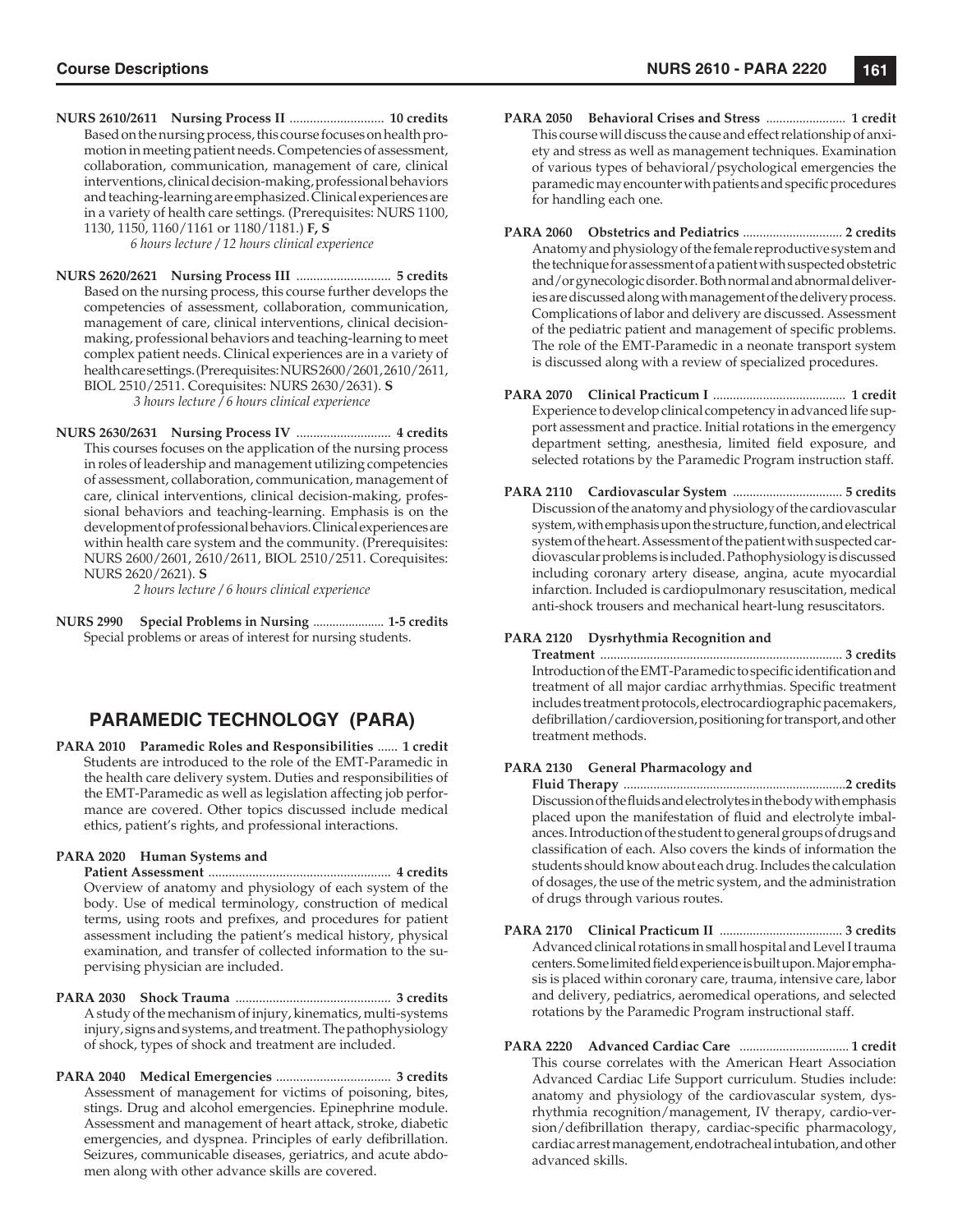- **PARA 2230 Advanced Trauma Care** ................................ **1 credit** This course correlates with the Basic Trauma Life Support Advanced curriculum. Course topics include: kinematics, patient assessment, airway management, thoracic trauma, shock management, fluid resuscitation, spinal trauma/management, head trauma, extremity trauma, abdominal trauma, burns, pediatric trauma, geriatric trauma, trauma in pregnancy, patients under the influence of alcohol and drugs, and traumatic cardiac arrest.
- **PARA 2240 Field Practicum** ............................................ **2 credits** This course is a supervised field experience aboard groundbased mobile intensive care units. The student is assigned to one paramedic preceptor for this entire rotation. The paramedic preceptor will evaluate the student based upon field performance and ability to put together what has been learned in the classroom, laboratory and hospital clinical settings.
- **PARA 2250 Advanced Pediatric Care** ............................ **3 credits** Pediatric Advanced Life Support is covered through the study of anatomy and physiology of the neonate, infant, and child with an emphasis on caring for cardiac dysrhythmias, drug administration, IV therapy, defibrillation and monitoring, intubation, intraosseous infusion and other advanced skills.
- **PARA 2270 Clinical Practicum III** ................................. **2 credits** This course is a continuation of PARA 2170. Advanced clinical rotations in various hospital clinical rotations. This course is to be taken at the same time as PARA 2240.

#### **PARA 2290 Seminar in Rural Emergency**

 **Medical Services** ............................................................ **1 credit** This course will examine issues relevant to the unique rural prehospital emergency medical services delivery system. Topics for this course could include: telemedicine techniques, 12 lead ECG interpretation, critical care interfacility transport, rapid sequence induction and the like. An instructional component specific to national/state board preparation would also be included.

# **PHARMACY TECHNICIAN (PHAR)**

#### **PHAR 1000 Pharmacy Oriented Anatomy and**

 **Medical Terminology** .................................................. **2 credits** A course in anatomy and physiology with emphasis on the anatomical areas most affected by drugs. All anatomical systems will be discussed. Medical terminology will be oriented toward the needs of the pharmacy technician in the pharmacy setting. **F, S, Su**

#### *2 hours lecture*

### **PHAR 1010/1011 Introduction to Pharmacy Technician**

 **Practice and Lab** ............................................................ **2 credits** This course is an introduction to the practice of pharmacy in the institutional and community pharmacies with emphasis on the responsibilities of the pharmacy technician. Topics include prescription orders (interpretation and dispensing), legal and ethical aspects of support personnel, an overview of the healthcare system, utilization of research materials and computers, and drug distribution and control. **F, Su**

*1 hour lecture / 2 hours laboratory*

**PHAR 1020/1021 Pharmacy Calculations and Lab** .... **3 credits** A review of numbers, fractions, decimals and percentage with an introduction of calculations used in pharmacy practice. An emphasis will be placed on accuracy and the calculations involving alligation, ratio, flow rates, dilutions, proportions, and enlarging or reducing formulae, and dosage calculations. The student will learn household, Apothecary and metric equivalents and how to interpret and calculate dosages from prescriptions and physician orders. **F, Su**

*2 hours lecture / 2 hours laboratory*

**PHAR 1030 Pharmacology and Therapeutics** .......... **3 credits** This course discusses the general therapeutic classes of drugs and their interactions with the body. It will include common principles of pharmacology, major side effects of various drugs, nutritional products, blood modifiers, hormones, diuretics, cardiovascular, respiratory drugs and gastro-intestinal agents. It will also include drugs affecting the autonomic nervous system, muscle relaxants, anti-epileptic agents, analgesics, antiinflammatory agents and anti-infective drugs. (Pre/corequisite: PHAR 1000) **F, S**

*3 hours lecture*

**PHAR 1050 Principles of Pharmacy Practice** ........... **3 credits** A study of novel and common pharmaceutical dosage forms and delivery systems as well as applications of pharmacy automation. The student will learn how to prepackage medications. Other topics include over-the-counter medications, herbal supplements, vitamins, and poisons/antidotes. (Pre/corequisite: PHAR 1000) **F, S**

*3 hours lecture*

#### **PHAR 1060/1061 Sterile Products Technology**

 **and Lab** ........................................................................... **2 credits** Provides an understanding of the fundamentals of the preparation of sterile dosage formulas. Topics include routes of drug administration, dosage form design, good manufacturing practices, injections, and sterile fluids. Lab exercises are designed to provide skill in compounding techniques, preparing solutions and using aseptic techniques with appropriate labeling and documentation. (Pre/corequisite: PHAR 1020/1021) **F, S** *1 hour lecture / 2 hours laboratory*

- **PHAR 1070 Pharmacy Jurisprudence and Ethics** ...... **2 credits** Discusses health and safety regulations, the welfare of pharmacy services recipients, state and federal laws governing pharmacy practice and drug distribution, pharmacy code of ethics, professional conduct related to pharmacy technicians and their activities, and the Pharmacy Practice Act and effective communications with patients, co-workers and other personnel. **F, S, Su** *2 hours lecture*
- **PHAR 2055 Institutional Pharmacy Practice** ............. **3 credits** A work-study experience providing practical experience under the direct supervision of a licensed pharmacist in a hospital and/or other health care institutional pharmacy practice. Emphasis will include reading and transcribing physician's orders, drug dispensing systems, purchasing and inventory control, use of reference materials, filling unit dose charts and preparing sterile injections. Experience with computers, aseptic technique, and safety practices will also be included. (Prerequisites: PHAR 1000, PHAR 1010/1011, PHAR 1020/1021, PHAR 1030, PHAR 1050, PHAR 1060/1061. Pre/corequisite: PHAR 1070 and consent of the program director.) **S, Su** *9 hours practicum*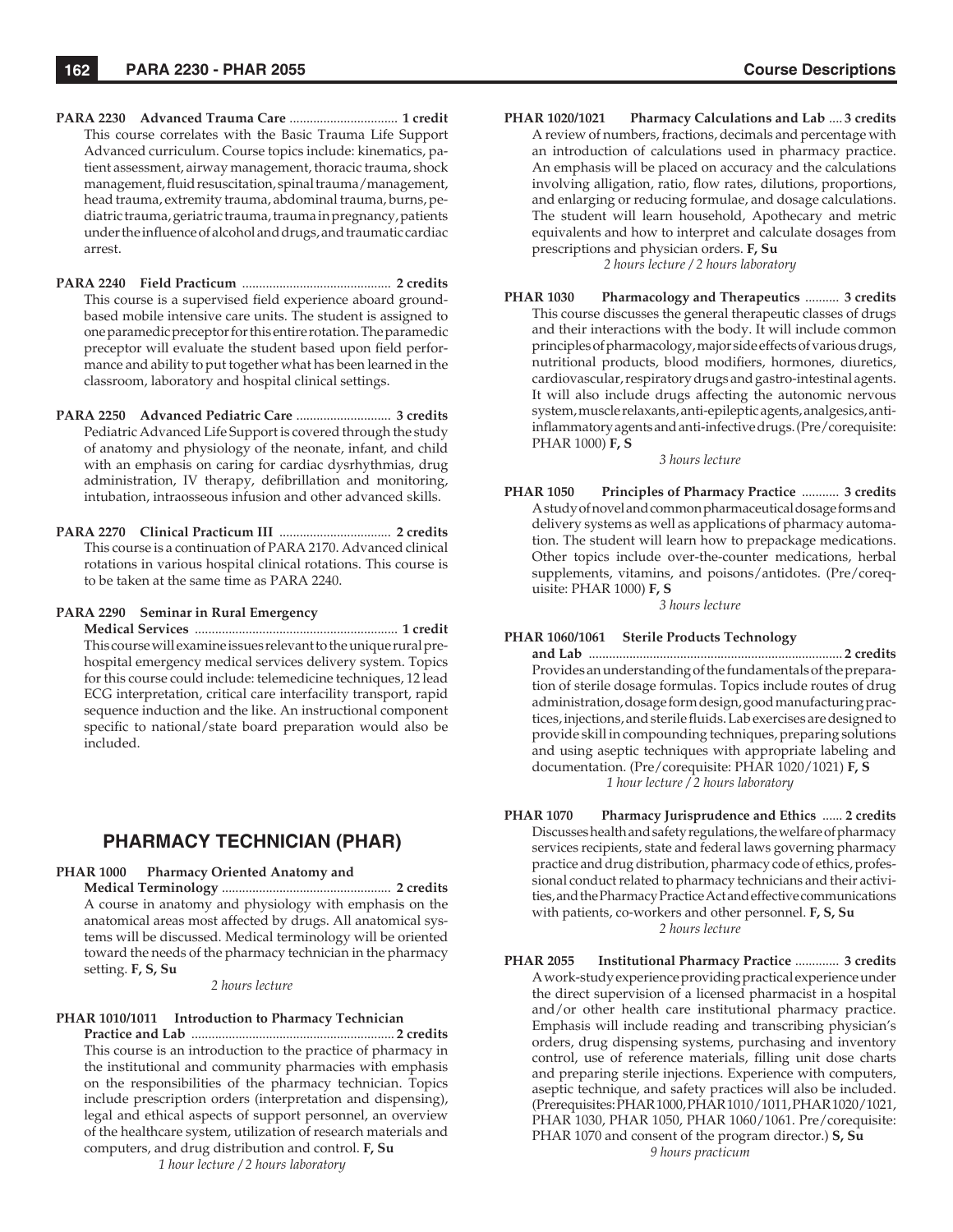**PHAR 2080 Retail Pharmacy Practice** ............................ **3 credits** This work-study course includes experience in a retail-community pharmacy with prescription and non-prescription products, their compositions and indications, distribution and control. Students will perform normal clerical and technicianlevel responsibilities under the direct supervision of a licensed pharmacist. This experience will also include use of computers, customer contact and practice with billing and insurance forms. (Prerequisites: PHAR 1000, PHAR 1010, PHAR 1020/1021, PHAR 1030, PHAR 1050, PHAR 1060/61. Pre/corequisite: PHAR 1070 and consent of the program director.) **S, Su** *9 hours practicum*

#### **PHAR 2990 Special Projects in**

 **Pharmacy Technology** ...............................................**1-5 credits** Special projects relating to current topics and special research on pharmacy topics. The topics may vary and the course may be repeated with approval of the program director. (Prerequisites: director's approval)

# **PHYSICAL EDUCATION, HEALTH AND RECREATION (PHED)**

**\*Fitness Activity †Lifetime Activity**

- **PHED 1010 Physical Conditioning** \* ................................ **1 credit** A physical fitness program incorporating traditional exercises, circuit training, and aerobics to improve the physical state and promote lifetime fitness. (Activity Course)  $\hat{F}$ , S, Su *1 hour lecture / 1 hour laboratory*
- **PHED 1020 Adaptive Physical Education I** .................... **1 credit** An independent specialized activity program for the disabled student. (Activity Course) **F, S, Su** *1 hour lecture / 1 hour laboratory*
- **PHED 1030 Adaptive Physical Education II** .................. **1 credit** An advanced independent specialized activity program for the disabled student. (Activity Course) **F, S, Su** *1 hour lecture / 1 hour laboratory*
- **PHED 1110 Archery** † .......................................................... **1 credit** Introduction of basic skills and techniques of shooting and to show ways archery may be utilized avocationally throughout their lifetime. (Activity Course) *1 hour lecture / 1 hour laboratory*
- **PHED 1137 Power Walking \*** ............................................. **1 credit** A health oriented activity designed to provide instruction of walking programs necessary for achievement of lifetime fitness. A sequential series of routines formulated for better overall physical health and wellness related issues. Because of the activity versus exercise orientation of the course, final evaluation will be recognized by a grade of Pass (P) or Fail (F). **F, S, Su** *1 hour lecture / 1 hour laboratory*
- **PHED 1140 Fitness for Life** ............................................... **2 credits** A compilation of health-oriented wellness dimensions designed to expand students' potential to live fuller lives by providing an individual program for personal wellness. An assessment will be made for cardiac risk, cardiac efficiency, and aerobic capacity. Evaluation will be given for body composition, flexibility, and muscular endurance. The course will include stress management and nutrition analysis. (Activity Course) **F, S** *1 hour lecture / 2 hours laboratory*

```
PHED 1210 Badminton † .................................................... 1 credit
 Development of basic fundamental skills, rules, and strategy 
necessary to play the game of badminton. (Activity Course)
               1 hour lecture / 1 hour laboratory
```
- **PHED 1220 Racquetball** † ................................................... **1 credit** Introduction of basic equipment, and basic skills, rules of the game, shot selection, and strategy of the game. Emphasis on safety for pleasurable racquetball. (Activity Course) **S, Su** *1 hour lecture / 1 hour laboratory*
- **PHED 1250 Tennis** † ............................................................ **1 credit** Introduction and development of skills, general rules, and strategy related to the game of tennis with particular emphasis on acquisition of skill. (Activity Course) **F, S, Su** *1 hour lecture / 1 hour laboratory*
- **PHED 1310 Basketball** † ..................................................... **1 credit** Development of basic skills, basic rules and strategy for the game situation. (Activity Course) **F, S** *1 hour lecture / 1 hour laboratory*
- **PHED 1350 Softball** † ............................................................... **1 credit** Introduction, development of basic skills and acquiring knowledge related to rules and strategy of softball. (Activity Course) *1 hour lecture / 1 hour laboratory*
- **PHED 1410 Bowling** † ............................................................... **1 credit** Introduction in acquisition of basic techniques of bowling, the conversion of spares, scoring, selecting equipment, bowling etiquette, and tips for fine tuning of techniques if you are an experienced bowler. (Activity Course) **F, S, Su** *1 hour lecture / 1 hour laboratory*
- **PHED 1510 Contemporary Dance** † ....................................... **1 credit** An introduction of basic dance steps used in social, country and western, and jazz dances in our society. (Activity Course) *1 hour lecture / 1 hour laboratory*
- **PHED 1520 Exerdance** \* ............................................................ **1 credit** Aerobic exercises choreographed to music for improving over all physical fitness. Diet, nutrition, and body composition are included as they relate to good physical fitness. (Activity Course) *1 hour lecture / 1 hour laboratory*
- **PHED 1530 Ballet I** † ................................................................**2 credits** Instruction and practice in elementary classical ballet techniques. May be repeated. Maximum 4 hours. (Equivalent to DANC 1530)

*1 hour lecture / 2 hours laboratory*

**PHED 1535 Ballet II** † ..............................................................**2 credits** Instruction and practice in intermediate classical ballet techniques. May be repeated. Maximum 4 hours. (Equivalent to DANC 1535)

*1 hour lecture / 2 hours laboratory*

- **PHED 1540 Jazz I** † ....................................................................... **2 credits** Instruction and practice in elementary classical jazz techniques. May be repeated. Maximum 4 hours. (Equivalent to DANC 1540) *1 hour lecture / 2 hours laboratory*
- **PHED 1545 Jazz II** † ..................................................................... **2 credits** Instruction and practice in intermediate classical jazz techniques. May be repeated. Maximum 4 hours. (Equivalent to DANC 1545) *1 hour lecture / 2 hours laboratory*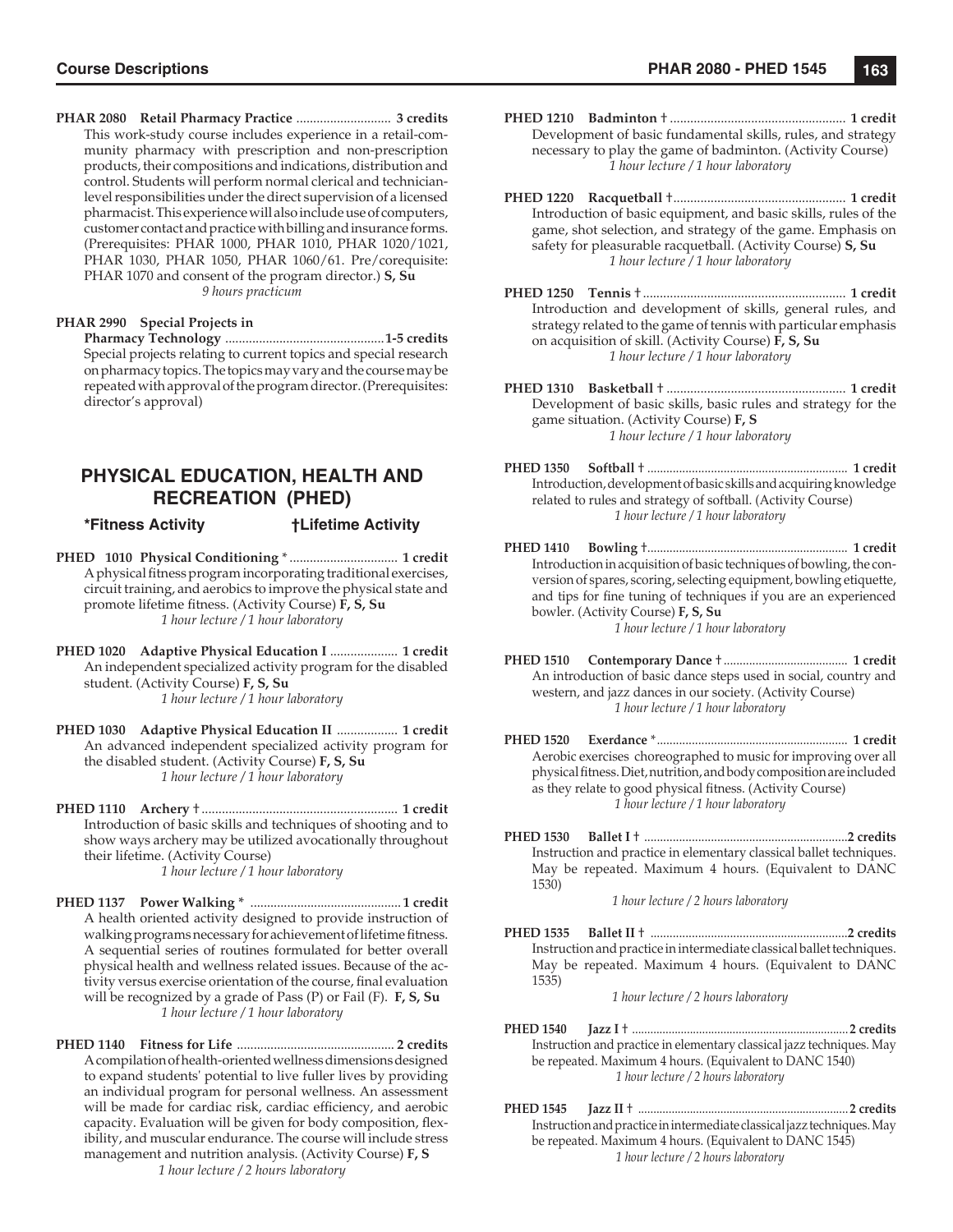**PHED 1550 Modern Dance I** † ................................................**2 credits** Instruction and practice in elementary classical modern dance techniques. May be repeated. Maximum 4 hours. (Equivalent to DANC 1550)

*1 hour lecture / 2 hours laboratory*

**PHED 1555 Modern Dance II** † ...............................................**2 credits** Instruction and practice in intermediate classical modern dance techniques. May be repeated. Maximum 4 hours. (Equivalent to DANC 1555)

*1 hour lecture / 2 hours laboratory*

- **PHED 1560 Tap Dance I** † ........................................................**2 credits** Instruction and practice in elementary classical tap dance techniques. May be repeated. Maximum 4 hours. (Equivalent to DANC 1560) *1 hour lecture / 2 hours laboratory*
- **PHED 1565 Tap Dance II** † ......................................................**2 credits** Instruction and practice in intermediate classical tap dance techniques. May be repeated. Maximum 4 hours. (Equivalent to DANC 1565)

*1 hour lecture / 2 hours laboratory*

- **PHED 1570 Clogging** † .............................................................**2 credits** Instruction and practice in elementary classical clogging techniques. May be repeated. Maximum 4 hours. (Equivalent to DANC 1570) *1 hour lecture / 2 hours laboratory*
- **PHED 1610 Golf** † ....................................................................... **1 credit** Development of basic skills and techniques of the strokes, general rules, and knowledge of the game. (Activity Course) **F, S, Su** *1 hour lecture / 1 hour laboratory*
- **PHED 1710 Soccer** † .................................................................... **1 credit** Introduction, development of basic skills and acquiring knowledge related to rules and strategy of the game. (Activity Course) *1 hour lecture / 1 hour laboratory*
- **PHED 1720 Weight Training** \* .................................................. **1 credit** A health-related activity course designed to provide instruction in safety, systems knowledge, and technique that will allow the student to pursue lifetime fitness and wellness. The course further explores individual interests, capacities and limitations for the student with an activity. Final evaluation will be recognized by a letter grade of A, B, C, D or F. **F, S, Su**

*1 hour lecture / 1 hour laboratory*

**PHED 1730 Volleyball** †............................................................. **1 credit** The introduction and development of the basic fundamental skills, rules, and strategy related to the game of volleyball. (Activity Course) **F**

*1 hour lecture / 1 hour laboratory*

**PHED 1810 Karate** † .................................................................... **1 credit** A study of techniques and practices that will result in an increase awareness of the students capacity for physical control by the knowledge and discipline of Karate. The course is designated to contribute to the philosophy of physical education in coordinating the dual nature of the human being – physical and mental. (Activity Course) **F, S**

*1 hour lecture / 1 hour laboratory*

**PHED 1910 Aquatics** \* ................................................................ **1 credit** Development of basic and intermediate swimming strokes, survival floating, diving, and rescue techniques with emphasis on water safety. (Activity Course) **Su**

*1 hour lecture / 1 hour laboratory*

**PHED 1920 Water Exercise** \*...................................................... **1 credit** Aerobic exercising using the buoyancy and resistance of the water to improve overall fitness without stress and soreness to the muscles. All ages, fitness levels, co-ed, swimmers and non-swimmers. (Activity Course)

*1 hour lecture / 1 hour laboratory*

- **PHED 1930 Snow Skiing** † ...................................................... **1 credit** Introduction and development of basic knowledge and skills necessary for the safety and enjoyment of skiing. (Activity Course) **S** *1 hour lecture / 1 hour laboratory*
- **PHED 2000 Personal Wellness** ............................................. **3 credits** A compilation of health-oriented wellness dimensions designed to expand students' potential to live fuller lives, through behavioral and social science constructs while integrating various aspects of fitness that contribute to the quality of life.
- **PHED 2010 Introduction to PHED** ..................................... **3 credits** This course is designed to introduce Physical Education Majors to the history of Physical Education and to familiarize them with opportunities available in various fields. F
- **PHED 2070 Sports Offi ciating** ........................................ **2 credits** A detailed techniques and methods officiating course. It will cover rule interpretations, specific play situations and ethical behavior of the participant.
- **PHED 2110 Human Motor Behavior** ............................. **3 credits** This course will provide current theories and principles explaining motor behavior; psychological factors related to and/or affecting motor skill acquisition, performance, and perceptual motor programs. **S**

### **PHED 2310 Sport and Physical Activity in**

 **American Society** ......................................................... **3 credits** A course dealing with the social and psychological influences which affect behavior in sports settings and/or environments.

### **PHED 2320 Care and Treatment of**

 **Athletic Injuries** ........................................................... **3 credits** Analysis, theory, and practice in the prevention, treatment and/or care of basic athletic injuries. **F**

#### **PHED 2810 Skills and Teaching of Elementary Activities**

 **and Movement Education** .......................................... **3 credits** This course is designed to provide instruction and experiences in planning elementary physical education programs. Emphasis is on planning and teaching activities and movement experiences taught by the theme approach in dance, games, and gymnastics for elementary children. **S**

### **PHED 2990 Problems in Health, Physical Education and**

 **Recreation** ................................................................. **1 - 3 credits** The course will be specifically designed to meet the unique need of the problems course in the field of health, physical education and recreation.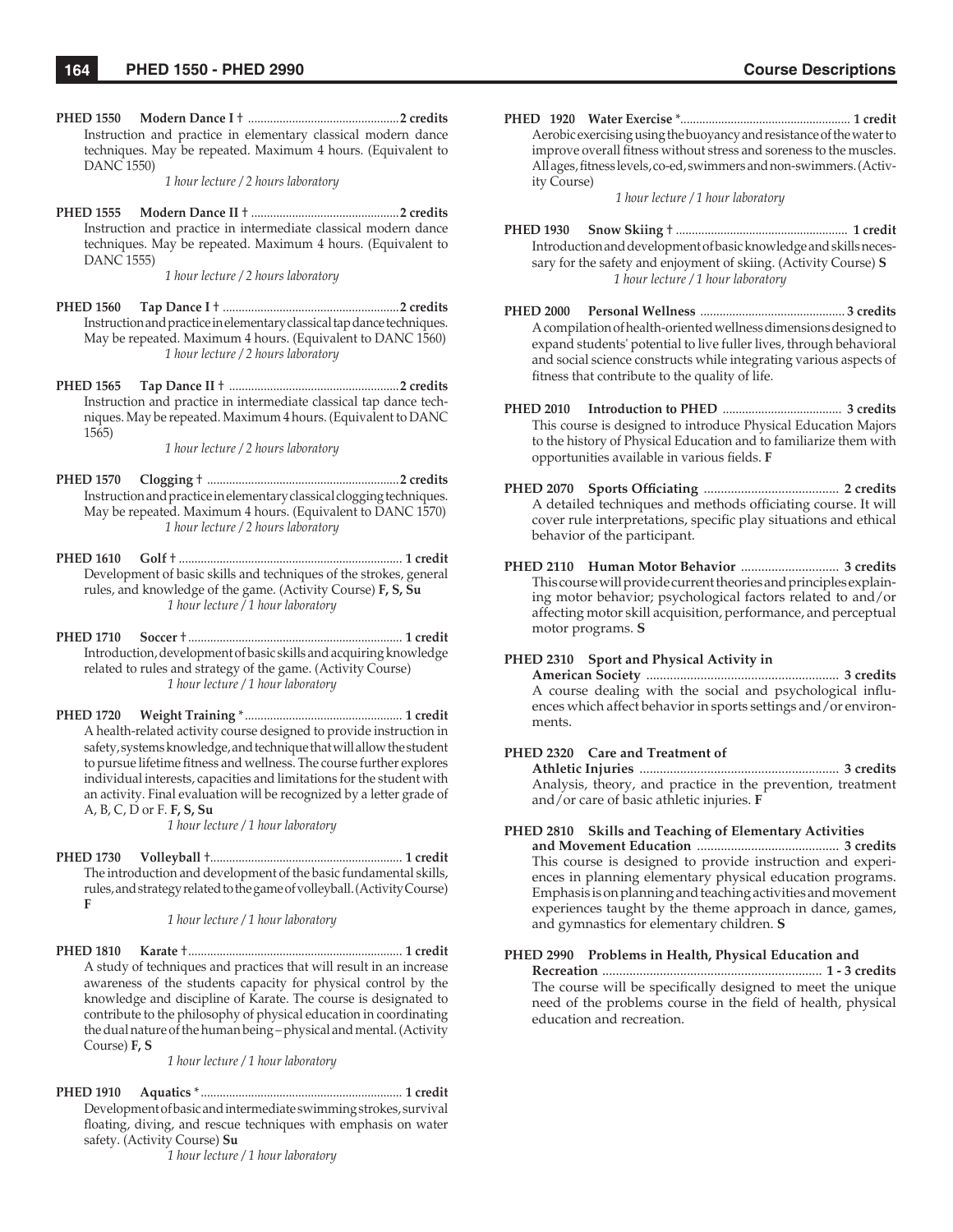# **PHILOSOPHY (PHIL)**

- **PHIL 1030 Human Nature and Life** .............................. **3 credits** A study of philosophical perspectives of human nature and the meaning of life. **F, S**
- **PHIL 1110 Elementary Logic** .......................................... **3 credits** An analysis of deductive logic, the rules of modern formal logic, the principles of validity, truth tables and elementary formal proofs of validity. (Prerequisite: Two years of high school algebra or successful completion of developmental mathematics) **S**
- **PHIL 1600 Issues in Philosophy** ..........................................**3 credits** This course will cover current issues in philosophy. This course may be repeated for credit provided the theme is not repeated. **S**
- **PHIL 2020 Self & Values** ................................................ **3 credits** A study of the concepts of "self" and "value." **F, S, Su**
- **PHIL 2210 Religions and Cultures** ................................ **3 credits** Introduction to the study of world religions such as Hinduism, Buddhism, Taoism, Shintoism, and Zen. (Exclusive of neareastern religions.) **F, S**

# **PHYSICS (PHYS)**

- **PSCI 1010/1011 Physical Science I** ............................. **4 credits** Principles, concepts and topics related to physics and astronomy for non-science majors. *(formerly PHYS 1010/1011)* **F** *3 hours lecture / 3 hours laboratory*
- **PSCI 1020/1021 Physical Science II** ........................... **4 credits** Principles, concepts and topics related to chemistry, geology and oceanography for non-science majors. *(formerly PHYS 1020/1021)* **S**

*3 hours lecture / 3 hours laboratory*

#### **PSCI 1030/1031 Concepts of Earth and Space**

 **Science w/Lab** .............................................................. **4 credits** This is a one-semester course designed for non-science majors based on Tennessee Science Curriculum (TSC) Standards for K-8 and TBR GenEd learning outcomes for Natural Science. Emphasis is placed on integration of physics concepts into one's everyday life experience. Topics include motion and Newton's laws of motion, energy, momentum, gravity, heat, electricity, magnetism sound and light waves, plate tectonics, rocks and mineralsm weather, solar system and the universe in a constructive learning environment. The student will design, develop and implement hands-on science activities for K-8 students.

*3 hours lecture / 2 hours laboratory*

- **PHYS 2010/2011 General Physics I/Lab** ..................... **4 credits** An introductory precalculus survey course in general physics including: mechanics, work and energy, rotation and vibration, wave motion, fluids and sound. (Prerequisite: MATH 1720; corequisite: PHYS 2011) *(formerly PHYS 2110/2111)* **F, Su** *Lecture / 3 hours laboratory*
- **PHYS 2020/2021 General Physics II/Lab** .................... **4 credits** Thermodynamics, electricity and magnetism, optics, atomic and nuclear physics. (Prerequisite: PHYS 2010; corequisite: PHYS 2021) *(formerly PHYS 2120/2121)* **F, Su** *Lecture / 3 hours laboratory*
- **PHYS 2110/2111 Physics I/Lab** ..................................... **4 credits** A calculus based course intended primarily for students in science, mathematics, engineering and other technical fields. Mechanics, wave motion, fluids, and sound. (Prerequisite: MATH 1910; corequisite: PHYS 2111) *(formerly 2610/2611)* **F** *Lecture / 3 hours laboratory*
- **PHYS 2120/2121 Physics II** ........................................... **4 credits** Thermodynamics, electricity and magnetism, optics, atomic and nuclear physics. (Prerequisites: MATH 1910 and PHYS 2110; corequisites: PHYS 2121 and MATH 1920) *(formerly PHYS 2620/2621)* **S**
- **PHYS 2210 Statics (with Calculus)** ................................ **4 credits** A study of forces, moments, vector quantities, static equilibrium with applications to structures, friction, center of gravity, and second moments. (Prerequisite: MATH 1920) **F** *3 lectures and one discussion / week*
- **PHYS 2220 Dynamics (with Calculus)** ......................... **4 credits** Absolute and relative kinetics of particles and rigid bodies using Newton's laws, work-energy, and impulse-momentum principles. (Corequisite: MATH 2120) **S** *3 lectures and one discussion session / week*
- **PHYS 2910 Independent Study** .................................. **1-6 credits** Selected topics in physics are studied in greater depth. Topics chosen cover the entire range of Physics and are selected in consultation with the instructor.

# **POLITICAL SCIENCE (POLI)**

- **POLI 1120 Introduction to American Government** ... **3 credits** A study of the Constitution, American political culture and behavior, and the structure and function of the legislative, executive, judicial, and administrative branches of U.S. national government. **F**
- **POLI 2010 Introduction to Political Science** .............. **3 credits** A comprehensive introduction to the study of political science with emphasis on the theory, processes, and institutions of politics and governments in the modern world. **S**

### **POLI 2900 Problems and Topics in**

 **Cultural Studies** ........................................................ **1-6 credits** Instructor-designed course to fulfill general humanities objectives and / or to provide specific Interdisciplinary Studies course not offered. Provides for the advanced, individualized study of special interests in cultural studies; may include foreign and/or independent study, and may be repeated, provided the same experience is not repeated. (Same as HUM 2900 and SOCI 2900)

**POLI 2990 Problems in Political Science** ................. **1-3 credits** A course featuring an examination of a topical issue in government and politics. This course may be repeated for credit provided the theme is not repeated.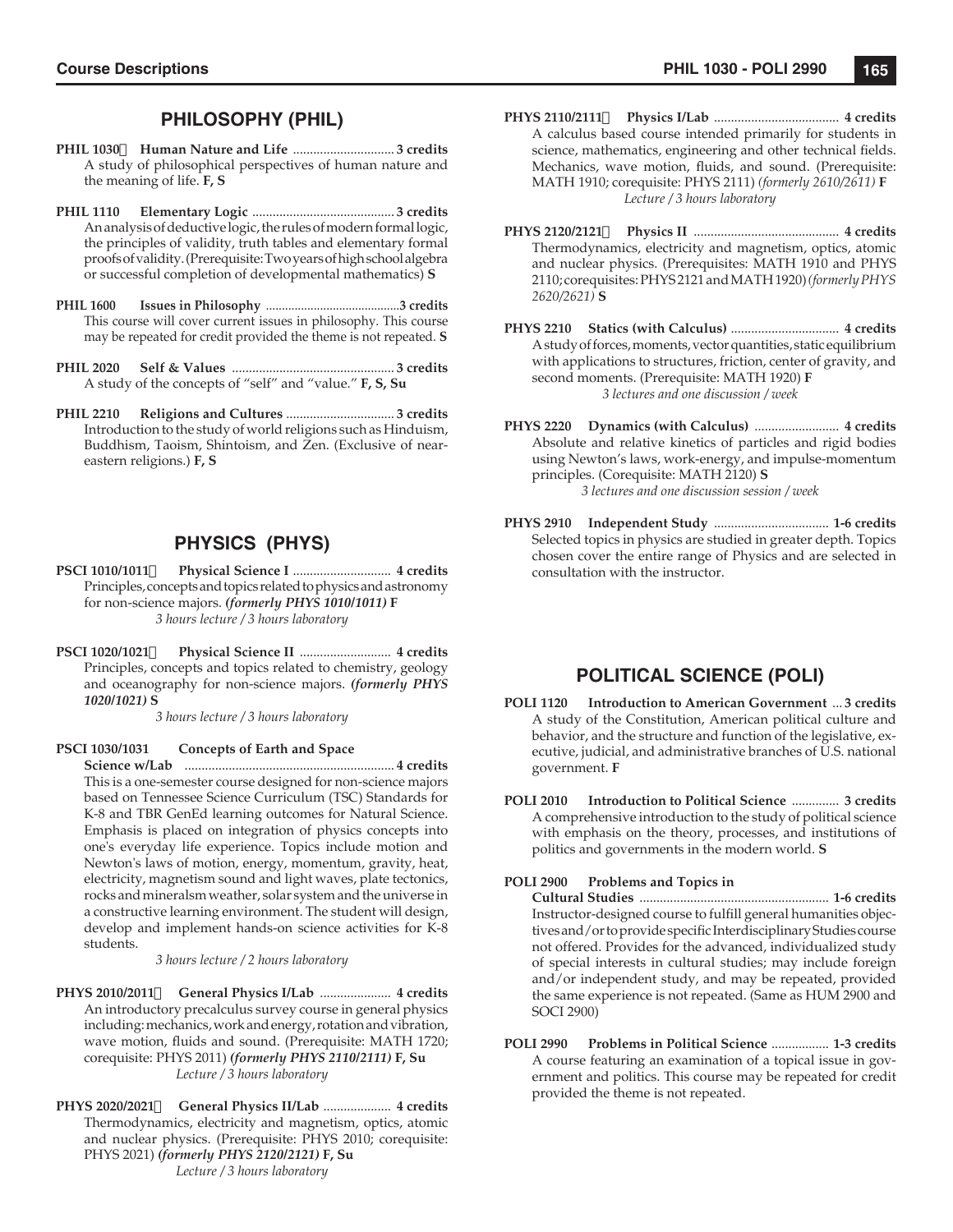# **PSYCHOLOGY (PSYC)**

- **PSYC 1310 Introduction to Psychology** ....................... **3 credits** This course is an introduction to the guiding principles and primary approaches of the study of human and animal behavior. This broad-based course includes the following topics: psychobiology, conditioning, learning, sensation, perception, motivation, emotion, intelligence, personality, life span development, abnormal behavior, social psychology, group processes, stress, and career development. **F, S, Su**
- **PSYC 2220 The Psychology of Human Sexuality** ......... **3 credits** A study to develop an understanding of the physical, mental, emotional, social, and psychological phase of human relationships to better understand the problems and responsibilities of being male or female and realizing one's decisions affects one's mental and emotional health. **F**
- **PSYC 2240 Social Psychology** ........................................ **3 credits** This course conveys the major areas of social psychology - the science of individual human behavior in social situations. The course emphasizes an understanding of the important methods, terms, theories, and findings in the field of social psychology. By understanding social psychology we can become more aware of ourselves, others and our relationships. It is recommended that you have passed an introductory Psychology course before taking this class. Students must have completed Developmental Reading and Developmental Writing prior to enrolling in this class. **F, S**
- **PSYC 2310 Abnormal Psychology** ................................ **3 credits** Topics covered include abnormal reactions to frustrations, psychotherapy, theories of personality structure, neural functions, receptor mechanism, attention, and perception. Principles are included that related to law enforcement. **F, S**
- **PSYC 2320 The Psychology of Helping** ....................... **3 credits** This course is an overview and application of basic theory and skills commonly practiced in a variety of human service and other social settings. It is designed for students who are currently employed in the helping profession, those training to become human service employees, and for those interested in continuing their study in upper division programs in psychology, social work, sociology, and human services. This course emphasizes critical thinking skills. This course is writing and oral intensive, and requires additional hours outside the classroom. **S**

#### **PSYC 2410 Psychology of Childhood and**

 **Adolescence** .................................................................. **3 credits** Psychological and physiological growth and development of the human organism beginning with conception and continuing through adolescence. **F, S, Su**

- **PSYC 2420 Development Across the Lifespan** ............... **3 credits** A study of psychological and physiological growth and development from conception to death looking at various theories through the entire life span. Students must have completed Developmental Reading and Developmental Writing prior to enrolling in this class. **F, S, Su**
- **PSYC 2990 Problems in Psychology** ........................... **1 3 credits** This course is designed to give students an opportunity to explore various topics of special interest in psychology. Course is also used to provide field experience in psychology.

# **PHYSICAL THERAPIST ASSISTANT (PTA)**

- **PTA 1010 Introduction to Physical Therapist Assistant** ........................................................................ **2 credits** This course is designed to familiarize the student with the health care delivery system. Emphasis is placed on the history, function and purpose of physical therapy and the physical therapist assistant. The student will also learn medical terminology most frequently encountered during the practice of physical therapy. (Corequisites: PTA 1040/1041, 1100/1101) **F** *2 hours lecture*
- **PTA 1040/1041 Kinesiology** ............................................. **4 credits** This course presents the anatomy of neuro-muscular-skeletal systems in more detail. Emphasis is placed upon normal motion and movement patterns, especially as they apply to physical rehabilitation. (Corequisites: PTA 1010, 1100/1101) **F** *3 hours lecture / 3 hours laboratory*
- **PTA 1100/1101 Modalities** ............................................... **4 credits** Principles of physical agents using modalities such as heat, cold, sound, light, and water are taught. Basic concepts of tissue healing, inflammation, and pain are introduced with laboratory skill practice and demonstration of modalities in simulated patient situations. Documentation of modalities within designated plans of care will be included. (Prerequisite: Admission into the PTA program. Corequisites: PTA 1010, 1040/1041) **F** *2 hours lecture / 6 hours laboratory*
- **PTA 1200/1201 Orthopedic Conditions** ......................... **6 credits** Pathologies and medical/physical therapy management of orthopedic conditions and dysfunctions are presented, along with tests and measurements such as goniometry and manual muscle testing. Students will have didactic and laboratory sessions on physical therapy intervention principles and technical skills related to patients with orthopedic conditions, including additional documentation and beginning psychosocial and professional issues. (Prerequisites: admission into the PTA program, PTA 1010, 1040/1041, 1100/1101. Corequisite: PTA 1300/1301, 1331) **S**

*4 hours lecture / 6 hours laboratory*

**PTA 1300/1301 Neurological Conditions I** ................... **3 credits** Several common neurological conditions are presented along with medical/physical therapy management. Intervention principles and techniques needed to assist the physical therapist and continue plans of care will be taught. Lecture and

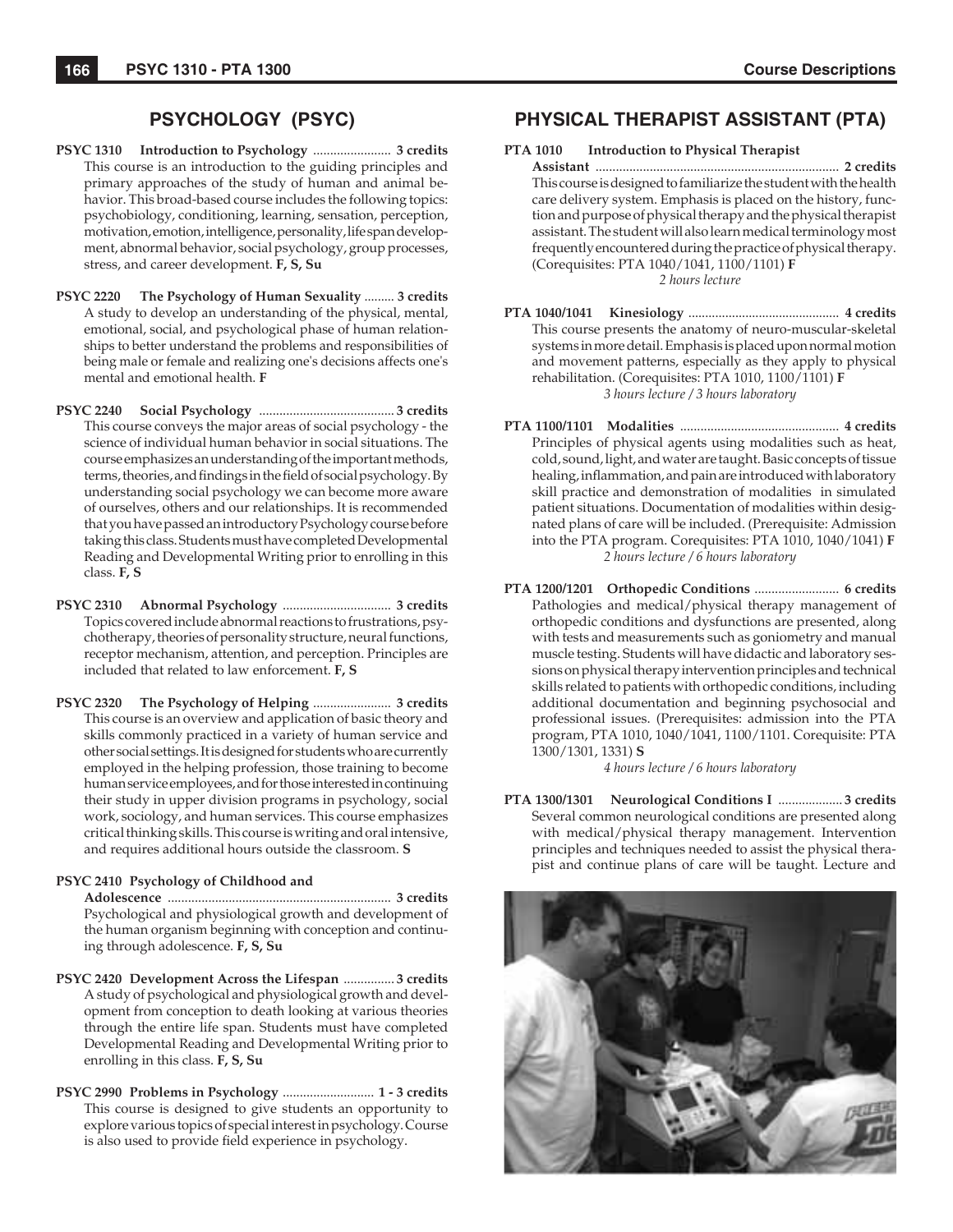laboratory sessions will focus on pathology, physical therapy tests and measurements, and hands-on treatment in simulated patient situations. (Prerequisite: admission into the PTA program, PTA 1010, 1040/1041, 1100/1101. Corequisite: PTA 1200/1201, 1331) **S**

*2 hours lecture / 3 hours laboratory*

**PTA 1331 Clinical I** ......................................................... **2 credits** Orientation to various clinical sites, introduction to patient assessment, interventions, and assisting the physical therapist in the clinical setting with patient diagnoses/conditions covered so far. (Prerequisite: admission into the PTA program, PTA 1010, 1040/1041, 1100/1101, satisfactory progression in PTA 1200/1201, 1300/1301) **S**

*4 hours clinical practicum*

- **PTA 2120/2121 Medical/Surgical Conditions** ............... **5 credits** A survey of medical/surgical conditions commonly seen by physical therapist assistants. Pathologies, medical and physical therapy management will be discussed with laboratory practice of technical skills, interventions, and tests and measurements for patients with specific medical/surgical conditions. Additional professional issues will be covered. (Prerequisite: admission into the PTA program, PTA 1010, 1040/1041, 1100/1101, 1200/1201, 1300/1301, 1331. Corequisite: PTA 2300/2301, 2331) **F** *4 hours lecture / 3 hours laboratory*
- **PTA 2300/2301 Neurological Conditions II** .................. **4 credits** A continuation of PTA 1300/1301, additional neurological conditions treated by physical therapist and assistants are presented. More advanced intervention techniques are taught to manage more complex neurologically involved patients. Laboratory and classroom sessions focus on building on content in previous courses. (Prerequisite: admission into the PTA program, PTA 1010, 1040/1041, 1100/1101, 1200/1201, 1300/1301, 1331. Corequisites: PTA 2120/2121, 2331) **F**

*2 hours lecture / 6 hours laboratory*

**PTA 2331 Clinical II** ....................................................... **3 credits** A continuation of PTA 1331, intermediate level physical therapy clinical skills in various clinical settings including interventions with patients with orthopedic and moderately involved medical/surgical and neurological conditions. (Prerequisite: admission into the PTA program, PTA 1010, 1040/1041, 1100/1101, 1200/1201, 1300/1301, 1331; satisfactory progress in PTA 2120/2121, 2300/2301) **F**

*8 hours clinical practicum*

**PTA 2431 Clinical III** ...................................................... **4 credits** A continuation of PTA 2331, students will demonstrate more advanced physical therapy clinical skills in various clinical settings with a variety of patient diagnoses presented in previous PTA courses. (Prerequities: admission into the PTA program, PTA 1010, 1040/1041, 1100/1101, 1200/1201, 1300/1301, 1331, 2120/2121, 2300/2301, 2331; satisfactory progress in PTA 2500/2501, ENGL 1010, PSYC 2420, BIOL 2010/2011, 2020/2021, MATH 1530 or 1630; Corequisite: satisfactory progression in PTA 2500/2501) **S**

*12 hours clinical practicum*

**PTA 2500/2501 Correlative PTA Procedures** ................ **3 credits** Continuation of selected physical therapy principles and interventions along with advanced administrative, psychosocial, ethical, and legal issues. (Prerequities: admission into the PTA program, PTA 1010, 1040/1041, 1100/1101, 1200/1201, 1300/1301, 1331, 2120/2121, 2300/2301, 2331; ENGL 1010, 1020; PSYC 2420, BIOL 2010/2011, 2020/2021; MATH 1530 or 1630; Corequisite: PTA 2431/2531) **S**

#### *2 hours lecture / 3 hours laboratory*

- **PTA 2531 Clinical IV** ........................................................**6 credits** The terminal clinical experience will include demonstration of complex and advanced clinical skills in various clinical sites encompassing a variety of patient diagnoses presented in previous PTA courses. (Prerequities: admission into the PTA program, PTA 1010, 1040/1041, 1100/1101, 1200/1201, 1300/1301, 1331, 2120/2121, 2300/2301, 2331, 2431; ENGL 1010, 1020; PSYC 2420, BIOL 2010/2011, 2020/2021; MATH 1530 or 1630; CPSC 1100; satisfactory progress in PTA 2500/2501) **S** *20 hours clinical practicum*
- **PTA 2990 Special Problems in Physical Therapy** . **1-3 credits** Special problems and/or current topics in the field of physical therapy.

### **READING**

### **Developmental Reading (DSPR)**

Reading Developmental Education courses are intended for students who need additional preparation in reading prior to enrolling in college level courses using these skills. Students will be required to take these courses based on placement assessment procedures. A grade of "C" or better is required to progress to the next higher level course. These courses are not intended for transfer nor do they satisfy degree-credit requirements for any associate degree program. Some special admissions, registration and retention policies apply to the Developmental Education program. Students are encouraged to seek additional information about these policies from the division office, 201-CCEN, 585-6914.

Sections with the suffix **ESL** are for students whose native language is not English. These sections will stress idiomatic language through exercises and listening as well as speaking.

- **\*\*DSPR 0700 Basic Reading** ................................................. **3 credits** Using vocabulary and readings designed for students placing below tenth grade reading level, this course addresses these reading skills: to understand vocabulary in context, recognize main ideas, detect supporting details, identify the main idea or central point, use transitions and development patterns for reading comprehension, distinguish between facts and opinions, make logical inferences, recognize the author's purpose and tone, and understand the components of an argument. The course requires a substantial amount of reading to accomplish these objectives. This course adds 3 credit hours to the graduation requirements for students enrolled. (Prerequisite: Admission and exit is by college assessment procedure only) (**DSPR 0700 ESL** is designed for students whose native language is not English. Listening and speaking will be stressed.) **F, S, Su**
- **\*\*DSPR 0800 Developmental Reading** .............................. **3 credits** Using vocabulary and readings designed for students placing above tenth grade reading level but below college level, this course addresses these reading skills: to understand vocabulary in context, recognize main ideas, detect supporting details, identify the main idea or central point, use transitions and development patterns for reading comprehension, distinguish between facts and opinions, make logical inferences, recognize the author's purpose and tone, and understand the components of an argument. The course requires a substantial amount of writing to accomplish these objectives. This course adds 3 credit hours to the graduation requirements for students enrolled. (Prerequisite: Admission and exit is by the college assessment procedure or successful completion of **DSPR 0700**, Basic Reading only) (DSPR 0800 ESL is designed for students whose native language is not English. Listening and speaking will be stressed.) **F, S, Su**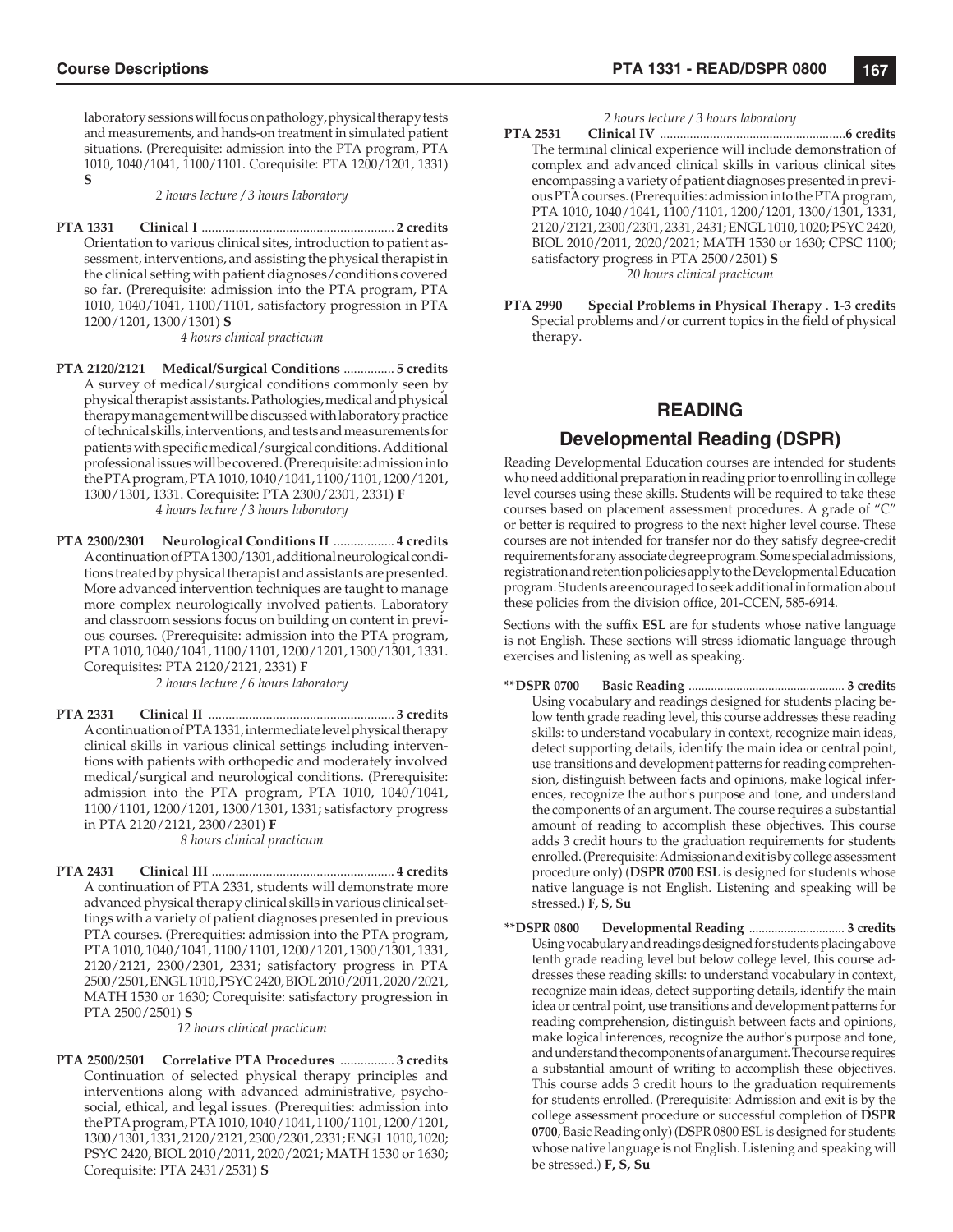*\*\*These courses constitute the TBR required sequences based on placement.* **College Reading (READ)**

Reading courses READ 1010 and 2990 are transfer-oriented courses. Additional reading courses for students who need preparation for college level work are offered through Developmental Education.

- **READ 1010 Speed Reading for College** ...................... **3 credits** An introduction to effective study, test-taking, and speed reading skills. The emphasis of this course is on maximizing efficiency and academic potential. **(Open to all students) S, Su**
- **READ 2990 Special Problems in Reading** ............. **1-3 credits** This course allows the needs of an individual or group to be met with special emphasis placed on selected reading skills. **(Open to all students)**

# **REAL ESTATE (RELS)**

- **RELS 2110 Real Estate Principles I** ............................... **4 credits** Basic principles of Tennessee Real Estate with emphasis on the agency relationship, contracts, government controls, valuation, finance, mathematics and Tennessee real estate laws. Designed to prepare one for the affiliate broker's examination. **F**
- **RELS 2120 Real Estate Principles II** .............................. **2 credits** Ethics and etiquette in marketing communication, risk management, agency, contracts, fair housing requirements, property management, advertising, qualifying the buyer and property valuation. Required by the Tennessee Real Estate Commission to obtain an affi lliate broker's license. (Prerequisite/corequisite: RELS 2110) **F**

# **RESPIRATORY CARE THERAPIST (RESP)**

**RESP 1110 Respiratory Care Science I** ............................... **3 credits** Discusses the history and organization of the respiratory care profession; ethical and legal dimensions of respiratory care, quality management and measurement techniques; the use and measurement of respiratory care protocols; the principles, operation and maintenance of compressed gas sources, gas administration devices, oxygen therapy; humidity and aerosol therapy; microbiology of respiratory care in cleaning and sterilization; physical assessment and patient history taking. (Prerequisite: acceptance into the program. Corequisites: RESP 1111, 1112 and 1120) **F**

*3 hours lecture*

**RESP 1111 Respiratory Care Science I Laboratory** .......... **1 credit** A study of patient assessment and history taking; oxygen, humidity and aerosol therapy; cleaning and sterilization of respiratory equipment. These areas are offered in a laboratory setting with required skill practice and demonstrations that correspond with lecture material in RESP 1110. (Prerequisite: acceptance into the program. Corequisites: RESP 1110, 1112, and 1020) **F**

### *2 hours laboratory*

**RESP 1112 Clinical Practice I** ............................................ **2 credits** Orientation to the clinical practice of respiratory care. Integration of classroom and laboratory coursework in: patient assessment, charting, oxygen therapy; aerosol and humidity therapy; delivery of medications to the airways. (Prerequisite: acceptance into the program. Corequisites: RESP 1110, 1111 and 1120) **F** *8 hours clinical*

### **RESP 1120 Cardiopulmonary Anatomy and**

 **Physiology** ........................................................................ **4 credits** A comprehensive course in the structure and function of the cardiorespiratory system with clinical applications. Topics include the pulmonary, cardiac and renal systems, oxygen and carbon dioxide transport, acid-base balance and arterial blood gas interpretation. (Prerequisite: acceptance into the program. Corequisites: RESP 1110, 1111 and 1112) **F** *4 hours lecture*

**RESP 1130 Respiratory Care Science II** ............................ **3 credits** A continuation of RESP 1110. Topics include hyperinflation therapy; bronchial hygiene; airway management; non-invasive monitoring, arterial blood gas puncture and analysis and quality control; basic concepts of adult mechanical ventilation with emphasis on indications, institution, troubleshooting and maintenance of the adult patient on mechanical ventilation. (Prerequisites: RESP 1110, 1111, 1112 and 1120. Corequisites: RESP 1131, 1132, and 1140) **S**

*3 hours lecture*

- **RESP 1131 Respiratory Care Science II Laboratory** ...... **1 credit** A study of bronchial hygiene therapies; various techniques of hyperinflation; airway management including suctioning, intubation/extubation, and tracheostomy care; arterial blood gas puncture and analysis with quality control techniques; institution and monitoring of mechanical ventilation in the adult patient. These areas are offered in a laboratory setting with required skill practice and demonstrations that correspond with lecture material in RESP 1130. (Prerequisite: RESP 1110, 1111, 1112 and 1120. Corequisites: RESP 1130, 1132, and 1140) **S** *2 hours laboratory*
- **RESP 1132 Clinical Practice II** ......................................... **4 credits** An integrated study of the application and practice of topics presented in previous and current respiratory care courses. Competency is to be gained in medical gas administration, humidity, aerosol, hyperinflation and airway management therapies. (Prerequisite: RESP 1110, 1111, 1122 and 1120. Corequisites: RESP 1130, 1131 and 1140) **S**

*16 hours clinical*

**RESP 1140 Pathology of Respiratory Diseases** ........... **4 credits** Fundamental patient care assessment techniques followed by a study of the common respiratory pathologies. Etiologies, clinical manifestations, laboratory diagnosis and appropriate treatment protocols of the various diseases will be presented. (Prerequisites: RESP 1110/1111, 1112 and 1120. Corequisites: RESP 1130, 1131 and 1132)**SF**

*4 hours lecture*

**RESP 2110 Respiratory Care Science III** ........................ **3 credits** A continuation of RESP 1130. Topics include advanced ventilator management including ventilator graphics, non-invasive positive pressure ventilation, weaning techniques; homecare; respiratory care patient education, and Advanced Cardiac Life Support (ACLS). (Prerequisites: 1130, 1131, and 1132. Corequisites: RESP 2111, 2112, 2116) **F**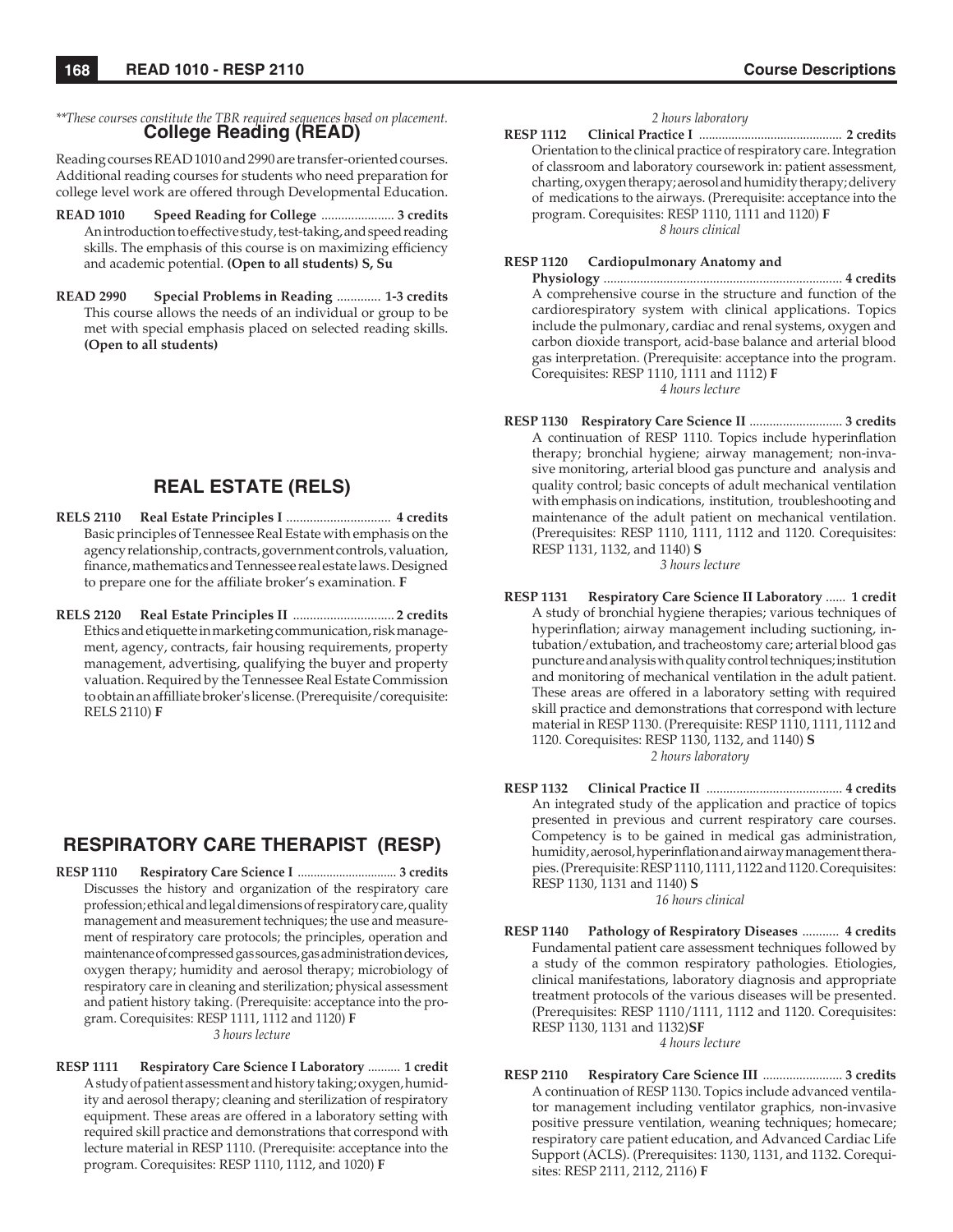#### *3 hours lecture*

- **RESP 2111 Respiratory Care Science III Laboratory** ....... **1 credit** A study of advanced ventilator management; advanced forms/ methods of mechanical ventilation; respiratory patient homecare and certification for NRP and ACLS. These areas are offered in a laboratory setting with required skill practice and demonstrations that correspond with lecture material in RESP 2110. (Prerequisites: RESP 1130, 1131 and 1132. Corequisites: RESP 2110, 2112, 2116) **F** *2 hours laboratory*
- **RESP 2112 Clinical Practice III** .......................................... **4 credits** An integrated study of the application and practice of topics presented in previous and current respiratory care courses. Competency is to be gained in airway management therapies, institution of mechanical ventilation; non-invasive monitoring; arterial blood gas puncture and analysis with quality assurance techniques. (Prerequisites: RESP 1130, 1131 and 1132. Corequisites: RESP 2110, 2111, and 2116) **F**

#### *16 hours clinical*

**RESP 2116 Cardiopulmonary Diagnostic Testing** ......... **3 credits** The study of pulmonary function testing, polysomnography, cardiac and pulmonary exercise testing; and hemodynamic monitoring from arterial lines and pulmonary artery catheters with laboratory practice in both the respiratory laboratory and clinical sites. (Prerequisites: RESP 1130, 1131 and 1132. Corequisites: RESP 2110, 2111, 2112) **F**

*2 hours lecture and 2 hours lab*

**RESP 2120 Respiratory Care Science IV** ........................... **3 credits** Material covered includes neonatal and pediatric topics including: diagnosis, management of neonatal/pediatric pulmonary disorders; pediatric and neonatal respiratory care procedures; neonatal mechanical ventilation and certification in American Heart Association Neonatal Resuscitatioin Program (NRP). (Prerequisites: RESP 2110, 2111, 2112 and 2116. Corequisites: RESP 2121, 2122 and 2130). **S**

*3 hours lecture*

**RESP 2121 Respiratory Care Science IV Lab** ..................... **1 credit** A study of neonatal and pediatric respiratory area topics is offered in a laboratory setting with required skill practice and demonstrations that correspond with lecture material in RESP 2120. (Prerequisites: RESP 2110, 2111, 2112, and 2116. Corequisites: RESP 2120, 2122, and 2130) **S**

*2 hours laboratory*

- **RESP 2122 Clinical Practice IV** ........................................... **6 credits** An integrated study of the application and practice of topics presented in previous and current respiratory care courses. Competency is to be gained in neonatal and pediatric respiratory care, in particular rotation through NICU and PICU. Concludes with individual preceptorship rotations in which the student will gain competency and increase efficiency in all clinical aspects of respiratory care. (Prerequisites: RESP 2110, 2111, 2112, and 2116. Corequisites: RESP 2120, 2121 and 2130) **S** *24 hours clinical*
- **RESP 2130 Respiratory Care Seminar** ............................... **3 credits** A review and practice of the NBRC Self-Assessment Examinations (SAEs) including the NBRC Entry-Level, Written Advanced Practitioner and Clinical Simulation Examinations. (Prerequisites: RESP 2110, 2111, 2112 and 2116. Corequisites: RESP 2120, 2121 and 2122) **S**

*3 hours lecture*

**RESP 2990 Special Problems in Respiratory Care** .......**1-5 credits** Special problems or areas of interest for Respiratory Care students.

# **SOCIAL WORK (SOWK)**

**SOWK 1010 Introduction to Social Work** ..................... **3 credits** This course introduces students to the profession of social work and provides an overview of the professional knowledge, skills, and values necessary for generalist social work practice. Students are introduced to the historical evolution of social work, the history of social welfare, the various fields of social work practice nationwide and in the Appalachian region, and general systems theory. This course also contains a service-learning component, allowing students to spend 20 hours during the semester in a social service agency within their community. **F, S**

# **SOCIOLOGY (SOCI)**

### **SOCI 1005 Cultural Studies:**

 **The African-American Experience I** .................................**3 credits** A socio-cultural / anthropological examination of the origins of Black Americans from ancient Africa through the period of American (U.S.) Reconstruction. It focuses upon the specific cultural characteristics and adaptations that Blacks have experiences in contact with western society, especially the Americans. (Same as HUM 2020)

#### **SOCI 1010 Cultural Studies:**

 **The African-American Experience II** ................................**3 credits** A continuation of Cultural Studies I from Reconstruction to the present. (Same as HUM 2030)

#### **SOCI 1020 General Sociology, Institutions**

 **and Society** .............................................................................**3 credits** Major concepts and theoretical approaches of sociology with emphasis on culture, socialization, social organization, and social stratification. F, S, Su

- **SOCI 1240 Introduction to Cultural Anthropology** .............**3 credits** Explores the thesis that every society is based upon an integrated culture which satisfies the needs of its members and facilitates their survival. Authentic ethnographic footage helps students appreciate the diversity of human cultures around the world. **F, S**
- **SOCI 1280 Prehistoric Archaeology** ........................................**3 credits** Prehistoric Archaeology is the study of human cultural evolution using theories and techniques of archaeology. Students will be briefly introduced to the principles, history, and techniques used by archaeologists followed by a review of the prehistory of Africa, Europe, Asia, and the New World.
- **SOCI 2020 Social Problems and Human Values** ........... **3 credits** An examination of the development of social problems, how they confront the dominant society and occasionally become deviant groups. The consequences of deviant conduct are also included. **S**
- **SOCI 2110 The Family, Society, and the Individual** .... **3 credits** Origin and ethnology of the family; background of the modern American family; social change and the family; social pathol-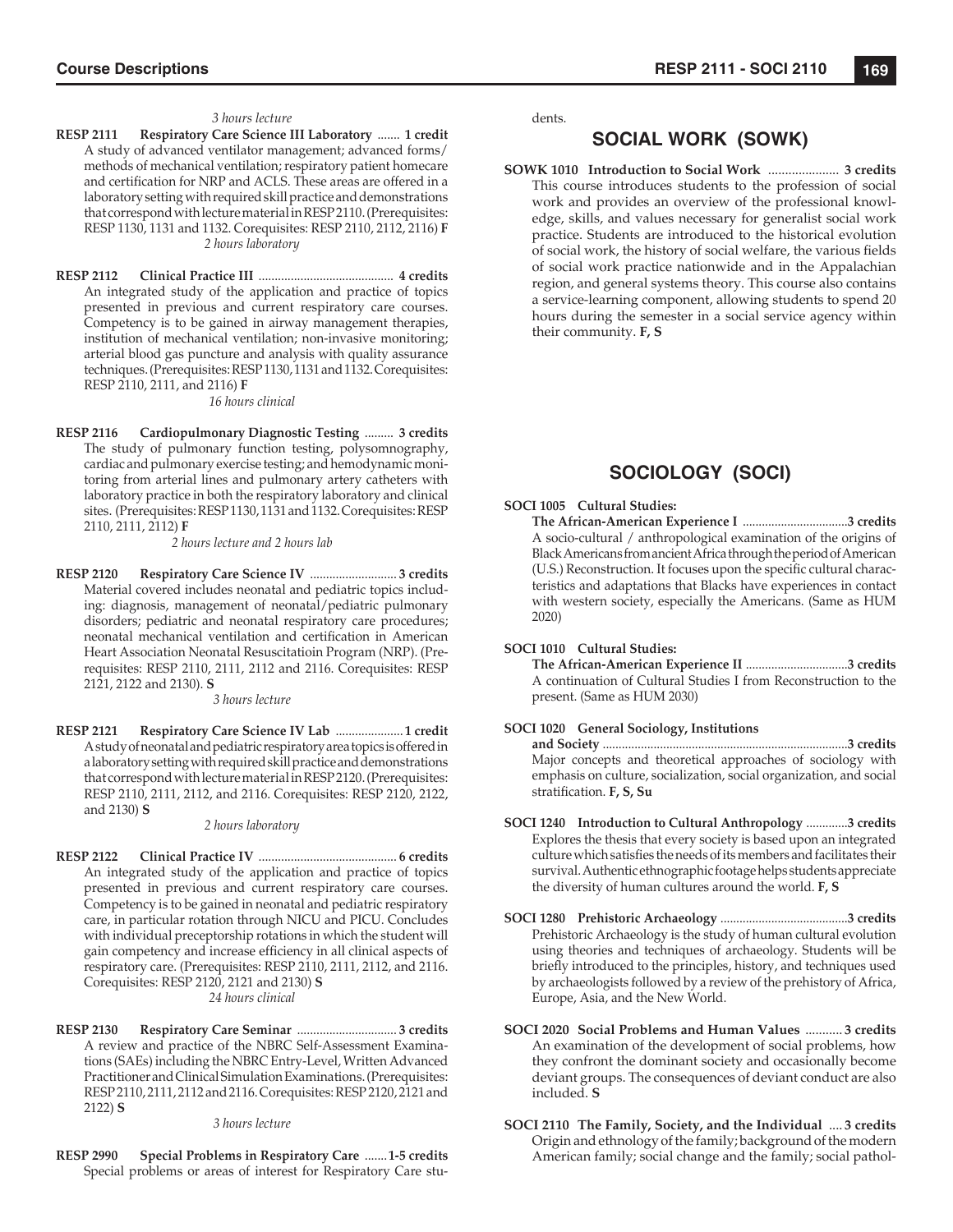ogy of the family; the future of the family system. Topics will also include non-marital dynamics. **F**

### **SOCI 2220 Honors Seminar:**

 **The Individual and Society** ........................................ **3 credits** The course is an interdisciplinary study of the individual and society emphasizing the unity of knowledge and the cooperative contributions of the social sciences. All the disciplines aid in identification of problems relating to growth of society and institutions, and the impact of this process on the development of human behavior. The student will gain a historical, contemporary and futuristic perspective on the development of individuals and societies.

#### **SOCI 2900 Problems and Topics in**

 **Cultural Studies** ........................................................ **1-6 credits** Instructor-designed course to fulfill general humanities objectives and/or to provide specific Interdisciplinary Studies courses not offered. Provides for the advanced, individualized study of special interests in cultural studies; may include foreign and/or independent study, and may be repeated, provided the same experience is not repeated. (Same as HUM 2900 & POLI 2900)

**SOCI 2990 Problems in Sociology** .................................**1-3 credits** Designed to expand creative offerings in Sociology by pursuing topics in depth or by addressing specific topics to targeted groups.

# **SPANISH (SPAN)**

- **SPAN 1000 Beginning Conversational Spanish I** .... **3 credits** A conversational course in Spanish, stressing an oral-aural approach and the type of vocabulary and subject matter appropriate for use by travelers, policemen, social workers, and medical personnel. Extensive use of video tape. This course may not be used to satisfy the foreign language graduation requirements. **F**
- **SPAN 1001 Beginning Conversational Spanish II** .... **3 credits** A continuation of Beginning Conversational Spanish I.

#### **SPAN 1005 Spanish Communications for the**

 **Hospitality Industry** .........................................................**3 credits** This introductory course in Spanish is designed for the food and beverage, and hotel industry. It provides basic communication and cross-cultural skills in the Spanish language, to be more confident working in an organization with a diverse staff. This course includes industry specific vocabulary, key cultural differences, and team building tips. The emphasis will be on conversational skills that are appropriate in hospitality settings. This course does not satisfy the foreign language requirement for any other degree. **S**

**SPAN 1010 Elementary Spanish I** ......................................**3 credits** An elementary course in the essentials of Spanish, focusing on the fundamental four skills: listening comprehension, speaking, reading, and writing. Cultural awareness is promoted. Grammar focuses on conjugation of regular verbs, some irregular verbs (ser, estar, tener, ir, hacer). Vocabulary sets include numbers, days of the week, months, seasons, descriptive and possessive adjectives, nationalities, colors and time. The course is designed as an introduction to Spanish and may be used to fulfill high school deficiencies in the language. (No prerequisites.) **F**, S, Su

- **SPAN 1020 Elementary Spanish II** ................................. **3 credits** This elementary course builds on the content of SPAN 1010. It emphasizes the four fundamental skills: listening/comprehension, speaking, reading, and writing. Cultural awareness is promoted. Grammar focuses on stem-changing verbs, more irregular verbs (poner, salir, traer, decir, dar, saber, conocer), reflexive verbs, gustar and similar verbs, direct and indirect object pronouns, personal, comparisons and superlatives, and the preterite tense of regular verbs. Vocabulary sets include family, home and chores, food, and pastimes. The course is designed as an introduction to Spanish and may be used to fulfill high school deficiencies in the language. (Prerequisite: SPAN 1010) **F, S, Su**
- **SPAN 2010 Intermediate Spanish I** ..................................**3 credits** Placement exams are administered during the first week of class to ensure student success in this course. It emphasizes the four fundamental skills: listening/comprehension, speaking, reading, and writing. Cultural awareness is promoted. Grammar focuses on the conjugation of the preterite tense of irregular verbs, the imperfect and differentiating between the two, por and para, and the subjunctive in noun clauses. Vocabulary sets include the weather, sports, shopping, clothing, and travel. (Prerequisite: SPAN 1020 or two years of high school Spanish) **F, S**
- **SPAN 2020 Intermediate Spanish II** .............................. **3 credits** This intermediate course builds on the content of SPAN 2010. It emphasizes the four fundamental skills of Spanish: listening/ comprehension, speaking, reading, and writing. Cultural awareness is promoted. This course incorporates content of the three previous courses. Grammar focuses on the subjenctive to express feelings and emotions, doubt and denial, all command forms, the past participle, present perfect, future tense, and conditional. Vocabulary sets include foods, human body, professions, seeking employment, computers, and the environment. (Prerequisite: SPAN 2010) **S**
- **SPAN 2900 Problems and Topics in**

 **Spanish Studies** ......................................................... **1-3 credits** Instructor-designed course to provide for an advanced and individualized study of the Spanish language and culture. This course may be repeated provided the same experience is not repeated. **F, S, Su**

# **SPEECH COMMUNICATION (SPCH)**

- **SPCH 1210 Voice and Physical Preparation** ............... **3 credits** The training of the voice for communication, interpersonal or public (performance) - incorporates physical and mental preparations. Students will explore techniques for voice production through vocal and physical exercises. **F**
- **SPCH 2000 Forensics** .......................................................... **1 credit** Students participate in public speaking, debate, and dramatic interpretation events in competition (may be repeated for credit). Enrollment by permission of instructor. **F**

### **SPCH 2010 Introduction to**

| An introductory speech-communication course which focuses |  |
|-----------------------------------------------------------|--|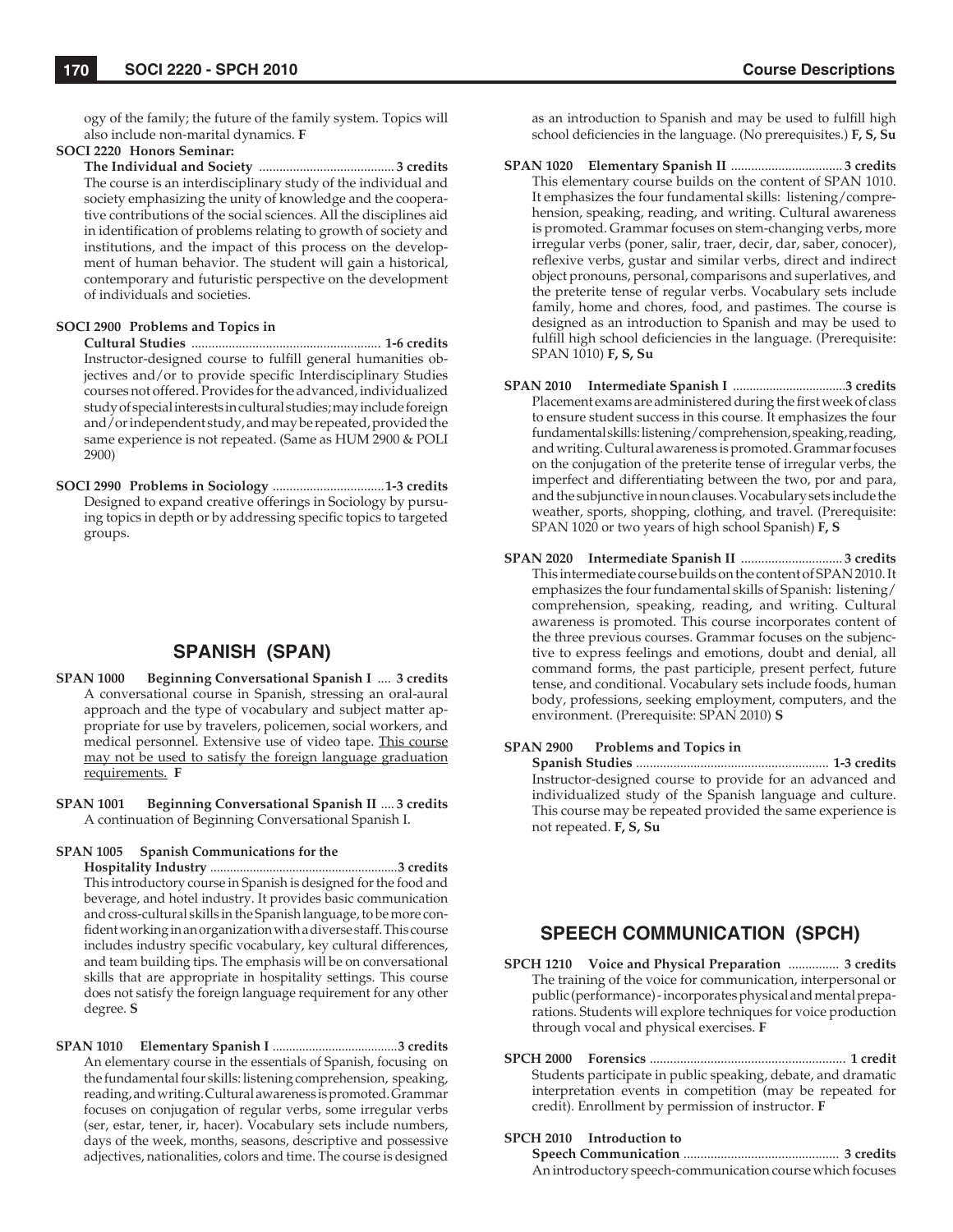on the skills development in the areas of interpersonal, small group, and public communication. Special emphasis is given to public speaking. **F, S**

- **SPCH 2020 Advanced Speech Communication** .......... **3 credits** An advanced course in speech communication skills. Emphasis is on public speaking, professional presentation, and small group discussion. (Prerequisite: SPCH 2010) **S**
- **SPCH 2030 Debate** ............................................................ **3 credits** Instruction and participation in argumentation and debate. Emphasis will be given to researching current issues. (Prerequisite: SPCH 2010) **S**
- **SPCH 2040 Interpersonal Communication** .................. **3 credits** Interpersonal Communication is the study of the functions and processes of dyadic communication. Students acquire a greater understanding of how to relate to others from the course. Course topics include: development of communication, competence, development of relationships, problems in relationships, how to conduct interviews, and managing conflict and negotiation skills. **F, S**

### **SPCH 2050 Introduction to Film and**

 **Media Criticism** ............................................................ **3 credits** This course surveys various approaches to film and media criticism. The course examines the various genres, both historical and contemporary, of American film and television. Emphasis will be given to audience strategies for viewing and evaluating film and television from a Speech Communication perspective. (Students cannot receive credit for both SPCH 2050 and MCOM 2020) **S**

**SPCH 2440 Oral Interpretation** ...................................... **3 credits** This course is designed to introduce students to the process of analyzing literature for the purpose of presenting it orally to an audience. Basic skills and techniques necessary for this process are studied. **S**

### **SPCH 2900 Contemporary Topics in**

 **Speech Communications** ............................................ **3 credits** A course featuring the study of speech communication in contemporary society with a consideration given to topics of current research. **S**

# **SPECIAL EDUCATION (SPED)**

**SPED 2010 Introduction to Special Education** ........... **3 credits** This course deals with the special needs student population from physical disabilities, learning disabilities, mental retardation, sensory impairment, to the gifted child. The student will learn about interpreting diagnostic instruments and writing educational programs to meet the needs of the child. Students will study current practices, issues, and trends in special education law and policy, including adapting the environment and strategies for developing strong relationships with families and other community agencies. There is a significant outside of class time service-learning component to this class. Any

field experience requires proof of personal liability coverage. (Students cannot receive credit for both ECED 2060 and SPED 2010). **F, S**

- **SPED 2210 Sign Language I** ........................................... **3 credits** An introduction to expressive and receptive skill development in sign communication using American Sign Language. Video, text and interactive teaching method used.
- **SPED 2220 Sign Language II** ......................................... **3 credits** A continuation of expressive and receptive skill development in sign communication using American Sign Language. Video, text, and interactive teaching method used.sd (Prerequisite: SPED 2210)

# **THEATRE (THEA)**

- **THEA 1030 Introduction to Theatre** .............................. **3 credits** Theatre will be explored philosophically and aesthetically through the practical application of drama in production. Emphasis is placed on the understanding and appreciation of the political and social aspects of theatre in our world. *(formerly THTR 1500)* **F, S**
- **THEA 1200 Audition Techniques** .................................... **1 credit** Course is designed to prepare students to audition for a variety of events. Students will 1) develop a resume, 2) gain experience role-playing different types of auditions, 3) gain exposure with performers and musicians who are working in the business through guest lecturers, and 4) gain the confidence needed to audition. In addition, these students will have access to all audition information in the area and will be provided with individualized assistance in developing their individual audition. **S**
- **THEA 1210 Voice and Physical Preparation** ................ **3 credits** The training of the voice for communication, interpersonal or public (performance) - incorporates physical and mental prepa-